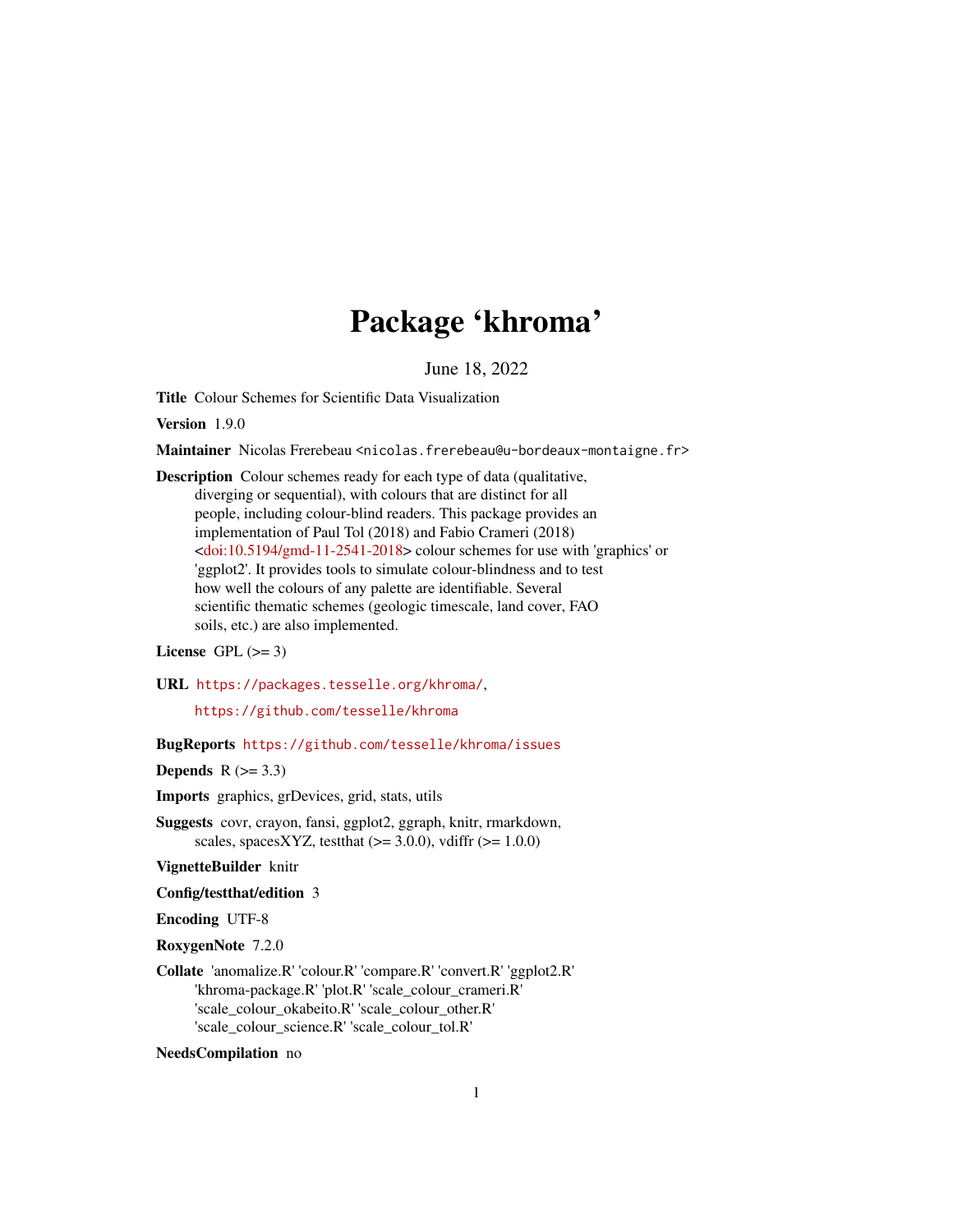| Author Nicolas Frerebeau [aut, cre] ( <https: 0000-0001-5759-4944="" orcid.org="">,</https:> |
|----------------------------------------------------------------------------------------------|
| Université Bordeaux Montaigne),                                                              |
| Brice Lebrun [ctb] ( <https: 0000-0001-7503-8685="" orcid.org="">, Université</https:>       |
| Bordeaux Montaigne),                                                                         |
| Vincent Arel-Bundock $[ctb]$ ( $<$ https://orcid.org/0000-0003-2042-7063>,                   |
| Université de Montréal)                                                                      |
|                                                                                              |

Repository CRAN

Date/Publication 2022-06-18 13:50:02 UTC

# R topics documented:

| 3                      |
|------------------------|
| 6                      |
| 8                      |
| $\overline{9}$<br>info |
| 10                     |
| 11                     |
| 12                     |
| 14                     |
| 15                     |
| 17                     |
| 20                     |
| 22                     |
| 25                     |
| 27                     |
| 30                     |
| 32                     |
| 35                     |
| 38                     |
| 40                     |
| 43                     |
| 45                     |
| 47                     |
| 49                     |
| 52                     |
| 54                     |
| 57                     |
| 59                     |
| 61                     |
| 64                     |
| 67                     |
| 69                     |
| 72                     |
| 75                     |
| 77                     |
| 80                     |
| 82                     |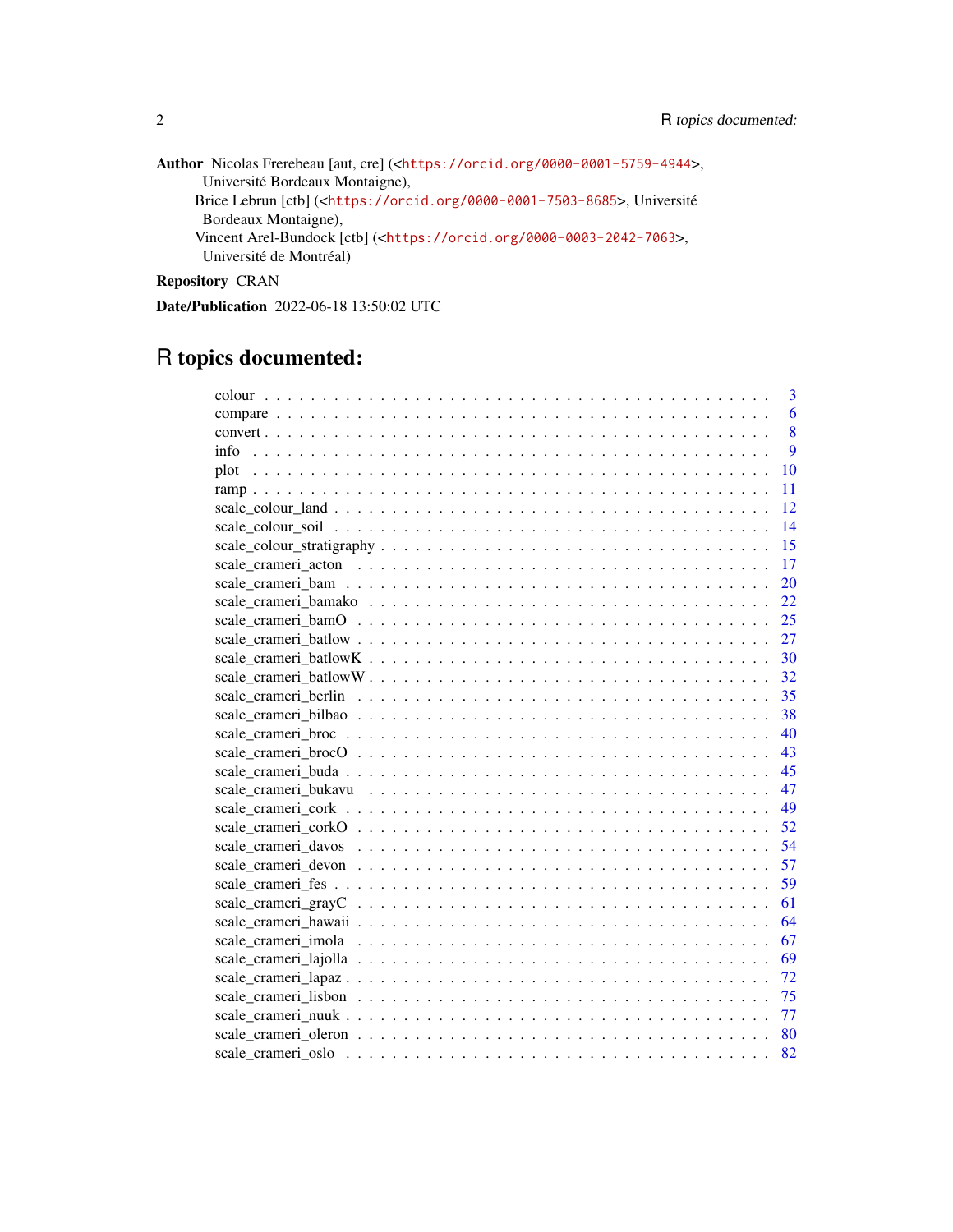<span id="page-2-0"></span>

| Index | 142 |  |
|-------|-----|--|

<span id="page-2-1"></span>colour *Colour Palette*

### Description

Provides qualitative, diverging and sequential colour schemes.

## Usage

```
colour(palette, reverse = FALSE, names = TRUE, lang = "en", force = FALSE, ...)
color(palette, reverse = FALSE, names = TRUE, lang = "en", force = FALSE, ...)
```
### Arguments

| palette | A character string giving the name of the palette to be used (see below).                      |
|---------|------------------------------------------------------------------------------------------------|
| reverse | A logical scalar: should the resulting vector of colours should be reversed?                   |
| names   | A logical scalar: should the names of the colours should be kept in the result-<br>ing vector? |
|         |                                                                                                |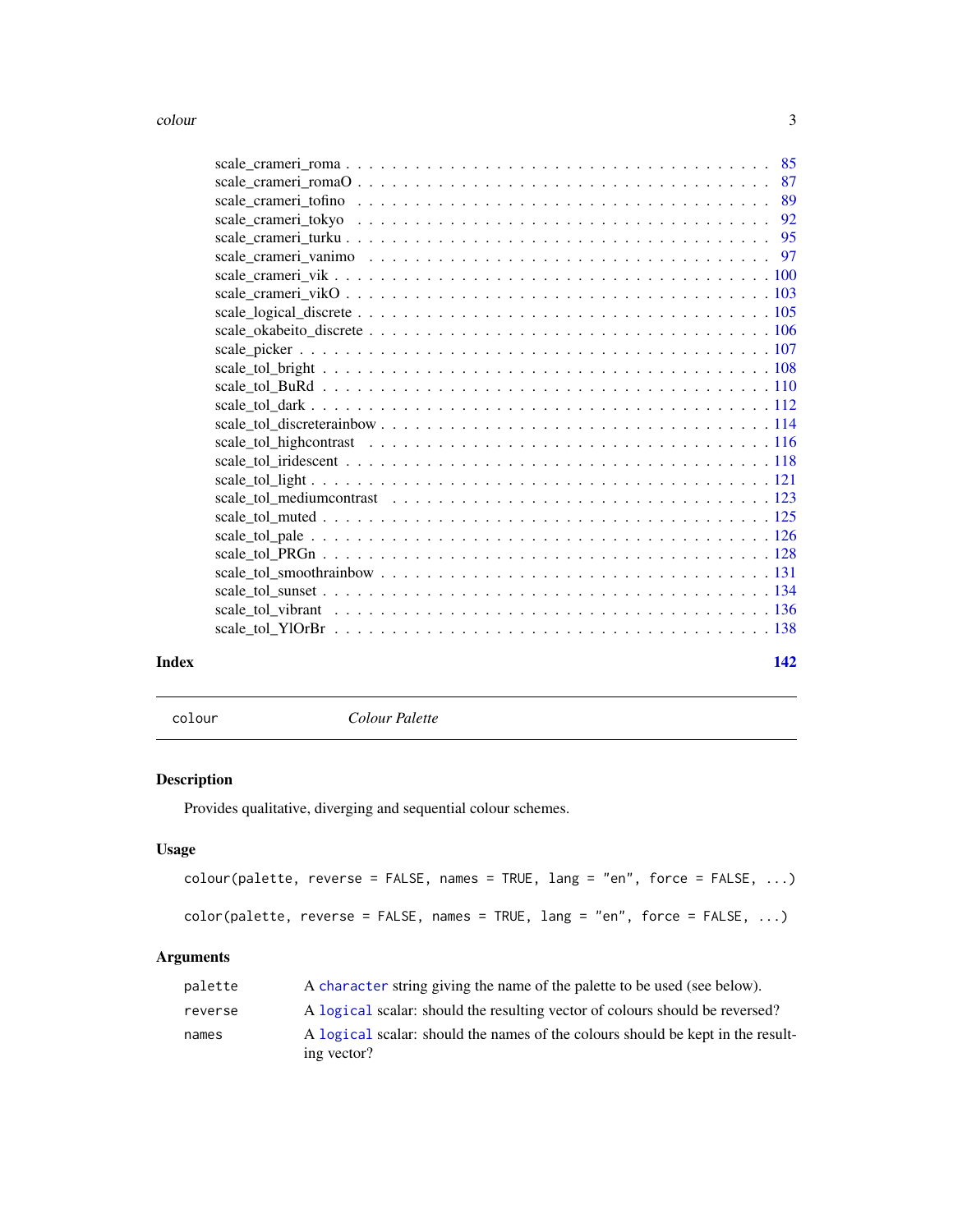| lang      | A character string specifying the language for the colour names. It must be<br>one of "en" (English, the default) or "fr" (French).                                                                               |
|-----------|-------------------------------------------------------------------------------------------------------------------------------------------------------------------------------------------------------------------|
| force     | A logical scalar. If TRUE, forces the colour scheme to be interpolated. It should<br>not be used routinely with qualitative colour schemes, as they are designed to be<br>used as is to remain colour-blind safe. |
| $\ddotsc$ | Further arguments passed to colorRampPalette.                                                                                                                                                                     |

#### Value

A palette function with the following attributes, that when called with a single integer argument (the number of levels) returns a (named) vector of colours.

palette A [character](#page-0-0) string giving the name of the color scheme.

type A [character](#page-0-0) string giving the corresponding data type. One of "qualitative", "diverging" or "sequential".

interpolate A [logical](#page-0-0) scalar: can the color palette be interpolated?

- missing A [character](#page-0-0) string giving the the hexadecimal representation of the colour that should be used for NA values.
- max An [integer](#page-0-0) giving the maximum number of colour values. Only relevant for non-interpolated colour schemes.

For colour schemes that can be interpolated (diverging and sequential data), the colour range can be limited with an additional argument. range allows to remove a fraction of the colour domain (before being interpolated; see examples).

### Paul Tol's Colour Schemes

The following palettes are available. The maximum number of supported colours is in brackets, this value is only relevant for the qualitative colour schemes (divergent and sequential schemes are linearly interpolated).

Qualitative data bright (7), high contrast (3), vibrant (7), muted (9), medium contrast (6), pale (6), dark (6), light (9).

Diverging data sunset (11), BuRd (9), PRGn (9).

Sequential data YlOrBr (9), iridescent (23), discrete rainbow (23), smooth rainbow (34).

#### Qualitative colour schemes

According to Paul Tol's technical note, the bright, highcontrast, vibrant and muted colour schemes are colour-blind safe. The mediumcontrast colour scheme is designed for situations needing colour pairs.

The light colour scheme is reasonably distinct for both normal or colourblind vision and is intended to fill labeled cells.

The pale and dark schemes are not very distinct in either normal or colourblind vision and should be used as a text background or to highlight a cell in a table.

Refer to the original document for details about the recommended uses (see references).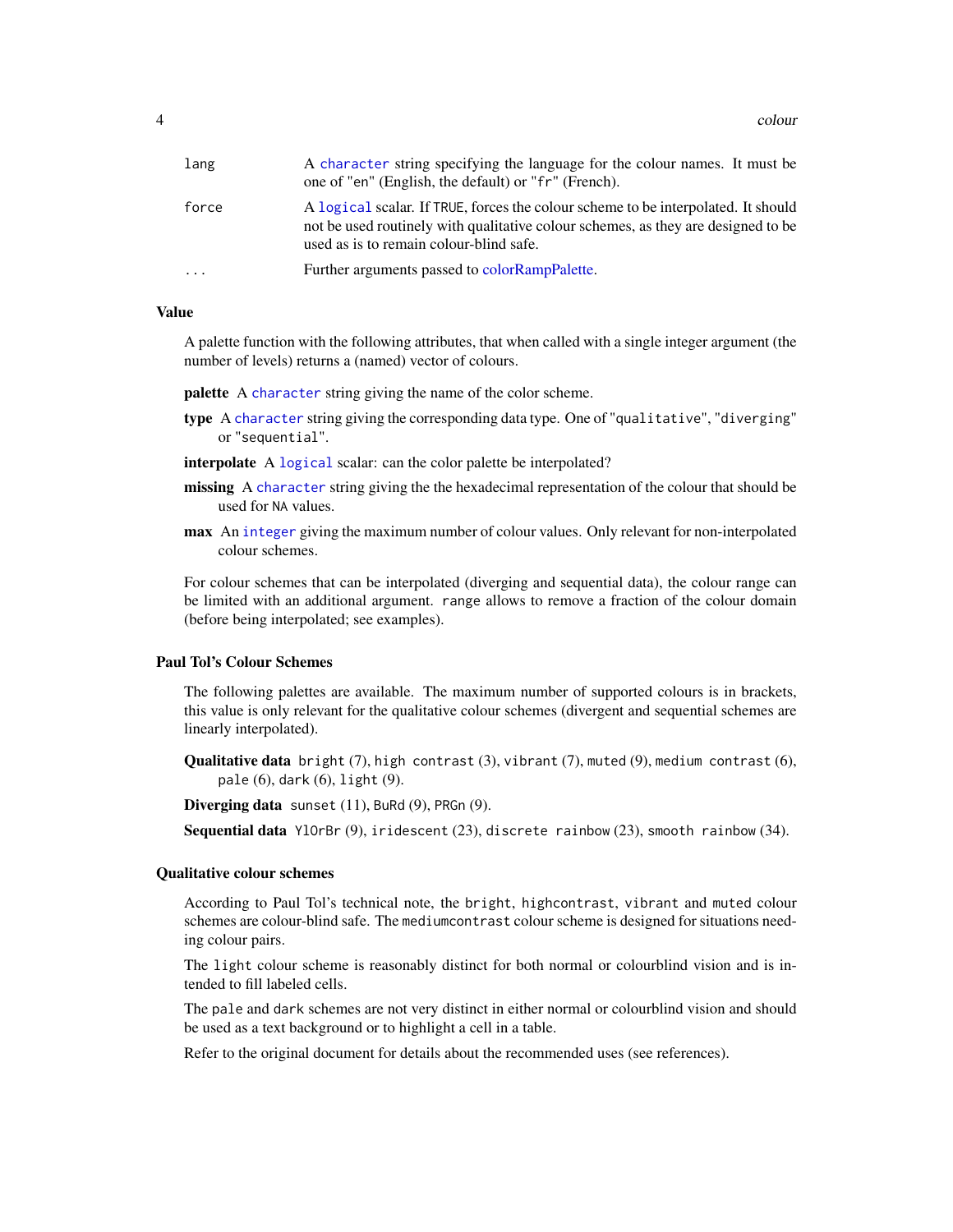#### colour 5

#### Rainbow colour scheme

As a general rule, ordered data should not be represented using a rainbow scheme. There are three main arguments against such use (Tol 2018):

- The spectral order of visible light carries no inherent magnitude message.
- Some bands of almost constant hue with sharp transitions between them, can be perceived as jumps in the data.
- Colour-blind people have difficulty distinguishing some colours of the rainbow.

If such use cannot be avoided, Paul Tol's technical note provides two colour schemes that are reasonably clear in colour-blind vision. To remain colour-blind safe, these two schemes must comply with the following conditions:

discreterainbow This scheme must not be interpolated.

smoothrainbow This scheme does not have to be used over the full range.

### Okabe and Ito Colour Scheme

The following (qualitative) colour scheme is available:

okabeito Up to 8 colours.

### Scientific Colour Schemes

The following (qualitative) color schemes are available:

stratigraphy International Chronostratigraphic Chart (175 colours).

land AVHRR Global Land Cover Classification (14 colours).

soil FAO Reference Soil Groups (24 colours).

### Author(s)

N. Frerebeau

### References

Jones, A., Montanarella, L. & Jones, R. (Ed.) (2005). *Soil atlas of Europe*. Luxembourg: European Commission, Office for Official Publications of the European Communities. 128 pp. ISBN: 92- 894-8120-X.

Okabe, M. & Ito, K. (2008). *Color Universal Design (CUD): How to Make Figures and Presentations That Are Friendly to Colorblind People*. URL: <https://jfly.uni-koeln.de/color/>.

Tol, P. (2021). *Colour Schemes*. SRON. Technical Note No. SRON/EPS/TN/09-002, issue 3.2. URL: <https://personal.sron.nl/~pault/data/colourschemes.pdf>

[Commission for the Geological Map of the World](https://www.ccgm.org)

### See Also

Other colour palettes: [info\(](#page-8-1)), [ramp\(](#page-10-1)), [scale\\_picker](#page-106-1)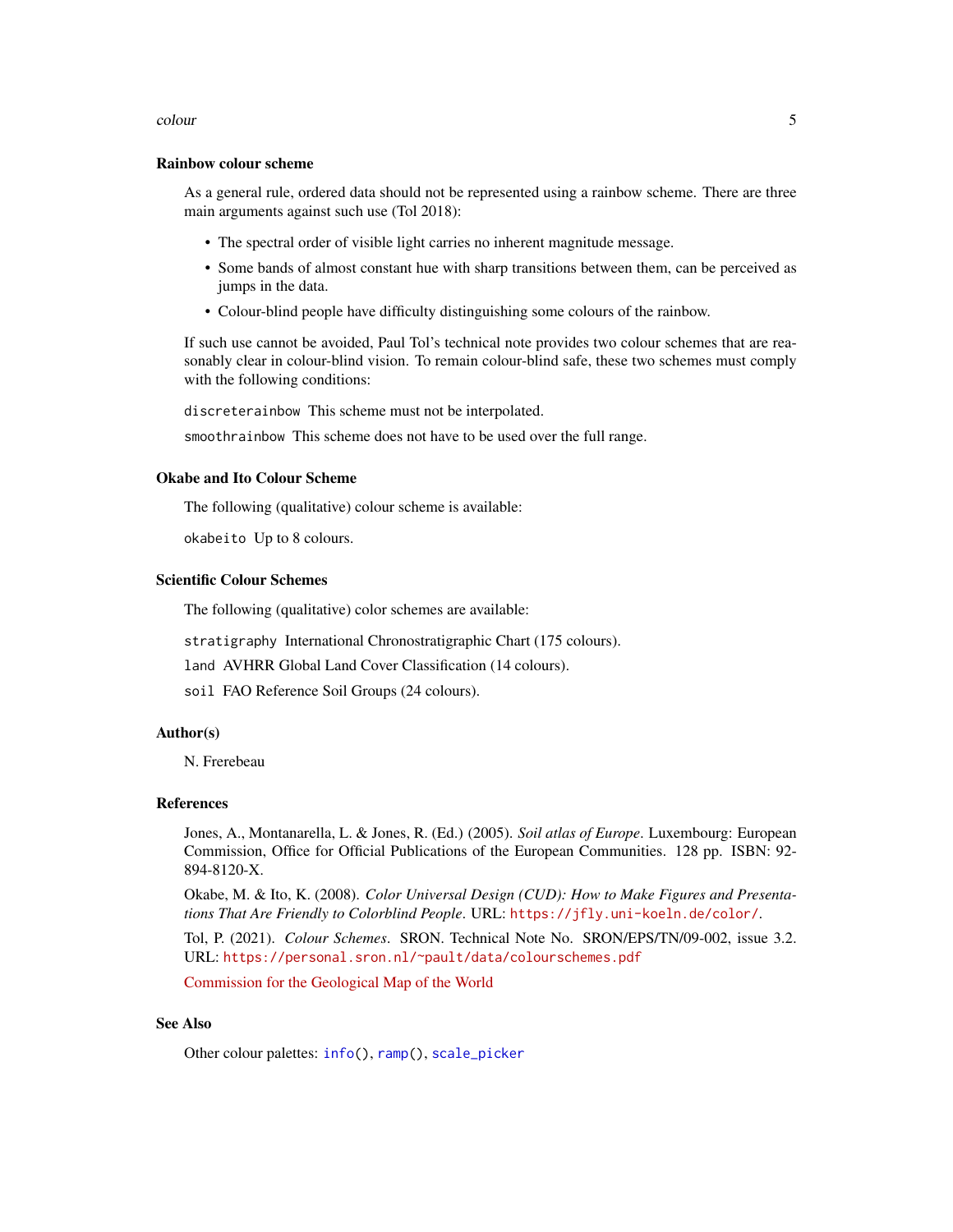6 compare to the compare of the compare of the compare of the compare of the compare of the compare of the compare of the compare of the compare of the compare of the compare of the compare of the compare of the compare of

### Examples

```
## Okabe and Ito colour scheme
colour("okabe ito")(8)
plot_scheme(colour("okabe ito")(8))
## Paul Tol's colour schemes
### Qualitative data
plot_scheme(colour("bright")(7))
plot_scheme(colour("high contrast")(3))
plot_scheme(colour("vibrant")(7))
plot_scheme(colour("muted")(9))
plot_scheme(colour("medium contrast")(6))
plot_scheme(colour("pale")(6))
plot_scheme(colour("dark")(6))
plot_scheme(colour("light")(9))
### Diverging data
plot_scheme(colour("sunset")(11))
plot_scheme(colour("BuRd")(9))
plot_scheme(colour("PRGn")(9))
### Sequential data
plot_scheme(colour("YlOrBr")(9))
plot_scheme(colour("iridescent")(23))
plot_scheme(colour("discrete rainbow")(14))
plot_scheme(colour("discrete rainbow")(23))
plot_scheme(colour("smooth rainbow")(34))
## Scientific colour schemes
```

```
### Geologic timescale
plot_scheme(colour("stratigraphy")(175))
### AVHRR global land cover classification
plot_scheme(colour("land")(14))
### FAO soil reference groups
plot_scheme(colour("soil")(24))
```

```
## Adjust colour levels
PRGn <- colour("PRGn")
plot\_scheme(PRGn(9, range = c(0.5, 1)))
```
<span id="page-5-1"></span>compare *Colour Difference*

#### Description

Computes CIELAB distance metric.

### Usage

 $compare(x, metric = 2000, diag = FALSE, upper = FALSE)$ 

<span id="page-5-0"></span>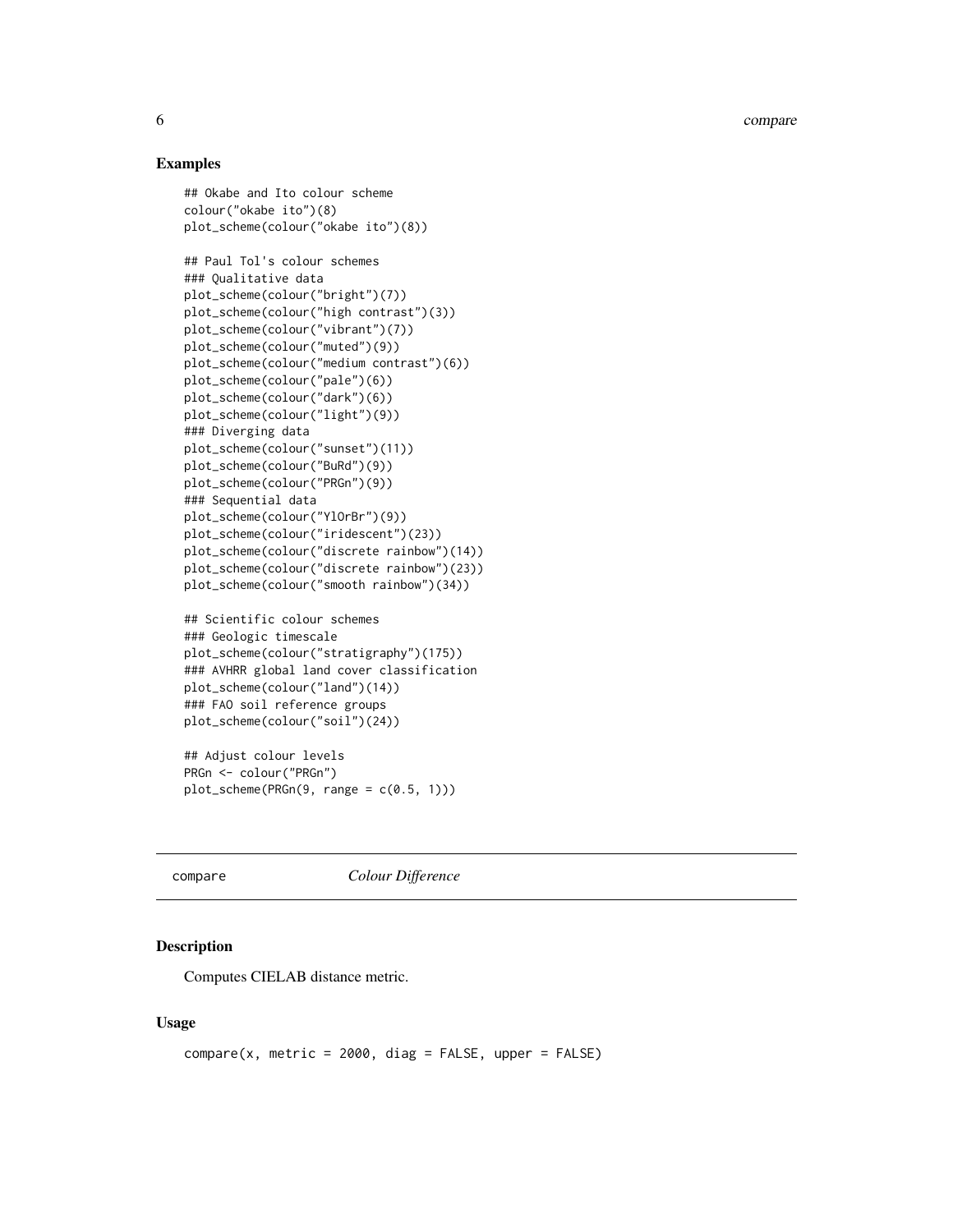#### compare 7

### Arguments

| $\mathsf{x}$ | A character vector of colors.                                                                                                                                 |
|--------------|---------------------------------------------------------------------------------------------------------------------------------------------------------------|
| metric       | An integer value giving the year the metric was recommended by the CIE. It<br>must be one of "1976", "1994", or "2000" (default; see $spacesXYZ::DeltaE()$ ). |
| diag         | A logical scalar: should the diagonal of the distance matrix be printed?                                                                                      |
| upper        | A logical scalar: should the upper triangle of the distance matrix should be<br>printed?                                                                      |

### Value

A [distance matrix.](#page-0-0)

### Author(s)

N. Frerebeau

### See Also

Other diagnostic tools: [convert\(](#page-7-1)), [plot\(](#page-9-1))

### Examples

```
# Trichromat
pal <- colour("bright")
(deltaE <- compare(pal(5)))
summary(deltaE)
# Deuteranopia
deu <- convert(pal, mode = "deuteranopia")
compare(deu(5))
# Protanopia
pro <- convert(pal, mode = "protanopia")
compare(pro(5))
# Tritanopia
tri <- convert(pal, mode = "tritanopia")
compare(tri(5))
# Achromatopsia
ach <- convert(pal, mode = "achromatopsia")
compare(ach(5))
```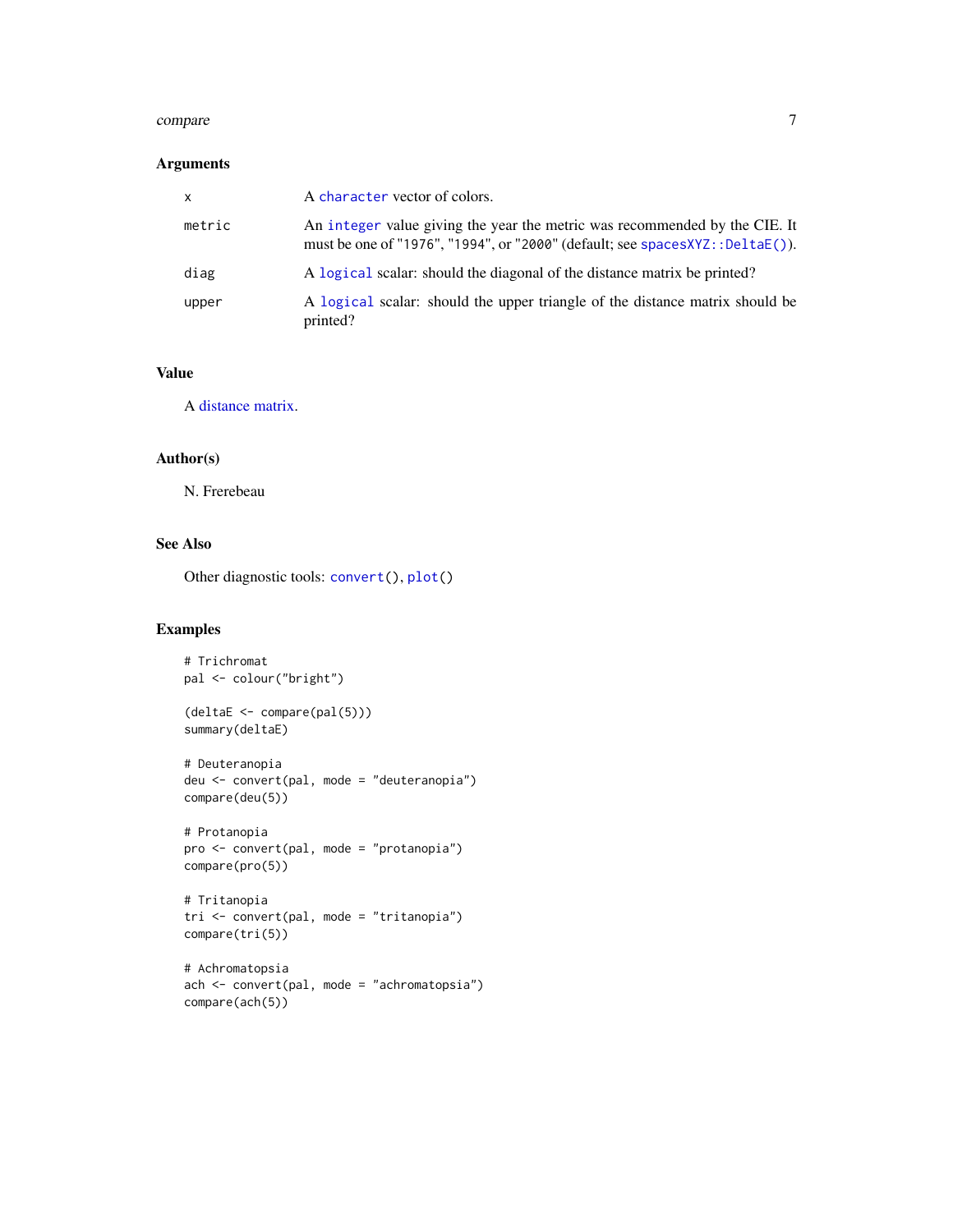<span id="page-7-1"></span><span id="page-7-0"></span>

#### Description

Simulate Colour-Blindness

### Usage

convert(x, mode)

#### Arguments

| $\mathsf{x}$ | A palette function that when called with a single integer argument (the number<br>of levels) returns a vector of colors (see colour()).                                                    |
|--------------|--------------------------------------------------------------------------------------------------------------------------------------------------------------------------------------------|
| mode         | A character string giving the colorblind vision to be used. It must be one<br>of "deuteranopia", "protanopia", "tritanopia" or "achromatopsia". Any<br>unambiguous substring can be given. |

### Value

A palette [function](#page-0-0) that returns a vector of anomalized colours. All the attributes of the initial palette function are inherited, with a supplementary attribute "mode" giving the corresponding colour-blind vision.

### Author(s)

N. Frerebeau

### References

Brettel, H., Viénot, F. and Mollon, J. D. (1997). Computerized Simulation of Color Appearance for Dichromats. *Journal of the Optical Society of America A*, 14(10), p. 2647-2655. [doi:10.1364/](https://doi.org/10.1364/JOSAA.14.002647) [JOSAA.14.002647.](https://doi.org/10.1364/JOSAA.14.002647)

Tol, P. (2018). *Colour Schemes*. SRON. Technical Note No. SRON/EPS/TN/09-002, issue 3.1. URL: <https://personal.sron.nl/~pault/data/colourschemes.pdf>

Viénot, F., Brettel, H. and Mollon, J. D. (1999). Digital Video Colourmaps for Checking the Legibility of Displays by Dichromats. *Color Research & Application*, 24(4), p. 243-52. [doi:10.1002/](https://doi.org/10.1002/%28SICI%291520-6378%28199908%2924%3A4%3C243%3A%3AAID-COL5%3E3.0.CO%3B2-3) [\(SICI\)15206378\(199908\)24:4<243::AIDCOL5>3.0.CO;23.](https://doi.org/10.1002/%28SICI%291520-6378%28199908%2924%3A4%3C243%3A%3AAID-COL5%3E3.0.CO%3B2-3)

### See Also

Other diagnostic tools: [compare\(](#page-5-1)), [plot\(](#page-9-1))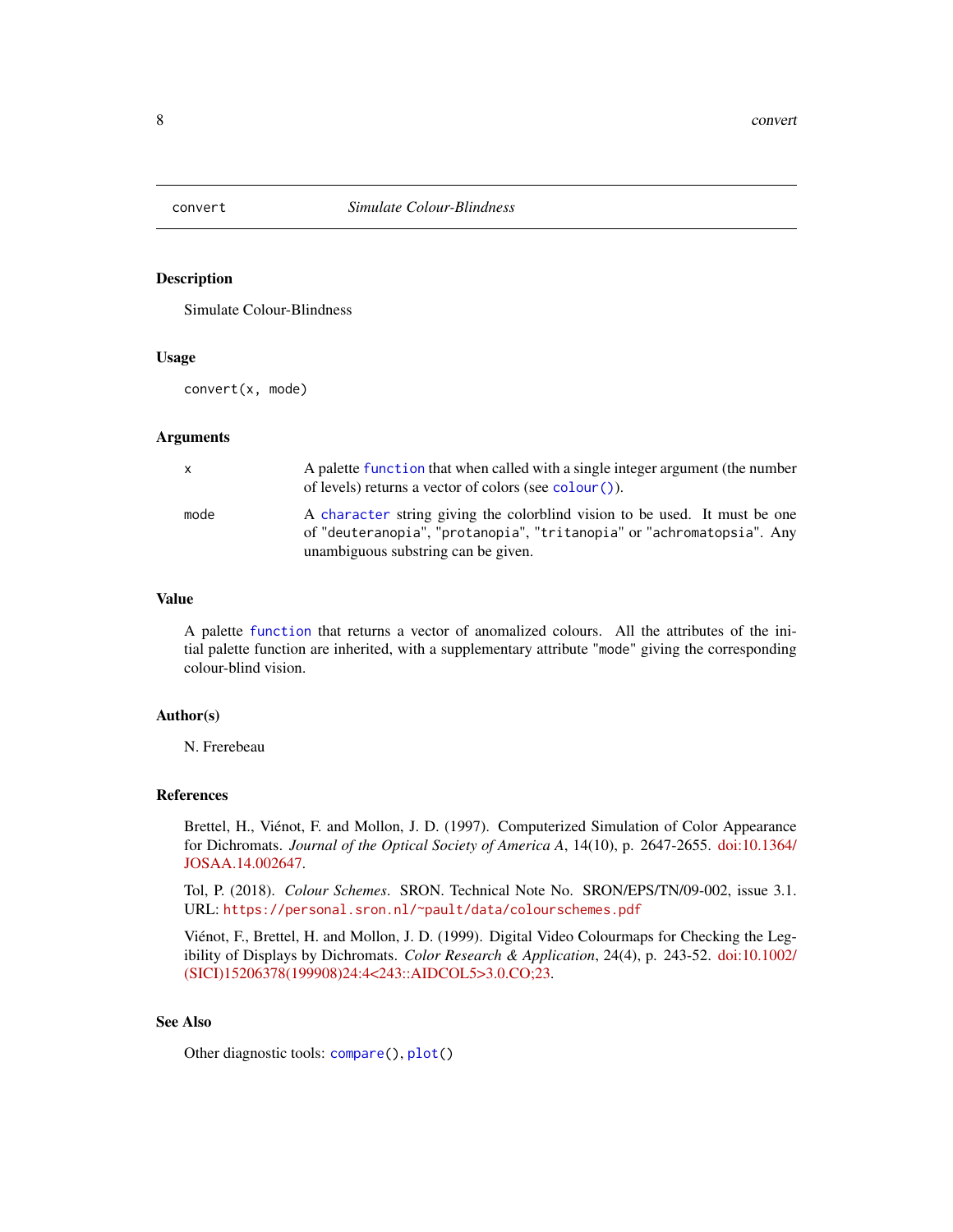#### <span id="page-8-0"></span>info 9

### Examples

```
# Trichromat
pal <- colour("bright")
plot_scheme(pal(7))
# Deuteranopia
deu <- convert(pal, mode = "deuteranopia")
plot_scheme(deu(7))
# Protanopia
pro <- convert(pal, mode = "protanopia")
plot_scheme(pro(7))
# Tritanopia
tri <- convert(pal, mode = "tritanopia")
plot_scheme(tri(7))
# Achromatopsia
ach <- convert(pal, mode = "achromatopsia")
plot_scheme(ach(7))
```
<span id="page-8-1"></span>

info *Information*

### Description

Returns information about the available palettes.

### Usage

info()

### Value

A [data.frame](#page-0-0) with the following columns:

palette Names of palette.

type Types of palettes: sequential, diverging or qualitative.

max Maximum number of colours that are contained in each palette. Only relevant for qualitative palettes.

missing The hexadecimal color value for mapping missing values.

### Author(s)

N. Frerebeau

### See Also

Other colour palettes: [colour\(](#page-2-1)), [ramp\(](#page-10-1)), [scale\\_picker](#page-106-1)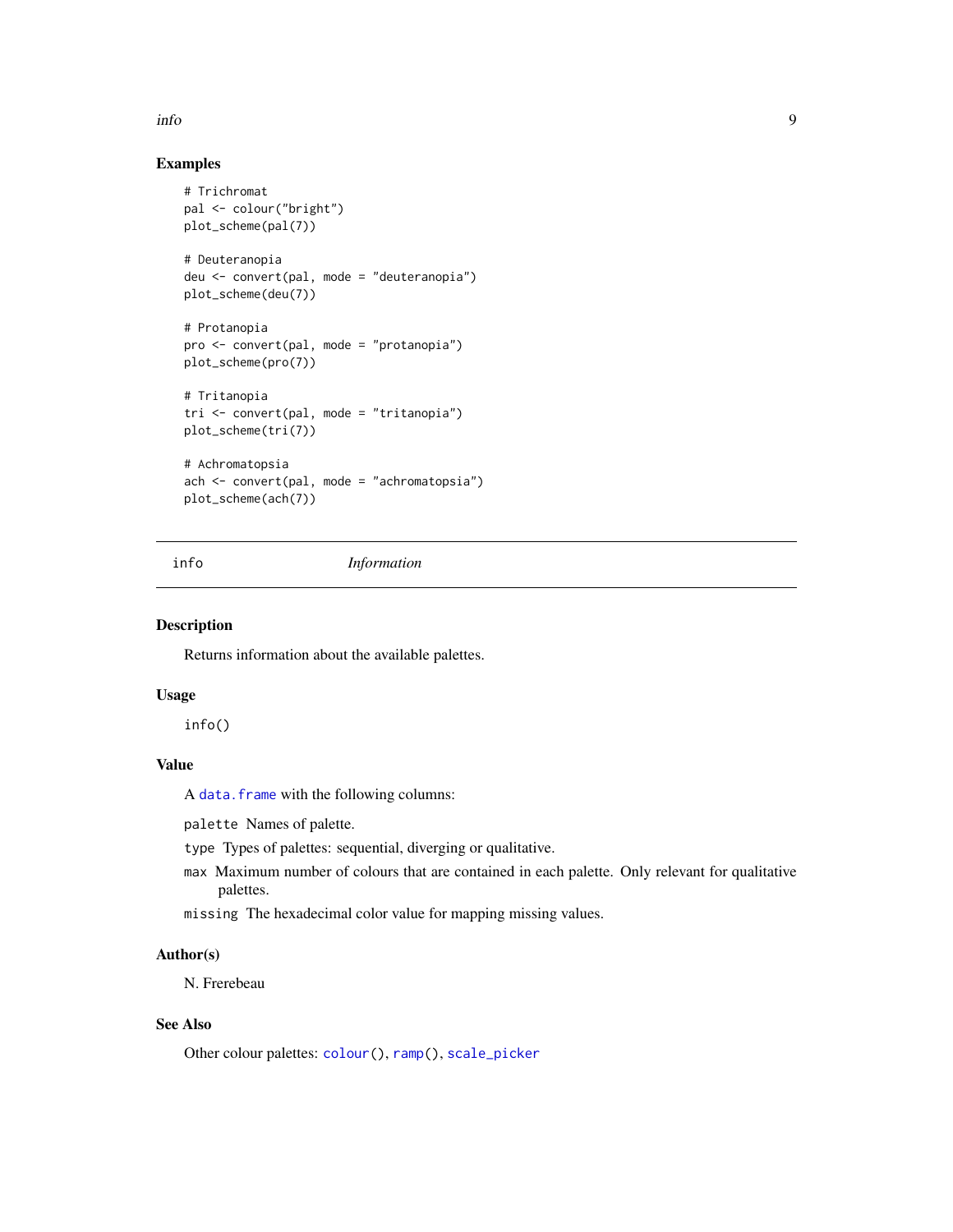### Examples

```
## Get a table of available palettes
info()
```
<span id="page-9-1"></span>plot *Plot Color Scheme*

### Description

- plot() allows to quickly display a color scheme returned by [colour\(\)](#page-2-1).
- plot\_scheme() shows colors in a plot.
- plot\_map() and plot\_tiles() produce a diagnostic map for a given color scheme.
- plot\_scheme\_colorblind() shows colors in a plot with different types of simulated color blindness.

### Usage

```
## S3 method for class 'colour_scheme'
plot(x, \ldots)plot_scheme(x, colours = FALSE, names = FALSE, size = 1)
plot_map(x)
plot_tiles(x, n = 512)
```

```
plot_scheme_colourblind(x)
```
plot\_scheme\_colorblind(x)

### Arguments

| x        | A character vector of colors.                                                                                                                                |
|----------|--------------------------------------------------------------------------------------------------------------------------------------------------------------|
| $\cdots$ | Currently not used.                                                                                                                                          |
| colours  | A logical scalar: should the hexadecimal representation of the colors be dis-<br>played?                                                                     |
| names    | A logical scalar: should the name of the colors be displayed?                                                                                                |
| size     | A numeric value giving the amount by which plotting text should be magnified<br>relative to the default. Works the same as cex parameter of graphics::par(). |
| n        | An integer specifying the size of the grid (defaults to 512).                                                                                                |

### Author(s)

N. Frerebeau, V. Arel-Bundock

<span id="page-9-0"></span>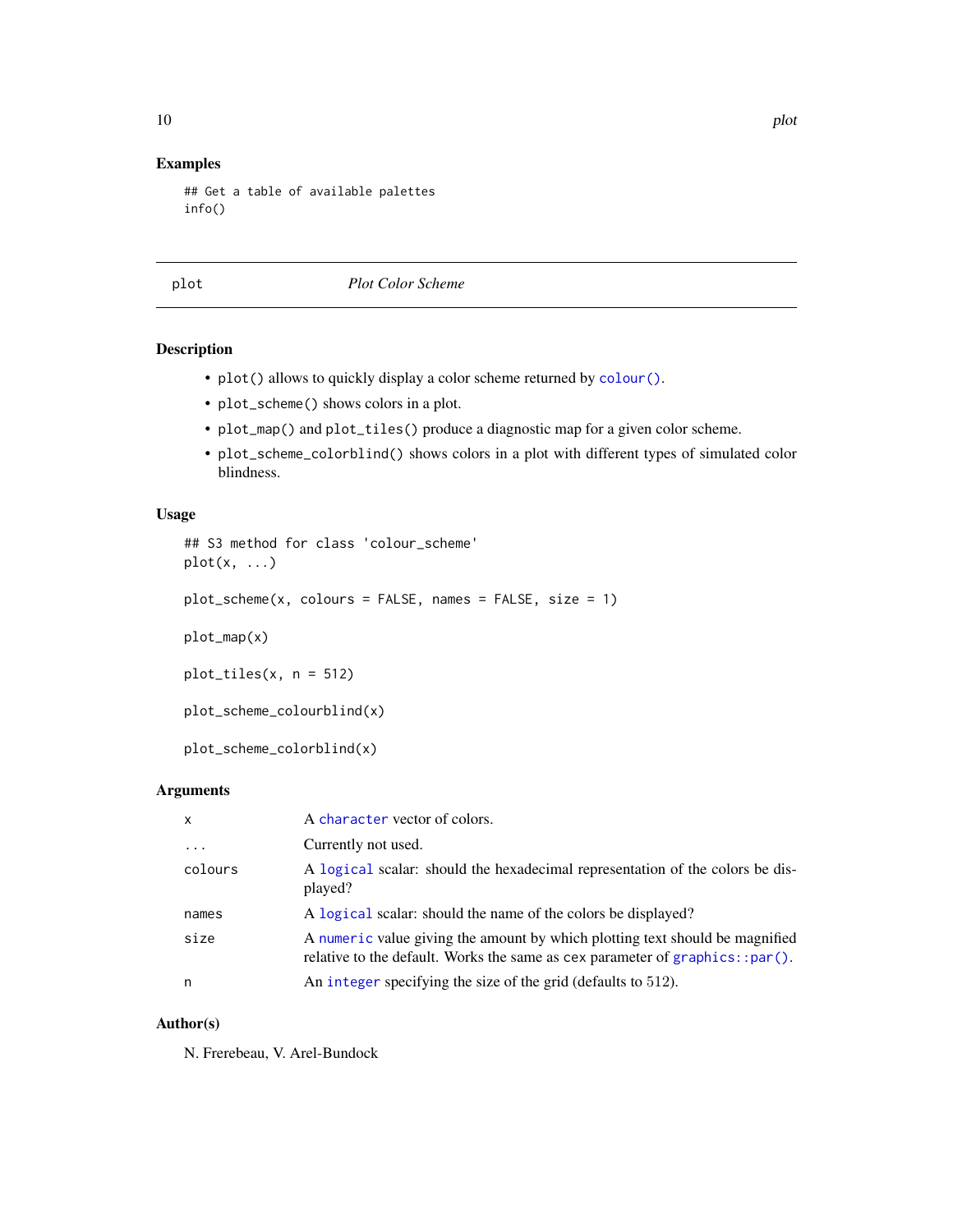#### <span id="page-10-0"></span>ramp that the contract of the contract of the contract of the contract of the contract of the contract of the contract of the contract of the contract of the contract of the contract of the contract of the contract of the

### See Also

Other diagnostic tools: [compare\(](#page-5-1)), [convert\(](#page-7-1))

### Examples

```
plot(colour("bright")(7))
plot(colour("smooth rainbow")(256))
```

```
## Plot colour schemes
plot_scheme(colour("bright")(7))
plot_scheme(colour("sunset")(11))
plot_scheme(colour("YlOrBr")(9))
plot_scheme(colour("discrete rainbow")(14))
```

```
## Plot diagnostic maps
plot_map(colour("bright")(7))
plot_map(colour("sunset")(11))
plot_map(colour("YlOrBr")(9))
plot_map(colour("discrete rainbow")(14))
```

```
## Plot diagnostic images
plot_tiles(colour("discrete rainbow")(14), n = 256)
plot_tiles(colour("discrete rainbow")(23), n = 256)
plot_tiles(colour("smooth rainbow")(256), n = 256)
```

```
## Plot simulated color blindness
plot_scheme_colorblind(colour("bright")(7))
```
<span id="page-10-1"></span>ramp *Colour Ramp*

### Description

Provides a colour scheme that map a numeric vector to colours.

#### Usage

```
ramp(x, palette, midpoint = NULL, ...)
```
#### Arguments

| x.       | A numeric vector to be mapped to colours.                                                                        |
|----------|------------------------------------------------------------------------------------------------------------------|
| palette  | A character string giving the name of the palette to be used (see colour ()).                                    |
| midpoint | A numeric value specifying the midpoint of x. If not NULL, x will be rescaled to<br>have the specified midpoint. |
| .        | Further arguments passed to colour ().                                                                           |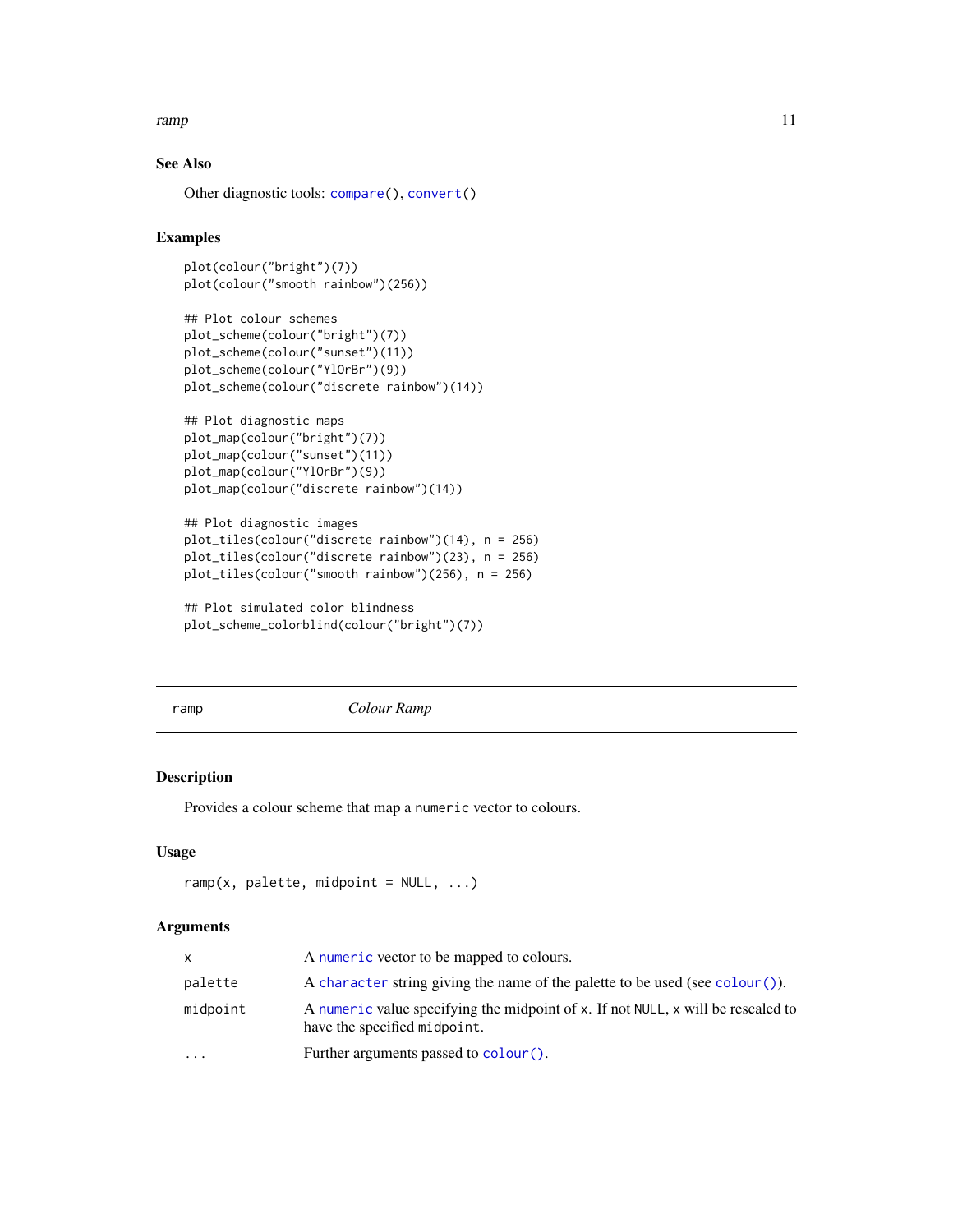<span id="page-11-0"></span>A palette function with the following attributes, that when called with a single argument (the number of levels, e.g. the breaks returned by [hist\(\)](#page-0-0)) returns a vector of colours.

#### Author(s)

N. Frerebeau

### See Also

Other colour palettes: [colour\(](#page-2-1)), [info\(](#page-8-1)), [scale\\_picker](#page-106-1)

#### Examples

## Visualize a simple DEM model

## Distribution of elevation values elevation <- hist(volcano)

## Where are breaks? elevation\$breaks

```
## No rescaling
ramp_default <- ramp(elevation$breaks, palette = "BuRd")(10)
image(volcano, col = ramp_default)
legend("topright", legend = attr(ramp_default, "breaks"), fill = ramp_default)
```

```
## Rescale to midpoint
ramp_160 <- ramp(elevation$breaks, palette = "BuRd", midpoint = 160)(10)
image(volcano, col = ramp_160)
legend("topright", legend = attr(ramp_160, "breaks"), fill = ramp_160)
```
<span id="page-11-1"></span>scale\_colour\_land *AVHRR Global Land Cover Classification Colour Scheme for* ggplot2 *and* ggraph

#### Description

Provides the AVHRR Global Land Cover classification as modified by Paul Tol (colorblind safe).

```
scale_{colour\_land(..., lang = "en", aesthetics = "colour")}scale\_color\_land(..., lang = "en", aesthetics = "colour")scale_fill_land(..., lang = "en", aesthetics = "fill")
```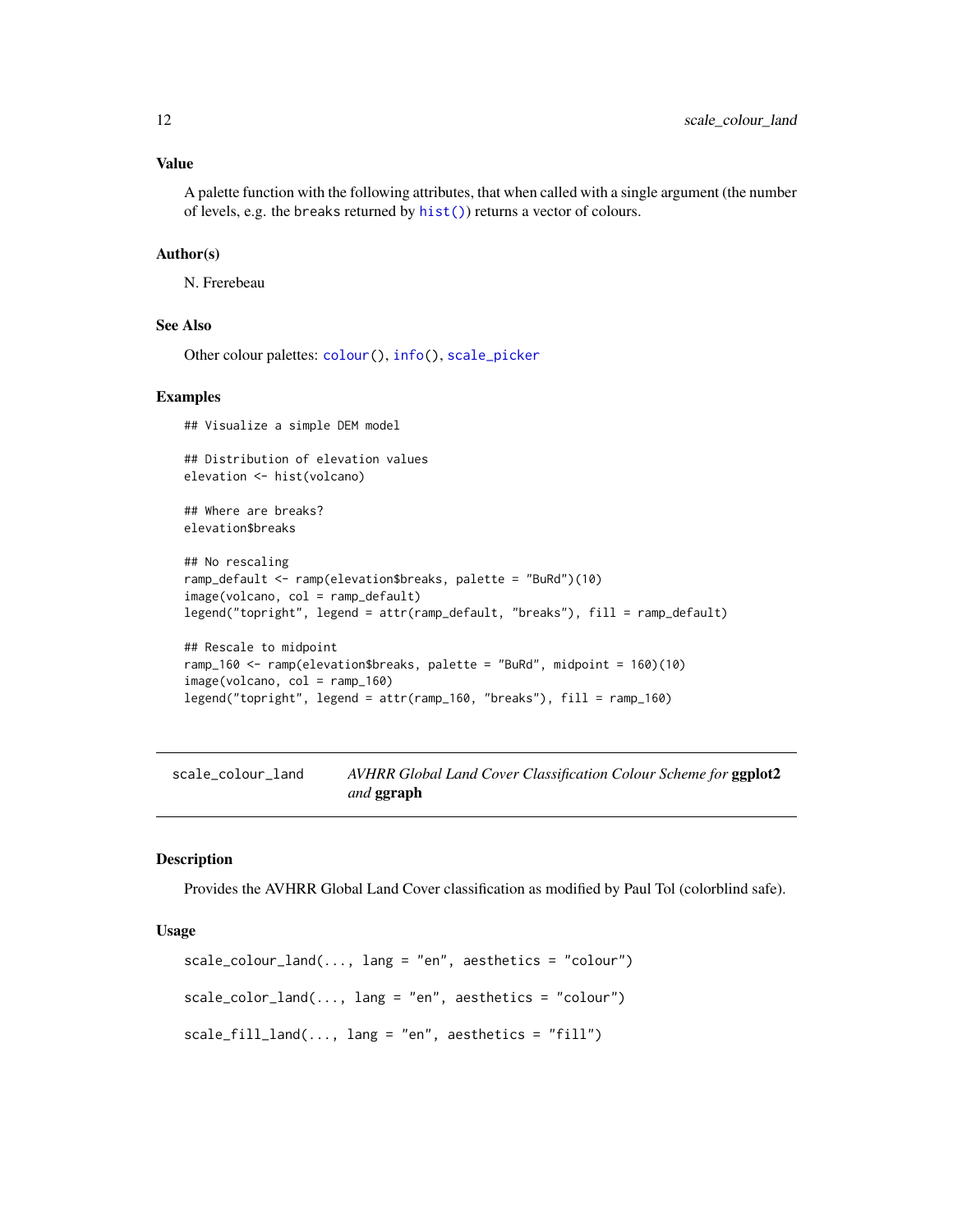```
scale_edge_colour_land(..., lang = "en")
scale_edge_color_land(..., lang = "en")
scale_edge_fill_land(..., lang = "en")
```

| $\cdots$   | Arguments passed on to ggplot2::discrete_scale().                                                                                                                                                                           |
|------------|-----------------------------------------------------------------------------------------------------------------------------------------------------------------------------------------------------------------------------|
| lang       | A character string specifying the language for the color names (see details).<br>It must be one of "en" (english, the default), "fr" (french) or NULL. If not NULL,<br>the values will be matched based on the color names. |
| aesthetics | A character string or vector of character strings listing the name(s) of the aes-<br>$thetic(s)$ that this scale works with.                                                                                                |

#### Details

Values will be matched based on the land classification names.

#### Value

A [discrete](#page-0-0) scale.

#### Author(s)

N. Frerebeau

### References

Tol, P. (2018). *Colour Schemes.* SRON. Technical Note No. SRON/EPS/TN/09-002, issue 3.1. URL: <https://personal.sron.nl/~pault/data/colourschemes.pdf>

#### See Also

Other themed colour schemes: [scale\\_colour\\_soil\(](#page-13-1)), [scale\\_colour\\_stratigraphy\(](#page-14-1))

Other qualitative colour schemes: [scale\\_colour\\_soil\(](#page-13-1)), [scale\\_colour\\_stratigraphy\(](#page-14-1)), [scale\\_okabeito\\_discrete](#page-105-1), [scale\\_tol\\_bright](#page-107-1), [scale\\_tol\\_dark](#page-111-1), [scale\\_tol\\_highcontrast](#page-115-1), [scale\\_tol\\_light](#page-120-1), [scale\\_tol\\_mediumcontrast](#page-122-1), [scale\\_tol\\_muted](#page-124-1), [scale\\_tol\\_pale](#page-125-1), [scale\\_tol\\_vibrant](#page-135-1)

#### Examples

```
library(ggplot2)
land <- data.frame(
 name = c("water", "evergreen needleleaf forest", "deciduous needleleaf forest",
    "mixed forest", "evergreen broadleaf forest", "deciduous broadleaf forest",
    "woodland", "wooded grassland", "grassland", "cropland", "closed shrubland",
    "open shrubland", "bare ground", "urban and built"
 )
```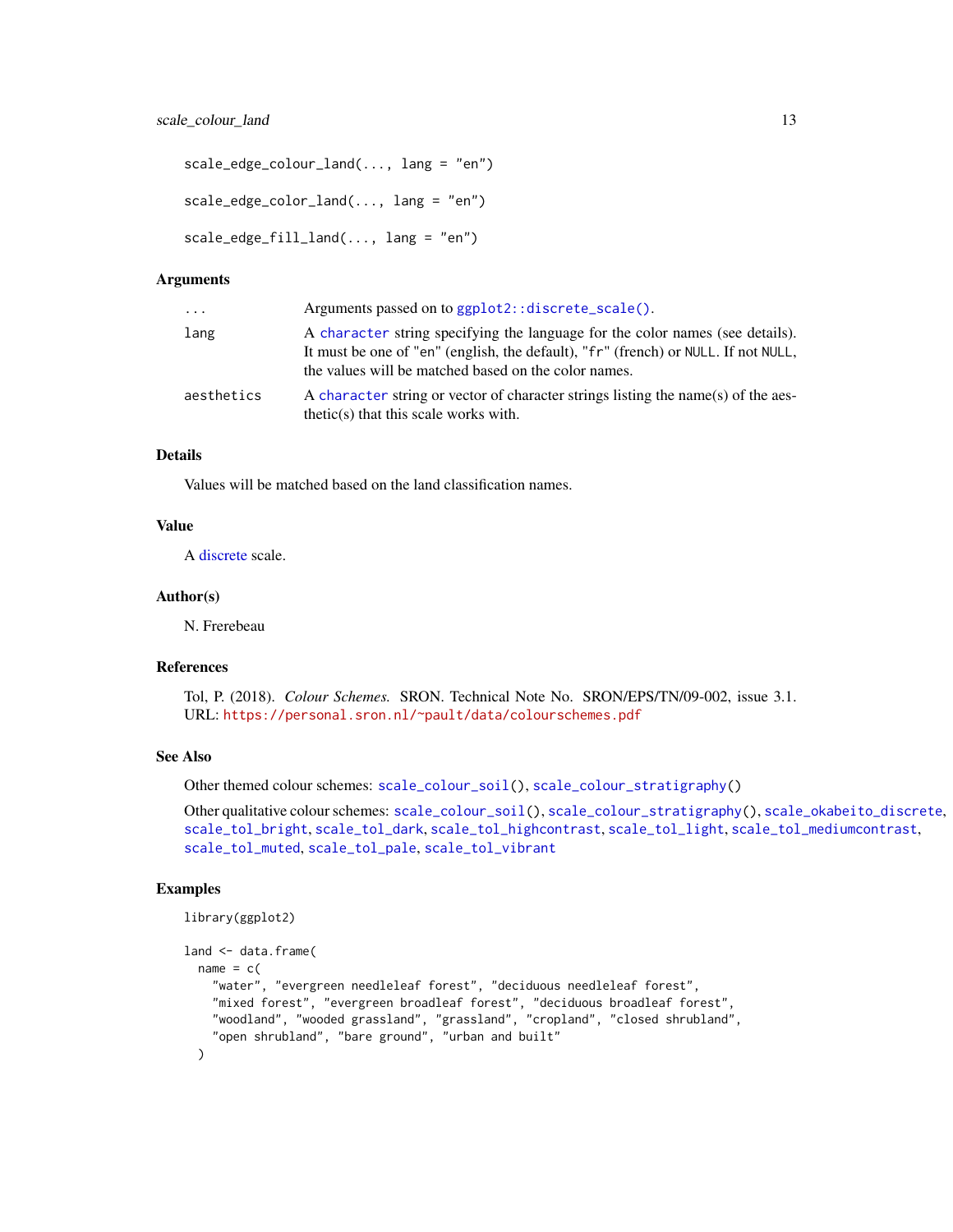```
)
ggplot2::ggplot(land) +
  ggplot2::geom\_rect(ggplot2::aes(xmin = rep(0, 14), xmax = rep(1, 14),ymin = 1:14, ymax = 1:14+1, fill = name)) +
  ggplot2::scale_y_reverse() +
  scale_fill_land(name = "land")
```
<span id="page-13-1"></span>scale\_colour\_soil *FAO Soil Reference Groups Color Scheme for* ggplot2 *and* ggraph

### Description

Provides the FAO Soil Reference Groups colour scheme.

#### Usage

```
scale_colour_soil(..., lang = "en", aesthetics = "colour")
scale\_color\_soil(..., lang = "en", aesthetics = "colour")scale_fill\_soil(..., lang = "en", aesthetics = "fill")scale_edge_colour_soil(..., lang = "en")
scale_edge_color_soil(..., lang = "en")
scale_edge_fill_soil(..., lang = "en")
```
#### Arguments

| .          | Arguments passed on to ggplot2::discrete_scale().                                                                                                                                                                           |
|------------|-----------------------------------------------------------------------------------------------------------------------------------------------------------------------------------------------------------------------------|
| lang       | A character string specifying the language for the color names (see details).<br>It must be one of "en" (english, the default), "fr" (french) or NULL. If not NULL,<br>the values will be matched based on the color names. |
| aesthetics | A character string or vector of character strings listing the name(s) of the aes-<br>$thetic(s)$ that this scale works with.                                                                                                |

#### Details

Values will be matched based on the soil names.

#### Value

A [discrete](#page-0-0) scale.

<span id="page-13-0"></span>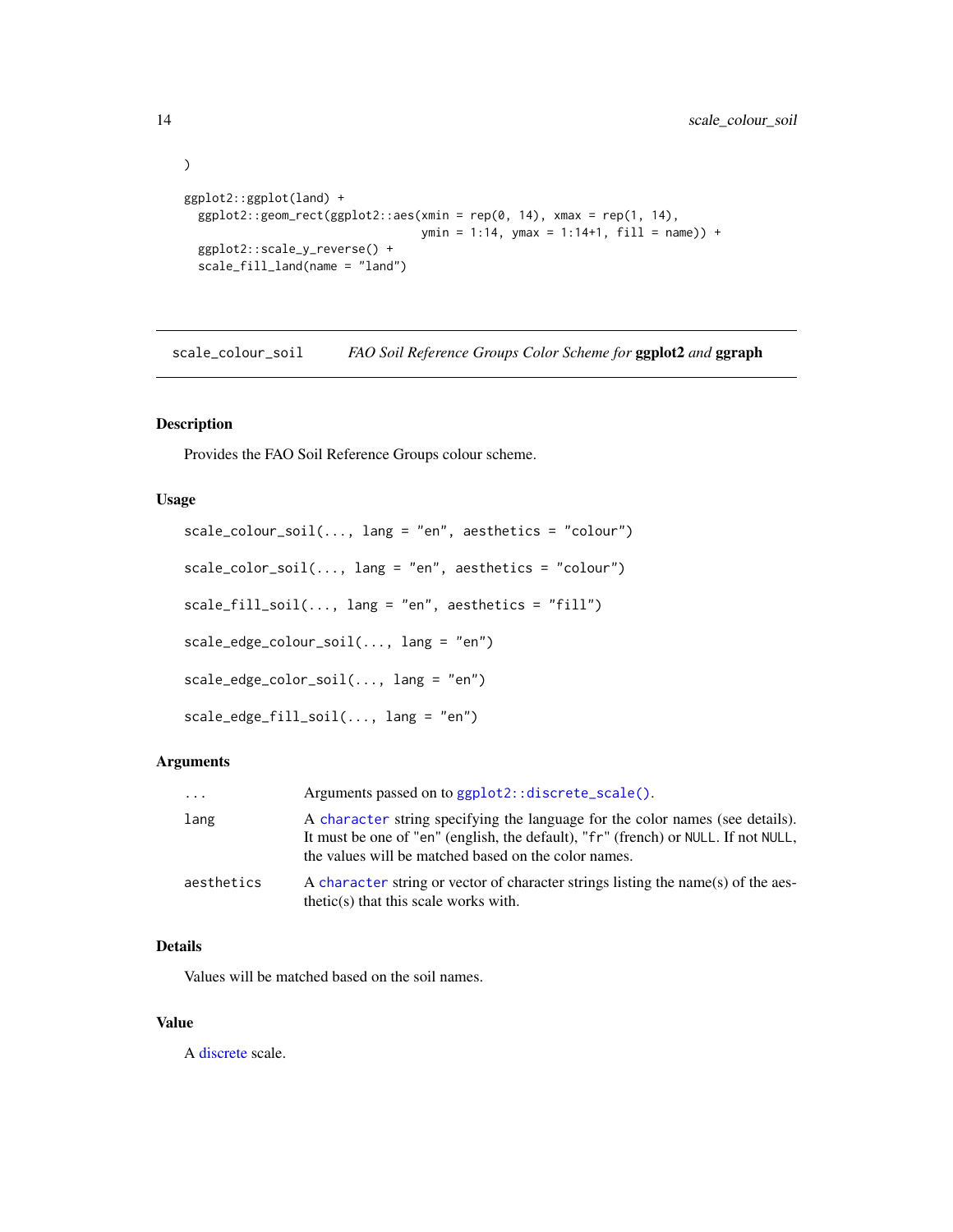#### <span id="page-14-0"></span>Author(s)

N. Frerebeau

#### References

Jones, A., Montanarella, L. & Jones, R. (Ed.) (2005). *Soil atlas of Europe*. Luxembourg: European Commission, Office for Official Publications of the European Communities. 128 pp. ISBN: 92- 894-8120-X.

### See Also

Other themed colour schemes: [scale\\_colour\\_land\(](#page-11-1)), [scale\\_colour\\_stratigraphy\(](#page-14-1))

Other qualitative colour schemes: [scale\\_colour\\_land\(](#page-11-1)), [scale\\_colour\\_stratigraphy\(](#page-14-1)), [scale\\_okabeito\\_discrete](#page-105-1), [scale\\_tol\\_bright](#page-107-1), [scale\\_tol\\_dark](#page-111-1), [scale\\_tol\\_highcontrast](#page-115-1), [scale\\_tol\\_light](#page-120-1), [scale\\_tol\\_mediumcontrast](#page-122-1), [scale\\_tol\\_muted](#page-124-1), [scale\\_tol\\_pale](#page-125-1), [scale\\_tol\\_vibrant](#page-135-1)

#### Examples

```
library(ggplot2)
```

```
soil <- data.frame(
 name = c("Acrisol", "Albeluvisol", "Andosol", "Anthrosol", "Arenosol", "Calcisol",
    "Cambisol", "Chernozem", "Cryosol", "Fluvisol", "Kastanozem", "Gleysol",
    "Gypsisol", "Histosol", "Leptosol", "Luvisol", "Phaeozem", "Planosol",
    "Podzol", "Regosol", "Solonchak", "Solonetz", "Umbrisol", "Vertisol"
 )
\mathcal{L}ggplot2::ggplot(soil) +
 ggplot2::geom\_rect(ggplot2::aes(xmin = rep(0, 24), xmax = rep(1, 24),ymin = 1:24, ymax = 1:24+1, fill = name)) +
 ggplot2::scale_y_reverse() +
 scale_fill_soil(name = "Soil")
```
<span id="page-14-1"></span>scale\_colour\_stratigraphy *Geologic Timescale Color Scheme for* ggplot2 *and* ggraph

### **Description**

Provides the geologic timescale color scheme.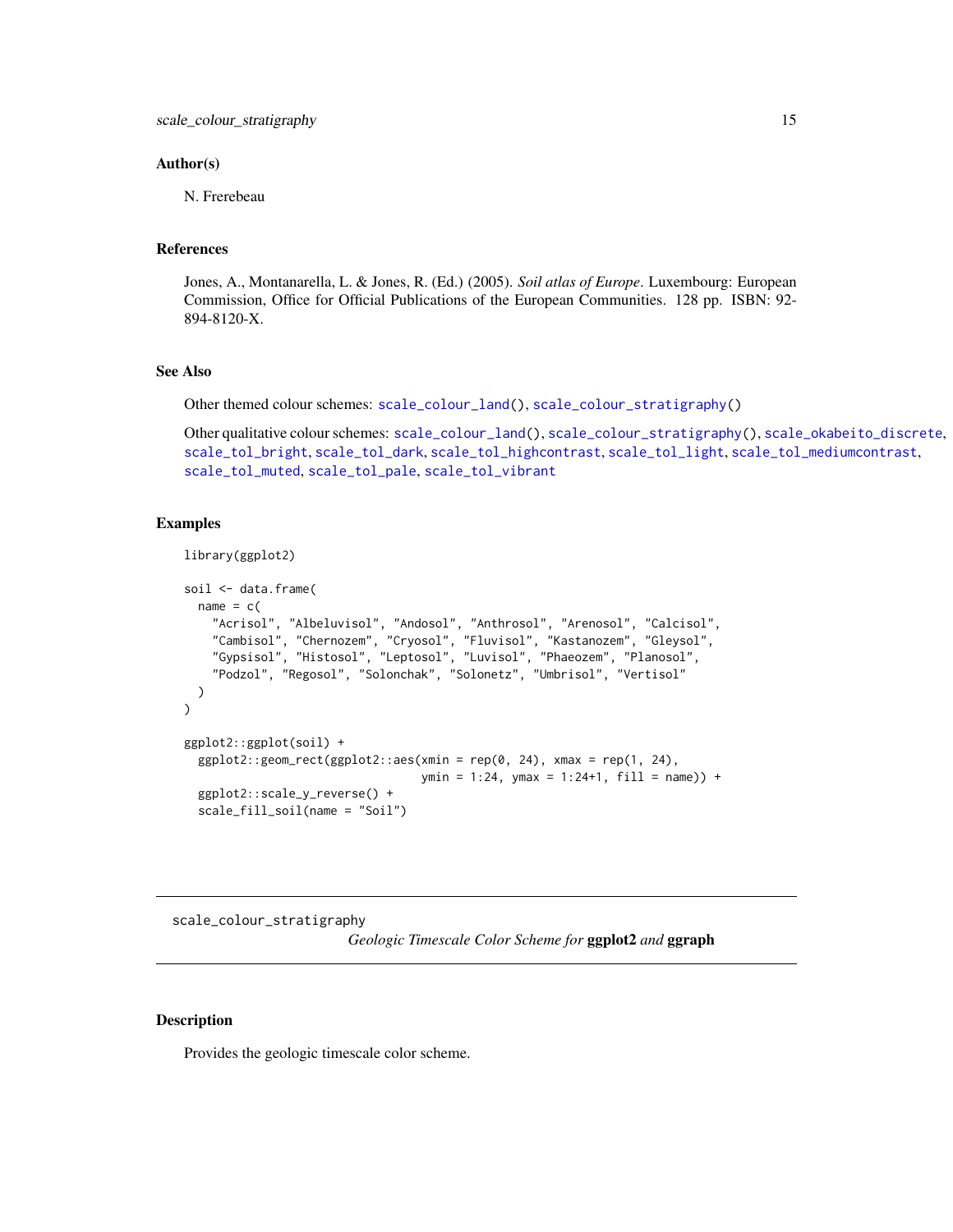```
scale_colour_stratigraphy(..., lang = "en", aesthetics = "colour")
scale\_color\_stratingraphy(..., lang = "en", aesthetics = "colour")scale_fill_stratigraphy(..., lang = "en", aesthetics = "fill")
scale_edge_colour_stratigraphy(..., lang = "en")
scale_edge_color_stratigraphy(..., lang = "en")
scale_edge_fill_stratigraphy(..., lang = "en")
```

| $\ddots$   | Arguments passed on to ggplot2::discrete_scale().                                                                                                                                                                           |
|------------|-----------------------------------------------------------------------------------------------------------------------------------------------------------------------------------------------------------------------------|
| lang       | A character string specifying the language for the color names (see details).<br>It must be one of "en" (english, the default), "fr" (french) or NULL. If not NULL,<br>the values will be matched based on the color names. |
| aesthetics | A character string or vector of character strings listing the name(s) of the aes-<br>$thetic(s)$ that this scale works with.                                                                                                |

### Details

Values will be matched based on the geological unit names.

### Value

A [discrete](#page-0-0) scale.

#### Author(s)

N. Frerebeau

#### References

[Commission for the Geological Map of the World.](https://www.ccgm.org)

#### See Also

Other themed colour schemes: [scale\\_colour\\_land\(](#page-11-1)), [scale\\_colour\\_soil\(](#page-13-1))

Other qualitative colour schemes: [scale\\_colour\\_land\(](#page-11-1)), [scale\\_colour\\_soil\(](#page-13-1)), [scale\\_okabeito\\_discrete](#page-105-1), [scale\\_tol\\_bright](#page-107-1), [scale\\_tol\\_dark](#page-111-1), [scale\\_tol\\_highcontrast](#page-115-1), [scale\\_tol\\_light](#page-120-1), [scale\\_tol\\_mediumcontrast](#page-122-1), [scale\\_tol\\_muted](#page-124-1), [scale\\_tol\\_pale](#page-125-1), [scale\\_tol\\_vibrant](#page-135-1)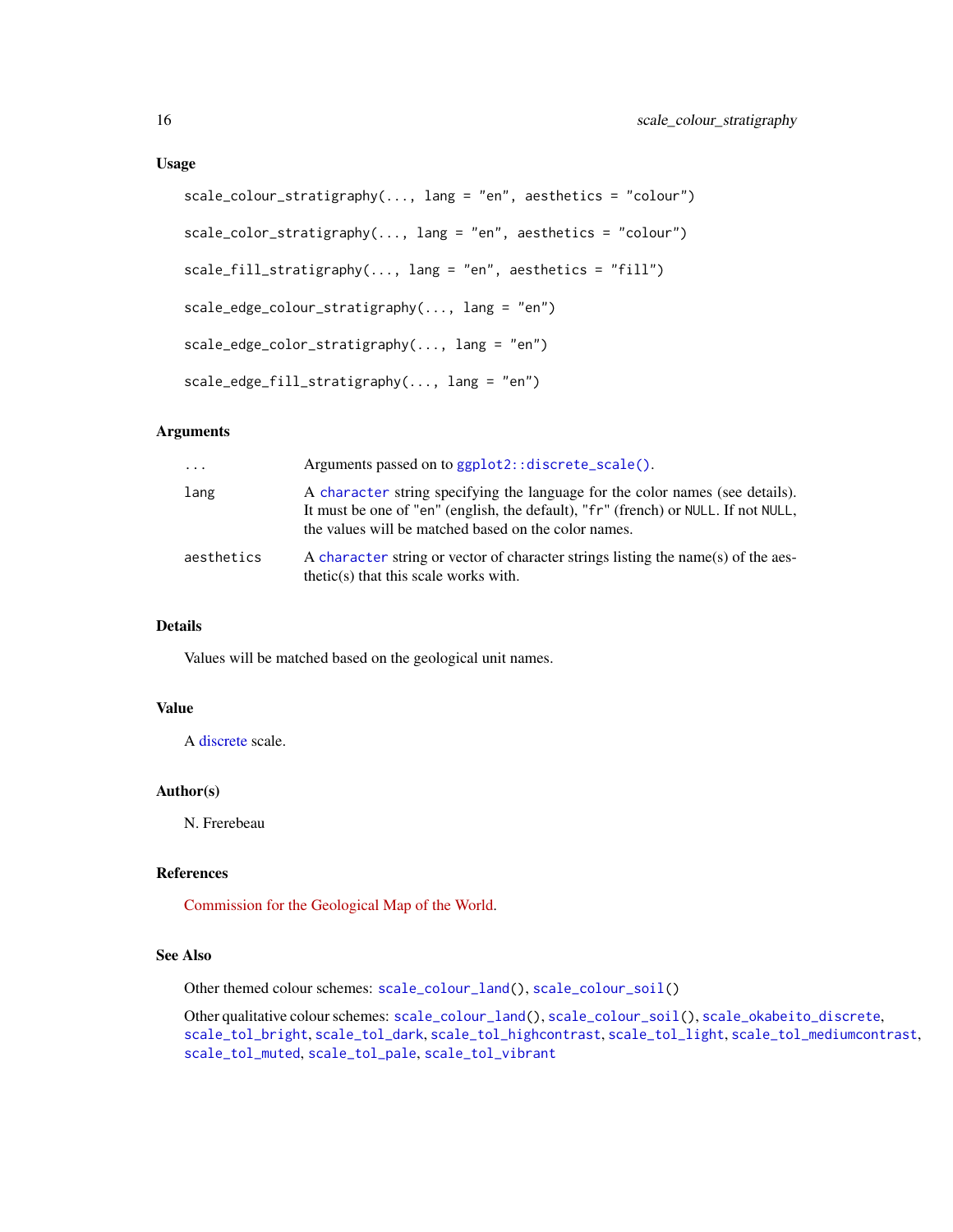<span id="page-16-0"></span>scale\_crameri\_acton 17

#### Examples

library(ggplot2)

```
strati <- data.frame(
 name = c("Phanerozoic", "Paleozoic", "Cambrian", "Ordovician", "Silurian",
           "Devonian", "Carboniferous", "Mesozoic", "Triassic", "Cretaceous",
           "Jurassic", "Cenozoic", "Paleogene", "Neogene", "Quaternary"),
 type = c("Eon", "Era", "Period", "Period", "Period", "Period", "Period",
           "Era", "Period", "Period", "Period", "Era", "Period", "Period",
           "Period"),
 start = c(541, 541, 541, 485, 444, 419, 359,
            252, 252, 201, 145, 66, 66, 23, 2.6),
 end = c(0, 252, 485, 444, 419, 359, 252,
          66, 201, 145, 66, 2.6, 23, 2.6, 0)
)
## Keep chronological order in the legend
strati$name <- factor(strati$name, levels = rev(unique(strati$name)),
                      ordered = TRUE)
## Workaround: use `limits = force` to remove unused values
ggplot2::ggplot(strati) +
 ggplot2::geom\_rect(ggplot2::aes(xmin = rep(0, 15), xmax = rep(1, 15),ymin = start, ymax = end, fill = name)) +
 ggplot2::scale_y_reverse() +
 ggplot2::facet_grid(. ~ type) +
 scale_fill_stratigraphy(name = "Stratigraphy", limits = force)
```
<span id="page-16-1"></span>scale\_crameri\_acton *Fabio Crameri's* acton *Sequential Colour Scheme*

#### Description

Fabio Crameri's *acton* Sequential Colour Scheme

```
scale_colour_acton(
  ...,
  reverse = FALSE,
  range = c(\emptyset, 1),
  discrete = FALSE,
  aesthetics = "colour"
\lambdascale_color_acton(
  ...,
  reverse = FALSE,
  range = c(0, 1),
```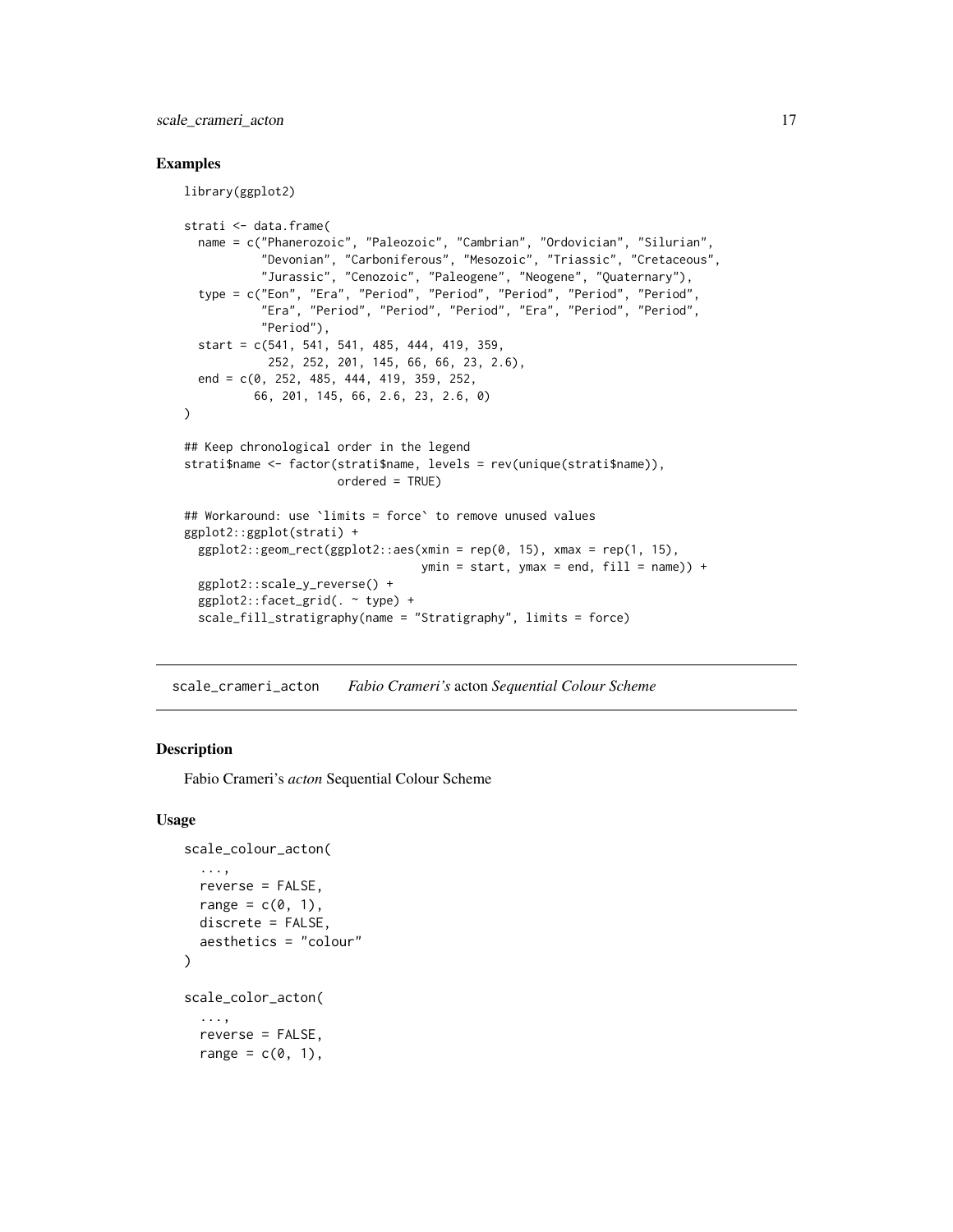```
discrete = FALSE,
  aesthetics = "colour"
\lambdascale_fill_acton(
  ...,
 reverse = FALSE,
  range = c(\emptyset, 1),
  discrete = FALSE,
  aesthetics = "fill"
\mathcal{L}scale_edge_colour_acton(
  ...,
 reverse = FALSE,
  range = c(\emptyset, 1),
  discrete = FALSE,
  aesthetics = "edge_colour"
\mathcal{L}scale_edge_color_acton(
  ...,
  reverse = FALSE,
  range = c(0, 1),
  discrete = FALSE,
  aesthetics = "edge_colour"
)
scale_edge_fill_acton(
  ...,
  reverse = FALSE,
  range = c(\emptyset, 1),
  discrete = FALSE,
  aesthetics = "edge_fill"
\mathcal{L}
```

| $\ddots$   | Arguments passed to ggplot2::continuous_scale().                                                                             |
|------------|------------------------------------------------------------------------------------------------------------------------------|
| reverse    | A logical scalar. Should the resulting vector of colours be reversed?                                                        |
| range      | A length-two numeric vector specifying the fraction of the scheme's colour<br>domain to keep.                                |
| discrete   | A logical scalar: should the colour scheme be used as a discrete scale?                                                      |
| aesthetics | A character string or vector of character strings listing the name(s) of the aes-<br>$thetic(s)$ that this scale works with. |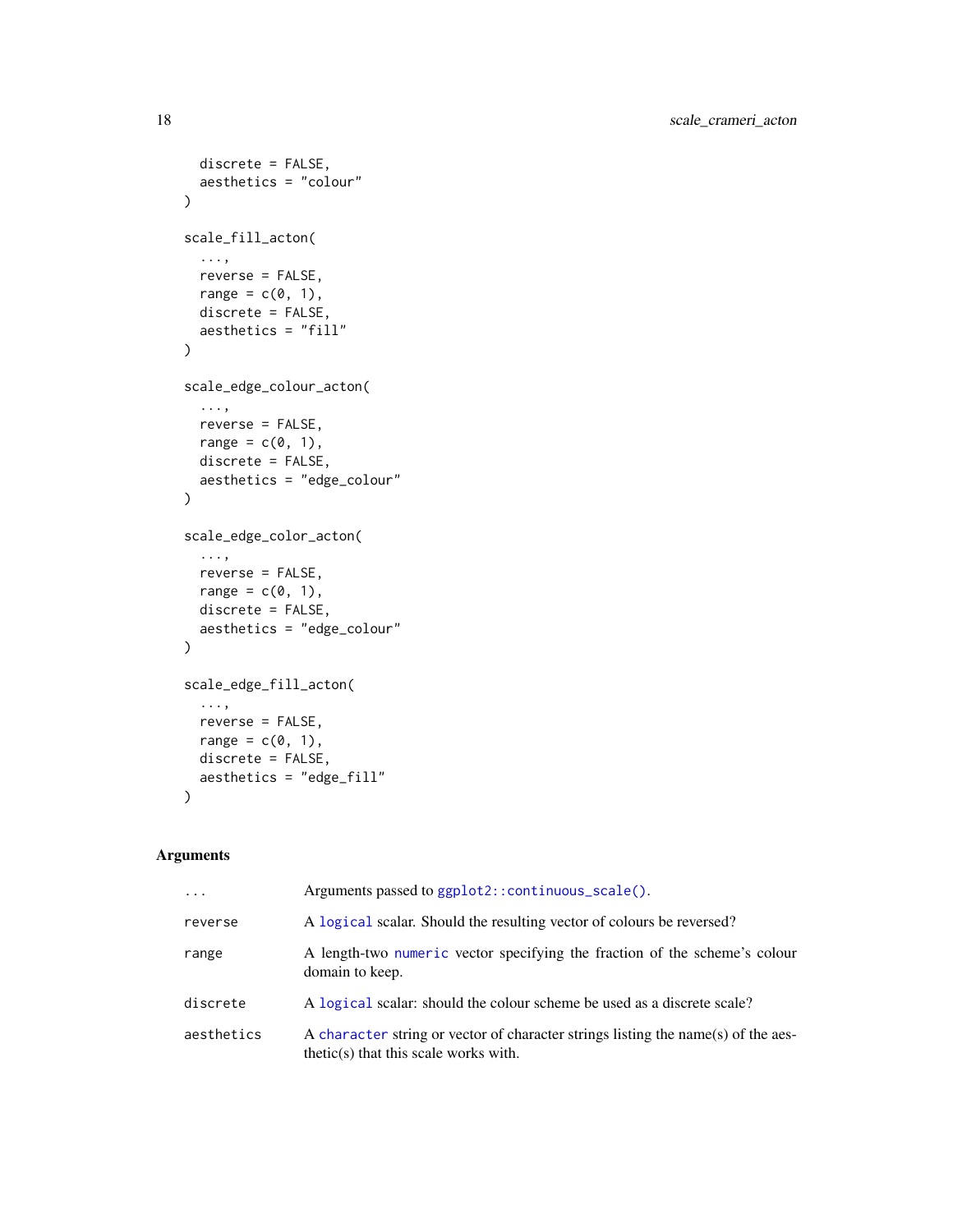#### Value

A [continuous](#page-0-0) scale.

#### Interpolation

If more colours than defined are needed from a given scheme, the colour coordinates are linearly interpolated to provide a continuous version of the scheme.

Note that the default colour for NA can be overridden by passing a value to  $ggplot2::continuous\_scale()$ .

#### Author(s)

N. Frerebeau

### Source

Crameri, F. (2021). Scientific colour maps. *Zenodo*, v7.0. [doi:10.5281/zenodo.4491293](https://doi.org/10.5281/zenodo.4491293)

### References

Crameri, F. (2018). Geodynamic diagnostics, scientific visualisation and StagLab 3.0. *Geosci. Model Dev.*, 11, 2541-2562. [doi:10.5194/gmd1125412018](https://doi.org/10.5194/gmd-11-2541-2018)

Crameri, F., Shephard, G. E. & Heron, P. J. (2020). The misuse of colour in science communication. *Nature Communications*, 11, 5444. [doi:10.1038/s41467020191607](https://doi.org/10.1038/s41467-020-19160-7)

#### See Also

Other sequential colour schemes: [scale\\_crameri\\_bamako](#page-21-1), [scale\\_crameri\\_batlowK](#page-29-1), [scale\\_crameri\\_batlowW](#page-31-1), [scale\\_crameri\\_batlow](#page-26-1), [scale\\_crameri\\_bilbao](#page-37-1), [scale\\_crameri\\_buda](#page-44-1), [scale\\_crameri\\_davos](#page-53-1), [scale\\_crameri\\_devon](#page-56-1), [scale\\_crameri\\_grayC](#page-60-1), [scale\\_crameri\\_hawaii](#page-63-1), [scale\\_crameri\\_imola](#page-66-1), [scale\\_crameri\\_lajolla](#page-68-1), [scale\\_crameri\\_lapaz](#page-71-1), [scale\\_crameri\\_nuuk](#page-76-1), [scale\\_crameri\\_oslo](#page-81-1), [scale\\_crameri\\_tokyo](#page-91-1), [scale\\_crameri\\_turku](#page-94-1), [scale\\_tol\\_YlOrBr](#page-137-1), [scale\\_tol\\_discreterainbow](#page-113-1), [scale\\_tol\\_iridescent](#page-117-1), [scale\\_tol\\_smoothrainbow](#page-130-1)

Other Fabio Crameri's colour schemes: [scale\\_crameri\\_bamO](#page-24-1), [scale\\_crameri\\_bamako](#page-21-1), [scale\\_crameri\\_bam](#page-19-1), [scale\\_crameri\\_batlowK](#page-29-1), [scale\\_crameri\\_batlowW](#page-31-1), [scale\\_crameri\\_batlow](#page-26-1), [scale\\_crameri\\_berlin](#page-34-1), [scale\\_crameri\\_bilbao](#page-37-1), [scale\\_crameri\\_brocO](#page-42-1), [scale\\_crameri\\_broc](#page-39-1), [scale\\_crameri\\_buda](#page-44-1), [scale\\_crameri\\_bukavu](#page-46-1), [scale\\_crameri\\_corkO](#page-51-1), [scale\\_crameri\\_cork](#page-48-1), [scale\\_crameri\\_davos](#page-53-1), [scale\\_crameri\\_devon](#page-56-1), [scale\\_crameri\\_fes](#page-58-1), [scale\\_crameri\\_grayC](#page-60-1), [scale\\_crameri\\_hawaii](#page-63-1), [scale\\_crameri\\_imola](#page-66-1), [scale\\_crameri\\_lajolla](#page-68-1), [scale\\_crameri\\_lapaz](#page-71-1), [scale\\_crameri\\_lisbon](#page-74-1), [scale\\_crameri\\_nuuk](#page-76-1), [scale\\_crameri\\_oleron](#page-79-1), [scale\\_crameri\\_oslo](#page-81-1), [scale\\_crameri\\_romaO](#page-86-1), [scale\\_crameri\\_roma](#page-84-1), [scale\\_crameri\\_tofino](#page-88-1), [scale\\_crameri\\_tokyo](#page-91-1), [scale\\_crameri\\_turku](#page-94-1), [scale\\_crameri\\_vanimo](#page-96-1), [scale\\_crameri\\_vikO](#page-102-1), [scale\\_crameri\\_vik](#page-99-1)

#### Examples

```
data(faithfuld, package = "ggplot2")
```

```
ggplot2::ggplot(faithfuld, ggplot2::aes(waiting, eruptions, fill = density)) +
 ggplot2::geom_raster() +
 scale_fill_batlow()
```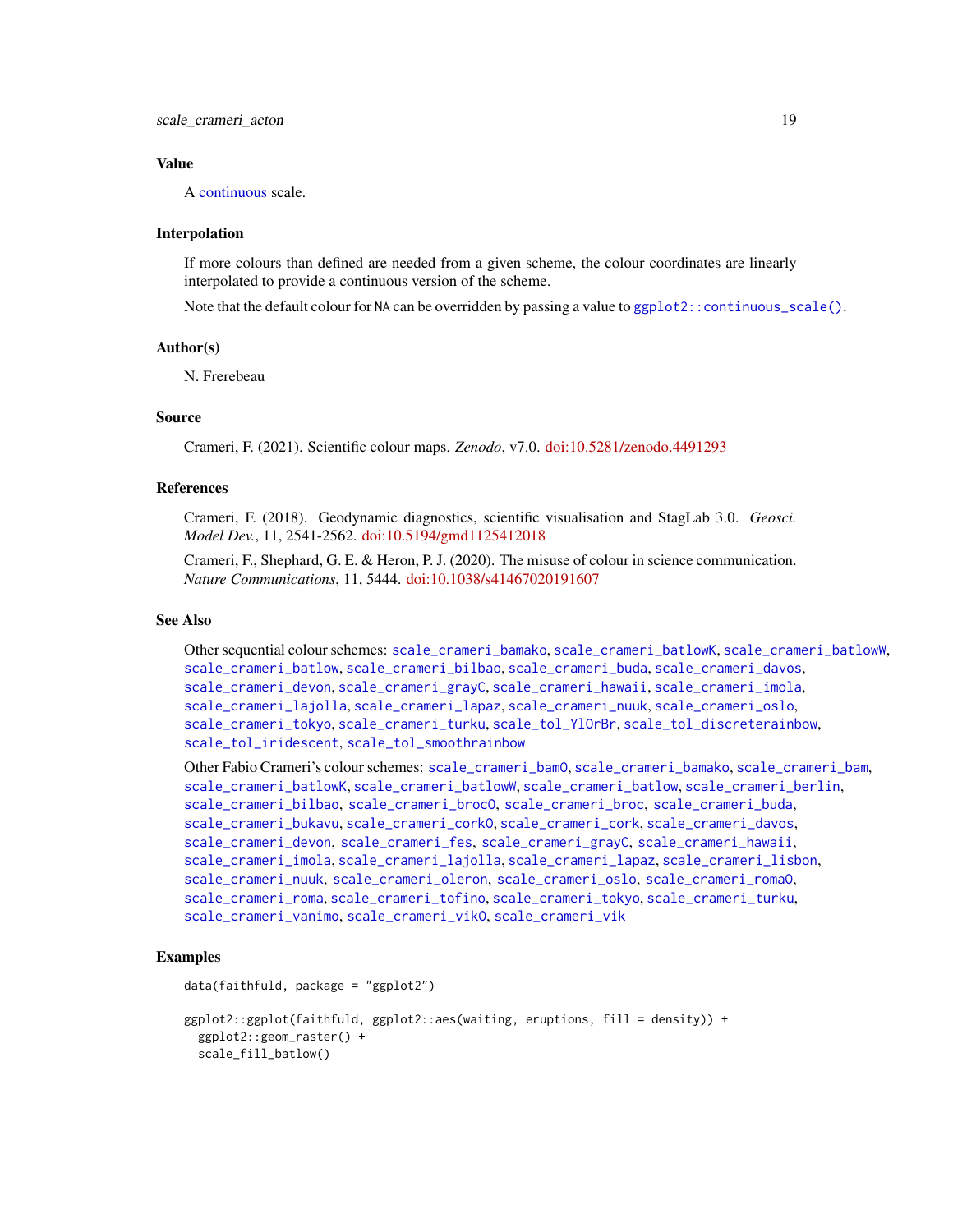```
ggplot2::ggplot(faithfuld, ggplot2::aes(waiting, eruptions, fill = density)) +
  ggplot2::geom_raster() +
  scale_fill_bamako()
ggplot2::ggplot(faithfuld, ggplot2::aes(waiting, eruptions, fill = density)) +
  ggplot2::geom_raster() +
  scale_fill_hawaii(reverse = TRUE)
```
<span id="page-19-1"></span>scale\_crameri\_bam *Fabio Crameri's* bam *Diverging Colour Scheme*

#### Description

Fabio Crameri's *bam* Diverging Colour Scheme

```
scale_colour_bam(
  ...,
  reverse = FALSE,
  range = c(\emptyset, 1),
  midpoint = 0,
  discrete = FALSE,
  aesthetics = "colour"
\lambdascale_color_bam(
  ...,
  reverse = FALSE,
  range = c(\emptyset, 1),
  midpoint = 0,
  discrete = FALSE,
  aesthetics = "colour"
)
scale_fill_bam(
  ...,
  reverse = FALSE,
  range = c(\emptyset, 1),
  midpoint = 0,
  discrete = FALSE,
  aesthetics = "fill"
\lambdascale_edge_colour_bam(
  ...,
  reverse = FALSE,
```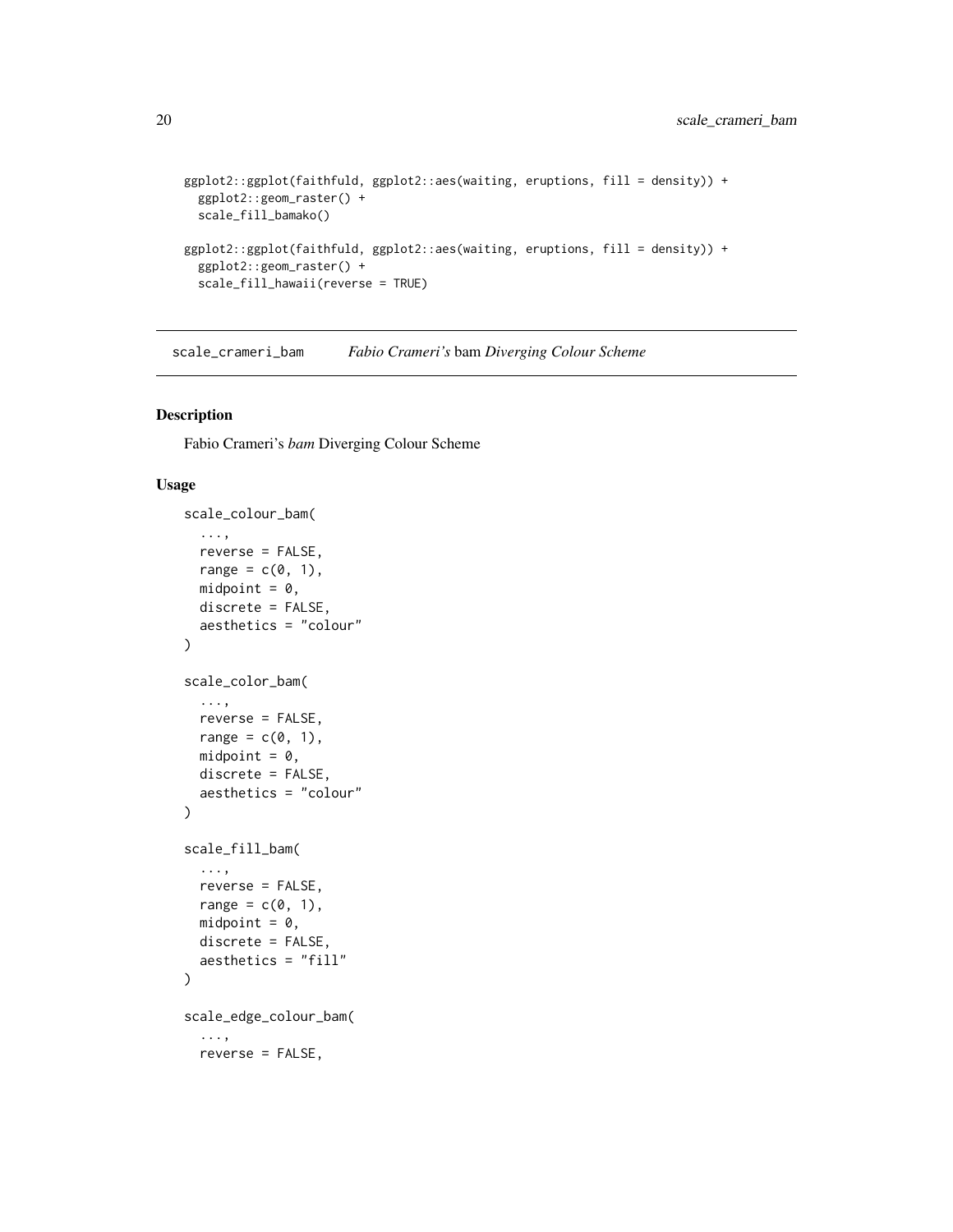```
range = c(\emptyset, 1),
 midpoint = 0,
 discrete = FALSE,
  aesthetics = "edge_colour"
)
scale_edge_color_bam(
  ...,
 reverse = FALSE,
 range = c(\emptyset, 1),
 midpoint = 0,
 discrete = FALSE,
  aesthetics = "edge_colour"
)
scale_edge_fill_bam(
  ...,
 reverse = FALSE,
 range = c(\emptyset, 1),
 midpoint = 0,
 discrete = FALSE,
  aesthetics = "edge_fill"
)
```

| $\cdot$ $\cdot$ $\cdot$ | Arguments passed to ggplot2::continuous_scale().                                                                             |
|-------------------------|------------------------------------------------------------------------------------------------------------------------------|
| reverse                 | A logical scalar. Should the resulting vector of colours be reversed?                                                        |
| range                   | A length-two numeric vector specifying the fraction of the scheme's colour<br>domain to keep.                                |
| midpoint                | A length-one numeric vector giving the midpoint (in data value) of the diverging<br>scale. Defaults to 0.                    |
| discrete                | A logical scalar: should the colour scheme be used as a discrete scale?                                                      |
| aesthetics              | A character string or vector of character strings listing the name(s) of the aes-<br>$thetic(s)$ that this scale works with. |

#### Value

A [continuous](#page-0-0) scale.

### Interpolation

If more colours than defined are needed from a given scheme, the colour coordinates are linearly interpolated to provide a continuous version of the scheme.

Note that the default colour for NA can be overridden by passing a value to ggplot2:: continuous\_scale().#'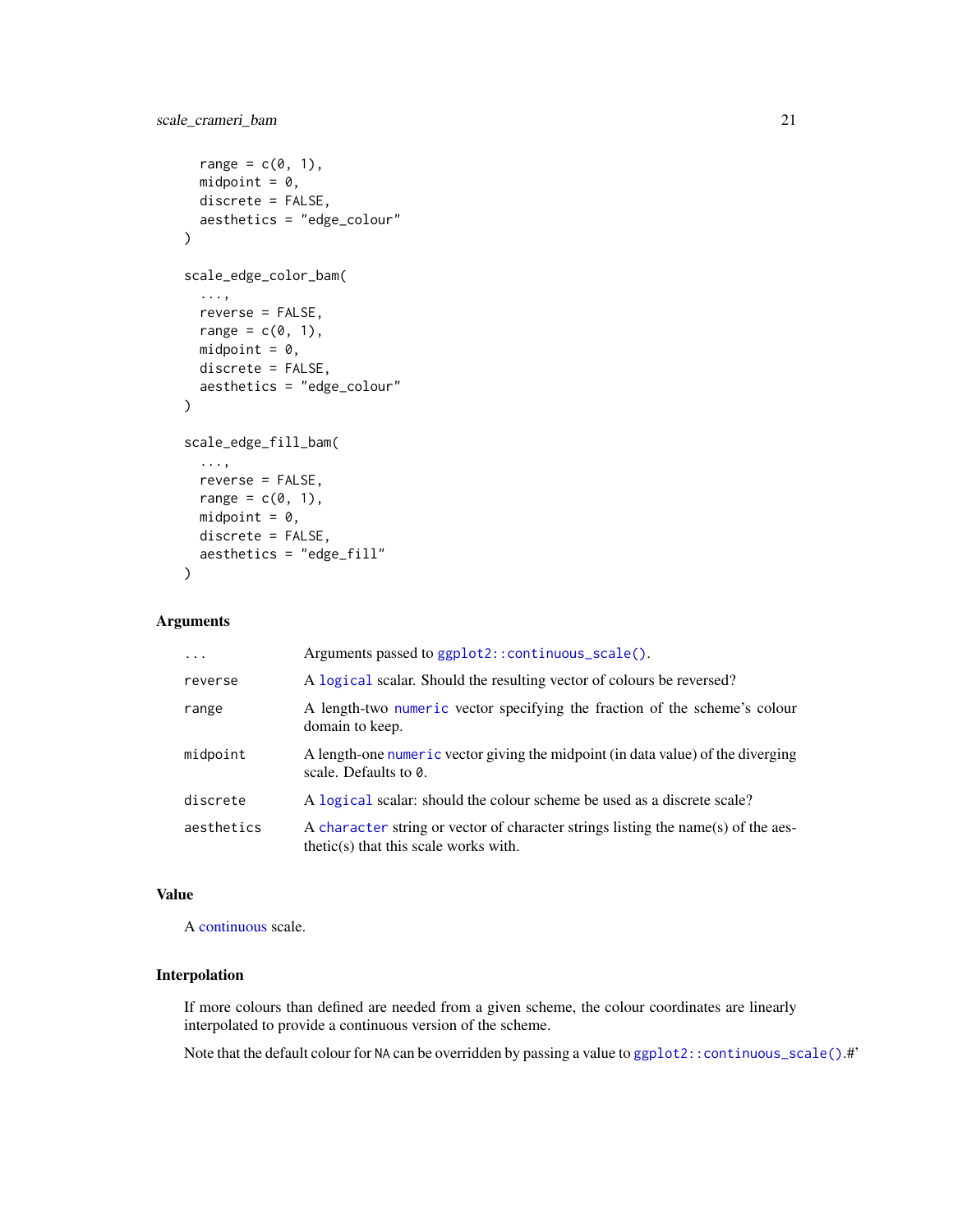#### <span id="page-21-0"></span>Author(s)

N. Frerebeau

#### Source

Crameri, F. (2021). Scientific colour maps. *Zenodo*, v7.0. [doi:10.5281/zenodo.4491293](https://doi.org/10.5281/zenodo.4491293)

#### References

Crameri, F. (2018). Geodynamic diagnostics, scientific visualisation and StagLab 3.0. *Geosci. Model Dev.*, 11, 2541-2562. [doi:10.5194/gmd1125412018](https://doi.org/10.5194/gmd-11-2541-2018)

Crameri, F., Shephard, G. E. & Heron, P. J. (2020). The misuse of colour in science communication. *Nature Communications*, 11, 5444. [doi:10.1038/s41467020191607](https://doi.org/10.1038/s41467-020-19160-7)

#### See Also

Other diverging colour schemes: [scale\\_crameri\\_berlin](#page-34-1), [scale\\_crameri\\_broc](#page-39-1), [scale\\_crameri\\_cork](#page-48-1), [scale\\_crameri\\_lisbon](#page-74-1), [scale\\_crameri\\_roma](#page-84-1), [scale\\_crameri\\_tofino](#page-88-1), [scale\\_crameri\\_vanimo](#page-96-1), [scale\\_crameri\\_vik](#page-99-1), [scale\\_tol\\_BuRd](#page-109-1), [scale\\_tol\\_PRGn](#page-127-1), [scale\\_tol\\_sunset](#page-133-1)

Other Fabio Crameri's colour schemes: [scale\\_crameri\\_acton](#page-16-1), [scale\\_crameri\\_bamO](#page-24-1), [scale\\_crameri\\_bamako](#page-21-1), [scale\\_crameri\\_batlowK](#page-29-1), [scale\\_crameri\\_batlowW](#page-31-1), [scale\\_crameri\\_batlow](#page-26-1), [scale\\_crameri\\_berlin](#page-34-1), [scale\\_crameri\\_bilbao](#page-37-1), [scale\\_crameri\\_brocO](#page-42-1), [scale\\_crameri\\_broc](#page-39-1), [scale\\_crameri\\_buda](#page-44-1), [scale\\_crameri\\_bukavu](#page-46-1), [scale\\_crameri\\_corkO](#page-51-1), [scale\\_crameri\\_cork](#page-48-1), [scale\\_crameri\\_davos](#page-53-1), [scale\\_crameri\\_devon](#page-56-1), [scale\\_crameri\\_fes](#page-58-1), [scale\\_crameri\\_grayC](#page-60-1), [scale\\_crameri\\_hawaii](#page-63-1), [scale\\_crameri\\_imola](#page-66-1), [scale\\_crameri\\_lajolla](#page-68-1), [scale\\_crameri\\_lapaz](#page-71-1), [scale\\_crameri\\_lisbon](#page-74-1), [scale\\_crameri\\_nuuk](#page-76-1), [scale\\_crameri\\_oleron](#page-79-1), [scale\\_crameri\\_oslo](#page-81-1), [scale\\_crameri\\_romaO](#page-86-1), [scale\\_crameri\\_roma](#page-84-1), [scale\\_crameri\\_tofino](#page-88-1), [scale\\_crameri\\_tokyo](#page-91-1), [scale\\_crameri\\_turku](#page-94-1), [scale\\_crameri\\_vanimo](#page-96-1), [scale\\_crameri\\_vikO](#page-102-1), [scale\\_crameri\\_vik](#page-99-1)

### Examples

```
data(economics, package = "ggplot2")
ggplot2::ggplot(economics, ggplot2::aes(psavert, pce, colour = unemploy)) +
 ggplot2::geom_point() +
 scale_colour_broc(reverse = TRUE, midpoint = 12000)
ggplot2::ggplot(economics, ggplot2::aes(psavert, pce, colour = unemploy)) +
 ggplot2::geom_point() +
 scale_colour_berlin(midpoint = 9000)
```
<span id="page-21-1"></span>scale\_crameri\_bamako *Fabio Crameri's* bamako *Sequential Colour Scheme*

#### **Description**

Fabio Crameri's *bamako* Sequential Colour Scheme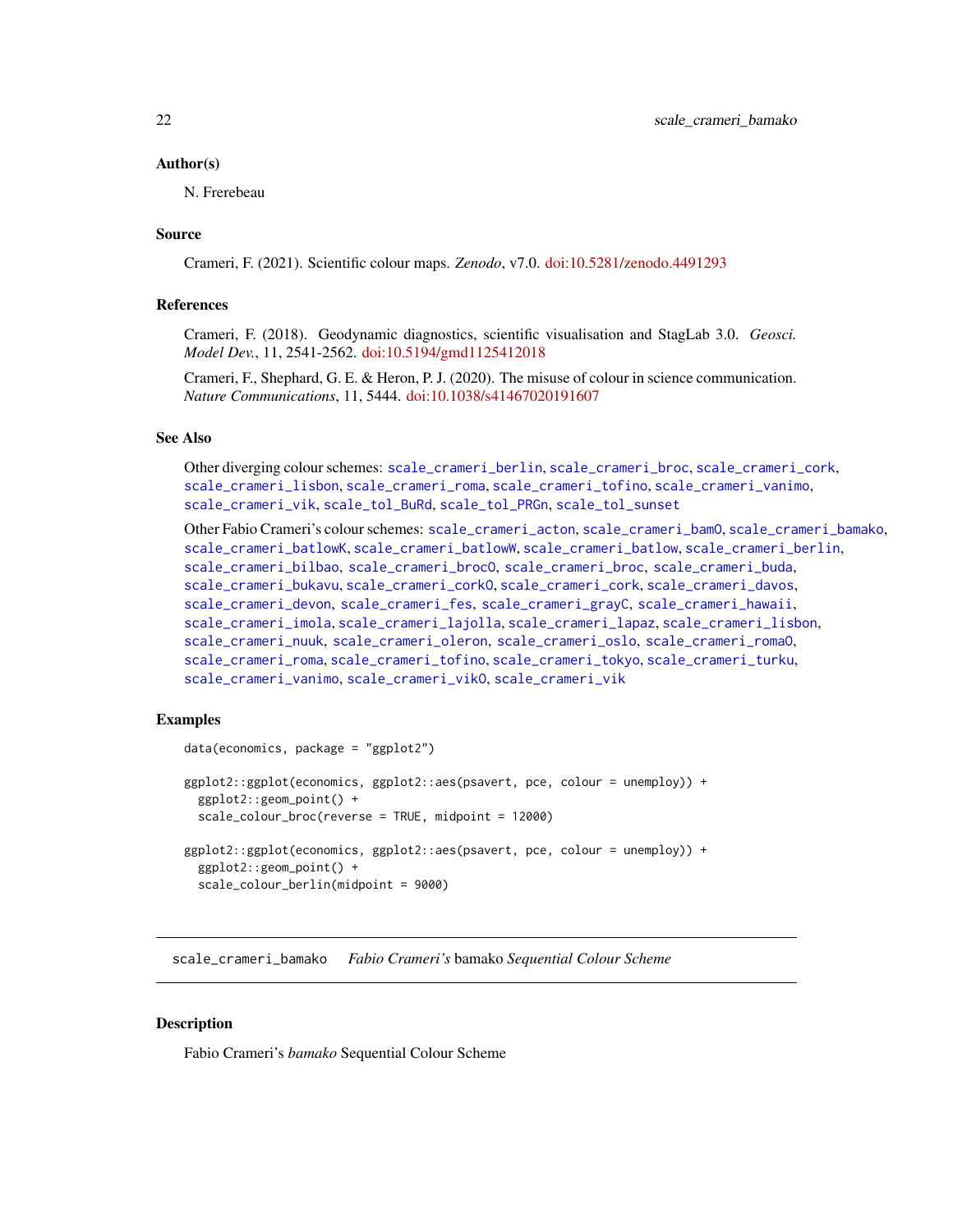scale\_crameri\_bamako 23

```
scale_colour_bamako(
  ...,
  reverse = FALSE,
  range = c(\emptyset, 1),
  discrete = FALSE,
  aesthetics = "colour"
\lambdascale_color_bamako(
  ...,
  reverse = FALSE,
  range = c(0, 1),
  discrete = FALSE,
  aesthetics = "colour"
)
scale_fill_bamako(
  ...,
  reverse = FALSE,
  range = c(\emptyset, 1),
  discrete = FALSE,
  aesthetics = "fill"
\mathcal{L}scale_edge_colour_bamako(
  ...,
  reverse = FALSE,
  range = c(0, 1),
  discrete = FALSE,
  aesthetics = "edge_colour"
\lambdascale_edge_color_bamako(
  ...,
  reverse = FALSE,
  range = c(\emptyset, 1),
  discrete = FALSE,
  aesthetics = "edge_colour"
\mathcal{L}scale_edge_fill_bamako(
  ...,
  reverse = FALSE,
  range = c(\emptyset, 1),
  discrete = FALSE,
  aesthetics = "edge_fill"
)
```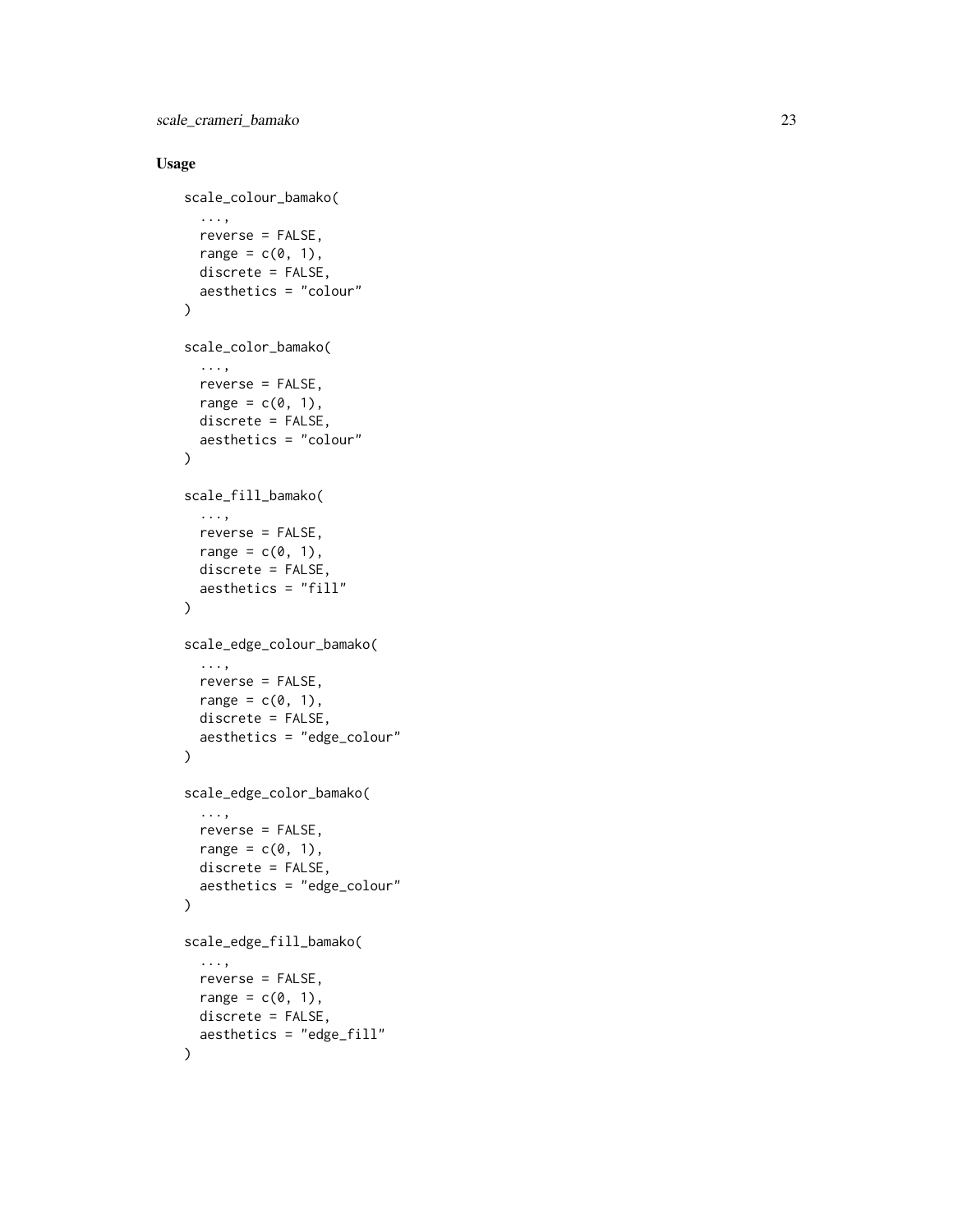| $\cdot \cdot \cdot$ | Arguments passed to ggplot2::continuous_scale().                                                                             |
|---------------------|------------------------------------------------------------------------------------------------------------------------------|
| reverse             | A logical scalar. Should the resulting vector of colours be reversed?                                                        |
| range               | A length-two numeric vector specifying the fraction of the scheme's colour<br>domain to keep.                                |
| discrete            | A logical scalar: should the colour scheme be used as a discrete scale?                                                      |
| aesthetics          | A character string or vector of character strings listing the name(s) of the aes-<br>$thetic(s)$ that this scale works with. |

### Value

A [continuous](#page-0-0) scale.

#### Interpolation

If more colours than defined are needed from a given scheme, the colour coordinates are linearly interpolated to provide a continuous version of the scheme.

Note that the default colour for NA can be overridden by passing a value to ggplot2:: continuous\_scale().

#### Author(s)

N. Frerebeau

#### Source

Crameri, F. (2021). Scientific colour maps. *Zenodo*, v7.0. [doi:10.5281/zenodo.4491293](https://doi.org/10.5281/zenodo.4491293)

#### References

Crameri, F. (2018). Geodynamic diagnostics, scientific visualisation and StagLab 3.0. *Geosci. Model Dev.*, 11, 2541-2562. [doi:10.5194/gmd1125412018](https://doi.org/10.5194/gmd-11-2541-2018)

Crameri, F., Shephard, G. E. & Heron, P. J. (2020). The misuse of colour in science communication. *Nature Communications*, 11, 5444. [doi:10.1038/s41467020191607](https://doi.org/10.1038/s41467-020-19160-7)

### See Also

Other sequential colour schemes: [scale\\_crameri\\_acton](#page-16-1), [scale\\_crameri\\_batlowK](#page-29-1), [scale\\_crameri\\_batlowW](#page-31-1), [scale\\_crameri\\_batlow](#page-26-1), [scale\\_crameri\\_bilbao](#page-37-1), [scale\\_crameri\\_buda](#page-44-1), [scale\\_crameri\\_davos](#page-53-1), [scale\\_crameri\\_devon](#page-56-1), [scale\\_crameri\\_grayC](#page-60-1), [scale\\_crameri\\_hawaii](#page-63-1), [scale\\_crameri\\_imola](#page-66-1), [scale\\_crameri\\_lajolla](#page-68-1), [scale\\_crameri\\_lapaz](#page-71-1), [scale\\_crameri\\_nuuk](#page-76-1), [scale\\_crameri\\_oslo](#page-81-1), [scale\\_crameri\\_tokyo](#page-91-1), [scale\\_crameri\\_turku](#page-94-1), [scale\\_tol\\_YlOrBr](#page-137-1), [scale\\_tol\\_discreterainbow](#page-113-1), [scale\\_tol\\_iridescent](#page-117-1), [scale\\_tol\\_smoothrainbow](#page-130-1)

Other Fabio Crameri's colour schemes: [scale\\_crameri\\_acton](#page-16-1), [scale\\_crameri\\_bamO](#page-24-1), [scale\\_crameri\\_bam](#page-19-1), [scale\\_crameri\\_batlowK](#page-29-1), [scale\\_crameri\\_batlowW](#page-31-1), [scale\\_crameri\\_batlow](#page-26-1), [scale\\_crameri\\_berlin](#page-34-1), [scale\\_crameri\\_bilbao](#page-37-1), [scale\\_crameri\\_brocO](#page-42-1), [scale\\_crameri\\_broc](#page-39-1), [scale\\_crameri\\_buda](#page-44-1), [scale\\_crameri\\_bukavu](#page-46-1), [scale\\_crameri\\_corkO](#page-51-1), [scale\\_crameri\\_cork](#page-48-1), [scale\\_crameri\\_davos](#page-53-1), [scale\\_crameri\\_devon](#page-56-1), [scale\\_crameri\\_fes](#page-58-1), [scale\\_crameri\\_grayC](#page-60-1), [scale\\_crameri\\_hawaii](#page-63-1),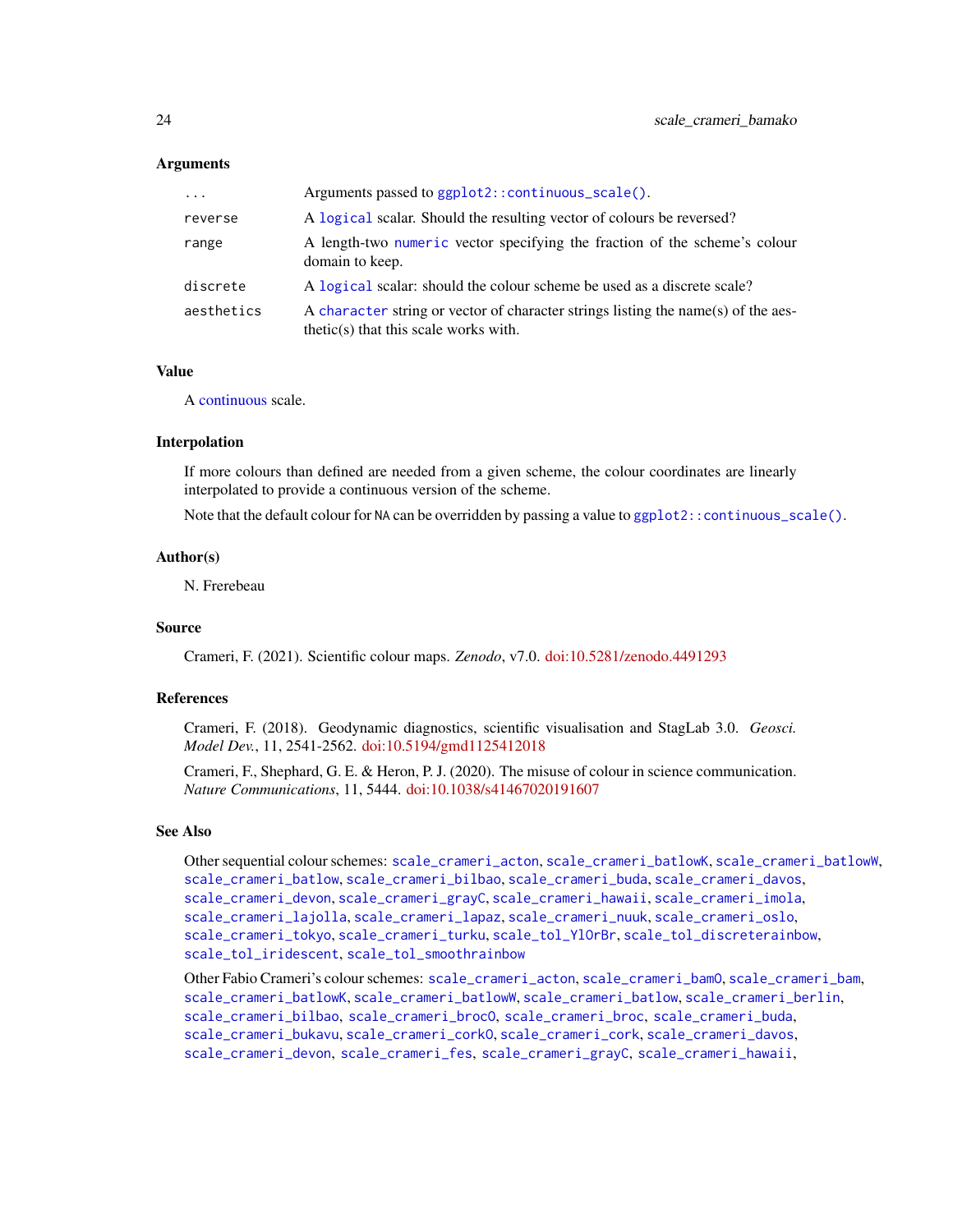```
scale_crameri_imola, scale_crameri_lajolla, scale_crameri_lapaz, scale_crameri_lisbon,
scale_crameri_nuuk, scale_crameri_oleron, scale_crameri_oslo, scale_crameri_romaO,
scale_crameri_roma, scale_crameri_tofino, scale_crameri_tokyo, scale_crameri_turku,
scale_crameri_vanimo, scale_crameri_vikO, scale_crameri_vik
```
#### Examples

```
data(faithfuld, package = "ggplot2")
```

```
ggplot2::ggplot(faithfuld, ggplot2::aes(waiting, eruptions, fill = density)) +
 ggplot2::geom_raster() +
 scale_fill_batlow()
ggplot2::ggplot(faithfuld, ggplot2::aes(waiting, eruptions, fill = density)) +
 ggplot2::geom_raster() +
 scale_fill_bamako()
ggplot2::ggplot(faithfuld, ggplot2::aes(waiting, eruptions, fill = density)) +
 ggplot2::geom_raster() +
 scale_fill_hawaii(reverse = TRUE)
```
<span id="page-24-1"></span>scale\_crameri\_bamO *Fabio Crameri's* bamO *Cyclic Colour Scheme*

#### Description

Fabio Crameri's *bamO* Cyclic Colour Scheme

```
scale_colour_bamO(
  ...,
 reverse = FALSE,
 range = c(\emptyset, 1),
 discrete = FALSE,
  aesthetics = "colour"
)
scale_color_bamO(
  ...,
 reverse = FALSE,
 range = c(0, 1),
 discrete = FALSE,
 aesthetics = "colour"
)
scale_fill_bamO(
  ...,
```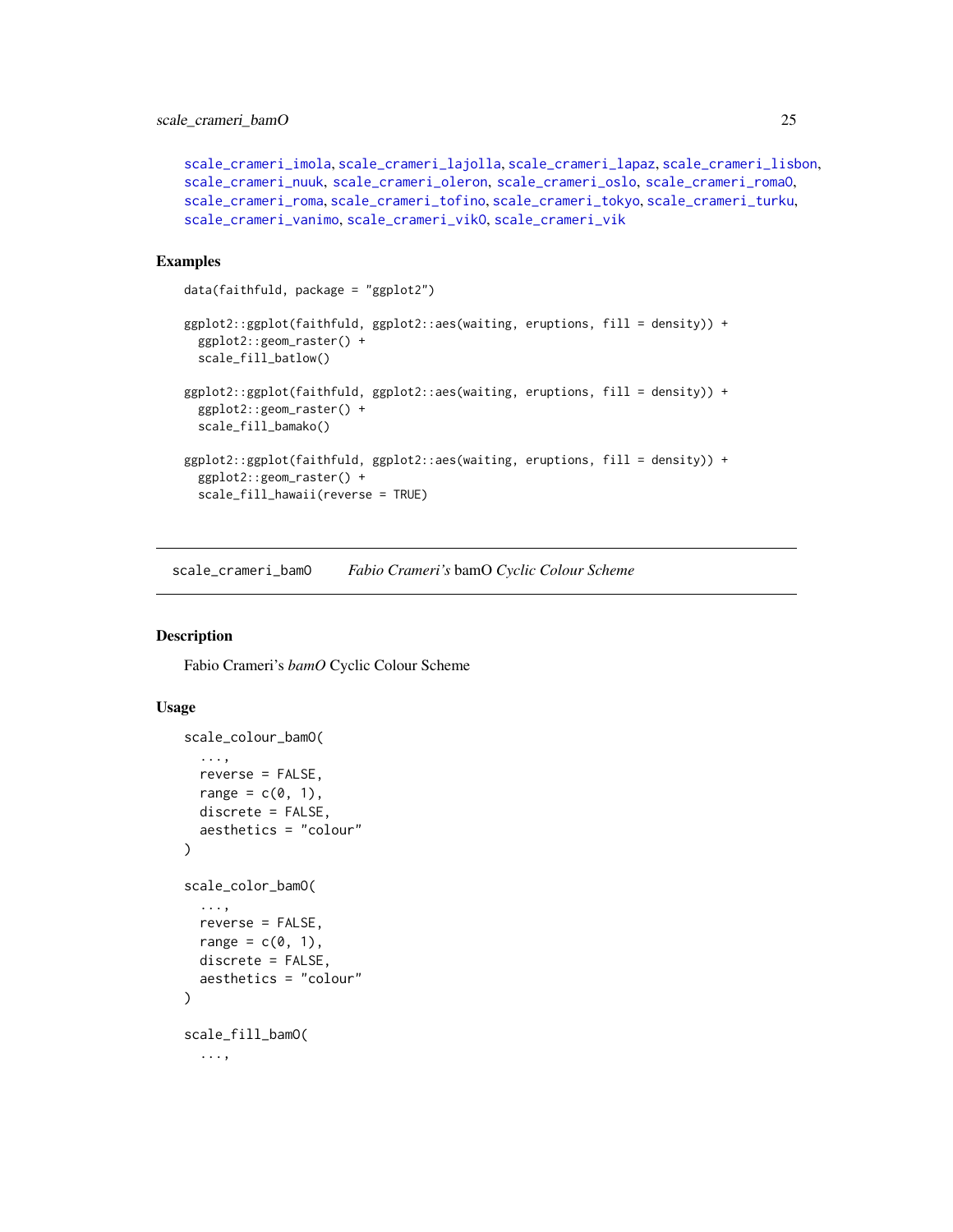```
reverse = FALSE,
  range = c(\emptyset, 1),
  discrete = FALSE,
  aesthetics = "fill"
)
```

| $\ddots$   | Arguments passed to ggplot2::continuous_scale().                                                                             |
|------------|------------------------------------------------------------------------------------------------------------------------------|
| reverse    | A logical scalar. Should the resulting vector of colours be reversed?                                                        |
| range      | A length-two numeric vector specifying the fraction of the scheme's colour<br>domain to keep.                                |
| discrete   | A logical scalar: should the colour scheme be used as a discrete scale?                                                      |
| aesthetics | A character string or vector of character strings listing the name(s) of the aes-<br>$thetic(s)$ that this scale works with. |

### Value

A [continuous](#page-0-0) scale.

### Interpolation

If more colours than defined are needed from a given scheme, the colour coordinates are linearly interpolated to provide a continuous version of the scheme.

Note that the default colour for NA can be overridden by passing a value to  $ggplot2::continuous\_scale()$ .

#### Author(s)

N. Frerebeau

### Source

Crameri, F. (2021). Scientific colour maps. *Zenodo*, v7.0. [doi:10.5281/zenodo.4491293](https://doi.org/10.5281/zenodo.4491293)

#### References

Crameri, F. (2018). Geodynamic diagnostics, scientific visualisation and StagLab 3.0. *Geosci. Model Dev.*, 11, 2541-2562. [doi:10.5194/gmd1125412018](https://doi.org/10.5194/gmd-11-2541-2018)

Crameri, F., Shephard, G. E. & Heron, P. J. (2020). The misuse of colour in science communication. *Nature Communications*, 11, 5444. [doi:10.1038/s41467020191607](https://doi.org/10.1038/s41467-020-19160-7)

#### See Also

Other cyclic colour schemes: [scale\\_crameri\\_brocO](#page-42-1), [scale\\_crameri\\_corkO](#page-51-1), [scale\\_crameri\\_romaO](#page-86-1), [scale\\_crameri\\_vikO](#page-102-1)

Other Fabio Crameri's colour schemes: [scale\\_crameri\\_acton](#page-16-1), [scale\\_crameri\\_bamako](#page-21-1), [scale\\_crameri\\_bam](#page-19-1), [scale\\_crameri\\_batlowK](#page-29-1), [scale\\_crameri\\_batlowW](#page-31-1), [scale\\_crameri\\_batlow](#page-26-1), [scale\\_crameri\\_berlin](#page-34-1), [scale\\_crameri\\_bilbao](#page-37-1), [scale\\_crameri\\_brocO](#page-42-1), [scale\\_crameri\\_broc](#page-39-1), [scale\\_crameri\\_buda](#page-44-1),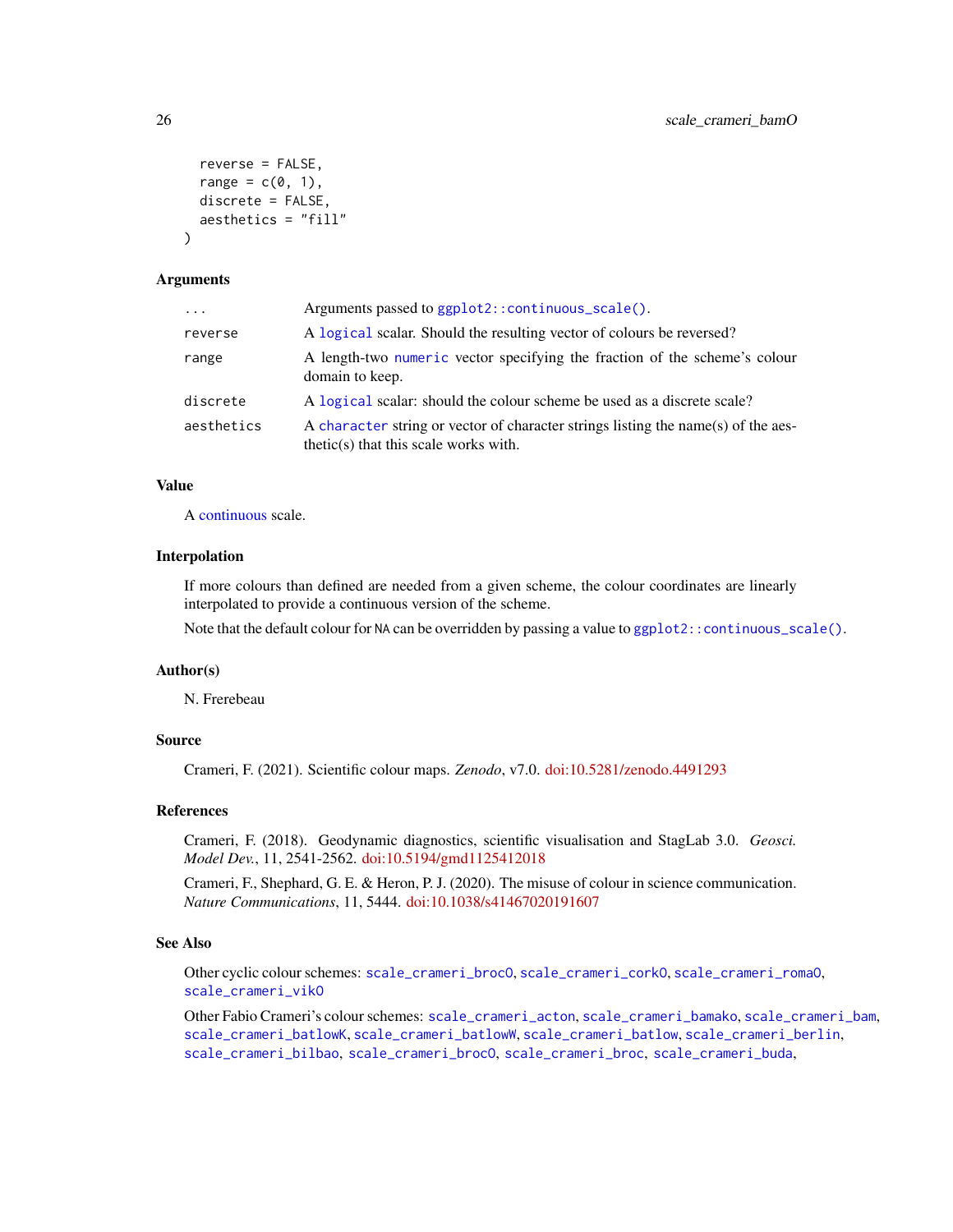```
scale_crameri_bukavu, scale_crameri_corkO, scale_crameri_cork, scale_crameri_davos,
scale_crameri_devon, scale_crameri_fes, scale_crameri_grayC, scale_crameri_hawaii,
scale_crameri_imola, scale_crameri_lajolla, scale_crameri_lapaz, scale_crameri_lisbon,
scale_crameri_nuuk, scale_crameri_oleron, scale_crameri_oslo, scale_crameri_romaO,
scale_crameri_roma, scale_crameri_tofino, scale_crameri_tokyo, scale_crameri_turku,
scale_crameri_vanimo, scale_crameri_vikO, scale_crameri_vik
```
#### Examples

```
data(economics, package = "ggplot2")
ggplot2::ggplot(economics, ggplot2::aes(psavert, pce, colour = unemploy)) +
 ggplot2::geom_point() +
 scale_colour_broc(reverse = TRUE, midpoint = 12000)
ggplot2::ggplot(economics, ggplot2::aes(psavert, pce, colour = unemploy)) +
 ggplot2::geom_point() +
 scale_colour_berlin(midpoint = 9000)
```
<span id="page-26-1"></span>scale\_crameri\_batlow *Fabio Crameri's* batlow *Sequential Colour Scheme*

### Description

Fabio Crameri's *batlow* Sequential Colour Scheme

```
scale_colour_batlow(
  ...,
  reverse = FALSE,
  range = c(0, 1),
  discrete = FALSE,
  aesthetics = "colour"
\lambdascale_color_batlow(
  ...,
  reverse = FALSE,
  range = c(\emptyset, 1),
  discrete = FALSE,
  aesthetics = "colour"
\lambdascale_fill_batlow(
  ...,
  reverse = FALSE,
  range = c(0, 1),
```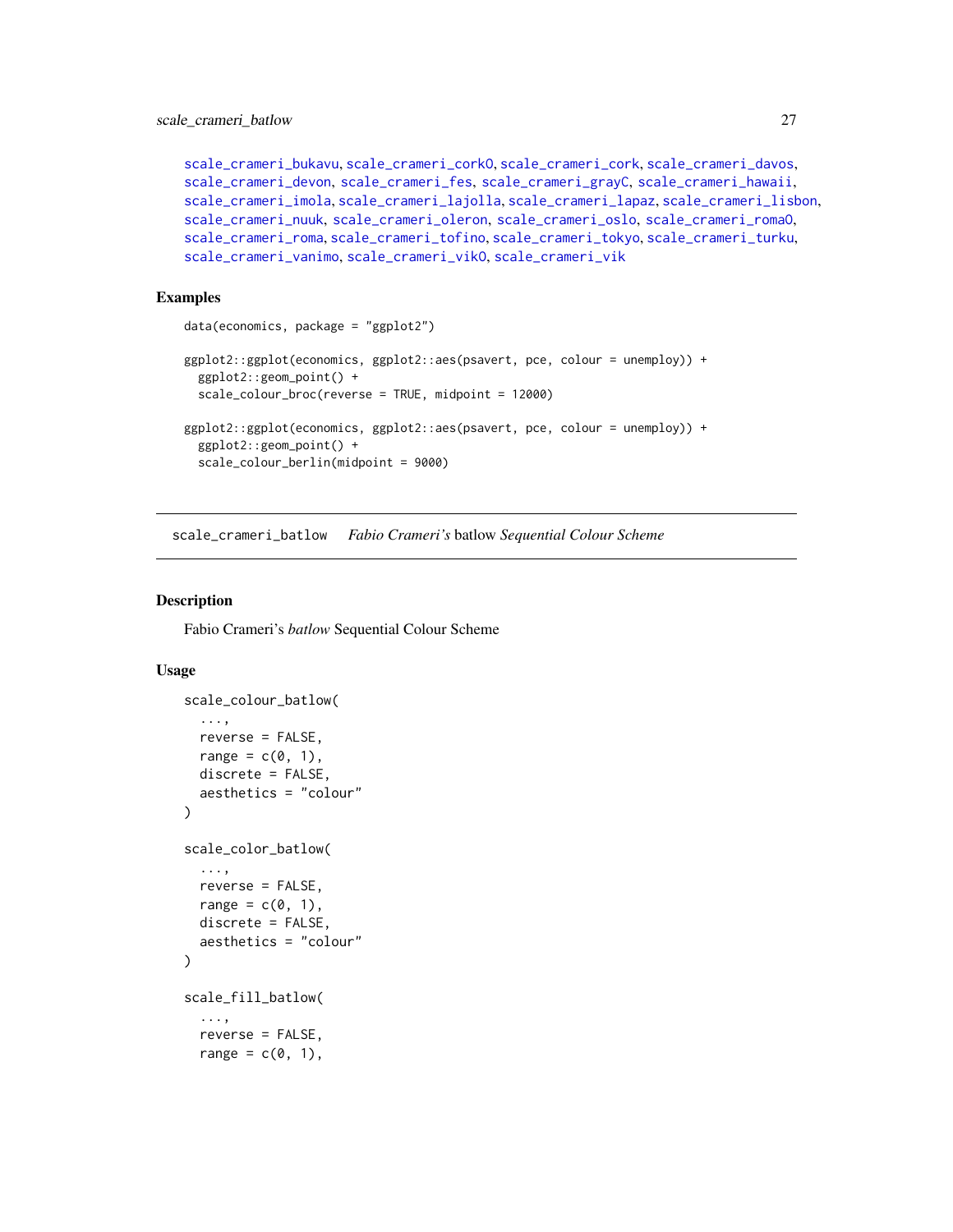```
discrete = FALSE,
  aesthetics = "fill"
\lambdascale_edge_colour_batlow(
  ...,
  reverse = FALSE,
  range = c(\emptyset, 1),
  discrete = FALSE,
  aesthetics = "edge_colour"
\mathcal{L}scale_edge_color_batlow(
  ...,
  reverse = FALSE,
  range = c(\emptyset, 1),
  discrete = FALSE,
  aesthetics = "edge_colour"
\mathcal{L}scale_edge_fill_batlow(
  ...,
  reverse = FALSE,
  range = c(\emptyset, 1),
  discrete = FALSE,
  aesthetics = "edge_fill"
\mathcal{L}
```

| $\cdots$   | Arguments passed to ggplot2::continuous_scale().                                                                             |
|------------|------------------------------------------------------------------------------------------------------------------------------|
| reverse    | A logical scalar. Should the resulting vector of colours be reversed?                                                        |
| range      | A length-two numeric vector specifying the fraction of the scheme's colour<br>domain to keep.                                |
| discrete   | A logical scalar: should the colour scheme be used as a discrete scale?                                                      |
| aesthetics | A character string or vector of character strings listing the name(s) of the aes-<br>$thetic(s)$ that this scale works with. |

### Value

A [continuous](#page-0-0) scale.

### Interpolation

If more colours than defined are needed from a given scheme, the colour coordinates are linearly interpolated to provide a continuous version of the scheme.

Note that the default colour for NA can be overridden by passing a value to ggplot2:: continuous\_scale().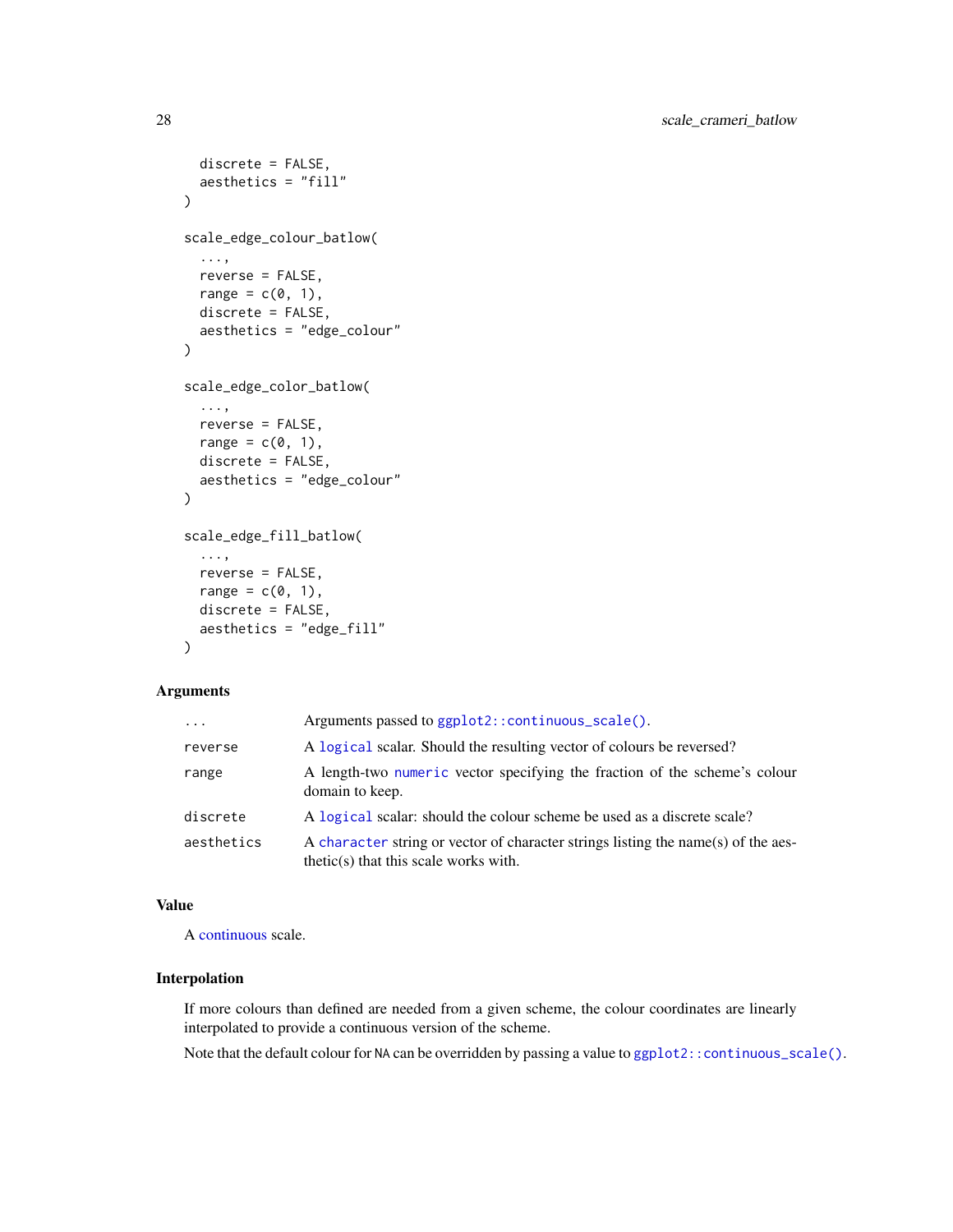#### Author(s)

N. Frerebeau

### Source

Crameri, F. (2021). Scientific colour maps. *Zenodo*, v7.0. [doi:10.5281/zenodo.4491293](https://doi.org/10.5281/zenodo.4491293)

#### References

Crameri, F. (2018). Geodynamic diagnostics, scientific visualisation and StagLab 3.0. *Geosci. Model Dev.*, 11, 2541-2562. [doi:10.5194/gmd1125412018](https://doi.org/10.5194/gmd-11-2541-2018)

Crameri, F., Shephard, G. E. & Heron, P. J. (2020). The misuse of colour in science communication. *Nature Communications*, 11, 5444. [doi:10.1038/s41467020191607](https://doi.org/10.1038/s41467-020-19160-7)

#### See Also

Other sequential colour schemes: [scale\\_crameri\\_acton](#page-16-1), [scale\\_crameri\\_bamako](#page-21-1), [scale\\_crameri\\_batlowK](#page-29-1), [scale\\_crameri\\_batlowW](#page-31-1), [scale\\_crameri\\_bilbao](#page-37-1), [scale\\_crameri\\_buda](#page-44-1), [scale\\_crameri\\_davos](#page-53-1), [scale\\_crameri\\_devon](#page-56-1), [scale\\_crameri\\_grayC](#page-60-1), [scale\\_crameri\\_hawaii](#page-63-1), [scale\\_crameri\\_imola](#page-66-1), [scale\\_crameri\\_lajolla](#page-68-1), [scale\\_crameri\\_lapaz](#page-71-1), [scale\\_crameri\\_nuuk](#page-76-1), [scale\\_crameri\\_oslo](#page-81-1), [scale\\_crameri\\_tokyo](#page-91-1), [scale\\_crameri\\_turku](#page-94-1), [scale\\_tol\\_YlOrBr](#page-137-1), [scale\\_tol\\_discreterainbow](#page-113-1), [scale\\_tol\\_iridescent](#page-117-1), [scale\\_tol\\_smoothrainbow](#page-130-1)

Other Fabio Crameri's colour schemes: [scale\\_crameri\\_acton](#page-16-1), [scale\\_crameri\\_bamO](#page-24-1), [scale\\_crameri\\_bamako](#page-21-1), [scale\\_crameri\\_bam](#page-19-1), [scale\\_crameri\\_batlowK](#page-29-1), [scale\\_crameri\\_batlowW](#page-31-1), [scale\\_crameri\\_berlin](#page-34-1), [scale\\_crameri\\_bilbao](#page-37-1), [scale\\_crameri\\_brocO](#page-42-1), [scale\\_crameri\\_broc](#page-39-1), [scale\\_crameri\\_buda](#page-44-1), [scale\\_crameri\\_bukavu](#page-46-1), [scale\\_crameri\\_corkO](#page-51-1), [scale\\_crameri\\_cork](#page-48-1), [scale\\_crameri\\_davos](#page-53-1), [scale\\_crameri\\_devon](#page-56-1), [scale\\_crameri\\_fes](#page-58-1), [scale\\_crameri\\_grayC](#page-60-1), [scale\\_crameri\\_hawaii](#page-63-1), [scale\\_crameri\\_imola](#page-66-1), [scale\\_crameri\\_lajolla](#page-68-1), [scale\\_crameri\\_lapaz](#page-71-1), [scale\\_crameri\\_lisbon](#page-74-1), [scale\\_crameri\\_nuuk](#page-76-1), [scale\\_crameri\\_oleron](#page-79-1), [scale\\_crameri\\_oslo](#page-81-1), [scale\\_crameri\\_romaO](#page-86-1), [scale\\_crameri\\_roma](#page-84-1), [scale\\_crameri\\_tofino](#page-88-1), [scale\\_crameri\\_tokyo](#page-91-1), [scale\\_crameri\\_turku](#page-94-1), [scale\\_crameri\\_vanimo](#page-96-1), [scale\\_crameri\\_vikO](#page-102-1), [scale\\_crameri\\_vik](#page-99-1)

#### Examples

```
data(faithfuld, package = "ggplot2")
ggplot2::ggplot(faithfuld, ggplot2::aes(waiting, eruptions, fill = density)) +
 ggplot2::geom_raster() +
 scale_fill_batlow()
ggplot2::ggplot(faithfuld, ggplot2::aes(waiting, eruptions, fill = density)) +
 ggplot2::geom_raster() +
 scale_fill_bamako()
ggplot2::ggplot(faithfuld, ggplot2::aes(waiting, eruptions, fill = density)) +
 ggplot2::geom_raster() +
 scale_fill_hawaii(reverse = TRUE)
```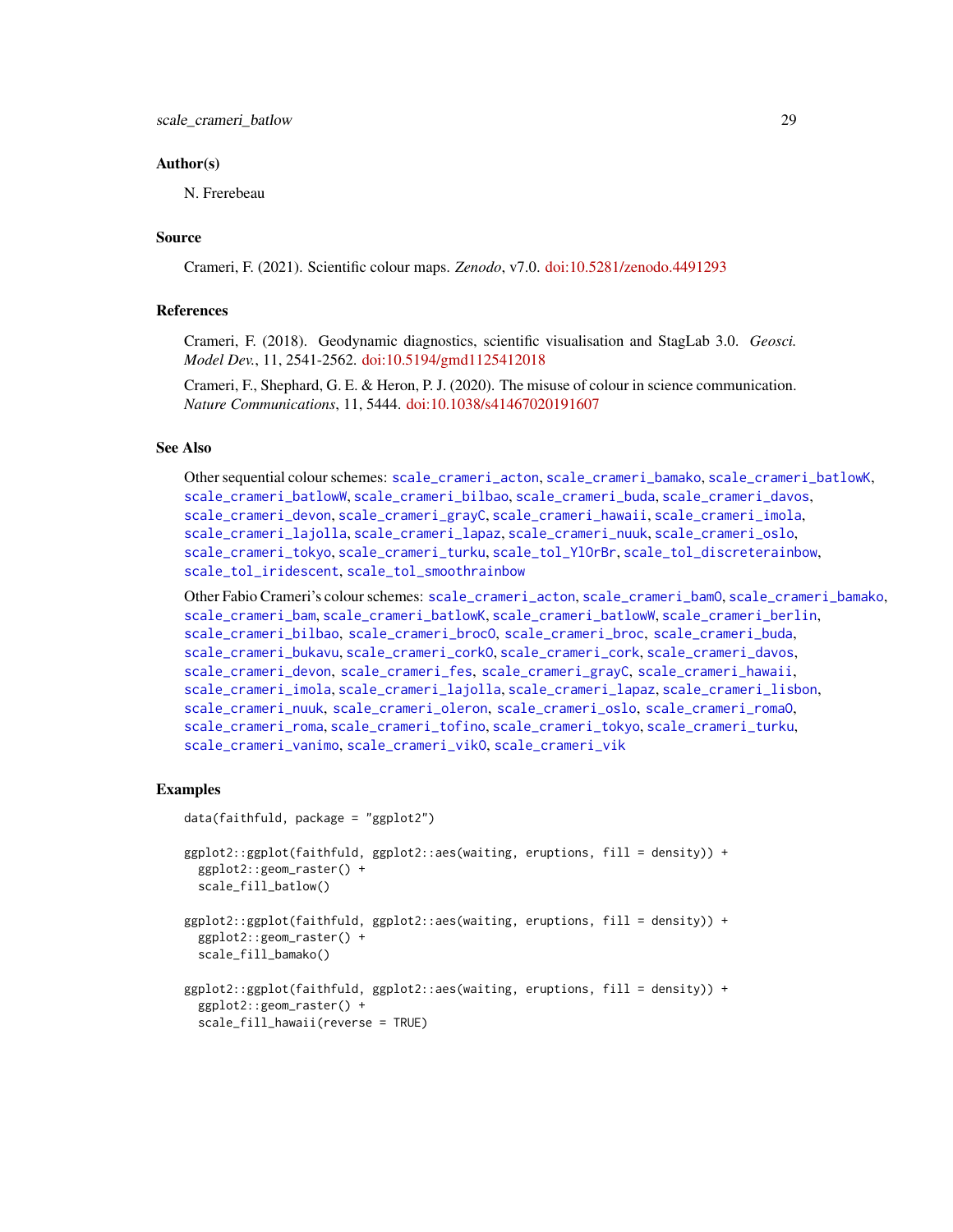<span id="page-29-1"></span><span id="page-29-0"></span>scale\_crameri\_batlowK *Fabio Crameri's* batlowK *Sequential Colour Scheme*

#### Description

Fabio Crameri's *batlowK* Sequential Colour Scheme

```
scale_colour_batlowK(
  ...,
 reverse = FALSE,
 range = c(\emptyset, 1),
 discrete = FALSE,
 aesthetics = "colour"
\lambdascale_color_batlowK(
  ...,
 reverse = FALSE,
 range = c(\emptyset, 1),
 discrete = FALSE,
  aesthetics = "colour"
\mathcal{L}scale_fill_batlowK(
  ...,
 reverse = FALSE,
 range = c(0, 1),
 discrete = FALSE,
  aesthetics = "fill"
)
scale_edge_colour_batlowK(
  ...,
 reverse = FALSE,
 range = c(\emptyset, 1),
 discrete = FALSE,
 aesthetics = "edge_colour"
)
scale_edge_color_batlowK(
  ...,
 reverse = FALSE,
 range = c(0, 1),
 discrete = FALSE,
 aesthetics = "edge_colour"
```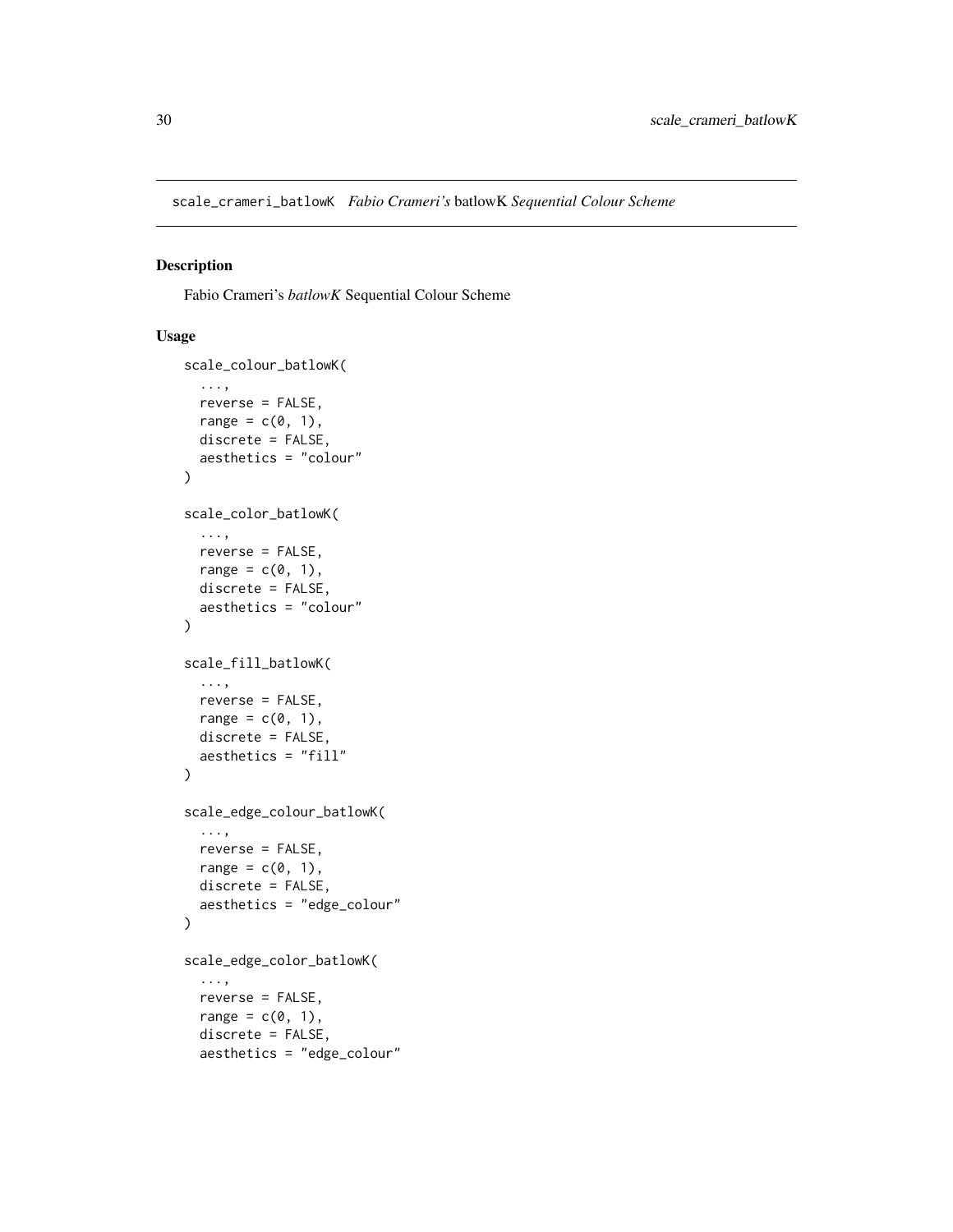```
\mathcal{L}scale_edge_fill_batlowK(
  ...,
 reverse = FALSE,
 range = c(0, 1),
 discrete = FALSE,
  aesthetics = "edge_fill"
\lambda
```

| $\cdot$ $\cdot$ $\cdot$ | Arguments passed to ggplot2::continuous_scale().                                                                             |
|-------------------------|------------------------------------------------------------------------------------------------------------------------------|
| reverse                 | A logical scalar. Should the resulting vector of colours be reversed?                                                        |
| range                   | A length-two numeric vector specifying the fraction of the scheme's colour<br>domain to keep.                                |
| discrete                | A logical scalar: should the colour scheme be used as a discrete scale?                                                      |
| aesthetics              | A character string or vector of character strings listing the name(s) of the aes-<br>$thetic(s)$ that this scale works with. |

### Value

A [continuous](#page-0-0) scale.

### Interpolation

If more colours than defined are needed from a given scheme, the colour coordinates are linearly interpolated to provide a continuous version of the scheme.

Note that the default colour for NA can be overridden by passing a value to  $ggplot2::continuous\_scale()$ .

#### Author(s)

N. Frerebeau

#### Source

Crameri, F. (2021). Scientific colour maps. *Zenodo*, v7.0. [doi:10.5281/zenodo.4491293](https://doi.org/10.5281/zenodo.4491293)

#### References

Crameri, F. (2018). Geodynamic diagnostics, scientific visualisation and StagLab 3.0. *Geosci. Model Dev.*, 11, 2541-2562. [doi:10.5194/gmd1125412018](https://doi.org/10.5194/gmd-11-2541-2018)

Crameri, F., Shephard, G. E. & Heron, P. J. (2020). The misuse of colour in science communication. *Nature Communications*, 11, 5444. [doi:10.1038/s41467020191607](https://doi.org/10.1038/s41467-020-19160-7)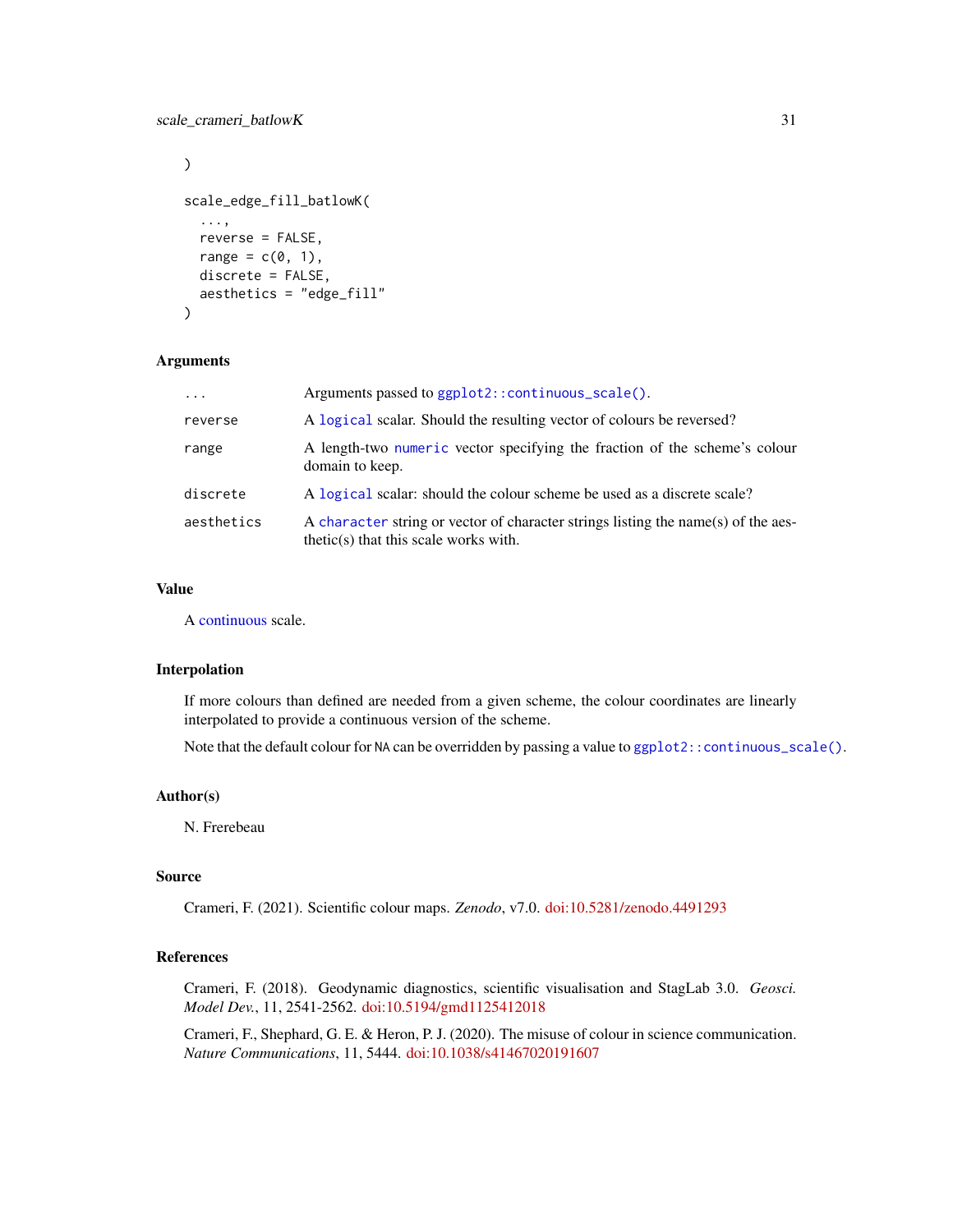### See Also

```
Other sequential colour schemes: scale_crameri_acton, scale_crameri_bamako, scale_crameri_batlowW,
scale_crameri_batlow, scale_crameri_bilbao, scale_crameri_buda, scale_crameri_davos,
scale_crameri_devon, scale_crameri_grayC, scale_crameri_hawaii, scale_crameri_imola,
scale_crameri_lajolla, scale_crameri_lapaz, scale_crameri_nuuk, scale_crameri_oslo,
scale_crameri_tokyo, scale_crameri_turku, scale_tol_YlOrBr, scale_tol_discreterainbow,
scale_tol_iridescent, scale_tol_smoothrainbow
```
Other Fabio Crameri's colour schemes: [scale\\_crameri\\_acton](#page-16-1), [scale\\_crameri\\_bamO](#page-24-1), [scale\\_crameri\\_bamako](#page-21-1), [scale\\_crameri\\_bam](#page-19-1), [scale\\_crameri\\_batlowW](#page-31-1), [scale\\_crameri\\_batlow](#page-26-1), [scale\\_crameri\\_berlin](#page-34-1), [scale\\_crameri\\_bilbao](#page-37-1), [scale\\_crameri\\_brocO](#page-42-1), [scale\\_crameri\\_broc](#page-39-1), [scale\\_crameri\\_buda](#page-44-1), [scale\\_crameri\\_bukavu](#page-46-1), [scale\\_crameri\\_corkO](#page-51-1), [scale\\_crameri\\_cork](#page-48-1), [scale\\_crameri\\_davos](#page-53-1), [scale\\_crameri\\_devon](#page-56-1), [scale\\_crameri\\_fes](#page-58-1), [scale\\_crameri\\_grayC](#page-60-1), [scale\\_crameri\\_hawaii](#page-63-1), [scale\\_crameri\\_imola](#page-66-1), [scale\\_crameri\\_lajolla](#page-68-1), [scale\\_crameri\\_lapaz](#page-71-1), [scale\\_crameri\\_lisbon](#page-74-1), [scale\\_crameri\\_nuuk](#page-76-1), [scale\\_crameri\\_oleron](#page-79-1), [scale\\_crameri\\_oslo](#page-81-1), [scale\\_crameri\\_romaO](#page-86-1), [scale\\_crameri\\_roma](#page-84-1), [scale\\_crameri\\_tofino](#page-88-1), [scale\\_crameri\\_tokyo](#page-91-1), [scale\\_crameri\\_turku](#page-94-1), [scale\\_crameri\\_vanimo](#page-96-1), [scale\\_crameri\\_vikO](#page-102-1), [scale\\_crameri\\_vik](#page-99-1)

#### Examples

```
data(faithfuld, package = "ggplot2")
ggplot2::ggplot(faithfuld, ggplot2::aes(waiting, eruptions, fill = density)) +
 ggplot2::geom_raster() +
  scale_fill_batlow()
ggplot2::ggplot(faithfuld, ggplot2::aes(waiting, eruptions, fill = density)) +
 ggplot2::geom_raster() +
 scale_fill_bamako()
ggplot2::ggplot(faithfuld, ggplot2::aes(waiting, eruptions, fill = density)) +
 ggplot2::geom_raster() +
 scale_fill_hawaii(reverse = TRUE)
```
<span id="page-31-1"></span>scale\_crameri\_batlowW *Fabio Crameri's* batlowW *Sequential Colour Scheme*

#### **Description**

Fabio Crameri's *batlowW* Sequential Colour Scheme

```
scale_colour_batlowW(
  ...,
  reverse = FALSE,
  range = c(0, 1),
  discrete = FALSE,
```
<span id="page-31-0"></span>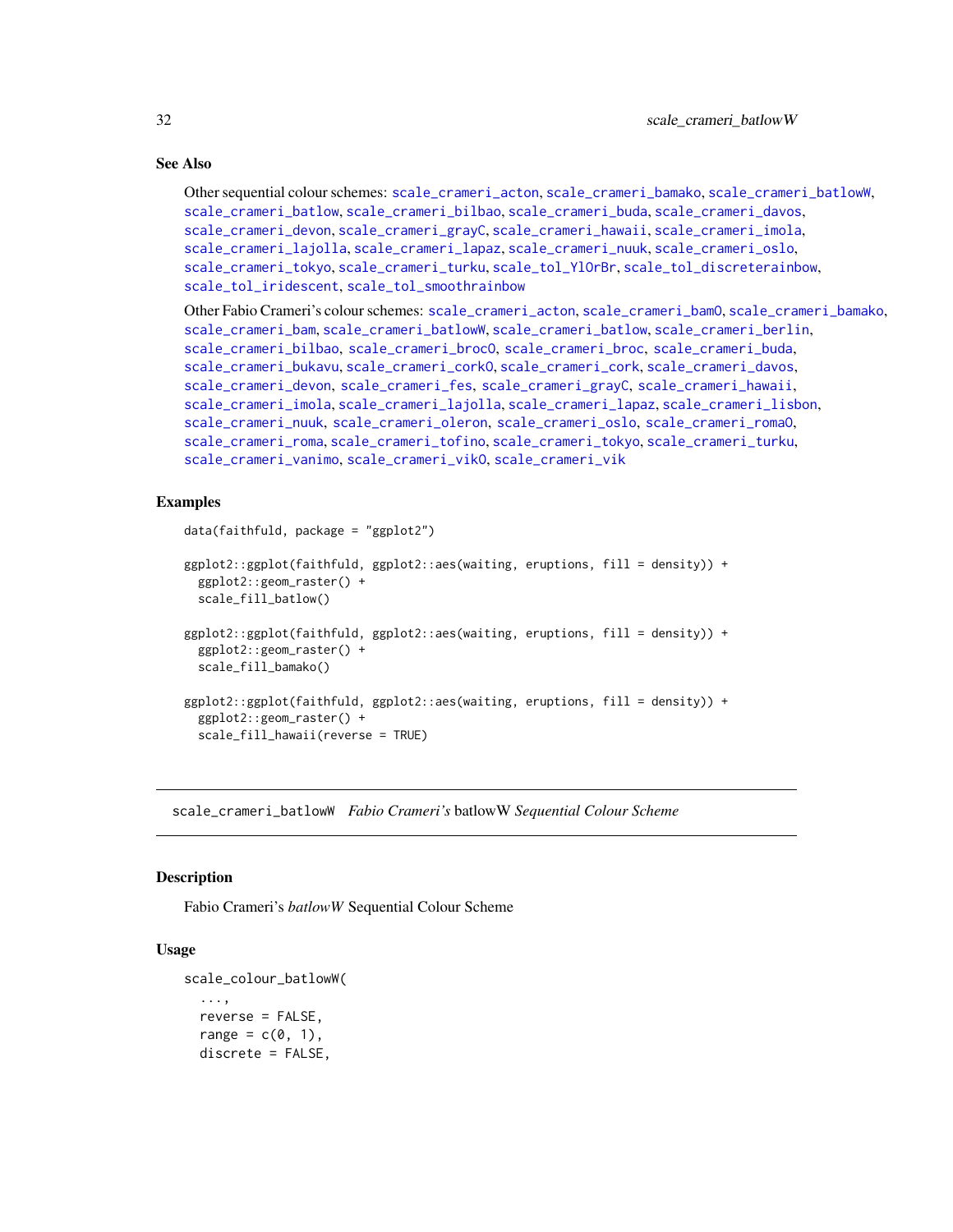```
aesthetics = "colour"
\lambdascale_color_batlowW(
  ...,
  reverse = FALSE,
 range = c(\emptyset, 1),
  discrete = FALSE,
  aesthetics = "colour"
)
scale_fill_batlowW(
  ...,
 reverse = FALSE,
  range = c(\emptyset, 1),
  discrete = FALSE,
  aesthetics = "fill"
)
scale_edge_colour_batlowW(
  ...,
 reverse = FALSE,
 range = c(\emptyset, 1),
  discrete = FALSE,
  aesthetics = "edge_colour"
\lambdascale_edge_color_batlowW(
  ...,
 reverse = FALSE,
  range = c(\emptyset, 1),
  discrete = FALSE,
  aesthetics = "edge_colour"
\lambdascale_edge_fill_batlowW(
  ...,
 reverse = FALSE,
  range = c(\emptyset, 1),
  discrete = FALSE,
  aesthetics = "edge_fill"
\lambda
```

| $\cdot$ $\cdot$ $\cdot$ | Arguments passed to ggplot2::continuous_scale().                           |
|-------------------------|----------------------------------------------------------------------------|
| reverse                 | A logical scalar. Should the resulting vector of colours be reversed?      |
| range                   | A length-two numeric vector specifying the fraction of the scheme's colour |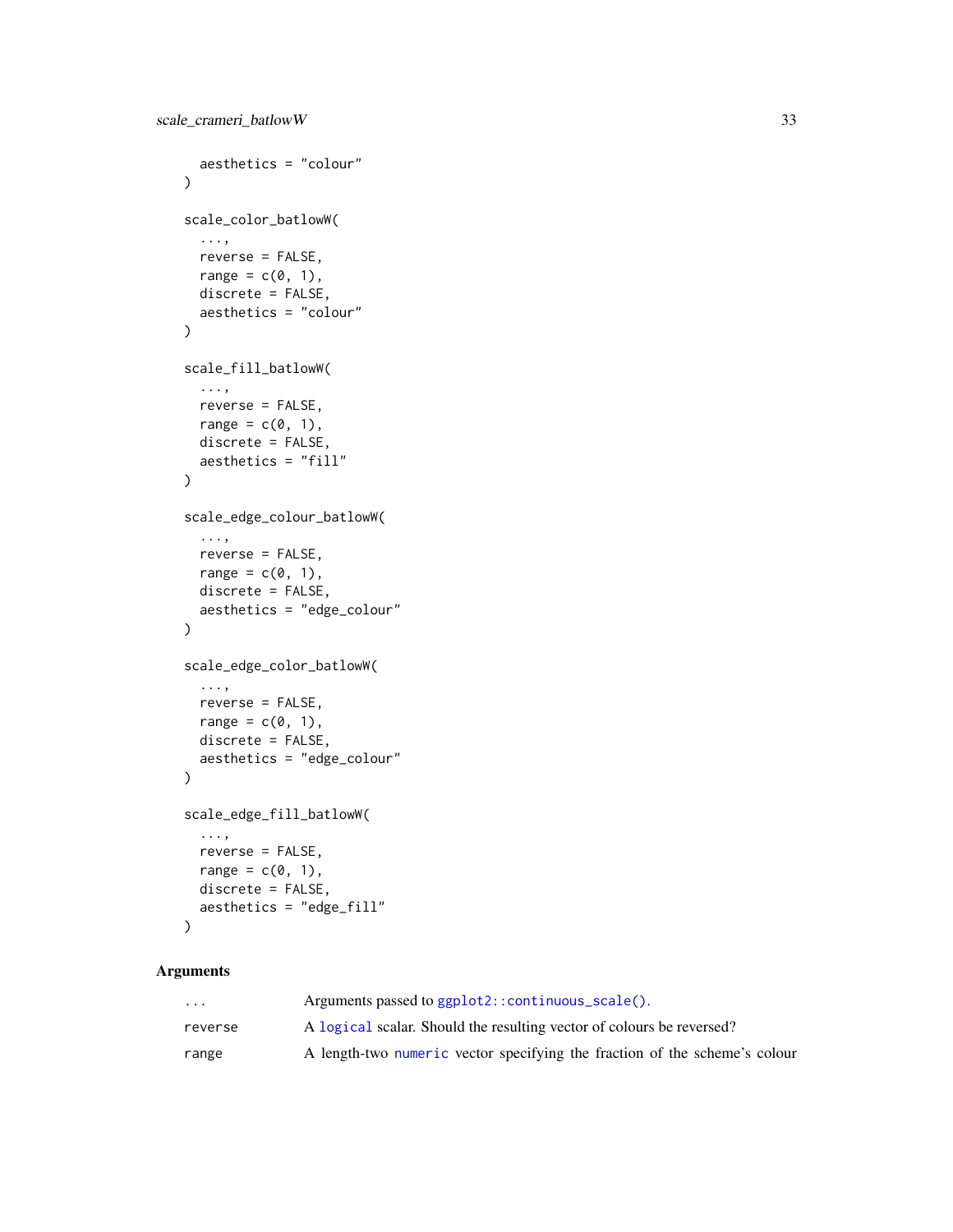|            | domain to keep.                                                                                                              |
|------------|------------------------------------------------------------------------------------------------------------------------------|
| discrete   | A logical scalar: should the colour scheme be used as a discrete scale?                                                      |
| aesthetics | A character string or vector of character strings listing the name(s) of the aes-<br>$thetic(s)$ that this scale works with. |

### Value

A [continuous](#page-0-0) scale.

domain to keep.

#### Interpolation

If more colours than defined are needed from a given scheme, the colour coordinates are linearly interpolated to provide a continuous version of the scheme.

Note that the default colour for NA can be overridden by passing a value to  $ggplot2::continuous\_scale()$ .

#### Author(s)

N. Frerebeau

### Source

Crameri, F. (2021). Scientific colour maps. *Zenodo*, v7.0. [doi:10.5281/zenodo.4491293](https://doi.org/10.5281/zenodo.4491293)

#### References

Crameri, F. (2018). Geodynamic diagnostics, scientific visualisation and StagLab 3.0. *Geosci. Model Dev.*, 11, 2541-2562. [doi:10.5194/gmd1125412018](https://doi.org/10.5194/gmd-11-2541-2018)

Crameri, F., Shephard, G. E. & Heron, P. J. (2020). The misuse of colour in science communication. *Nature Communications*, 11, 5444. [doi:10.1038/s41467020191607](https://doi.org/10.1038/s41467-020-19160-7)

#### See Also

Other sequential colour schemes: [scale\\_crameri\\_acton](#page-16-1), [scale\\_crameri\\_bamako](#page-21-1), [scale\\_crameri\\_batlowK](#page-29-1), [scale\\_crameri\\_batlow](#page-26-1), [scale\\_crameri\\_bilbao](#page-37-1), [scale\\_crameri\\_buda](#page-44-1), [scale\\_crameri\\_davos](#page-53-1), [scale\\_crameri\\_devon](#page-56-1), [scale\\_crameri\\_grayC](#page-60-1), [scale\\_crameri\\_hawaii](#page-63-1), [scale\\_crameri\\_imola](#page-66-1), [scale\\_crameri\\_lajolla](#page-68-1), [scale\\_crameri\\_lapaz](#page-71-1), [scale\\_crameri\\_nuuk](#page-76-1), [scale\\_crameri\\_oslo](#page-81-1), [scale\\_crameri\\_tokyo](#page-91-1), [scale\\_crameri\\_turku](#page-94-1), [scale\\_tol\\_YlOrBr](#page-137-1), [scale\\_tol\\_discreterainbow](#page-113-1), [scale\\_tol\\_iridescent](#page-117-1), [scale\\_tol\\_smoothrainbow](#page-130-1)

Other Fabio Crameri's colour schemes: [scale\\_crameri\\_acton](#page-16-1), [scale\\_crameri\\_bamO](#page-24-1), [scale\\_crameri\\_bamako](#page-21-1), [scale\\_crameri\\_bam](#page-19-1), [scale\\_crameri\\_batlowK](#page-29-1), [scale\\_crameri\\_batlow](#page-26-1), [scale\\_crameri\\_berlin](#page-34-1), [scale\\_crameri\\_bilbao](#page-37-1), [scale\\_crameri\\_brocO](#page-42-1), [scale\\_crameri\\_broc](#page-39-1), [scale\\_crameri\\_buda](#page-44-1), [scale\\_crameri\\_bukavu](#page-46-1), [scale\\_crameri\\_corkO](#page-51-1), [scale\\_crameri\\_cork](#page-48-1), [scale\\_crameri\\_davos](#page-53-1), [scale\\_crameri\\_devon](#page-56-1), [scale\\_crameri\\_fes](#page-58-1), [scale\\_crameri\\_grayC](#page-60-1), [scale\\_crameri\\_hawaii](#page-63-1), [scale\\_crameri\\_imola](#page-66-1), [scale\\_crameri\\_lajolla](#page-68-1), [scale\\_crameri\\_lapaz](#page-71-1), [scale\\_crameri\\_lisbon](#page-74-1), [scale\\_crameri\\_nuuk](#page-76-1), [scale\\_crameri\\_oleron](#page-79-1), [scale\\_crameri\\_oslo](#page-81-1), [scale\\_crameri\\_romaO](#page-86-1), [scale\\_crameri\\_roma](#page-84-1), [scale\\_crameri\\_tofino](#page-88-1), [scale\\_crameri\\_tokyo](#page-91-1), [scale\\_crameri\\_turku](#page-94-1), [scale\\_crameri\\_vanimo](#page-96-1), [scale\\_crameri\\_vikO](#page-102-1), [scale\\_crameri\\_vik](#page-99-1)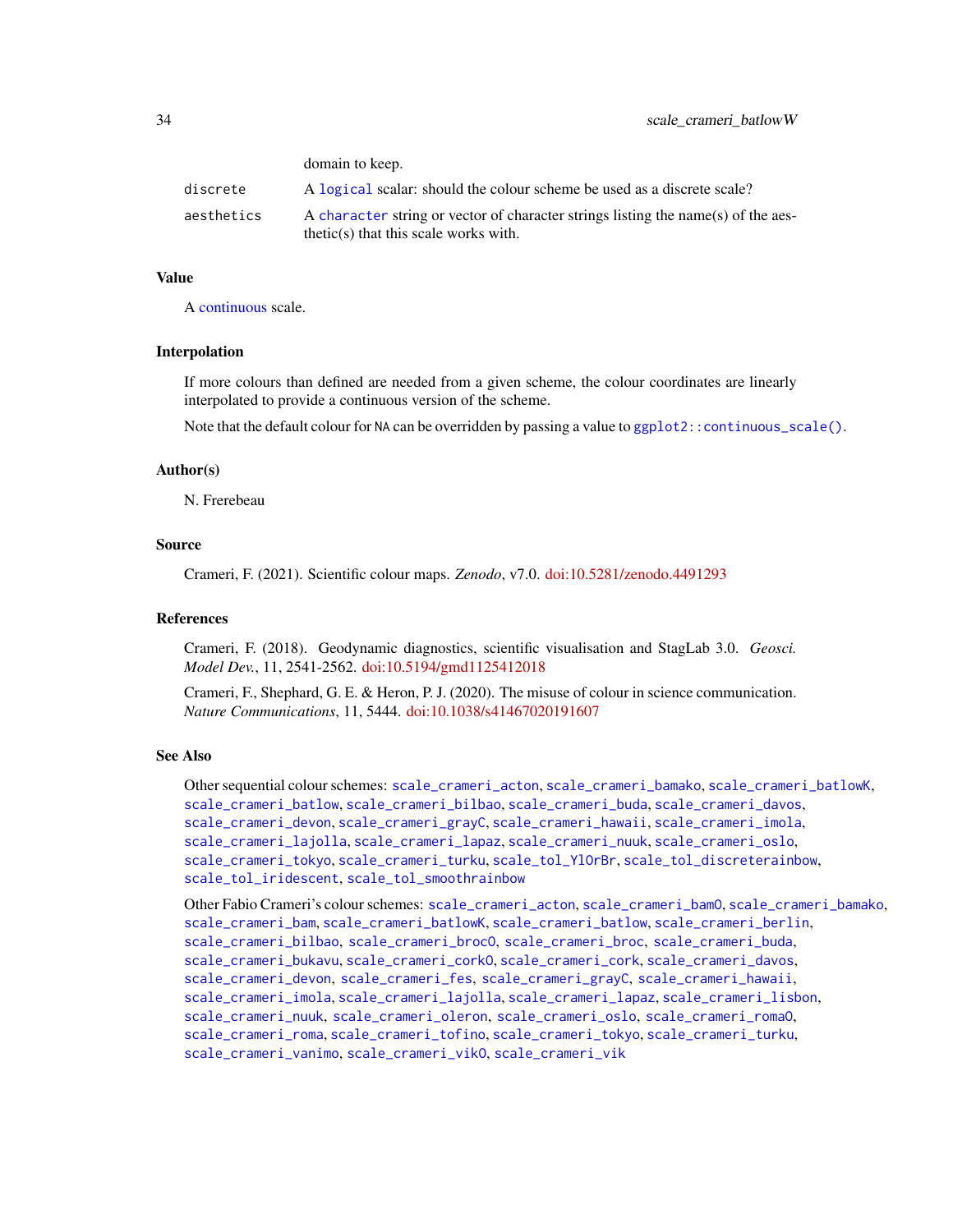### <span id="page-34-0"></span>scale\_crameri\_berlin 35

### Examples

```
data(faithfuld, package = "ggplot2")
ggplot2::ggplot(faithfuld, ggplot2::aes(waiting, eruptions, fill = density)) +
  ggplot2::geom_raster() +
  scale_fill_batlow()
ggplot2::ggplot(faithfuld, ggplot2::aes(waiting, eruptions, fill = density)) +
  ggplot2::geom_raster() +
  scale_fill_bamako()
ggplot2::ggplot(faithfuld, ggplot2::aes(waiting, eruptions, fill = density)) +
  ggplot2::geom_raster() +
  scale_fill_hawaii(reverse = TRUE)
```
<span id="page-34-1"></span>scale\_crameri\_berlin *Fabio Crameri's* berlin *Diverging Colour Scheme*

#### Description

Fabio Crameri's *berlin* Diverging Colour Scheme

```
scale_colour_berlin(
  ...,
  reverse = FALSE,
 range = c(0, 1),
 midpoint = 0,
 discrete = FALSE,
  aesthetics = "colour"
)
scale_color_berlin(
  ...,
 reverse = FALSE,
 range = c(\emptyset, 1),
 midpoint = 0,
 discrete = FALSE,
  aesthetics = "colour"
\lambdascale_fill_berlin(
  ...,
  reverse = FALSE,
  range = c(0, 1),
 midpoint = 0,
```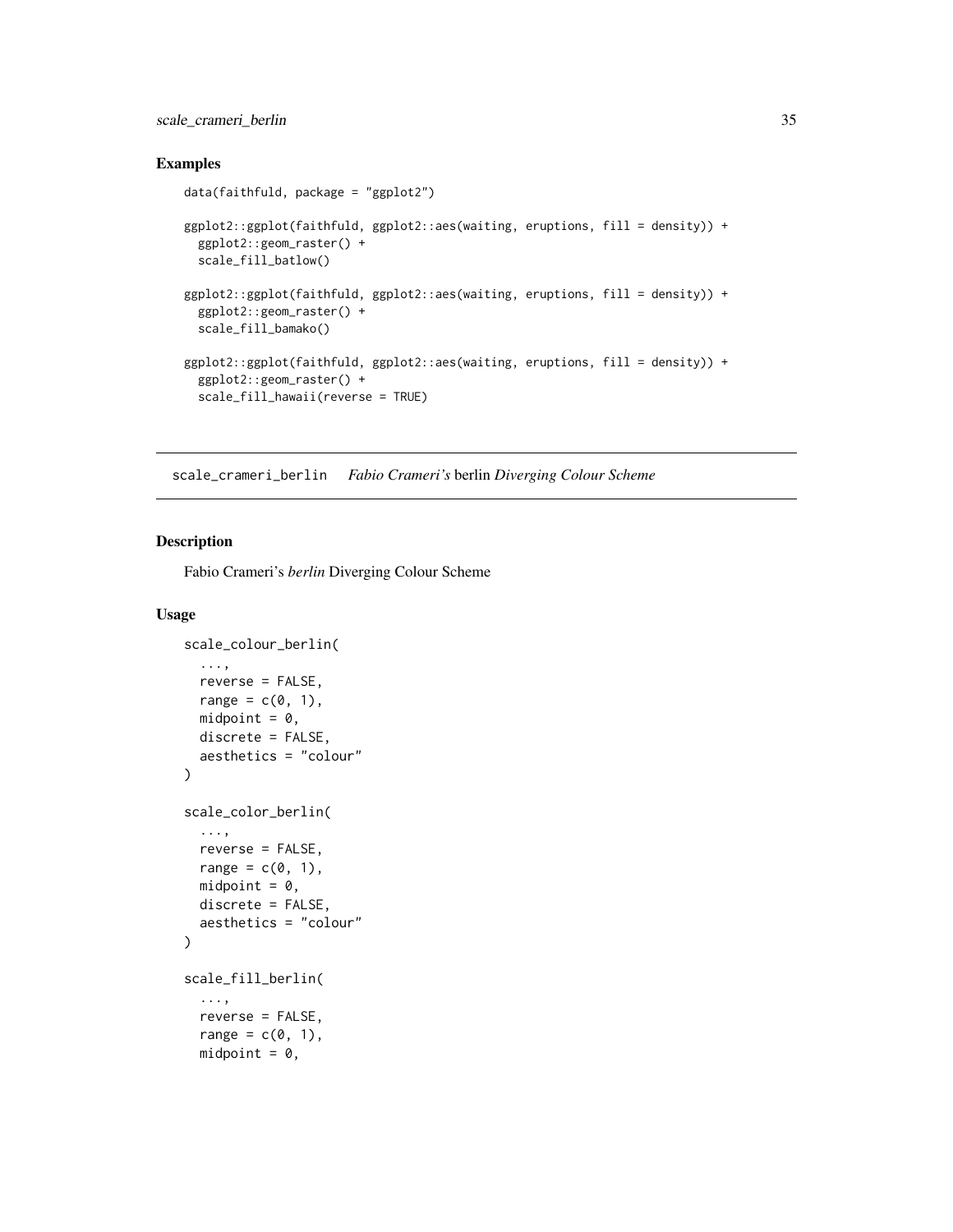```
discrete = FALSE,
  aesthetics = "fill"
\lambdascale_edge_colour_berlin(
  ...,
 reverse = FALSE,
  range = c(\emptyset, 1),
  midpoint = 0,
  discrete = FALSE,
  aesthetics = "edge_colour"
\mathcal{L}scale_edge_color_berlin(
  ...,
  reverse = FALSE,
  range = c(\emptyset, 1),
  midpoint = 0,
  discrete = FALSE,
  aesthetics = "edge_colour"
\mathcal{L}scale_edge_fill_berlin(
  ...,
  reverse = FALSE,
  range = c(0, 1),
  midpoint = 0,
  discrete = FALSE,
  aesthetics = "edge_fill"
\mathcal{L}
```

| $\ddotsc$  | Arguments passed to ggplot2:: continuous_scale().                                                                            |
|------------|------------------------------------------------------------------------------------------------------------------------------|
| reverse    | A logical scalar. Should the resulting vector of colours be reversed?                                                        |
| range      | A length-two numeric vector specifying the fraction of the scheme's colour<br>domain to keep.                                |
| midpoint   | A length-one numeric vector giving the midpoint (in data value) of the diverging<br>scale. Defaults to $\theta$ .            |
| discrete   | A logical scalar: should the colour scheme be used as a discrete scale?                                                      |
| aesthetics | A character string or vector of character strings listing the name(s) of the aes-<br>$thetic(s)$ that this scale works with. |

### Value

A [continuous](#page-0-0) scale.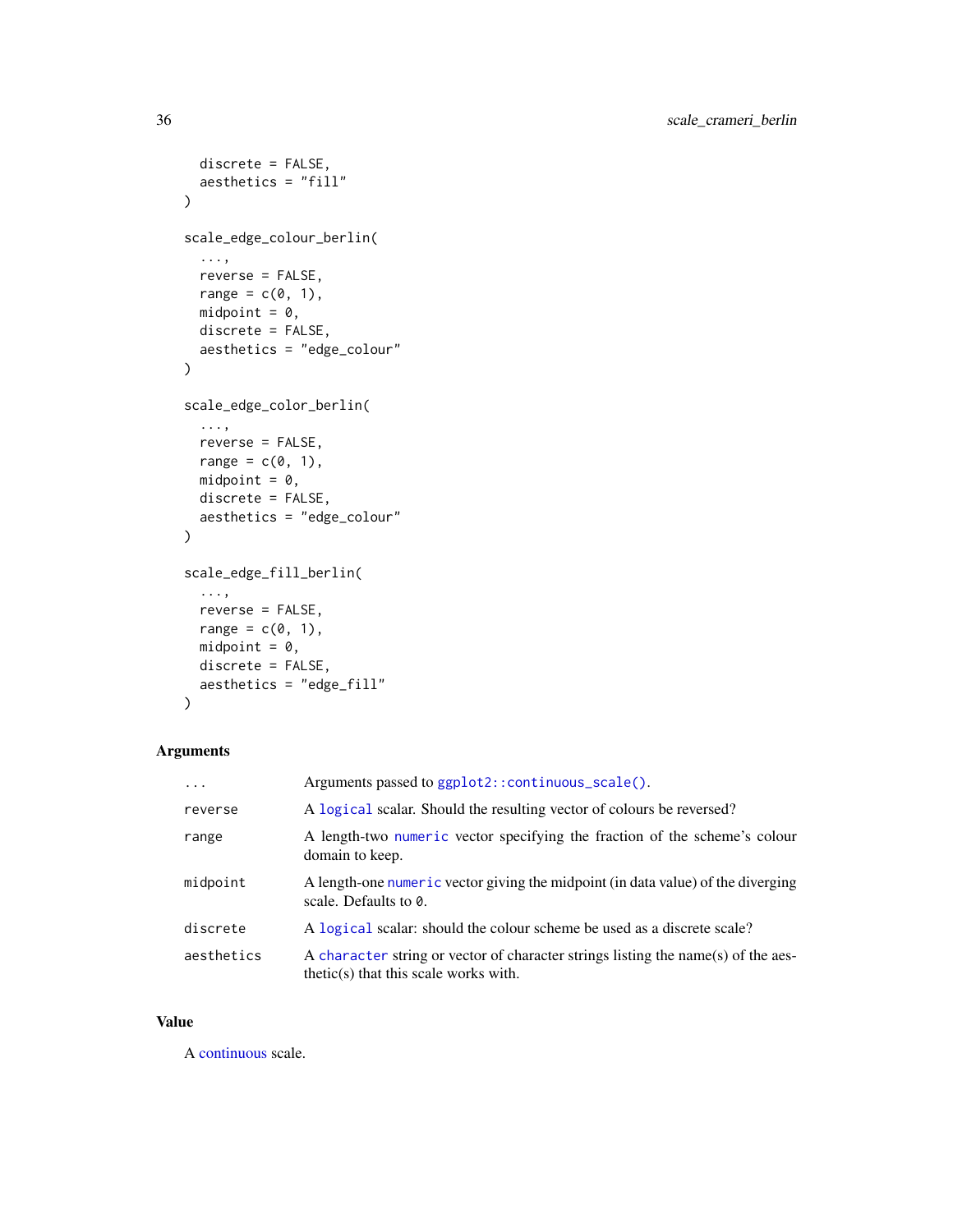#### Interpolation

If more colours than defined are needed from a given scheme, the colour coordinates are linearly interpolated to provide a continuous version of the scheme.

Note that the default colour for NA can be overridden by passing a value to ggplot2:: continuous\_scale().#'

## Author(s)

N. Frerebeau

## Source

Crameri, F. (2021). Scientific colour maps. *Zenodo*, v7.0. [doi:10.5281/zenodo.4491293](https://doi.org/10.5281/zenodo.4491293)

#### References

Crameri, F. (2018). Geodynamic diagnostics, scientific visualisation and StagLab 3.0. *Geosci. Model Dev.*, 11, 2541-2562. [doi:10.5194/gmd1125412018](https://doi.org/10.5194/gmd-11-2541-2018)

Crameri, F., Shephard, G. E. & Heron, P. J. (2020). The misuse of colour in science communication. *Nature Communications*, 11, 5444. [doi:10.1038/s41467020191607](https://doi.org/10.1038/s41467-020-19160-7)

#### See Also

Other diverging colour schemes: [scale\\_crameri\\_bam](#page-19-0), [scale\\_crameri\\_broc](#page-39-0), [scale\\_crameri\\_cork](#page-48-0), [scale\\_crameri\\_lisbon](#page-74-0), [scale\\_crameri\\_roma](#page-84-0), [scale\\_crameri\\_tofino](#page-88-0), [scale\\_crameri\\_vanimo](#page-96-0), [scale\\_crameri\\_vik](#page-99-0), [scale\\_tol\\_BuRd](#page-109-0), [scale\\_tol\\_PRGn](#page-127-0), [scale\\_tol\\_sunset](#page-133-0)

Other Fabio Crameri's colour schemes: [scale\\_crameri\\_acton](#page-16-0), [scale\\_crameri\\_bamO](#page-24-0), [scale\\_crameri\\_bamako](#page-21-0), [scale\\_crameri\\_bam](#page-19-0), [scale\\_crameri\\_batlowK](#page-29-0), [scale\\_crameri\\_batlowW](#page-31-0), [scale\\_crameri\\_batlow](#page-26-0), [scale\\_crameri\\_bilbao](#page-37-0), [scale\\_crameri\\_brocO](#page-42-0), [scale\\_crameri\\_broc](#page-39-0), [scale\\_crameri\\_buda](#page-44-0), [scale\\_crameri\\_bukavu](#page-46-0), [scale\\_crameri\\_corkO](#page-51-0), [scale\\_crameri\\_cork](#page-48-0), [scale\\_crameri\\_davos](#page-53-0), [scale\\_crameri\\_devon](#page-56-0), [scale\\_crameri\\_fes](#page-58-0), [scale\\_crameri\\_grayC](#page-60-0), [scale\\_crameri\\_hawaii](#page-63-0), [scale\\_crameri\\_imola](#page-66-0), [scale\\_crameri\\_lajolla](#page-68-0), [scale\\_crameri\\_lapaz](#page-71-0), [scale\\_crameri\\_lisbon](#page-74-0), [scale\\_crameri\\_nuuk](#page-76-0), [scale\\_crameri\\_oleron](#page-79-0), [scale\\_crameri\\_oslo](#page-81-0), [scale\\_crameri\\_romaO](#page-86-0), [scale\\_crameri\\_roma](#page-84-0), [scale\\_crameri\\_tofino](#page-88-0), [scale\\_crameri\\_tokyo](#page-91-0), [scale\\_crameri\\_turku](#page-94-0), [scale\\_crameri\\_vanimo](#page-96-0), [scale\\_crameri\\_vikO](#page-102-0), [scale\\_crameri\\_vik](#page-99-0)

## Examples

```
data(economics, package = "ggplot2")
```

```
ggplot2::ggplot(economics, ggplot2::aes(psavert, pce, colour = unemploy)) +
 ggplot2::geom_point() +
 scale_colour_broc(reverse = TRUE, midpoint = 12000)
ggplot2::ggplot(economics, ggplot2::aes(psavert, pce, colour = unemploy)) +
 ggplot2::geom_point() +
 scale_colour_berlin(midpoint = 9000)
```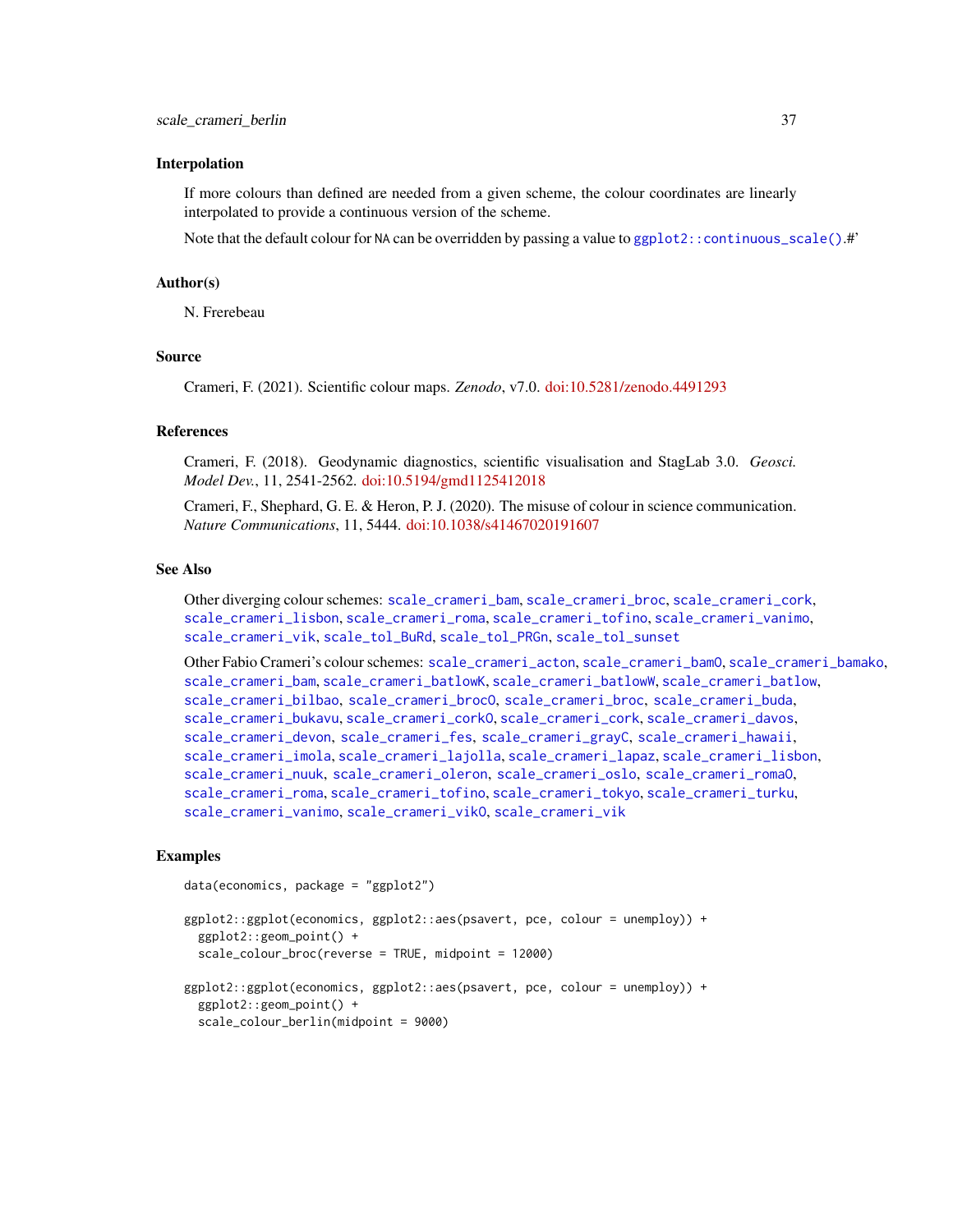<span id="page-37-0"></span>scale\_crameri\_bilbao *Fabio Crameri's* bilbao *Sequential Colour Scheme*

## Description

Fabio Crameri's *bilbao* Sequential Colour Scheme

```
scale_colour_bilbao(
  ...,
 reverse = FALSE,
 range = c(\theta, 1),
 discrete = FALSE,
  aesthetics = "colour"
\lambdascale_color_bilbao(
  ...,
 reverse = FALSE,
 range = c(\emptyset, 1),
 discrete = FALSE,
  aesthetics = "colour"
\mathcal{L}scale_fill_bilbao(
  ...,
 reverse = FALSE,
 range = c(\emptyset, 1),
 discrete = FALSE,
  aesthetics = "fill"
)
scale_edge_colour_bilbao(
  ...,
 reverse = FALSE,
 range = c(\emptyset, 1),
 discrete = FALSE,
  aesthetics = "edge_colour"
)
scale_edge_color_bilbao(
  ...,
  reverse = FALSE,
  range = c(0, 1),
  discrete = FALSE,
  aesthetics = "edge_colour"
```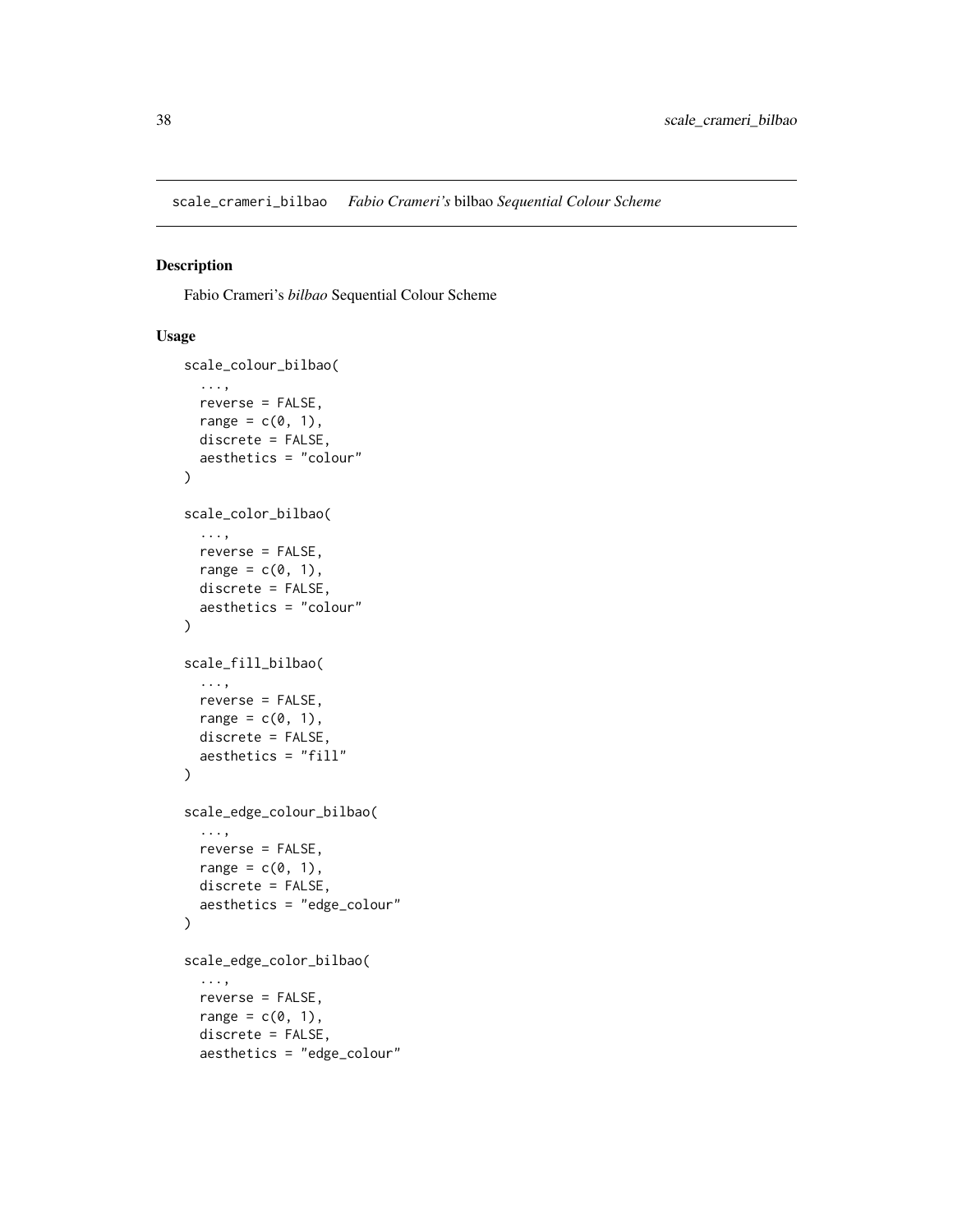## scale\_crameri\_bilbao 39

```
\mathcal{L}scale_edge_fill_bilbao(
  ...,
  reverse = FALSE,
  range = c(\emptyset, 1),
  discrete = FALSE,
  aesthetics = "edge_fill"
\lambda
```
## Arguments

| $\ddotsc$  | Arguments passed to ggplot2::continuous_scale().                                                                             |
|------------|------------------------------------------------------------------------------------------------------------------------------|
| reverse    | A logical scalar. Should the resulting vector of colours be reversed?                                                        |
| range      | A length-two numeric vector specifying the fraction of the scheme's colour<br>domain to keep.                                |
| discrete   | A logical scalar: should the colour scheme be used as a discrete scale?                                                      |
| aesthetics | A character string or vector of character strings listing the name(s) of the aes-<br>$thetic(s)$ that this scale works with. |

## Value

A [continuous](#page-0-0) scale.

## Interpolation

If more colours than defined are needed from a given scheme, the colour coordinates are linearly interpolated to provide a continuous version of the scheme.

Note that the default colour for NA can be overridden by passing a value to  $ggplot2::continuous\_scale()$ .

## Author(s)

N. Frerebeau

#### Source

Crameri, F. (2021). Scientific colour maps. *Zenodo*, v7.0. [doi:10.5281/zenodo.4491293](https://doi.org/10.5281/zenodo.4491293)

## References

Crameri, F. (2018). Geodynamic diagnostics, scientific visualisation and StagLab 3.0. *Geosci. Model Dev.*, 11, 2541-2562. [doi:10.5194/gmd1125412018](https://doi.org/10.5194/gmd-11-2541-2018)

Crameri, F., Shephard, G. E. & Heron, P. J. (2020). The misuse of colour in science communication. *Nature Communications*, 11, 5444. [doi:10.1038/s41467020191607](https://doi.org/10.1038/s41467-020-19160-7)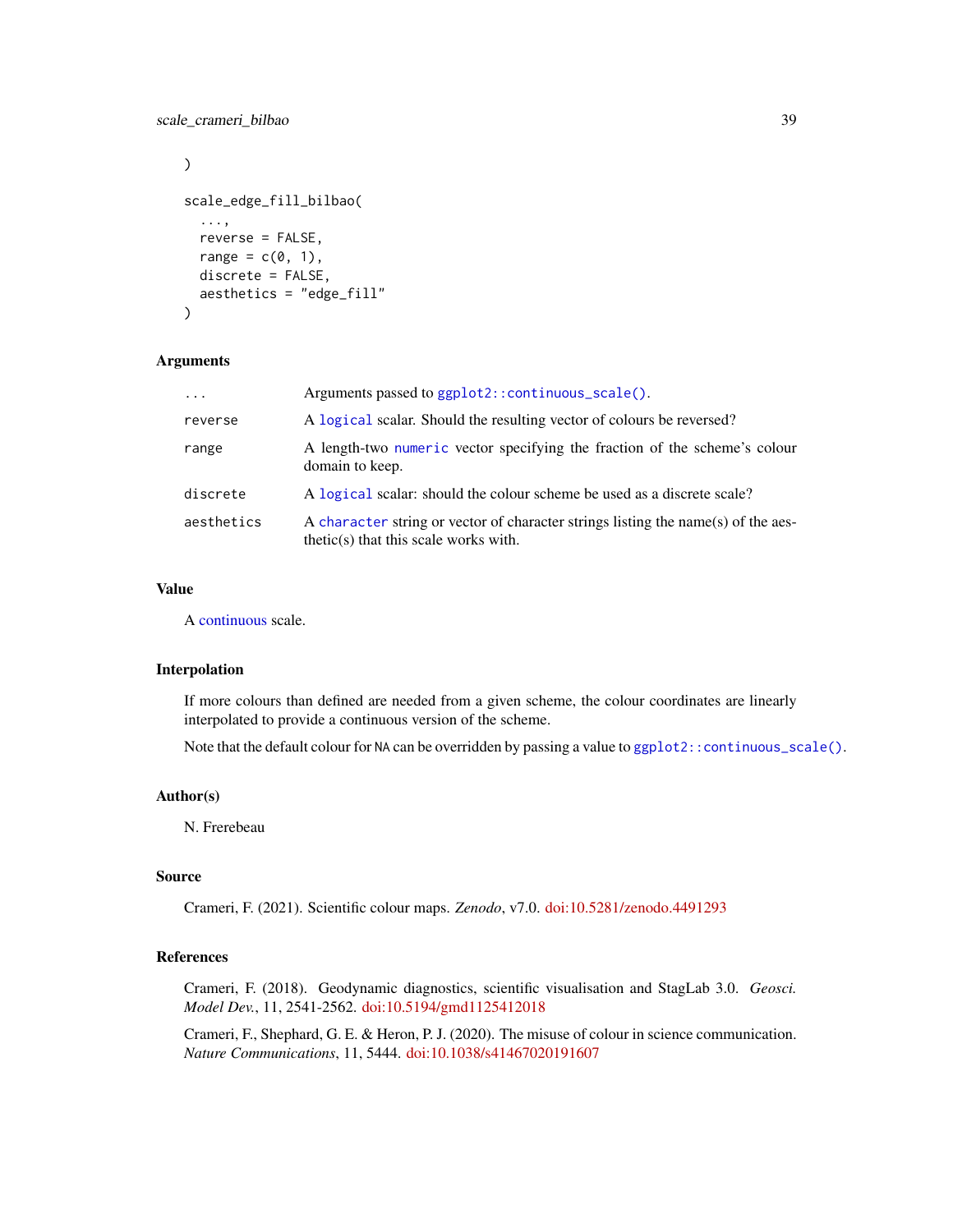## See Also

```
Other sequential colour schemes: scale_crameri_acton, scale_crameri_bamako, scale_crameri_batlowK,
scale_crameri_batlowW, scale_crameri_batlow, scale_crameri_buda, scale_crameri_davos,
scale_crameri_devon, scale_crameri_grayC, scale_crameri_hawaii, scale_crameri_imola,
scale_crameri_lajolla, scale_crameri_lapaz, scale_crameri_nuuk, scale_crameri_oslo,
scale_crameri_tokyo, scale_crameri_turku, scale_tol_YlOrBr, scale_tol_discreterainbow,
scale_tol_iridescent, scale_tol_smoothrainbow
```
Other Fabio Crameri's colour schemes: [scale\\_crameri\\_acton](#page-16-0), [scale\\_crameri\\_bamO](#page-24-0), [scale\\_crameri\\_bamako](#page-21-0), [scale\\_crameri\\_bam](#page-19-0), [scale\\_crameri\\_batlowK](#page-29-0), [scale\\_crameri\\_batlowW](#page-31-0), [scale\\_crameri\\_batlow](#page-26-0), [scale\\_crameri\\_berlin](#page-34-0), [scale\\_crameri\\_brocO](#page-42-0), [scale\\_crameri\\_broc](#page-39-0), [scale\\_crameri\\_buda](#page-44-0), [scale\\_crameri\\_bukavu](#page-46-0), [scale\\_crameri\\_corkO](#page-51-0), [scale\\_crameri\\_cork](#page-48-0), [scale\\_crameri\\_davos](#page-53-0), [scale\\_crameri\\_devon](#page-56-0), [scale\\_crameri\\_fes](#page-58-0), [scale\\_crameri\\_grayC](#page-60-0), [scale\\_crameri\\_hawaii](#page-63-0), [scale\\_crameri\\_imola](#page-66-0), [scale\\_crameri\\_lajolla](#page-68-0), [scale\\_crameri\\_lapaz](#page-71-0), [scale\\_crameri\\_lisbon](#page-74-0), [scale\\_crameri\\_nuuk](#page-76-0), [scale\\_crameri\\_oleron](#page-79-0), [scale\\_crameri\\_oslo](#page-81-0), [scale\\_crameri\\_romaO](#page-86-0), [scale\\_crameri\\_roma](#page-84-0), [scale\\_crameri\\_tofino](#page-88-0), [scale\\_crameri\\_tokyo](#page-91-0), [scale\\_crameri\\_turku](#page-94-0), [scale\\_crameri\\_vanimo](#page-96-0), [scale\\_crameri\\_vikO](#page-102-0), [scale\\_crameri\\_vik](#page-99-0)

## Examples

```
data(faithfuld, package = "ggplot2")
ggplot2::ggplot(faithfuld, ggplot2::aes(waiting, eruptions, fill = density)) +
 ggplot2::geom_raster() +
  scale_fill_batlow()
ggplot2::ggplot(faithfuld, ggplot2::aes(waiting, eruptions, fill = density)) +
 ggplot2::geom_raster() +
 scale_fill_bamako()
ggplot2::ggplot(faithfuld, ggplot2::aes(waiting, eruptions, fill = density)) +
 ggplot2::geom_raster() +
 scale_fill_hawaii(reverse = TRUE)
```
<span id="page-39-0"></span>scale\_crameri\_broc *Fabio Crameri's* broc *Diverging Colour Scheme*

#### **Description**

Fabio Crameri's *broc* Diverging Colour Scheme

```
scale_colour_broc(
  ...,
  reverse = FALSE,
  range = c(0, 1),
  midpoint = 0,
```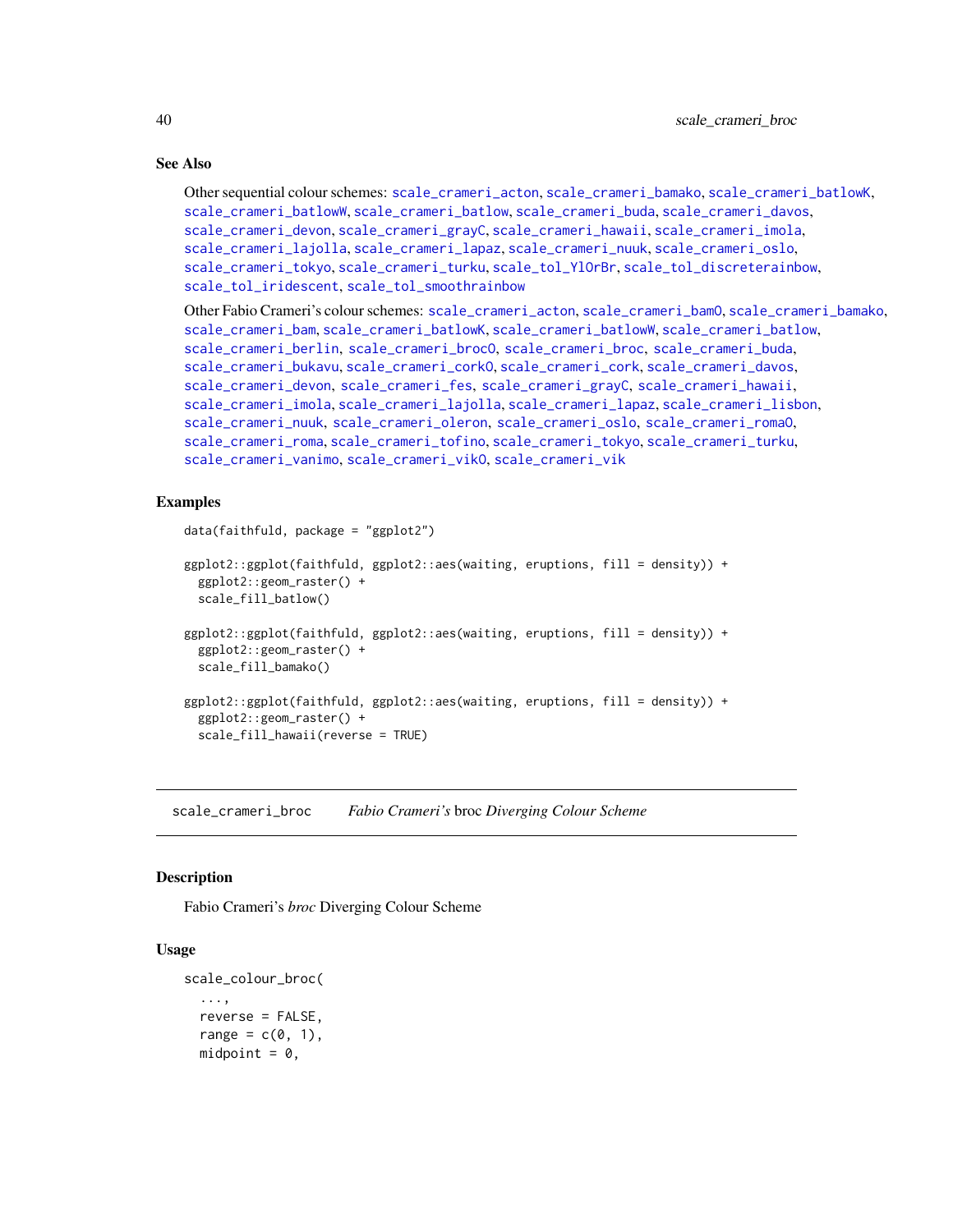```
discrete = FALSE,
  aesthetics = "colour"
\lambdascale_color_broc(
  ...,
 reverse = FALSE,
  range = c(\theta, 1),
  midpoint = 0,
  discrete = FALSE,
  aesthetics = "colour"
\mathcal{L}scale_fill_broc(
  ...,
  reverse = FALSE,
  range = c(\emptyset, 1),
  midpoint = 0,
  discrete = FALSE,
  aesthetics = "fill"
\mathcal{L}scale_edge_colour_broc(
  ...,
  reverse = FALSE,
  range = c(0, 1),
  midpoint = 0,
  discrete = FALSE,
  aesthetics = "edge_colour"
)
scale_edge_color_broc(
  ...,
  reverse = FALSE,
  range = c(\theta, 1),
  midpoint = 0,
  discrete = FALSE,
  aesthetics = "edge_colour"
\mathcal{L}scale_edge_fill_broc(
  ...,
  reverse = FALSE,
  range = c(\emptyset, 1),
  midpoint = 0,
  discrete = FALSE,
  aesthetics = "edge_fill"
\mathcal{L}
```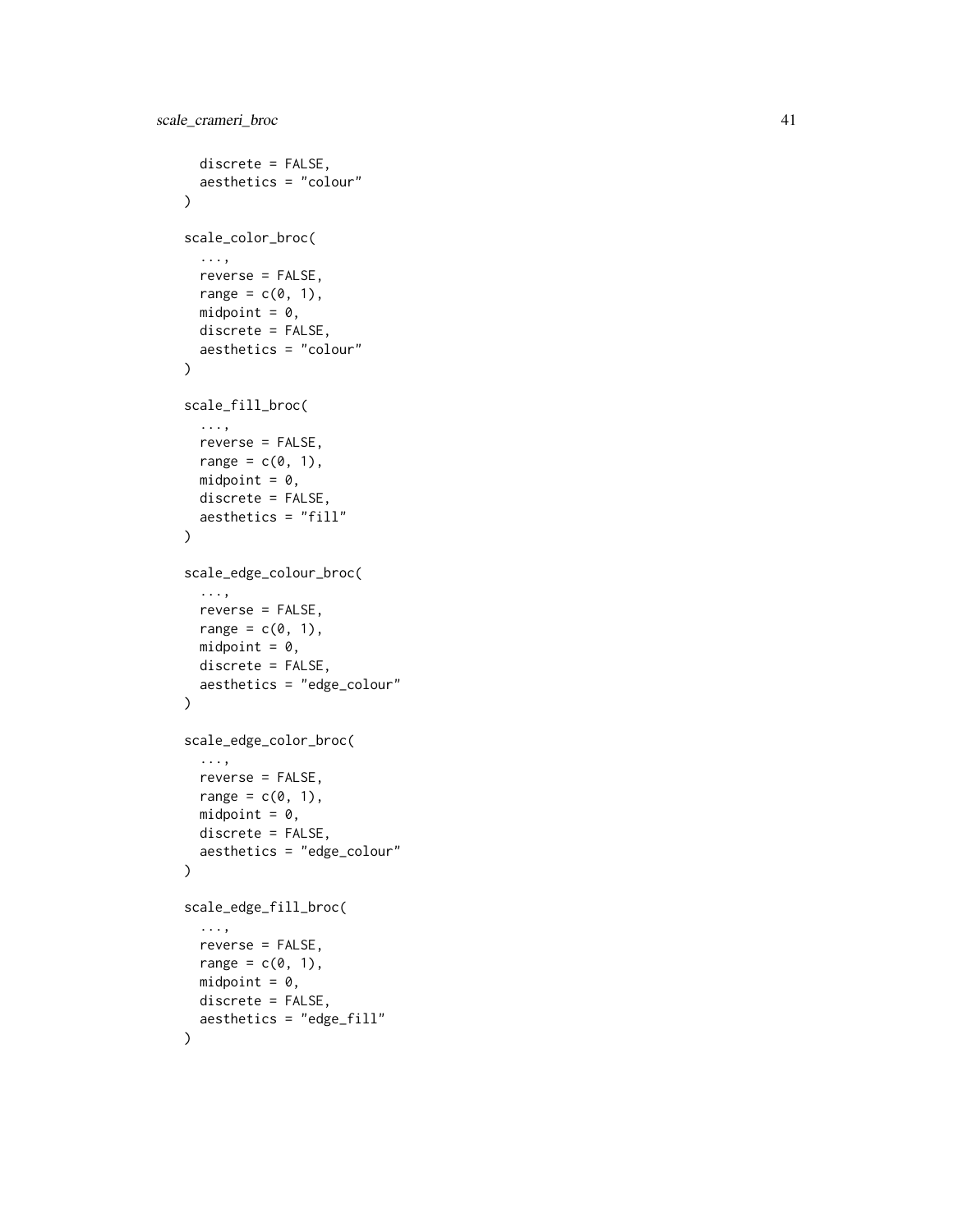| $\ddots$ . | Arguments passed to ggplot2::continuous_scale().                                                                             |
|------------|------------------------------------------------------------------------------------------------------------------------------|
| reverse    | A logical scalar. Should the resulting vector of colours be reversed?                                                        |
| range      | A length-two numeric vector specifying the fraction of the scheme's colour<br>domain to keep.                                |
| midpoint   | A length-one numeric vector giving the midpoint (in data value) of the diverging<br>scale. Defaults to 0.                    |
| discrete   | A logical scalar: should the colour scheme be used as a discrete scale?                                                      |
| aesthetics | A character string or vector of character strings listing the name(s) of the aes-<br>$thetic(s)$ that this scale works with. |

## Value

A [continuous](#page-0-0) scale.

#### Interpolation

If more colours than defined are needed from a given scheme, the colour coordinates are linearly interpolated to provide a continuous version of the scheme.

Note that the default colour for NA can be overridden by passing a value to ggplot2:: continuous\_scale().#'

## Author(s)

N. Frerebeau

## Source

Crameri, F. (2021). Scientific colour maps. *Zenodo*, v7.0. [doi:10.5281/zenodo.4491293](https://doi.org/10.5281/zenodo.4491293)

## References

Crameri, F. (2018). Geodynamic diagnostics, scientific visualisation and StagLab 3.0. *Geosci. Model Dev.*, 11, 2541-2562. [doi:10.5194/gmd1125412018](https://doi.org/10.5194/gmd-11-2541-2018)

Crameri, F., Shephard, G. E. & Heron, P. J. (2020). The misuse of colour in science communication. *Nature Communications*, 11, 5444. [doi:10.1038/s41467020191607](https://doi.org/10.1038/s41467-020-19160-7)

## See Also

Other diverging colour schemes: [scale\\_crameri\\_bam](#page-19-0), [scale\\_crameri\\_berlin](#page-34-0), [scale\\_crameri\\_cork](#page-48-0), [scale\\_crameri\\_lisbon](#page-74-0), [scale\\_crameri\\_roma](#page-84-0), [scale\\_crameri\\_tofino](#page-88-0), [scale\\_crameri\\_vanimo](#page-96-0), [scale\\_crameri\\_vik](#page-99-0), [scale\\_tol\\_BuRd](#page-109-0), [scale\\_tol\\_PRGn](#page-127-0), [scale\\_tol\\_sunset](#page-133-0)

Other Fabio Crameri's colour schemes: [scale\\_crameri\\_acton](#page-16-0), [scale\\_crameri\\_bamO](#page-24-0), [scale\\_crameri\\_bamako](#page-21-0), [scale\\_crameri\\_bam](#page-19-0), [scale\\_crameri\\_batlowK](#page-29-0), [scale\\_crameri\\_batlowW](#page-31-0), [scale\\_crameri\\_batlow](#page-26-0), [scale\\_crameri\\_berlin](#page-34-0), [scale\\_crameri\\_bilbao](#page-37-0), [scale\\_crameri\\_brocO](#page-42-0), [scale\\_crameri\\_buda](#page-44-0), [scale\\_crameri\\_bukavu](#page-46-0), [scale\\_crameri\\_corkO](#page-51-0), [scale\\_crameri\\_cork](#page-48-0), [scale\\_crameri\\_davos](#page-53-0), [scale\\_crameri\\_devon](#page-56-0), [scale\\_crameri\\_fes](#page-58-0), [scale\\_crameri\\_grayC](#page-60-0), [scale\\_crameri\\_hawaii](#page-63-0), [scale\\_crameri\\_imola](#page-66-0), [scale\\_crameri\\_lajolla](#page-68-0), [scale\\_crameri\\_lapaz](#page-71-0), [scale\\_crameri\\_lisbon](#page-74-0),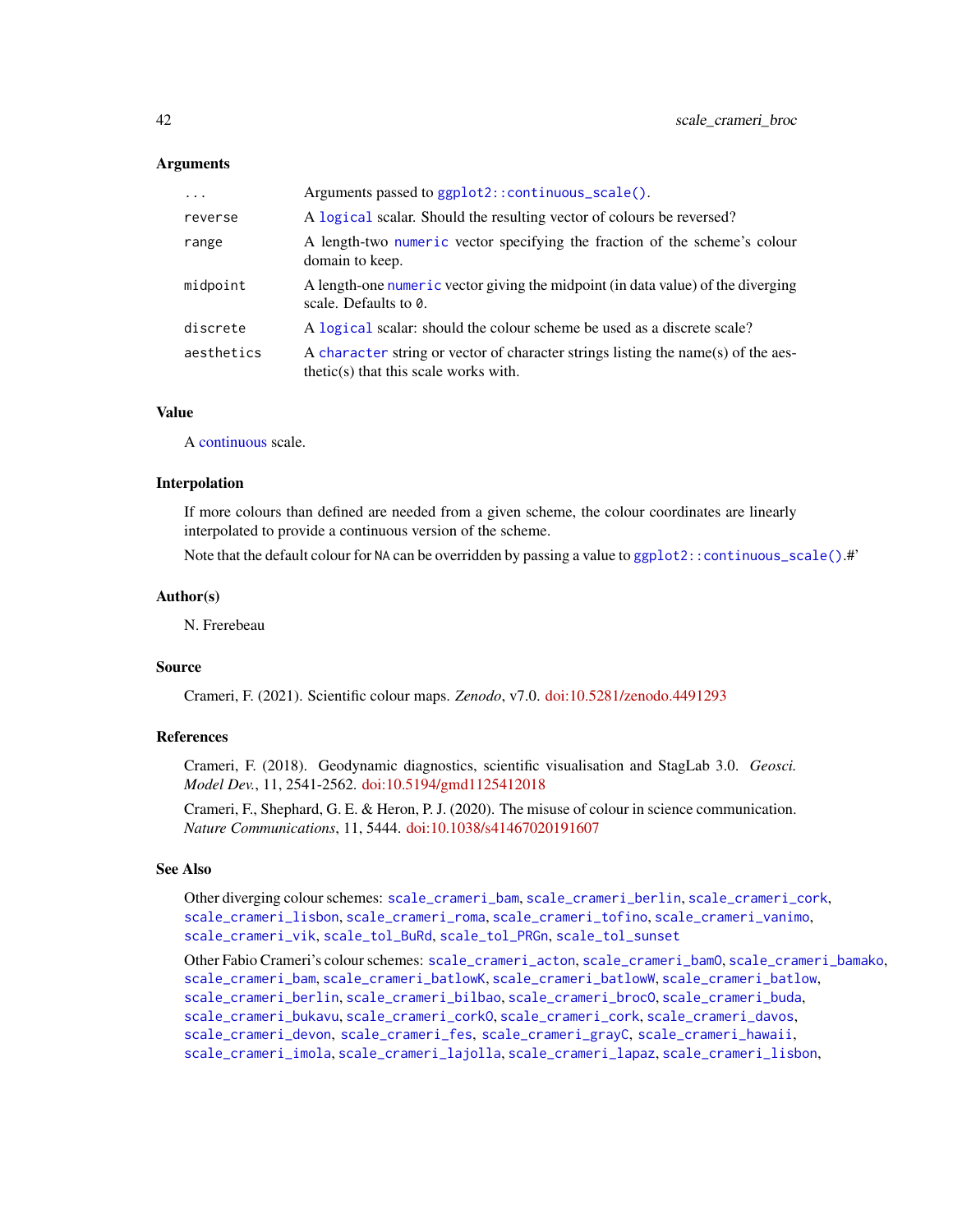## scale\_crameri\_brocO 43

```
scale_crameri_nuuk, scale_crameri_oleron, scale_crameri_oslo, scale_crameri_romaO,
scale_crameri_roma, scale_crameri_tofino, scale_crameri_tokyo, scale_crameri_turku,
scale_crameri_vanimo, scale_crameri_vikO, scale_crameri_vik
```
## Examples

```
data(economics, package = "ggplot2")
ggplot2::ggplot(economics, ggplot2::aes(psavert, pce, colour = unemploy)) +
 ggplot2::geom_point() +
 scale_colour_broc(reverse = TRUE, midpoint = 12000)
ggplot2::ggplot(economics, ggplot2::aes(psavert, pce, colour = unemploy)) +
 ggplot2::geom_point() +
 scale_colour_berlin(midpoint = 9000)
```
<span id="page-42-0"></span>scale\_crameri\_brocO *Fabio Crameri's* brocO *Cyclic Colour Scheme*

## Description

Fabio Crameri's *brocO* Cyclic Colour Scheme

```
scale_colour_brocO(
  ...,
  reverse = FALSE,
  range = c(\emptyset, 1),
  discrete = FALSE,
  aesthetics = "colour"
\lambdascale_color_brocO(
  ...,
  reverse = FALSE,
  range = c(\emptyset, 1),
  discrete = FALSE,
  aesthetics = "colour"
)
scale_fill_brocO(
  ...,
  reverse = FALSE,
  range = c(\emptyset, 1),
  discrete = FALSE,
  aesthetics = "fill"
)
```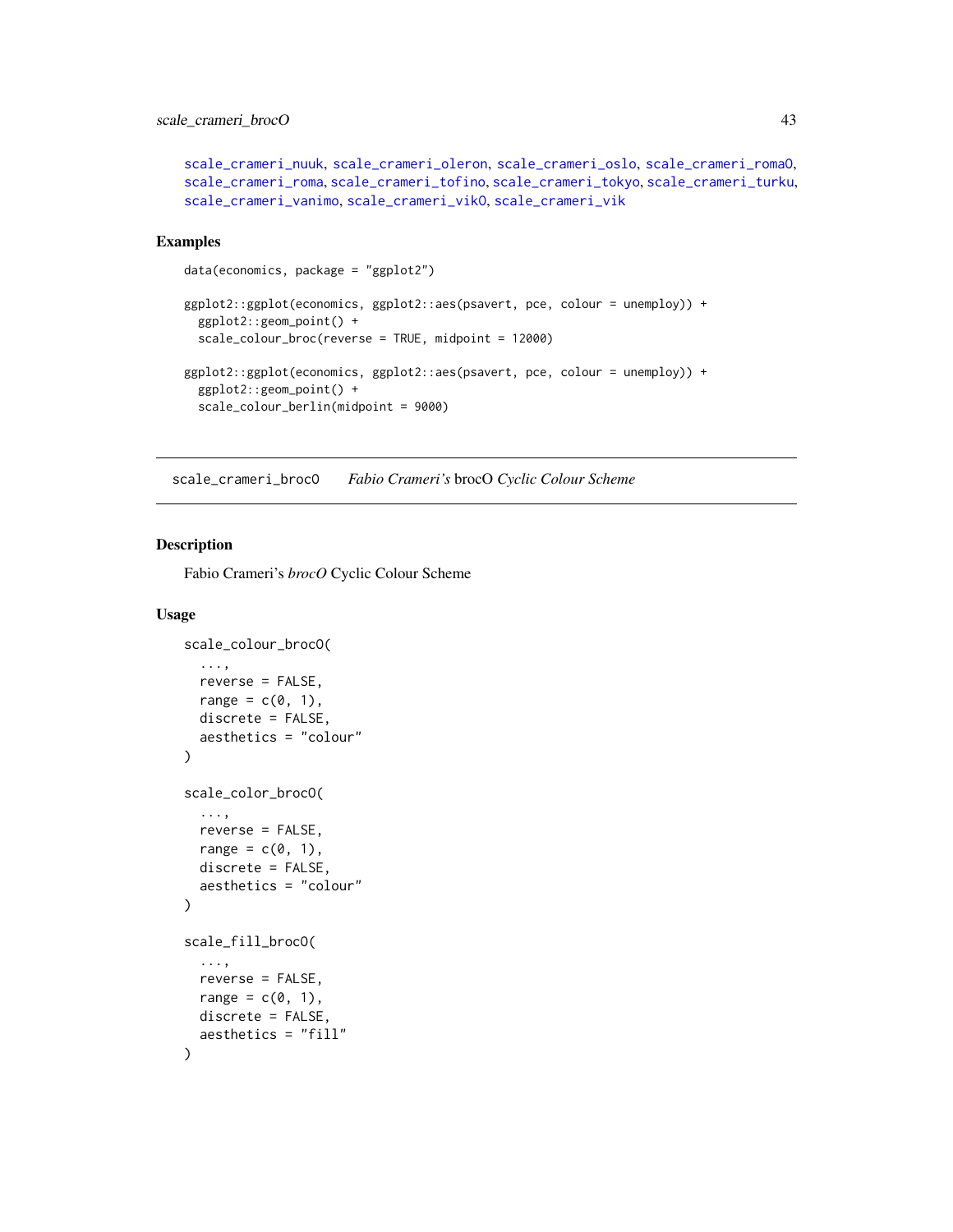| $\cdots$   | Arguments passed to ggplot2::continuous_scale().                                                                             |
|------------|------------------------------------------------------------------------------------------------------------------------------|
| reverse    | A logical scalar. Should the resulting vector of colours be reversed?                                                        |
| range      | A length-two numeric vector specifying the fraction of the scheme's colour<br>domain to keep.                                |
| discrete   | A logical scalar: should the colour scheme be used as a discrete scale?                                                      |
| aesthetics | A character string or vector of character strings listing the name(s) of the aes-<br>$thetic(s)$ that this scale works with. |

## Value

A [continuous](#page-0-0) scale.

### Interpolation

If more colours than defined are needed from a given scheme, the colour coordinates are linearly interpolated to provide a continuous version of the scheme.

Note that the default colour for NA can be overridden by passing a value to  $ggplot2$ :: continuous\_scale().

### Author(s)

N. Frerebeau

## Source

Crameri, F. (2021). Scientific colour maps. *Zenodo*, v7.0. [doi:10.5281/zenodo.4491293](https://doi.org/10.5281/zenodo.4491293)

## References

Crameri, F. (2018). Geodynamic diagnostics, scientific visualisation and StagLab 3.0. *Geosci. Model Dev.*, 11, 2541-2562. [doi:10.5194/gmd1125412018](https://doi.org/10.5194/gmd-11-2541-2018)

Crameri, F., Shephard, G. E. & Heron, P. J. (2020). The misuse of colour in science communication. *Nature Communications*, 11, 5444. [doi:10.1038/s41467020191607](https://doi.org/10.1038/s41467-020-19160-7)

## See Also

Other cyclic colour schemes: [scale\\_crameri\\_bamO](#page-24-0), [scale\\_crameri\\_corkO](#page-51-0), [scale\\_crameri\\_romaO](#page-86-0), scale crameri vikO

Other Fabio Crameri's colour schemes: [scale\\_crameri\\_acton](#page-16-0), [scale\\_crameri\\_bamO](#page-24-0), [scale\\_crameri\\_bamako](#page-21-0), [scale\\_crameri\\_bam](#page-19-0), [scale\\_crameri\\_batlowK](#page-29-0), [scale\\_crameri\\_batlowW](#page-31-0), [scale\\_crameri\\_batlow](#page-26-0), [scale\\_crameri\\_berlin](#page-34-0), [scale\\_crameri\\_bilbao](#page-37-0), [scale\\_crameri\\_broc](#page-39-0), [scale\\_crameri\\_buda](#page-44-0), [scale\\_crameri\\_bukavu](#page-46-0), [scale\\_crameri\\_corkO](#page-51-0), [scale\\_crameri\\_cork](#page-48-0), [scale\\_crameri\\_davos](#page-53-0), [scale\\_crameri\\_devon](#page-56-0), [scale\\_crameri\\_fes](#page-58-0), [scale\\_crameri\\_grayC](#page-60-0), [scale\\_crameri\\_hawaii](#page-63-0), [scale\\_crameri\\_imola](#page-66-0), [scale\\_crameri\\_lajolla](#page-68-0), [scale\\_crameri\\_lapaz](#page-71-0), [scale\\_crameri\\_lisbon](#page-74-0), [scale\\_crameri\\_nuuk](#page-76-0), [scale\\_crameri\\_oleron](#page-79-0), [scale\\_crameri\\_oslo](#page-81-0), [scale\\_crameri\\_romaO](#page-86-0), [scale\\_crameri\\_roma](#page-84-0), [scale\\_crameri\\_tofino](#page-88-0), [scale\\_crameri\\_tokyo](#page-91-0), [scale\\_crameri\\_turku](#page-94-0), [scale\\_crameri\\_vanimo](#page-96-0), [scale\\_crameri\\_vikO](#page-102-0), [scale\\_crameri\\_vik](#page-99-0)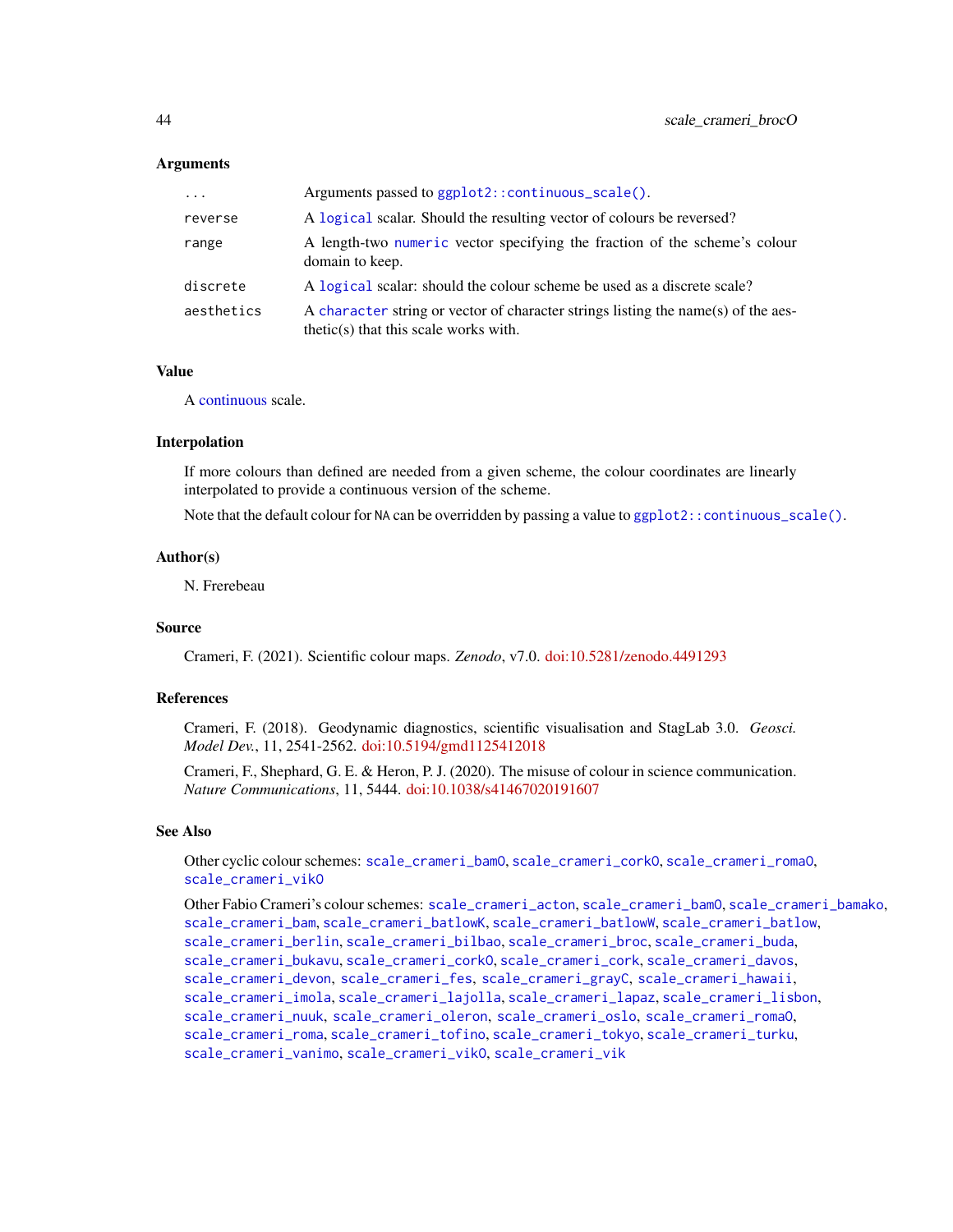## scale\_crameri\_buda 45

## Examples

```
data(economics, package = "ggplot2")
ggplot2::ggplot(economics, ggplot2::aes(psavert, pce, colour = unemploy)) +
 ggplot2::geom_point() +
 scale_colour_broc(reverse = TRUE, midpoint = 12000)
ggplot2::ggplot(economics, ggplot2::aes(psavert, pce, colour = unemploy)) +
 ggplot2::geom_point() +
 scale_colour_berlin(midpoint = 9000)
```
<span id="page-44-0"></span>scale\_crameri\_buda *Fabio Crameri's* buda *Sequential Colour Scheme*

## Description

Fabio Crameri's *buda* Sequential Colour Scheme

```
scale_colour_buda(
  ...,
  reverse = FALSE,
  range = c(\theta, 1),
  discrete = FALSE,
  aesthetics = "colour"
\lambdascale_color_buda(
  ...,
  reverse = FALSE,
  range = c(\emptyset, 1),
  discrete = FALSE,
  aesthetics = "colour"
)
scale_fill_buda(
  ...,
  reverse = FALSE,
  range = c(\emptyset, 1),
  discrete = FALSE,
  aesthetics = "fill"
\lambdascale_edge_colour_buda(
  ...,
  reverse = FALSE,
```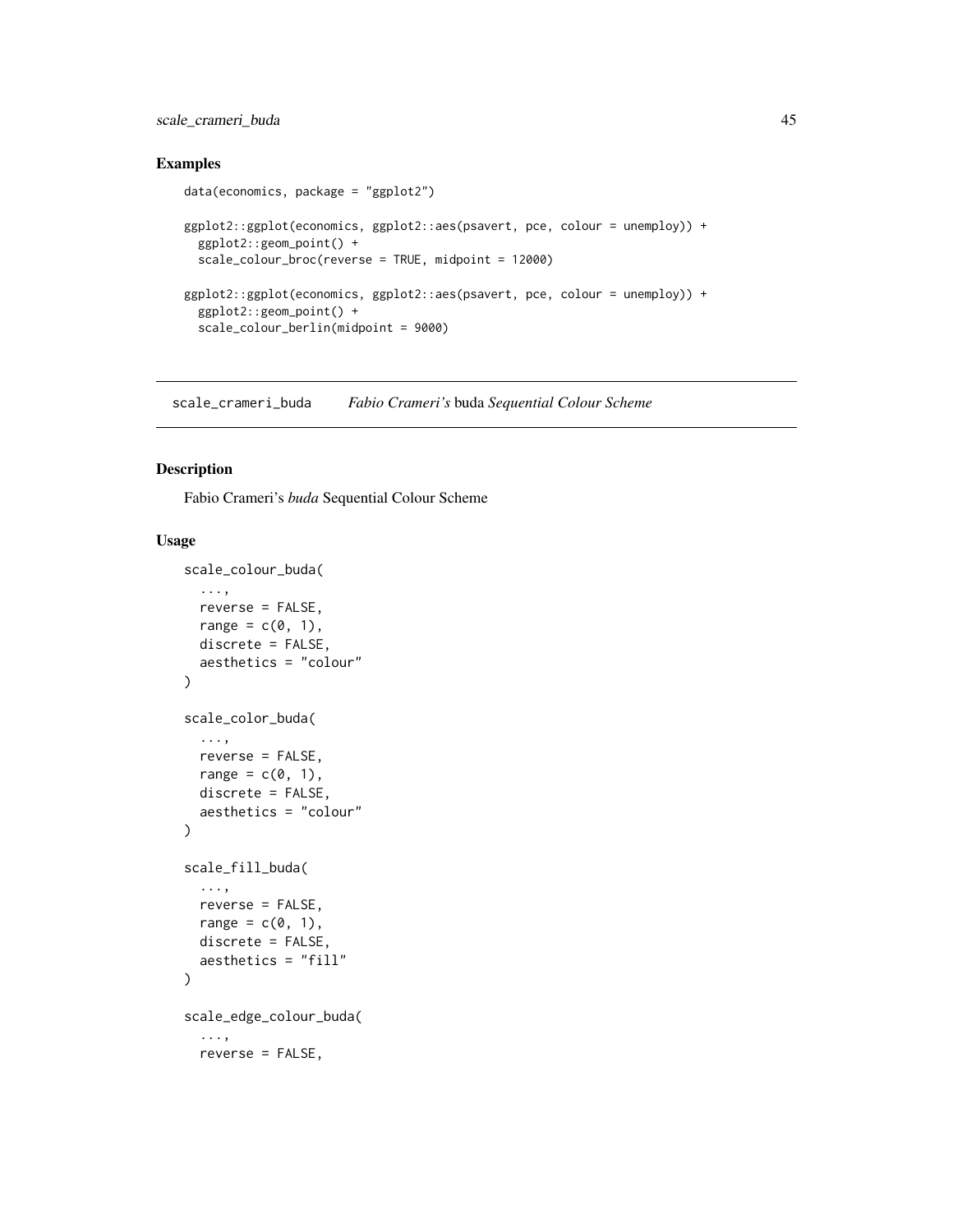```
range = c(\emptyset, 1),
  discrete = FALSE,
  aesthetics = "edge_colour"
\lambdascale_edge_color_buda(
  ...,
 reverse = FALSE,
 range = c(0, 1),
 discrete = FALSE,
  aesthetics = "edge_colour"
\mathcal{E}scale_edge_fill_buda(
  ...,
  reverse = FALSE,
 range = c(\emptyset, 1),
 discrete = FALSE,
  aesthetics = "edge_fill"
\lambda
```

| $\cdot \cdot \cdot$ | Arguments passed to ggplot2::continuous_scale().                                                                             |
|---------------------|------------------------------------------------------------------------------------------------------------------------------|
| reverse             | A logical scalar. Should the resulting vector of colours be reversed?                                                        |
| range               | A length-two numeric vector specifying the fraction of the scheme's colour<br>domain to keep.                                |
| discrete            | A logical scalar: should the colour scheme be used as a discrete scale?                                                      |
| aesthetics          | A character string or vector of character strings listing the name(s) of the aes-<br>$thetic(s)$ that this scale works with. |

## Value

A [continuous](#page-0-0) scale.

## Interpolation

If more colours than defined are needed from a given scheme, the colour coordinates are linearly interpolated to provide a continuous version of the scheme.

Note that the default colour for NA can be overridden by passing a value to  $ggplot2::continuous\_scale()$ .

## Author(s)

N. Frerebeau

## Source

Crameri, F. (2021). Scientific colour maps. *Zenodo*, v7.0. [doi:10.5281/zenodo.4491293](https://doi.org/10.5281/zenodo.4491293)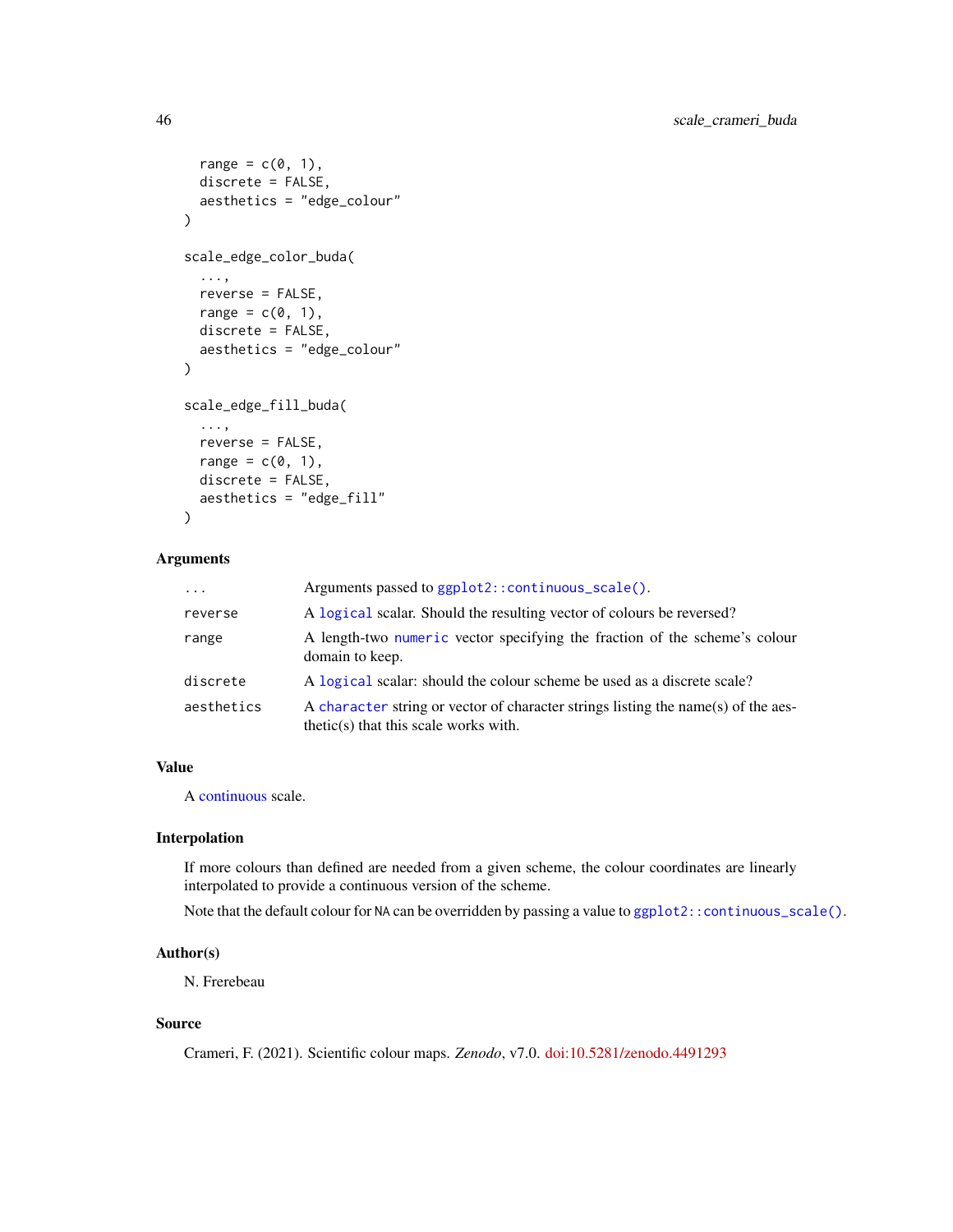## References

Crameri, F. (2018). Geodynamic diagnostics, scientific visualisation and StagLab 3.0. *Geosci. Model Dev.*, 11, 2541-2562. [doi:10.5194/gmd1125412018](https://doi.org/10.5194/gmd-11-2541-2018)

Crameri, F., Shephard, G. E. & Heron, P. J. (2020). The misuse of colour in science communication. *Nature Communications*, 11, 5444. [doi:10.1038/s41467020191607](https://doi.org/10.1038/s41467-020-19160-7)

## See Also

Other sequential colour schemes: [scale\\_crameri\\_acton](#page-16-0), [scale\\_crameri\\_bamako](#page-21-0), [scale\\_crameri\\_batlowK](#page-29-0), [scale\\_crameri\\_batlowW](#page-31-0), [scale\\_crameri\\_batlow](#page-26-0), [scale\\_crameri\\_bilbao](#page-37-0), [scale\\_crameri\\_davos](#page-53-0), [scale\\_crameri\\_devon](#page-56-0), [scale\\_crameri\\_grayC](#page-60-0), [scale\\_crameri\\_hawaii](#page-63-0), [scale\\_crameri\\_imola](#page-66-0), [scale\\_crameri\\_lajolla](#page-68-0), [scale\\_crameri\\_lapaz](#page-71-0), [scale\\_crameri\\_nuuk](#page-76-0), [scale\\_crameri\\_oslo](#page-81-0), [scale\\_crameri\\_tokyo](#page-91-0), [scale\\_crameri\\_turku](#page-94-0), [scale\\_tol\\_YlOrBr](#page-137-0), [scale\\_tol\\_discreterainbow](#page-113-0), [scale\\_tol\\_iridescent](#page-117-0), [scale\\_tol\\_smoothrainbow](#page-130-0)

```
Other Fabio Crameri's colour schemes: scale_crameri_acton, scale_crameri_bamO, scale_crameri_bamako,
scale_crameri_bam, scale_crameri_batlowK, scale_crameri_batlowW, scale_crameri_batlow,
scale_crameri_berlinscale_crameri_bilbaoscale_crameri_broc0, scale_crameri_broc,
scale_crameri_bukavu, scale_crameri_corkO, scale_crameri_cork, scale_crameri_davos,
scale_crameri_devon, scale_crameri_fes, scale_crameri_grayC, scale_crameri_hawaii,
scale_crameri_imola, scale_crameri_lajolla, scale_crameri_lapaz, scale_crameri_lisbon,
scale_crameri_nuuk, scale_crameri_oleron, scale_crameri_oslo, scale_crameri_romaO,
scale_crameri_roma, scale_crameri_tofino, scale_crameri_tokyo, scale_crameri_turku,
scale_crameri_vanimo, scale_crameri_vikO, scale_crameri_vik
```
## Examples

```
data(faithfuld, package = "ggplot2")
```

```
ggplot2::ggplot(faithfuld, ggplot2::aes(waiting, eruptions, fill = density)) +
 ggplot2::geom_raster() +
 scale_fill_batlow()
ggplot2::ggplot(faithfuld, ggplot2::aes(waiting, eruptions, fill = density)) +
 ggplot2::geom_raster() +
 scale_fill_bamako()
ggplot2::ggplot(faithfuld, ggplot2::aes(waiting, eruptions, fill = density)) +
 ggplot2::geom_raster() +
 scale_fill_hawaii(reverse = TRUE)
```
<span id="page-46-0"></span>scale\_crameri\_bukavu *Fabio Crameri's* bukavu *Multi-Sequential Colour Scheme*

## Description

Fabio Crameri's *bukavu* Multi-Sequential Colour Scheme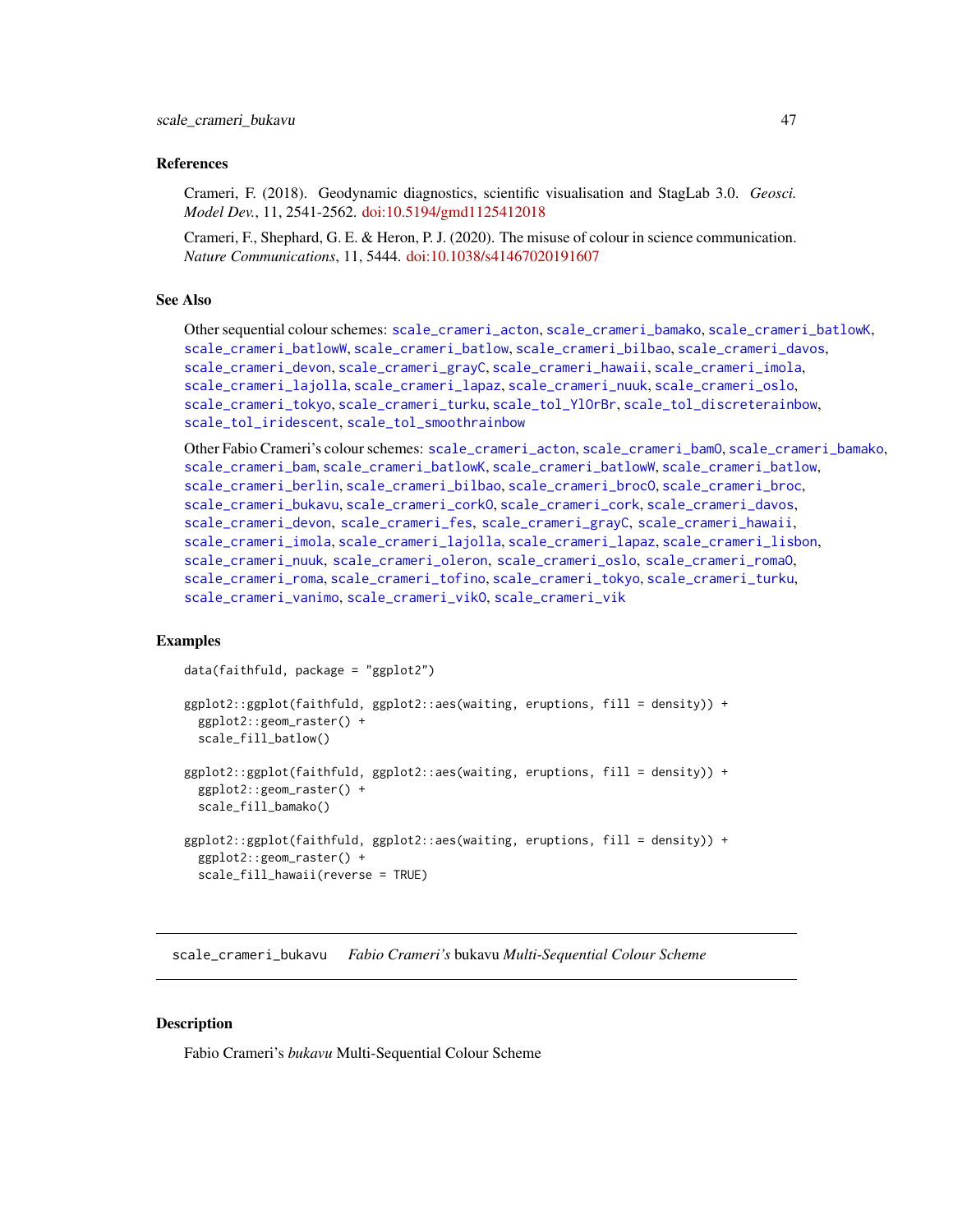## Usage

```
scale_colour_bukavu(
  ...,
  reverse = FALSE,
  range = c(\emptyset, 1),
  midpoint = 0,
  aesthetics = "colour"
)
scale_color_bukavu(
  ...,
  reverse = FALSE,
  range = c(\emptyset, 1),
  midpoint = 0,
  aesthetics = "colour"
\mathcal{L}scale_fill_bukavu(
  ...,
  reverse = FALSE,
  range = c(\emptyset, 1),
  midpoint = 0,
  aesthetics = "fill"
\lambda
```
## Arguments

| $\ddots$ . | Arguments passed to ggplot2::continuous_scale().                                                                             |
|------------|------------------------------------------------------------------------------------------------------------------------------|
| reverse    | A logical scalar. Should the resulting vector of colours be reversed?                                                        |
| range      | A length-two numeric vector specifying the fraction of the scheme's colour<br>domain to keep.                                |
| midpoint   | A length-one numeric vector giving the midpoint (in data value) of the diverging<br>scale. Defaults to 0.                    |
| aesthetics | A character string or vector of character strings listing the name(s) of the aes-<br>$thetic(s)$ that this scale works with. |

## Value

A [continuous](#page-0-0) scale.

## Interpolation

If more colours than defined are needed from a given scheme, the colour coordinates are linearly interpolated to provide a continuous version of the scheme.

Note that the default colour for NA can be overridden by passing a value to ggplot2:: continuous\_scale().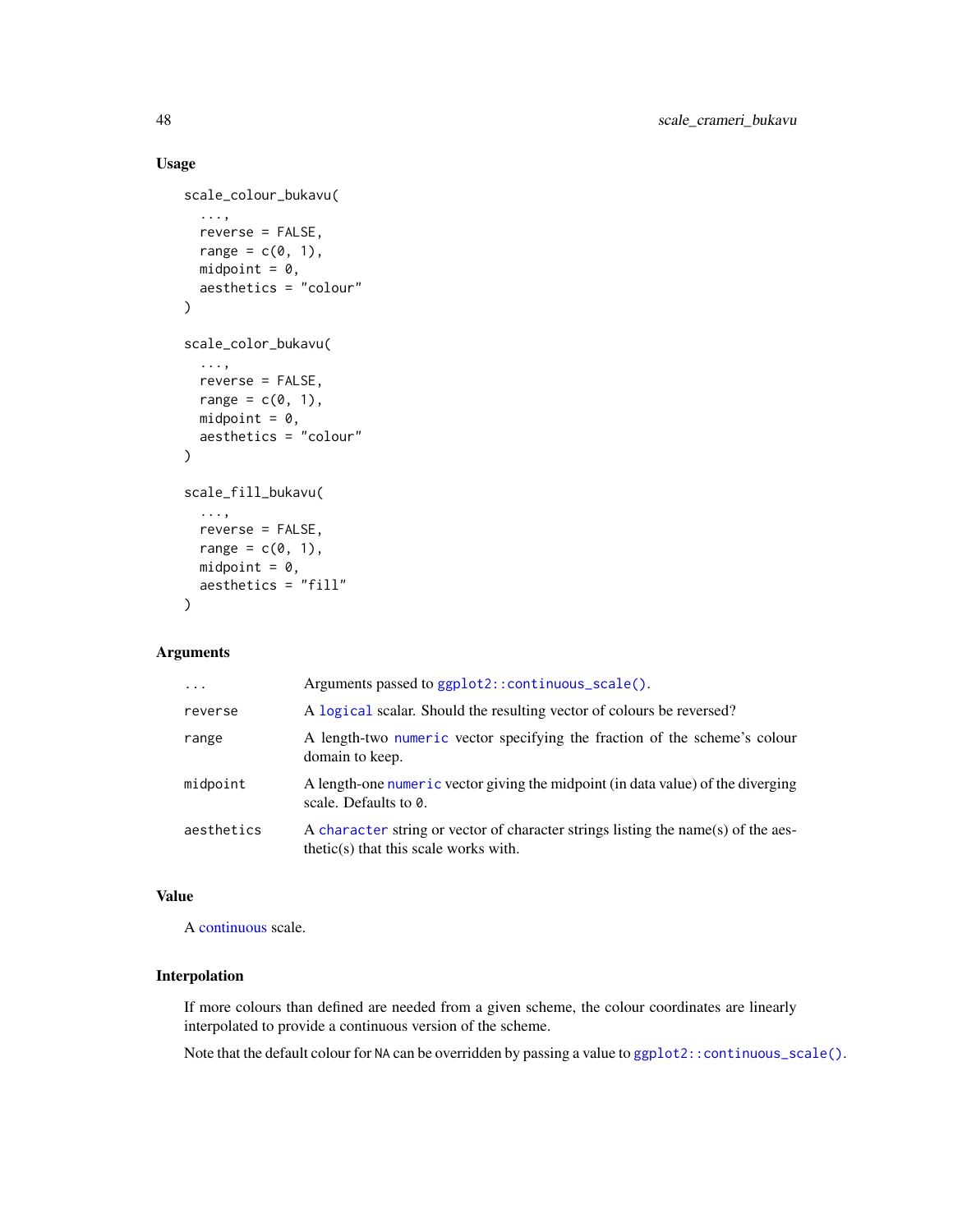## Author(s)

N. Frerebeau

## Source

Crameri, F. (2021). Scientific colour maps. *Zenodo*, v7.0. [doi:10.5281/zenodo.4491293](https://doi.org/10.5281/zenodo.4491293)

#### References

Crameri, F. (2018). Geodynamic diagnostics, scientific visualisation and StagLab 3.0. *Geosci. Model Dev.*, 11, 2541-2562. [doi:10.5194/gmd1125412018](https://doi.org/10.5194/gmd-11-2541-2018)

Crameri, F., Shephard, G. E. & Heron, P. J. (2020). The misuse of colour in science communication. *Nature Communications*, 11, 5444. [doi:10.1038/s41467020191607](https://doi.org/10.1038/s41467-020-19160-7)

#### See Also

Other multi sequential colour schemes: [scale\\_crameri\\_fes](#page-58-0), [scale\\_crameri\\_oleron](#page-79-0)

```
Other Fabio Crameri's colour schemes: scale_crameri_acton, scale_crameri_bamO, scale_crameri_bamako,
scale_crameri_bam, scale_crameri_batlowK, scale_crameri_batlowW, scale_crameri_batlow,
scale_crameri_berlinscale_crameri_bilbaoscale_crameri_broc0, scale_crameri_broc,
scale_crameri_buda, scale_crameri_corkO, scale_crameri_cork, scale_crameri_davos, scale_crameri_devon,
scale_crameri_fes, scale_crameri_grayC, scale_crameri_hawaii, scale_crameri_imola,
scale_crameri_lajolla, scale_crameri_lapaz, scale_crameri_lisbon, scale_crameri_nuuk,
scale_crameri_oleronscale_crameri_osloscale_crameri_romaOscale_crameri_roma,
scale_crameri_tofino, scale_crameri_tokyo, scale_crameri_turku, scale_crameri_vanimo,
scale_crameri_vikO, scale_crameri_vik
```
## Examples

data(volcano)

```
volcan <- data.frame(
 x = rep(1:ncol(volcano), each = nrow(volcano)),y = rep(1:nrow(volcano), times = ncol(volcano)),z = as.numeric(volcano)
)
ggplot2::ggplot(volcan, ggplot2::aes(x, y, fill = z)) +ggplot2::geom_raster() +
 scale_fill_oleron(midpoint = 125)
```
<span id="page-48-0"></span>scale\_crameri\_cork *Fabio Crameri's* cork *Diverging Colour Scheme*

#### **Description**

Fabio Crameri's *cork* Diverging Colour Scheme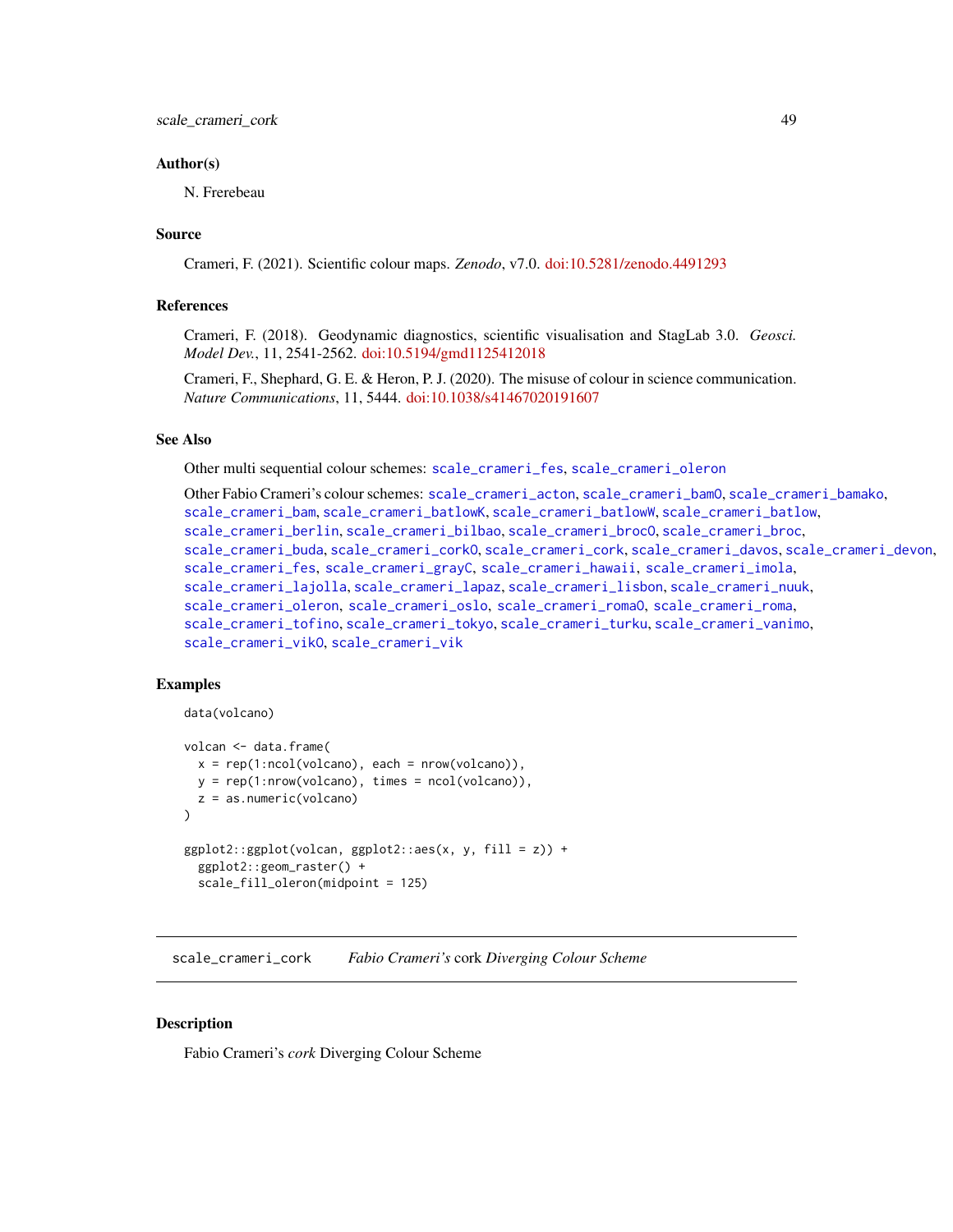```
scale_colour_cork(
  ...,
  reverse = FALSE,
  range = c(\emptyset, 1),
  midpoint = 0,
  discrete = FALSE,
  aesthetics = "colour"
\lambdascale_color_cork(
  ...,
  reverse = FALSE,
  range = c(\emptyset, 1),
  midpoint = 0,
  discrete = FALSE,
  aesthetics = "colour"
)
scale_fill_cork(
  ...,
  reverse = FALSE,
  range = c(\emptyset, 1),
  midpoint = 0,
  discrete = FALSE,
  aesthetics = "fill"
\mathcal{L}scale_edge_colour_cork(
  ...,
  reverse = FALSE,
  range = c(0, 1),
  midpoint = 0,
  discrete = FALSE,
  aesthetics = "edge_colour"
\mathcal{L}scale_edge_color_cork(
  ...,
  reverse = FALSE,
  range = c(\emptyset, 1),
  midpoint = 0,
  discrete = FALSE,
  aesthetics = "edge_colour"
\lambdascale_edge_fill_cork(
  ...,
```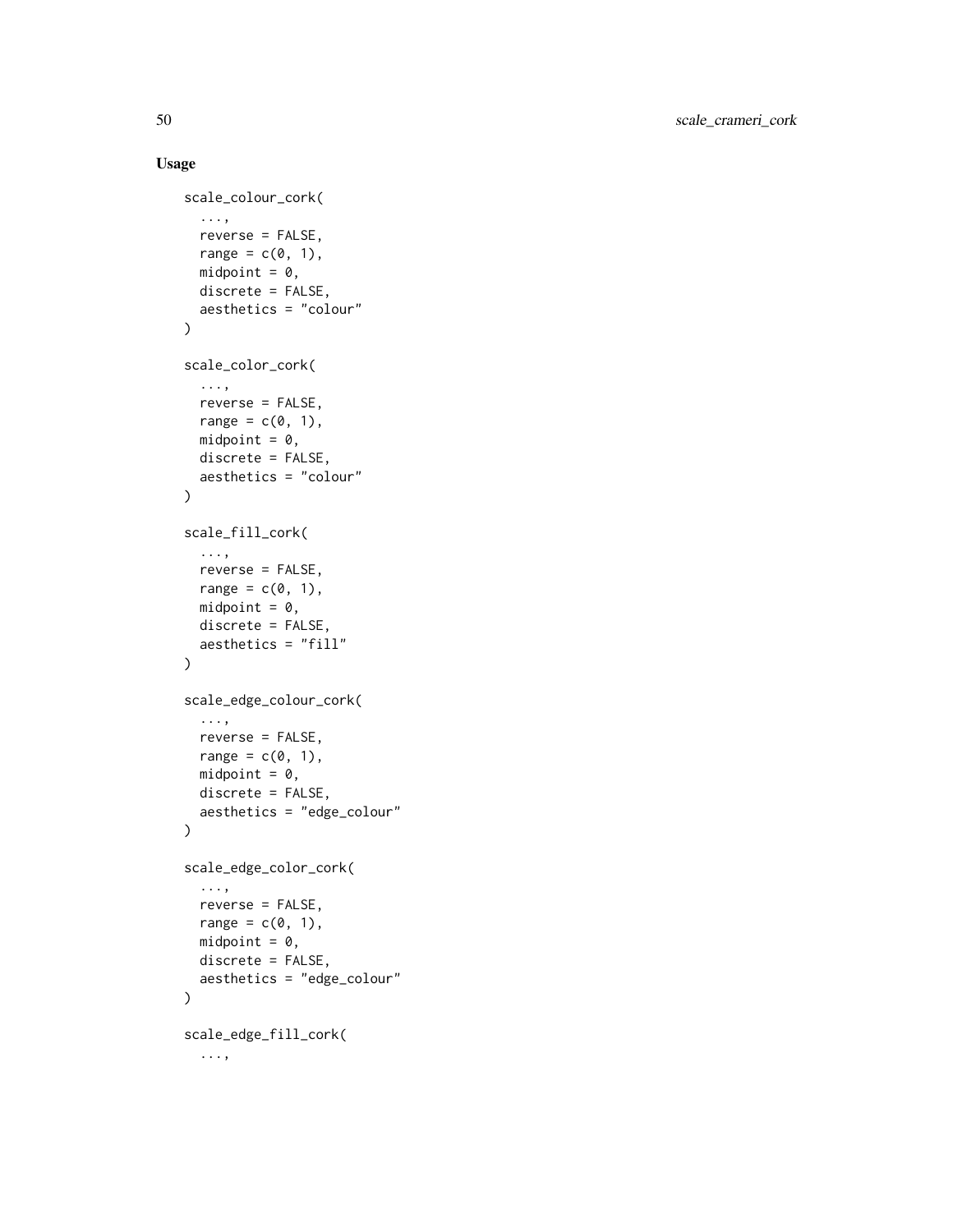## scale\_crameri\_cork 51

```
reverse = FALSE,
  range = c(\emptyset, 1),
 midpoint = 0,
 discrete = FALSE,
  aesthetics = "edge_fill"
)
```
## Arguments

| $\ddots$   | Arguments passed to ggplot2:: continuous_scale().                                                                            |
|------------|------------------------------------------------------------------------------------------------------------------------------|
| reverse    | A logical scalar. Should the resulting vector of colours be reversed?                                                        |
| range      | A length-two numeric vector specifying the fraction of the scheme's colour<br>domain to keep.                                |
| midpoint   | A length-one numeric vector giving the midpoint (in data value) of the diverging<br>scale. Defaults to 0.                    |
| discrete   | A logical scalar: should the colour scheme be used as a discrete scale?                                                      |
| aesthetics | A character string or vector of character strings listing the name(s) of the aes-<br>$thetic(s)$ that this scale works with. |

## Value

A [continuous](#page-0-0) scale.

#### Interpolation

If more colours than defined are needed from a given scheme, the colour coordinates are linearly interpolated to provide a continuous version of the scheme.

Note that the default colour for NA can be overridden by passing a value to ggplot2:: continuous\_scale().#'

## Author(s)

N. Frerebeau

#### Source

Crameri, F. (2021). Scientific colour maps. *Zenodo*, v7.0. [doi:10.5281/zenodo.4491293](https://doi.org/10.5281/zenodo.4491293)

## References

Crameri, F. (2018). Geodynamic diagnostics, scientific visualisation and StagLab 3.0. *Geosci. Model Dev.*, 11, 2541-2562. [doi:10.5194/gmd1125412018](https://doi.org/10.5194/gmd-11-2541-2018)

Crameri, F., Shephard, G. E. & Heron, P. J. (2020). The misuse of colour in science communication. *Nature Communications*, 11, 5444. [doi:10.1038/s41467020191607](https://doi.org/10.1038/s41467-020-19160-7)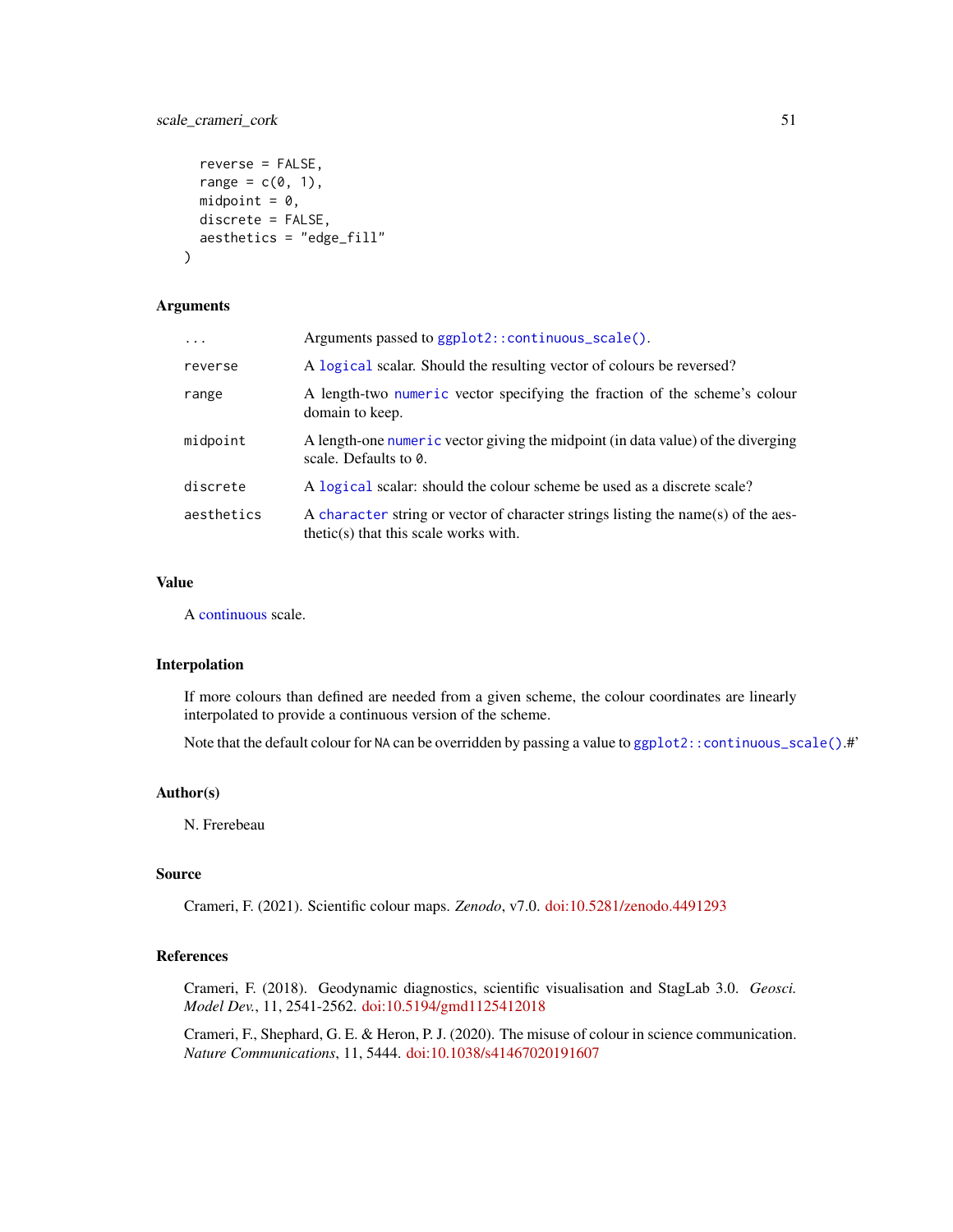## See Also

Other diverging colour schemes: [scale\\_crameri\\_bam](#page-19-0), [scale\\_crameri\\_berlin](#page-34-0), [scale\\_crameri\\_broc](#page-39-0), [scale\\_crameri\\_lisbon](#page-74-0), [scale\\_crameri\\_roma](#page-84-0), [scale\\_crameri\\_tofino](#page-88-0), [scale\\_crameri\\_vanimo](#page-96-0), [scale\\_crameri\\_vik](#page-99-0), [scale\\_tol\\_BuRd](#page-109-0), [scale\\_tol\\_PRGn](#page-127-0), [scale\\_tol\\_sunset](#page-133-0)

Other Fabio Crameri's colour schemes: [scale\\_crameri\\_acton](#page-16-0), [scale\\_crameri\\_bamO](#page-24-0), [scale\\_crameri\\_bamako](#page-21-0), [scale\\_crameri\\_bam](#page-19-0), [scale\\_crameri\\_batlowK](#page-29-0), [scale\\_crameri\\_batlowW](#page-31-0), [scale\\_crameri\\_batlow](#page-26-0), [scale\\_crameri\\_berlin](#page-34-0), [scale\\_crameri\\_bilbao](#page-37-0), [scale\\_crameri\\_brocO](#page-42-0), [scale\\_crameri\\_broc](#page-39-0), [scale\\_crameri\\_buda](#page-44-0), [scale\\_crameri\\_bukavu](#page-46-0), [scale\\_crameri\\_corkO](#page-51-0), [scale\\_crameri\\_davos](#page-53-0), [scale\\_crameri\\_devon](#page-56-0), [scale\\_crameri\\_fes](#page-58-0), [scale\\_crameri\\_grayC](#page-60-0), [scale\\_crameri\\_hawaii](#page-63-0), [scale\\_crameri\\_imola](#page-66-0), [scale\\_crameri\\_lajolla](#page-68-0), [scale\\_crameri\\_lapaz](#page-71-0), [scale\\_crameri\\_lisbon](#page-74-0), [scale\\_crameri\\_nuuk](#page-76-0), [scale\\_crameri\\_oleron](#page-79-0), [scale\\_crameri\\_oslo](#page-81-0), [scale\\_crameri\\_romaO](#page-86-0), [scale\\_crameri\\_roma](#page-84-0), [scale\\_crameri\\_tofino](#page-88-0), [scale\\_crameri\\_tokyo](#page-91-0), [scale\\_crameri\\_turku](#page-94-0), [scale\\_crameri\\_vanimo](#page-96-0), [scale\\_crameri\\_vikO](#page-102-0), [scale\\_crameri\\_vik](#page-99-0)

## Examples

```
data(economics, package = "ggplot2")
```

```
ggplot2::ggplot(economics, ggplot2::aes(psavert, pce, colour = unemploy)) +
 ggplot2::geom_point() +
  scale_colour_broc(reverse = TRUE, midpoint = 12000)
ggplot2::ggplot(economics, ggplot2::aes(psavert, pce, colour = unemploy)) +
 ggplot2::geom_point() +
 scale_colour_berlin(midpoint = 9000)
```
<span id="page-51-0"></span>scale\_crameri\_corkO *Fabio Crameri's* corkO *Cyclic Colour Scheme*

## **Description**

Fabio Crameri's *corkO* Cyclic Colour Scheme

```
scale_colour_corkO(
  ...,
 reverse = FALSE,
 range = c(0, 1),
  discrete = FALSE,
  aesthetics = "colour"
)
scale_color_corkO(
  ...,
  reverse = FALSE,
  range = c(0, 1),
```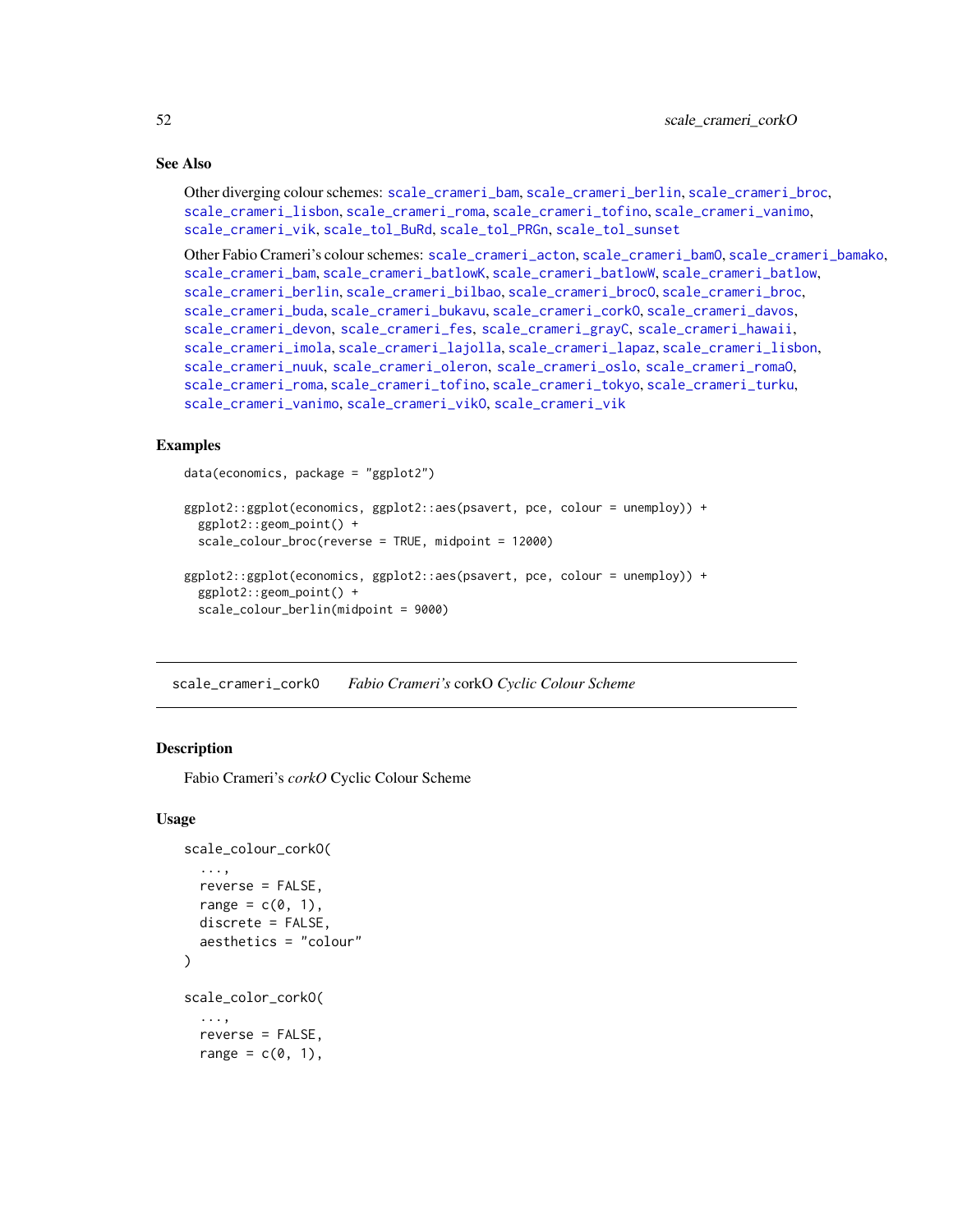```
discrete = FALSE,
 aesthetics = "colour"
)
scale_fill_corkO(
  ...,
 reverse = FALSE,
 range = c(\emptyset, 1),
 discrete = FALSE,
  aesthetics = "fill"
)
```

| $\cdot$    | Arguments passed to ggplot2::continuous_scale().                                                                             |
|------------|------------------------------------------------------------------------------------------------------------------------------|
| reverse    | A logical scalar. Should the resulting vector of colours be reversed?                                                        |
| range      | A length-two numeric vector specifying the fraction of the scheme's colour<br>domain to keep.                                |
| discrete   | A logical scalar: should the colour scheme be used as a discrete scale?                                                      |
| aesthetics | A character string or vector of character strings listing the name(s) of the aes-<br>$thetic(s)$ that this scale works with. |

#### Value

A [continuous](#page-0-0) scale.

#### Interpolation

If more colours than defined are needed from a given scheme, the colour coordinates are linearly interpolated to provide a continuous version of the scheme.

Note that the default colour for NA can be overridden by passing a value to  $ggplot2::continuous\_scale()$ .

## Author(s)

N. Frerebeau

## Source

Crameri, F. (2021). Scientific colour maps. *Zenodo*, v7.0. [doi:10.5281/zenodo.4491293](https://doi.org/10.5281/zenodo.4491293)

## References

Crameri, F. (2018). Geodynamic diagnostics, scientific visualisation and StagLab 3.0. *Geosci. Model Dev.*, 11, 2541-2562. [doi:10.5194/gmd1125412018](https://doi.org/10.5194/gmd-11-2541-2018)

Crameri, F., Shephard, G. E. & Heron, P. J. (2020). The misuse of colour in science communication. *Nature Communications*, 11, 5444. [doi:10.1038/s41467020191607](https://doi.org/10.1038/s41467-020-19160-7)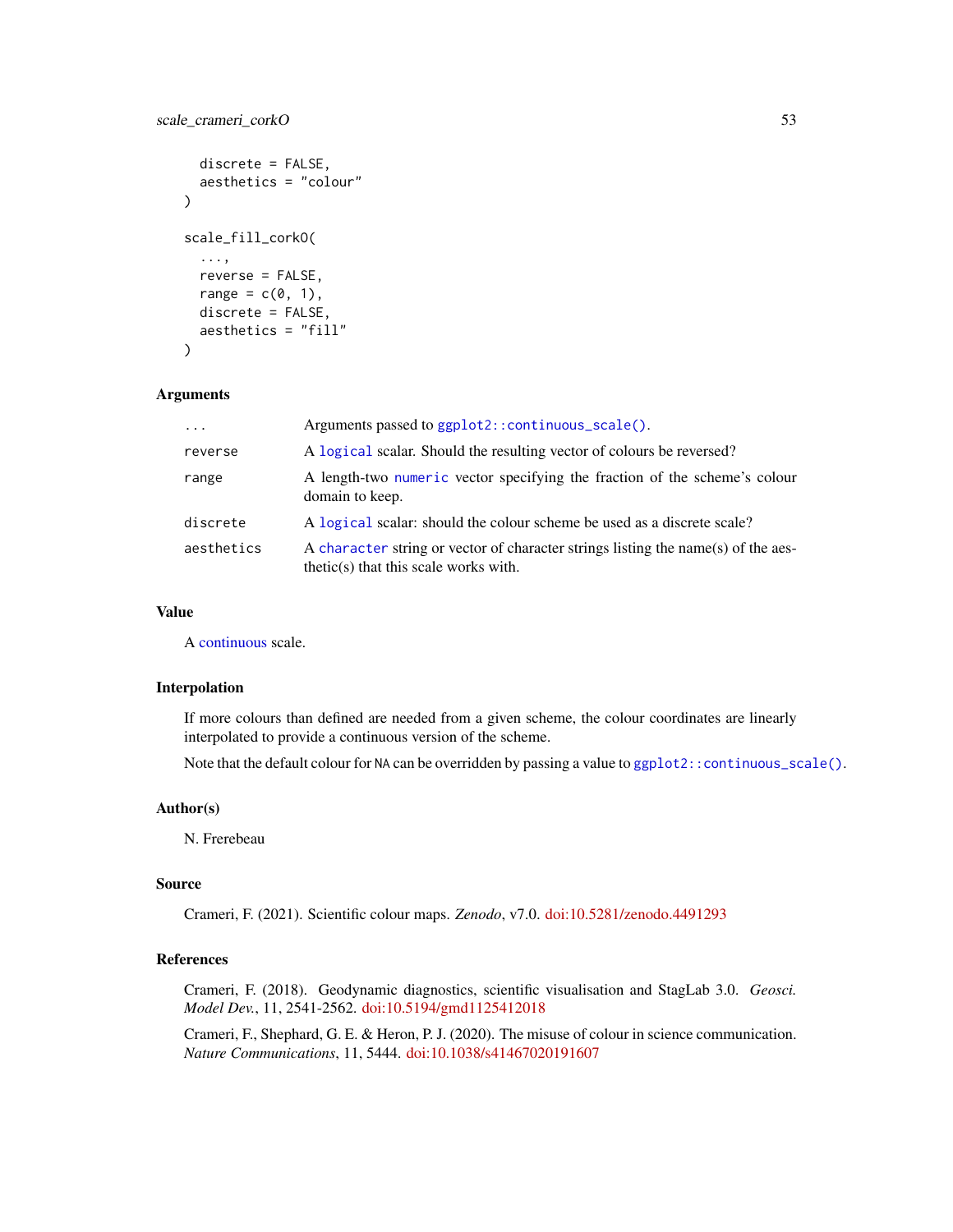## See Also

Other cyclic colour schemes: [scale\\_crameri\\_bamO](#page-24-0), [scale\\_crameri\\_brocO](#page-42-0), [scale\\_crameri\\_romaO](#page-86-0), [scale\\_crameri\\_vikO](#page-102-0)

Other Fabio Crameri's colour schemes: [scale\\_crameri\\_acton](#page-16-0), [scale\\_crameri\\_bamO](#page-24-0), [scale\\_crameri\\_bamako](#page-21-0), [scale\\_crameri\\_bam](#page-19-0), [scale\\_crameri\\_batlowK](#page-29-0), [scale\\_crameri\\_batlowW](#page-31-0), [scale\\_crameri\\_batlow](#page-26-0), [scale\\_crameri\\_berlin](#page-34-0), [scale\\_crameri\\_bilbao](#page-37-0), [scale\\_crameri\\_broc](#page-39-0)0, scale\_crameri\_broc, [scale\\_crameri\\_buda](#page-44-0), [scale\\_crameri\\_bukavu](#page-46-0), [scale\\_crameri\\_cork](#page-48-0), [scale\\_crameri\\_davos](#page-53-0), [scale\\_crameri\\_devon](#page-56-0), [scale\\_crameri\\_fes](#page-58-0), [scale\\_crameri\\_grayC](#page-60-0), [scale\\_crameri\\_hawaii](#page-63-0), [scale\\_crameri\\_imola](#page-66-0), [scale\\_crameri\\_lajolla](#page-68-0), [scale\\_crameri\\_lapaz](#page-71-0), [scale\\_crameri\\_lisbon](#page-74-0), [scale\\_crameri\\_nuuk](#page-76-0), [scale\\_crameri\\_oleron](#page-79-0), [scale\\_crameri\\_oslo](#page-81-0), [scale\\_crameri\\_romaO](#page-86-0), [scale\\_crameri\\_roma](#page-84-0), [scale\\_crameri\\_tofino](#page-88-0), [scale\\_crameri\\_tokyo](#page-91-0), [scale\\_crameri\\_turku](#page-94-0), [scale\\_crameri\\_vanimo](#page-96-0), [scale\\_crameri\\_vikO](#page-102-0), [scale\\_crameri\\_vik](#page-99-0)

## Examples

```
data(economics, package = "ggplot2")
ggplot2::ggplot(economics, ggplot2::aes(psavert, pce, colour = unemploy)) +
 ggplot2::geom_point() +
 scale_colour_broc(reverse = TRUE, midpoint = 12000)
ggplot2::ggplot(economics, ggplot2::aes(psavert, pce, colour = unemploy)) +
 ggplot2::geom_point() +
  scale_colour_berlin(midpoint = 9000)
```
<span id="page-53-0"></span>scale\_crameri\_davos *Fabio Crameri's* davos *Sequential Colour Scheme*

## **Description**

Fabio Crameri's *davos* Sequential Colour Scheme

```
scale_colour_davos(
  ...,
  reverse = FALSE,
  range = c(0, 1),
  discrete = FALSE,
  aesthetics = "colour"
\lambdascale_color_davos(
  ...,
  reverse = FALSE,
  range = c(\emptyset, 1),
  discrete = FALSE,
```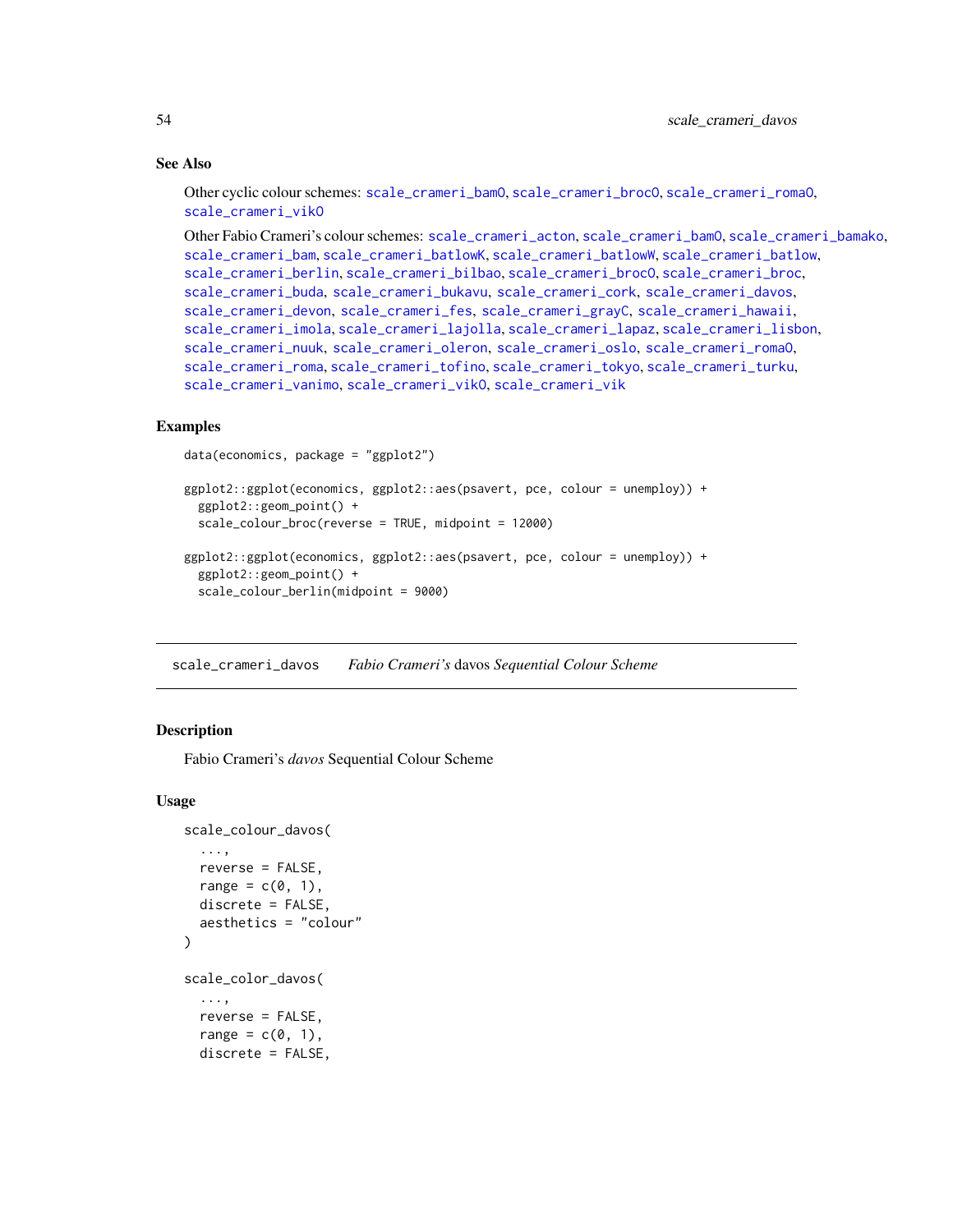```
aesthetics = "colour"
\lambdascale_fill_davos(
  ...,
 reverse = FALSE,
 range = c(\emptyset, 1),
 discrete = FALSE,
 aesthetics = "fill"
)
scale_edge_colour_davos(
  ...,
 reverse = FALSE,
 range = c(\emptyset, 1),
 discrete = FALSE,
  aesthetics = "edge_colour"
)
scale_edge_color_davos(
 ...,
 reverse = FALSE,
 range = c(\emptyset, 1),
 discrete = FALSE,
 aesthetics = "edge_colour"
)
scale_edge_fill_davos(
 ...,
 reverse = FALSE,
 range = c(\emptyset, 1),
 discrete = FALSE,
 aesthetics = "edge_fill"
)
```

| $\cdots$   | Arguments passed to ggplot2::continuous_scale().                                                                             |
|------------|------------------------------------------------------------------------------------------------------------------------------|
| reverse    | A logical scalar. Should the resulting vector of colours be reversed?                                                        |
| range      | A length-two numeric vector specifying the fraction of the scheme's colour<br>domain to keep.                                |
| discrete   | A logical scalar: should the colour scheme be used as a discrete scale?                                                      |
| aesthetics | A character string or vector of character strings listing the name(s) of the aes-<br>$thetic(s)$ that this scale works with. |

## Value

A [continuous](#page-0-0) scale.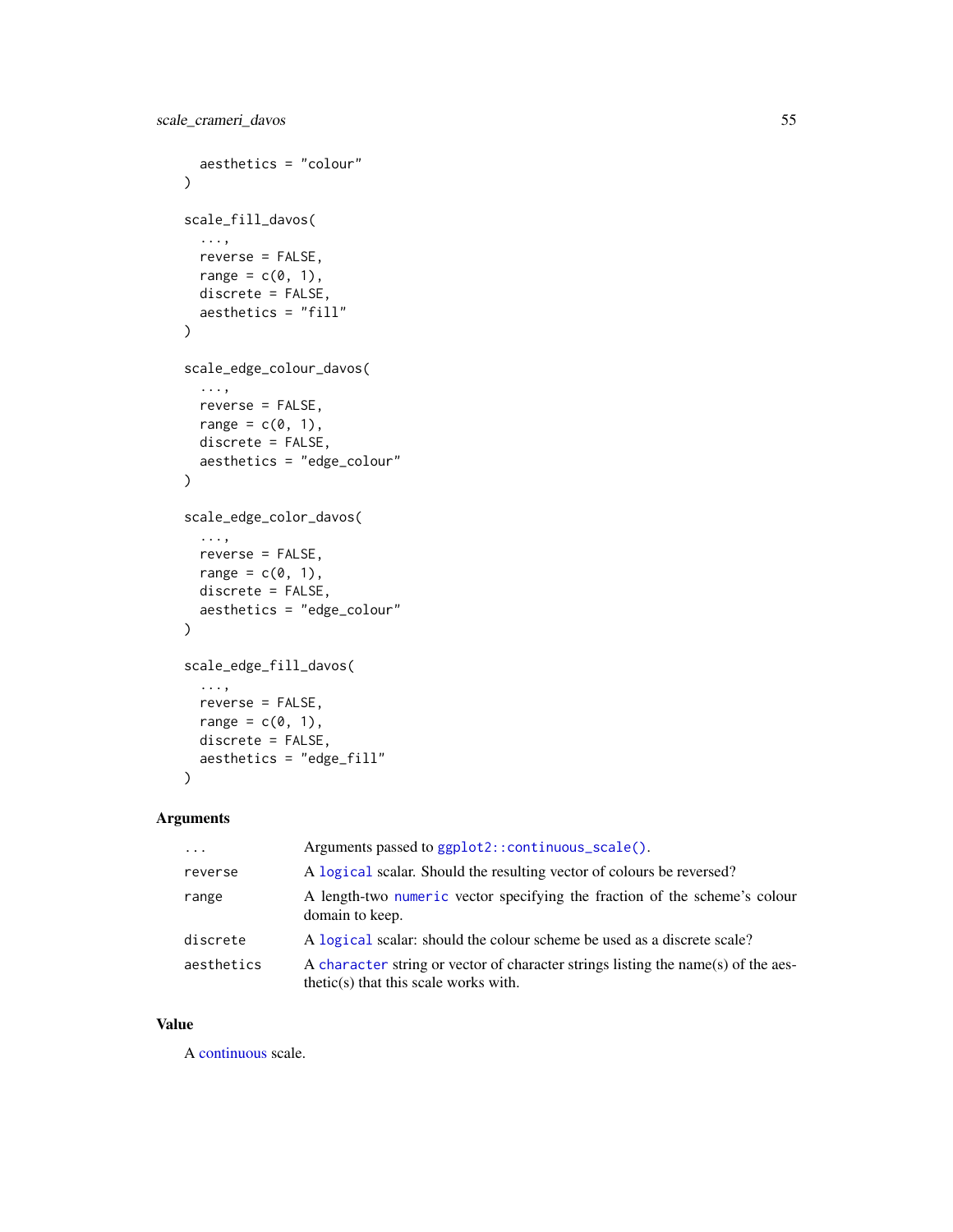#### Interpolation

If more colours than defined are needed from a given scheme, the colour coordinates are linearly interpolated to provide a continuous version of the scheme.

Note that the default colour for NA can be overridden by passing a value to [ggplot2::continuous\\_scale\(\)](#page-0-0).

#### Author(s)

N. Frerebeau

## Source

Crameri, F. (2021). Scientific colour maps. *Zenodo*, v7.0. [doi:10.5281/zenodo.4491293](https://doi.org/10.5281/zenodo.4491293)

## References

Crameri, F. (2018). Geodynamic diagnostics, scientific visualisation and StagLab 3.0. *Geosci. Model Dev.*, 11, 2541-2562. [doi:10.5194/gmd1125412018](https://doi.org/10.5194/gmd-11-2541-2018)

Crameri, F., Shephard, G. E. & Heron, P. J. (2020). The misuse of colour in science communication. *Nature Communications*, 11, 5444. [doi:10.1038/s41467020191607](https://doi.org/10.1038/s41467-020-19160-7)

## See Also

Other sequential colour schemes: [scale\\_crameri\\_acton](#page-16-0), [scale\\_crameri\\_bamako](#page-21-0), [scale\\_crameri\\_batlowK](#page-29-0), [scale\\_crameri\\_batlowW](#page-31-0), [scale\\_crameri\\_batlow](#page-26-0), [scale\\_crameri\\_bilbao](#page-37-0), [scale\\_crameri\\_buda](#page-44-0), [scale\\_crameri\\_devon](#page-56-0), [scale\\_crameri\\_grayC](#page-60-0), [scale\\_crameri\\_hawaii](#page-63-0), [scale\\_crameri\\_imola](#page-66-0), [scale\\_crameri\\_lajolla](#page-68-0), [scale\\_crameri\\_lapaz](#page-71-0), [scale\\_crameri\\_nuuk](#page-76-0), [scale\\_crameri\\_oslo](#page-81-0), [scale\\_crameri\\_tokyo](#page-91-0), [scale\\_crameri\\_turku](#page-94-0), [scale\\_tol\\_YlOrBr](#page-137-0), [scale\\_tol\\_discreterainbow](#page-113-0), [scale\\_tol\\_iridescent](#page-117-0), [scale\\_tol\\_smoothrainbow](#page-130-0)

Other Fabio Crameri's colour schemes: [scale\\_crameri\\_acton](#page-16-0), [scale\\_crameri\\_bamO](#page-24-0), [scale\\_crameri\\_bamako](#page-21-0), [scale\\_crameri\\_bam](#page-19-0), [scale\\_crameri\\_batlowK](#page-29-0), [scale\\_crameri\\_batlowW](#page-31-0), [scale\\_crameri\\_batlow](#page-26-0), [scale\\_crameri\\_berlin](#page-34-0), [scale\\_crameri\\_bilbao](#page-37-0), [scale\\_crameri\\_broc](#page-39-0)0, scale\_crameri\_broc, [scale\\_crameri\\_buda](#page-44-0), [scale\\_crameri\\_bukavu](#page-46-0), [scale\\_crameri\\_corkO](#page-51-0), [scale\\_crameri\\_cork](#page-48-0), [scale\\_crameri\\_devon](#page-56-0), [scale\\_crameri\\_fes](#page-58-0), [scale\\_crameri\\_grayC](#page-60-0), [scale\\_crameri\\_hawaii](#page-63-0), [scale\\_crameri\\_imola](#page-66-0), [scale\\_crameri\\_lajolla](#page-68-0), [scale\\_crameri\\_lapaz](#page-71-0), [scale\\_crameri\\_lisbon](#page-74-0), [scale\\_crameri\\_nuuk](#page-76-0), [scale\\_crameri\\_oleron](#page-79-0), [scale\\_crameri\\_oslo](#page-81-0), [scale\\_crameri\\_romaO](#page-86-0), [scale\\_crameri\\_roma](#page-84-0), [scale\\_crameri\\_tofino](#page-88-0), [scale\\_crameri\\_tokyo](#page-91-0), [scale\\_crameri\\_turku](#page-94-0), [scale\\_crameri\\_vanimo](#page-96-0), [scale\\_crameri\\_vikO](#page-102-0), [scale\\_crameri\\_vik](#page-99-0)

## Examples

data(faithfuld, package = "ggplot2")

```
ggplot2::ggplot(faithfuld, ggplot2::aes(waiting, eruptions, fill = density)) +
 ggplot2::geom_raster() +
 scale_fill_batlow()
ggplot2::ggplot(faithfuld, ggplot2::aes(waiting, eruptions, fill = density)) +
 ggplot2::geom_raster() +
```

```
scale_fill_bamako()
```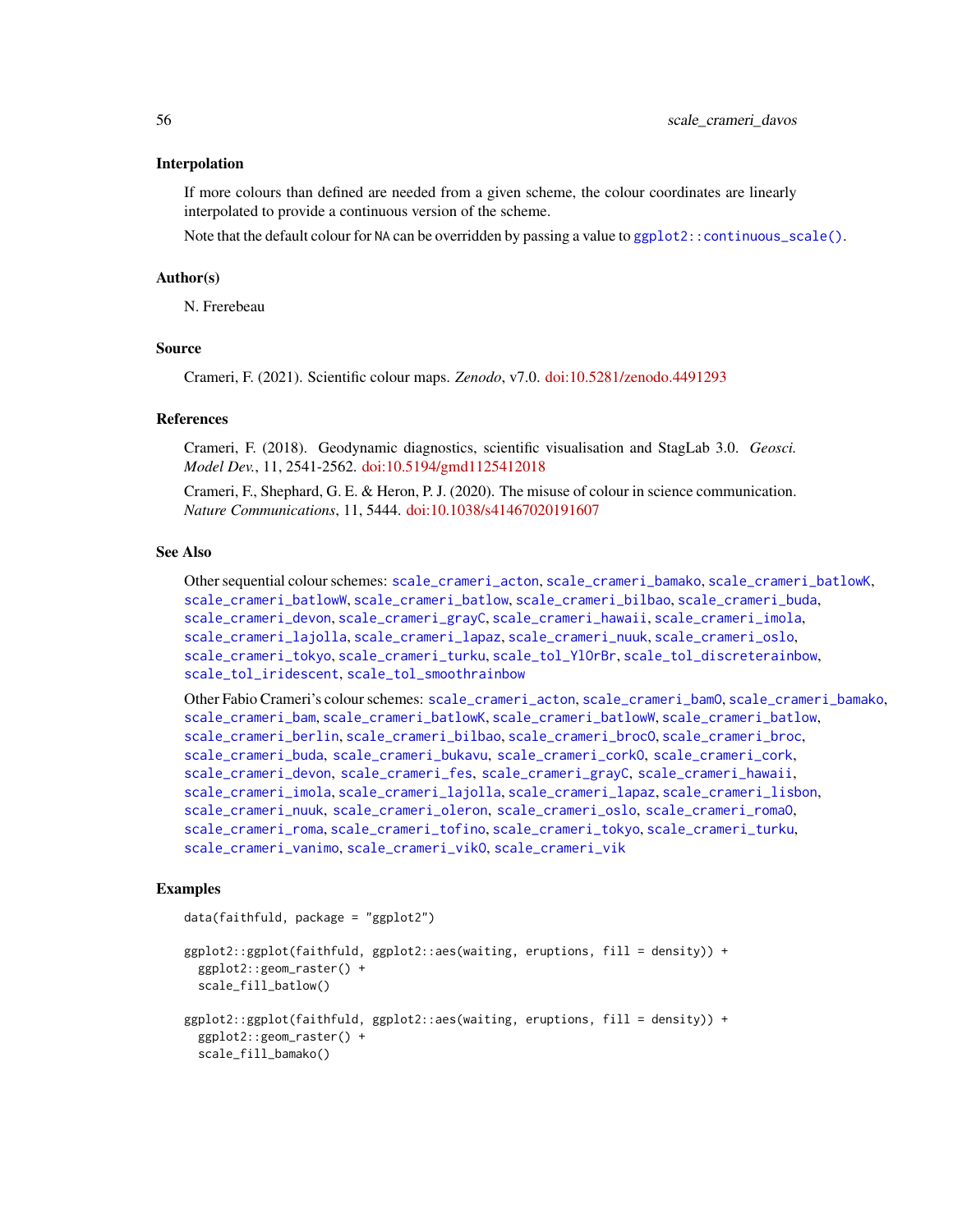```
ggplot2::ggplot(faithfuld, ggplot2::aes(waiting, eruptions, fill = density)) +
  ggplot2::geom_raster() +
  scale_fill_hawaii(reverse = TRUE)
```
<span id="page-56-0"></span>scale\_crameri\_devon *Fabio Crameri's* devon *Sequential Colour Scheme*

## Description

Fabio Crameri's *devon* Sequential Colour Scheme

```
scale_colour_devon(
  ...,
  reverse = FALSE,
  range = c(\emptyset, 1),
  discrete = FALSE,
  aesthetics = "colour"
)
scale_color_devon(
  ...,
  reverse = FALSE,
  range = c(\emptyset, 1),
  discrete = FALSE,
  aesthetics = "colour"
\mathcal{L}scale_fill_devon(
  ...,
  reverse = FALSE,
  range = c(\theta, 1),
  discrete = FALSE,
  aesthetics = "fill"
)
scale_edge_colour_devon(
  ...,
  reverse = FALSE,
  range = c(\emptyset, 1),
  discrete = FALSE,
  aesthetics = "edge_colour"
)
```

```
scale_edge_color_devon(
```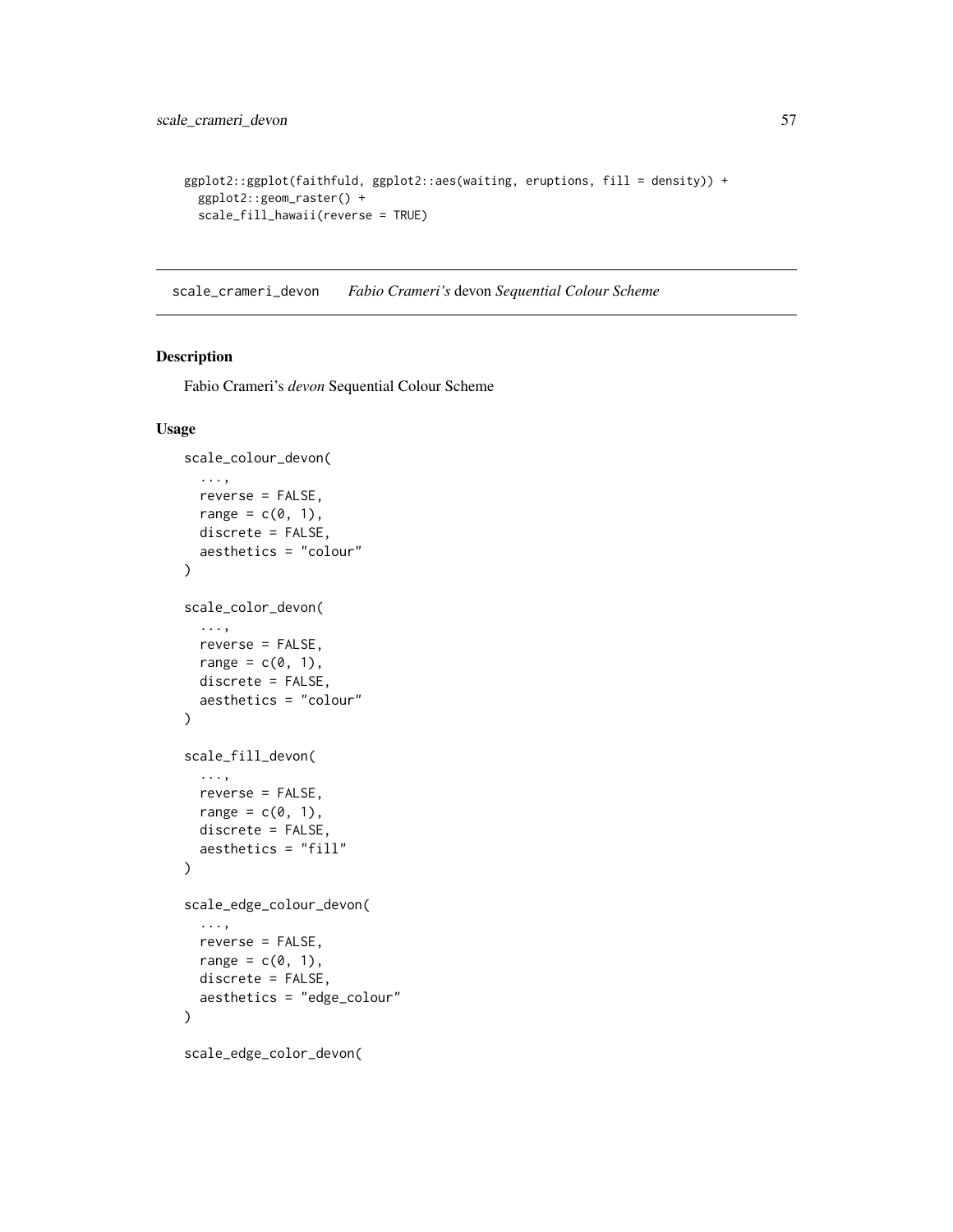```
...,
 reverse = FALSE,
 range = c(0, 1),
 discrete = FALSE,
  aesthetics = "edge_colour"
)
scale_edge_fill_devon(
  ...,
 reverse = FALSE,
 range = c(0, 1),
 discrete = FALSE,
 aesthetics = "edge_fill"
)
```

| $\cdots$   | Arguments passed to ggplot2::continuous_scale().                                                                             |
|------------|------------------------------------------------------------------------------------------------------------------------------|
| reverse    | A logical scalar. Should the resulting vector of colours be reversed?                                                        |
| range      | A length-two numeric vector specifying the fraction of the scheme's colour<br>domain to keep.                                |
| discrete   | A logical scalar: should the colour scheme be used as a discrete scale?                                                      |
| aesthetics | A character string or vector of character strings listing the name(s) of the aes-<br>$thetic(s)$ that this scale works with. |

#### Value

A [continuous](#page-0-0) scale.

#### Interpolation

If more colours than defined are needed from a given scheme, the colour coordinates are linearly interpolated to provide a continuous version of the scheme.

Note that the default colour for NA can be overridden by passing a value to  $ggplot2::continuous\_scale()$ .

#### Author(s)

N. Frerebeau

## Source

Crameri, F. (2021). Scientific colour maps. *Zenodo*, v7.0. [doi:10.5281/zenodo.4491293](https://doi.org/10.5281/zenodo.4491293)

## References

Crameri, F. (2018). Geodynamic diagnostics, scientific visualisation and StagLab 3.0. *Geosci. Model Dev.*, 11, 2541-2562. [doi:10.5194/gmd1125412018](https://doi.org/10.5194/gmd-11-2541-2018)

Crameri, F., Shephard, G. E. & Heron, P. J. (2020). The misuse of colour in science communication. *Nature Communications*, 11, 5444. [doi:10.1038/s41467020191607](https://doi.org/10.1038/s41467-020-19160-7)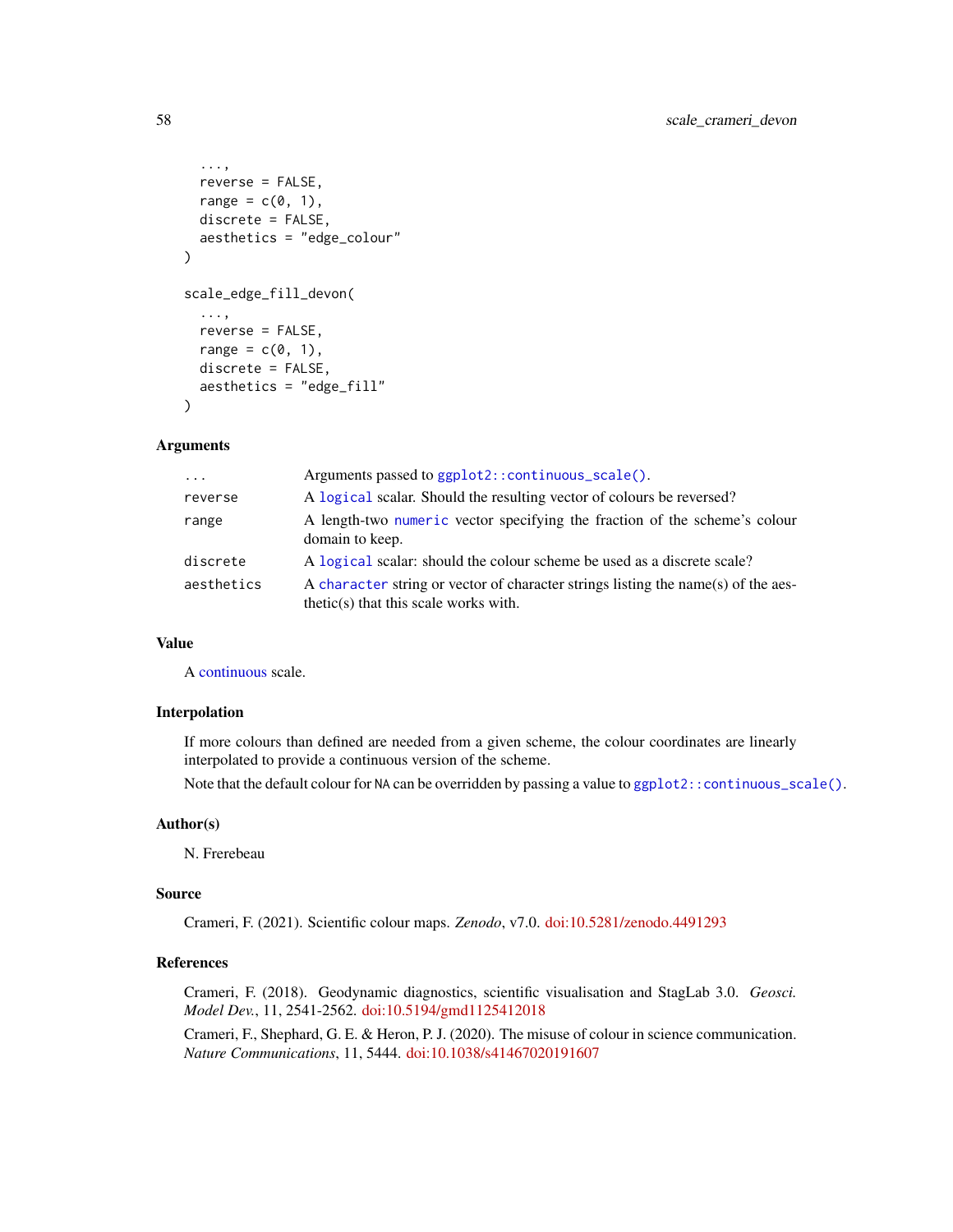#### See Also

Other sequential colour schemes: [scale\\_crameri\\_acton](#page-16-0), [scale\\_crameri\\_bamako](#page-21-0), [scale\\_crameri\\_batlowK](#page-29-0), [scale\\_crameri\\_batlowW](#page-31-0), [scale\\_crameri\\_batlow](#page-26-0), [scale\\_crameri\\_bilbao](#page-37-0), [scale\\_crameri\\_buda](#page-44-0), [scale\\_crameri\\_davos](#page-53-0), [scale\\_crameri\\_grayC](#page-60-0), [scale\\_crameri\\_hawaii](#page-63-0), [scale\\_crameri\\_imola](#page-66-0), [scale\\_crameri\\_lajolla](#page-68-0), [scale\\_crameri\\_lapaz](#page-71-0), [scale\\_crameri\\_nuuk](#page-76-0), [scale\\_crameri\\_oslo](#page-81-0), [scale\\_crameri\\_tokyo](#page-91-0), [scale\\_crameri\\_turku](#page-94-0), [scale\\_tol\\_YlOrBr](#page-137-0), [scale\\_tol\\_discreterainbow](#page-113-0), [scale\\_tol\\_iridescent](#page-117-0), [scale\\_tol\\_smoothrainbow](#page-130-0)

Other Fabio Crameri's colour schemes: [scale\\_crameri\\_acton](#page-16-0), [scale\\_crameri\\_bamO](#page-24-0), [scale\\_crameri\\_bamako](#page-21-0), [scale\\_crameri\\_bam](#page-19-0), [scale\\_crameri\\_batlowK](#page-29-0), [scale\\_crameri\\_batlowW](#page-31-0), [scale\\_crameri\\_batlow](#page-26-0), [scale\\_crameri\\_berlin](#page-34-0), [scale\\_crameri\\_bilbao](#page-37-0), [scale\\_crameri\\_brocO](#page-42-0), [scale\\_crameri\\_broc](#page-39-0), [scale\\_crameri\\_buda](#page-44-0), [scale\\_crameri\\_bukavu](#page-46-0), [scale\\_crameri\\_corkO](#page-51-0), [scale\\_crameri\\_cork](#page-48-0), [scale\\_crameri\\_davos](#page-53-0), [scale\\_crameri\\_fes](#page-58-0), [scale\\_crameri\\_grayC](#page-60-0), [scale\\_crameri\\_hawaii](#page-63-0), [scale\\_crameri\\_imola](#page-66-0), [scale\\_crameri\\_lajolla](#page-68-0), [scale\\_crameri\\_lapaz](#page-71-0), [scale\\_crameri\\_lisbon](#page-74-0), [scale\\_crameri\\_nuuk](#page-76-0), [scale\\_crameri\\_oleron](#page-79-0), [scale\\_crameri\\_oslo](#page-81-0), [scale\\_crameri\\_romaO](#page-86-0), [scale\\_crameri\\_roma](#page-84-0), [scale\\_crameri\\_tofino](#page-88-0), [scale\\_crameri\\_tokyo](#page-91-0), [scale\\_crameri\\_turku](#page-94-0), [scale\\_crameri\\_vanimo](#page-96-0), [scale\\_crameri\\_vikO](#page-102-0), [scale\\_crameri\\_vik](#page-99-0)

## Examples

```
data(faithfuld, package = "ggplot2")
ggplot2::ggplot(faithfuld, ggplot2::aes(waiting, eruptions, fill = density)) +
 ggplot2::geom_raster() +
  scale_fill_batlow()
ggplot2::ggplot(faithfuld, ggplot2::aes(waiting, eruptions, fill = density)) +
 ggplot2::geom_raster() +
 scale_fill_bamako()
ggplot2::ggplot(faithfuld, ggplot2::aes(waiting, eruptions, fill = density)) +
 ggplot2::geom_raster() +
 scale_fill_hawaii(reverse = TRUE)
```
<span id="page-58-0"></span>scale\_crameri\_fes *Fabio Crameri's* fes *Multi-Sequential Colour Scheme*

#### **Description**

Fabio Crameri's *fes* Multi-Sequential Colour Scheme

```
scale_colour_fes(
  ...,
  reverse = FALSE,
  range = c(0, 1),
  midpoint = 0,
```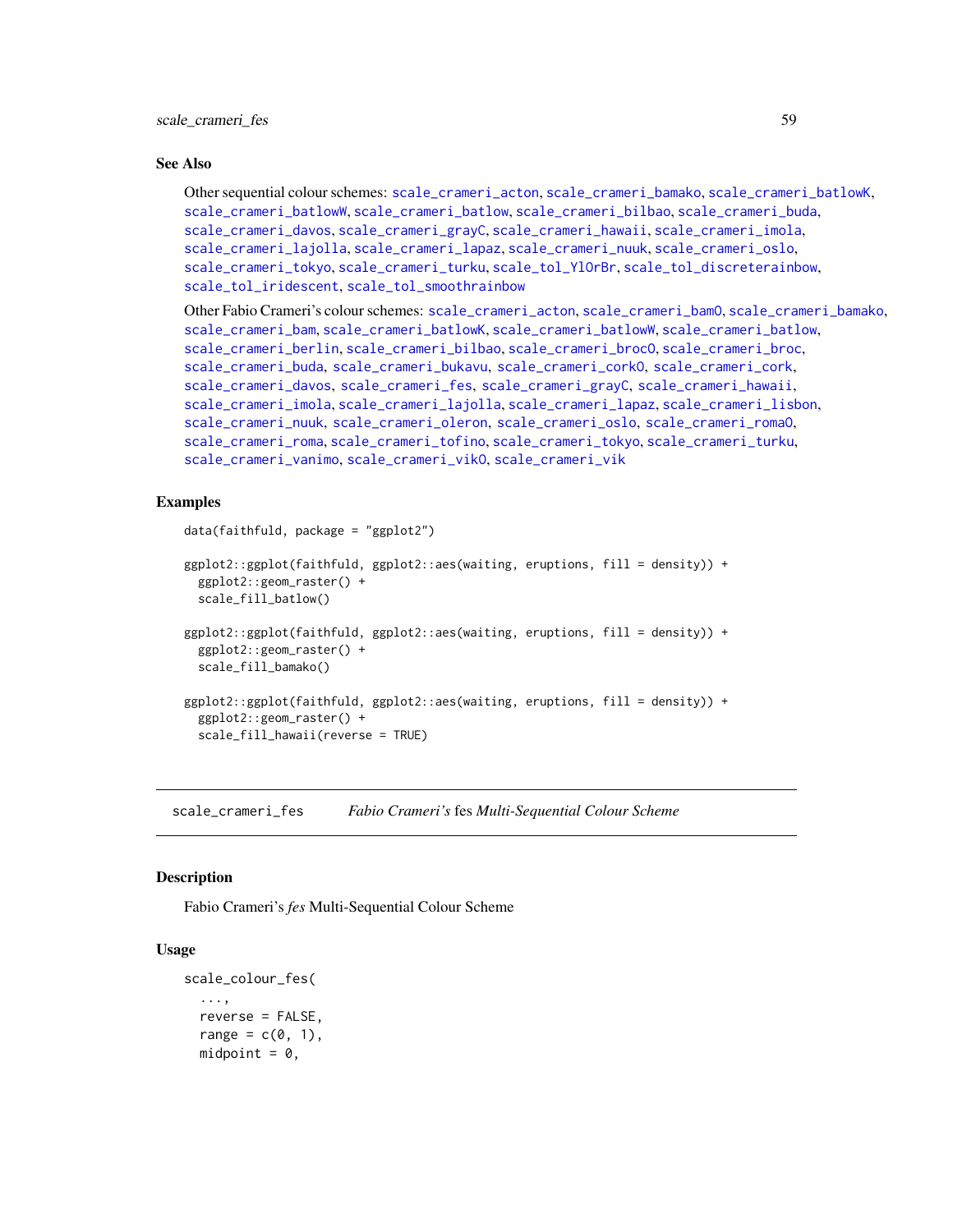```
aesthetics = "colour"
\lambdascale_color_fes(
  ...,
 reverse = FALSE,
 range = c(0, 1),
 midpoint = 0,
 aesthetics = "colour"
)
scale_fill_fes(
  ...,
 reverse = FALSE,
 range = c(\emptyset, 1),
 mid = 0,
 aesthetics = "fill"
)
```

| $\ddots$   | Arguments passed to ggplot2::continuous_scale().                                                                             |
|------------|------------------------------------------------------------------------------------------------------------------------------|
| reverse    | A logical scalar. Should the resulting vector of colours be reversed?                                                        |
| range      | A length-two numeric vector specifying the fraction of the scheme's colour<br>domain to keep.                                |
| midpoint   | A length-one numeric vector giving the midpoint (in data value) of the diverging<br>scale. Defaults to 0.                    |
| aesthetics | A character string or vector of character strings listing the name(s) of the aes-<br>$thetic(s)$ that this scale works with. |

## Value

A [continuous](#page-0-0) scale.

## Interpolation

If more colours than defined are needed from a given scheme, the colour coordinates are linearly interpolated to provide a continuous version of the scheme.

Note that the default colour for NA can be overridden by passing a value to ggplot2:: continuous\_scale().

## Author(s)

N. Frerebeau

## Source

Crameri, F. (2021). Scientific colour maps. *Zenodo*, v7.0. [doi:10.5281/zenodo.4491293](https://doi.org/10.5281/zenodo.4491293)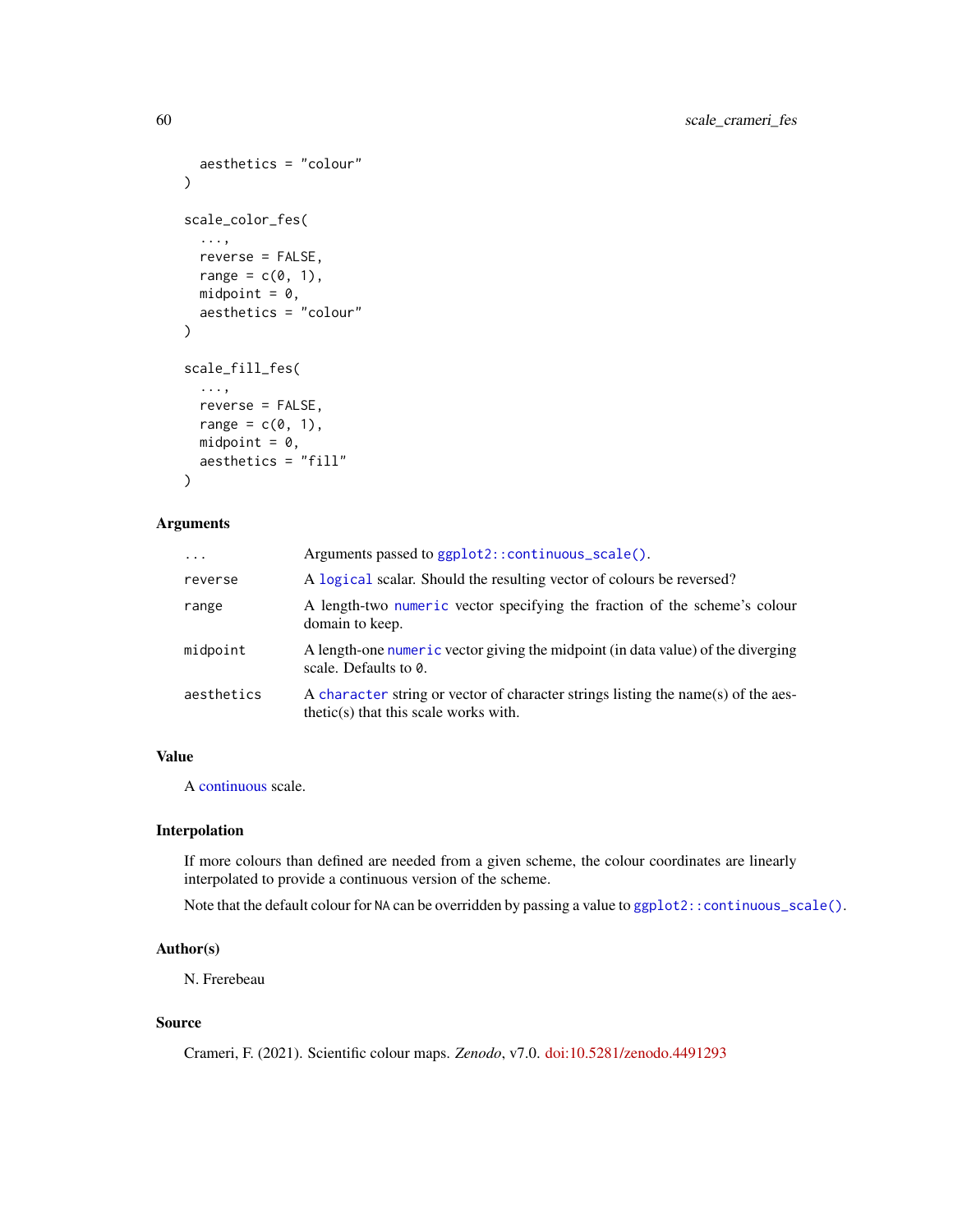## References

Crameri, F. (2018). Geodynamic diagnostics, scientific visualisation and StagLab 3.0. *Geosci. Model Dev.*, 11, 2541-2562. [doi:10.5194/gmd1125412018](https://doi.org/10.5194/gmd-11-2541-2018)

Crameri, F., Shephard, G. E. & Heron, P. J. (2020). The misuse of colour in science communication. *Nature Communications*, 11, 5444. [doi:10.1038/s41467020191607](https://doi.org/10.1038/s41467-020-19160-7)

#### See Also

Other multi sequential colour schemes: [scale\\_crameri\\_bukavu](#page-46-0), [scale\\_crameri\\_oleron](#page-79-0)

Other Fabio Crameri's colour schemes: [scale\\_crameri\\_acton](#page-16-0), [scale\\_crameri\\_bamO](#page-24-0), [scale\\_crameri\\_bamako](#page-21-0), [scale\\_crameri\\_bam](#page-19-0), [scale\\_crameri\\_batlowK](#page-29-0), [scale\\_crameri\\_batlowW](#page-31-0), [scale\\_crameri\\_batlow](#page-26-0), [scale\\_crameri\\_berlin](#page-34-0), [scale\\_crameri\\_bilbao](#page-37-0), [scale\\_crameri\\_brocO](#page-42-0), [scale\\_crameri\\_broc](#page-39-0), [scale\\_crameri\\_buda](#page-44-0), [scale\\_crameri\\_bukavu](#page-46-0), [scale\\_crameri\\_corkO](#page-51-0), [scale\\_crameri\\_cork](#page-48-0), [scale\\_crameri\\_davos](#page-53-0), [scale\\_crameri\\_devon](#page-56-0), [scale\\_crameri\\_grayC](#page-60-0), [scale\\_crameri\\_hawaii](#page-63-0), [scale\\_crameri\\_imola](#page-66-0), [scale\\_crameri\\_lajolla](#page-68-0), [scale\\_crameri\\_lapaz](#page-71-0), [scale\\_crameri\\_lisbon](#page-74-0), [scale\\_crameri\\_nuuk](#page-76-0), [scale\\_crameri\\_oleron](#page-79-0), [scale\\_crameri\\_oslo](#page-81-0), [scale\\_crameri\\_romaO](#page-86-0), [scale\\_crameri\\_roma](#page-84-0), [scale\\_crameri\\_tofino](#page-88-0), [scale\\_crameri\\_tokyo](#page-91-0), [scale\\_crameri\\_turku](#page-94-0), [scale\\_crameri\\_vanimo](#page-96-0), [scale\\_crameri\\_vikO](#page-102-0), [scale\\_crameri\\_vik](#page-99-0)

## Examples

```
data(volcano)
```

```
volcan <- data.frame(
 x = rep(1:ncol(volcano), each = nrow(volcano)),y = rep(1:nrow(volcano), times = ncol(volcano)),z = as.numeric(volcano)
)
ggplot2::ggplot(volcan, ggplot2::aes(x, y, fill = z)) +ggplot2::geom_raster() +
 scale_fill_oleron(midpoint = 125)
```
<span id="page-60-0"></span>scale\_crameri\_grayC *Fabio Crameri's* grayC *Sequential Colour Scheme*

## Description

Fabio Crameri's *grayC* Sequential Colour Scheme

```
scale_colour_grayC(
  ...,
  reverse = FALSE,
  range = c(\theta, 1),
  discrete = FALSE,
```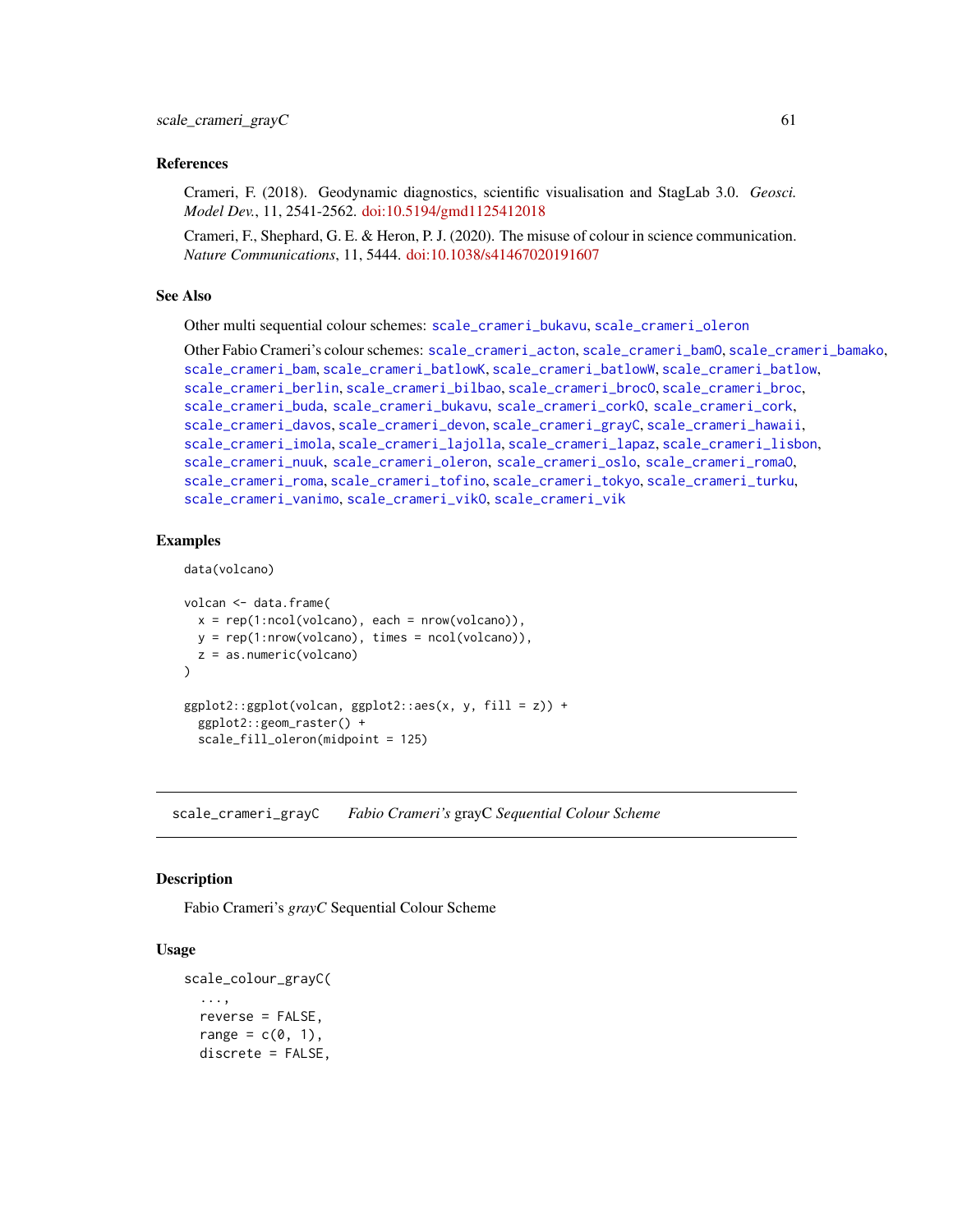```
aesthetics = "colour"
\mathcal{L}scale_color_grayC(
  ...,
  reverse = FALSE,
 range = c(\emptyset, 1),
  discrete = FALSE,
  aesthetics = "colour"
)
scale_fill_grayC(
  ...,
  reverse = FALSE,
  range = c(\emptyset, 1),
  discrete = FALSE,
  aesthetics = "fill"
)
scale_edge_colour_grayC(
  ...,
  reverse = FALSE,
  range = c(\emptyset, 1),
  discrete = FALSE,
  aesthetics = "edge_colour"
\lambdascale_edge_color_grayC(
  ...,
  reverse = FALSE,
  range = c(\emptyset, 1),
  discrete = FALSE,
  aesthetics = "edge_colour"
\lambdascale_edge_fill_grayC(
  ...,
  reverse = FALSE,
  range = c(\emptyset, 1),
  discrete = FALSE,
  aesthetics = "edge_fill"
```

```
\mathcal{L}
```

| $\cdot$ $\cdot$ $\cdot$ | Arguments passed to $ggplot2$ : : continuous_scale().                      |
|-------------------------|----------------------------------------------------------------------------|
| reverse                 | A logical scalar. Should the resulting vector of colours be reversed?      |
| range                   | A length-two numeric vector specifying the fraction of the scheme's colour |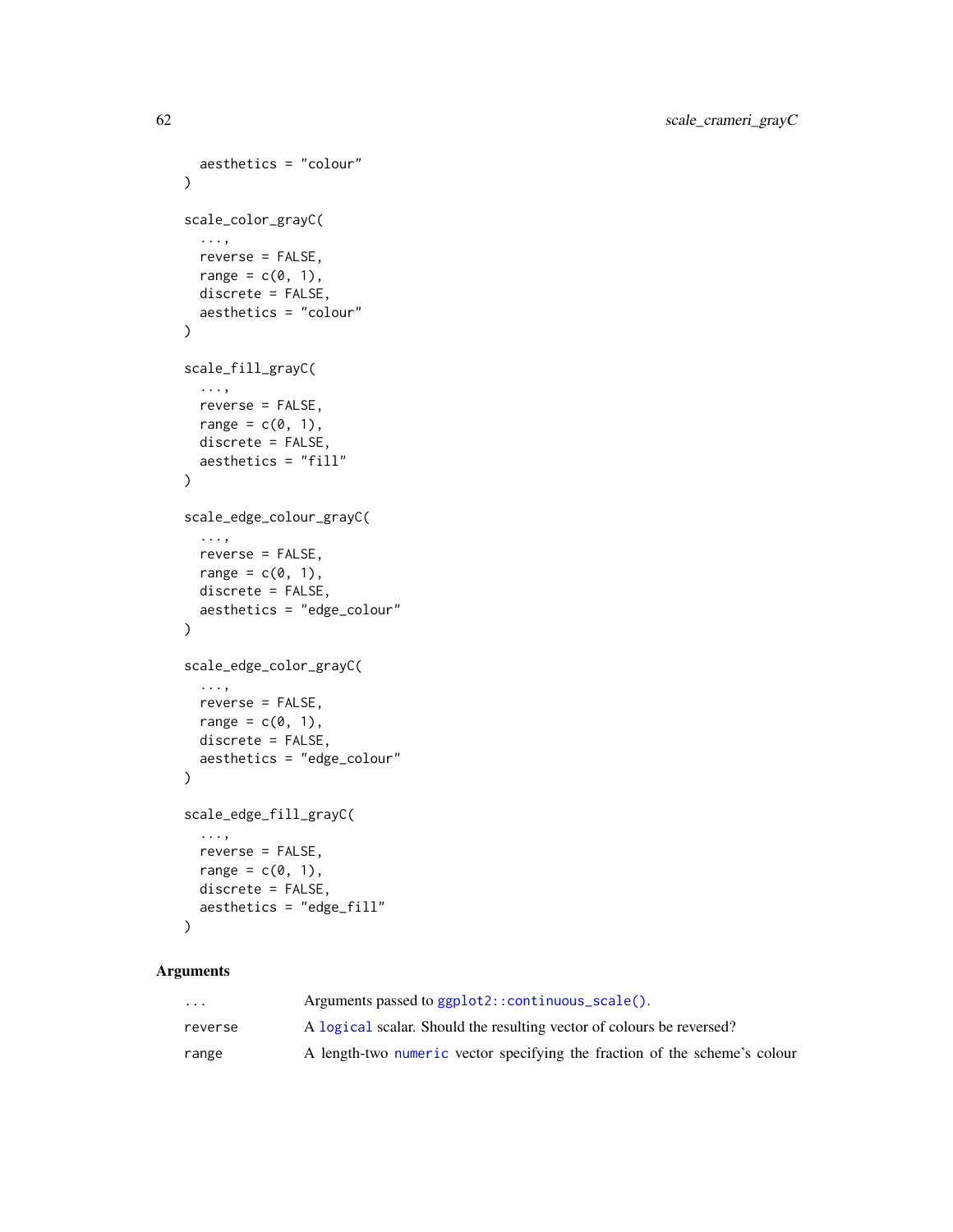domain to keep

|            | GUILLALLE TO ACCE.                                                                                                           |
|------------|------------------------------------------------------------------------------------------------------------------------------|
| discrete   | A logical scalar: should the colour scheme be used as a discrete scale?                                                      |
| aesthetics | A character string or vector of character strings listing the name(s) of the aes-<br>$thetic(s)$ that this scale works with. |

## Value

A [continuous](#page-0-0) scale.

## Interpolation

If more colours than defined are needed from a given scheme, the colour coordinates are linearly interpolated to provide a continuous version of the scheme.

Note that the default colour for NA can be overridden by passing a value to  $ggplot2::continuous\_scale()$ .

#### Author(s)

N. Frerebeau

## Source

Crameri, F. (2021). Scientific colour maps. *Zenodo*, v7.0. [doi:10.5281/zenodo.4491293](https://doi.org/10.5281/zenodo.4491293)

#### References

Crameri, F. (2018). Geodynamic diagnostics, scientific visualisation and StagLab 3.0. *Geosci. Model Dev.*, 11, 2541-2562. [doi:10.5194/gmd1125412018](https://doi.org/10.5194/gmd-11-2541-2018)

Crameri, F., Shephard, G. E. & Heron, P. J. (2020). The misuse of colour in science communication. *Nature Communications*, 11, 5444. [doi:10.1038/s41467020191607](https://doi.org/10.1038/s41467-020-19160-7)

#### See Also

Other sequential colour schemes: [scale\\_crameri\\_acton](#page-16-0), [scale\\_crameri\\_bamako](#page-21-0), [scale\\_crameri\\_batlowK](#page-29-0), [scale\\_crameri\\_batlowW](#page-31-0), [scale\\_crameri\\_batlow](#page-26-0), [scale\\_crameri\\_bilbao](#page-37-0), [scale\\_crameri\\_buda](#page-44-0), [scale\\_crameri\\_davos](#page-53-0), [scale\\_crameri\\_devon](#page-56-0), [scale\\_crameri\\_hawaii](#page-63-0), [scale\\_crameri\\_imola](#page-66-0), [scale\\_crameri\\_lajolla](#page-68-0), [scale\\_crameri\\_lapaz](#page-71-0), [scale\\_crameri\\_nuuk](#page-76-0), [scale\\_crameri\\_oslo](#page-81-0), [scale\\_crameri\\_tokyo](#page-91-0), [scale\\_crameri\\_turku](#page-94-0), [scale\\_tol\\_YlOrBr](#page-137-0), [scale\\_tol\\_discreterainbow](#page-113-0), [scale\\_tol\\_iridescent](#page-117-0), [scale\\_tol\\_smoothrainbow](#page-130-0)

Other Fabio Crameri's colour schemes: [scale\\_crameri\\_acton](#page-16-0), [scale\\_crameri\\_bamO](#page-24-0), [scale\\_crameri\\_bamako](#page-21-0), [scale\\_crameri\\_bam](#page-19-0), [scale\\_crameri\\_batlowK](#page-29-0), [scale\\_crameri\\_batlowW](#page-31-0), [scale\\_crameri\\_batlow](#page-26-0), [scale\\_crameri\\_berlin](#page-34-0), [scale\\_crameri\\_bilbao](#page-37-0), [scale\\_crameri\\_broc](#page-39-0)0, scale\_crameri\_broc, [scale\\_crameri\\_buda](#page-44-0), [scale\\_crameri\\_bukavu](#page-46-0), [scale\\_crameri\\_corkO](#page-51-0), [scale\\_crameri\\_cork](#page-48-0), [scale\\_crameri\\_davos](#page-53-0), [scale\\_crameri\\_devon](#page-56-0), [scale\\_crameri\\_fes](#page-58-0), [scale\\_crameri\\_hawaii](#page-63-0), [scale\\_crameri\\_imola](#page-66-0), [scale\\_crameri\\_lajolla](#page-68-0), [scale\\_crameri\\_lapaz](#page-71-0), [scale\\_crameri\\_lisbon](#page-74-0), [scale\\_crameri\\_nuuk](#page-76-0), [scale\\_crameri\\_oleron](#page-79-0), [scale\\_crameri\\_oslo](#page-81-0), [scale\\_crameri\\_romaO](#page-86-0), [scale\\_crameri\\_roma](#page-84-0), [scale\\_crameri\\_tofino](#page-88-0), [scale\\_crameri\\_tokyo](#page-91-0), [scale\\_crameri\\_turku](#page-94-0), [scale\\_crameri\\_vanimo](#page-96-0), [scale\\_crameri\\_vikO](#page-102-0), [scale\\_crameri\\_vik](#page-99-0)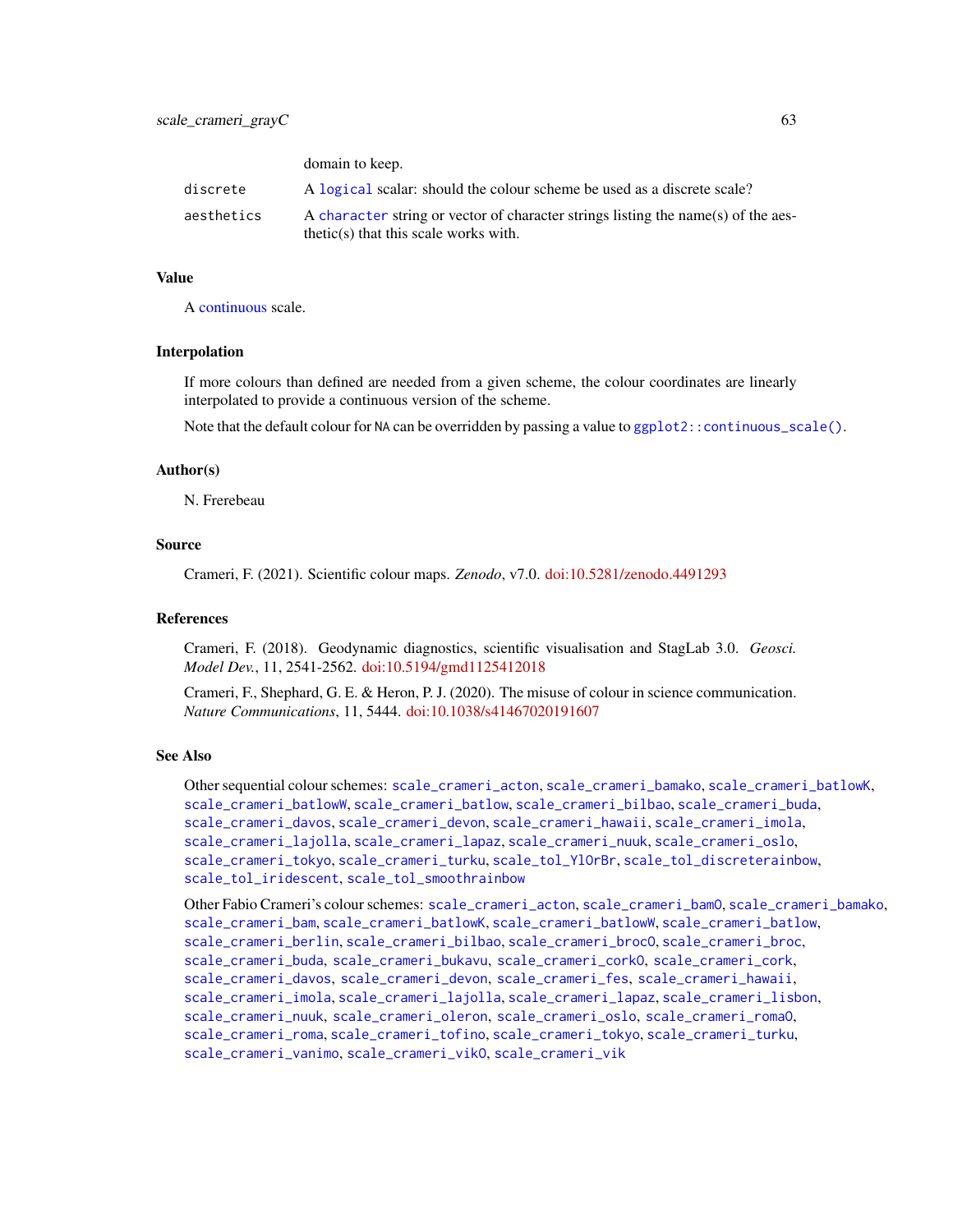## Examples

```
data(faithfuld, package = "ggplot2")
ggplot2::ggplot(faithfuld, ggplot2::aes(waiting, eruptions, fill = density)) +
 ggplot2::geom_raster() +
 scale_fill_batlow()
ggplot2::ggplot(faithfuld, ggplot2::aes(waiting, eruptions, fill = density)) +
 ggplot2::geom_raster() +
 scale_fill_bamako()
ggplot2::ggplot(faithfuld, ggplot2::aes(waiting, eruptions, fill = density)) +
 ggplot2::geom_raster() +
 scale_fill_hawaii(reverse = TRUE)
```
<span id="page-63-0"></span>scale\_crameri\_hawaii *Fabio Crameri's* hawaii *Sequential Colour Scheme*

## Description

Fabio Crameri's *hawaii* Sequential Colour Scheme

```
scale_colour_hawaii(
  ...,
  reverse = FALSE,
  range = c(\emptyset, 1),
  discrete = FALSE,
  aesthetics = "colour"
\lambdascale_color_hawaii(
  ...,
  reverse = FALSE,
  range = c(\emptyset, 1),
  discrete = FALSE,
  aesthetics = "colour"
)
scale_fill_hawaii(
  ...,
  reverse = FALSE,
  range = c(\emptyset, 1),
  discrete = FALSE,
  aesthetics = "fill"
)
```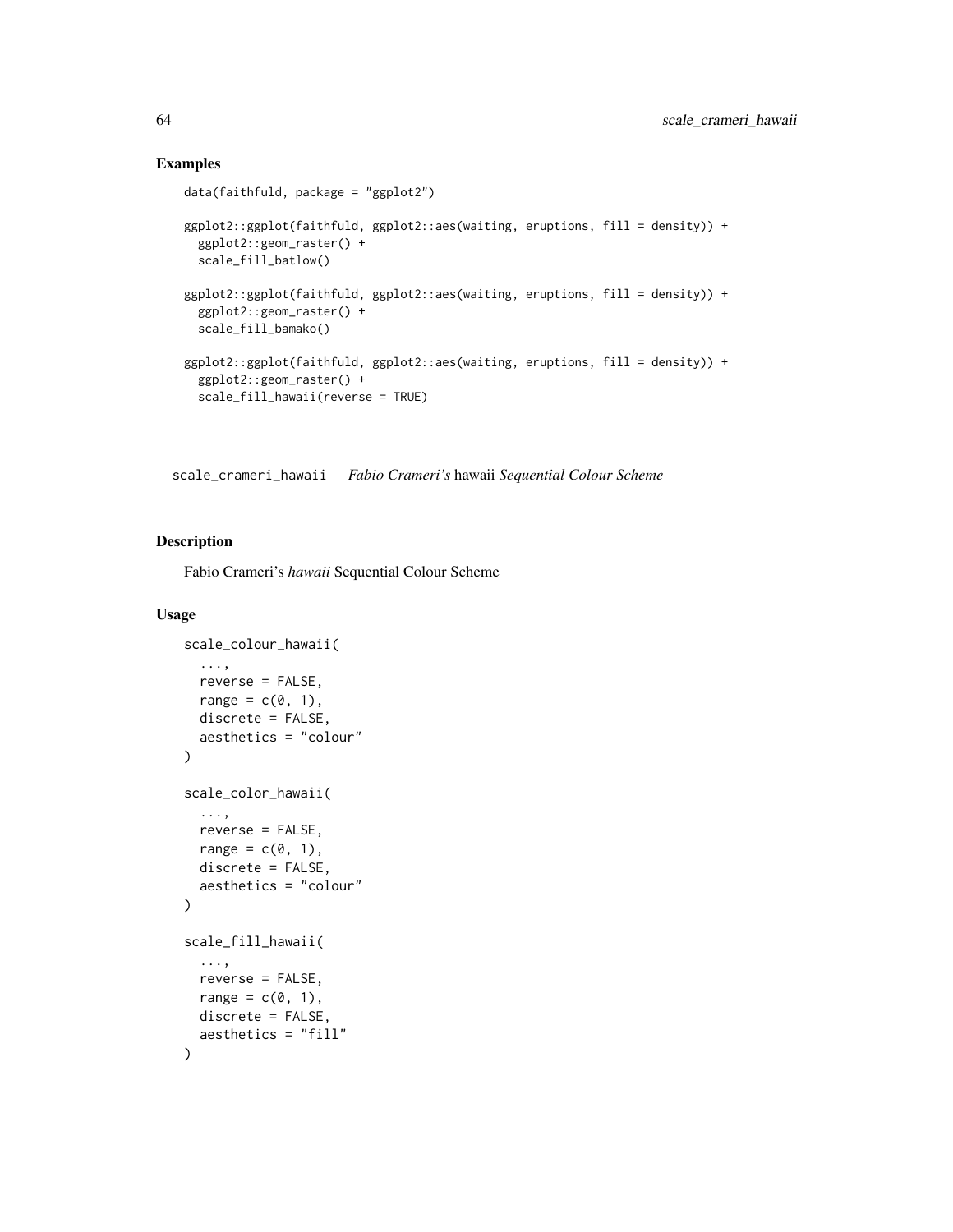```
scale_edge_colour_hawaii(
  ...,
 reverse = FALSE,
 range = c(\emptyset, 1),
 discrete = FALSE,
  aesthetics = "edge_colour"
\mathcal{L}scale_edge_color_hawaii(
  ...,
 reverse = FALSE,
 range = c(\emptyset, 1),
 discrete = FALSE,
  aesthetics = "edge_colour"
)
scale_edge_fill_hawaii(
  ...,
  reverse = FALSE,
 range = c(0, 1),
 discrete = FALSE,
 aesthetics = "edge_fill"
)
```

| $\cdot$    | Arguments passed to ggplot2::continuous_scale().                                                                             |
|------------|------------------------------------------------------------------------------------------------------------------------------|
| reverse    | A logical scalar. Should the resulting vector of colours be reversed?                                                        |
| range      | A length-two numeric vector specifying the fraction of the scheme's colour<br>domain to keep.                                |
| discrete   | A logical scalar: should the colour scheme be used as a discrete scale?                                                      |
| aesthetics | A character string or vector of character strings listing the name(s) of the aes-<br>$thetic(s)$ that this scale works with. |

## Value

A [continuous](#page-0-0) scale.

## Interpolation

If more colours than defined are needed from a given scheme, the colour coordinates are linearly interpolated to provide a continuous version of the scheme.

Note that the default colour for NA can be overridden by passing a value to ggplot2:: continuous\_scale().

## Author(s)

N. Frerebeau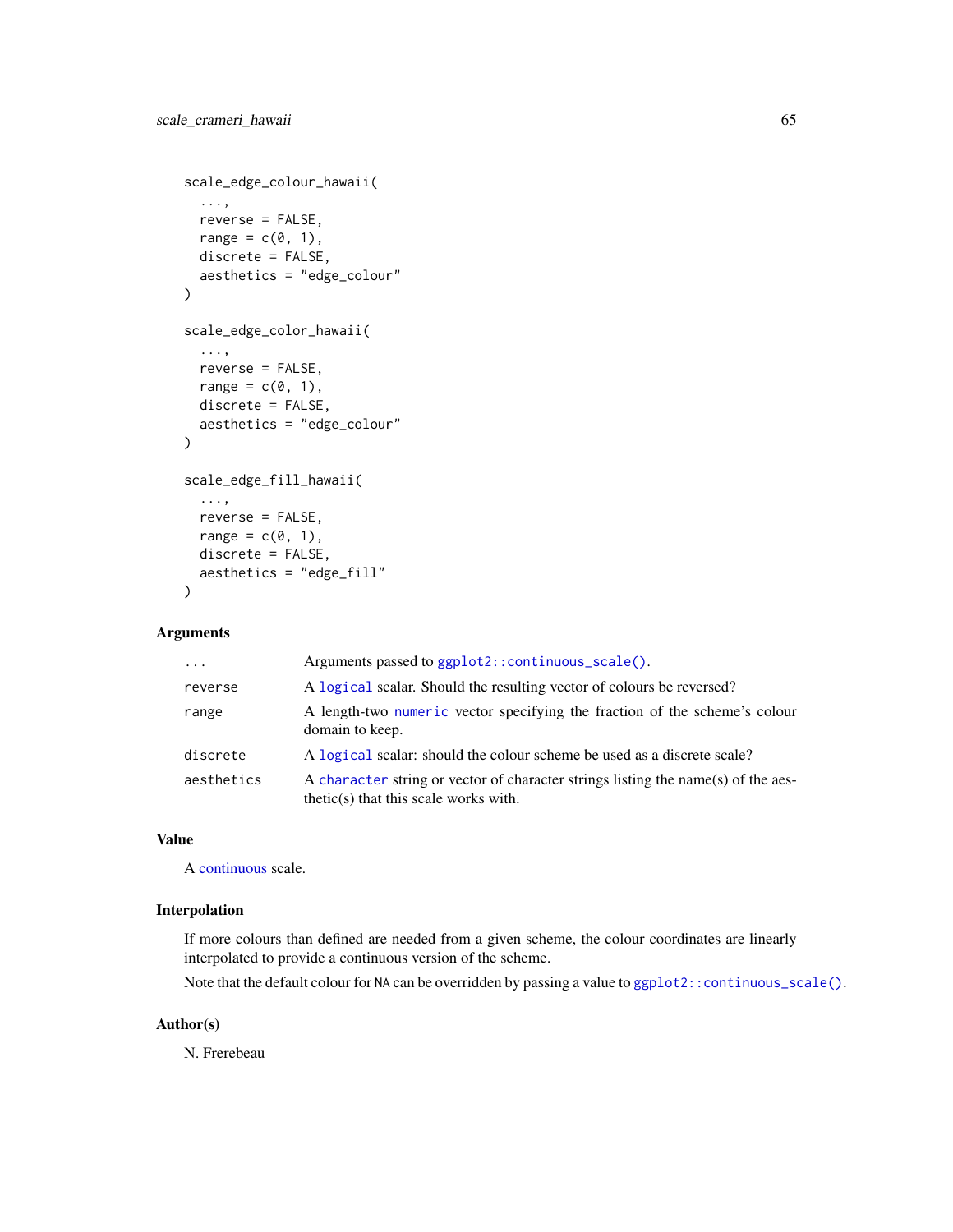#### Source

Crameri, F. (2021). Scientific colour maps. *Zenodo*, v7.0. [doi:10.5281/zenodo.4491293](https://doi.org/10.5281/zenodo.4491293)

#### References

Crameri, F. (2018). Geodynamic diagnostics, scientific visualisation and StagLab 3.0. *Geosci. Model Dev.*, 11, 2541-2562. [doi:10.5194/gmd1125412018](https://doi.org/10.5194/gmd-11-2541-2018)

Crameri, F., Shephard, G. E. & Heron, P. J. (2020). The misuse of colour in science communication. *Nature Communications*, 11, 5444. [doi:10.1038/s41467020191607](https://doi.org/10.1038/s41467-020-19160-7)

## See Also

Other sequential colour schemes: [scale\\_crameri\\_acton](#page-16-0), [scale\\_crameri\\_bamako](#page-21-0), [scale\\_crameri\\_batlowK](#page-29-0), [scale\\_crameri\\_batlowW](#page-31-0), [scale\\_crameri\\_batlow](#page-26-0), [scale\\_crameri\\_bilbao](#page-37-0), [scale\\_crameri\\_buda](#page-44-0), [scale\\_crameri\\_davos](#page-53-0), [scale\\_crameri\\_devon](#page-56-0), [scale\\_crameri\\_grayC](#page-60-0), [scale\\_crameri\\_imola](#page-66-0), [scale\\_crameri\\_lajolla](#page-68-0), [scale\\_crameri\\_lapaz](#page-71-0), [scale\\_crameri\\_nuuk](#page-76-0), [scale\\_crameri\\_oslo](#page-81-0), [scale\\_crameri\\_tokyo](#page-91-0), [scale\\_crameri\\_turku](#page-94-0), [scale\\_tol\\_YlOrBr](#page-137-0), [scale\\_tol\\_discreterainbow](#page-113-0), [scale\\_tol\\_iridescent](#page-117-0), [scale\\_tol\\_smoothrainbow](#page-130-0)

Other Fabio Crameri's colour schemes: [scale\\_crameri\\_acton](#page-16-0), [scale\\_crameri\\_bamO](#page-24-0), [scale\\_crameri\\_bamako](#page-21-0), [scale\\_crameri\\_bam](#page-19-0), [scale\\_crameri\\_batlowK](#page-29-0), [scale\\_crameri\\_batlowW](#page-31-0), [scale\\_crameri\\_batlow](#page-26-0), [scale\\_crameri\\_berlin](#page-34-0), [scale\\_crameri\\_bilbao](#page-37-0), [scale\\_crameri\\_broc](#page-39-0)0, scale\_crameri\_broc, [scale\\_crameri\\_buda](#page-44-0), [scale\\_crameri\\_bukavu](#page-46-0), [scale\\_crameri\\_corkO](#page-51-0), [scale\\_crameri\\_cork](#page-48-0), [scale\\_crameri\\_davos](#page-53-0), [scale\\_crameri\\_devon](#page-56-0), [scale\\_crameri\\_fes](#page-58-0), [scale\\_crameri\\_grayC](#page-60-0), [scale\\_crameri\\_imola](#page-66-0), [scale\\_crameri\\_lajolla](#page-68-0), [scale\\_crameri\\_lapaz](#page-71-0), [scale\\_crameri\\_lisbon](#page-74-0), [scale\\_crameri\\_nuuk](#page-76-0), [scale\\_crameri\\_oleron](#page-79-0), [scale\\_crameri\\_oslo](#page-81-0), [scale\\_crameri\\_romaO](#page-86-0), [scale\\_crameri\\_roma](#page-84-0), [scale\\_crameri\\_tofino](#page-88-0), [scale\\_crameri\\_tokyo](#page-91-0), [scale\\_crameri\\_turku](#page-94-0), [scale\\_crameri\\_vanimo](#page-96-0), [scale\\_crameri\\_vikO](#page-102-0), [scale\\_crameri\\_vik](#page-99-0)

## Examples

```
data(faithfuld, package = "ggplot2")
ggplot2::ggplot(faithfuld, ggplot2::aes(waiting, eruptions, fill = density)) +
 ggplot2::geom_raster() +
 scale_fill_batlow()
ggplot2::ggplot(faithfuld, ggplot2::aes(waiting, eruptions, fill = density)) +
 ggplot2::geom_raster() +
 scale_fill_bamako()
ggplot2::ggplot(faithfuld, ggplot2::aes(waiting, eruptions, fill = density)) +
 ggplot2::geom_raster() +
 scale_fill_hawaii(reverse = TRUE)
```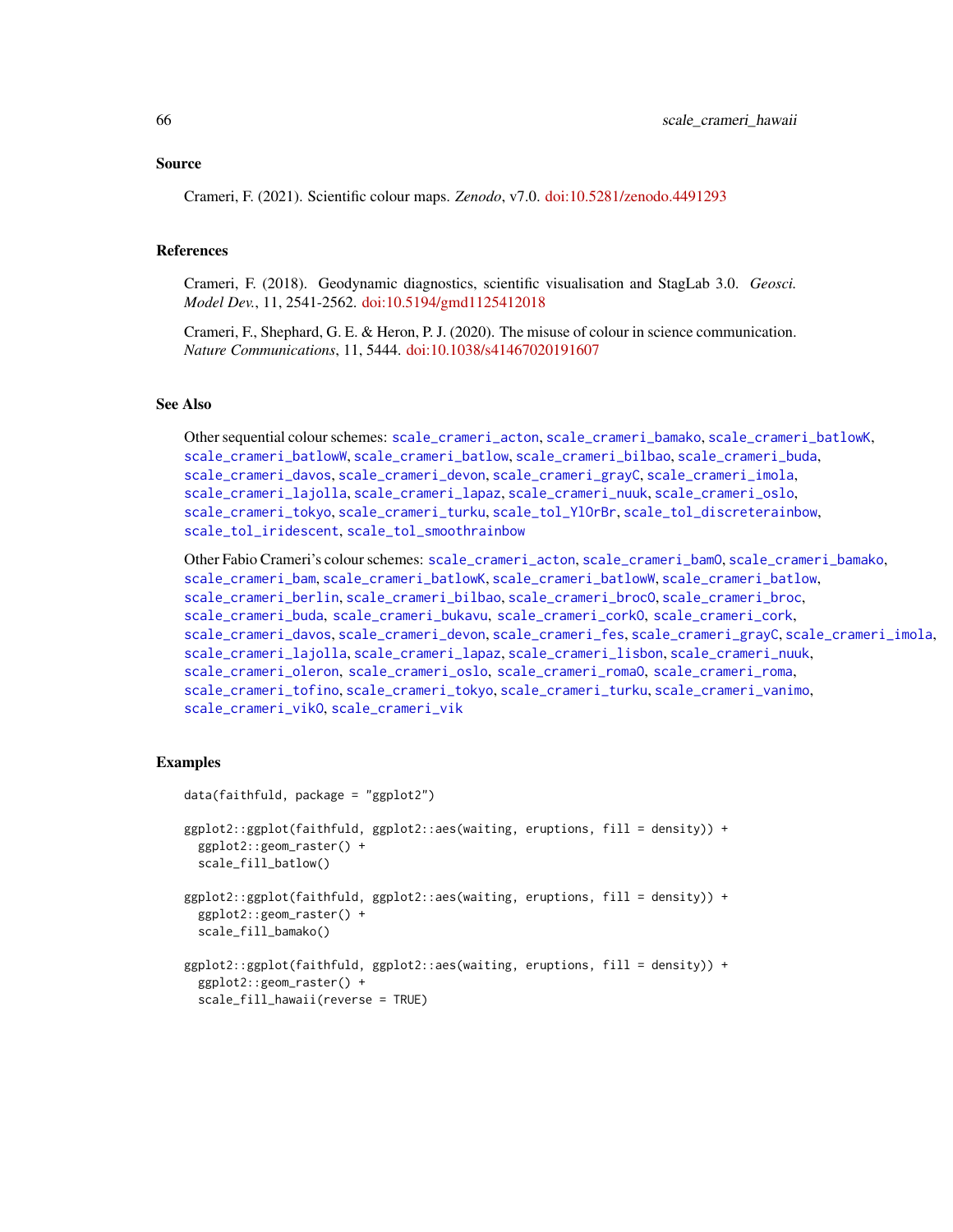<span id="page-66-0"></span>scale\_crameri\_imola *Fabio Crameri's* imola *Sequential Colour Scheme*

## Description

Fabio Crameri's *imola* Sequential Colour Scheme

```
scale_colour_imola(
  ...,
 reverse = FALSE,
 range = c(\emptyset, 1),
 discrete = FALSE,
 aesthetics = "colour"
)
scale_color_imola(
  ...,
 reverse = FALSE,
 range = c(\emptyset, 1),
 discrete = FALSE,
  aesthetics = "colour"
\mathcal{L}scale_fill_imola(
  ...,
 reverse = FALSE,
 range = c(0, 1),
 discrete = FALSE,
  aesthetics = "fill"
)
scale_edge_colour_imola(
  ...,
 reverse = FALSE,
 range = c(\emptyset, 1),
 discrete = FALSE,
 aesthetics = "edge_colour"
)
scale_edge_color_imola(
  ...,
 reverse = FALSE,
 range = c(0, 1),
 discrete = FALSE,
 aesthetics = "edge_colour"
```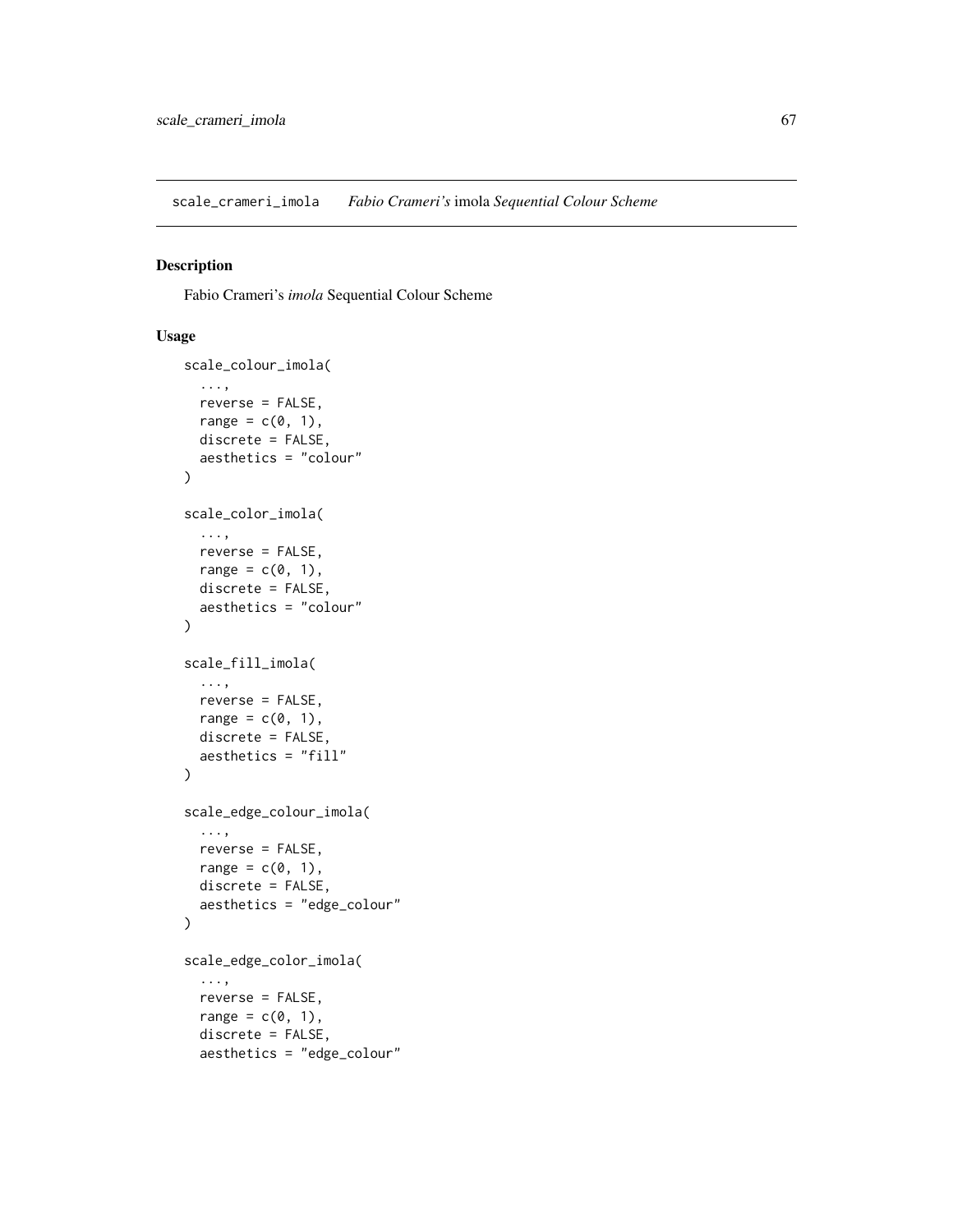```
)
scale_edge_fill_imola(
  ...,
  reverse = FALSE,
 range = c(0, 1),
  discrete = FALSE,
  aesthetics = "edge_fill"
\lambda
```

| $\ddotsc$  | Arguments passed to ggplot2::continuous_scale().                                                                             |
|------------|------------------------------------------------------------------------------------------------------------------------------|
| reverse    | A logical scalar. Should the resulting vector of colours be reversed?                                                        |
| range      | A length-two numeric vector specifying the fraction of the scheme's colour<br>domain to keep.                                |
| discrete   | A logical scalar: should the colour scheme be used as a discrete scale?                                                      |
| aesthetics | A character string or vector of character strings listing the name(s) of the aes-<br>$thetic(s)$ that this scale works with. |

## Value

A [continuous](#page-0-0) scale.

## Interpolation

If more colours than defined are needed from a given scheme, the colour coordinates are linearly interpolated to provide a continuous version of the scheme.

Note that the default colour for NA can be overridden by passing a value to [ggplot2::continuous\\_scale\(\)](#page-0-0).

## Author(s)

N. Frerebeau

#### Source

Crameri, F. (2021). Scientific colour maps. *Zenodo*, v7.0. [doi:10.5281/zenodo.4491293](https://doi.org/10.5281/zenodo.4491293)

## References

Crameri, F. (2018). Geodynamic diagnostics, scientific visualisation and StagLab 3.0. *Geosci. Model Dev.*, 11, 2541-2562. [doi:10.5194/gmd1125412018](https://doi.org/10.5194/gmd-11-2541-2018)

Crameri, F., Shephard, G. E. & Heron, P. J. (2020). The misuse of colour in science communication. *Nature Communications*, 11, 5444. [doi:10.1038/s41467020191607](https://doi.org/10.1038/s41467-020-19160-7)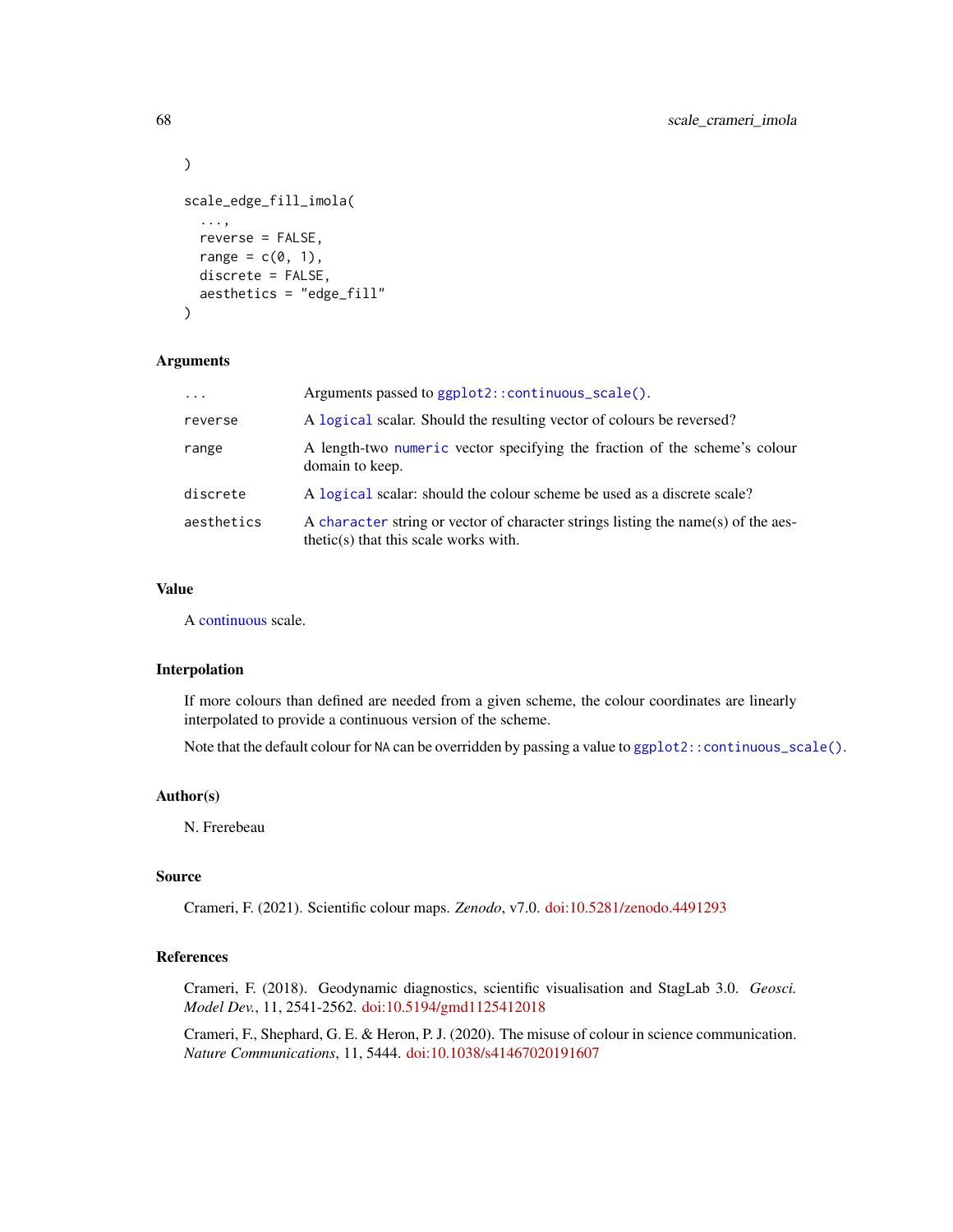## See Also

```
Other sequential colour schemes: scale_crameri_acton, scale_crameri_bamako, scale_crameri_batlowK,
scale_crameri_batlowW, scale_crameri_batlow, scale_crameri_bilbao, scale_crameri_buda,
scale_crameri_davos, scale_crameri_devon, scale_crameri_grayC, scale_crameri_hawaii,
scale_crameri_lajolla, scale_crameri_lapaz, scale_crameri_nuuk, scale_crameri_oslo,
scale_crameri_tokyo, scale_crameri_turku, scale_tol_YlOrBr, scale_tol_discreterainbow,
scale_tol_iridescent, scale_tol_smoothrainbow
```
Other Fabio Crameri's colour schemes: [scale\\_crameri\\_acton](#page-16-0), [scale\\_crameri\\_bamO](#page-24-0), [scale\\_crameri\\_bamako](#page-21-0), [scale\\_crameri\\_bam](#page-19-0), [scale\\_crameri\\_batlowK](#page-29-0), [scale\\_crameri\\_batlowW](#page-31-0), [scale\\_crameri\\_batlow](#page-26-0), [scale\\_crameri\\_berlin](#page-34-0), [scale\\_crameri\\_bilbao](#page-37-0), [scale\\_crameri\\_brocO](#page-42-0), [scale\\_crameri\\_broc](#page-39-0), [scale\\_crameri\\_buda](#page-44-0), [scale\\_crameri\\_bukavu](#page-46-0), [scale\\_crameri\\_corkO](#page-51-0), [scale\\_crameri\\_cork](#page-48-0), [scale\\_crameri\\_davos](#page-53-0), [scale\\_crameri\\_devon](#page-56-0), [scale\\_crameri\\_fes](#page-58-0), [scale\\_crameri\\_grayC](#page-60-0), [scale\\_crameri\\_hawaii](#page-63-0), [scale\\_crameri\\_lajolla](#page-68-0), [scale\\_crameri\\_lapaz](#page-71-0), [scale\\_crameri\\_lisbon](#page-74-0), [scale\\_crameri\\_nuuk](#page-76-0), [scale\\_crameri\\_oleron](#page-79-0), [scale\\_crameri\\_oslo](#page-81-0), [scale\\_crameri\\_romaO](#page-86-0), [scale\\_crameri\\_roma](#page-84-0), [scale\\_crameri\\_tofino](#page-88-0), [scale\\_crameri\\_tokyo](#page-91-0), [scale\\_crameri\\_turku](#page-94-0), [scale\\_crameri\\_vanimo](#page-96-0), [scale\\_crameri\\_vikO](#page-102-0), [scale\\_crameri\\_vik](#page-99-0)

## Examples

```
data(faithfuld, package = "ggplot2")
ggplot2::ggplot(faithfuld, ggplot2::aes(waiting, eruptions, fill = density)) +
 ggplot2::geom_raster() +
  scale_fill_batlow()
ggplot2::ggplot(faithfuld, ggplot2::aes(waiting, eruptions, fill = density)) +
 ggplot2::geom_raster() +
 scale_fill_bamako()
ggplot2::ggplot(faithfuld, ggplot2::aes(waiting, eruptions, fill = density)) +
 ggplot2::geom_raster() +
 scale_fill_hawaii(reverse = TRUE)
```
<span id="page-68-0"></span>scale\_crameri\_lajolla *Fabio Crameri's* lajolla *Sequential Colour Scheme*

#### **Description**

Fabio Crameri's *lajolla* Sequential Colour Scheme

```
scale_colour_lajolla(
  ...,
  reverse = FALSE,
  range = c(\emptyset, 1),
  discrete = FALSE,
```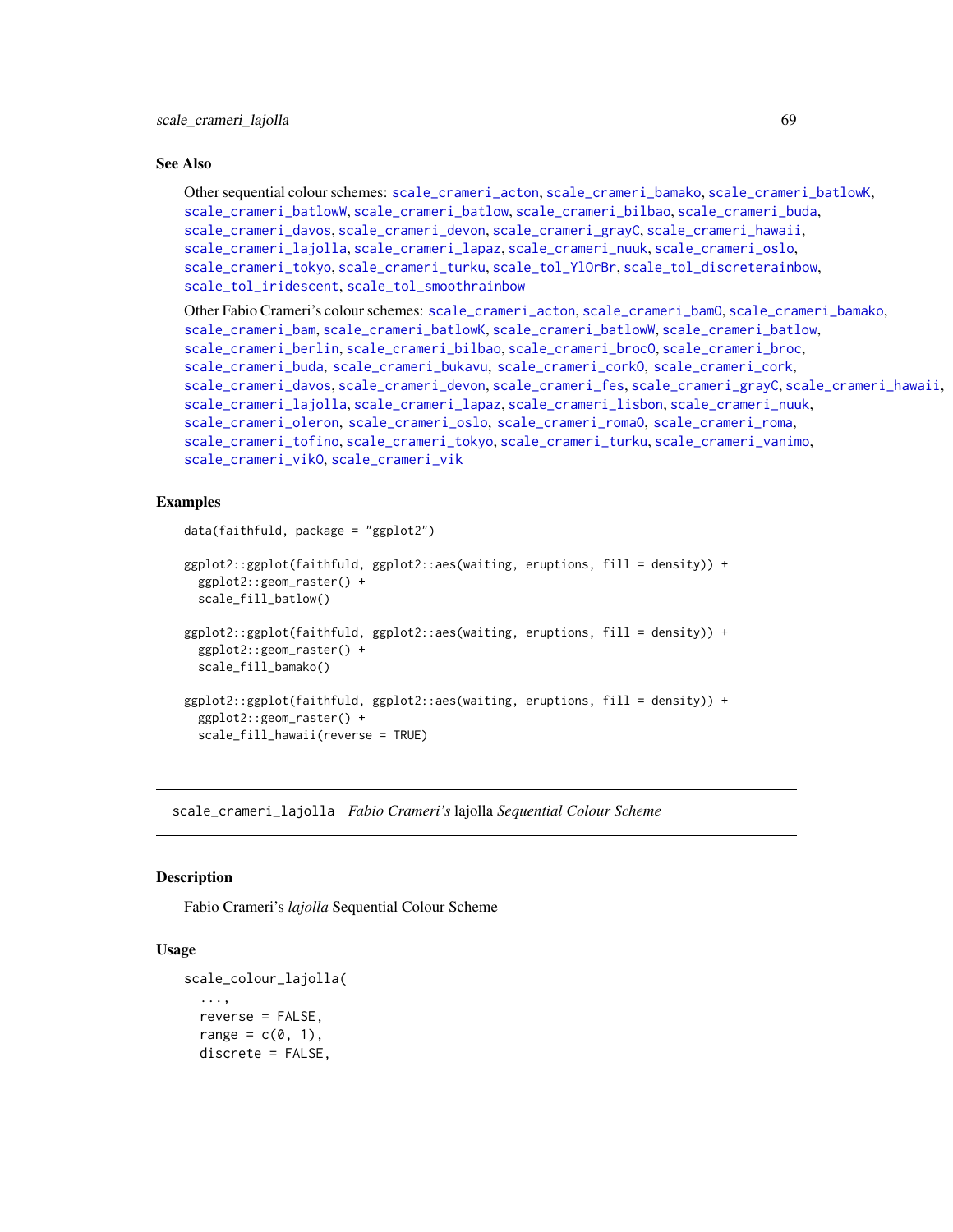```
aesthetics = "colour"
\lambdascale_color_lajolla(
  ...,
  reverse = FALSE,
  range = c(\emptyset, 1),
  discrete = FALSE,
  aesthetics = "colour"
\mathcal{L}scale_fill_lajolla(
  ...,
  reverse = FALSE,
  range = c(\emptyset, 1),
  discrete = FALSE,
  aesthetics = "fill"
\mathcal{L}scale_edge_colour_lajolla(
  ...,
  reverse = FALSE,
  range = c(0, 1),
  discrete = FALSE,
  aesthetics = "edge_colour"
\mathcal{L}scale_edge_color_lajolla(
  ...,
  reverse = FALSE,
  range = c(0, 1),
  discrete = FALSE,
  aesthetics = "edge_colour"
\lambdascale_edge_fill_lajolla(
  ...,
  reverse = FALSE,
  range = c(\emptyset, 1),
  discrete = FALSE,
  aesthetics = "edge_fill"
\lambda
```
# ... Arguments passed to [ggplot2::continuous\\_scale\(\)](#page-0-0). reverse A [logical](#page-0-0) scalar. Should the resulting vector of colours be reversed? range A length-two [numeric](#page-0-0) vector specifying the fraction of the scheme's colour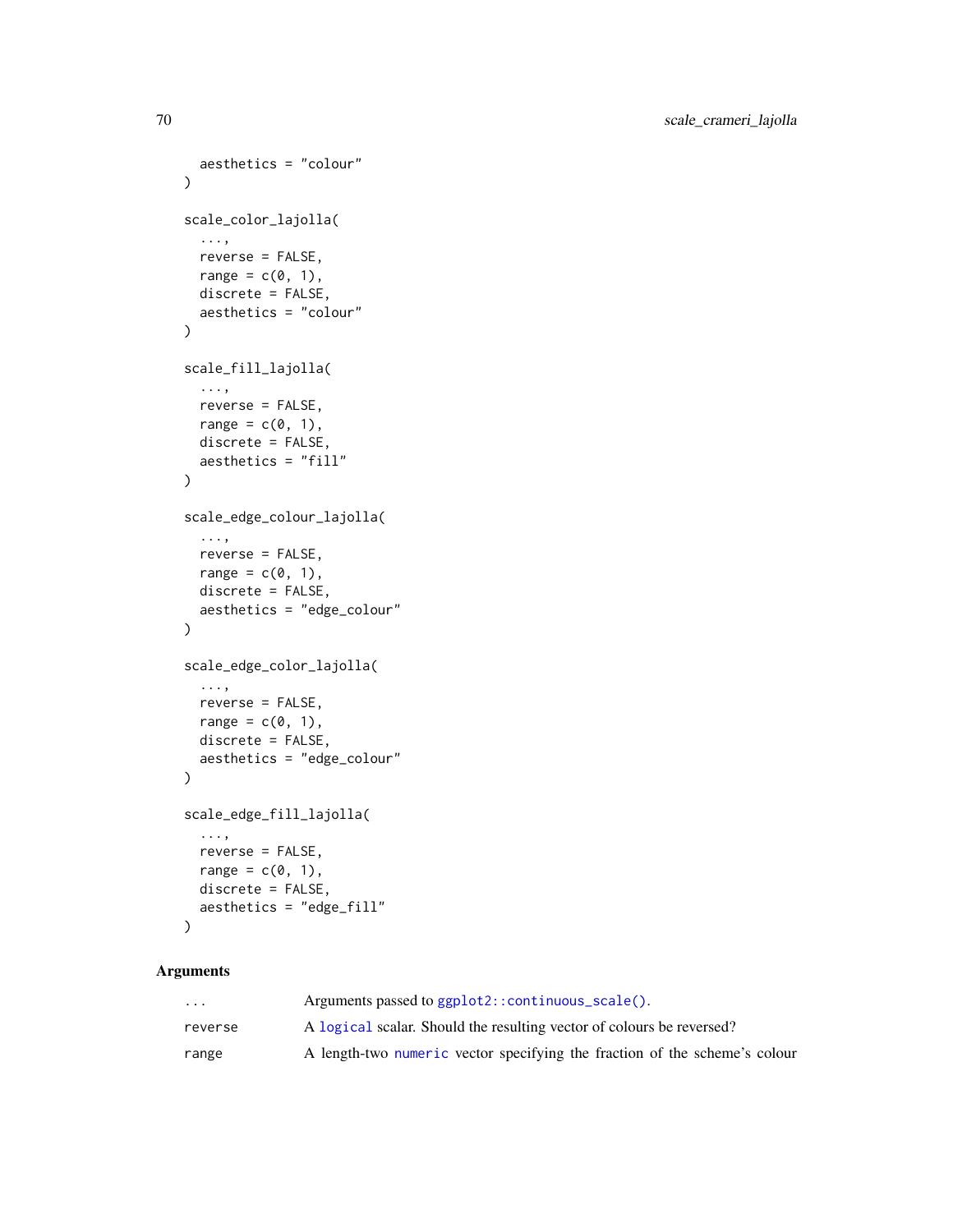domain to keep.

|            | GUILLAIN WALLEY.                                                                                                             |
|------------|------------------------------------------------------------------------------------------------------------------------------|
| discrete   | A logical scalar: should the colour scheme be used as a discrete scale?                                                      |
| aesthetics | A character string or vector of character strings listing the name(s) of the aes-<br>$thetic(s)$ that this scale works with. |

## Value

A [continuous](#page-0-0) scale.

## Interpolation

If more colours than defined are needed from a given scheme, the colour coordinates are linearly interpolated to provide a continuous version of the scheme.

Note that the default colour for NA can be overridden by passing a value to  $ggplot2::continuous\_scale()$ .

#### Author(s)

N. Frerebeau

## Source

Crameri, F. (2021). Scientific colour maps. *Zenodo*, v7.0. [doi:10.5281/zenodo.4491293](https://doi.org/10.5281/zenodo.4491293)

## References

Crameri, F. (2018). Geodynamic diagnostics, scientific visualisation and StagLab 3.0. *Geosci. Model Dev.*, 11, 2541-2562. [doi:10.5194/gmd1125412018](https://doi.org/10.5194/gmd-11-2541-2018)

Crameri, F., Shephard, G. E. & Heron, P. J. (2020). The misuse of colour in science communication. *Nature Communications*, 11, 5444. [doi:10.1038/s41467020191607](https://doi.org/10.1038/s41467-020-19160-7)

#### See Also

Other sequential colour schemes: [scale\\_crameri\\_acton](#page-16-0), [scale\\_crameri\\_bamako](#page-21-0), [scale\\_crameri\\_batlowK](#page-29-0), [scale\\_crameri\\_batlowW](#page-31-0), [scale\\_crameri\\_batlow](#page-26-0), [scale\\_crameri\\_bilbao](#page-37-0), [scale\\_crameri\\_buda](#page-44-0), [scale\\_crameri\\_davos](#page-53-0), [scale\\_crameri\\_devon](#page-56-0), [scale\\_crameri\\_grayC](#page-60-0), [scale\\_crameri\\_hawaii](#page-63-0), [scale\\_crameri\\_imola](#page-66-0), [scale\\_crameri\\_lapaz](#page-71-0), [scale\\_crameri\\_nuuk](#page-76-0), [scale\\_crameri\\_oslo](#page-81-0), [scale\\_crameri\\_tokyo](#page-91-0), [scale\\_crameri\\_turku](#page-94-0), [scale\\_tol\\_YlOrBr](#page-137-0), [scale\\_tol\\_discreterainbow](#page-113-0), [scale\\_tol\\_iridescent](#page-117-0), [scale\\_tol\\_smoothrainbow](#page-130-0)

Other Fabio Crameri's colour schemes: [scale\\_crameri\\_acton](#page-16-0), [scale\\_crameri\\_bamO](#page-24-0), [scale\\_crameri\\_bamako](#page-21-0), [scale\\_crameri\\_bam](#page-19-0), [scale\\_crameri\\_batlowK](#page-29-0), [scale\\_crameri\\_batlowW](#page-31-0), [scale\\_crameri\\_batlow](#page-26-0), [scale\\_crameri\\_berlin](#page-34-0), [scale\\_crameri\\_bilbao](#page-37-0), [scale\\_crameri\\_broc](#page-39-0)0, scale\_crameri\_broc, [scale\\_crameri\\_buda](#page-44-0), [scale\\_crameri\\_bukavu](#page-46-0), [scale\\_crameri\\_corkO](#page-51-0), [scale\\_crameri\\_cork](#page-48-0), [scale\\_crameri\\_davos](#page-53-0), [scale\\_crameri\\_devon](#page-56-0), [scale\\_crameri\\_fes](#page-58-0), [scale\\_crameri\\_grayC](#page-60-0), [scale\\_crameri\\_hawaii](#page-63-0), [scale\\_crameri\\_imola](#page-66-0), [scale\\_crameri\\_lapaz](#page-71-0), [scale\\_crameri\\_lisbon](#page-74-0), [scale\\_crameri\\_nuuk](#page-76-0), [scale\\_crameri\\_oleron](#page-79-0), [scale\\_crameri\\_oslo](#page-81-0), [scale\\_crameri\\_romaO](#page-86-0), [scale\\_crameri\\_roma](#page-84-0), [scale\\_crameri\\_tofino](#page-88-0), [scale\\_crameri\\_tokyo](#page-91-0), [scale\\_crameri\\_turku](#page-94-0), [scale\\_crameri\\_vanimo](#page-96-0), [scale\\_crameri\\_vikO](#page-102-0), [scale\\_crameri\\_vik](#page-99-0)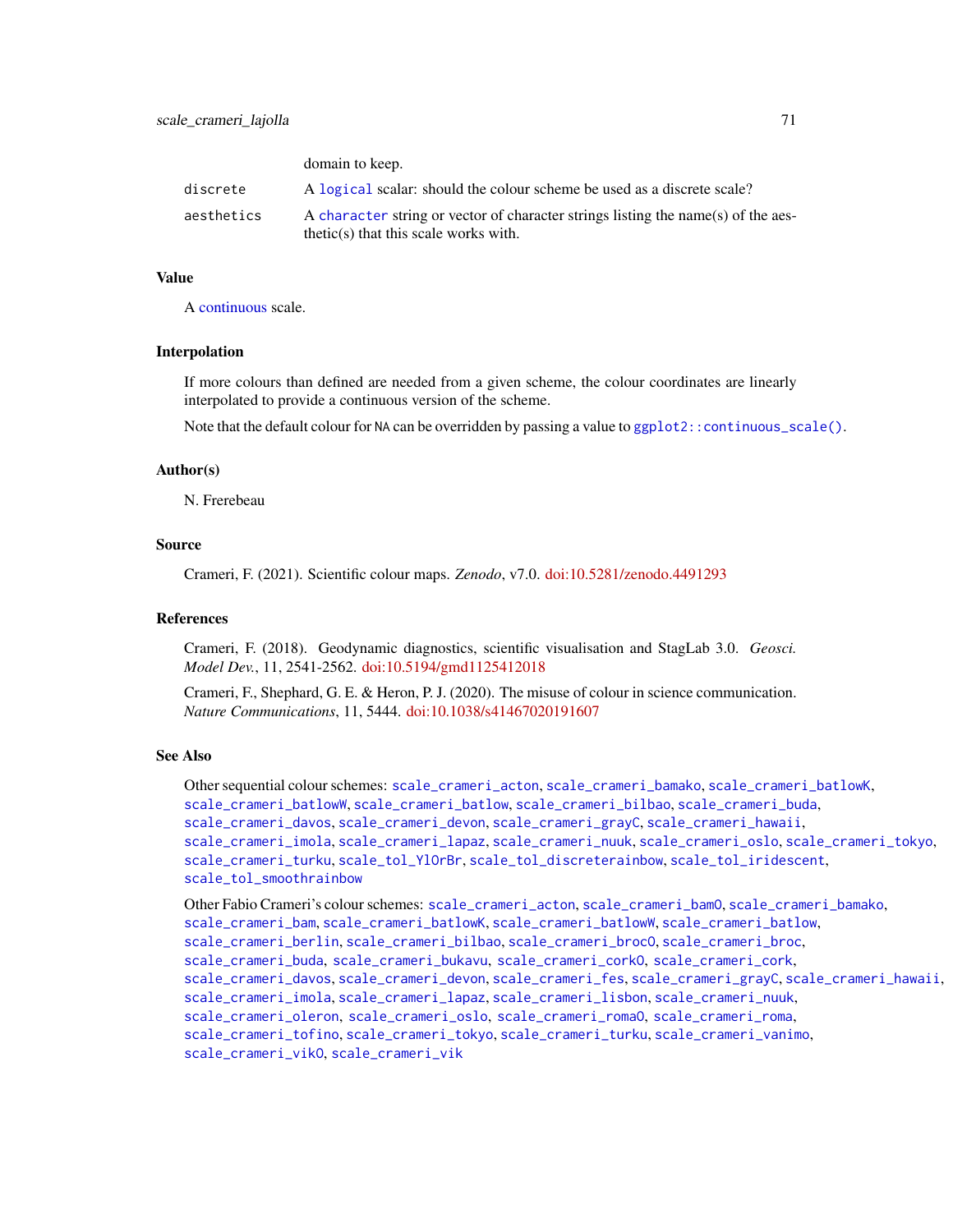## Examples

```
data(faithfuld, package = "ggplot2")
ggplot2::ggplot(faithfuld, ggplot2::aes(waiting, eruptions, fill = density)) +
 ggplot2::geom_raster() +
 scale_fill_batlow()
ggplot2::ggplot(faithfuld, ggplot2::aes(waiting, eruptions, fill = density)) +
 ggplot2::geom_raster() +
 scale_fill_bamako()
ggplot2::ggplot(faithfuld, ggplot2::aes(waiting, eruptions, fill = density)) +
 ggplot2::geom_raster() +
 scale_fill_hawaii(reverse = TRUE)
```
<span id="page-71-0"></span>scale\_crameri\_lapaz *Fabio Crameri's* lapaz *Sequential Colour Scheme*

## Description

Fabio Crameri's *lapaz* Sequential Colour Scheme

```
scale_colour_lapaz(
  ...,
  reverse = FALSE,
  range = c(0, 1),
  discrete = FALSE,
  aesthetics = "colour"
\lambdascale_color_lapaz(
  ...,
  reverse = FALSE,
  range = c(\emptyset, 1),
  discrete = FALSE,
  aesthetics = "colour"
)
scale_fill_lapaz(
  ...,
  reverse = FALSE,
  range = c(\emptyset, 1),
  discrete = FALSE,
  aesthetics = "fill"
)
```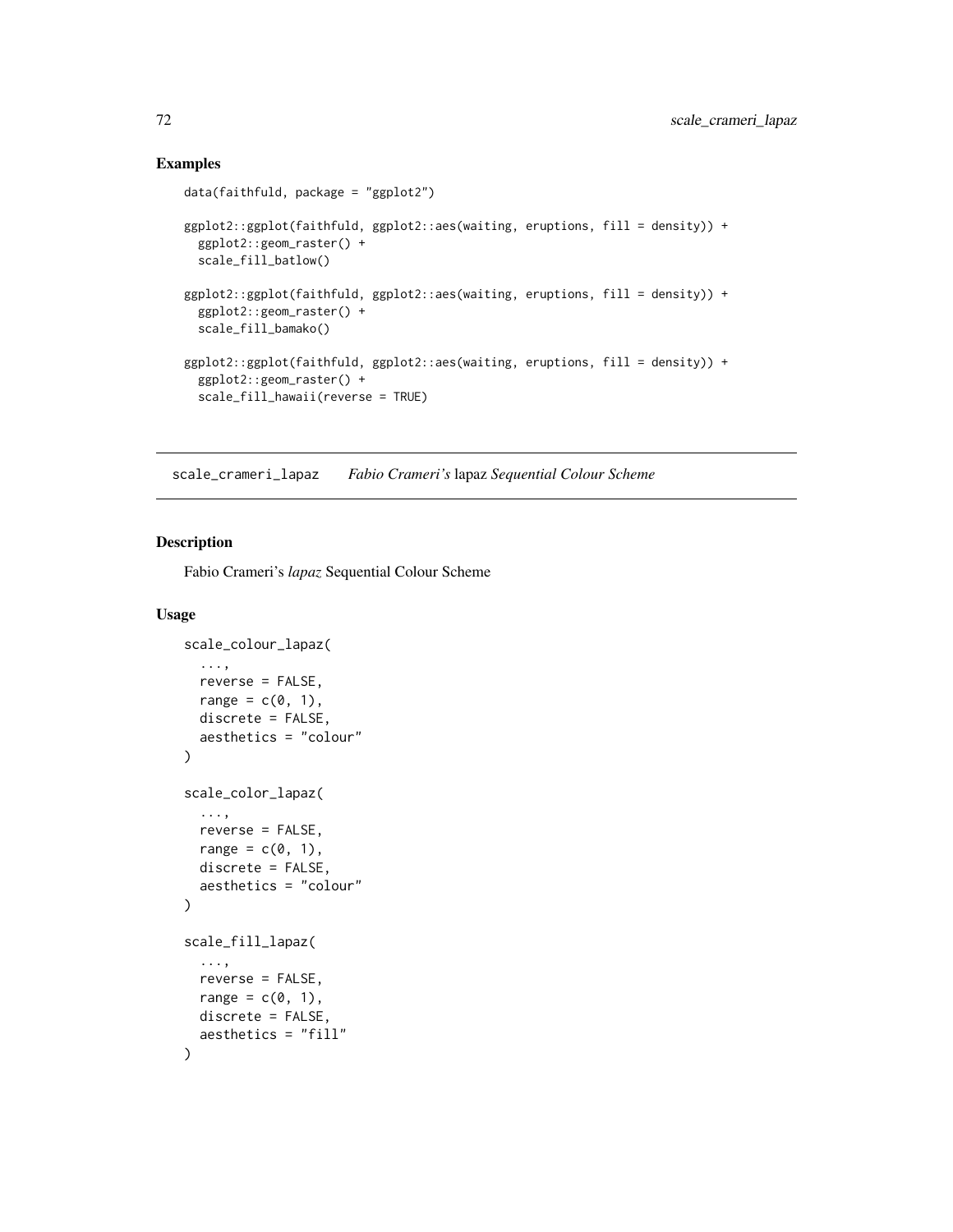```
scale_edge_colour_lapaz(
  ...,
 reverse = FALSE,
 range = c(\emptyset, 1),
 discrete = FALSE,
 aesthetics = "edge_colour"
\mathcal{L}scale_edge_color_lapaz(
  ...,
 reverse = FALSE,
 range = c(\emptyset, 1),
 discrete = FALSE,
  aesthetics = "edge_colour"
)
scale_edge_fill_lapaz(
  ...,
 reverse = FALSE,
 range = c(0, 1),
 discrete = FALSE,
 aesthetics = "edge_fill"
)
```

| $\cdot$    | Arguments passed to ggplot2::continuous_scale().                                                                             |
|------------|------------------------------------------------------------------------------------------------------------------------------|
| reverse    | A logical scalar. Should the resulting vector of colours be reversed?                                                        |
| range      | A length-two numeric vector specifying the fraction of the scheme's colour<br>domain to keep.                                |
| discrete   | A logical scalar: should the colour scheme be used as a discrete scale?                                                      |
| aesthetics | A character string or vector of character strings listing the name(s) of the aes-<br>$thetic(s)$ that this scale works with. |

# Value

A [continuous](#page-0-0) scale.

# Interpolation

If more colours than defined are needed from a given scheme, the colour coordinates are linearly interpolated to provide a continuous version of the scheme.

Note that the default colour for NA can be overridden by passing a value to ggplot2:: continuous\_scale().

# Author(s)

N. Frerebeau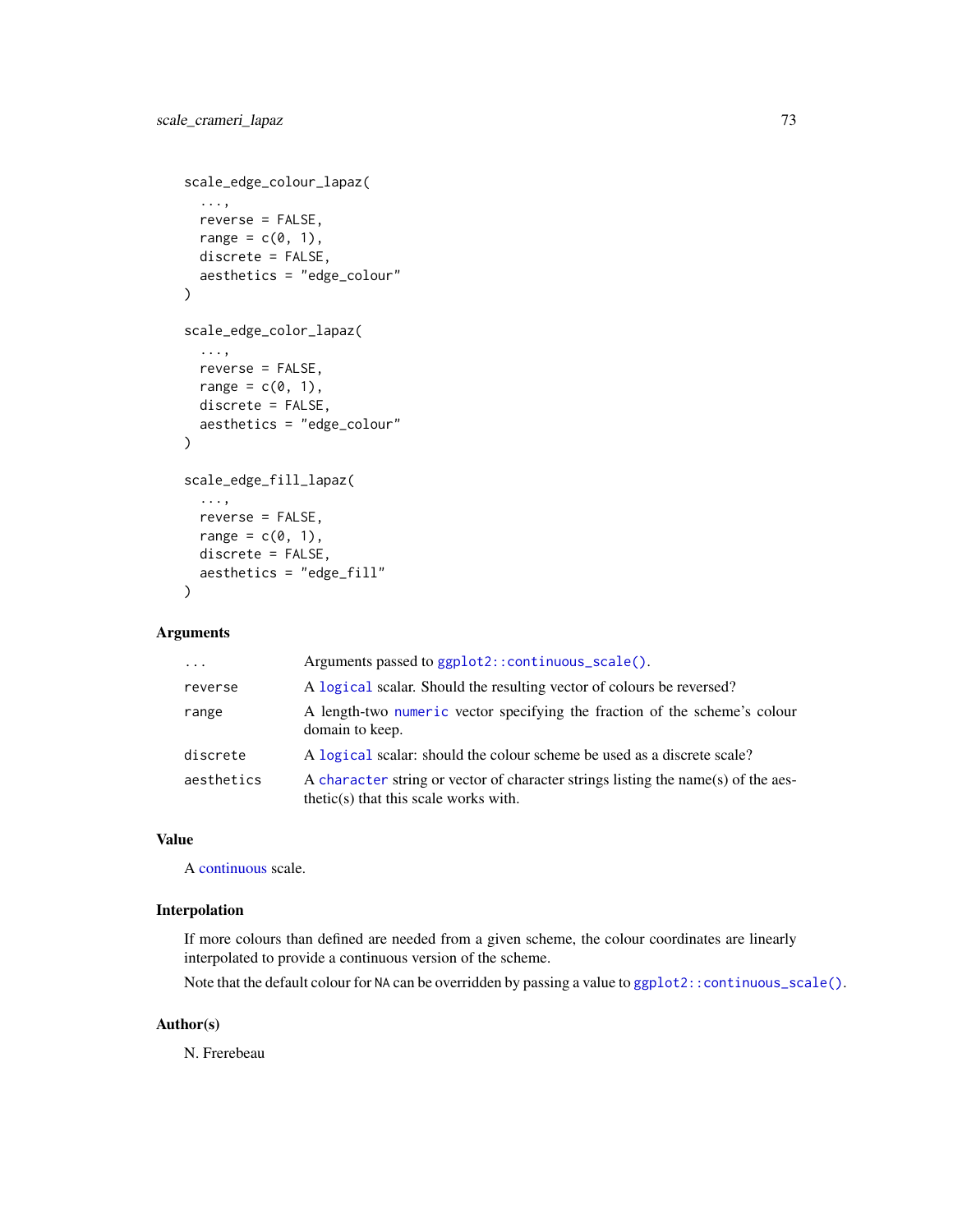#### Source

Crameri, F. (2021). Scientific colour maps. *Zenodo*, v7.0. [doi:10.5281/zenodo.4491293](https://doi.org/10.5281/zenodo.4491293)

### References

Crameri, F. (2018). Geodynamic diagnostics, scientific visualisation and StagLab 3.0. *Geosci. Model Dev.*, 11, 2541-2562. [doi:10.5194/gmd1125412018](https://doi.org/10.5194/gmd-11-2541-2018)

Crameri, F., Shephard, G. E. & Heron, P. J. (2020). The misuse of colour in science communication. *Nature Communications*, 11, 5444. [doi:10.1038/s41467020191607](https://doi.org/10.1038/s41467-020-19160-7)

# See Also

Other sequential colour schemes: [scale\\_crameri\\_acton](#page-16-0), [scale\\_crameri\\_bamako](#page-21-0), [scale\\_crameri\\_batlowK](#page-29-0), [scale\\_crameri\\_batlowW](#page-31-0), [scale\\_crameri\\_batlow](#page-26-0), [scale\\_crameri\\_bilbao](#page-37-0), [scale\\_crameri\\_buda](#page-44-0), [scale\\_crameri\\_davos](#page-53-0), [scale\\_crameri\\_devon](#page-56-0), [scale\\_crameri\\_grayC](#page-60-0), [scale\\_crameri\\_hawaii](#page-63-0), [scale\\_crameri\\_imola](#page-66-0), [scale\\_crameri\\_lajolla](#page-68-0), [scale\\_crameri\\_nuuk](#page-76-0), [scale\\_crameri\\_oslo](#page-81-0), [scale\\_crameri\\_tokyo](#page-91-0), [scale\\_crameri\\_turku](#page-94-0), [scale\\_tol\\_YlOrBr](#page-137-0), [scale\\_tol\\_discreterainbow](#page-113-0), [scale\\_tol\\_iridescent](#page-117-0), [scale\\_tol\\_smoothrainbow](#page-130-0)

Other Fabio Crameri's colour schemes: [scale\\_crameri\\_acton](#page-16-0), [scale\\_crameri\\_bamO](#page-24-0), [scale\\_crameri\\_bamako](#page-21-0), [scale\\_crameri\\_bam](#page-19-0), [scale\\_crameri\\_batlowK](#page-29-0), [scale\\_crameri\\_batlowW](#page-31-0), [scale\\_crameri\\_batlow](#page-26-0), [scale\\_crameri\\_berlin](#page-34-0), [scale\\_crameri\\_bilbao](#page-37-0), [scale\\_crameri\\_broc](#page-39-0)0, scale\_crameri\_broc, [scale\\_crameri\\_buda](#page-44-0), [scale\\_crameri\\_bukavu](#page-46-0), [scale\\_crameri\\_corkO](#page-51-0), [scale\\_crameri\\_cork](#page-48-0), [scale\\_crameri\\_davos](#page-53-0), [scale\\_crameri\\_devon](#page-56-0), [scale\\_crameri\\_fes](#page-58-0), [scale\\_crameri\\_grayC](#page-60-0), [scale\\_crameri\\_hawaii](#page-63-0), [scale\\_crameri\\_imola](#page-66-0), [scale\\_crameri\\_lajolla](#page-68-0), [scale\\_crameri\\_lisbon](#page-74-0), [scale\\_crameri\\_nuuk](#page-76-0), [scale\\_crameri\\_oleron](#page-79-0), [scale\\_crameri\\_oslo](#page-81-0), [scale\\_crameri\\_romaO](#page-86-0), [scale\\_crameri\\_roma](#page-84-0), [scale\\_crameri\\_tofino](#page-88-0), [scale\\_crameri\\_tokyo](#page-91-0), [scale\\_crameri\\_turku](#page-94-0), [scale\\_crameri\\_vanimo](#page-96-0), [scale\\_crameri\\_vikO](#page-102-0), [scale\\_crameri\\_vik](#page-99-0)

## Examples

```
data(faithfuld, package = "ggplot2")
ggplot2::ggplot(faithfuld, ggplot2::aes(waiting, eruptions, fill = density)) +
 ggplot2::geom_raster() +
 scale_fill_batlow()
ggplot2::ggplot(faithfuld, ggplot2::aes(waiting, eruptions, fill = density)) +
 ggplot2::geom_raster() +
 scale_fill_bamako()
ggplot2::ggplot(faithfuld, ggplot2::aes(waiting, eruptions, fill = density)) +
 ggplot2::geom_raster() +
 scale_fill_hawaii(reverse = TRUE)
```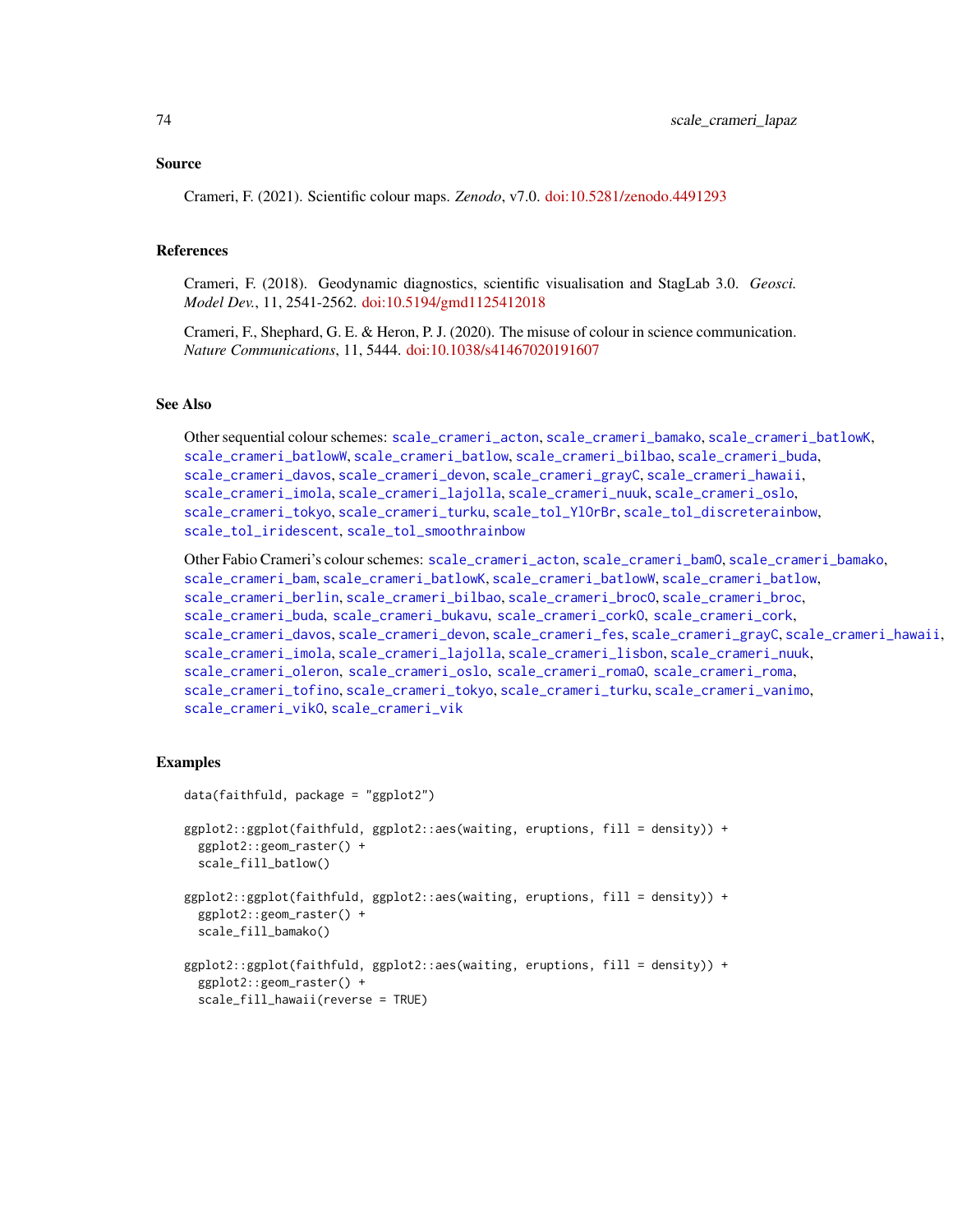<span id="page-74-0"></span>scale\_crameri\_lisbon *Fabio Crameri's* lisbon *Diverging Colour Scheme*

# Description

Fabio Crameri's *lisbon* Diverging Colour Scheme

```
scale_colour_lisbon(
  ...,
  reverse = FALSE,
  range = c(\emptyset, 1),
  midpoint = 0,
  discrete = FALSE,
  aesthetics = "colour"
)
scale_color_lisbon(
  ...,
  reverse = FALSE,
  range = c(\emptyset, 1),
  midpoint = 0,
  discrete = FALSE,
  aesthetics = "colour"
\mathcal{L}scale_fill_lisbon(
  ...,
  reverse = FALSE,
  range = c(0, 1),
  midpoint = 0,
  discrete = FALSE,
  aesthetics = "fill"
\mathcal{L}scale_edge_colour_lisbon(
  ...,
  reverse = FALSE,
  range = c(\emptyset, 1),
  midpoint = 0,
  discrete = FALSE,
  aesthetics = "edge_colour"
)
scale_edge_color_lisbon(
  ...,
```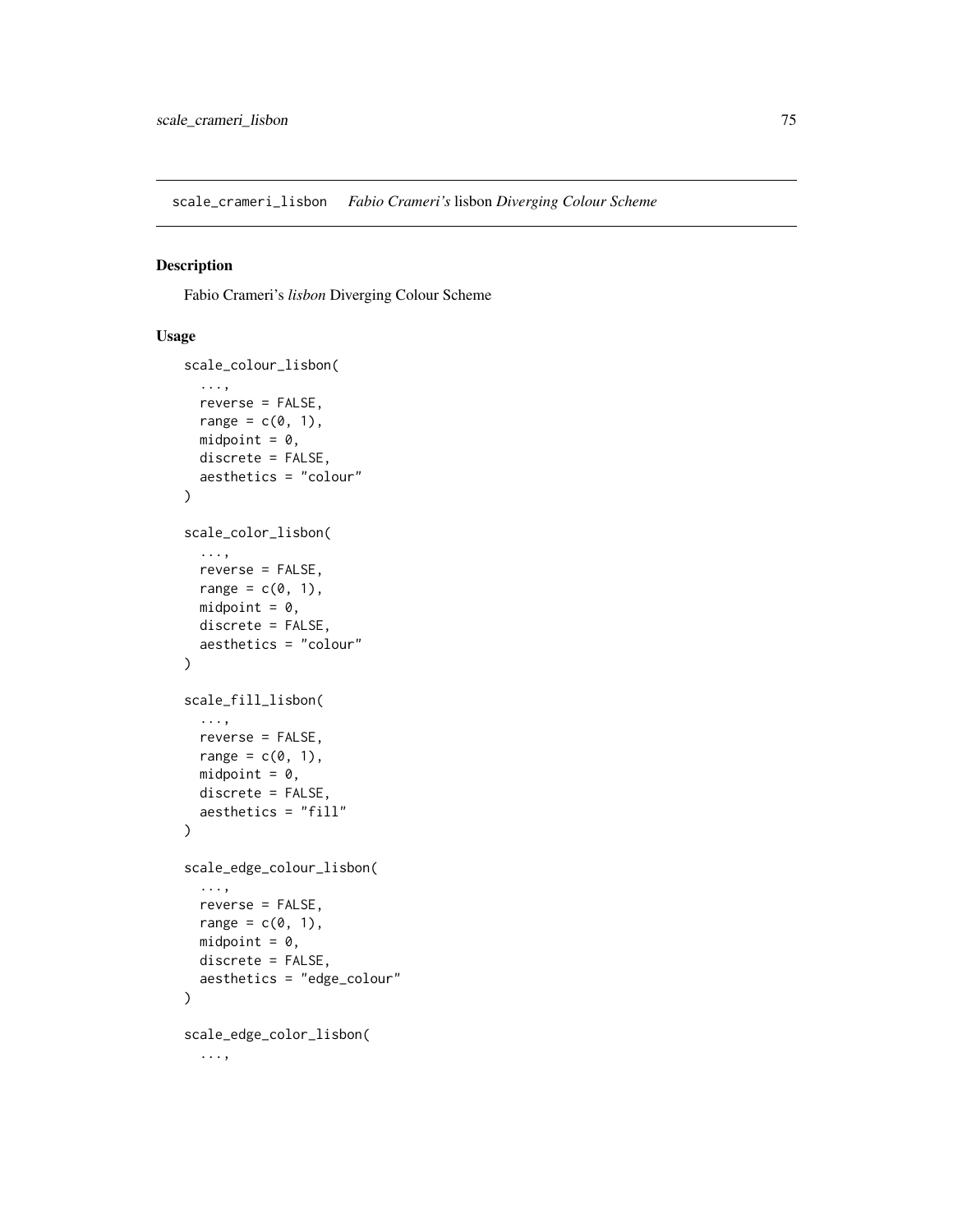```
reverse = FALSE,
 range = c(0, 1),
 midpoint = 0,
 discrete = FALSE,
  aesthetics = "edge_colour"
\mathcal{L}scale_edge_fill_lisbon(
  ...,
 reverse = FALSE,
 range = c(0, 1),
 midpoint = 0,
 discrete = FALSE,
 aesthetics = "edge_fill"
)
```

| $\ddots$ . | Arguments passed to ggplot2:: continuous_scale().                                                                            |
|------------|------------------------------------------------------------------------------------------------------------------------------|
| reverse    | A logical scalar. Should the resulting vector of colours be reversed?                                                        |
| range      | A length-two numeric vector specifying the fraction of the scheme's colour<br>domain to keep.                                |
| midpoint   | A length-one numeric vector giving the midpoint (in data value) of the diverging<br>scale. Defaults to $\theta$ .            |
| discrete   | A logical scalar: should the colour scheme be used as a discrete scale?                                                      |
| aesthetics | A character string or vector of character strings listing the name(s) of the aes-<br>$thetic(s)$ that this scale works with. |

# Value

A [continuous](#page-0-0) scale.

# Interpolation

If more colours than defined are needed from a given scheme, the colour coordinates are linearly interpolated to provide a continuous version of the scheme.

Note that the default colour for NA can be overridden by passing a value to [ggplot2::continuous\\_scale\(\)](#page-0-0).#'

## Author(s)

N. Frerebeau

## Source

Crameri, F. (2021). Scientific colour maps. *Zenodo*, v7.0. [doi:10.5281/zenodo.4491293](https://doi.org/10.5281/zenodo.4491293)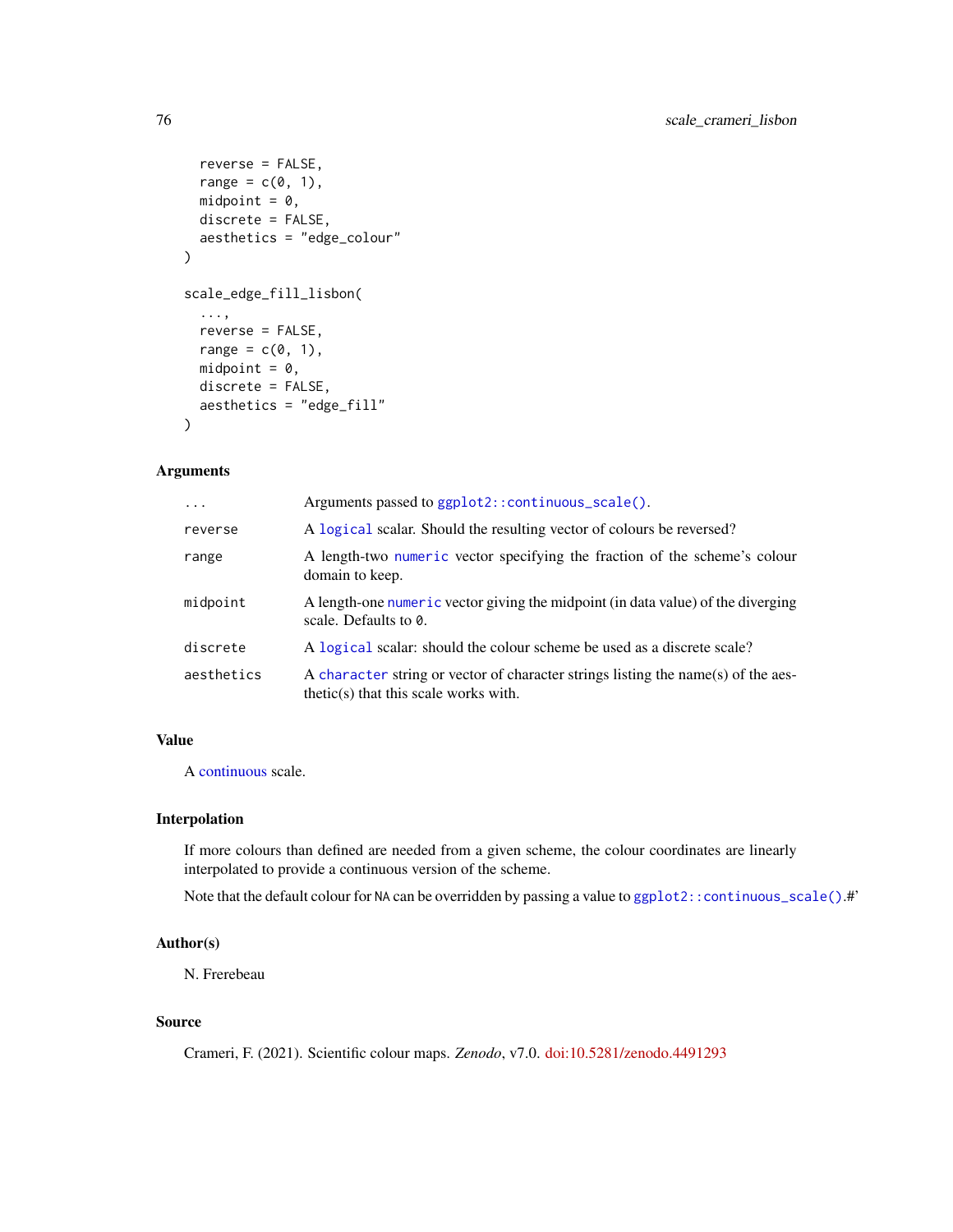## References

Crameri, F. (2018). Geodynamic diagnostics, scientific visualisation and StagLab 3.0. *Geosci. Model Dev.*, 11, 2541-2562. [doi:10.5194/gmd1125412018](https://doi.org/10.5194/gmd-11-2541-2018)

Crameri, F., Shephard, G. E. & Heron, P. J. (2020). The misuse of colour in science communication. *Nature Communications*, 11, 5444. [doi:10.1038/s41467020191607](https://doi.org/10.1038/s41467-020-19160-7)

### See Also

Other diverging colour schemes: [scale\\_crameri\\_bam](#page-19-0), [scale\\_crameri\\_berlin](#page-34-0), [scale\\_crameri\\_broc](#page-39-0), [scale\\_crameri\\_cork](#page-48-0), [scale\\_crameri\\_roma](#page-84-0), [scale\\_crameri\\_tofino](#page-88-0), [scale\\_crameri\\_vanimo](#page-96-0), [scale\\_crameri\\_vik](#page-99-0), [scale\\_tol\\_BuRd](#page-109-0), [scale\\_tol\\_PRGn](#page-127-0), [scale\\_tol\\_sunset](#page-133-0)

Other Fabio Crameri's colour schemes: [scale\\_crameri\\_acton](#page-16-0), [scale\\_crameri\\_bamO](#page-24-0), [scale\\_crameri\\_bamako](#page-21-0), [scale\\_crameri\\_bam](#page-19-0), [scale\\_crameri\\_batlowK](#page-29-0), [scale\\_crameri\\_batlowW](#page-31-0), [scale\\_crameri\\_batlow](#page-26-0), [scale\\_crameri\\_berlin](#page-34-0), [scale\\_crameri\\_bilbao](#page-37-0), [scale\\_crameri\\_broc](#page-39-0)0, scale\_crameri\_broc, [scale\\_crameri\\_buda](#page-44-0), [scale\\_crameri\\_bukavu](#page-46-0), [scale\\_crameri\\_corkO](#page-51-0), [scale\\_crameri\\_cork](#page-48-0), [scale\\_crameri\\_davos](#page-53-0), [scale\\_crameri\\_devon](#page-56-0), [scale\\_crameri\\_fes](#page-58-0), [scale\\_crameri\\_grayC](#page-60-0), [scale\\_crameri\\_hawaii](#page-63-0), [scale\\_crameri\\_imola](#page-66-0), [scale\\_crameri\\_lajolla](#page-68-0), [scale\\_crameri\\_lapaz](#page-71-0), [scale\\_crameri\\_nuuk](#page-76-0), [scale\\_crameri\\_oleron](#page-79-0), [scale\\_crameri\\_oslo](#page-81-0), [scale\\_crameri\\_romaO](#page-86-0), [scale\\_crameri\\_roma](#page-84-0), [scale\\_crameri\\_tofino](#page-88-0), [scale\\_crameri\\_tokyo](#page-91-0), [scale\\_crameri\\_turku](#page-94-0), [scale\\_crameri\\_vanimo](#page-96-0), [scale\\_crameri\\_vikO](#page-102-0), [scale\\_crameri\\_vik](#page-99-0)

#### Examples

data(economics, package = "ggplot2")

```
ggplot2::ggplot(economics, ggplot2::aes(psavert, pce, colour = unemploy)) +
 ggplot2::geom_point() +
 scale_colour_broc(reverse = TRUE, midpoint = 12000)
ggplot2::ggplot(economics, ggplot2::aes(psavert, pce, colour = unemploy)) +
 ggplot2::geom_point() +
```

```
scale_colour_berlin(midpoint = 9000)
```
<span id="page-76-0"></span>scale\_crameri\_nuuk *Fabio Crameri's* nuuk *Sequential Colour Scheme*

## **Description**

Fabio Crameri's *nuuk* Sequential Colour Scheme

```
scale_colour_nuuk(
  ...,
  reverse = FALSE,
  range = c(0, 1),
  discrete = FALSE,
```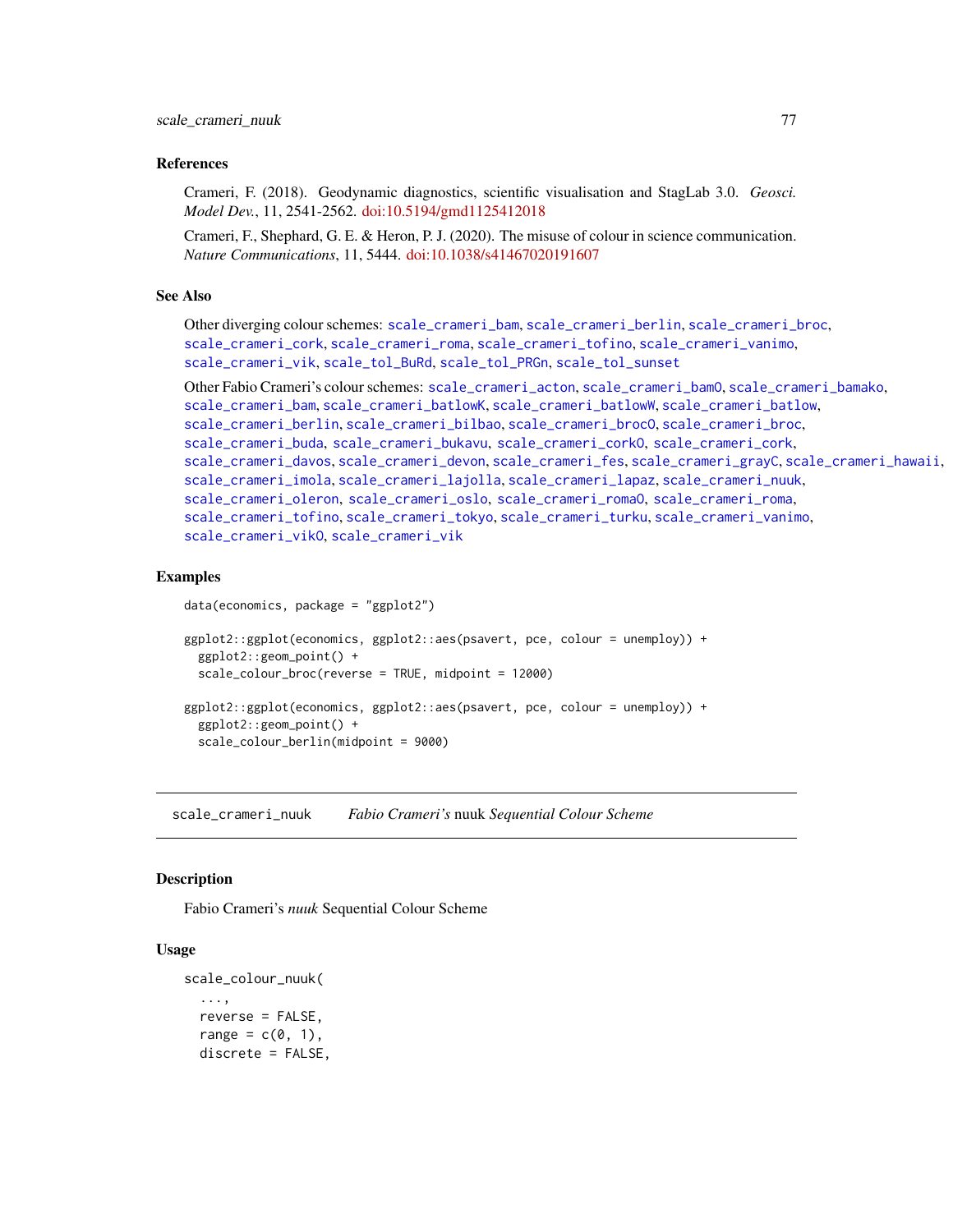```
aesthetics = "colour"
\mathcal{L}scale_color_nuuk(
  ...,
  reverse = FALSE,
 range = c(\emptyset, 1),
  discrete = FALSE,
  aesthetics = "colour"
)
scale_fill_nuuk(
  ...,
 reverse = FALSE,
  range = c(\emptyset, 1),
  discrete = FALSE,
  aesthetics = "fill"
)
scale_edge_colour_nuuk(
  ...,
 reverse = FALSE,
 range = c(\emptyset, 1),
  discrete = FALSE,
  aesthetics = "edge_colour"
\lambdascale_edge_color_nuuk(
  ...,
 reverse = FALSE,
  range = c(\emptyset, 1),
  discrete = FALSE,
  aesthetics = "edge_colour"
\lambdascale_edge_fill_nuuk(
  ...,
 reverse = FALSE,
  range = c(\emptyset, 1),
  discrete = FALSE,
  aesthetics = "edge_fill"
```

```
\mathcal{L}
```

| $\cdot$ $\cdot$ $\cdot$ | Arguments passed to ggplot2::continuous_scale().                           |
|-------------------------|----------------------------------------------------------------------------|
| reverse                 | A logical scalar. Should the resulting vector of colours be reversed?      |
| range                   | A length-two numeric vector specifying the fraction of the scheme's colour |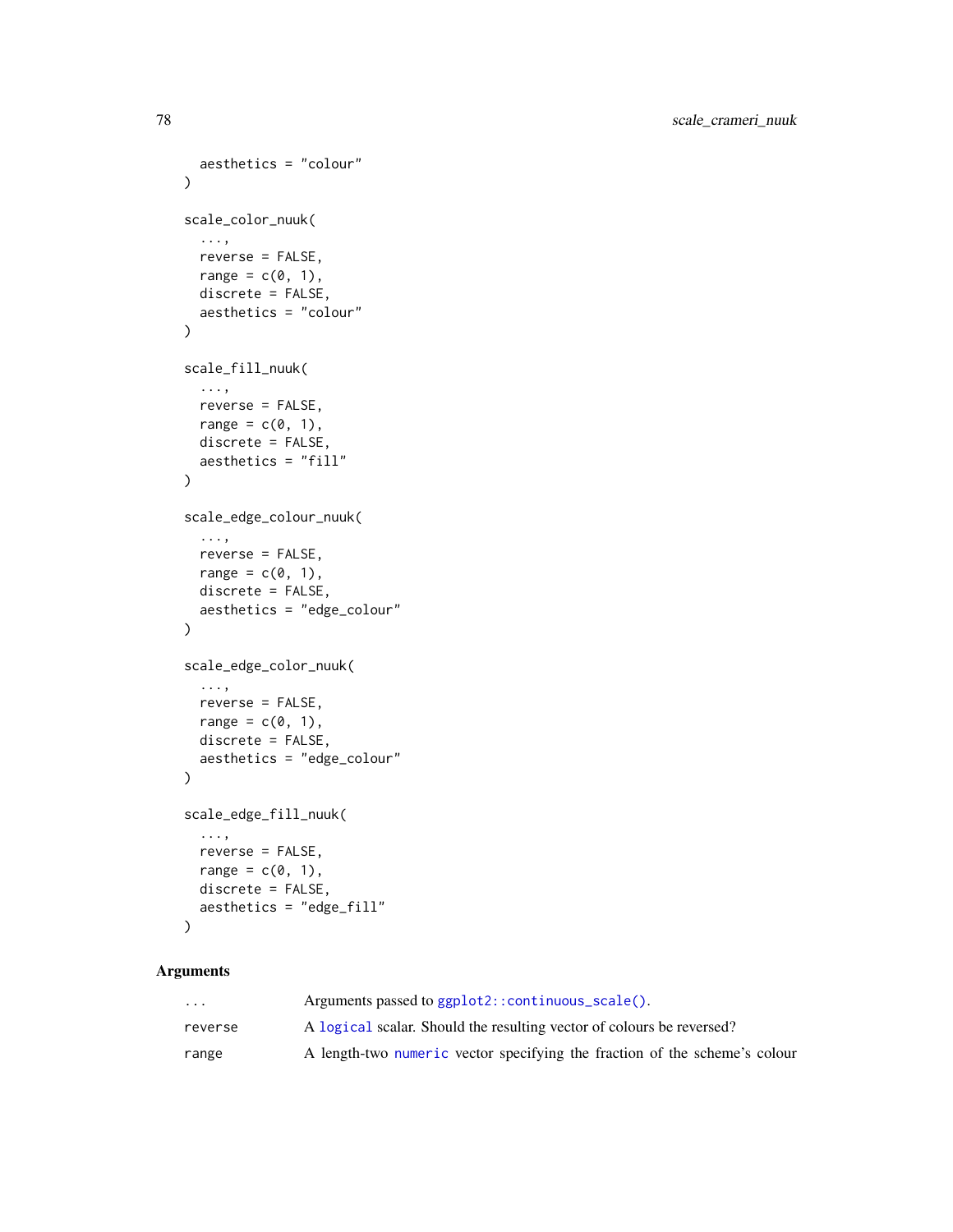|            | domain to keep.                                                                                                              |
|------------|------------------------------------------------------------------------------------------------------------------------------|
| discrete   | A logical scalar: should the colour scheme be used as a discrete scale?                                                      |
| aesthetics | A character string or vector of character strings listing the name(s) of the aes-<br>$thetic(s)$ that this scale works with. |

## Value

A [continuous](#page-0-0) scale.

domain to keep.

## Interpolation

If more colours than defined are needed from a given scheme, the colour coordinates are linearly interpolated to provide a continuous version of the scheme.

Note that the default colour for NA can be overridden by passing a value to  $ggplot2::continuous\_scale()$ .

### Author(s)

N. Frerebeau

## Source

Crameri, F. (2021). Scientific colour maps. *Zenodo*, v7.0. [doi:10.5281/zenodo.4491293](https://doi.org/10.5281/zenodo.4491293)

## References

Crameri, F. (2018). Geodynamic diagnostics, scientific visualisation and StagLab 3.0. *Geosci. Model Dev.*, 11, 2541-2562. [doi:10.5194/gmd1125412018](https://doi.org/10.5194/gmd-11-2541-2018)

Crameri, F., Shephard, G. E. & Heron, P. J. (2020). The misuse of colour in science communication. *Nature Communications*, 11, 5444. [doi:10.1038/s41467020191607](https://doi.org/10.1038/s41467-020-19160-7)

### See Also

Other sequential colour schemes: [scale\\_crameri\\_acton](#page-16-0), [scale\\_crameri\\_bamako](#page-21-0), [scale\\_crameri\\_batlowK](#page-29-0), [scale\\_crameri\\_batlowW](#page-31-0), [scale\\_crameri\\_batlow](#page-26-0), [scale\\_crameri\\_bilbao](#page-37-0), [scale\\_crameri\\_buda](#page-44-0), [scale\\_crameri\\_davos](#page-53-0), [scale\\_crameri\\_devon](#page-56-0), [scale\\_crameri\\_grayC](#page-60-0), [scale\\_crameri\\_hawaii](#page-63-0), [scale\\_crameri\\_imola](#page-66-0), [scale\\_crameri\\_lajolla](#page-68-0), [scale\\_crameri\\_lapaz](#page-71-0), [scale\\_crameri\\_oslo](#page-81-0), [scale\\_crameri\\_tokyo](#page-91-0), [scale\\_crameri\\_turku](#page-94-0), [scale\\_tol\\_YlOrBr](#page-137-0), [scale\\_tol\\_discreterainbow](#page-113-0), [scale\\_tol\\_iridescent](#page-117-0), [scale\\_tol\\_smoothrainbow](#page-130-0)

Other Fabio Crameri's colour schemes: [scale\\_crameri\\_acton](#page-16-0), [scale\\_crameri\\_bamO](#page-24-0), [scale\\_crameri\\_bamako](#page-21-0), [scale\\_crameri\\_bam](#page-19-0), [scale\\_crameri\\_batlowK](#page-29-0), [scale\\_crameri\\_batlowW](#page-31-0), [scale\\_crameri\\_batlow](#page-26-0), [scale\\_crameri\\_berlin](#page-34-0), [scale\\_crameri\\_bilbao](#page-37-0), [scale\\_crameri\\_brocO](#page-42-0), [scale\\_crameri\\_broc](#page-39-0), [scale\\_crameri\\_buda](#page-44-0), [scale\\_crameri\\_bukavu](#page-46-0), [scale\\_crameri\\_corkO](#page-51-0), [scale\\_crameri\\_cork](#page-48-0), [scale\\_crameri\\_davos](#page-53-0), [scale\\_crameri\\_devon](#page-56-0), [scale\\_crameri\\_fes](#page-58-0), [scale\\_crameri\\_grayC](#page-60-0), [scale\\_crameri\\_hawaii](#page-63-0), [scale\\_crameri\\_imola](#page-66-0), [scale\\_crameri\\_lajolla](#page-68-0), [scale\\_crameri\\_lapaz](#page-71-0), [scale\\_crameri\\_lisbon](#page-74-0), [scale\\_crameri\\_oleron](#page-79-0), [scale\\_crameri\\_oslo](#page-81-0), [scale\\_crameri\\_romaO](#page-86-0), [scale\\_crameri\\_roma](#page-84-0), [scale\\_crameri\\_tofino](#page-88-0), [scale\\_crameri\\_tokyo](#page-91-0), [scale\\_crameri\\_turku](#page-94-0), [scale\\_crameri\\_vanimo](#page-96-0), [scale\\_crameri\\_vikO](#page-102-0), [scale\\_crameri\\_vik](#page-99-0)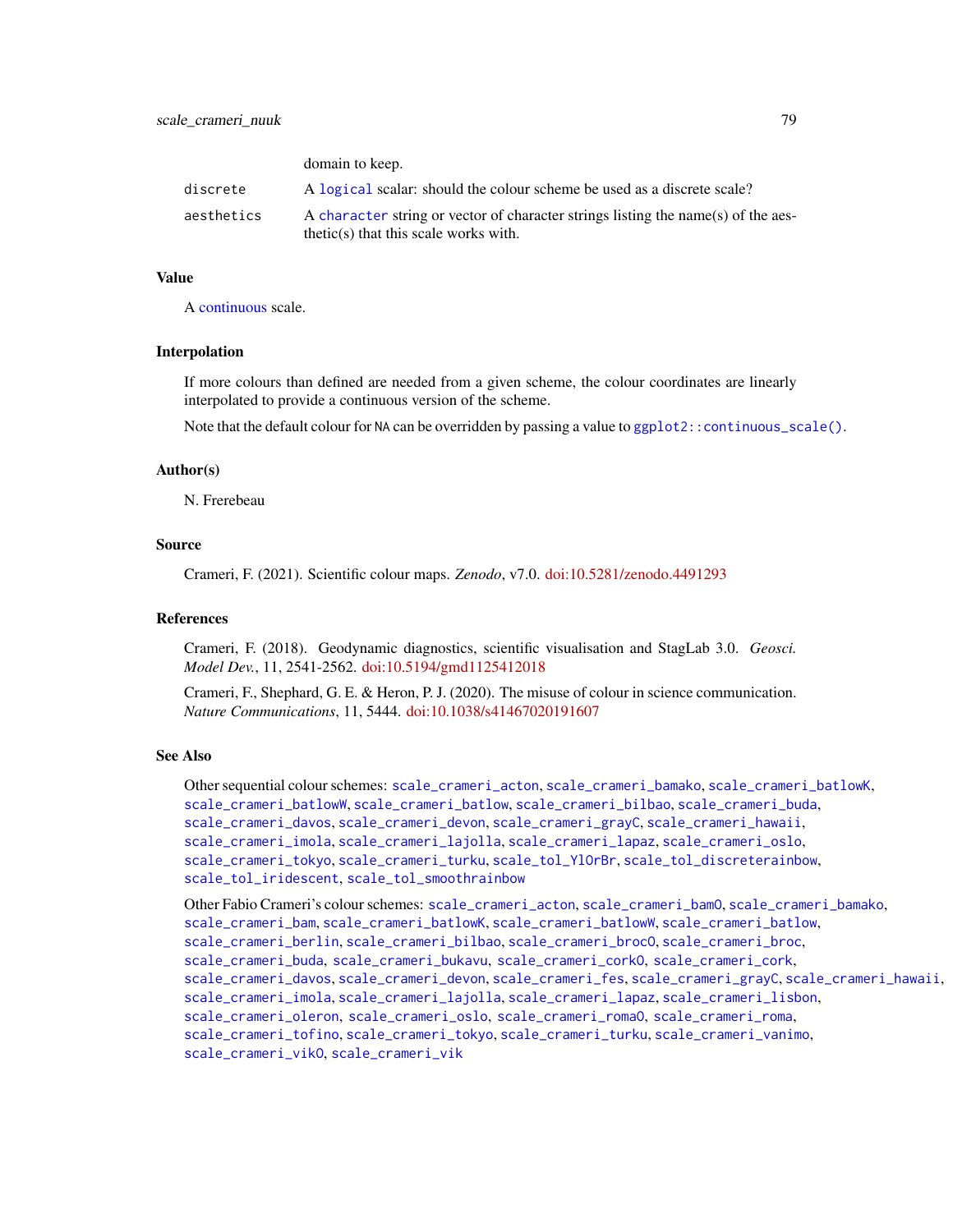## Examples

```
data(faithfuld, package = "ggplot2")
ggplot2::ggplot(faithfuld, ggplot2::aes(waiting, eruptions, fill = density)) +
 ggplot2::geom_raster() +
 scale_fill_batlow()
ggplot2::ggplot(faithfuld, ggplot2::aes(waiting, eruptions, fill = density)) +
 ggplot2::geom_raster() +
 scale_fill_bamako()
ggplot2::ggplot(faithfuld, ggplot2::aes(waiting, eruptions, fill = density)) +
 ggplot2::geom_raster() +
 scale_fill_hawaii(reverse = TRUE)
```
<span id="page-79-0"></span>scale\_crameri\_oleron *Fabio Crameri's* oleron *Multi-Sequential Colour Scheme*

## Description

Fabio Crameri's *oleron* Multi-Sequential Colour Scheme

```
scale_colour_oleron(
  ...,
  reverse = FALSE,
  range = c(0, 1),
  midpoint = 0,
  aesthetics = "colour"
\lambdascale_color_oleron(
  ...,
  reverse = FALSE,
  range = c(\emptyset, 1),
  midpoint = 0,
  aesthetics = "colour"
)
scale_fill_oleron(
  ...,
  reverse = FALSE,
  range = c(\emptyset, 1),
  midpoint = 0,
  aesthetics = "fill"
)
```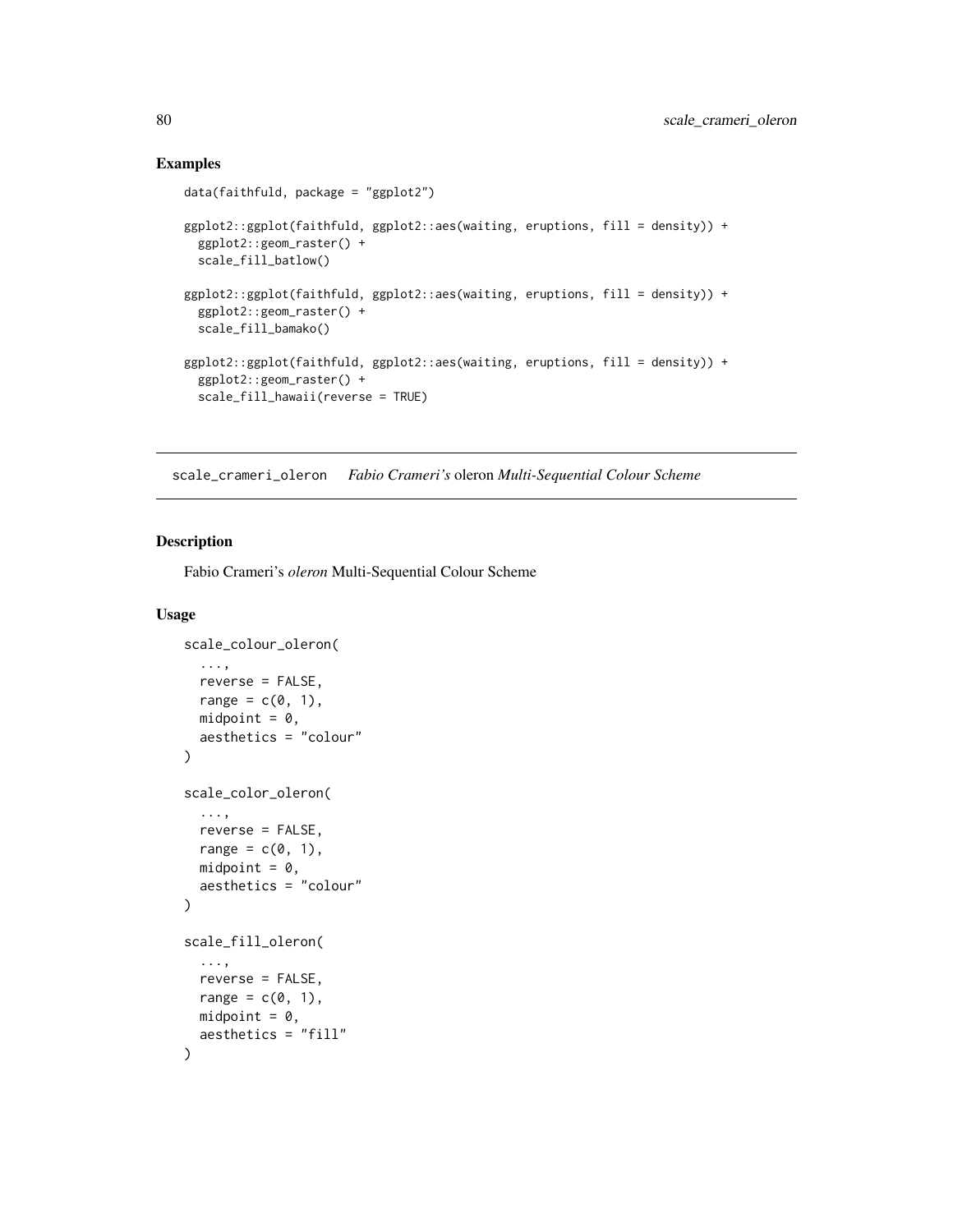| $\ddotsc$  | Arguments passed to ggplot2::continuous_scale().                                                                             |
|------------|------------------------------------------------------------------------------------------------------------------------------|
| reverse    | A logical scalar. Should the resulting vector of colours be reversed?                                                        |
| range      | A length-two numeric vector specifying the fraction of the scheme's colour<br>domain to keep.                                |
| midpoint   | A length-one numeric vector giving the midpoint (in data value) of the diverging<br>scale. Defaults to 0.                    |
| aesthetics | A character string or vector of character strings listing the name(s) of the aes-<br>$thetic(s)$ that this scale works with. |

## Value

A [continuous](#page-0-0) scale.

#### Interpolation

If more colours than defined are needed from a given scheme, the colour coordinates are linearly interpolated to provide a continuous version of the scheme.

Note that the default colour for NA can be overridden by passing a value to ggplot  $2$ : continuous\_scale().

## Author(s)

N. Frerebeau

## Source

Crameri, F. (2021). Scientific colour maps. *Zenodo*, v7.0. [doi:10.5281/zenodo.4491293](https://doi.org/10.5281/zenodo.4491293)

## References

Crameri, F. (2018). Geodynamic diagnostics, scientific visualisation and StagLab 3.0. *Geosci. Model Dev.*, 11, 2541-2562. [doi:10.5194/gmd1125412018](https://doi.org/10.5194/gmd-11-2541-2018)

Crameri, F., Shephard, G. E. & Heron, P. J. (2020). The misuse of colour in science communication. *Nature Communications*, 11, 5444. [doi:10.1038/s41467020191607](https://doi.org/10.1038/s41467-020-19160-7)

### See Also

Other multi sequential colour schemes: [scale\\_crameri\\_bukavu](#page-46-0), [scale\\_crameri\\_fes](#page-58-0)

Other Fabio Crameri's colour schemes: [scale\\_crameri\\_acton](#page-16-0), [scale\\_crameri\\_bamO](#page-24-0), [scale\\_crameri\\_bamako](#page-21-0), [scale\\_crameri\\_bam](#page-19-0), [scale\\_crameri\\_batlowK](#page-29-0), [scale\\_crameri\\_batlowW](#page-31-0), [scale\\_crameri\\_batlow](#page-26-0), [scale\\_crameri\\_berlin](#page-34-0), [scale\\_crameri\\_bilbao](#page-37-0), [scale\\_crameri\\_brocO](#page-42-0), [scale\\_crameri\\_broc](#page-39-0), [scale\\_crameri\\_buda](#page-44-0), [scale\\_crameri\\_bukavu](#page-46-0), [scale\\_crameri\\_corkO](#page-51-0), [scale\\_crameri\\_cork](#page-48-0), [scale\\_crameri\\_davos](#page-53-0), [scale\\_crameri\\_devon](#page-56-0), [scale\\_crameri\\_fes](#page-58-0), [scale\\_crameri\\_grayC](#page-60-0), [scale\\_crameri\\_hawaii](#page-63-0), [scale\\_crameri\\_imola](#page-66-0), [scale\\_crameri\\_lajolla](#page-68-0), [scale\\_crameri\\_lapaz](#page-71-0), [scale\\_crameri\\_lisbon](#page-74-0), [scale\\_crameri\\_nuuk](#page-76-0), [scale\\_crameri\\_oslo](#page-81-0), [scale\\_crameri\\_romaO](#page-86-0), [scale\\_crameri\\_roma](#page-84-0), [scale\\_crameri\\_tofino](#page-88-0), [scale\\_crameri\\_tokyo](#page-91-0), [scale\\_crameri\\_turku](#page-94-0), [scale\\_crameri\\_vanimo](#page-96-0), [scale\\_crameri\\_vikO](#page-102-0), [scale\\_crameri\\_vik](#page-99-0)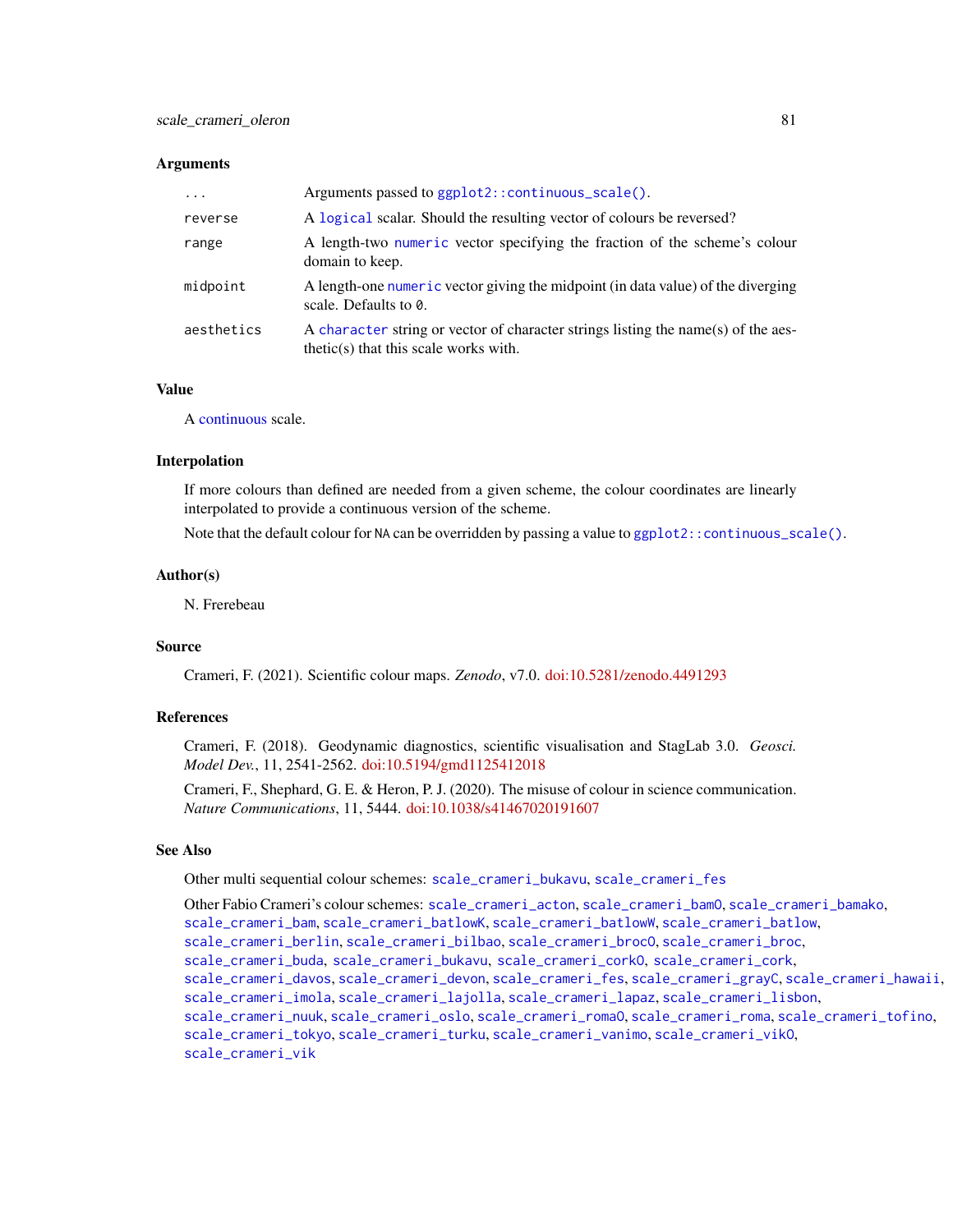# Examples

data(volcano)

```
volcan <- data.frame(
  x = rep(1:ncol(volcano), each = nrow(volcano)),y = rep(1:nrow(volcano), times = ncol(volcano)),
  z = as.numeric(volcano)
\mathcal{L}ggplot2::ggplot(volcan, ggplot2::aes(x, y, fill = z)) +ggplot2::geom_raster() +
  scale_fill_oleron(midpoint = 125)
```
<span id="page-81-0"></span>scale\_crameri\_oslo *Fabio Crameri's* oslo *Sequential Colour Scheme*

# Description

Fabio Crameri's *oslo* Sequential Colour Scheme

```
scale_colour_oslo(
  ...,
  reverse = FALSE,
 range = c(\emptyset, 1),
 discrete = FALSE,
  aesthetics = "colour"
\mathcal{L}scale_color_oslo(
  ...,
 reverse = FALSE,
  range = c(\theta, 1),
 discrete = FALSE,
  aesthetics = "colour"
)
scale_fill_oslo(
  ...,
  reverse = FALSE,
  range = c(0, 1),
 discrete = FALSE,
  aesthetics = "fill"
)
scale_edge_colour_oslo(
```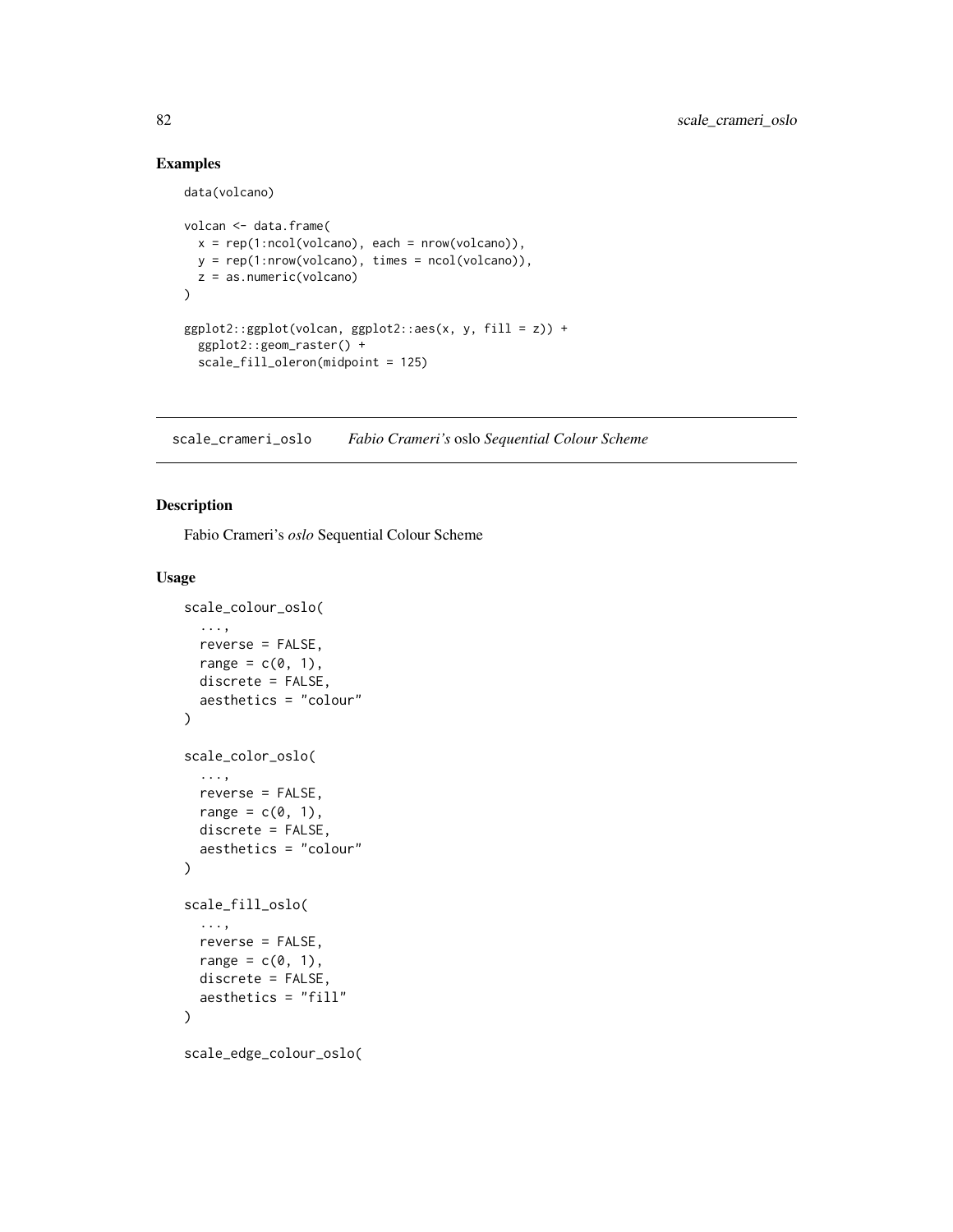# scale\_crameri\_oslo 83

```
...,
  reverse = FALSE,
  range = c(\theta, 1),
  discrete = FALSE,
  aesthetics = "edge_colour"
\mathcal{L}scale_edge_color_oslo(
  ...,
  reverse = FALSE,
  range = c(0, 1),
  discrete = FALSE,
  aesthetics = "edge_colour"
)
scale_edge_fill_oslo(
  ...,
  reverse = FALSE,
  range = c(\emptyset, 1),
  discrete = FALSE,
  aesthetics = "edge_fill"
\mathcal{L}
```
# Arguments

| $\ddots$ . | Arguments passed to ggplot2::continuous_scale().                                                                             |
|------------|------------------------------------------------------------------------------------------------------------------------------|
| reverse    | A logical scalar. Should the resulting vector of colours be reversed?                                                        |
| range      | A length-two numeric vector specifying the fraction of the scheme's colour<br>domain to keep.                                |
| discrete   | A logical scalar: should the colour scheme be used as a discrete scale?                                                      |
| aesthetics | A character string or vector of character strings listing the name(s) of the aes-<br>$thetic(s)$ that this scale works with. |

## Value

A [continuous](#page-0-0) scale.

## Interpolation

If more colours than defined are needed from a given scheme, the colour coordinates are linearly interpolated to provide a continuous version of the scheme.

Note that the default colour for NA can be overridden by passing a value to [ggplot2::continuous\\_scale\(\)](#page-0-0).

# Author(s)

N. Frerebeau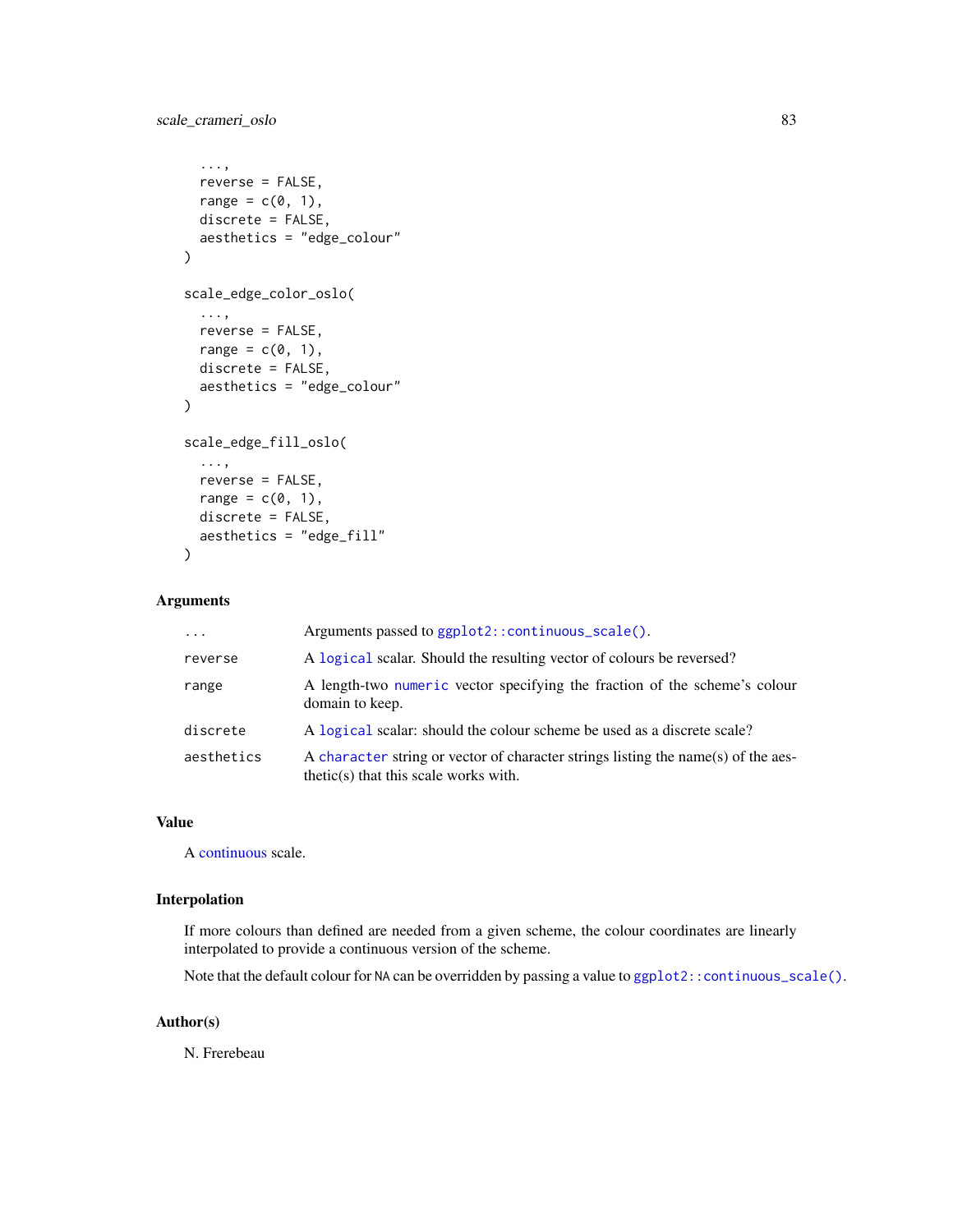#### Source

Crameri, F. (2021). Scientific colour maps. *Zenodo*, v7.0. [doi:10.5281/zenodo.4491293](https://doi.org/10.5281/zenodo.4491293)

### References

Crameri, F. (2018). Geodynamic diagnostics, scientific visualisation and StagLab 3.0. *Geosci. Model Dev.*, 11, 2541-2562. [doi:10.5194/gmd1125412018](https://doi.org/10.5194/gmd-11-2541-2018)

Crameri, F., Shephard, G. E. & Heron, P. J. (2020). The misuse of colour in science communication. *Nature Communications*, 11, 5444. [doi:10.1038/s41467020191607](https://doi.org/10.1038/s41467-020-19160-7)

# See Also

Other sequential colour schemes: [scale\\_crameri\\_acton](#page-16-0), [scale\\_crameri\\_bamako](#page-21-0), [scale\\_crameri\\_batlowK](#page-29-0), [scale\\_crameri\\_batlowW](#page-31-0), [scale\\_crameri\\_batlow](#page-26-0), [scale\\_crameri\\_bilbao](#page-37-0), [scale\\_crameri\\_buda](#page-44-0), [scale\\_crameri\\_davos](#page-53-0), [scale\\_crameri\\_devon](#page-56-0), [scale\\_crameri\\_grayC](#page-60-0), [scale\\_crameri\\_hawaii](#page-63-0), [scale\\_crameri\\_imola](#page-66-0), [scale\\_crameri\\_lajolla](#page-68-0), [scale\\_crameri\\_lapaz](#page-71-0), [scale\\_crameri\\_nuuk](#page-76-0), [scale\\_crameri\\_tokyo](#page-91-0), [scale\\_crameri\\_turku](#page-94-0), [scale\\_tol\\_YlOrBr](#page-137-0), [scale\\_tol\\_discreterainbow](#page-113-0), [scale\\_tol\\_iridescent](#page-117-0), [scale\\_tol\\_smoothrainbow](#page-130-0)

Other Fabio Crameri's colour schemes: [scale\\_crameri\\_acton](#page-16-0), [scale\\_crameri\\_bamO](#page-24-0), [scale\\_crameri\\_bamako](#page-21-0), [scale\\_crameri\\_bam](#page-19-0), [scale\\_crameri\\_batlowK](#page-29-0), [scale\\_crameri\\_batlowW](#page-31-0), [scale\\_crameri\\_batlow](#page-26-0), [scale\\_crameri\\_berlin](#page-34-0), [scale\\_crameri\\_bilbao](#page-37-0), [scale\\_crameri\\_broc](#page-39-0)0, scale\_crameri\_broc, [scale\\_crameri\\_buda](#page-44-0), [scale\\_crameri\\_bukavu](#page-46-0), [scale\\_crameri\\_corkO](#page-51-0), [scale\\_crameri\\_cork](#page-48-0), [scale\\_crameri\\_davos](#page-53-0), [scale\\_crameri\\_devon](#page-56-0), [scale\\_crameri\\_fes](#page-58-0), [scale\\_crameri\\_grayC](#page-60-0), [scale\\_crameri\\_hawaii](#page-63-0), [scale\\_crameri\\_imola](#page-66-0), [scale\\_crameri\\_lajolla](#page-68-0), [scale\\_crameri\\_lapaz](#page-71-0), [scale\\_crameri\\_lisbon](#page-74-0), [scale\\_crameri\\_nuuk](#page-76-0), [scale\\_crameri\\_oleron](#page-79-0), [scale\\_crameri\\_romaO](#page-86-0), [scale\\_crameri\\_roma](#page-84-0), [scale\\_crameri\\_tofino](#page-88-0), [scale\\_crameri\\_tokyo](#page-91-0), [scale\\_crameri\\_turku](#page-94-0), [scale\\_crameri\\_vanimo](#page-96-0), [scale\\_crameri\\_vikO](#page-102-0), [scale\\_crameri\\_vik](#page-99-0)

## Examples

```
data(faithfuld, package = "ggplot2")
ggplot2::ggplot(faithfuld, ggplot2::aes(waiting, eruptions, fill = density)) +
 ggplot2::geom_raster() +
 scale_fill_batlow()
ggplot2::ggplot(faithfuld, ggplot2::aes(waiting, eruptions, fill = density)) +
 ggplot2::geom_raster() +
 scale_fill_bamako()
ggplot2::ggplot(faithfuld, ggplot2::aes(waiting, eruptions, fill = density)) +
 ggplot2::geom_raster() +
 scale_fill_hawaii(reverse = TRUE)
```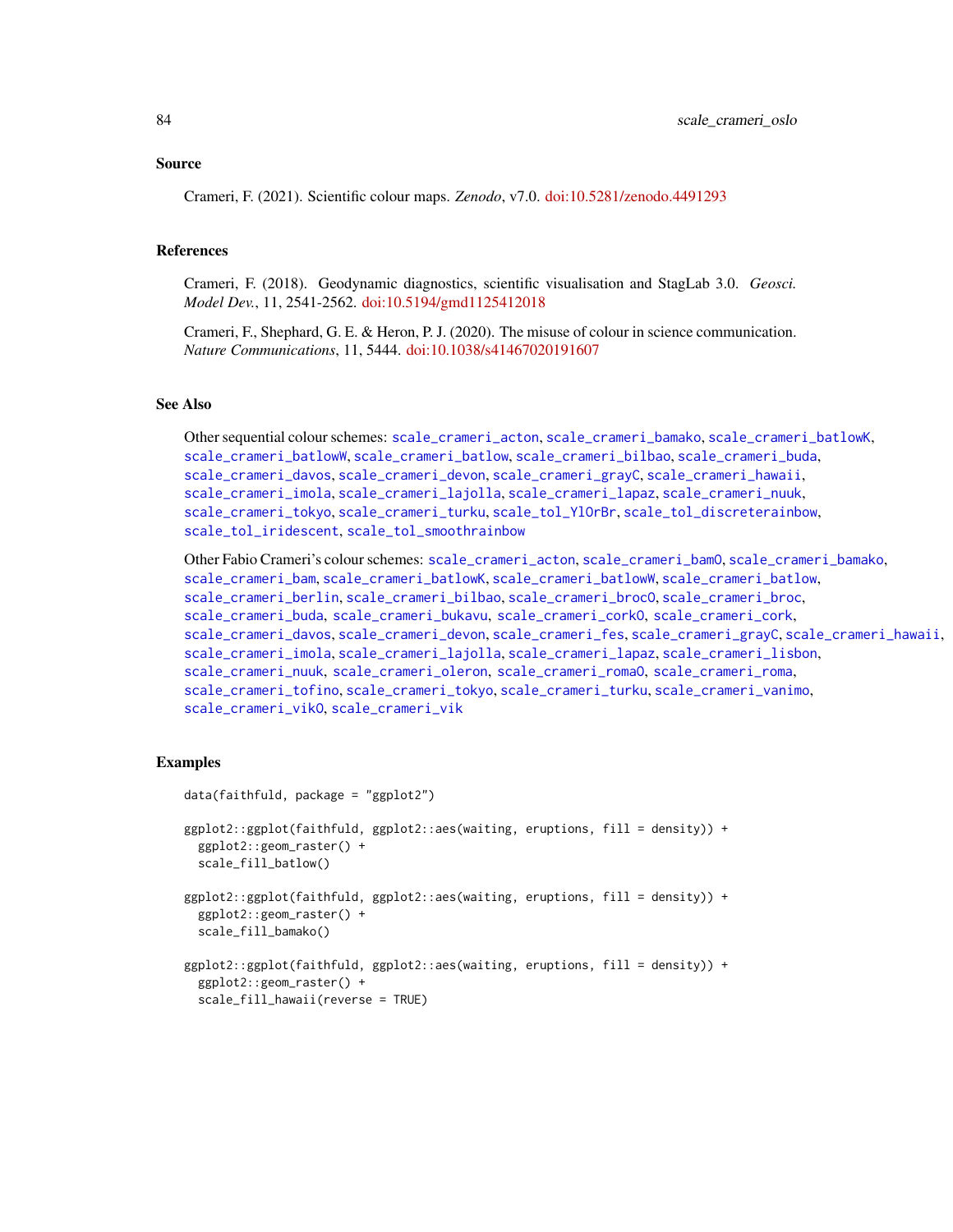<span id="page-84-0"></span>scale\_crameri\_roma *Fabio Crameri's* roma *Diverging Colour Scheme*

# Description

Fabio Crameri's *roma* Diverging Colour Scheme

```
scale_colour_roma(
  ...,
  reverse = FALSE,
  range = c(\emptyset, 1),
  midpoint = 0,
  discrete = FALSE,
  aesthetics = "colour"
)
scale_color_roma(
  ...,
  reverse = FALSE,
  range = c(\emptyset, 1),
  midpoint = 0,
  discrete = FALSE,
  aesthetics = "colour"
\mathcal{L}scale_fill_roma(
  ...,
  reverse = FALSE,
  range = c(0, 1),
  midpoint = 0,
  discrete = FALSE,
  aesthetics = "fill"
\mathcal{L}scale_edge_colour_roma(
  ...,
  reverse = FALSE,
  range = c(\emptyset, 1),
  midpoint = 0,
  discrete = FALSE,
  aesthetics = "edge_colour"
)
scale_edge_color_roma(
  ...,
```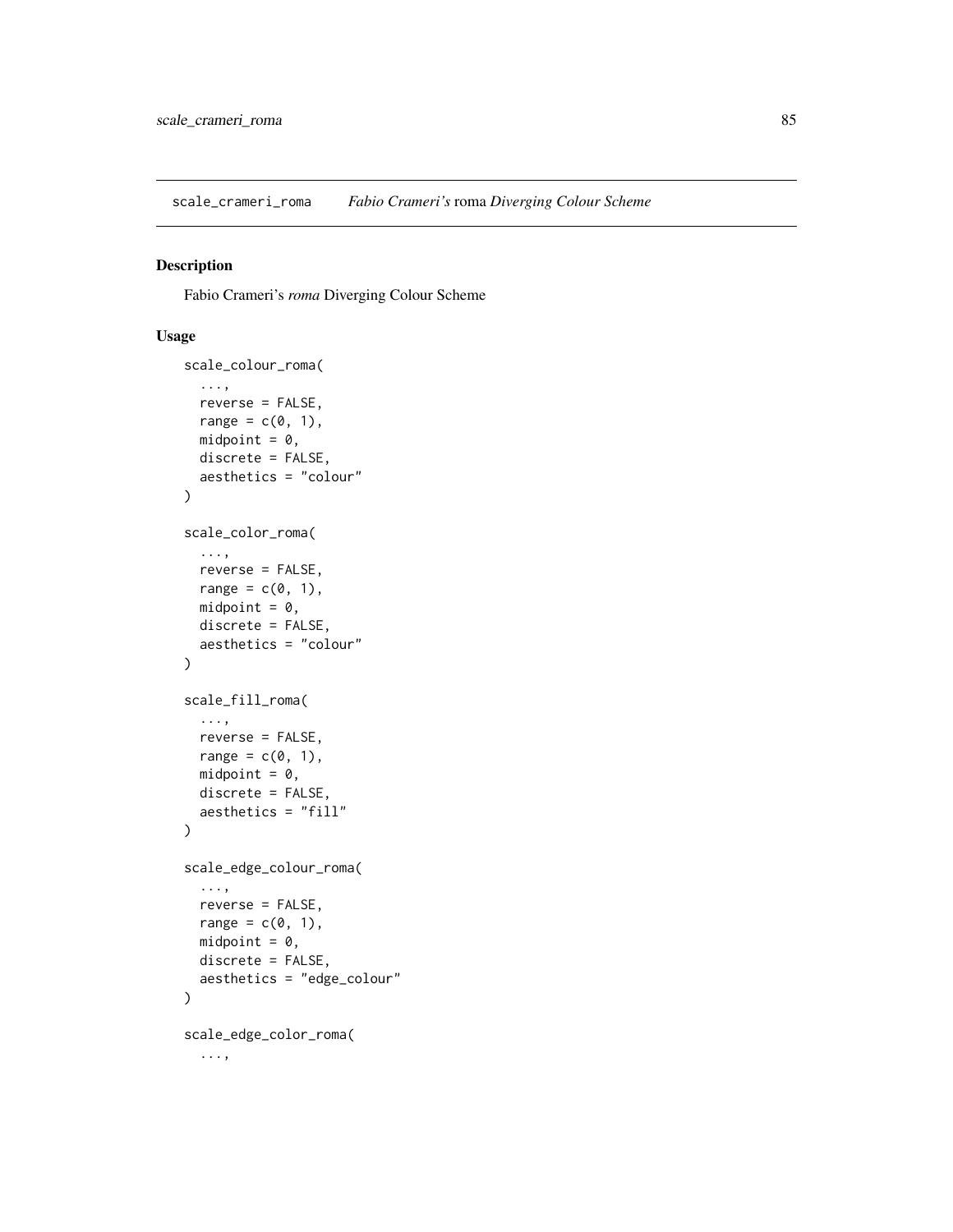```
reverse = FALSE,
 range = c(0, 1),
 midpoint = 0,
 discrete = FALSE,
  aesthetics = "edge_colour"
\mathcal{L}scale_edge_fill_roma(
  ...,
 reverse = FALSE,
 range = c(0, 1),
 midpoint = 0,
 discrete = FALSE,
 aesthetics = "edge_fill"
)
```

| $\ddots$ . | Arguments passed to ggplot2:: continuous_scale().                                                                            |
|------------|------------------------------------------------------------------------------------------------------------------------------|
| reverse    | A logical scalar. Should the resulting vector of colours be reversed?                                                        |
| range      | A length-two numeric vector specifying the fraction of the scheme's colour<br>domain to keep.                                |
| midpoint   | A length-one numeric vector giving the midpoint (in data value) of the diverging<br>scale. Defaults to $\theta$ .            |
| discrete   | A logical scalar: should the colour scheme be used as a discrete scale?                                                      |
| aesthetics | A character string or vector of character strings listing the name(s) of the aes-<br>$thetic(s)$ that this scale works with. |

# Value

A [continuous](#page-0-0) scale.

# Interpolation

If more colours than defined are needed from a given scheme, the colour coordinates are linearly interpolated to provide a continuous version of the scheme.

Note that the default colour for NA can be overridden by passing a value to [ggplot2::continuous\\_scale\(\)](#page-0-0).#'

## Author(s)

N. Frerebeau

## Source

Crameri, F. (2021). Scientific colour maps. *Zenodo*, v7.0. [doi:10.5281/zenodo.4491293](https://doi.org/10.5281/zenodo.4491293)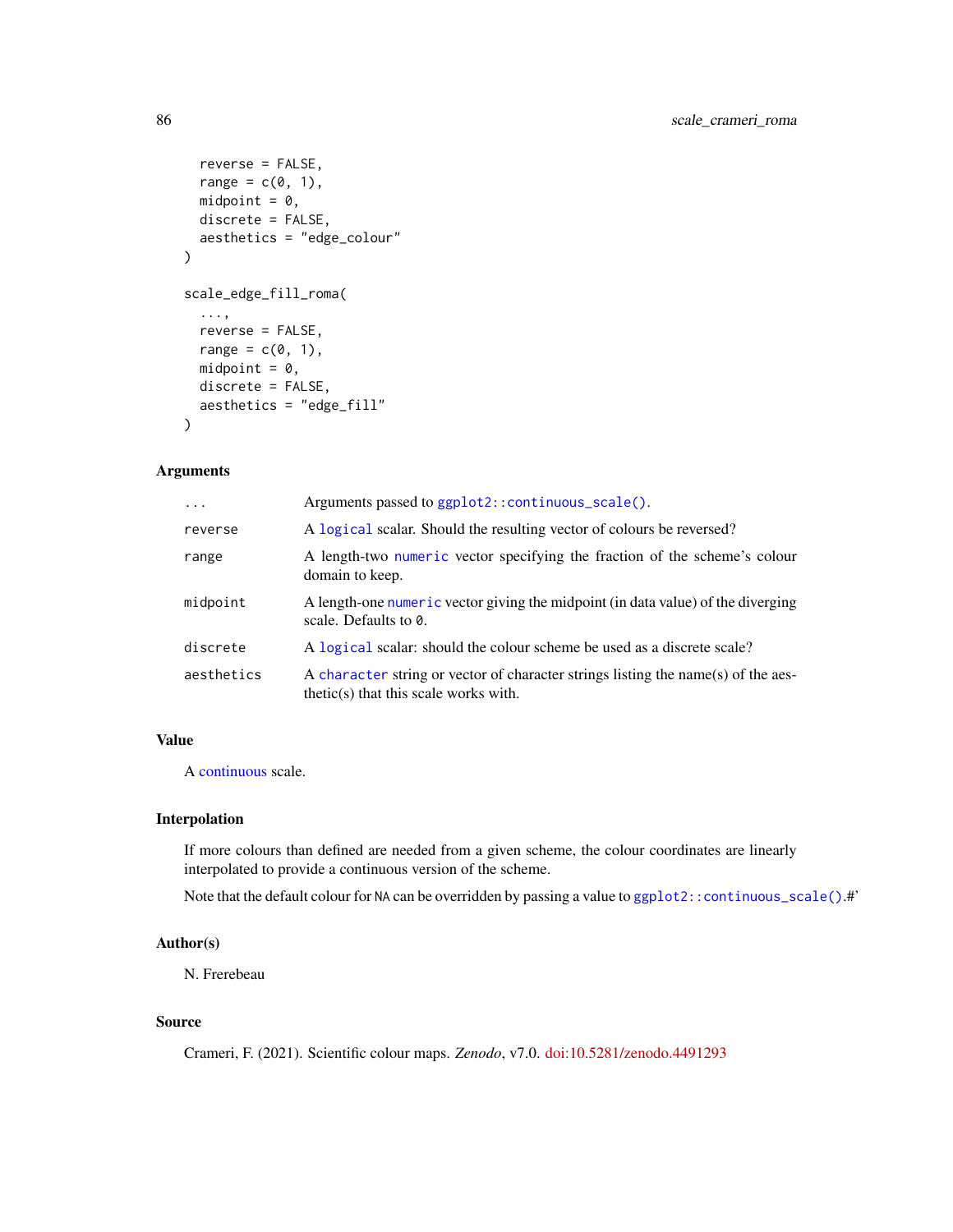## References

Crameri, F. (2018). Geodynamic diagnostics, scientific visualisation and StagLab 3.0. *Geosci. Model Dev.*, 11, 2541-2562. [doi:10.5194/gmd1125412018](https://doi.org/10.5194/gmd-11-2541-2018)

Crameri, F., Shephard, G. E. & Heron, P. J. (2020). The misuse of colour in science communication. *Nature Communications*, 11, 5444. [doi:10.1038/s41467020191607](https://doi.org/10.1038/s41467-020-19160-7)

### See Also

Other diverging colour schemes: [scale\\_crameri\\_bam](#page-19-0), [scale\\_crameri\\_berlin](#page-34-0), [scale\\_crameri\\_broc](#page-39-0), [scale\\_crameri\\_cork](#page-48-0), [scale\\_crameri\\_lisbon](#page-74-0), [scale\\_crameri\\_tofino](#page-88-0), [scale\\_crameri\\_vanimo](#page-96-0), [scale\\_crameri\\_vik](#page-99-0), [scale\\_tol\\_BuRd](#page-109-0), [scale\\_tol\\_PRGn](#page-127-0), [scale\\_tol\\_sunset](#page-133-0)

Other Fabio Crameri's colour schemes: [scale\\_crameri\\_acton](#page-16-0), [scale\\_crameri\\_bamO](#page-24-0), [scale\\_crameri\\_bamako](#page-21-0), [scale\\_crameri\\_bam](#page-19-0), [scale\\_crameri\\_batlowK](#page-29-0), [scale\\_crameri\\_batlowW](#page-31-0), [scale\\_crameri\\_batlow](#page-26-0), [scale\\_crameri\\_berlin](#page-34-0), [scale\\_crameri\\_bilbao](#page-37-0), [scale\\_crameri\\_broc](#page-39-0)0, scale\_crameri\_broc, [scale\\_crameri\\_buda](#page-44-0), [scale\\_crameri\\_bukavu](#page-46-0), [scale\\_crameri\\_corkO](#page-51-0), [scale\\_crameri\\_cork](#page-48-0), [scale\\_crameri\\_davos](#page-53-0), [scale\\_crameri\\_devon](#page-56-0), [scale\\_crameri\\_fes](#page-58-0), [scale\\_crameri\\_grayC](#page-60-0), [scale\\_crameri\\_hawaii](#page-63-0), [scale\\_crameri\\_imola](#page-66-0), [scale\\_crameri\\_lajolla](#page-68-0), [scale\\_crameri\\_lapaz](#page-71-0), [scale\\_crameri\\_lisbon](#page-74-0), [scale\\_crameri\\_nuuk](#page-76-0), [scale\\_crameri\\_oleron](#page-79-0), [scale\\_crameri\\_oslo](#page-81-0), [scale\\_crameri\\_romaO](#page-86-0), [scale\\_crameri\\_tofino](#page-88-0), [scale\\_crameri\\_tokyo](#page-91-0), [scale\\_crameri\\_turku](#page-94-0), [scale\\_crameri\\_vanimo](#page-96-0), [scale\\_crameri\\_vikO](#page-102-0), [scale\\_crameri\\_vik](#page-99-0)

#### Examples

data(economics, package = "ggplot2")

```
ggplot2::ggplot(economics, ggplot2::aes(psavert, pce, colour = unemploy)) +
 ggplot2::geom_point() +
 scale_colour_broc(reverse = TRUE, midpoint = 12000)
ggplot2::ggplot(economics, ggplot2::aes(psavert, pce, colour = unemploy)) +
 ggplot2::geom_point() +
 scale_colour_berlin(midpoint = 9000)
```
<span id="page-86-0"></span>scale\_crameri\_romaO *Fabio Crameri's* romaO *Cyclic Colour Scheme*

### **Description**

Fabio Crameri's *romaO* Cyclic Colour Scheme

```
scale_colour_romaO(
  ...,
  reverse = FALSE,
  range = c(0, 1),
  discrete = FALSE,
```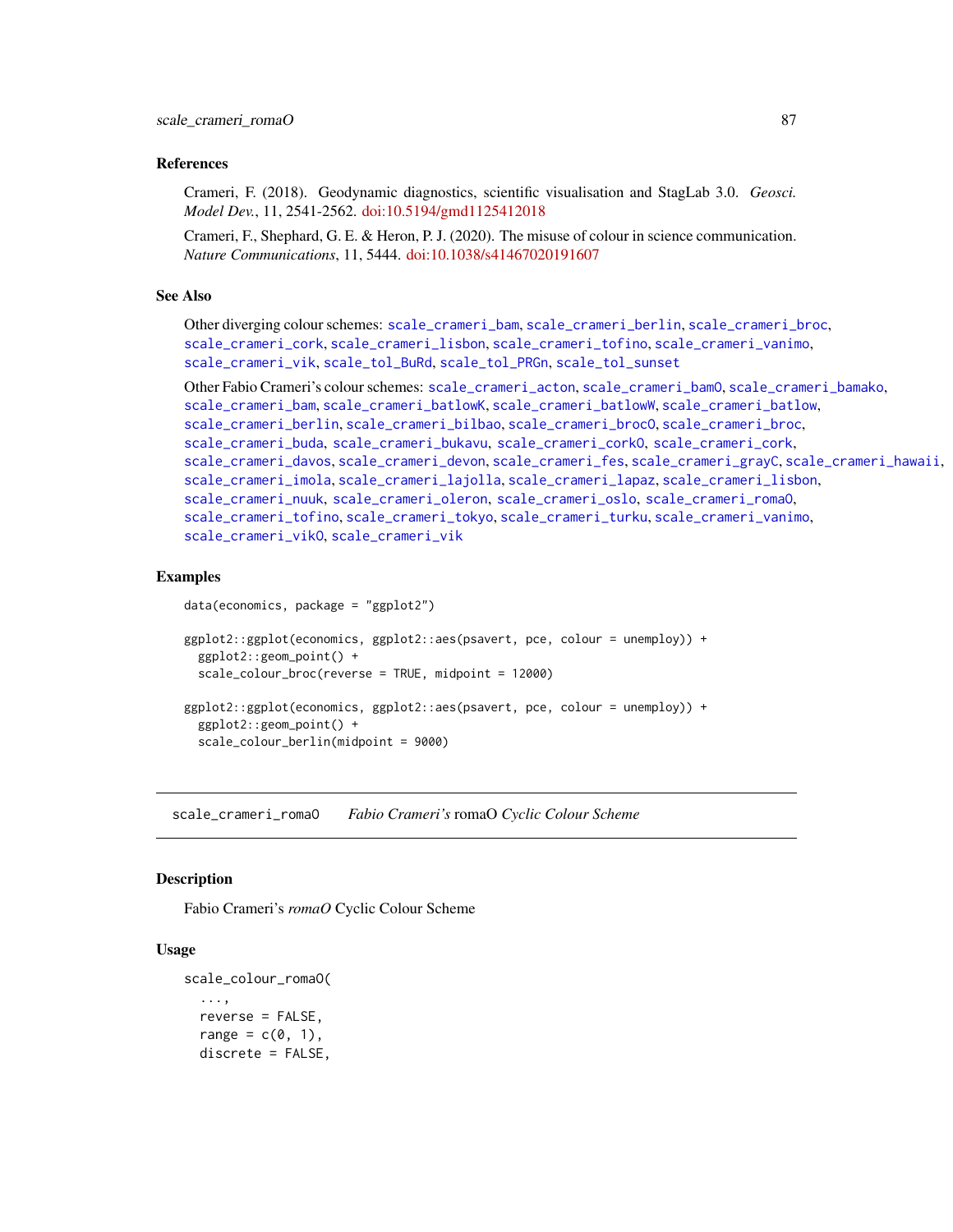```
aesthetics = "colour"
\lambdascale_color_romaO(
  ...,
 reverse = FALSE,
 range = c(0, 1),
 discrete = FALSE,
  aesthetics = "colour"
)
scale_fill_romaO(
  ...,
 reverse = FALSE,
 range = c(\emptyset, 1),
 discrete = FALSE,
  aesthetics = "fill"
)
```

| $\ddots$ . | Arguments passed to ggplot2::continuous_scale().                                                                           |
|------------|----------------------------------------------------------------------------------------------------------------------------|
| reverse    | A logical scalar. Should the resulting vector of colours be reversed?                                                      |
| range      | A length-two numeric vector specifying the fraction of the scheme's colour<br>domain to keep.                              |
| discrete   | A logical scalar: should the colour scheme be used as a discrete scale?                                                    |
| aesthetics | A character string or vector of character strings listing the name(s) of the aes-<br>thetic(s) that this scale works with. |

## Value

A [continuous](#page-0-0) scale.

## Interpolation

If more colours than defined are needed from a given scheme, the colour coordinates are linearly interpolated to provide a continuous version of the scheme.

Note that the default colour for NA can be overridden by passing a value to ggplot2:: continuous\_scale().

# Author(s)

N. Frerebeau

## Source

Crameri, F. (2021). Scientific colour maps. *Zenodo*, v7.0. [doi:10.5281/zenodo.4491293](https://doi.org/10.5281/zenodo.4491293)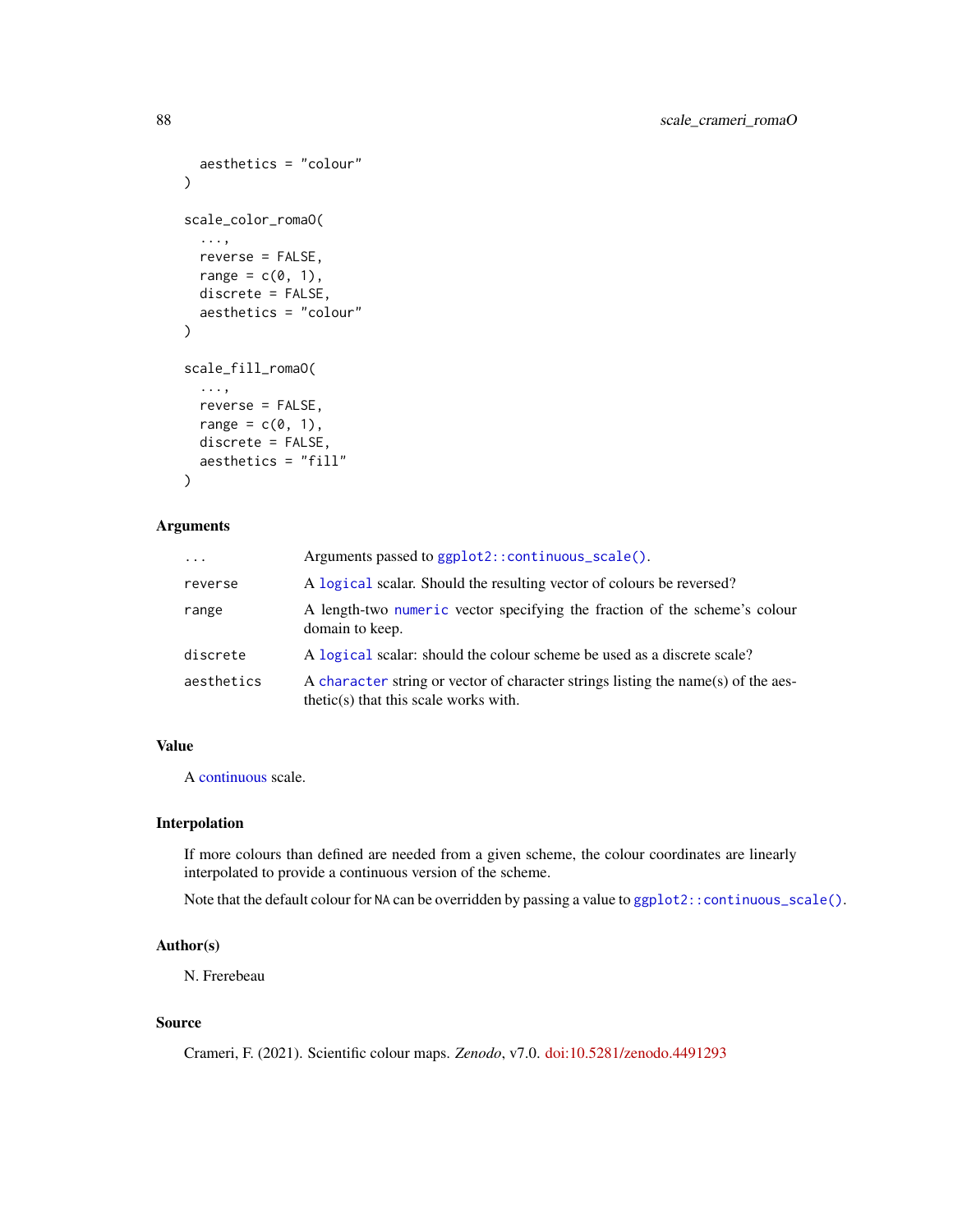## References

Crameri, F. (2018). Geodynamic diagnostics, scientific visualisation and StagLab 3.0. *Geosci. Model Dev.*, 11, 2541-2562. [doi:10.5194/gmd1125412018](https://doi.org/10.5194/gmd-11-2541-2018)

Crameri, F., Shephard, G. E. & Heron, P. J. (2020). The misuse of colour in science communication. *Nature Communications*, 11, 5444. [doi:10.1038/s41467020191607](https://doi.org/10.1038/s41467-020-19160-7)

#### See Also

Other cyclic colour schemes: [scale\\_crameri\\_bamO](#page-24-0), [scale\\_crameri\\_brocO](#page-42-0), [scale\\_crameri\\_corkO](#page-51-0), [scale\\_crameri\\_vikO](#page-102-0)

Other Fabio Crameri's colour schemes: [scale\\_crameri\\_acton](#page-16-0), [scale\\_crameri\\_bamO](#page-24-0), [scale\\_crameri\\_bamako](#page-21-0), [scale\\_crameri\\_bam](#page-19-0), [scale\\_crameri\\_batlowK](#page-29-0), [scale\\_crameri\\_batlowW](#page-31-0), [scale\\_crameri\\_batlow](#page-26-0), [scale\\_crameri\\_berlin](#page-34-0), [scale\\_crameri\\_bilbao](#page-37-0), [scale\\_crameri\\_brocO](#page-42-0), [scale\\_crameri\\_broc](#page-39-0), [scale\\_crameri\\_buda](#page-44-0), [scale\\_crameri\\_bukavu](#page-46-0), [scale\\_crameri\\_corkO](#page-51-0), [scale\\_crameri\\_cork](#page-48-0), [scale\\_crameri\\_davos](#page-53-0), [scale\\_crameri\\_devon](#page-56-0), [scale\\_crameri\\_fes](#page-58-0), [scale\\_crameri\\_grayC](#page-60-0), [scale\\_crameri\\_hawaii](#page-63-0), [scale\\_crameri\\_imola](#page-66-0), [scale\\_crameri\\_lajolla](#page-68-0), [scale\\_crameri\\_lapaz](#page-71-0), [scale\\_crameri\\_lisbon](#page-74-0), [scale\\_crameri\\_nuuk](#page-76-0), [scale\\_crameri\\_oleron](#page-79-0), [scale\\_crameri\\_oslo](#page-81-0), [scale\\_crameri\\_roma](#page-84-0), [scale\\_crameri\\_tofino](#page-88-0), [scale\\_crameri\\_tokyo](#page-91-0), [scale\\_crameri\\_turku](#page-94-0), [scale\\_crameri\\_vanimo](#page-96-0), [scale\\_crameri\\_vikO](#page-102-0), [scale\\_crameri\\_vik](#page-99-0)

## Examples

```
data(economics, package = "ggplot2")
ggplot2::ggplot(economics, ggplot2::aes(psavert, pce, colour = unemploy)) +
 ggplot2::geom_point() +
 scale_colour_broc(reverse = TRUE, midpoint = 12000)
```

```
ggplot2::ggplot(economics, ggplot2::aes(psavert, pce, colour = unemploy)) +
 ggplot2::geom_point() +
 scale_colour_berlin(midpoint = 9000)
```
<span id="page-88-0"></span>scale\_crameri\_tofino *Fabio Crameri's* tofino *Diverging Colour Scheme*

### Description

Fabio Crameri's *tofino* Diverging Colour Scheme

```
scale_colour_tofino(
  ...,
  reverse = FALSE,
  range = c(\emptyset, 1),
  midpoint = 0,
  discrete = FALSE,
```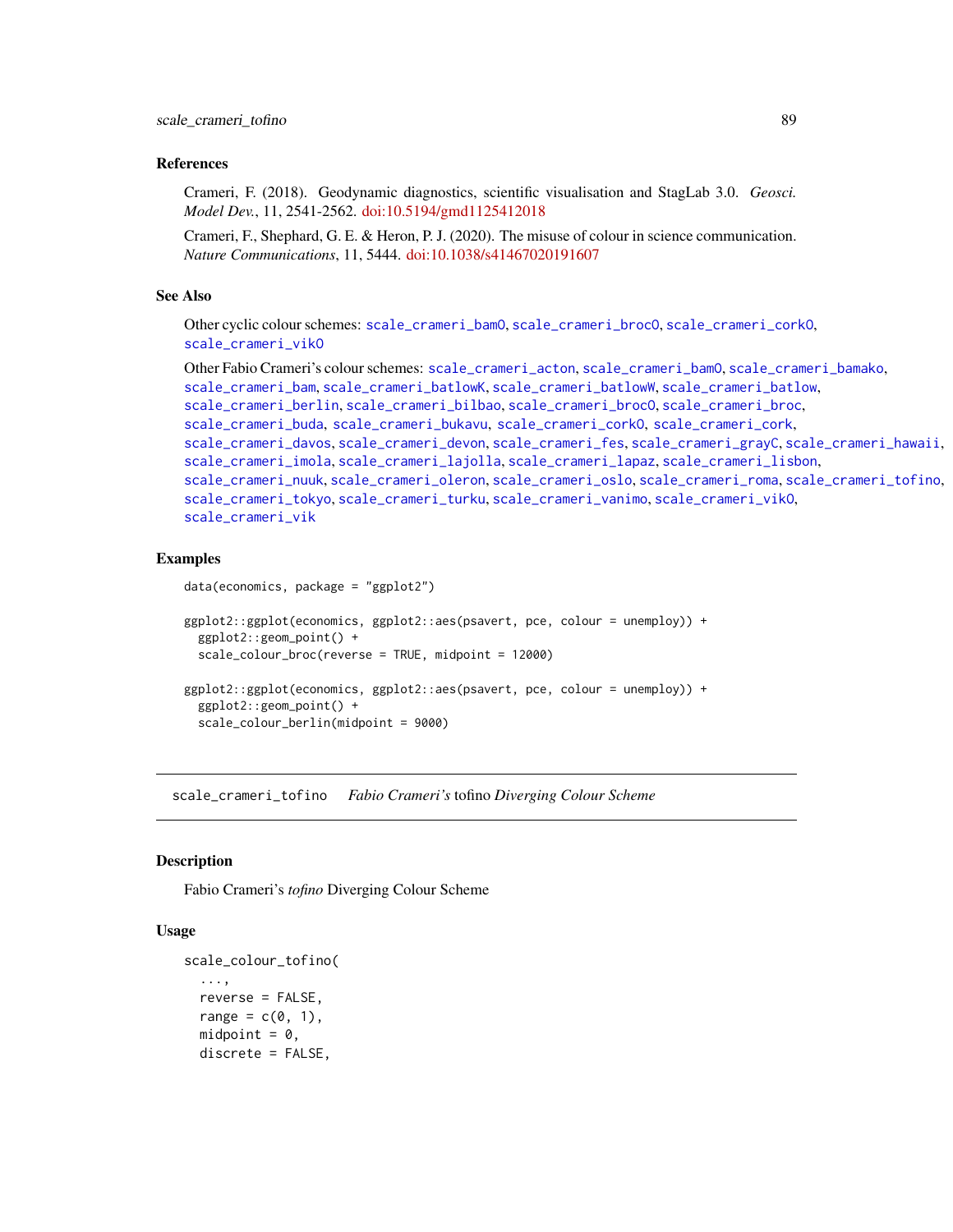```
aesthetics = "colour"
\lambdascale_color_tofino(
  ...,
 reverse = FALSE,
 range = c(0, 1),
 midpoint = 0,
 discrete = FALSE,
 aesthetics = "colour"
)
scale_fill_tofino(
 ...,
 reverse = FALSE,
 range = c(\emptyset, 1),
 midpoint = 0,
 discrete = FALSE,
  aesthetics = "fill"
\lambdascale_edge_colour_tofino(
  ...,
 reverse = FALSE,
 range = c(\emptyset, 1),
 midpoint = 0,
 discrete = FALSE,
  aesthetics = "edge_colour"
)
scale_edge_color_tofino(
  ...,
 reverse = FALSE,
 range = c(\emptyset, 1),
 midpoint = 0,
 discrete = FALSE,
 aesthetics = "edge_colour"
)
scale_edge_fill_tofino(
  ...,
 reverse = FALSE,
 range = c(0, 1),
 midpoint = 0,
 discrete = FALSE,
  aesthetics = "edge_fill"
)
```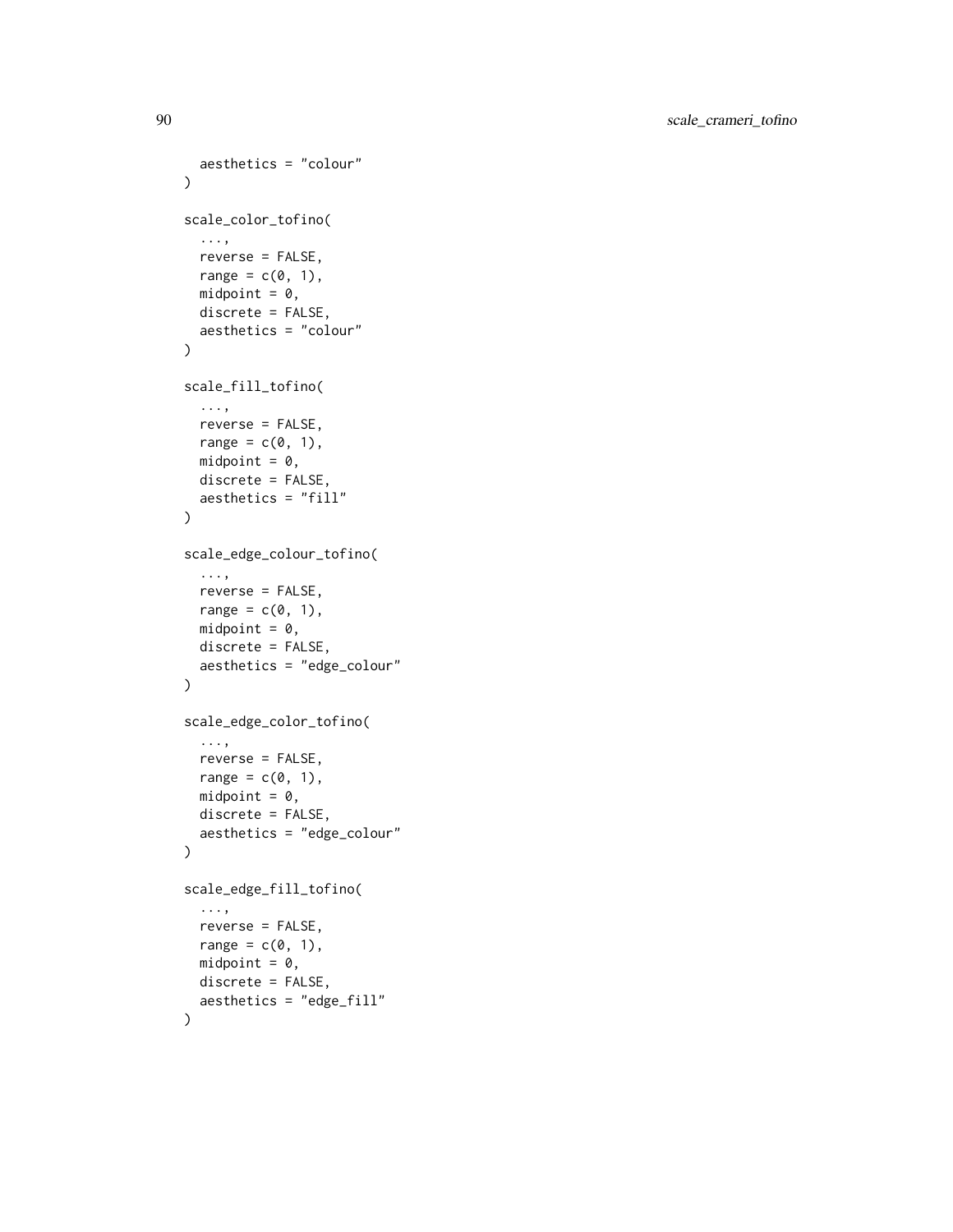| $\cdot$    | Arguments passed to ggplot2::continuous_scale().                                                                             |
|------------|------------------------------------------------------------------------------------------------------------------------------|
| reverse    | A logical scalar. Should the resulting vector of colours be reversed?                                                        |
| range      | A length-two numeric vector specifying the fraction of the scheme's colour<br>domain to keep.                                |
| midpoint   | A length-one numeric vector giving the midpoint (in data value) of the diverging<br>scale. Defaults to $\theta$ .            |
| discrete   | A logical scalar: should the colour scheme be used as a discrete scale?                                                      |
| aesthetics | A character string or vector of character strings listing the name(s) of the aes-<br>$thetic(s)$ that this scale works with. |

## Value

A [continuous](#page-0-0) scale.

### Interpolation

If more colours than defined are needed from a given scheme, the colour coordinates are linearly interpolated to provide a continuous version of the scheme.

Note that the default colour for NA can be overridden by passing a value to ggplot2:: continuous\_scale().#'

## Author(s)

N. Frerebeau

## Source

Crameri, F. (2021). Scientific colour maps. *Zenodo*, v7.0. [doi:10.5281/zenodo.4491293](https://doi.org/10.5281/zenodo.4491293)

# References

Crameri, F. (2018). Geodynamic diagnostics, scientific visualisation and StagLab 3.0. *Geosci. Model Dev.*, 11, 2541-2562. [doi:10.5194/gmd1125412018](https://doi.org/10.5194/gmd-11-2541-2018)

Crameri, F., Shephard, G. E. & Heron, P. J. (2020). The misuse of colour in science communication. *Nature Communications*, 11, 5444. [doi:10.1038/s41467020191607](https://doi.org/10.1038/s41467-020-19160-7)

## See Also

Other diverging colour schemes: [scale\\_crameri\\_bam](#page-19-0), [scale\\_crameri\\_berlin](#page-34-0), [scale\\_crameri\\_broc](#page-39-0), [scale\\_crameri\\_cork](#page-48-0), [scale\\_crameri\\_lisbon](#page-74-0), [scale\\_crameri\\_roma](#page-84-0), [scale\\_crameri\\_vanimo](#page-96-0), [scale\\_crameri\\_vik](#page-99-0), [scale\\_tol\\_BuRd](#page-109-0), [scale\\_tol\\_PRGn](#page-127-0), [scale\\_tol\\_sunset](#page-133-0)

Other Fabio Crameri's colour schemes: [scale\\_crameri\\_acton](#page-16-0), [scale\\_crameri\\_bamO](#page-24-0), [scale\\_crameri\\_bamako](#page-21-0), [scale\\_crameri\\_bam](#page-19-0), [scale\\_crameri\\_batlowK](#page-29-0), [scale\\_crameri\\_batlowW](#page-31-0), [scale\\_crameri\\_batlow](#page-26-0), [scale\\_crameri\\_berlin](#page-34-0), [scale\\_crameri\\_bilbao](#page-37-0), [scale\\_crameri\\_brocO](#page-42-0), [scale\\_crameri\\_broc](#page-39-0), [scale\\_crameri\\_buda](#page-44-0), [scale\\_crameri\\_bukavu](#page-46-0), [scale\\_crameri\\_corkO](#page-51-0), [scale\\_crameri\\_cork](#page-48-0), [scale\\_crameri\\_davos](#page-53-0), [scale\\_crameri\\_devon](#page-56-0), [scale\\_crameri\\_fes](#page-58-0), [scale\\_crameri\\_grayC](#page-60-0), [scale\\_crameri\\_hawaii](#page-63-0), [scale\\_crameri\\_imola](#page-66-0), [scale\\_crameri\\_lajolla](#page-68-0), [scale\\_crameri\\_lapaz](#page-71-0), [scale\\_crameri\\_lisbon](#page-74-0),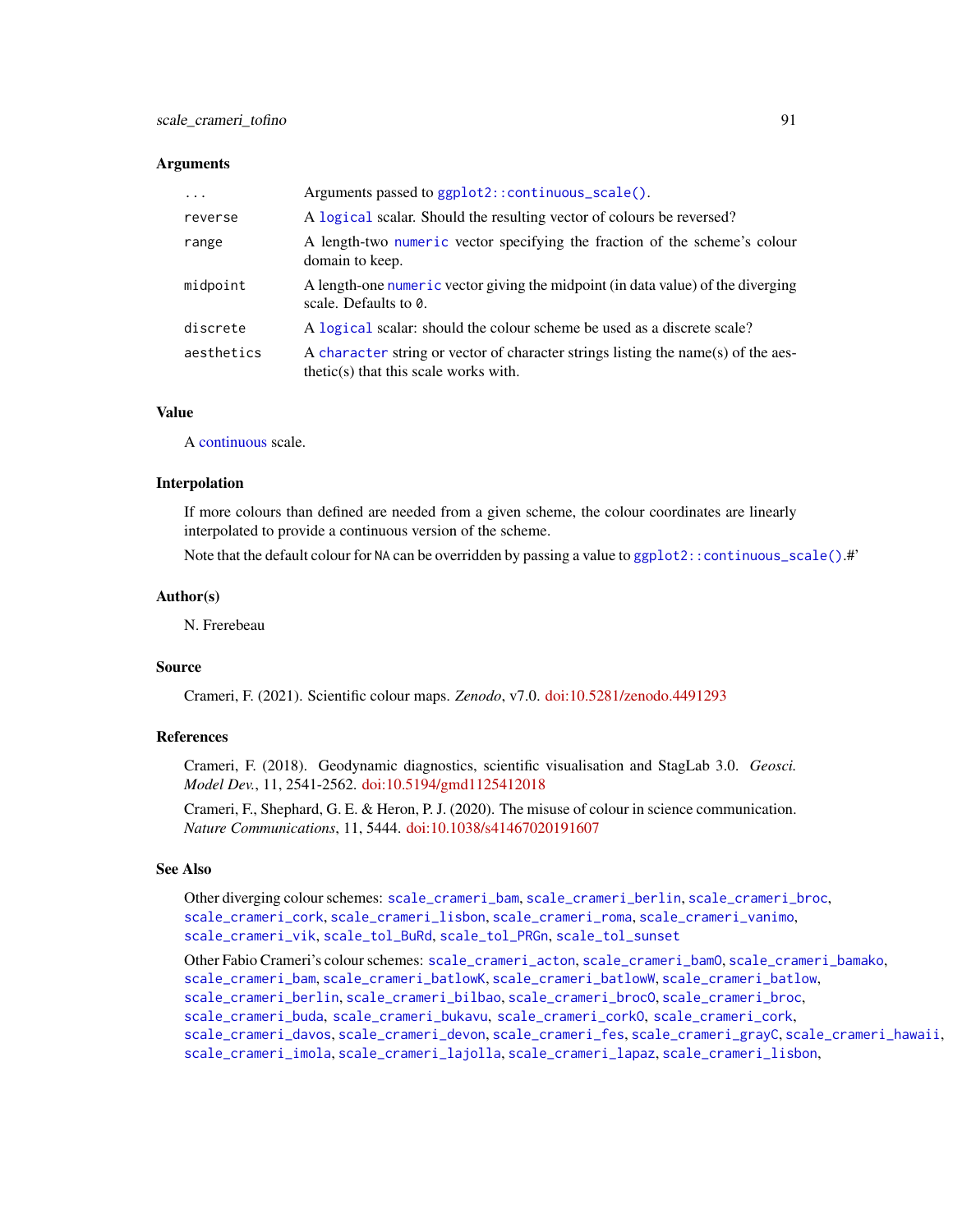```
scale_crameri_nuuk, scale_crameri_oleron, scale_crameri_oslo, scale_crameri_romaO,
scale_crameri_roma, scale_crameri_tokyo, scale_crameri_turku, scale_crameri_vanimo,
scale_crameri_vikO, scale_crameri_vik
```
## Examples

```
data(economics, package = "ggplot2")
ggplot2::ggplot(economics, ggplot2::aes(psavert, pce, colour = unemploy)) +
 ggplot2::geom_point() +
 scale_colour_broc(reverse = TRUE, midpoint = 12000)
ggplot2::ggplot(economics, ggplot2::aes(psavert, pce, colour = unemploy)) +
 ggplot2::geom_point() +
 scale_colour_berlin(midpoint = 9000)
```
<span id="page-91-0"></span>scale\_crameri\_tokyo *Fabio Crameri's* tokyo *Sequential Colour Scheme*

## Description

Fabio Crameri's *tokyo* Sequential Colour Scheme

```
scale_colour_tokyo(
  ...,
  reverse = FALSE,
  range = c(0, 1),
  discrete = FALSE,
  aesthetics = "colour"
\lambdascale_color_tokyo(
  ...,
  reverse = FALSE,
  range = c(\emptyset, 1),
  discrete = FALSE,
  aesthetics = "colour"
)
scale_fill_tokyo(
  ...,
  reverse = FALSE,
  range = c(\emptyset, 1),
  discrete = FALSE,
  aesthetics = "fill"
)
```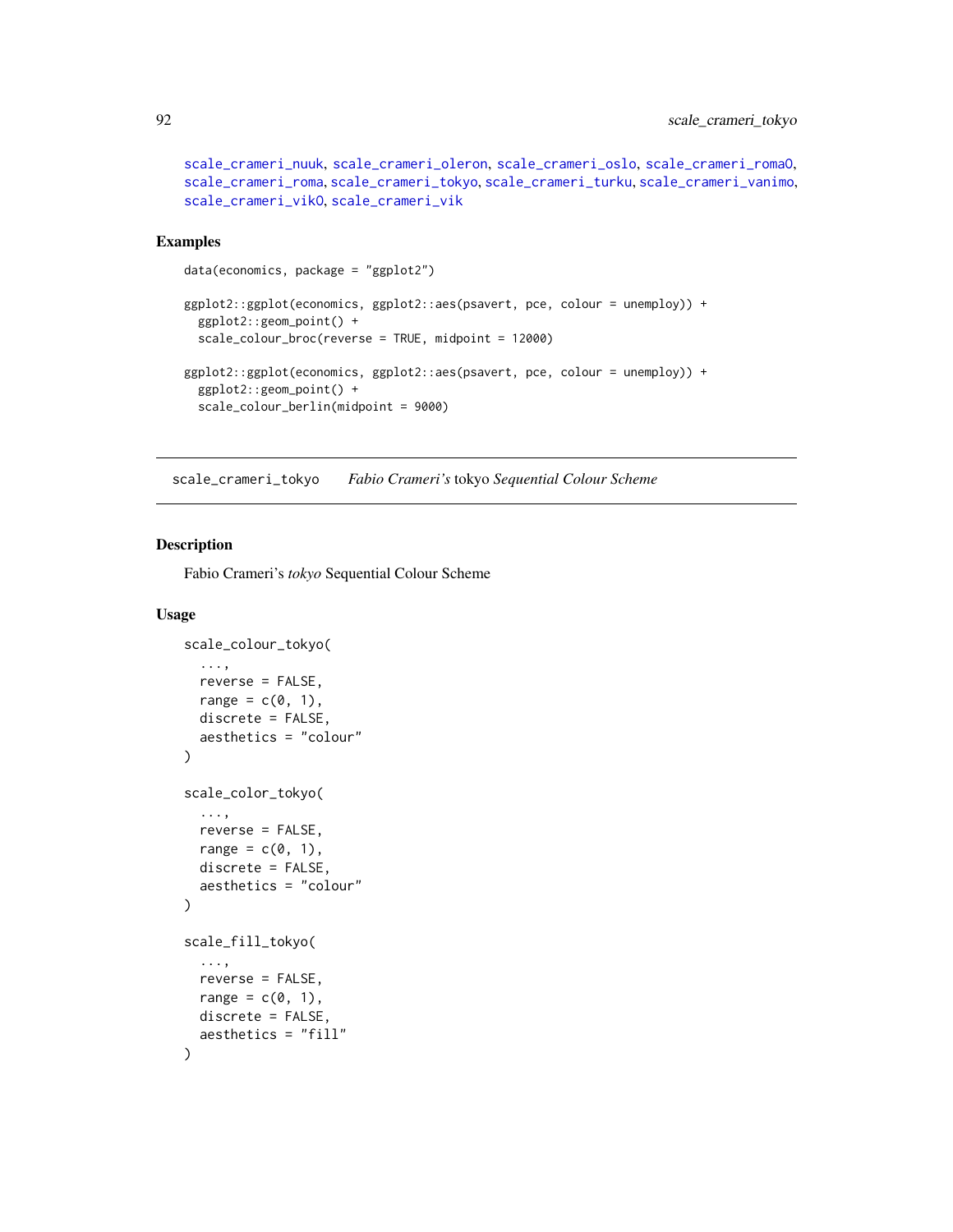```
scale_edge_colour_tokyo(
  ...,
 reverse = FALSE,
 range = c(\emptyset, 1),
 discrete = FALSE,
 aesthetics = "edge_colour"
\lambdascale_edge_color_tokyo(
  ...,
 reverse = FALSE,
 range = c(\emptyset, 1),
 discrete = FALSE,
  aesthetics = "edge_colour"
)
scale_edge_fill_tokyo(
  ...,
 reverse = FALSE,
 range = c(0, 1),
 discrete = FALSE,
 aesthetics = "edge_fill"
)
```

| $\cdot$    | Arguments passed to ggplot2::continuous_scale().                                                                             |
|------------|------------------------------------------------------------------------------------------------------------------------------|
| reverse    | A logical scalar. Should the resulting vector of colours be reversed?                                                        |
| range      | A length-two numeric vector specifying the fraction of the scheme's colour<br>domain to keep.                                |
| discrete   | A logical scalar: should the colour scheme be used as a discrete scale?                                                      |
| aesthetics | A character string or vector of character strings listing the name(s) of the aes-<br>$thetic(s)$ that this scale works with. |

# Value

A [continuous](#page-0-0) scale.

# Interpolation

If more colours than defined are needed from a given scheme, the colour coordinates are linearly interpolated to provide a continuous version of the scheme.

Note that the default colour for NA can be overridden by passing a value to ggplot2:: continuous\_scale().

# Author(s)

N. Frerebeau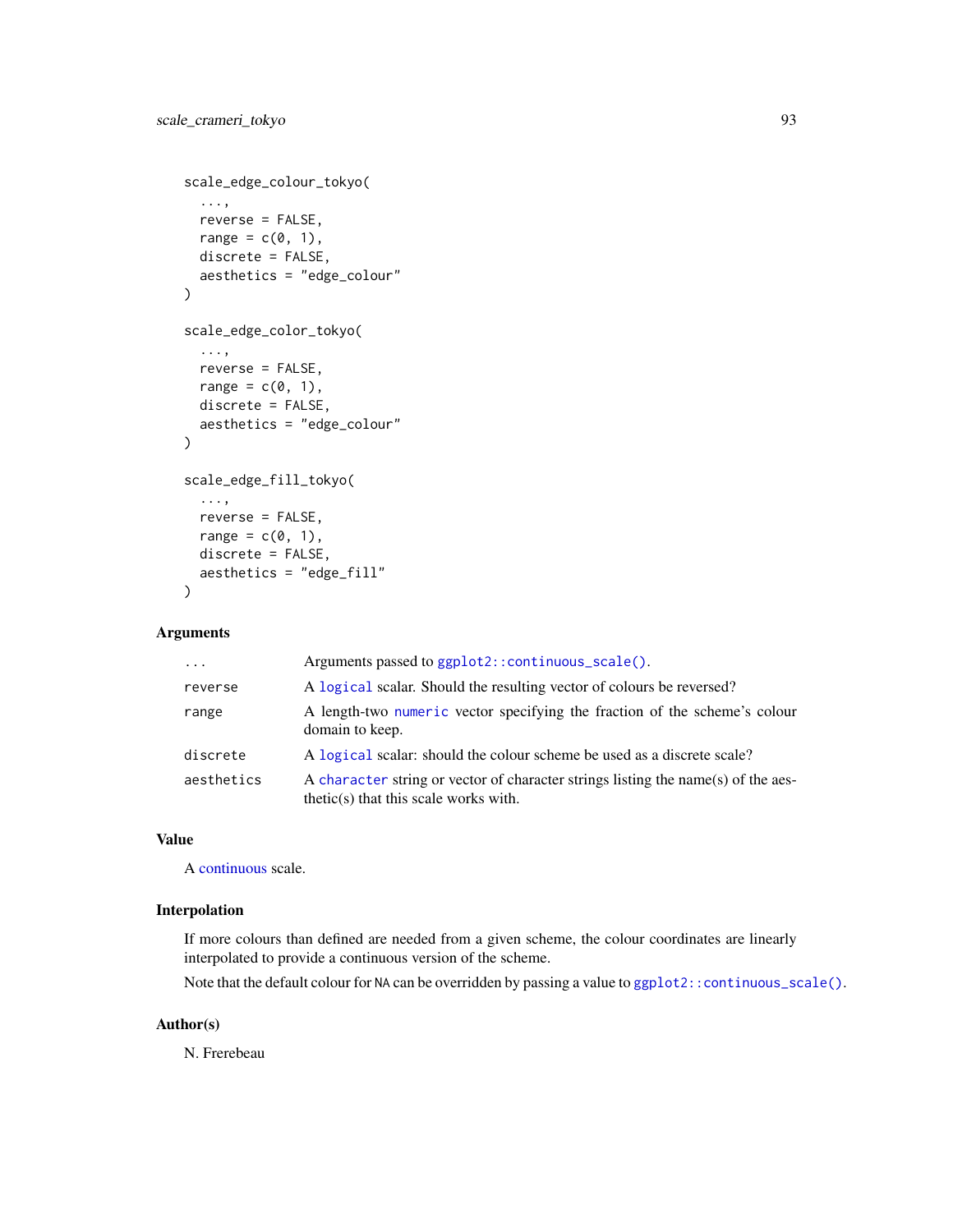#### Source

Crameri, F. (2021). Scientific colour maps. *Zenodo*, v7.0. [doi:10.5281/zenodo.4491293](https://doi.org/10.5281/zenodo.4491293)

### References

Crameri, F. (2018). Geodynamic diagnostics, scientific visualisation and StagLab 3.0. *Geosci. Model Dev.*, 11, 2541-2562. [doi:10.5194/gmd1125412018](https://doi.org/10.5194/gmd-11-2541-2018)

Crameri, F., Shephard, G. E. & Heron, P. J. (2020). The misuse of colour in science communication. *Nature Communications*, 11, 5444. [doi:10.1038/s41467020191607](https://doi.org/10.1038/s41467-020-19160-7)

# See Also

Other sequential colour schemes: [scale\\_crameri\\_acton](#page-16-0), [scale\\_crameri\\_bamako](#page-21-0), [scale\\_crameri\\_batlowK](#page-29-0), [scale\\_crameri\\_batlowW](#page-31-0), [scale\\_crameri\\_batlow](#page-26-0), [scale\\_crameri\\_bilbao](#page-37-0), [scale\\_crameri\\_buda](#page-44-0), [scale\\_crameri\\_davos](#page-53-0), [scale\\_crameri\\_devon](#page-56-0), [scale\\_crameri\\_grayC](#page-60-0), [scale\\_crameri\\_hawaii](#page-63-0), [scale\\_crameri\\_imola](#page-66-0), [scale\\_crameri\\_lajolla](#page-68-0), [scale\\_crameri\\_lapaz](#page-71-0), [scale\\_crameri\\_nuuk](#page-76-0), [scale\\_crameri\\_oslo](#page-81-0), [scale\\_crameri\\_turku](#page-94-0), [scale\\_tol\\_YlOrBr](#page-137-0), [scale\\_tol\\_discreterainbow](#page-113-0), [scale\\_tol\\_iridescent](#page-117-0), [scale\\_tol\\_smoothrainbow](#page-130-0)

Other Fabio Crameri's colour schemes: [scale\\_crameri\\_acton](#page-16-0), [scale\\_crameri\\_bamO](#page-24-0), [scale\\_crameri\\_bamako](#page-21-0), [scale\\_crameri\\_bam](#page-19-0), [scale\\_crameri\\_batlowK](#page-29-0), [scale\\_crameri\\_batlowW](#page-31-0), [scale\\_crameri\\_batlow](#page-26-0), [scale\\_crameri\\_berlin](#page-34-0), [scale\\_crameri\\_bilbao](#page-37-0), [scale\\_crameri\\_broc](#page-39-0)0, scale\_crameri\_broc, [scale\\_crameri\\_buda](#page-44-0), [scale\\_crameri\\_bukavu](#page-46-0), [scale\\_crameri\\_corkO](#page-51-0), [scale\\_crameri\\_cork](#page-48-0), [scale\\_crameri\\_davos](#page-53-0), [scale\\_crameri\\_devon](#page-56-0), [scale\\_crameri\\_fes](#page-58-0), [scale\\_crameri\\_grayC](#page-60-0), [scale\\_crameri\\_hawaii](#page-63-0), [scale\\_crameri\\_imola](#page-66-0), [scale\\_crameri\\_lajolla](#page-68-0), [scale\\_crameri\\_lapaz](#page-71-0), [scale\\_crameri\\_lisbon](#page-74-0), [scale\\_crameri\\_nuuk](#page-76-0), [scale\\_crameri\\_oleron](#page-79-0), [scale\\_crameri\\_oslo](#page-81-0), [scale\\_crameri\\_romaO](#page-86-0), [scale\\_crameri\\_roma](#page-84-0), [scale\\_crameri\\_tofino](#page-88-0), [scale\\_crameri\\_turku](#page-94-0), [scale\\_crameri\\_vanimo](#page-96-0), [scale\\_crameri\\_vikO](#page-102-0), [scale\\_crameri\\_vik](#page-99-0)

## Examples

```
data(faithfuld, package = "ggplot2")
ggplot2::ggplot(faithfuld, ggplot2::aes(waiting, eruptions, fill = density)) +
 ggplot2::geom_raster() +
 scale_fill_batlow()
ggplot2::ggplot(faithfuld, ggplot2::aes(waiting, eruptions, fill = density)) +
 ggplot2::geom_raster() +
 scale_fill_bamako()
ggplot2::ggplot(faithfuld, ggplot2::aes(waiting, eruptions, fill = density)) +
 ggplot2::geom_raster() +
 scale_fill_hawaii(reverse = TRUE)
```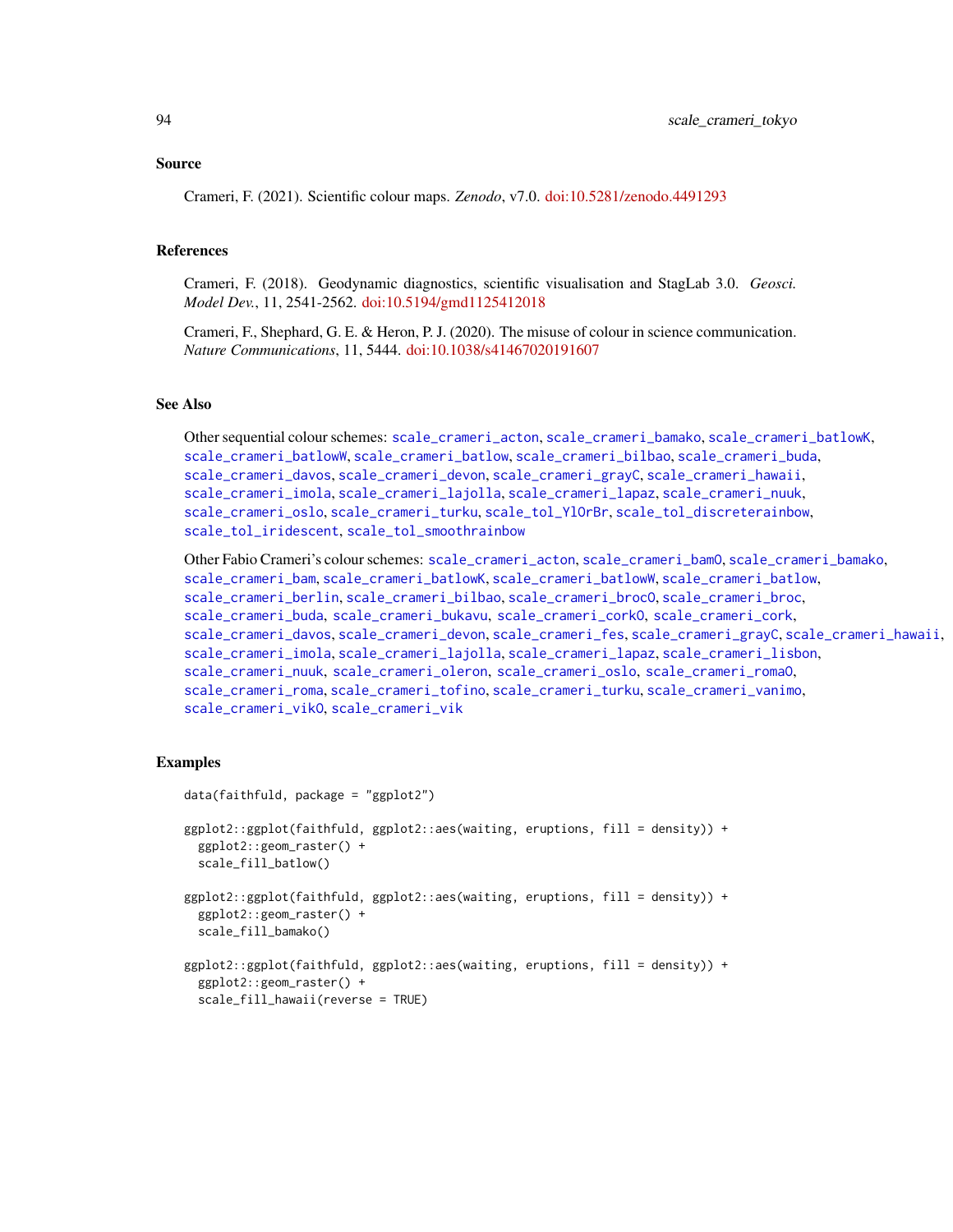<span id="page-94-0"></span>scale\_crameri\_turku *Fabio Crameri's* turku *Sequential Colour Scheme*

# Description

Fabio Crameri's *turku* Sequential Colour Scheme

```
scale_colour_turku(
  ...,
 reverse = FALSE,
 range = c(\emptyset, 1),
 discrete = FALSE,
 aesthetics = "colour"
)
scale_color_turku(
  ...,
 reverse = FALSE,
 range = c(\emptyset, 1),
 discrete = FALSE,
  aesthetics = "colour"
\mathcal{L}scale_fill_turku(
  ...,
 reverse = FALSE,
 range = c(0, 1),
 discrete = FALSE,
  aesthetics = "fill"
)
scale_edge_colour_turku(
  ...,
 reverse = FALSE,
 range = c(\emptyset, 1),
 discrete = FALSE,
 aesthetics = "edge_colour"
)
scale_edge_color_turku(
  ...,
 reverse = FALSE,
 range = c(0, 1),
 discrete = FALSE,
 aesthetics = "edge_colour"
```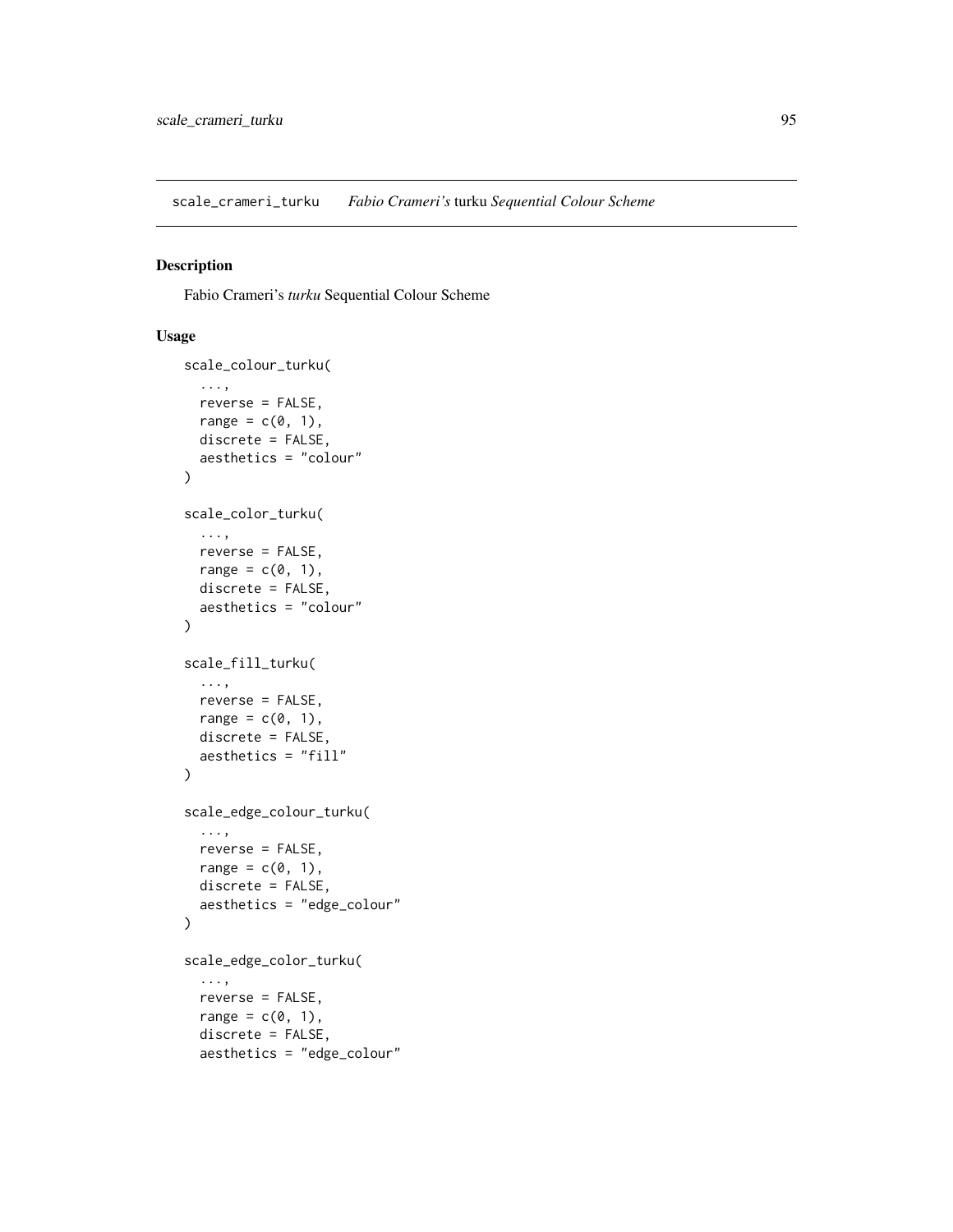```
)
scale_edge_fill_turku(
  ...,
  reverse = FALSE,
 range = c(0, 1),
 discrete = FALSE,
  aesthetics = "edge_fill"
\lambda
```

| $\cdot$ $\cdot$ $\cdot$ | Arguments passed to ggplot2::continuous_scale().                                                                             |
|-------------------------|------------------------------------------------------------------------------------------------------------------------------|
| reverse                 | A logical scalar. Should the resulting vector of colours be reversed?                                                        |
| range                   | A length-two numeric vector specifying the fraction of the scheme's colour<br>domain to keep.                                |
| discrete                | A logical scalar: should the colour scheme be used as a discrete scale?                                                      |
| aesthetics              | A character string or vector of character strings listing the name(s) of the aes-<br>$thetic(s)$ that this scale works with. |

## Value

A [continuous](#page-0-0) scale.

## Interpolation

If more colours than defined are needed from a given scheme, the colour coordinates are linearly interpolated to provide a continuous version of the scheme.

Note that the default colour for NA can be overridden by passing a value to [ggplot2::continuous\\_scale\(\)](#page-0-0).

## Author(s)

N. Frerebeau

### Source

Crameri, F. (2021). Scientific colour maps. *Zenodo*, v7.0. [doi:10.5281/zenodo.4491293](https://doi.org/10.5281/zenodo.4491293)

## References

Crameri, F. (2018). Geodynamic diagnostics, scientific visualisation and StagLab 3.0. *Geosci. Model Dev.*, 11, 2541-2562. [doi:10.5194/gmd1125412018](https://doi.org/10.5194/gmd-11-2541-2018)

Crameri, F., Shephard, G. E. & Heron, P. J. (2020). The misuse of colour in science communication. *Nature Communications*, 11, 5444. [doi:10.1038/s41467020191607](https://doi.org/10.1038/s41467-020-19160-7)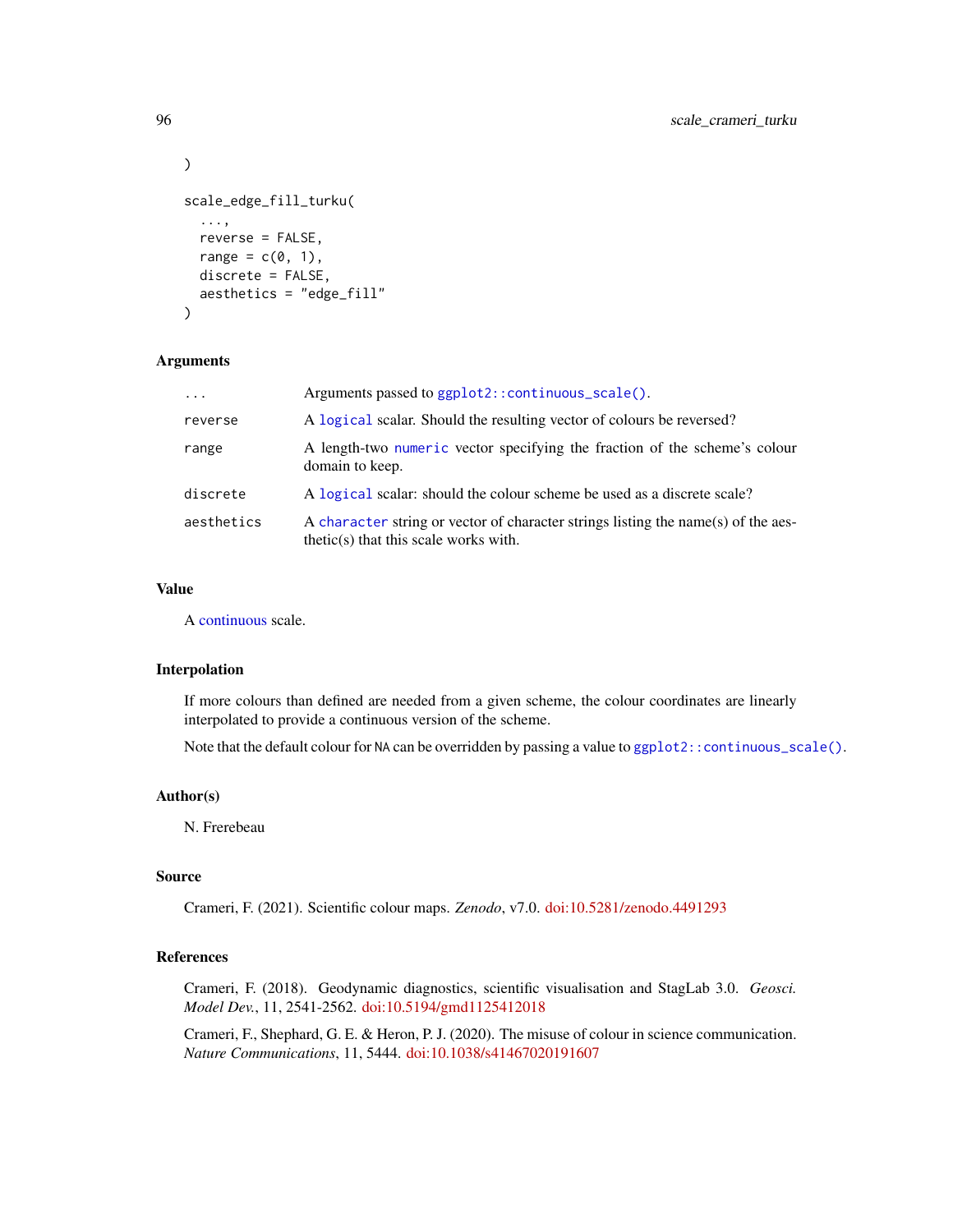## See Also

Other sequential colour schemes: [scale\\_crameri\\_acton](#page-16-0), [scale\\_crameri\\_bamako](#page-21-0), [scale\\_crameri\\_batlowK](#page-29-0), [scale\\_crameri\\_batlowW](#page-31-0), [scale\\_crameri\\_batlow](#page-26-0), [scale\\_crameri\\_bilbao](#page-37-0), [scale\\_crameri\\_buda](#page-44-0), [scale\\_crameri\\_davos](#page-53-0), [scale\\_crameri\\_devon](#page-56-0), [scale\\_crameri\\_grayC](#page-60-0), [scale\\_crameri\\_hawaii](#page-63-0), [scale\\_crameri\\_imola](#page-66-0), [scale\\_crameri\\_lajolla](#page-68-0), [scale\\_crameri\\_lapaz](#page-71-0), [scale\\_crameri\\_nuuk](#page-76-0), [scale\\_crameri\\_oslo](#page-81-0), [scale\\_crameri\\_tokyo](#page-91-0), [scale\\_tol\\_YlOrBr](#page-137-0), [scale\\_tol\\_discreterainbow](#page-113-0), [scale\\_tol\\_iridescent](#page-117-0), [scale\\_tol\\_smoothrainbow](#page-130-0)

Other Fabio Crameri's colour schemes: [scale\\_crameri\\_acton](#page-16-0), [scale\\_crameri\\_bamO](#page-24-0), [scale\\_crameri\\_bamako](#page-21-0), [scale\\_crameri\\_bam](#page-19-0), [scale\\_crameri\\_batlowK](#page-29-0), [scale\\_crameri\\_batlowW](#page-31-0), [scale\\_crameri\\_batlow](#page-26-0), [scale\\_crameri\\_berlin](#page-34-0), [scale\\_crameri\\_bilbao](#page-37-0), [scale\\_crameri\\_brocO](#page-42-0), [scale\\_crameri\\_broc](#page-39-0), [scale\\_crameri\\_buda](#page-44-0), [scale\\_crameri\\_bukavu](#page-46-0), [scale\\_crameri\\_corkO](#page-51-0), [scale\\_crameri\\_cork](#page-48-0), [scale\\_crameri\\_davos](#page-53-0), [scale\\_crameri\\_devon](#page-56-0), [scale\\_crameri\\_fes](#page-58-0), [scale\\_crameri\\_grayC](#page-60-0), [scale\\_crameri\\_hawaii](#page-63-0), [scale\\_crameri\\_imola](#page-66-0), [scale\\_crameri\\_lajolla](#page-68-0), [scale\\_crameri\\_lapaz](#page-71-0), [scale\\_crameri\\_lisbon](#page-74-0), [scale\\_crameri\\_nuuk](#page-76-0), [scale\\_crameri\\_oleron](#page-79-0), [scale\\_crameri\\_oslo](#page-81-0), [scale\\_crameri\\_romaO](#page-86-0), [scale\\_crameri\\_roma](#page-84-0), [scale\\_crameri\\_tofino](#page-88-0), [scale\\_crameri\\_tokyo](#page-91-0), [scale\\_crameri\\_vanimo](#page-96-0), [scale\\_crameri\\_vikO](#page-102-0), [scale\\_crameri\\_vik](#page-99-0)

## Examples

```
data(faithfuld, package = "ggplot2")
ggplot2::ggplot(faithfuld, ggplot2::aes(waiting, eruptions, fill = density)) +
 ggplot2::geom_raster() +
  scale_fill_batlow()
ggplot2::ggplot(faithfuld, ggplot2::aes(waiting, eruptions, fill = density)) +
 ggplot2::geom_raster() +
 scale_fill_bamako()
ggplot2::ggplot(faithfuld, ggplot2::aes(waiting, eruptions, fill = density)) +
 ggplot2::geom_raster() +
 scale_fill_hawaii(reverse = TRUE)
```
<span id="page-96-0"></span>scale\_crameri\_vanimo *Fabio Crameri's* vanimo *Diverging Colour Scheme*

### **Description**

Fabio Crameri's *vanimo* Diverging Colour Scheme

```
scale_colour_vanimo(
  ...,
  reverse = FALSE,
  range = c(0, 1),
  midpoint = 0,
```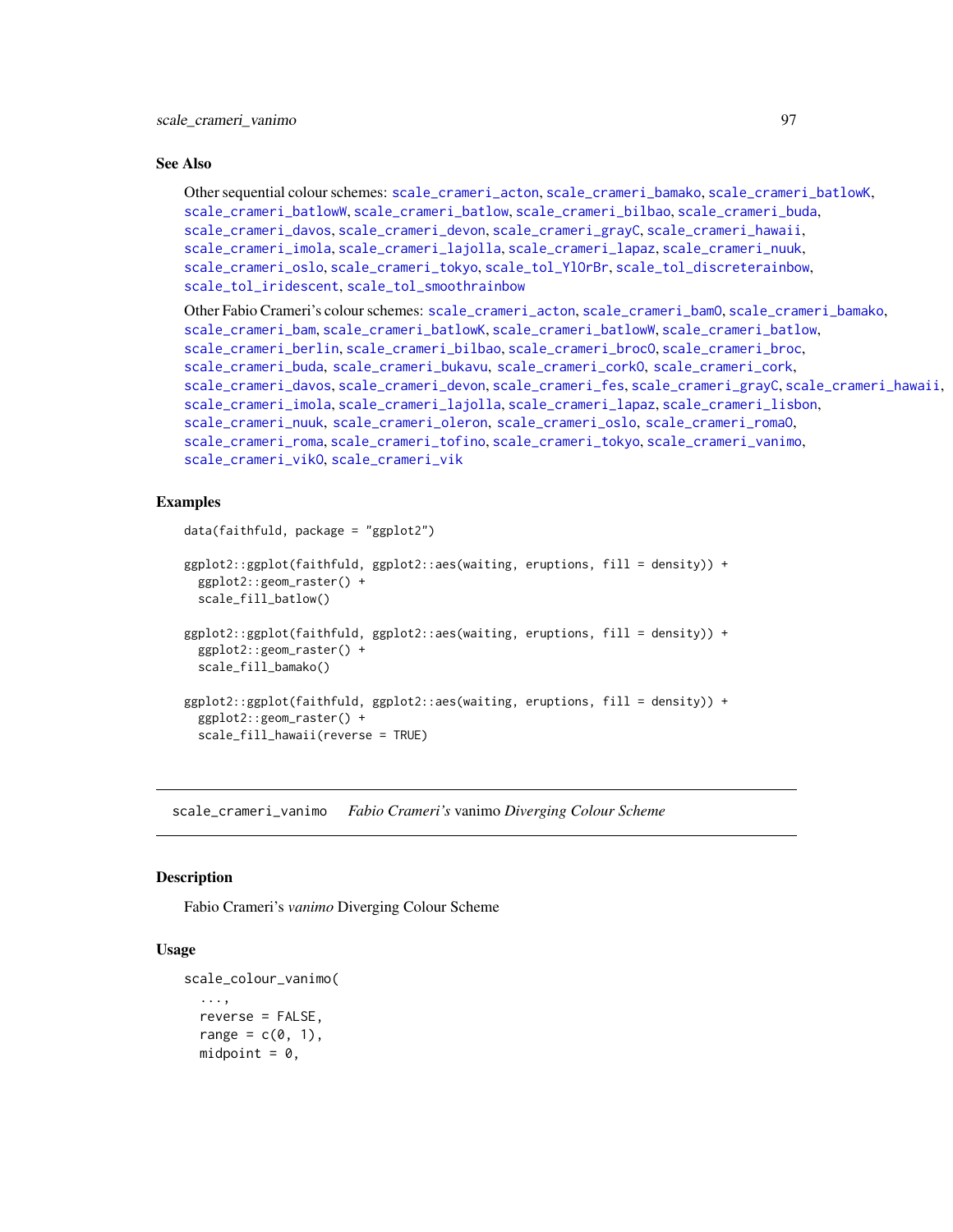```
discrete = FALSE,
  aesthetics = "colour"
\lambdascale_color_vanimo(
  ...,
  reverse = FALSE,
  range = c(\emptyset, 1),
  midpoint = 0,
  discrete = FALSE,
  aesthetics = "colour"
\mathcal{L}scale_fill_vanimo(
  ...,
  reverse = FALSE,
  range = c(\emptyset, 1),
  midpoint = 0,
  discrete = FALSE,
  aesthetics = "fill"
\mathcal{L}scale_edge_colour_vanimo(
  ...,
  reverse = FALSE,
  range = c(0, 1),
  midpoint = \theta,
  discrete = FALSE,
  aesthetics = "edge_colour"
)
scale_edge_color_vanimo(
  ...,
  reverse = FALSE,
  range = c(\emptyset, 1),
  midpoint = 0,
  discrete = FALSE,
  aesthetics = "edge_colour"
\mathcal{L}scale_edge_fill_vanimo(
  ...,
  reverse = FALSE,
  range = c(\emptyset, 1),
  midpoint = 0,
  discrete = FALSE,
  aesthetics = "edge_fill"
\mathcal{L}
```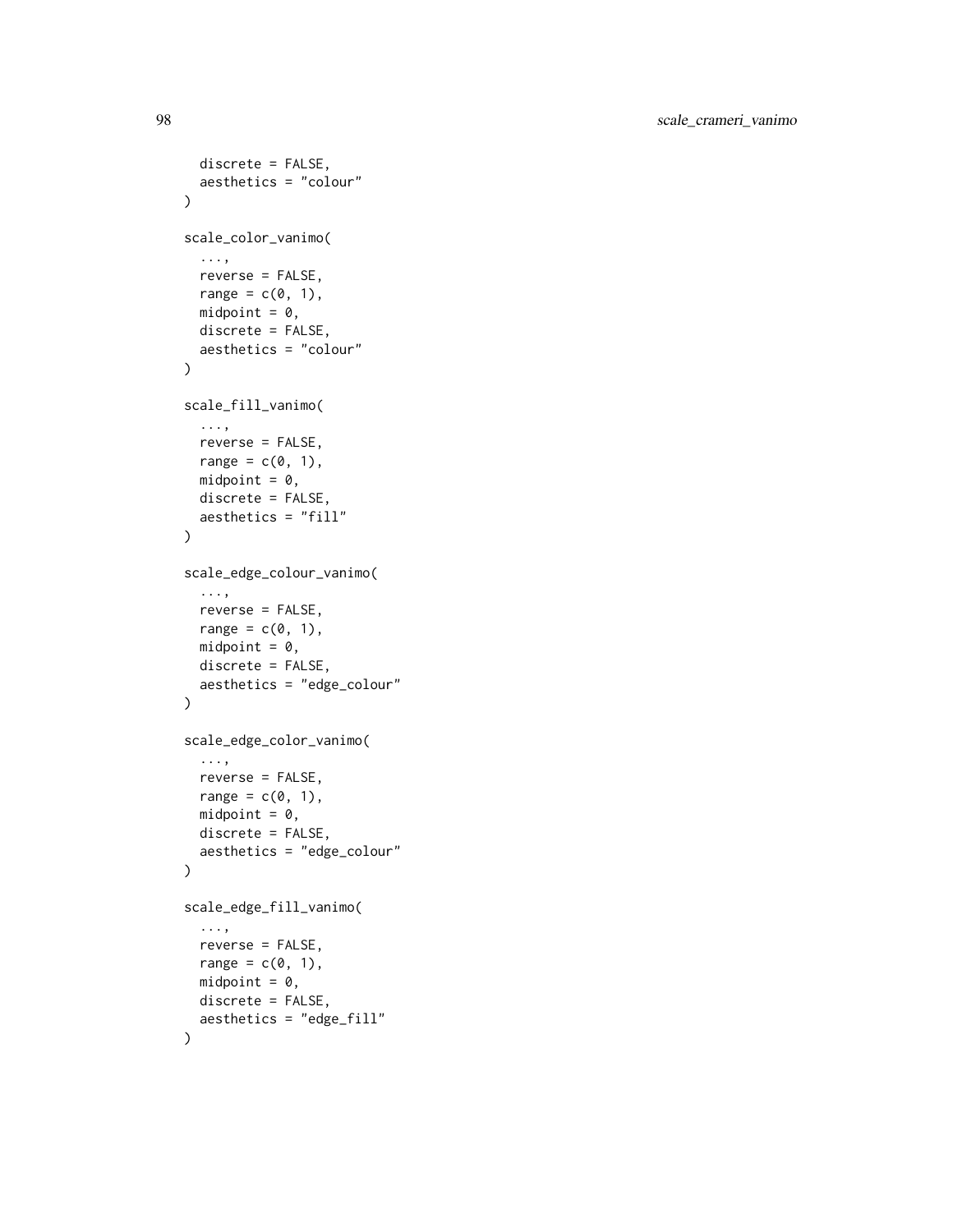| $\cdot$    | Arguments passed to ggplot2::continuous_scale().                                                                             |
|------------|------------------------------------------------------------------------------------------------------------------------------|
| reverse    | A logical scalar. Should the resulting vector of colours be reversed?                                                        |
| range      | A length-two numeric vector specifying the fraction of the scheme's colour<br>domain to keep.                                |
| midpoint   | A length-one numeric vector giving the midpoint (in data value) of the diverging<br>scale. Defaults to $\theta$ .            |
| discrete   | A logical scalar: should the colour scheme be used as a discrete scale?                                                      |
| aesthetics | A character string or vector of character strings listing the name(s) of the aes-<br>$thetic(s)$ that this scale works with. |

## Value

A [continuous](#page-0-0) scale.

### Interpolation

If more colours than defined are needed from a given scheme, the colour coordinates are linearly interpolated to provide a continuous version of the scheme.

Note that the default colour for NA can be overridden by passing a value to ggplot2:: continuous\_scale().#'

## Author(s)

N. Frerebeau

## Source

Crameri, F. (2021). Scientific colour maps. *Zenodo*, v7.0. [doi:10.5281/zenodo.4491293](https://doi.org/10.5281/zenodo.4491293)

# References

Crameri, F. (2018). Geodynamic diagnostics, scientific visualisation and StagLab 3.0. *Geosci. Model Dev.*, 11, 2541-2562. [doi:10.5194/gmd1125412018](https://doi.org/10.5194/gmd-11-2541-2018)

Crameri, F., Shephard, G. E. & Heron, P. J. (2020). The misuse of colour in science communication. *Nature Communications*, 11, 5444. [doi:10.1038/s41467020191607](https://doi.org/10.1038/s41467-020-19160-7)

## See Also

Other diverging colour schemes: [scale\\_crameri\\_bam](#page-19-0), [scale\\_crameri\\_berlin](#page-34-0), [scale\\_crameri\\_broc](#page-39-0), [scale\\_crameri\\_cork](#page-48-0), [scale\\_crameri\\_lisbon](#page-74-0), [scale\\_crameri\\_roma](#page-84-0), [scale\\_crameri\\_tofino](#page-88-0), [scale\\_crameri\\_vik](#page-99-0), [scale\\_tol\\_BuRd](#page-109-0), [scale\\_tol\\_PRGn](#page-127-0), [scale\\_tol\\_sunset](#page-133-0)

Other Fabio Crameri's colour schemes: [scale\\_crameri\\_acton](#page-16-0), [scale\\_crameri\\_bamO](#page-24-0), [scale\\_crameri\\_bamako](#page-21-0), [scale\\_crameri\\_bam](#page-19-0), [scale\\_crameri\\_batlowK](#page-29-0), [scale\\_crameri\\_batlowW](#page-31-0), [scale\\_crameri\\_batlow](#page-26-0), [scale\\_crameri\\_berlin](#page-34-0), [scale\\_crameri\\_bilbao](#page-37-0), [scale\\_crameri\\_brocO](#page-42-0), [scale\\_crameri\\_broc](#page-39-0), [scale\\_crameri\\_buda](#page-44-0), [scale\\_crameri\\_bukavu](#page-46-0), [scale\\_crameri\\_corkO](#page-51-0), [scale\\_crameri\\_cork](#page-48-0), [scale\\_crameri\\_davos](#page-53-0), [scale\\_crameri\\_devon](#page-56-0), [scale\\_crameri\\_fes](#page-58-0), [scale\\_crameri\\_grayC](#page-60-0), [scale\\_crameri\\_hawaii](#page-63-0), [scale\\_crameri\\_imola](#page-66-0), [scale\\_crameri\\_lajolla](#page-68-0), [scale\\_crameri\\_lapaz](#page-71-0), [scale\\_crameri\\_lisbon](#page-74-0),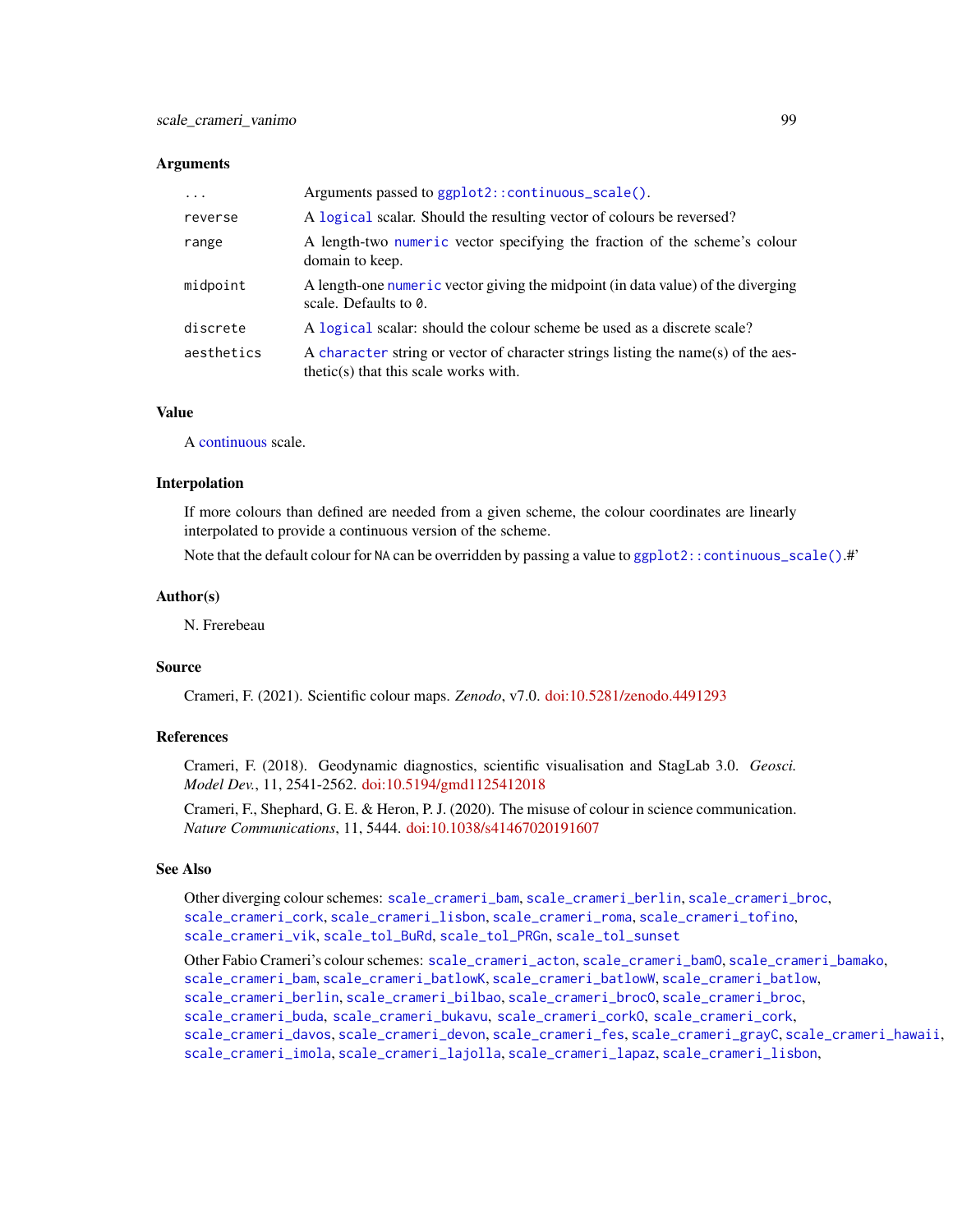```
scale_crameri_nuuk, scale_crameri_oleron, scale_crameri_oslo, scale_crameri_romaO,
scale_crameri_roma, scale_crameri_tofino, scale_crameri_tokyo, scale_crameri_turku,
scale_crameri_vikO, scale_crameri_vik
```
## Examples

```
data(economics, package = "ggplot2")
ggplot2::ggplot(economics, ggplot2::aes(psavert, pce, colour = unemploy)) +
 ggplot2::geom_point() +
 scale_colour_broc(reverse = TRUE, midpoint = 12000)
ggplot2::ggplot(economics, ggplot2::aes(psavert, pce, colour = unemploy)) +
 ggplot2::geom_point() +
 scale_colour_berlin(midpoint = 9000)
```
<span id="page-99-0"></span>scale\_crameri\_vik *Fabio Crameri's* vik *Diverging Colour Scheme*

## Description

Fabio Crameri's *vik* Diverging Colour Scheme

```
scale_colour_vik(
  ...,
  reverse = FALSE,
  range = c(0, 1),
  midpoint = 0,
  discrete = FALSE,
  aesthetics = "colour"
)
scale_color_vik(
  ...,
  reverse = FALSE,
  range = c(\emptyset, 1),
  midpoint = 0,
  discrete = FALSE,
  aesthetics = "colour"
\lambdascale_fill_vik(
  ...,
  reverse = FALSE,
  range = c(\emptyset, 1),
  midpoint = 0,
```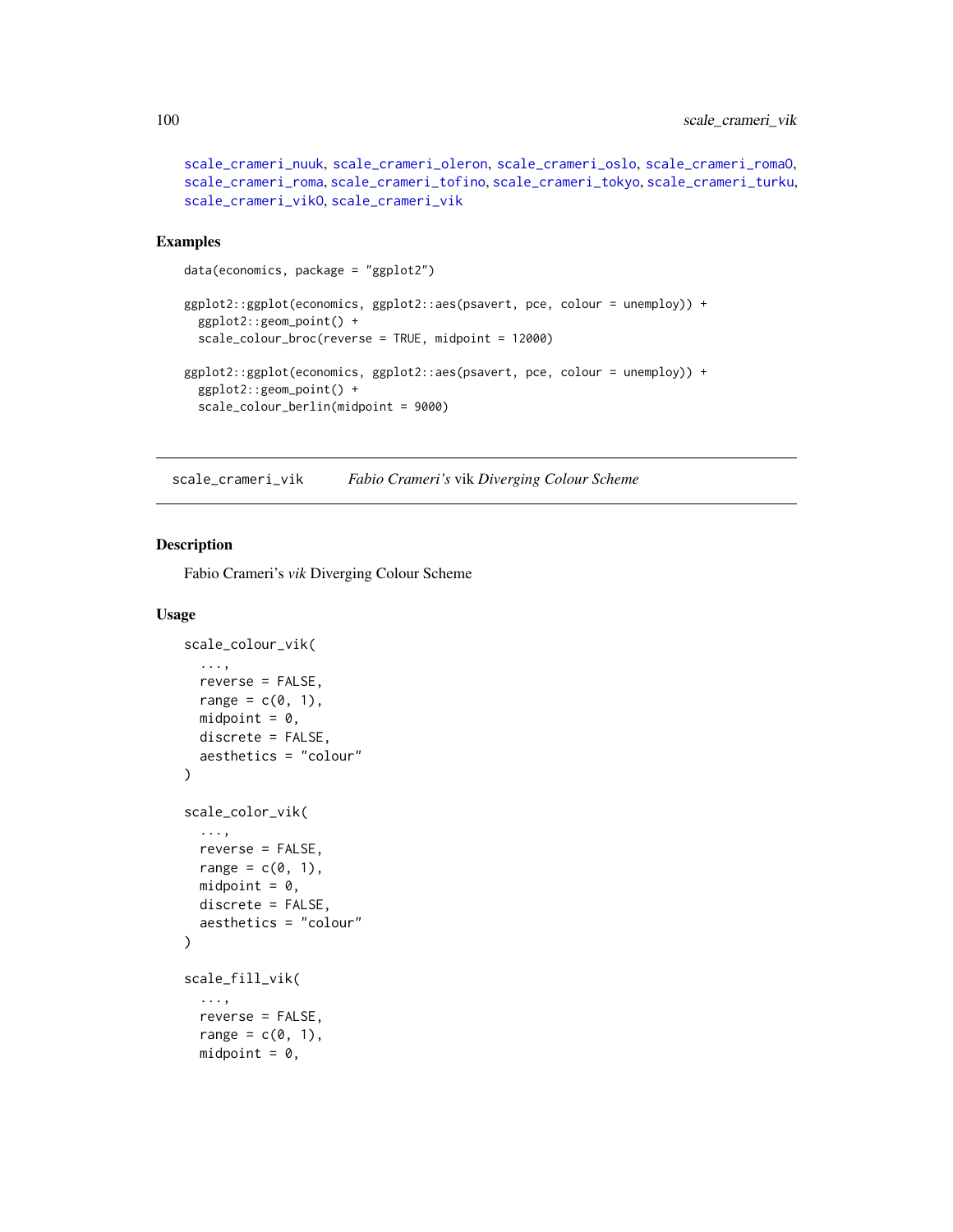```
discrete = FALSE,
  aesthetics = "fill"
\lambdascale_edge_colour_vik(
  ...,
  reverse = FALSE,
  range = c(\emptyset, 1),
  midpoint = 0,
  discrete = FALSE,
  aesthetics = "edge_colour"
\mathcal{L}scale_edge_color_vik(
  ...,
  reverse = FALSE,
  range = c(\emptyset, 1),
  midpoint = 0,
  discrete = FALSE,
  aesthetics = "edge_colour"
\mathcal{L}scale_edge_fill_vik(
  ...,
  reverse = FALSE,
  range = c(0, 1),
  midpoint = 0,
  discrete = FALSE,
  aesthetics = "edge_fill"
\mathcal{L}
```

| $\cdots$   | Arguments passed to ggplot2::continuous_scale().                                                                             |
|------------|------------------------------------------------------------------------------------------------------------------------------|
| reverse    | A logical scalar. Should the resulting vector of colours be reversed?                                                        |
| range      | A length-two numeric vector specifying the fraction of the scheme's colour<br>domain to keep.                                |
| midpoint   | A length-one numeric vector giving the midpoint (in data value) of the diverging<br>scale. Defaults to 0.                    |
| discrete   | A logical scalar: should the colour scheme be used as a discrete scale?                                                      |
| aesthetics | A character string or vector of character strings listing the name(s) of the aes-<br>$thetic(s)$ that this scale works with. |

# Value

A [continuous](#page-0-0) scale.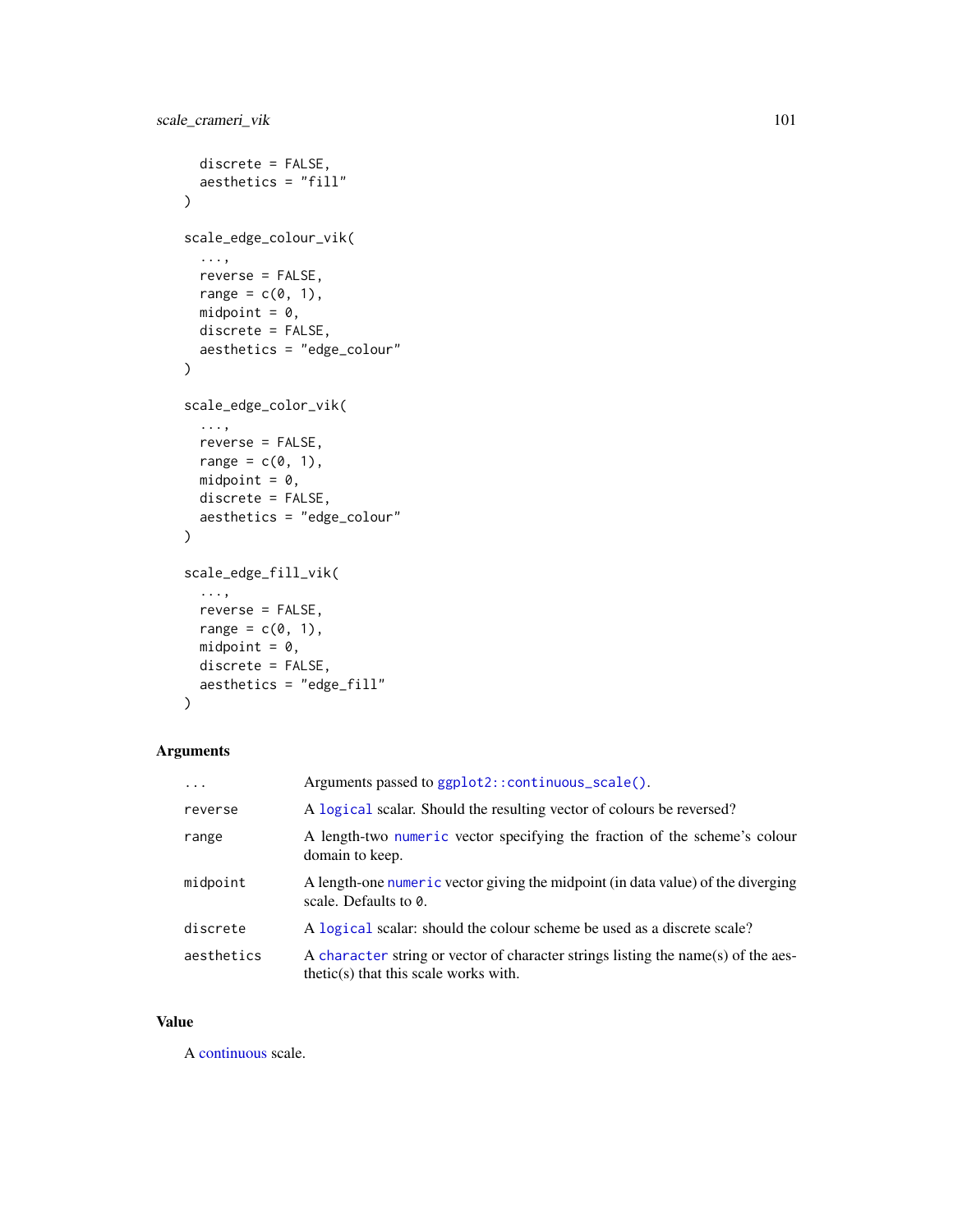#### Interpolation

If more colours than defined are needed from a given scheme, the colour coordinates are linearly interpolated to provide a continuous version of the scheme.

Note that the default colour for NA can be overridden by passing a value to ggplot2:: continuous\_scale().#'

### Author(s)

N. Frerebeau

## Source

Crameri, F. (2021). Scientific colour maps. *Zenodo*, v7.0. [doi:10.5281/zenodo.4491293](https://doi.org/10.5281/zenodo.4491293)

## References

Crameri, F. (2018). Geodynamic diagnostics, scientific visualisation and StagLab 3.0. *Geosci. Model Dev.*, 11, 2541-2562. [doi:10.5194/gmd1125412018](https://doi.org/10.5194/gmd-11-2541-2018)

Crameri, F., Shephard, G. E. & Heron, P. J. (2020). The misuse of colour in science communication. *Nature Communications*, 11, 5444. [doi:10.1038/s41467020191607](https://doi.org/10.1038/s41467-020-19160-7)

### See Also

Other diverging colour schemes: [scale\\_crameri\\_bam](#page-19-0), [scale\\_crameri\\_berlin](#page-34-0), [scale\\_crameri\\_broc](#page-39-0), [scale\\_crameri\\_cork](#page-48-0), [scale\\_crameri\\_lisbon](#page-74-0), [scale\\_crameri\\_roma](#page-84-0), [scale\\_crameri\\_tofino](#page-88-0), [scale\\_crameri\\_vanimo](#page-96-0), [scale\\_tol\\_BuRd](#page-109-0), [scale\\_tol\\_PRGn](#page-127-0), [scale\\_tol\\_sunset](#page-133-0)

Other Fabio Crameri's colour schemes: [scale\\_crameri\\_acton](#page-16-0), [scale\\_crameri\\_bamO](#page-24-0), [scale\\_crameri\\_bamako](#page-21-0), [scale\\_crameri\\_bam](#page-19-0), [scale\\_crameri\\_batlowK](#page-29-0), [scale\\_crameri\\_batlowW](#page-31-0), [scale\\_crameri\\_batlow](#page-26-0), [scale\\_crameri\\_berlin](#page-34-0), [scale\\_crameri\\_bilbao](#page-37-0), [scale\\_crameri\\_broc](#page-39-0)0, scale\_crameri\_broc, [scale\\_crameri\\_buda](#page-44-0), [scale\\_crameri\\_bukavu](#page-46-0), [scale\\_crameri\\_corkO](#page-51-0), [scale\\_crameri\\_cork](#page-48-0), [scale\\_crameri\\_davos](#page-53-0), [scale\\_crameri\\_devon](#page-56-0), [scale\\_crameri\\_fes](#page-58-0), [scale\\_crameri\\_grayC](#page-60-0), [scale\\_crameri\\_hawaii](#page-63-0), [scale\\_crameri\\_imola](#page-66-0), [scale\\_crameri\\_lajolla](#page-68-0), [scale\\_crameri\\_lapaz](#page-71-0), [scale\\_crameri\\_lisbon](#page-74-0), [scale\\_crameri\\_nuuk](#page-76-0), [scale\\_crameri\\_oleron](#page-79-0), [scale\\_crameri\\_oslo](#page-81-0), [scale\\_crameri\\_romaO](#page-86-0), [scale\\_crameri\\_roma](#page-84-0), [scale\\_crameri\\_tofino](#page-88-0), [scale\\_crameri\\_tokyo](#page-91-0), [scale\\_crameri\\_turku](#page-94-0), [scale\\_crameri\\_vanimo](#page-96-0), [scale\\_crameri\\_vikO](#page-102-0)

## Examples

```
data(economics, package = "ggplot2")
```

```
ggplot2::ggplot(economics, ggplot2::aes(psavert, pce, colour = unemploy)) +
 ggplot2::geom_point() +
 scale_colour_broc(reverse = TRUE, midpoint = 12000)
ggplot2::ggplot(economics, ggplot2::aes(psavert, pce, colour = unemploy)) +
 ggplot2::geom_point() +
 scale_colour_berlin(midpoint = 9000)
```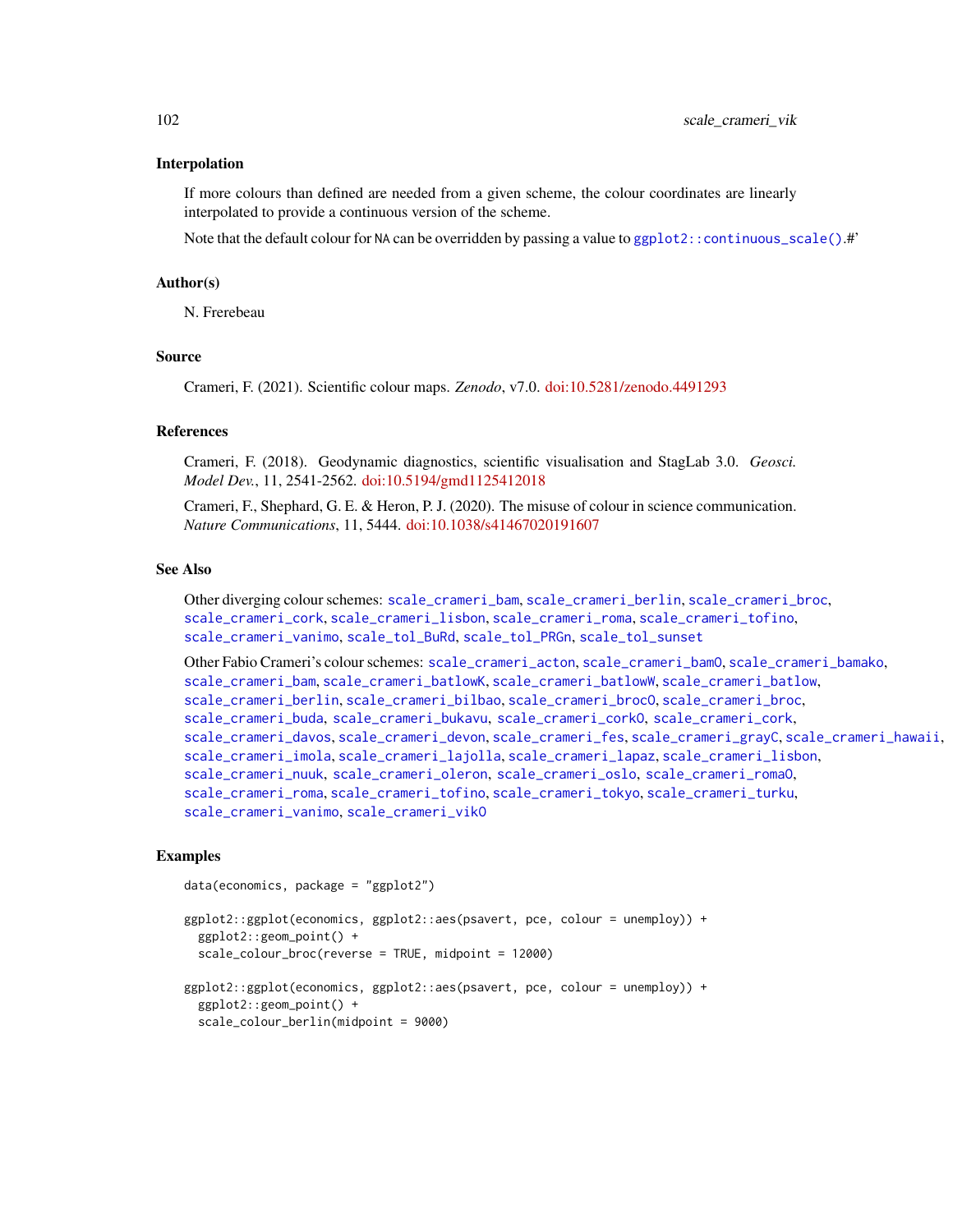<span id="page-102-0"></span>scale\_crameri\_vikO *Fabio Crameri's* vikO *Cyclic Colour Scheme*

# Description

Fabio Crameri's *vikO* Cyclic Colour Scheme

# Usage

```
scale_colour_vikO(
  ...,
  reverse = FALSE,
  range = c(\emptyset, 1),
  discrete = FALSE,
  aesthetics = "colour"
)
scale_color_vikO(
  ...,
  reverse = FALSE,
  range = c(\emptyset, 1),
  discrete = FALSE,
  aesthetics = "colour"
)
scale_fill_vikO(
  ...,
  reverse = FALSE,
  range = c(\emptyset, 1),
  discrete = FALSE,
  aesthetics = "fill"
\mathcal{L}
```
# Arguments

| $\cdots$   | Arguments passed to ggplot2::continuous_scale().                                                                             |
|------------|------------------------------------------------------------------------------------------------------------------------------|
| reverse    | A logical scalar. Should the resulting vector of colours be reversed?                                                        |
| range      | A length-two numeric vector specifying the fraction of the scheme's colour<br>domain to keep.                                |
| discrete   | A logical scalar: should the colour scheme be used as a discrete scale?                                                      |
| aesthetics | A character string or vector of character strings listing the name(s) of the aes-<br>$thetic(s)$ that this scale works with. |

## Value

A [continuous](#page-0-0) scale.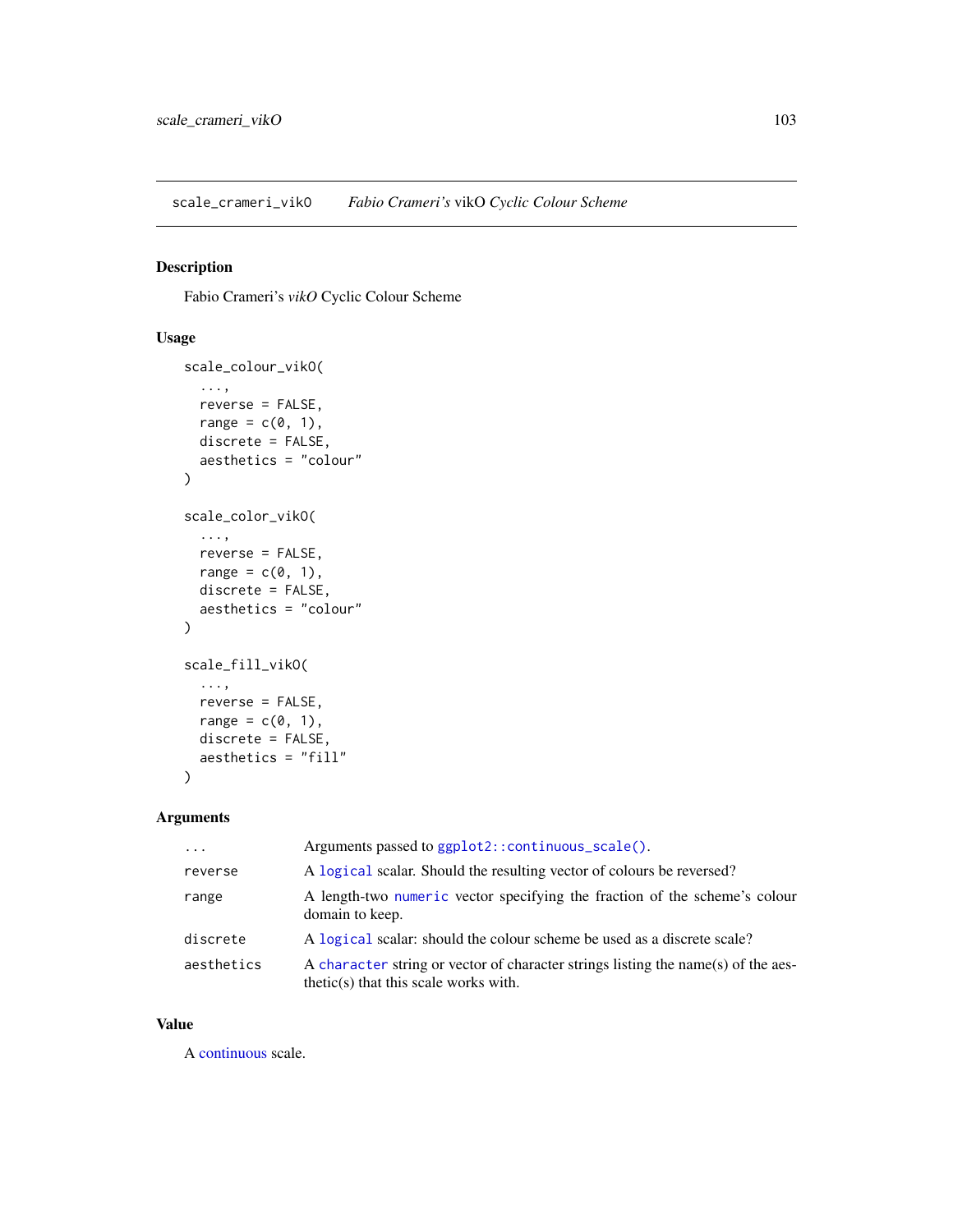### Interpolation

If more colours than defined are needed from a given scheme, the colour coordinates are linearly interpolated to provide a continuous version of the scheme.

Note that the default colour for NA can be overridden by passing a value to  $ggplot2::continuous\_scale()$ .

#### Author(s)

N. Frerebeau

### Source

Crameri, F. (2021). Scientific colour maps. *Zenodo*, v7.0. [doi:10.5281/zenodo.4491293](https://doi.org/10.5281/zenodo.4491293)

### References

Crameri, F. (2018). Geodynamic diagnostics, scientific visualisation and StagLab 3.0. *Geosci. Model Dev.*, 11, 2541-2562. [doi:10.5194/gmd1125412018](https://doi.org/10.5194/gmd-11-2541-2018)

Crameri, F., Shephard, G. E. & Heron, P. J. (2020). The misuse of colour in science communication. *Nature Communications*, 11, 5444. [doi:10.1038/s41467020191607](https://doi.org/10.1038/s41467-020-19160-7)

## See Also

Other cyclic colour schemes: [scale\\_crameri\\_bamO](#page-24-0), [scale\\_crameri\\_brocO](#page-42-0), [scale\\_crameri\\_corkO](#page-51-0), [scale\\_crameri\\_romaO](#page-86-0)

Other Fabio Crameri's colour schemes: [scale\\_crameri\\_acton](#page-16-0), [scale\\_crameri\\_bamO](#page-24-0), [scale\\_crameri\\_bamako](#page-21-0), [scale\\_crameri\\_bam](#page-19-0), [scale\\_crameri\\_batlowK](#page-29-0), [scale\\_crameri\\_batlowW](#page-31-0), [scale\\_crameri\\_batlow](#page-26-0), [scale\\_crameri\\_berlin](#page-34-0), [scale\\_crameri\\_bilbao](#page-37-0), [scale\\_crameri\\_brocO](#page-42-0), [scale\\_crameri\\_broc](#page-39-0), [scale\\_crameri\\_buda](#page-44-0), [scale\\_crameri\\_bukavu](#page-46-0), [scale\\_crameri\\_corkO](#page-51-0), [scale\\_crameri\\_cork](#page-48-0), [scale\\_crameri\\_davos](#page-53-0), [scale\\_crameri\\_devon](#page-56-0), [scale\\_crameri\\_fes](#page-58-0), [scale\\_crameri\\_grayC](#page-60-0), [scale\\_crameri\\_hawaii](#page-63-0), [scale\\_crameri\\_imola](#page-66-0), [scale\\_crameri\\_lajolla](#page-68-0), [scale\\_crameri\\_lapaz](#page-71-0), [scale\\_crameri\\_lisbon](#page-74-0), [scale\\_crameri\\_nuuk](#page-76-0), [scale\\_crameri\\_oleron](#page-79-0), [scale\\_crameri\\_oslo](#page-81-0), [scale\\_crameri\\_romaO](#page-86-0), [scale\\_crameri\\_roma](#page-84-0), [scale\\_crameri\\_tofino](#page-88-0), [scale\\_crameri\\_tokyo](#page-91-0), [scale\\_crameri\\_turku](#page-94-0), [scale\\_crameri\\_vanimo](#page-96-0), [scale\\_crameri\\_vik](#page-99-0)

## Examples

```
data(economics, package = "ggplot2")
```

```
ggplot2::ggplot(economics, ggplot2::aes(psavert, pce, colour = unemploy)) +
 ggplot2::geom_point() +
 scale_colour_broc(reverse = TRUE, midpoint = 12000)
ggplot2::ggplot(economics, ggplot2::aes(psavert, pce, colour = unemploy)) +
 ggplot2::geom_point() +
 scale_colour_berlin(midpoint = 9000)
```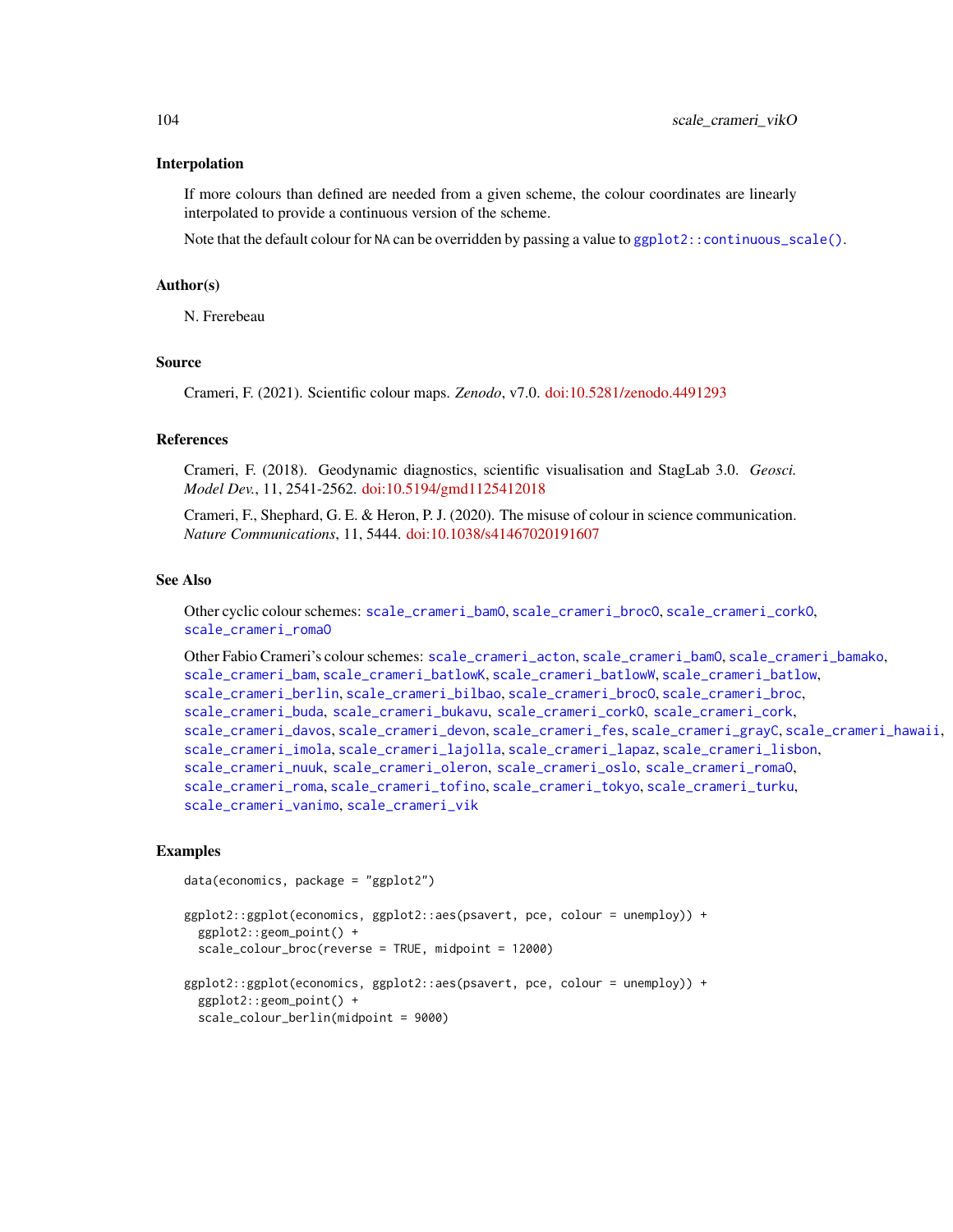scale\_logical\_discrete

*Binary Discrete Colour Schemes for* ggplot2 *and* ggraph

# Description

Provides a colour scale for [logical](#page-0-0) values.

# Usage

```
scale_colour_logical(..., aesthetics = "colour")
scale_color_logical(..., aesthetics = "colour")
scale_fill_logical(..., aesthetics = "fill")
```
# Arguments

| $\cdot$ $\cdot$ $\cdot$ | Arguments passed to ggplot2::discrete_scale().                                    |
|-------------------------|-----------------------------------------------------------------------------------|
| aesthetics              | A character string or vector of character strings listing the name(s) of the aes- |
|                         | $thetic(s)$ that this scale works with.                                           |

## Value

A [discrete](#page-0-0) scale.

# Author(s)

N. Frerebeau

## Examples

```
library(ggplot2)
logic <- data.frame(
  x = rep(1:5, times = 5),y = rep(1:5, each = 5),
  values = sample(c(TRUE, FALSE), 25, TRUE)
)
ggplot2::ggplot(logic, ggplot2::aes(x, y, fill = values)) +
  ggplot2::geom_raster() +
  scale_fill_logical()
```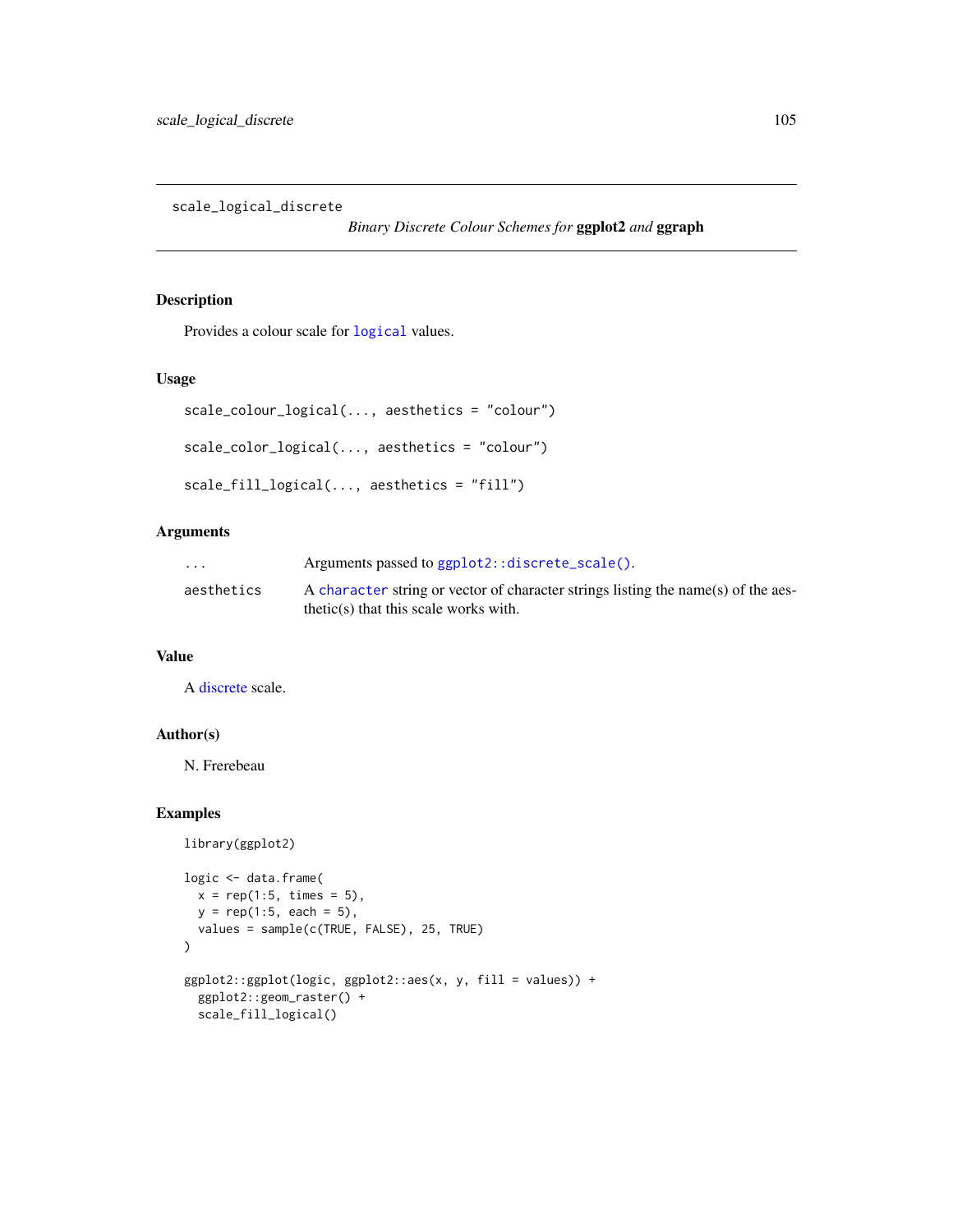```
scale_okabeito_discrete
```
*Okabe and Ito's Discrete Color Scheme for* ggplot2 *and* ggraph

## Description

Provides the qualitative color scale from Okabe and Ito 2008.

### Usage

```
scale_colour_okabeito(..., reverse = FALSE, aesthetics = "colour")
scale_color_okabeito(..., reverse = FALSE, aesthetics = "colour")
scale_fill_okabeito(..., reverse = FALSE, aesthetics = "fill")
scale_edge_colour_okabeito(..., reverse = FALSE, aesthetics = "edge_colour")
scale_edge_color_okabeito(..., reverse = FALSE, aesthetics = "edge_colour")
scale_edge_fill_okabeito(..., reverse = FALSE, aesthetics = "edge_fill")
```
## Arguments

| $\ddotsc$  | Arguments passed to ggplot2::discrete_scale().                                                                               |
|------------|------------------------------------------------------------------------------------------------------------------------------|
| reverse    | A logical scalar. Should the resulting vector of colors be reversed?                                                         |
| aesthetics | A character string or vector of character strings listing the name(s) of the aes-<br>$thetic(s)$ that this scale works with. |

## Details

This qualitative color scheme is used as given (no interpolation): colors are picked up to the maximum number of supported values (8).

### Value

A [discrete](#page-0-0) scale.

## Author(s)

N. Frerebeau

## References

Okabe, M. & Ito, K. (2008). *Color Universal Design (CUD): How to Make Figures and Presentations That Are Friendly to Colorblind People*. URL: <https://jfly.uni-koeln.de/color/>.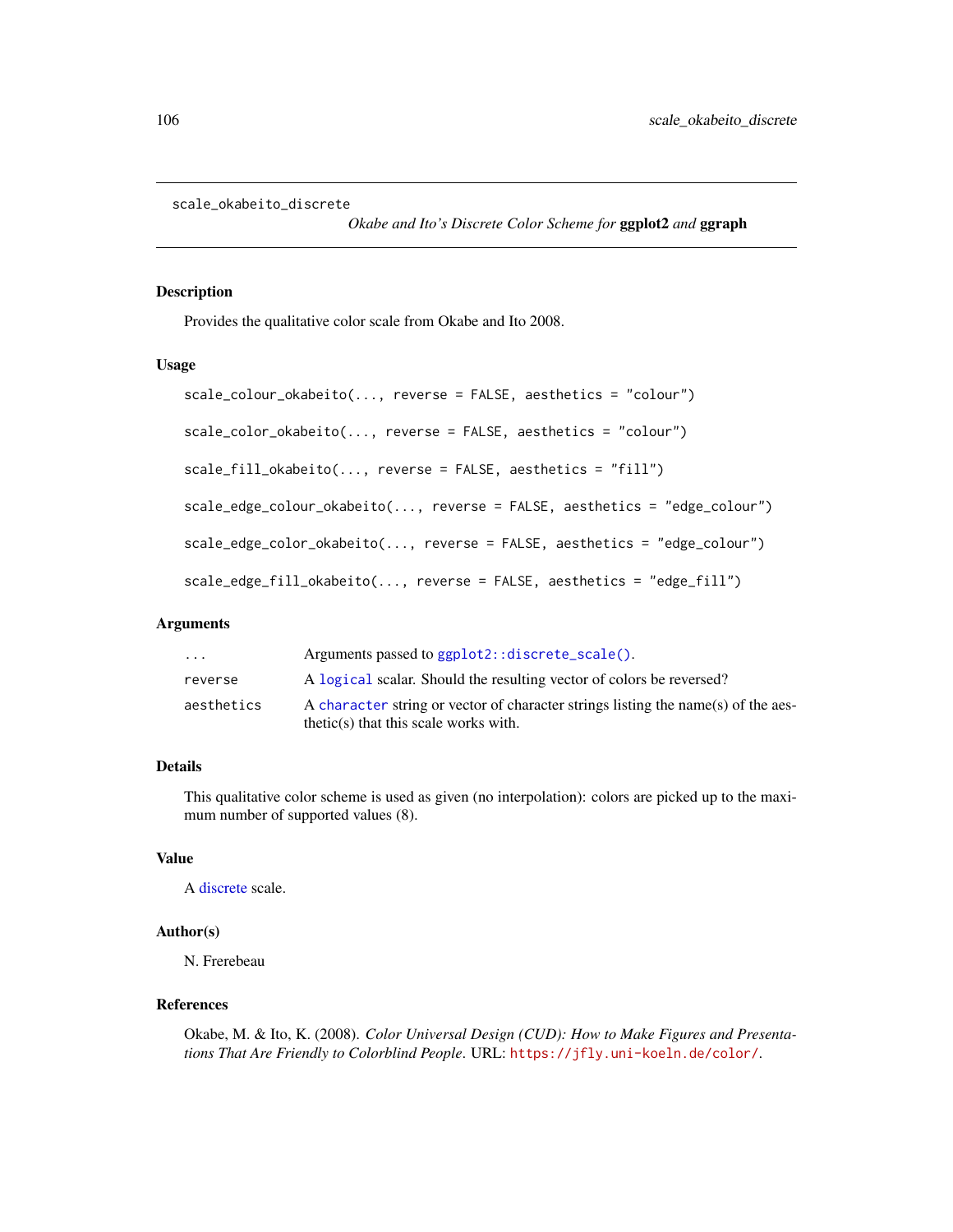# scale\_picker 107

# See Also

```
Other colour-blind safe colour schemes: scale_crameri_cyclic, scale_crameri_diverging,
scale_crameri_mutlisequential, scale_crameri_sequential, scale_tol_discrete, scale_tol_diverging,
scale_tol_sequential
```
Other qualitative colour schemes: [scale\\_colour\\_land\(](#page-11-0)), [scale\\_colour\\_soil\(](#page-13-0)), [scale\\_colour\\_stratigraphy\(](#page-14-0)), [scale\\_tol\\_bright](#page-107-0), [scale\\_tol\\_dark](#page-111-0), [scale\\_tol\\_highcontrast](#page-115-0), [scale\\_tol\\_light](#page-120-0), [scale\\_tol\\_mediumcontrast](#page-122-0), [scale\\_tol\\_muted](#page-124-0), [scale\\_tol\\_pale](#page-125-0), [scale\\_tol\\_vibrant](#page-135-0)

## Examples

```
library(ggplot2)
```

```
ggplot2::ggplot(mpg, ggplot2::aes(displ, hwy, colour = class)) +
 ggplot2::geom_point() +
 scale_colour_okabeito()
```
scale\_picker *Colour Scale Builder*

### Description

Builds a colour scale for ggplot2 or ggraph.

# Usage

```
scale_colour_picker(..., palette = "YlOrBr")
scale_color_picker(..., palette = "YlOrBr")
scale_fill_picker(..., palette = "YlOrBr")
scale_edge_colour_picker(..., palette = "YlOrBr")
scale_edge_color_picker(..., palette = "YlOrBr")
scale_edge_fill_picker(..., palette = "YlOrBr")
```
## Arguments

| .       | Extra parameters to be passed to the colour scale function.                            |
|---------|----------------------------------------------------------------------------------------|
| palette | A character string giving the name of the colour scheme to be used (see<br>$info()$ ). |

## Value

A [discrete](#page-0-0) or [continuous](#page-0-0) scale.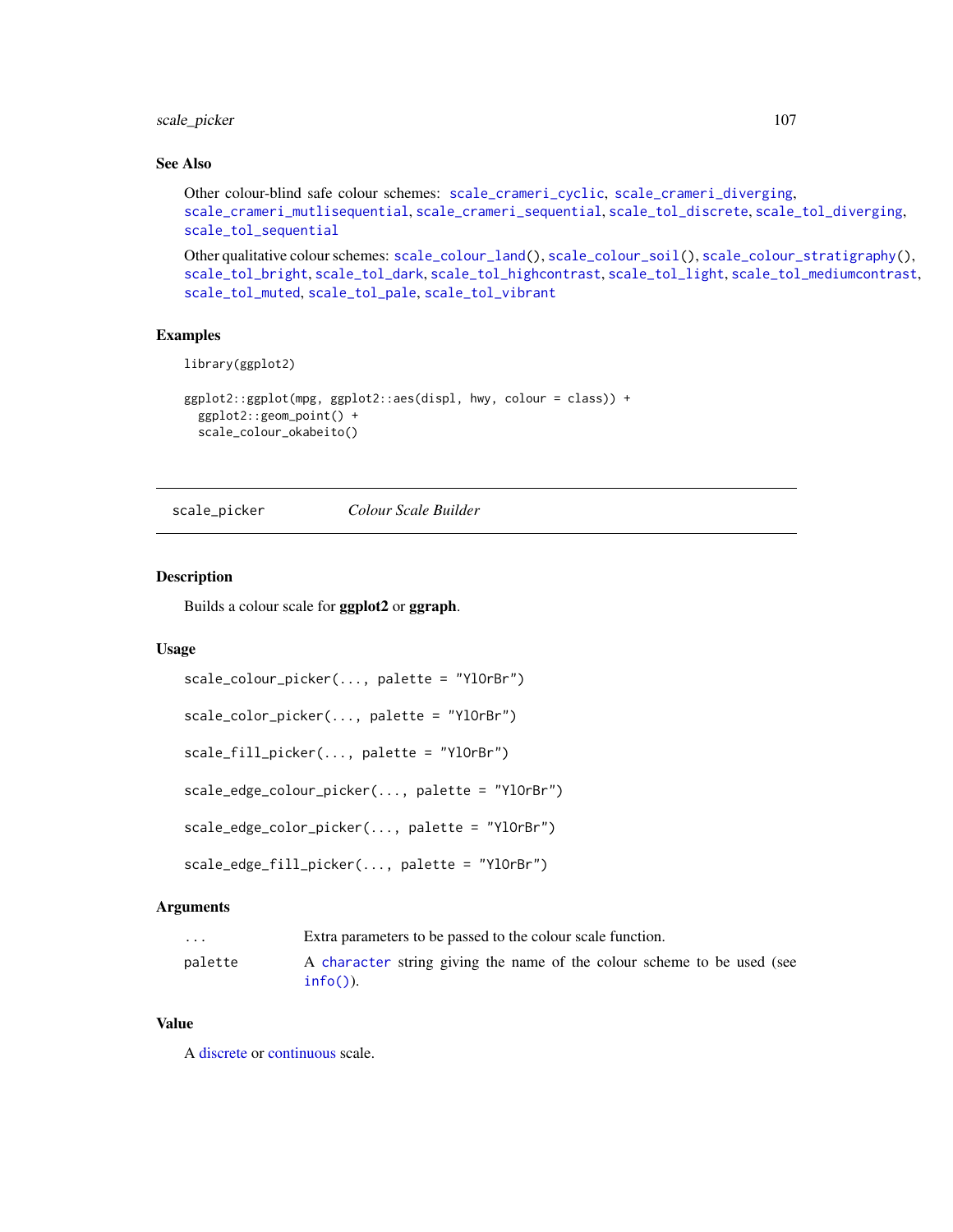### Author(s)

N. Frerebeau

# See Also

Other colour palettes: [colour\(](#page-2-0)), [info\(](#page-8-0)), [ramp\(](#page-10-0))

# Examples

library(ggplot2)

```
ggplot2::ggplot(mpg, ggplot2::aes(displ, hwy, colour = class)) +
  ggplot2::geom_point() +
  scale_colour_picker(palette = "okabeito")
```
<span id="page-107-0"></span>scale\_tol\_bright *Paul Tol's* bright *Discrete Colour Scheme*

# Description

Paul Tol's *bright* Discrete Colour Scheme

## Usage

```
scale_colour_bright(..., reverse = FALSE, aesthetics = "colour")
scale_color_bright(..., reverse = FALSE, aesthetics = "colour")
scale_fill_bright(..., reverse = FALSE, aesthetics = "fill")
scale_edge_colour_bright(..., reverse = FALSE, aesthetics = "edge_colour")
scale_edge_color_bright(..., reverse = FALSE, aesthetics = "edge_colour")
scale_edge_fill_bright(..., reverse = FALSE, aesthetics = "edge_fill")
```
# Arguments

| $\cdot$ $\cdot$ $\cdot$ | Arguments passed to ggplot2::discrete_scale().                                                                               |
|-------------------------|------------------------------------------------------------------------------------------------------------------------------|
| reverse                 | A logical scalar. Should the resulting vector of colors be reversed?                                                         |
| aesthetics              | A character string or vector of character strings listing the name(s) of the aes-<br>$thetic(s)$ that this scale works with. |

# Value

A [discrete](#page-0-0) scale.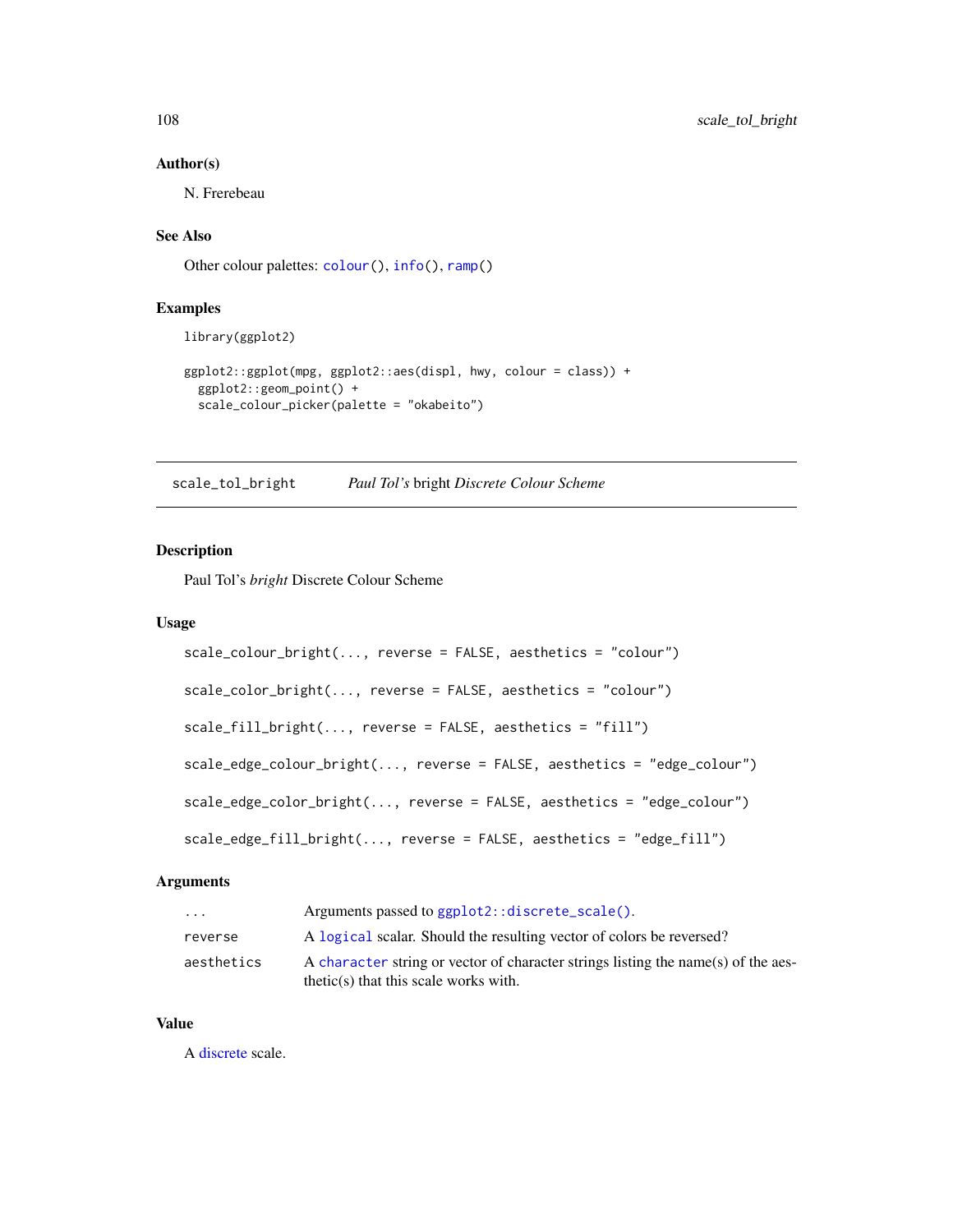#### Interpolation

The qualitative colour schemes are used as given (no interpolation): colors are picked up to the maximum number of supported values.

#### Qualitative colour schemes

According to Paul Tol's technical note, the bright, highcontrast, vibrant and muted colour schemes are colour-blind safe. The mediumcontrast colour scheme is designed for situations needing colour pairs.

The light colour scheme is reasonably distinct for both normal or colourblind vision and is intended to fill labeled cells.

The pale and dark schemes are not very distinct in either normal or colourblind vision and should be used as a text background or to highlight a cell in a table.

Refer to the original document for details about the recommended uses (see references).

#### Author(s)

N. Frerebeau

## References

Tol, P. (2021). *Colour Schemes*. SRON. Technical Note No. SRON/EPS/TN/09-002, issue 3.2. URL: <https://personal.sron.nl/~pault/data/colourschemes.pdf>

## See Also

Other qualitative colour schemes:  $scale_{colour}$  and(),  $scale_{colour}$  soil(),  $scale_{colour}$  stratigraphy(), [scale\\_okabeito\\_discrete](#page-105-0), [scale\\_tol\\_dark](#page-111-0), [scale\\_tol\\_highcontrast](#page-115-0), [scale\\_tol\\_light](#page-120-0), [scale\\_tol\\_mediumcontrast](#page-122-0), [scale\\_tol\\_muted](#page-124-0), [scale\\_tol\\_pale](#page-125-0), [scale\\_tol\\_vibrant](#page-135-0)

Other Paul Tol's colour schemes: [scale\\_tol\\_BuRd](#page-109-0), [scale\\_tol\\_PRGn](#page-127-0), [scale\\_tol\\_YlOrBr](#page-137-0), [scale\\_tol\\_dark](#page-111-0), [scale\\_tol\\_discreterainbow](#page-113-0), [scale\\_tol\\_highcontrast](#page-115-0), [scale\\_tol\\_iridescent](#page-117-0), [scale\\_tol\\_light](#page-120-0), [scale\\_tol\\_mediumcontrast](#page-122-0), [scale\\_tol\\_muted](#page-124-0), [scale\\_tol\\_pale](#page-125-0), [scale\\_tol\\_smoothrainbow](#page-130-0), [scale\\_tol\\_sunset](#page-133-0), [scale\\_tol\\_vibrant](#page-135-0)

#### Examples

```
library(ggplot2)
```

```
ggplot2::ggplot(mpg, ggplot2::aes(displ, hwy, colour = class)) +
 ggplot2::geom_point() +
 scale_colour_bright()
ggplot2::ggplot(mpg, ggplot2::aes(displ, hwy, colour = class)) +
 ggplot2::geom_point() +
 scale_colour_vibrant()
ggplot2::ggplot(diamonds, ggplot2::aes(clarity, fill = cut)) +
 ggplot2::geom_bar() +
```

```
scale_fill_muted()
```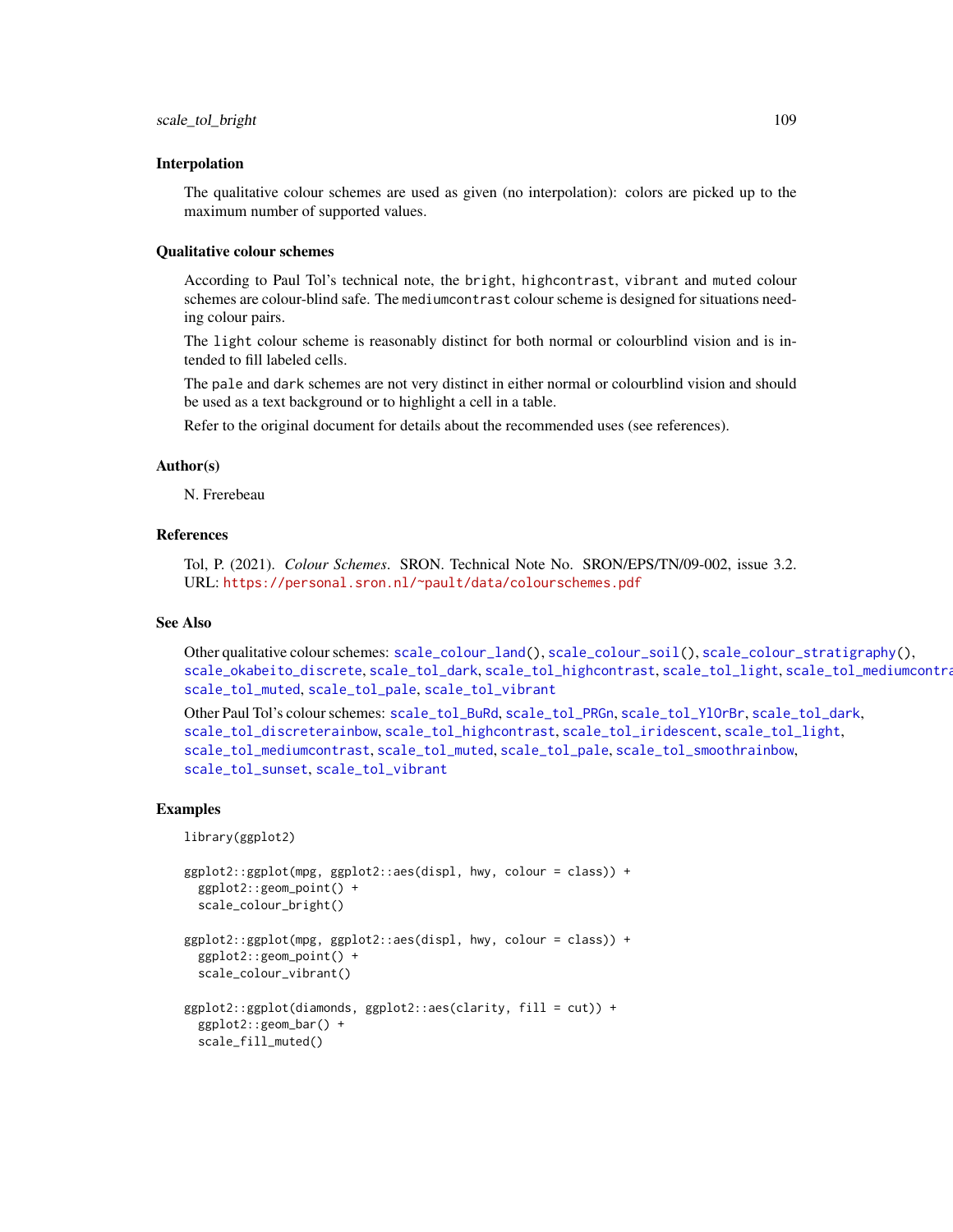<span id="page-109-1"></span><span id="page-109-0"></span>

# Description

Paul Tol's *BuRd* Diverging Colour Scheme

```
scale_colour_BuRd(
  ...,
 reverse = FALSE,
 range = c(\emptyset, 1),
 midpoint = 0,
 discrete = FALSE,
  aesthetics = "colour"
)
scale_color_BuRd(
  ...,
 reverse = FALSE,
 range = c(\emptyset, 1),
 midpoint = 0,
 discrete = FALSE,
  aesthetics = "colour"
\mathcal{L}scale_fill_BuRd(
  ...,
 reverse = FALSE,
 range = c(0, 1),
 midpoint = 0,
 discrete = FALSE,
  aesthetics = "fill"
)
scale_edge_colour_BuRd(
  ...,
 reverse = FALSE,
 range = c(\emptyset, 1),
 midpoint = 0,
 discrete = FALSE,
  aesthetics = "edge_colour"
)
scale_edge_color_BuRd(
  ...,
```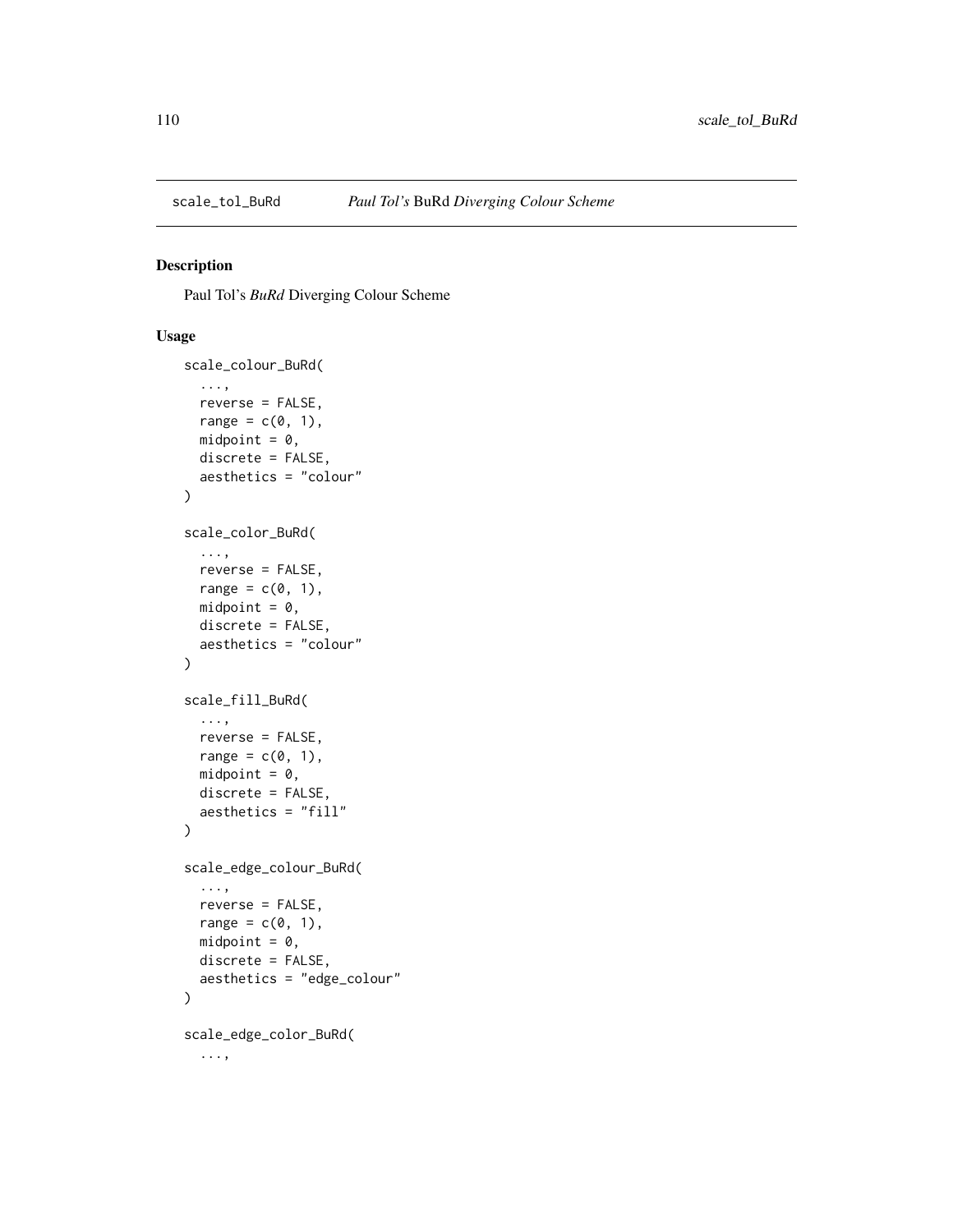# <span id="page-110-0"></span>scale\_tol\_BuRd 111

```
reverse = FALSE,
  range = c(\emptyset, 1),
  midpoint = 0,
  discrete = FALSE,
  aesthetics = "edge_colour"
\mathcal{L}scale_edge_fill_BuRd(
  ...,
  reverse = FALSE,
  range = c(0, 1),
  midpoint = 0,
  discrete = FALSE,
  aesthetics = "edge_fill"
)
```
# Arguments

| $\cdots$   | Arguments passed to ggplot2::continuous_scale().                                                                                                                               |
|------------|--------------------------------------------------------------------------------------------------------------------------------------------------------------------------------|
| reverse    | A logical scalar. Should the resulting vector of colors be reversed?                                                                                                           |
| range      | A length-two numeric vector specifying the fraction of the scheme's colour<br>domain to keep.                                                                                  |
| midpoint   | A length-one numeric vector giving the midpoint (in data value) of the diverging<br>scale. Defaults to 0.                                                                      |
| discrete   | A logical scalar: should the colour scheme be used as a discrete scale? If<br>TRUE, it is a departure from Paul Tol's recommendations and likely a very poor<br>use of colour. |
| aesthetics | A character string or vector of character strings listing the name(s) of the aes-<br>$thetic(s)$ that this scale works with.                                                   |

# Value

A [continuous](#page-0-0) scale.

# Interpolation

If more colors than defined are needed from a given scheme, the colour coordinates are linearly interpolated to provide a continuous version of the scheme.

Note that the default colour for NA can be overridden by passing a value to [ggplot2::continuous\\_scale\(\)](#page-0-0).

## Author(s)

N. Frerebeau

## References

Tol, P. (2018). *Colour Schemes*. SRON. Technical Note No. SRON/EPS/TN/09-002, issue 3.1. URL: <https://personal.sron.nl/~pault/data/colourschemes.pdf>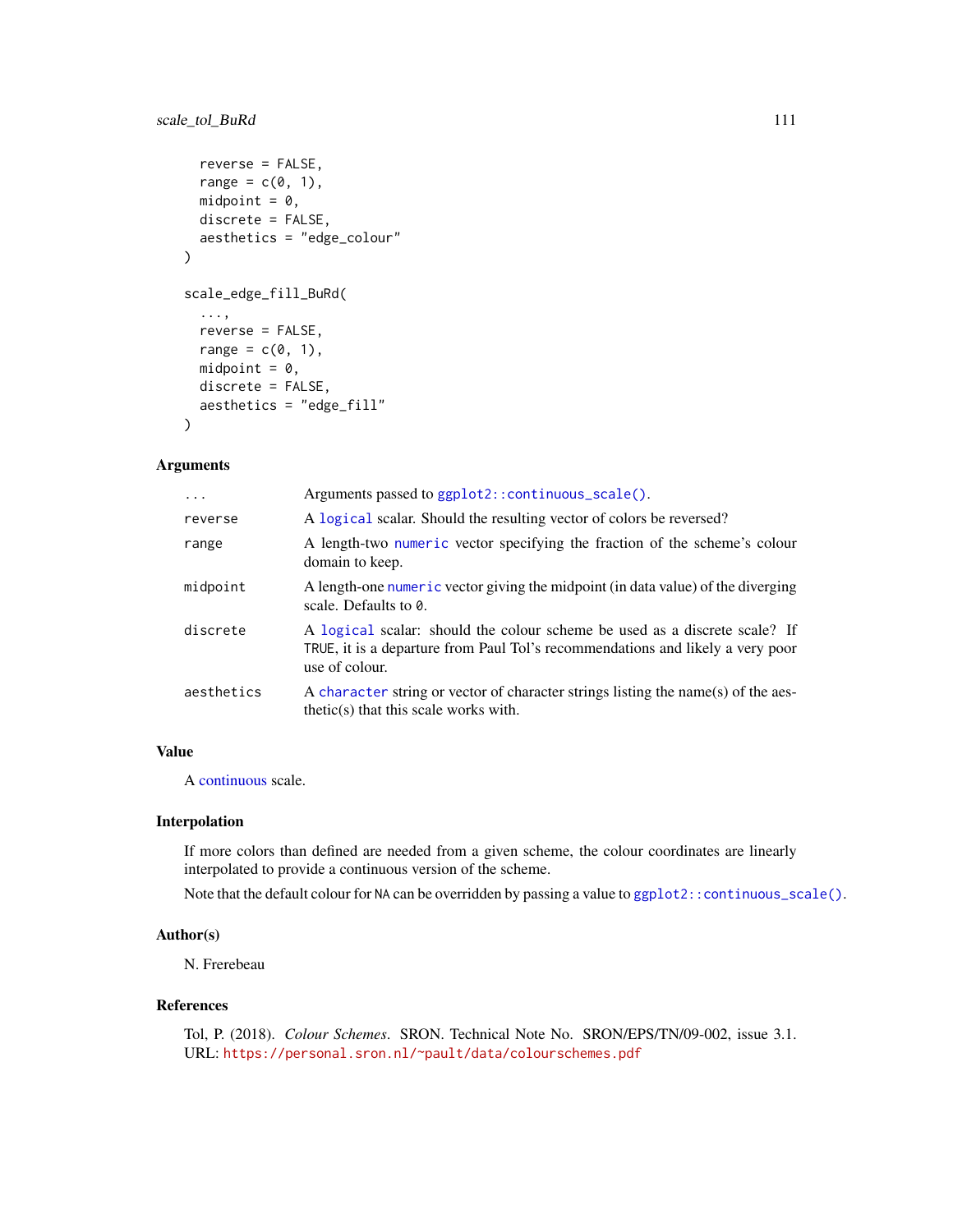# See Also

```
Other diverging colour schemes: scale_crameri_bam, scale_crameri_berlin, scale_crameri_broc,
scale_crameri_cork, scale_crameri_lisbon, scale_crameri_roma, scale_crameri_tofino,
scale_crameri_vanimo, scale_crameri_vik, scale_tol_PRGn, scale_tol_sunset
```
Other Paul Tol's colour schemes: [scale\\_tol\\_PRGn](#page-127-0), [scale\\_tol\\_YlOrBr](#page-137-0), [scale\\_tol\\_bright](#page-107-0), [scale\\_tol\\_dark](#page-111-0), [scale\\_tol\\_discreterainbow](#page-113-0), [scale\\_tol\\_highcontrast](#page-115-0), [scale\\_tol\\_iridescent](#page-117-0), [scale\\_tol\\_light](#page-120-0), [scale\\_tol\\_mediumcontrast](#page-122-0), [scale\\_tol\\_muted](#page-124-0), [scale\\_tol\\_pale](#page-125-0), [scale\\_tol\\_smoothrainbow](#page-130-0), [scale\\_tol\\_sunset](#page-133-0), [scale\\_tol\\_vibrant](#page-135-0)

# Examples

```
data(economics, package = "ggplot2")
```

```
ggplot2::ggplot(economics, ggplot2::aes(psavert, pce, colour = unemploy)) +
 ggplot2::geom_point() +
 scale_color_sunset(reverse = TRUE, midpoint = 12000)
ggplot2::ggplot(economics, ggplot2::aes(psavert, pce, colour = unemploy)) +
 ggplot2::geom_point() +
 scale_color_BuRd(midpoint = 9000)
ggplot2::ggplot(economics, ggplot2::aes(psavert, pce, colour = unemploy)) +
 ggplot2::geom_point() +
 scale\_color_PRGn(midpoint = 9000, range = c(0.25, 1))
```
<span id="page-111-0"></span>scale\_tol\_dark *Paul Tol's* dark *Discrete Colour Scheme*

## Description

Paul Tol's *dark* Discrete Colour Scheme

```
scale_colour_dark(..., reverse = FALSE, aesthetics = "colour")
scale_color_dark(..., reverse = FALSE, aesthetics = "colour")
scale_fill_dark(..., reverse = FALSE, aesthetics = "fill")
scale_edge_colour_dark(..., reverse = FALSE, aesthetics = "edge_colour")
scale_edge_color_dark(..., reverse = FALSE, aesthetics = "edge_colour")
scale_edge_fill_dark(..., reverse = FALSE, aesthetics = "edge_fill")
```
<span id="page-111-1"></span>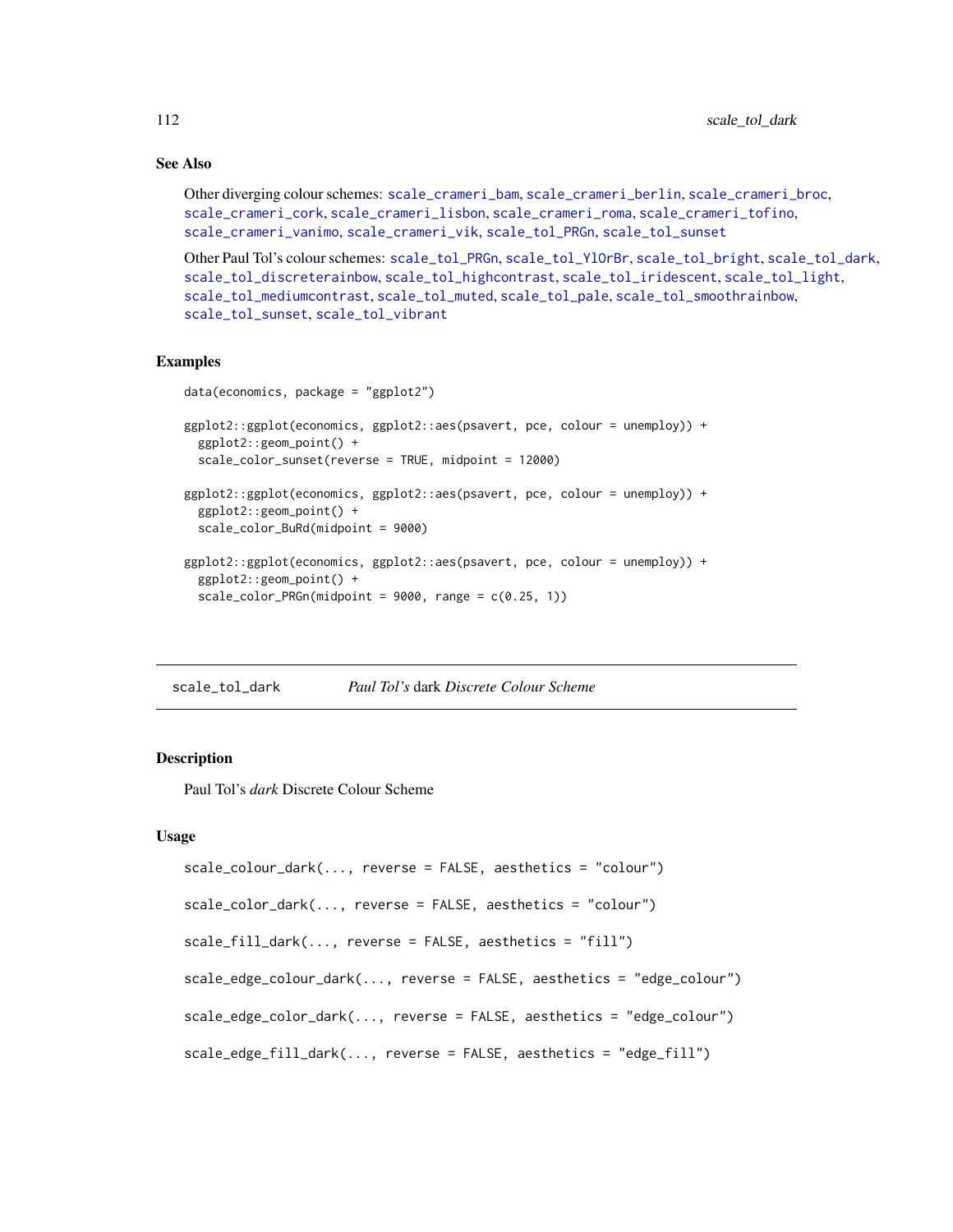# <span id="page-112-0"></span>scale\_tol\_dark 113

#### **Arguments**

| $\cdot$ $\cdot$ $\cdot$ | Arguments passed to ggplot2::discrete_scale().                                                                               |
|-------------------------|------------------------------------------------------------------------------------------------------------------------------|
| reverse                 | A logical scalar. Should the resulting vector of colors be reversed?                                                         |
| aesthetics              | A character string or vector of character strings listing the name(s) of the aes-<br>$thetic(s)$ that this scale works with. |

#### Value

A [discrete](#page-0-0) scale.

#### Interpolation

The qualitative colour schemes are used as given (no interpolation): colors are picked up to the maximum number of supported values.

# Qualitative colour schemes

According to Paul Tol's technical note, the bright, highcontrast, vibrant and muted colour schemes are colour-blind safe. The mediumcontrast colour scheme is designed for situations needing colour pairs.

The light colour scheme is reasonably distinct for both normal or colourblind vision and is intended to fill labeled cells.

The pale and dark schemes are not very distinct in either normal or colourblind vision and should be used as a text background or to highlight a cell in a table.

Refer to the original document for details about the recommended uses (see references).

#### Author(s)

N. Frerebeau

# References

Tol, P. (2021). *Colour Schemes*. SRON. Technical Note No. SRON/EPS/TN/09-002, issue 3.2. URL: <https://personal.sron.nl/~pault/data/colourschemes.pdf>

# See Also

Other qualitative colour schemes: [scale\\_colour\\_land\(](#page-11-0)), [scale\\_colour\\_soil\(](#page-13-0)), [scale\\_colour\\_stratigraphy\(](#page-14-0)), [scale\\_okabeito\\_discrete](#page-105-0), [scale\\_tol\\_bright](#page-107-0), [scale\\_tol\\_highcontrast](#page-115-0), [scale\\_tol\\_light](#page-120-0), [scale\\_tol\\_mediumcontrast](#page-122-0), [scale\\_tol\\_muted](#page-124-0), [scale\\_tol\\_pale](#page-125-0), [scale\\_tol\\_vibrant](#page-135-0)

Other Paul Tol's colour schemes: [scale\\_tol\\_BuRd](#page-109-0), [scale\\_tol\\_PRGn](#page-127-0), [scale\\_tol\\_YlOrBr](#page-137-0), [scale\\_tol\\_bright](#page-107-0), [scale\\_tol\\_discreterainbow](#page-113-0), [scale\\_tol\\_highcontrast](#page-115-0), [scale\\_tol\\_iridescent](#page-117-0), [scale\\_tol\\_light](#page-120-0), [scale\\_tol\\_mediumcontrast](#page-122-0), [scale\\_tol\\_muted](#page-124-0), [scale\\_tol\\_pale](#page-125-0), [scale\\_tol\\_smoothrainbow](#page-130-0), [scale\\_tol\\_sunset](#page-133-0), [scale\\_tol\\_vibrant](#page-135-0)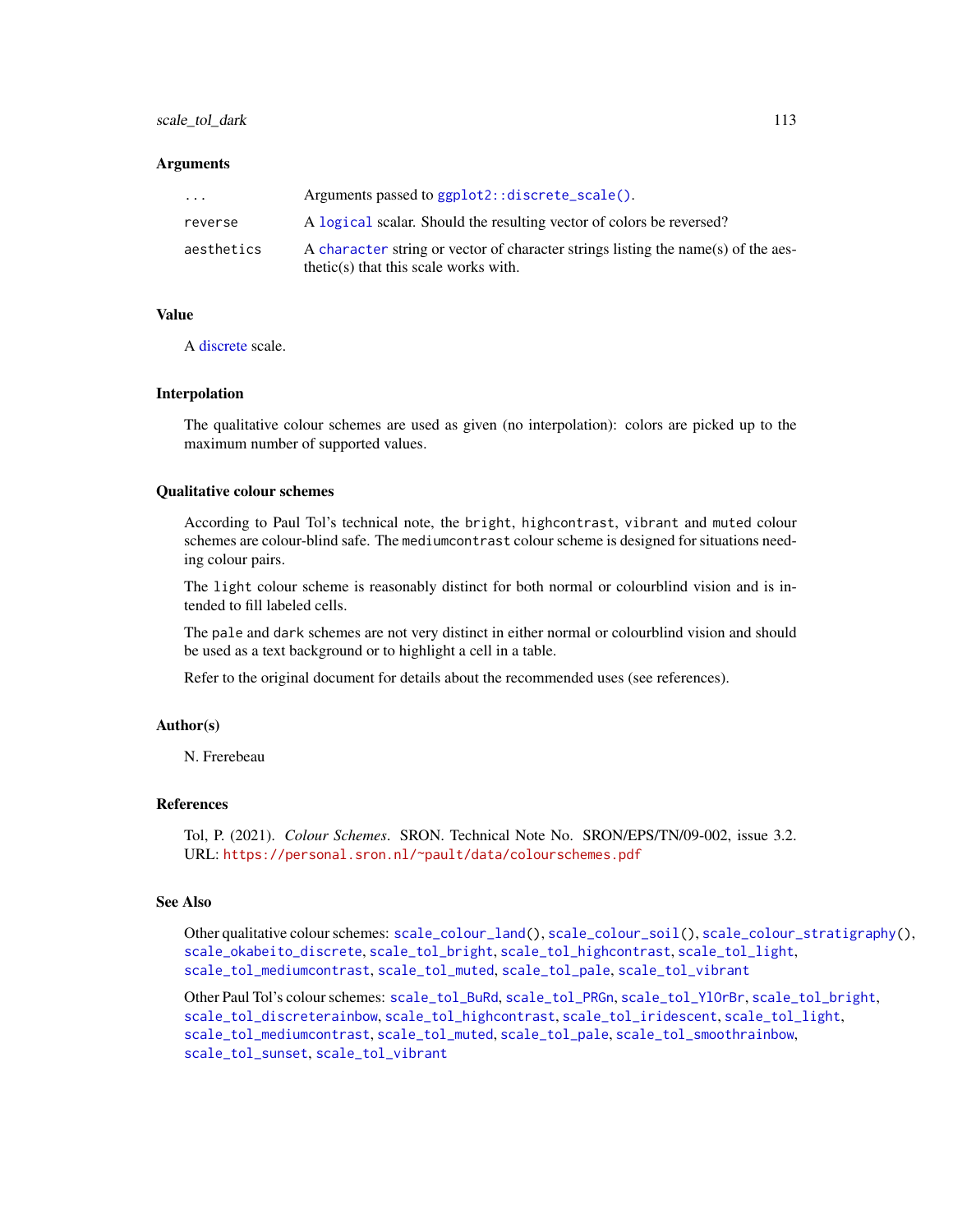# Examples

```
library(ggplot2)
ggplot2::ggplot(mpg, ggplot2::aes(displ, hwy, colour = class)) +
  ggplot2::geom_point() +
  scale_colour_bright()
ggplot2::ggplot(mpg, ggplot2::aes(displ, hwy, colour = class)) +
  ggplot2::geom_point() +
  scale_colour_vibrant()
ggplot2::ggplot(diamonds, ggplot2::aes(clarity, fill = cut)) +
  ggplot2::geom_bar() +
  scale_fill_muted()
```
<span id="page-113-0"></span>scale\_tol\_discreterainbow

*Paul Tol's* discrete rainbow *Sequential Colour Scheme*

## Description

Paul Tol's *discrete rainbow* Sequential Colour Scheme

```
scale_colour_discreterainbow(..., reverse = FALSE, aesthetics = "colour")
scale_color_discreterainbow(..., reverse = FALSE, aesthetics = "colour")
scale_fill_discreterainbow(..., reverse = FALSE, aesthetics = "fill")
scale_edge_colour_discreterainbow(
  ...,
 reverse = FALSE,
  aesthetics = "edge_colour"
\mathcal{L}scale_edge_color_discreterainbow(
  ...,
 reverse = FALSE,
 aesthetics = "edge_colour"
\lambdascale_edge_fill_discreterainbow(..., reverse = FALSE, aesthetics = "edge_fill")
```
<span id="page-113-1"></span>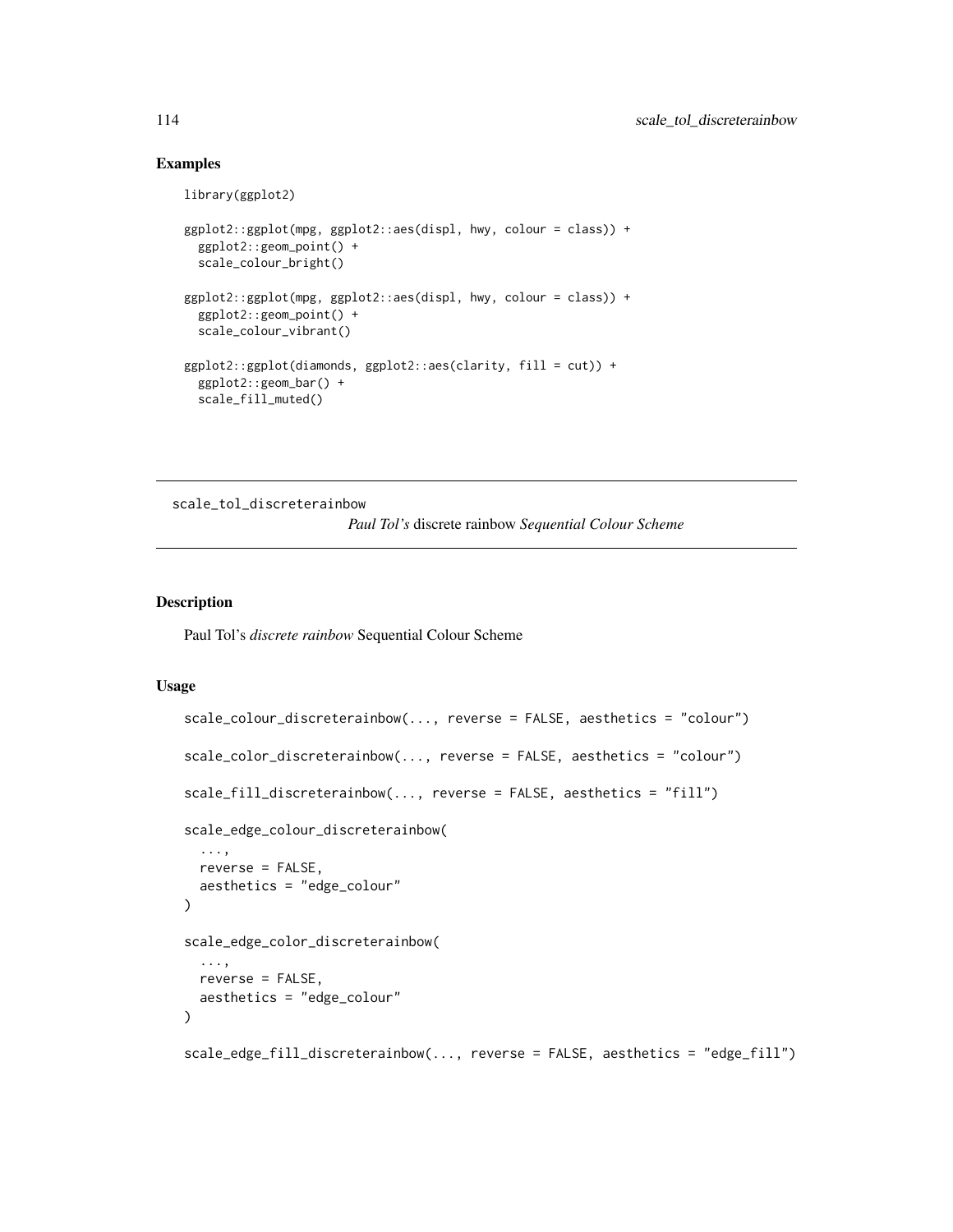<span id="page-114-0"></span>

| $\cdot$ $\cdot$ $\cdot$ | Arguments passed to $ggplot2$ : : continuous_scale().                                                                        |
|-------------------------|------------------------------------------------------------------------------------------------------------------------------|
| reverse                 | A logical scalar. Should the resulting vector of colors be reversed?                                                         |
| aesthetics              | A character string or vector of character strings listing the name(s) of the aes-<br>$thetic(s)$ that this scale works with. |

#### Value

A [continuous](#page-0-0) scale.

#### Interpolation

If more colors than defined are needed from a given scheme, the colour coordinates are linearly interpolated to provide a continuous version of the scheme, with the exception of the discrete rainbow scheme (see below).

Note that the default colour for NA can be overridden by passing a value to [ggplot2::continuous\\_scale\(\)](#page-0-0).

# Rainbow colour scheme

As a general rule, ordered data should not be represented using a rainbow scheme. There are three main arguments against such use (Tol 2018):

- The spectral order of visible light carries no inherent magnitude message.
- Some bands of almost constant hue with sharp transitions between them, can be perceived as jumps in the data.
- Colour-blind people have difficulty distinguishing some colours of the rainbow.

If such use cannot be avoided, Paul Tol's technical note provides two colour schemes that are reasonably clear in colour-blind vision. To remain colour-blind safe, these two schemes must comply with the following conditions:

discreterainbow This scheme must not be interpolated.

smoothrainbow This scheme does not have to be used over the full range.

# Author(s)

N. Frerebeau

#### References

Tol, P. (2018). *Colour Schemes*. SRON. Technical Note No. SRON/EPS/TN/09-002, issue 3.1. URL: <https://personal.sron.nl/~pault/data/colourschemes.pdf>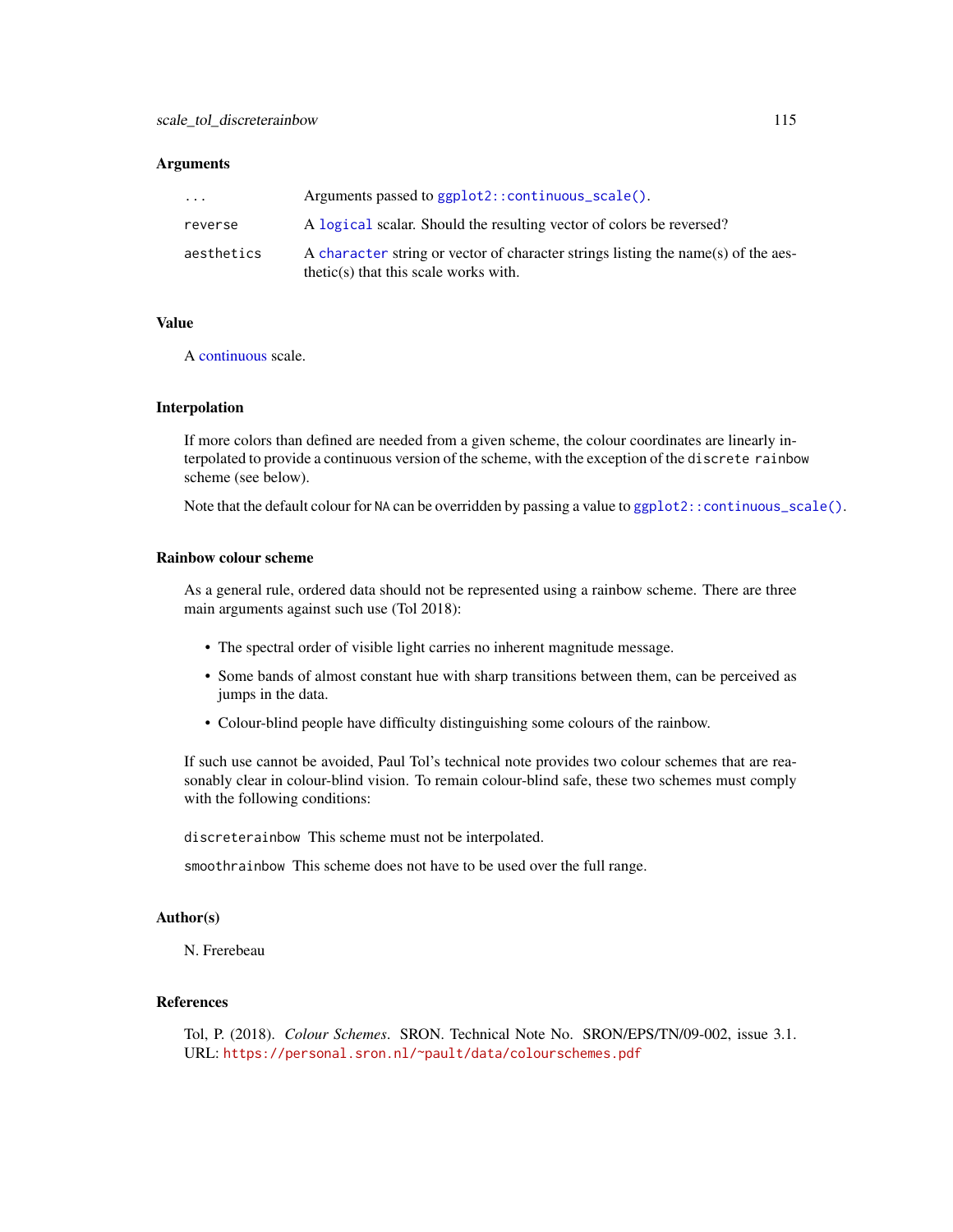# See Also

```
Other sequential colour schemes: scale_crameri_acton, scale_crameri_bamako, scale_crameri_batlowK,
scale_crameri_batlowW, scale_crameri_batlow, scale_crameri_bilbao, scale_crameri_buda,
scale_crameri_davos, scale_crameri_devon, scale_crameri_grayC, scale_crameri_hawaii,
scale_crameri_imola, scale_crameri_lajolla, scale_crameri_lapaz, scale_crameri_nuuk,
scale_crameri_oslo, scale_crameri_tokyo, scale_crameri_turku, scale_tol_YlOrBr, scale_tol_iridescent,
scale_tol_smoothrainbow
```
Other Paul Tol's colour schemes: [scale\\_tol\\_BuRd](#page-109-0), [scale\\_tol\\_PRGn](#page-127-0), [scale\\_tol\\_YlOrBr](#page-137-0), [scale\\_tol\\_bright](#page-107-0), [scale\\_tol\\_dark](#page-111-0), [scale\\_tol\\_highcontrast](#page-115-0), [scale\\_tol\\_iridescent](#page-117-0), [scale\\_tol\\_light](#page-120-0), [scale\\_tol\\_mediumcontrast](#page-122-0), [scale\\_tol\\_muted](#page-124-0), [scale\\_tol\\_pale](#page-125-0), [scale\\_tol\\_smoothrainbow](#page-130-0), [scale\\_tol\\_sunset](#page-133-0), [scale\\_tol\\_vibrant](#page-135-0)

#### Examples

```
data(faithfuld, package = "ggplot2")
ggplot2::ggplot(faithfuld, ggplot2::aes(waiting, eruptions, fill = density)) +
 ggplot2::geom_raster() +
 scale_fill_YlOrBr()
ggplot2::ggplot(faithfuld, ggplot2::aes(waiting, eruptions, fill = density)) +
 ggplot2::geom_raster() +
 scale_fill_iridescent(reverse = TRUE)
ggplot2::ggplot(faithfuld, ggplot2::aes(waiting, eruptions, fill = density)) +
 ggplot2::geom_raster() +
  scale_fill_smoothrainbow(range = c(0.25, 1))
```
<span id="page-115-0"></span>scale\_tol\_highcontrast

*Paul Tol's* high contrast *Discrete Colour Scheme*

# Description

Paul Tol's *high contrast* Discrete Colour Scheme

```
scale_colour_highcontrast(..., reverse = FALSE, aesthetics = "colour")
scale_color_highcontrast(..., reverse = FALSE, aesthetics = "colour")
scale_fill_highcontrast(..., reverse = FALSE, aesthetics = "fill")
scale_edge_colour_highcontrast(
 ...,
 reverse = FALSE,
 aesthetics = "edge_colour"
```
<span id="page-115-1"></span>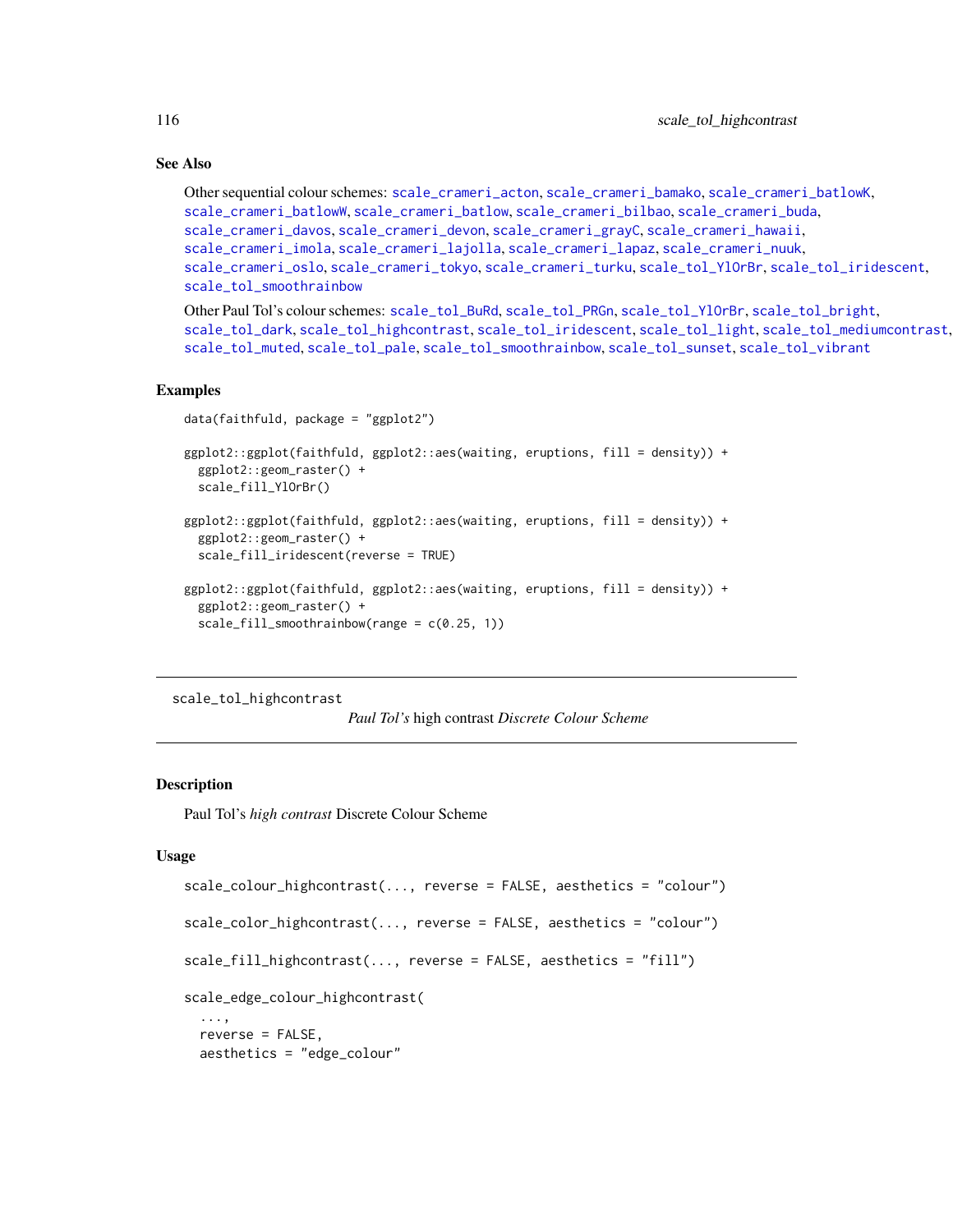<span id="page-116-0"></span>)

```
scale_edge_color_highcontrast(..., reverse = FALSE, aesthetics = "edge_colour")
scale_edge_fill_highcontrast(..., reverse = FALSE, aesthetics = "edge_fill")
```
#### Arguments

| $\cdots$   | Arguments passed to ggplot2::discrete_scale().                                                                               |
|------------|------------------------------------------------------------------------------------------------------------------------------|
| reverse    | A logical scalar. Should the resulting vector of colors be reversed?                                                         |
| aesthetics | A character string or vector of character strings listing the name(s) of the aes-<br>$thetic(s)$ that this scale works with. |

## Value

A [discrete](#page-0-0) scale.

# Interpolation

The qualitative colour schemes are used as given (no interpolation): colors are picked up to the maximum number of supported values.

#### Qualitative colour schemes

According to Paul Tol's technical note, the bright, highcontrast, vibrant and muted colour schemes are colour-blind safe. The mediumcontrast colour scheme is designed for situations needing colour pairs.

The light colour scheme is reasonably distinct for both normal or colourblind vision and is intended to fill labeled cells.

The pale and dark schemes are not very distinct in either normal or colourblind vision and should be used as a text background or to highlight a cell in a table.

Refer to the original document for details about the recommended uses (see references).

## Author(s)

N. Frerebeau

#### References

Tol, P. (2021). *Colour Schemes*. SRON. Technical Note No. SRON/EPS/TN/09-002, issue 3.2. URL: <https://personal.sron.nl/~pault/data/colourschemes.pdf>

#### See Also

Other qualitative colour schemes: [scale\\_colour\\_land\(](#page-11-0)), [scale\\_colour\\_soil\(](#page-13-0)), [scale\\_colour\\_stratigraphy\(](#page-14-0)), [scale\\_okabeito\\_discrete](#page-105-0), [scale\\_tol\\_bright](#page-107-0), [scale\\_tol\\_dark](#page-111-0), [scale\\_tol\\_light](#page-120-0), [scale\\_tol\\_mediumcontrast](#page-122-0), [scale\\_tol\\_muted](#page-124-0), [scale\\_tol\\_pale](#page-125-0), [scale\\_tol\\_vibrant](#page-135-0)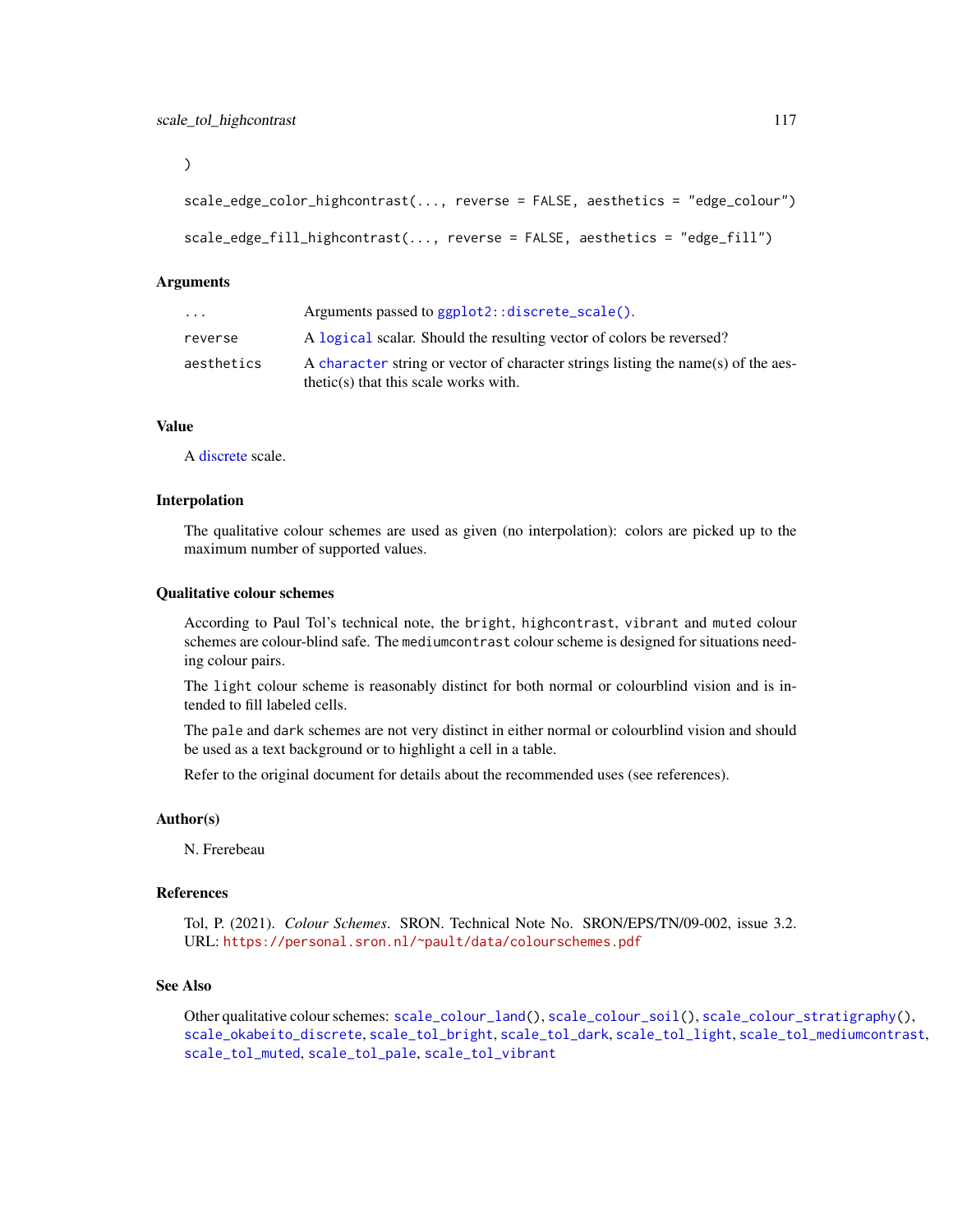Other Paul Tol's colour schemes: [scale\\_tol\\_BuRd](#page-109-0), [scale\\_tol\\_PRGn](#page-127-0), [scale\\_tol\\_YlOrBr](#page-137-0), [scale\\_tol\\_bright](#page-107-0), [scale\\_tol\\_dark](#page-111-0), [scale\\_tol\\_discreterainbow](#page-113-0), [scale\\_tol\\_iridescent](#page-117-0), [scale\\_tol\\_light](#page-120-0), [scale\\_tol\\_mediumcontrast](#page-122-0), [scale\\_tol\\_muted](#page-124-0), [scale\\_tol\\_pale](#page-125-0), [scale\\_tol\\_smoothrainbow](#page-130-0), [scale\\_tol\\_sunset](#page-133-0), [scale\\_tol\\_vibrant](#page-135-0)

# Examples

```
library(ggplot2)
```

```
ggplot2::ggplot(mpg, ggplot2::aes(displ, hwy, colour = class)) +
 ggplot2::geom_point() +
 scale_colour_bright()
ggplot2::ggplot(mpg, ggplot2::aes(displ, hwy, colour = class)) +
 ggplot2::geom_point() +
 scale_colour_vibrant()
ggplot2::ggplot(diamonds, ggplot2::aes(clarity, fill = cut)) +
 ggplot2::geom_bar() +
 scale_fill_muted()
```
<span id="page-117-0"></span>scale\_tol\_iridescent *Paul Tol's* iridescent *Sequential Colour Scheme*

#### Description

Paul Tol's *iridescent* Sequential Colour Scheme

```
scale_colour_iridescent(
  ...,
 reverse = FALSE,
  range = c(0, 1),
  discrete = FALSE,
  aesthetics = "colour"
)
scale_color_iridescent(
  ...,
  reverse = FALSE,
  range = c(\emptyset, 1),
  discrete = FALSE,
  aesthetics = "colour"
)
scale_fill_iridescent(
  ...,
  reverse = FALSE,
```
<span id="page-117-1"></span>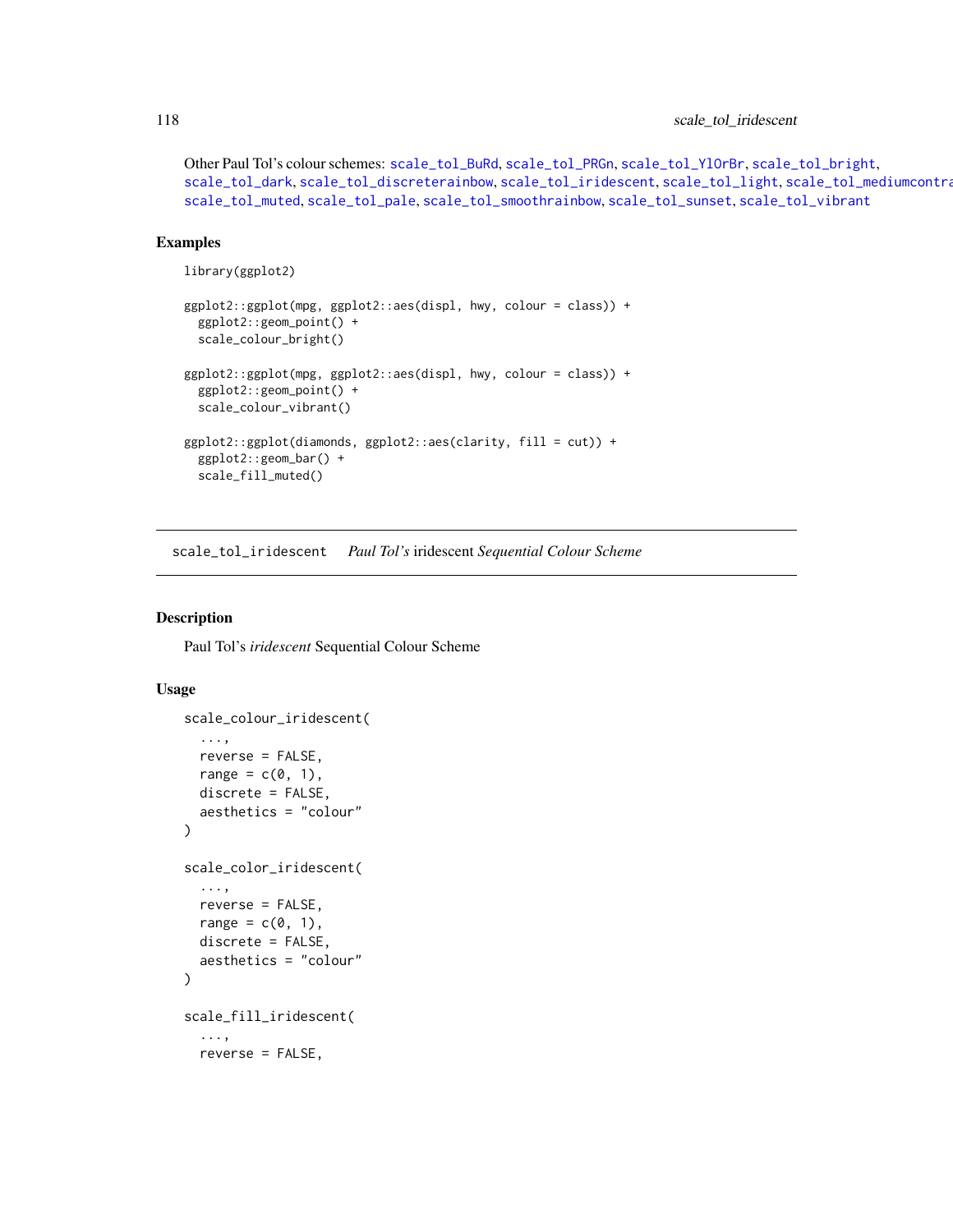```
range = c(\emptyset, 1),
  discrete = FALSE,
  aesthetics = "fill"
\lambdascale_edge_colour_iridescent(
  ...,
 reverse = FALSE,
 range = c(0, 1),
 discrete = FALSE,
  aesthetics = "edge_colour"
\mathcal{L}scale_edge_color_iridescent(
  ...,
 reverse = FALSE,
 range = c(\emptyset, 1),
 discrete = FALSE,
  aesthetics = "edge_colour"
\lambdascale_edge_fill_iridescent(
  ...,
 reverse = FALSE,
 range = c(\emptyset, 1),
 discrete = FALSE,
  aesthetics = "edge_fill"
\mathcal{L}
```

| $\ddotsc$  | Arguments passed to ggplot2::continuous_scale().                                                                                                                               |
|------------|--------------------------------------------------------------------------------------------------------------------------------------------------------------------------------|
| reverse    | A logical scalar. Should the resulting vector of colors be reversed?                                                                                                           |
| range      | A length-two numeric vector specifying the fraction of the scheme's colour<br>domain to keep.                                                                                  |
| discrete   | A logical scalar: should the colour scheme be used as a discrete scale? If<br>TRUE, it is a departure from Paul Tol's recommendations and likely a very poor<br>use of colour. |
| aesthetics | A character string or vector of character strings listing the name(s) of the aes-<br>$thetic(s)$ that this scale works with.                                                   |

# Value

A [continuous](#page-0-0) scale.

# Interpolation

If more colors than defined are needed from a given scheme, the colour coordinates are linearly interpolated to provide a continuous version of the scheme, with the exception of the discrete rainbow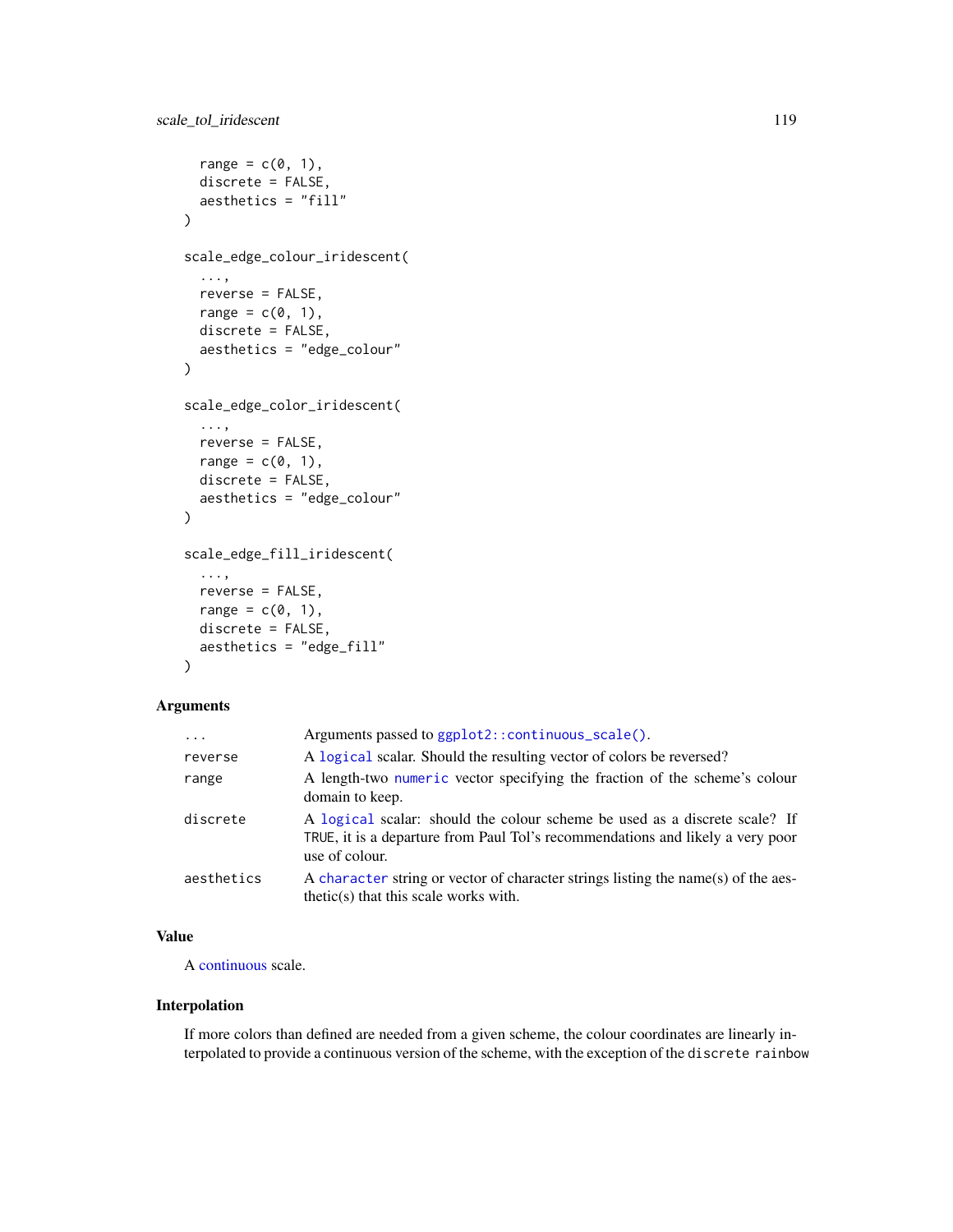<span id="page-119-0"></span>scheme (see below).

Note that the default colour for NA can be overridden by passing a value to  $ggplot2::continuous\_scale()$ .

#### Rainbow colour scheme

As a general rule, ordered data should not be represented using a rainbow scheme. There are three main arguments against such use (Tol 2018):

- The spectral order of visible light carries no inherent magnitude message.
- Some bands of almost constant hue with sharp transitions between them, can be perceived as jumps in the data.
- Colour-blind people have difficulty distinguishing some colours of the rainbow.

If such use cannot be avoided, Paul Tol's technical note provides two colour schemes that are reasonably clear in colour-blind vision. To remain colour-blind safe, these two schemes must comply with the following conditions:

discreterainbow This scheme must not be interpolated.

smoothrainbow This scheme does not have to be used over the full range.

# Author(s)

N. Frerebeau

# References

Tol, P. (2018). *Colour Schemes*. SRON. Technical Note No. SRON/EPS/TN/09-002, issue 3.1. URL: <https://personal.sron.nl/~pault/data/colourschemes.pdf>

## See Also

Other sequential colour schemes: [scale\\_crameri\\_acton](#page-16-0), [scale\\_crameri\\_bamako](#page-21-0), [scale\\_crameri\\_batlowK](#page-29-0), [scale\\_crameri\\_batlowW](#page-31-0), [scale\\_crameri\\_batlow](#page-26-0), [scale\\_crameri\\_bilbao](#page-37-0), [scale\\_crameri\\_buda](#page-44-0), [scale\\_crameri\\_davos](#page-53-0), [scale\\_crameri\\_devon](#page-56-0), [scale\\_crameri\\_grayC](#page-60-0), [scale\\_crameri\\_hawaii](#page-63-0), [scale\\_crameri\\_imola](#page-66-0), [scale\\_crameri\\_lajolla](#page-68-0), [scale\\_crameri\\_lapaz](#page-71-0), [scale\\_crameri\\_nuuk](#page-76-0), [scale\\_crameri\\_oslo](#page-81-0), [scale\\_crameri\\_tokyo](#page-91-0), [scale\\_crameri\\_turku](#page-94-0), [scale\\_tol\\_YlOrBr](#page-137-0), [scale\\_tol\\_discreterainbow](#page-113-0), [scale\\_tol\\_smoothrainbow](#page-130-0)

```
Other Paul Tol's colour schemes: scale_tol_BuRd, scale_tol_PRGn, scale_tol_YlOrBr, scale_tol_bright,
scale_tol_dark, scale_tol_discreterainbow, scale_tol_highcontrast, scale_tol_light,
scale_tol_mediumcontrast, scale_tol_muted, scale_tol_pale, scale_tol_smoothrainbow,
scale_tol_sunset, scale_tol_vibrant
```
#### Examples

```
data(faithfuld, package = "ggplot2")
ggplot2::ggplot(faithfuld, ggplot2::aes(waiting, eruptions, fill = density)) +
 ggplot2::geom_raster() +
 scale_fill_YlOrBr()
```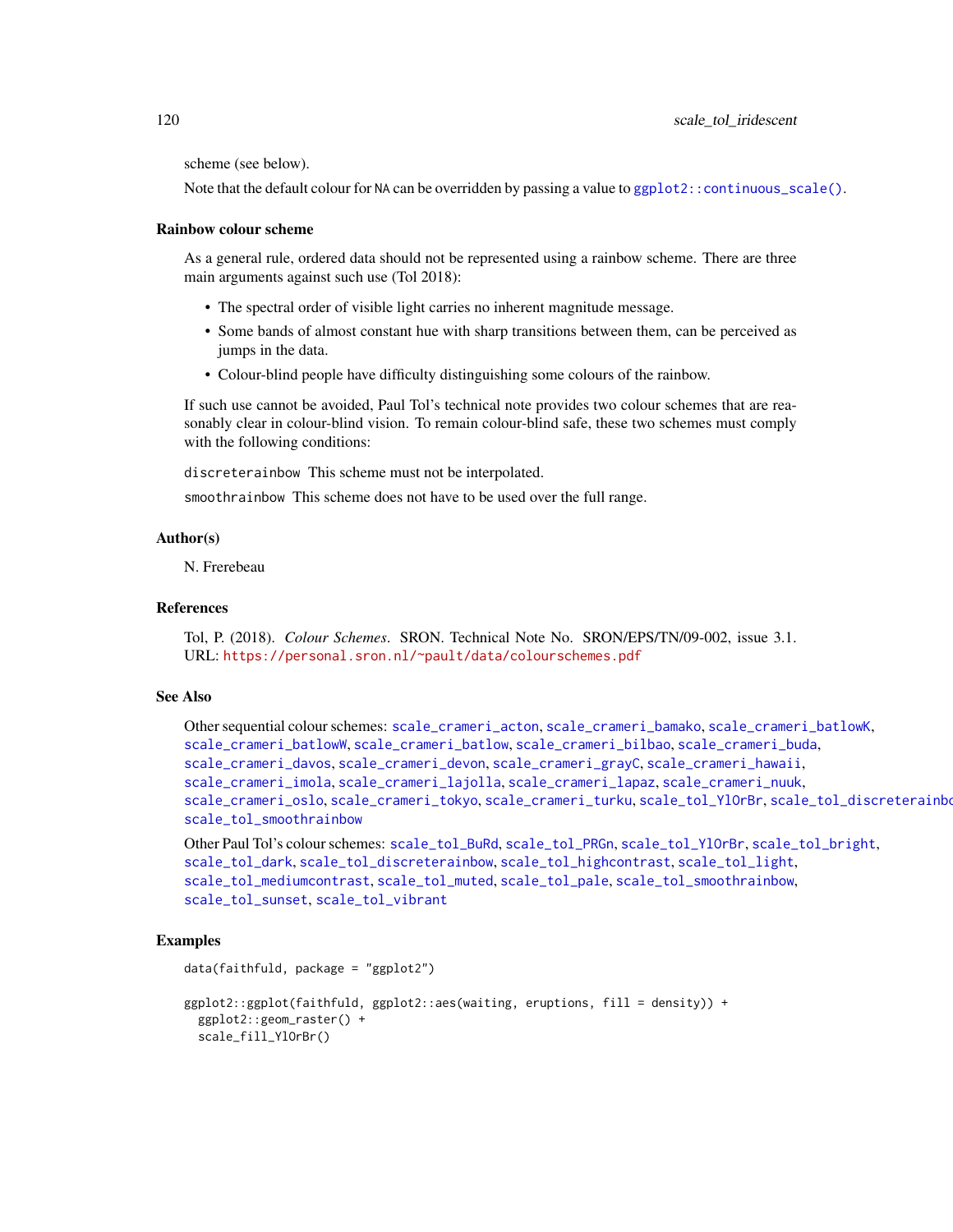# <span id="page-120-1"></span>scale\_tol\_light 121

```
ggplot2::ggplot(faithfuld, ggplot2::aes(waiting, eruptions, fill = density)) +
 ggplot2::geom_raster() +
 scale_fill_iridescent(reverse = TRUE)
ggplot2::ggplot(faithfuld, ggplot2::aes(waiting, eruptions, fill = density)) +
 ggplot2::geom_raster() +
 scale_fill_smoothrainbow(range = c(0.25, 1))
```
<span id="page-120-0"></span>scale\_tol\_light *Paul Tol's* light *Discrete Colour Scheme*

#### Description

Paul Tol's *light* Discrete Colour Scheme

## Usage

```
scale_colour_light(..., reverse = FALSE, aesthetics = "colour")
scale_color_light(..., reverse = FALSE, aesthetics = "colour")
scale_fill_light(..., reverse = FALSE, aesthetics = "fill")
scale_edge_colour_light(..., reverse = FALSE, aesthetics = "edge_colour")
scale_edge_color_light(..., reverse = FALSE, aesthetics = "edge_colour")
scale_edge_fill_light(..., reverse = FALSE, aesthetics = "edge_fill")
```
## Arguments

| $\cdot$ $\cdot$ $\cdot$ | Arguments passed to ggplot2::discrete_scale().                                                                               |
|-------------------------|------------------------------------------------------------------------------------------------------------------------------|
| reverse                 | A logical scalar. Should the resulting vector of colors be reversed?                                                         |
| aesthetics              | A character string or vector of character strings listing the name(s) of the aes-<br>$thetic(s)$ that this scale works with. |

# Value

A [discrete](#page-0-0) scale.

# Interpolation

The qualitative colour schemes are used as given (no interpolation): colors are picked up to the maximum number of supported values.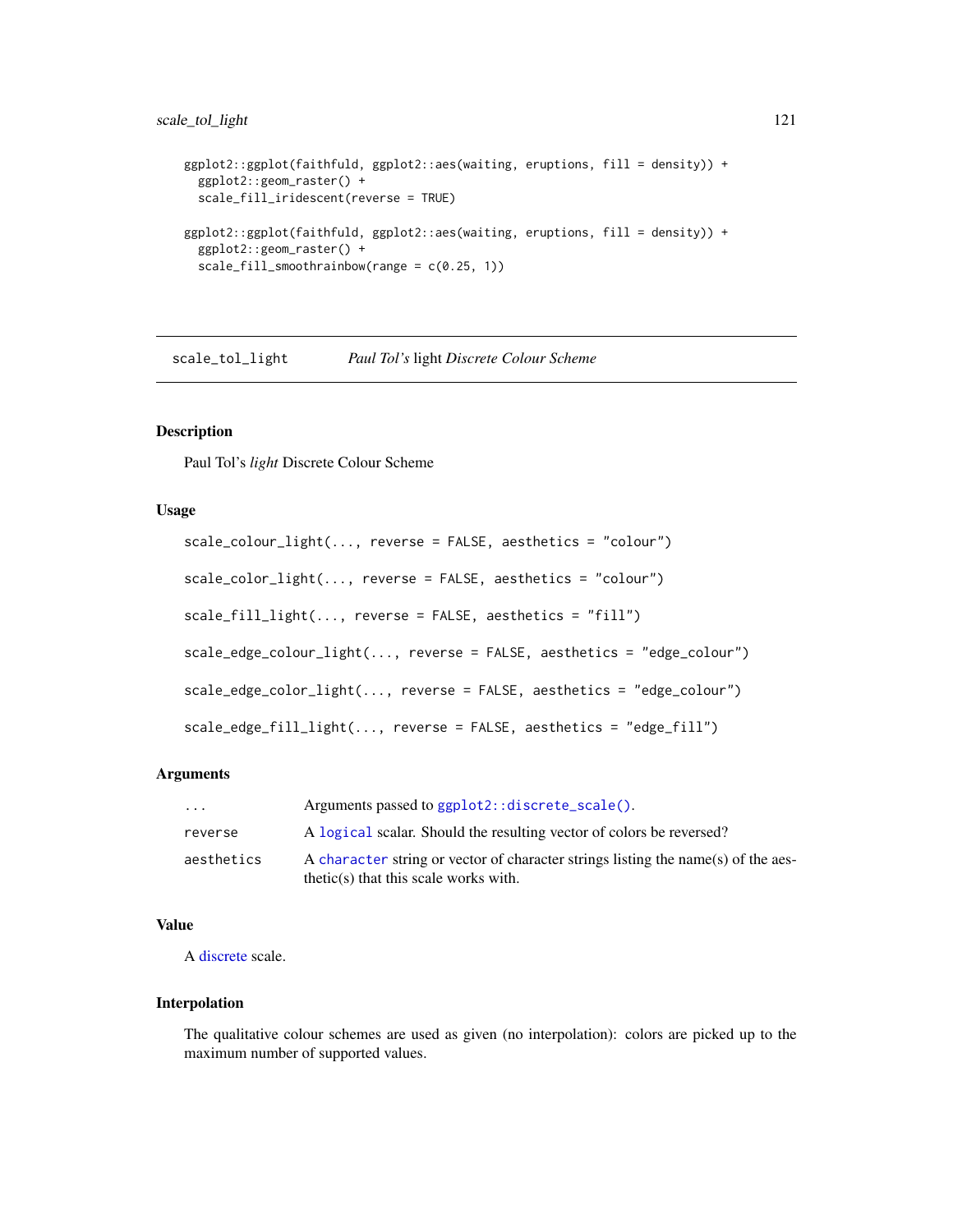#### Qualitative colour schemes

According to Paul Tol's technical note, the bright, highcontrast, vibrant and muted colour schemes are colour-blind safe. The mediumcontrast colour scheme is designed for situations needing colour pairs.

The light colour scheme is reasonably distinct for both normal or colourblind vision and is intended to fill labeled cells.

The pale and dark schemes are not very distinct in either normal or colourblind vision and should be used as a text background or to highlight a cell in a table.

Refer to the original document for details about the recommended uses (see references).

#### Author(s)

N. Frerebeau

#### References

Tol, P. (2021). *Colour Schemes*. SRON. Technical Note No. SRON/EPS/TN/09-002, issue 3.2. URL: <https://personal.sron.nl/~pault/data/colourschemes.pdf>

#### See Also

Other qualitative colour schemes: [scale\\_colour\\_land\(](#page-11-0)), [scale\\_colour\\_soil\(](#page-13-0)), [scale\\_colour\\_stratigraphy\(](#page-14-0)), [scale\\_okabeito\\_discrete](#page-105-0), [scale\\_tol\\_bright](#page-107-0), [scale\\_tol\\_dark](#page-111-0), [scale\\_tol\\_highcontrast](#page-115-0), [scale\\_tol\\_mediumcontrast](#page-122-0), [scale\\_tol\\_muted](#page-124-0), [scale\\_tol\\_pale](#page-125-0), [scale\\_tol\\_vibrant](#page-135-0)

Other Paul Tol's colour schemes: [scale\\_tol\\_BuRd](#page-109-0), [scale\\_tol\\_PRGn](#page-127-0), [scale\\_tol\\_YlOrBr](#page-137-0), [scale\\_tol\\_bright](#page-107-0), [scale\\_tol\\_dark](#page-111-0), [scale\\_tol\\_discreterainbow](#page-113-0), [scale\\_tol\\_highcontrast](#page-115-0), [scale\\_tol\\_iridescent](#page-117-0), [scale\\_tol\\_mediumcontrast](#page-122-0), [scale\\_tol\\_muted](#page-124-0), [scale\\_tol\\_pale](#page-125-0), [scale\\_tol\\_smoothrainbow](#page-130-0), [scale\\_tol\\_sunset](#page-133-0), [scale\\_tol\\_vibrant](#page-135-0)

## Examples

```
library(ggplot2)
```

```
ggplot2::ggplot(mpg, ggplot2::aes(displ, hwy, colour = class)) +
 ggplot2::geom_point() +
 scale_colour_bright()
ggplot2::ggplot(mpg, ggplot2::aes(displ, hwy, colour = class)) +
 ggplot2::geom_point() +
 scale_colour_vibrant()
ggplot2::ggplot(diamonds, ggplot2::aes(clarity, fill = cut)) +
 ggplot2::geom_bar() +
 scale_fill_muted()
```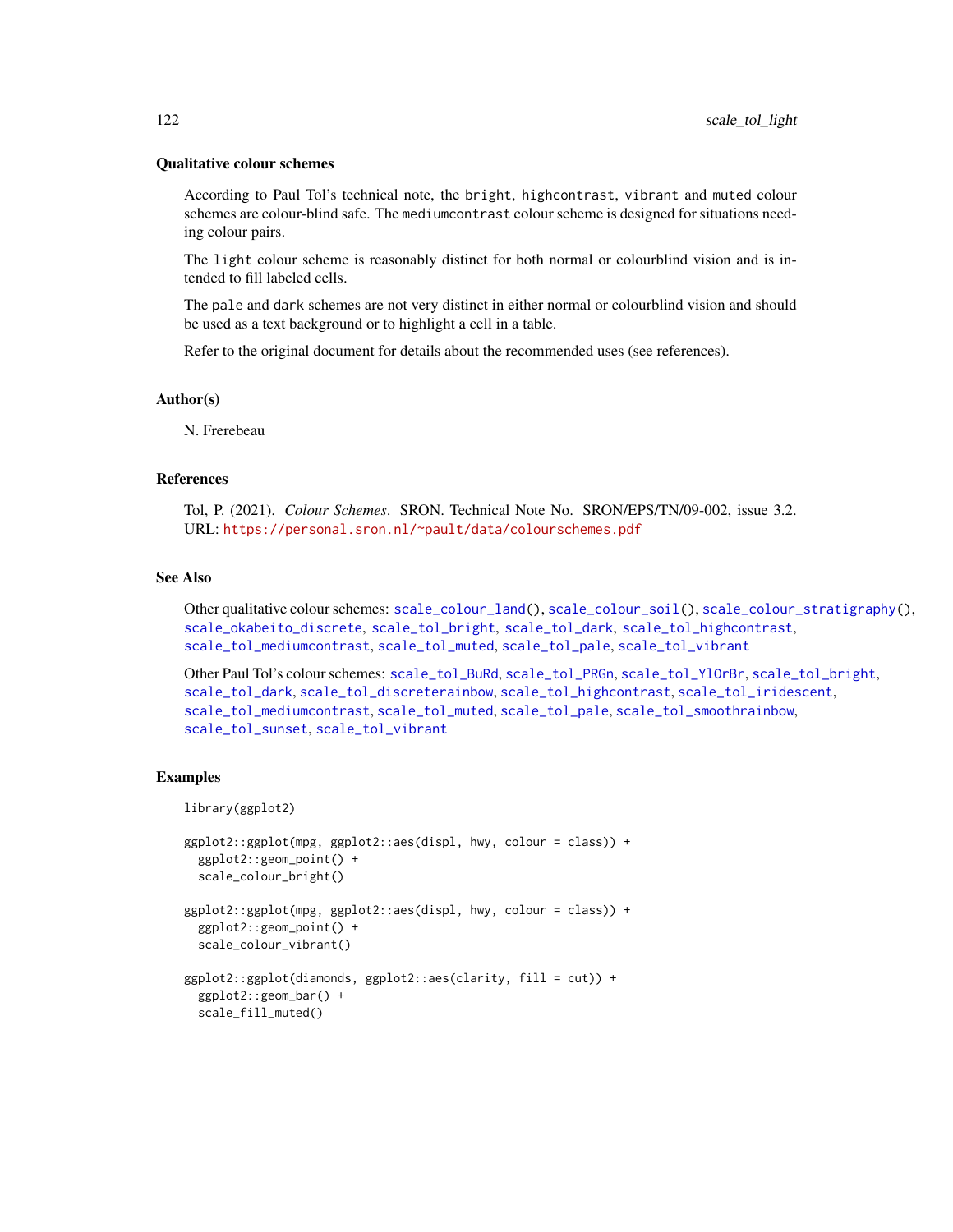<span id="page-122-1"></span><span id="page-122-0"></span>scale\_tol\_mediumcontrast

*Paul Tol's* medium contrast *Discrete Colour Scheme*

# Description

Paul Tol's *medium contrast* Discrete Colour Scheme

#### Usage

```
scale_colour_mediumcontrast(..., reverse = FALSE, aesthetics = "colour")
scale_color_mediumcontrast(..., reverse = FALSE, aesthetics = "colour")
scale_fill_mediumcontrast(..., reverse = FALSE, aesthetics = "fill")
scale_edge_colour_mediumcontrast(
  ...,
 reverse = FALSE,
 aesthetics = "edge_colour"
)
scale_edge_color_mediumcontrast(
  ...,
 reverse = FALSE,
 aesthetics = "edge_colour"
)
scale_edge_fill_mediumcontrast(..., reverse = FALSE, aesthetics = "edge_fill")
```
#### **Arguments**

| .          | Arguments passed to ggplot2::discrete_scale().                                                                               |
|------------|------------------------------------------------------------------------------------------------------------------------------|
| reverse    | A logical scalar. Should the resulting vector of colors be reversed?                                                         |
| aesthetics | A character string or vector of character strings listing the name(s) of the aes-<br>$thetic(s)$ that this scale works with. |

# Value

A [discrete](#page-0-0) scale.

# Interpolation

The qualitative colour schemes are used as given (no interpolation): colors are picked up to the maximum number of supported values.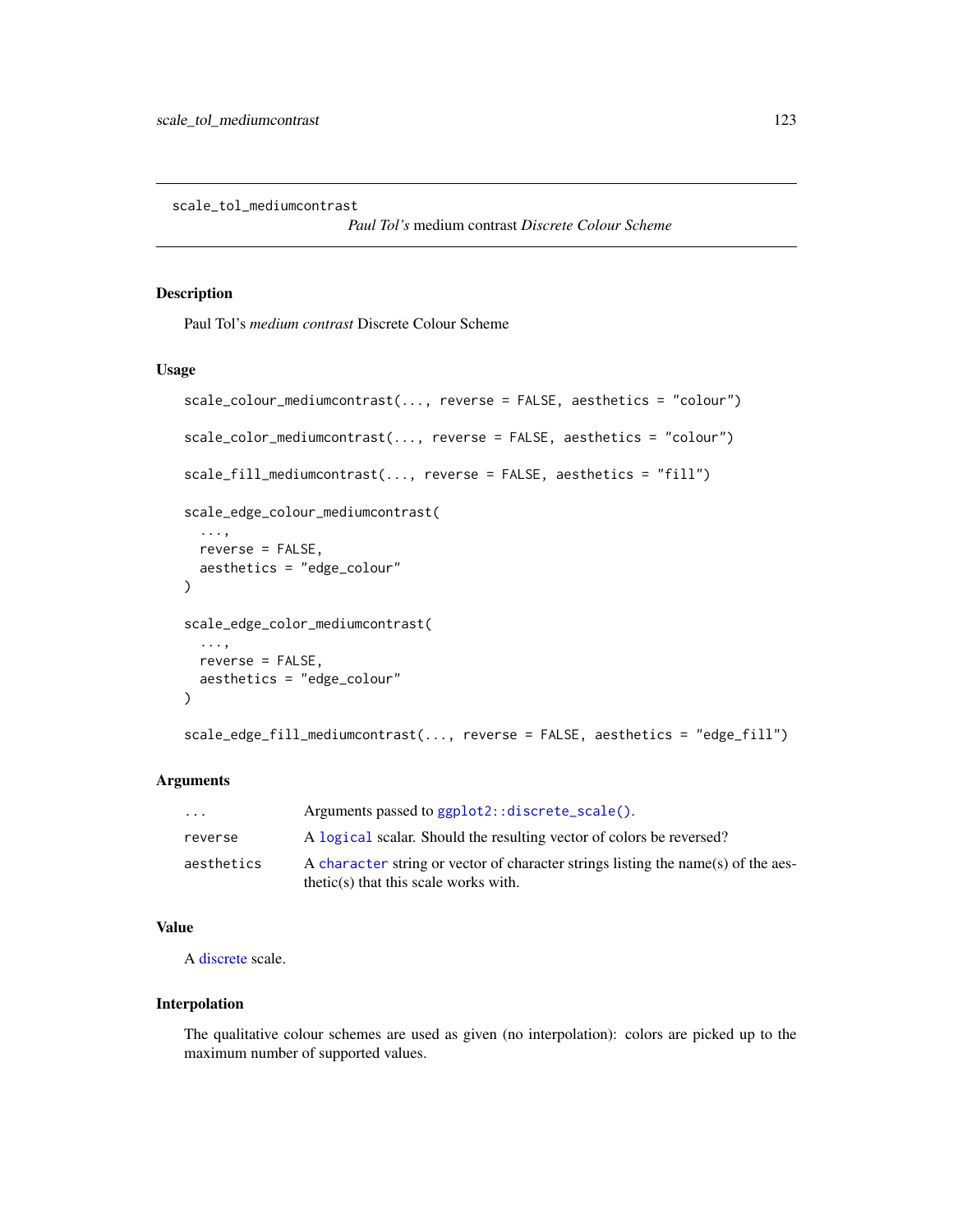#### Qualitative colour schemes

According to Paul Tol's technical note, the bright, highcontrast, vibrant and muted colour schemes are colour-blind safe. The mediumcontrast colour scheme is designed for situations needing colour pairs.

The light colour scheme is reasonably distinct for both normal or colourblind vision and is intended to fill labeled cells.

The pale and dark schemes are not very distinct in either normal or colourblind vision and should be used as a text background or to highlight a cell in a table.

Refer to the original document for details about the recommended uses (see references).

#### Author(s)

N. Frerebeau

#### References

Tol, P. (2021). *Colour Schemes*. SRON. Technical Note No. SRON/EPS/TN/09-002, issue 3.2. URL: <https://personal.sron.nl/~pault/data/colourschemes.pdf>

#### See Also

Other qualitative colour schemes: [scale\\_colour\\_land\(](#page-11-0)), [scale\\_colour\\_soil\(](#page-13-0)), [scale\\_colour\\_stratigraphy\(](#page-14-0)), [scale\\_okabeito\\_discrete](#page-105-0), [scale\\_tol\\_bright](#page-107-0), [scale\\_tol\\_dark](#page-111-0), [scale\\_tol\\_highcontrast](#page-115-0), [scale\\_tol\\_light](#page-120-0), [scale\\_tol\\_muted](#page-124-0), [scale\\_tol\\_pale](#page-125-0), [scale\\_tol\\_vibrant](#page-135-0)

Other Paul Tol's colour schemes: [scale\\_tol\\_BuRd](#page-109-0), [scale\\_tol\\_PRGn](#page-127-0), [scale\\_tol\\_YlOrBr](#page-137-0), [scale\\_tol\\_bright](#page-107-0), [scale\\_tol\\_dark](#page-111-0), [scale\\_tol\\_discreterainbow](#page-113-0), [scale\\_tol\\_highcontrast](#page-115-0), [scale\\_tol\\_iridescent](#page-117-0), [scale\\_tol\\_light](#page-120-0), [scale\\_tol\\_muted](#page-124-0), [scale\\_tol\\_pale](#page-125-0), [scale\\_tol\\_smoothrainbow](#page-130-0), [scale\\_tol\\_sunset](#page-133-0), [scale\\_tol\\_vibrant](#page-135-0)

#### Examples

library(ggplot2)

```
ggplot2::ggplot(mpg, ggplot2::aes(displ, hwy, colour = class)) +
 ggplot2::geom_point() +
 scale_colour_bright()
ggplot2::ggplot(mpg, ggplot2::aes(displ, hwy, colour = class)) +
 ggplot2::geom_point() +
 scale_colour_vibrant()
ggplot2::ggplot(diamonds, ggplot2::aes(clarity, fill = cut)) +
 ggplot2::geom_bar() +
 scale_fill_muted()
```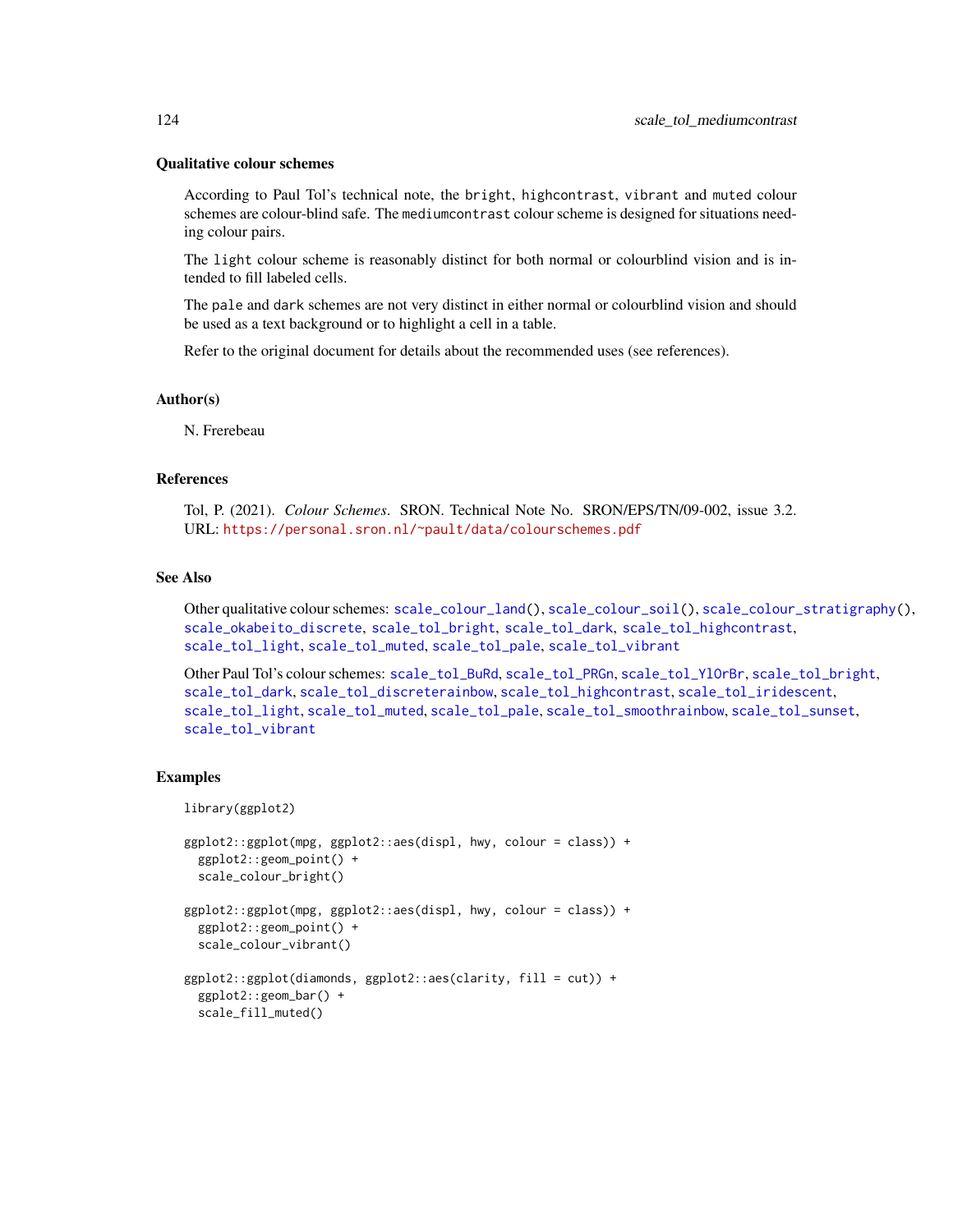<span id="page-124-1"></span><span id="page-124-0"></span>

# Description

Paul Tol's *muted* Discrete Colour Scheme

# Usage

```
scale_colour_muted(..., reverse = FALSE, aesthetics = "colour")
scale_color_muted(..., reverse = FALSE, aesthetics = "colour")
scale_edge_colour_muted(..., reverse = FALSE, aesthetics = "edge_colour")
scale_edge_color_muted(..., reverse = FALSE, aesthetics = "edge_colour")
scale_edge_fill_muted(..., reverse = FALSE, aesthetics = "edge_fill")
```
# **Arguments**

| $\cdots$   | Arguments passed to ggplot2::discrete_scale().                                                                               |
|------------|------------------------------------------------------------------------------------------------------------------------------|
| reverse    | A logical scalar. Should the resulting vector of colors be reversed?                                                         |
| aesthetics | A character string or vector of character strings listing the name(s) of the aes-<br>$thetic(s)$ that this scale works with. |

# Value

A [discrete](#page-0-0) scale.

## Interpolation

The qualitative colour schemes are used as given (no interpolation): colors are picked up to the maximum number of supported values.

# Qualitative colour schemes

According to Paul Tol's technical note, the bright, highcontrast, vibrant and muted colour schemes are colour-blind safe. The mediumcontrast colour scheme is designed for situations needing colour pairs.

The light colour scheme is reasonably distinct for both normal or colourblind vision and is intended to fill labeled cells.

The pale and dark schemes are not very distinct in either normal or colourblind vision and should be used as a text background or to highlight a cell in a table.

Refer to the original document for details about the recommended uses (see references).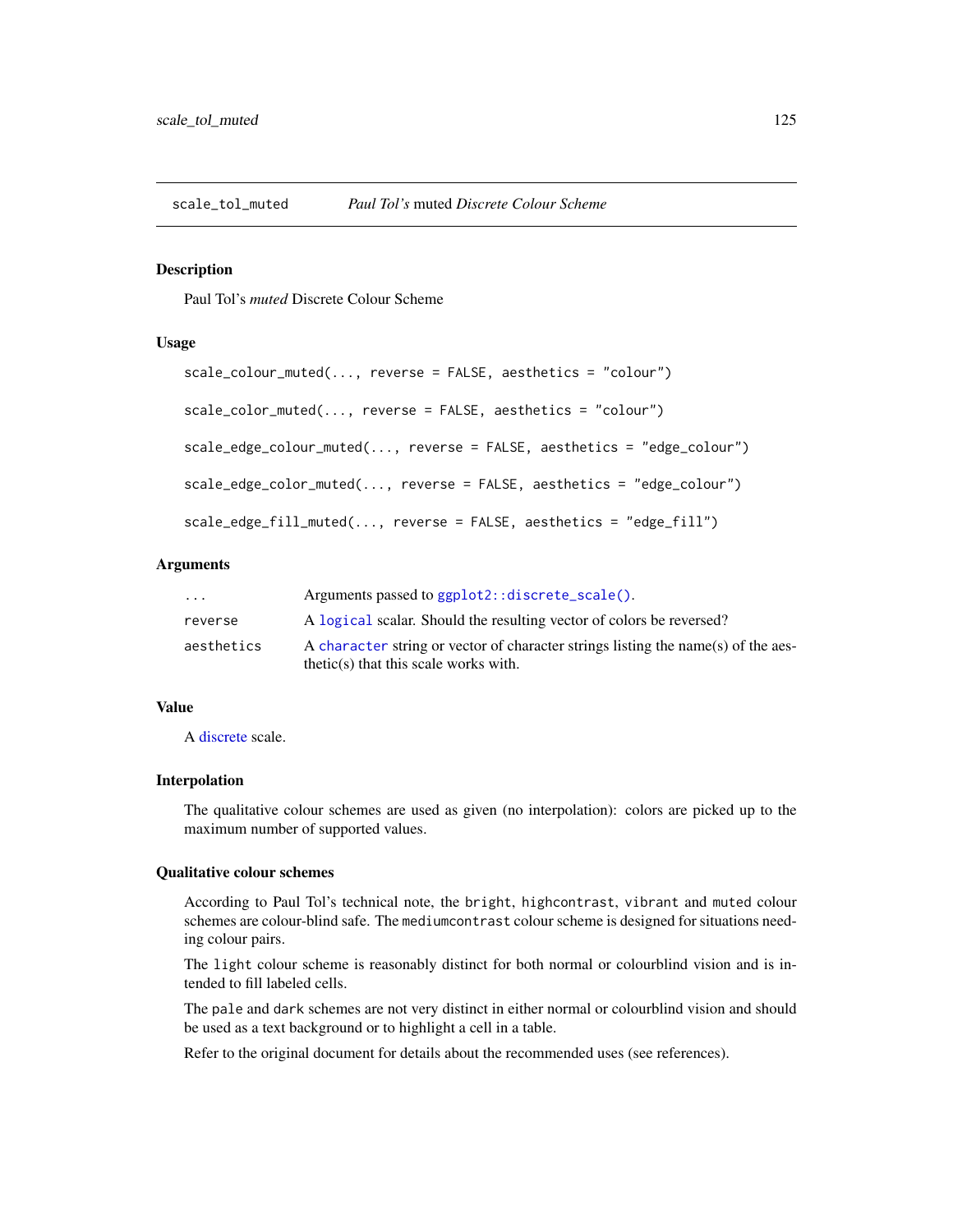#### Author(s)

N. Frerebeau

## References

```
Tol, P. (2021). Colour Schemes. SRON. Technical Note No. SRON/EPS/TN/09-002, issue 3.2.
URL: https://personal.sron.nl/~pault/data/colourschemes.pdf
```
#### See Also

Other qualitative colour schemes: [scale\\_colour\\_land\(](#page-11-0)), [scale\\_colour\\_soil\(](#page-13-0)), [scale\\_colour\\_stratigraphy\(](#page-14-0)), [scale\\_okabeito\\_discrete](#page-105-0), [scale\\_tol\\_bright](#page-107-0), [scale\\_tol\\_dark](#page-111-0), [scale\\_tol\\_highcontrast](#page-115-0), [scale\\_tol\\_light](#page-120-0), [scale\\_tol\\_mediumcontrast](#page-122-0), [scale\\_tol\\_pale](#page-125-0), [scale\\_tol\\_vibrant](#page-135-0)

Other Paul Tol's colour schemes: [scale\\_tol\\_BuRd](#page-109-0), [scale\\_tol\\_PRGn](#page-127-0), [scale\\_tol\\_YlOrBr](#page-137-0), [scale\\_tol\\_bright](#page-107-0), [scale\\_tol\\_dark](#page-111-0), [scale\\_tol\\_discreterainbow](#page-113-0), [scale\\_tol\\_highcontrast](#page-115-0), [scale\\_tol\\_iridescent](#page-117-0), [scale\\_tol\\_light](#page-120-0), [scale\\_tol\\_mediumcontrast](#page-122-0), [scale\\_tol\\_pale](#page-125-0), [scale\\_tol\\_smoothrainbow](#page-130-0), [scale\\_tol\\_sunset](#page-133-0), [scale\\_tol\\_vibrant](#page-135-0)

# Examples

```
library(ggplot2)
```

```
ggplot2::ggplot(mpg, ggplot2::aes(displ, hwy, colour = class)) +
 ggplot2::geom_point() +
 scale_colour_bright()
ggplot2::ggplot(mpg, ggplot2::aes(displ, hwy, colour = class)) +
 ggplot2::geom_point() +
 scale_colour_vibrant()
ggplot2::ggplot(diamonds, ggplot2::aes(clarity, fill = cut)) +
 ggplot2::geom_bar() +
 scale_fill_muted()
```
<span id="page-125-0"></span>scale\_tol\_pale *Paul Tol's* pale *Discrete Colour Scheme*

# **Description**

Paul Tol's *pale* Discrete Colour Scheme

```
scale_colour_pale(..., reverse = FALSE, aesthetics = "colour")
scale_color_pale(..., reverse = FALSE, aesthetics = "colour")
scale_fill_pale(..., reverse = FALSE, aesthetics = "fill")
```
<span id="page-125-1"></span>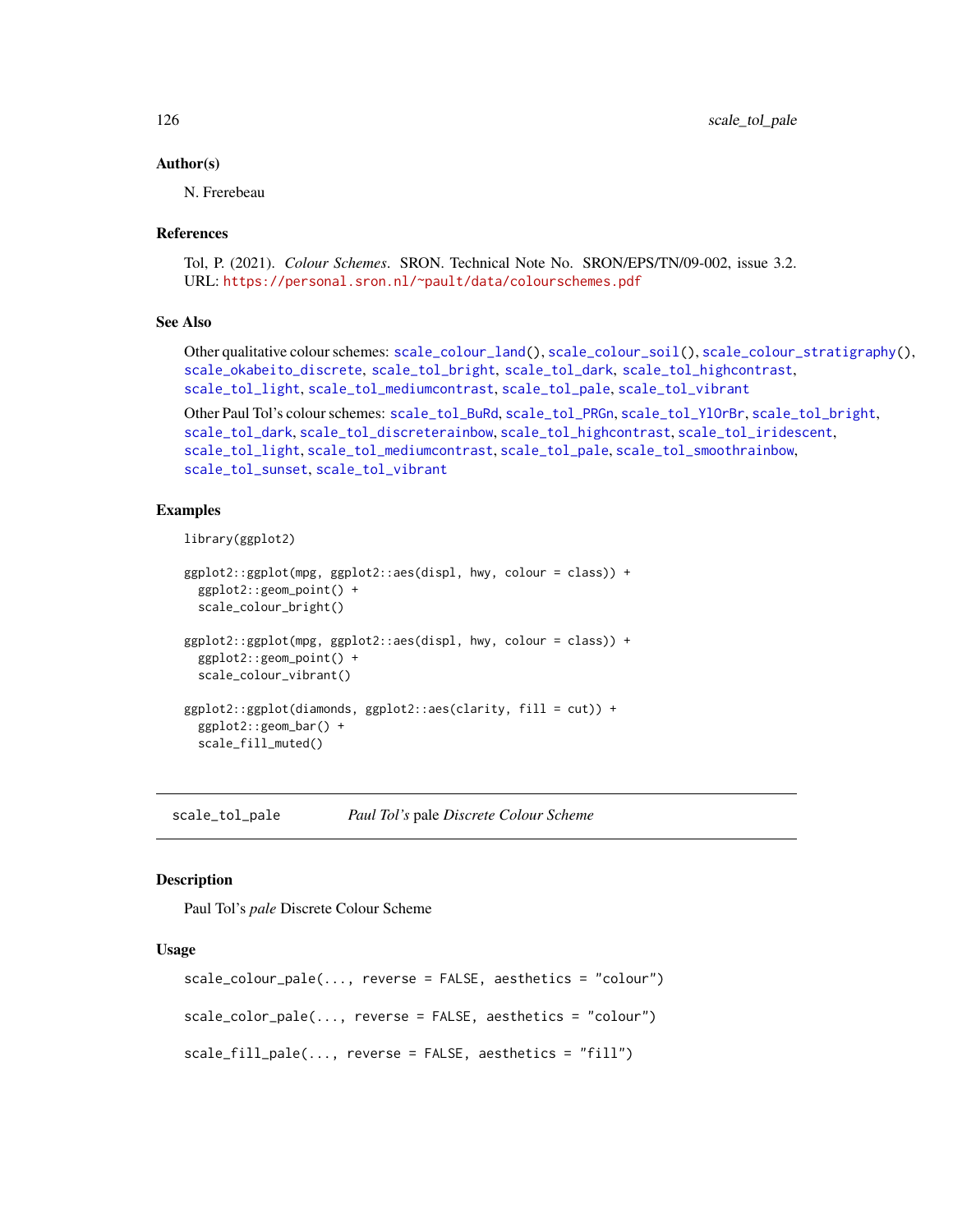```
scale_edge_colour_pale(..., reverse = FALSE, aesthetics = "edge_colour")
scale_edge_color_pale(..., reverse = FALSE, aesthetics = "edge_colour")
scale_edge_fill_pale(..., reverse = FALSE, aesthetics = "edge_fill")
```

| $\ddotsc$  | Arguments passed to ggplot2::discrete_scale().                                                                               |
|------------|------------------------------------------------------------------------------------------------------------------------------|
| reverse    | A logical scalar. Should the resulting vector of colors be reversed?                                                         |
| aesthetics | A character string or vector of character strings listing the name(s) of the aes-<br>$thetic(s)$ that this scale works with. |

# Value

A [discrete](#page-0-0) scale.

### Interpolation

The qualitative colour schemes are used as given (no interpolation): colors are picked up to the maximum number of supported values.

## Qualitative colour schemes

According to Paul Tol's technical note, the bright, highcontrast, vibrant and muted colour schemes are colour-blind safe. The mediumcontrast colour scheme is designed for situations needing colour pairs.

The light colour scheme is reasonably distinct for both normal or colourblind vision and is intended to fill labeled cells.

The pale and dark schemes are not very distinct in either normal or colourblind vision and should be used as a text background or to highlight a cell in a table.

Refer to the original document for details about the recommended uses (see references).

## Author(s)

N. Frerebeau

#### References

Tol, P. (2021). *Colour Schemes*. SRON. Technical Note No. SRON/EPS/TN/09-002, issue 3.2. URL: <https://personal.sron.nl/~pault/data/colourschemes.pdf>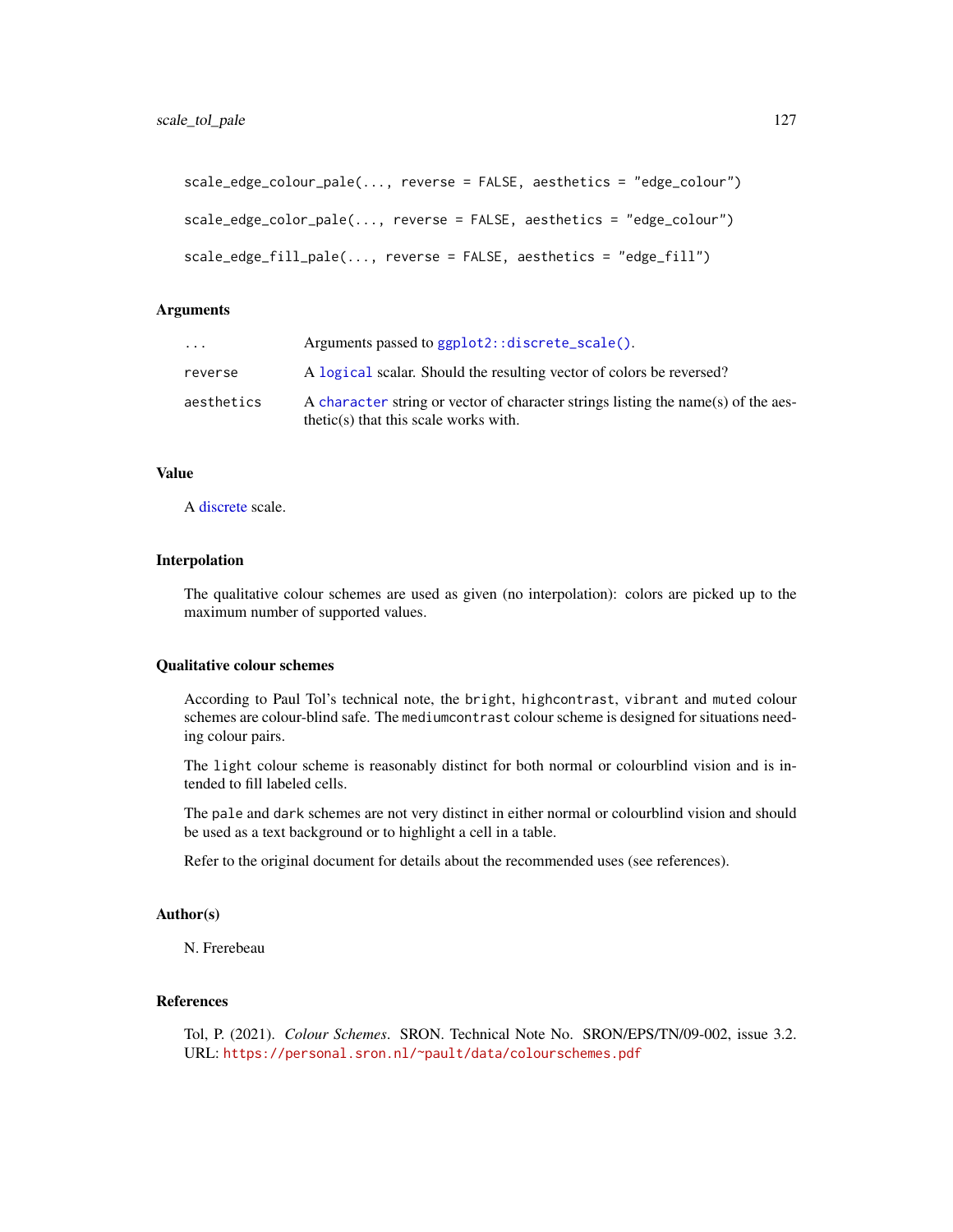# See Also

Other qualitative colour schemes: [scale\\_colour\\_land\(](#page-11-0)), [scale\\_colour\\_soil\(](#page-13-0)), [scale\\_colour\\_stratigraphy\(](#page-14-0)), [scale\\_okabeito\\_discrete](#page-105-0), [scale\\_tol\\_bright](#page-107-0), [scale\\_tol\\_dark](#page-111-0), [scale\\_tol\\_highcontrast](#page-115-0), [scale\\_tol\\_light](#page-120-0), [scale\\_tol\\_mediumcontrast](#page-122-0), [scale\\_tol\\_muted](#page-124-0), [scale\\_tol\\_vibrant](#page-135-0)

```
Other Paul Tol's colour schemes: scale_tol_BuRd, scale_tol_PRGn, scale_tol_YlOrBr, scale_tol_bright,
scale_tol_dark, scale_tol_discreterainbow, scale_tol_highcontrast, scale_tol_iridescent,
scale_tol_light, scale_tol_mediumcontrast, scale_tol_muted, scale_tol_smoothrainbow,
scale_tol_sunset, scale_tol_vibrant
```
# Examples

```
library(ggplot2)
```

```
ggplot2::ggplot(mpg, ggplot2::aes(displ, hwy, colour = class)) +
 ggplot2::geom_point() +
 scale_colour_bright()
ggplot2::ggplot(mpg, ggplot2::aes(displ, hwy, colour = class)) +
 ggplot2::geom_point() +
 scale_colour_vibrant()
ggplot2::ggplot(diamonds, ggplot2::aes(clarity, fill = cut)) +
 ggplot2::geom_bar() +
 scale_fill_muted()
```
<span id="page-127-0"></span>scale\_tol\_PRGn *Paul Tol's* PRGn *Diverging Colour Scheme*

# **Description**

Paul Tol's *PRGn* Diverging Colour Scheme

```
scale_colour_PRGn(
  ...,
  reverse = FALSE,
  range = c(0, 1),midpoint = 0,
  discrete = FALSE,
  aesthetics = "colour"
)
scale_color_PRGn(
  ...,
  reverse = FALSE,
  range = c(0, 1),
```
<span id="page-127-1"></span>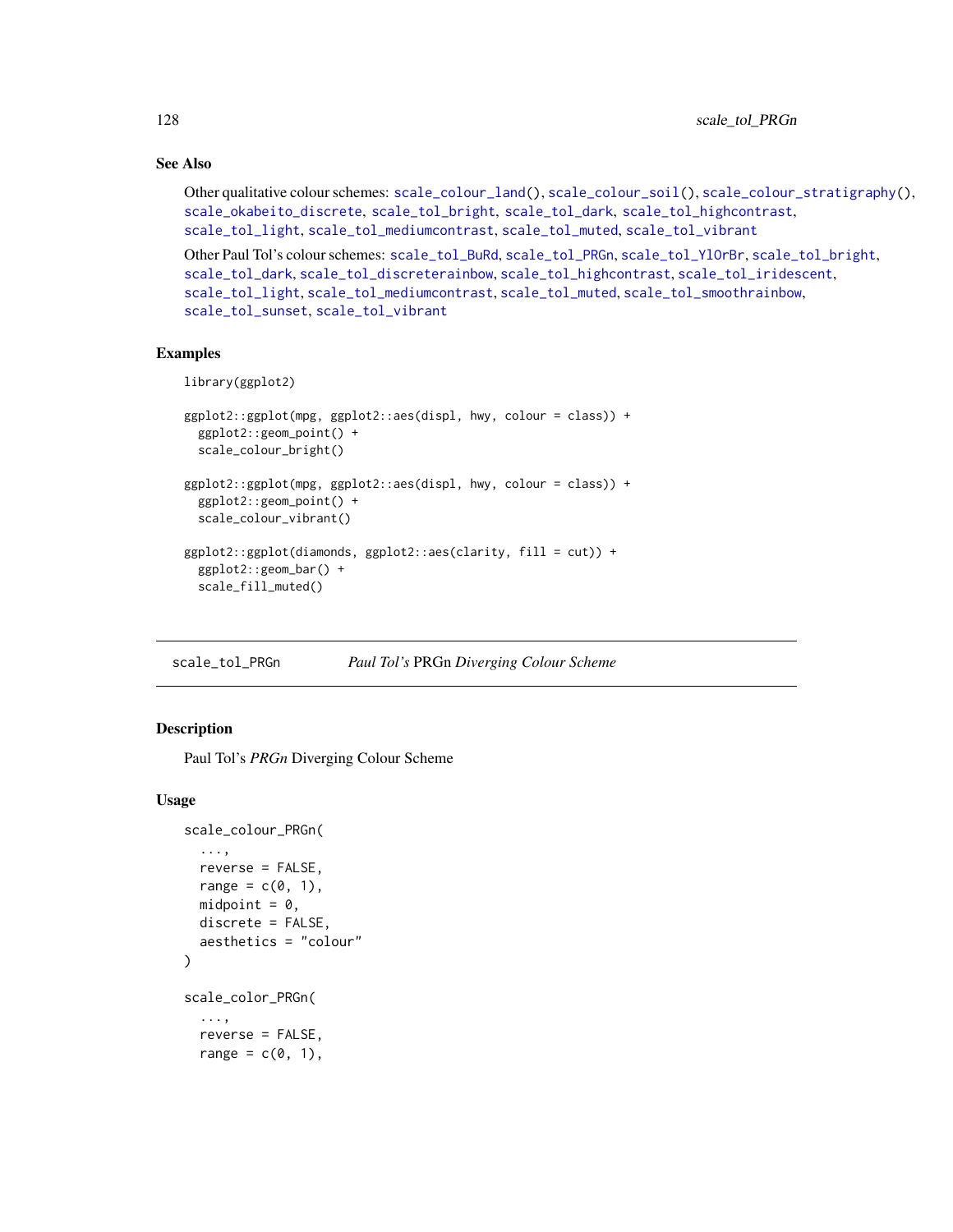```
midpoint = 0,
  discrete = FALSE,
  aesthetics = "colour"
\mathcal{L}scale_fill_PRGn(
  ...,
  reverse = FALSE,
  range = c(0, 1),
  midpoint = 0,
  discrete = FALSE,
  aesthetics = "fill"
\mathcal{L}scale_edge_colour_PRGn(
  ...,
  reverse = FALSE,
  range = c(\emptyset, 1),
  midpoint = 0,
  discrete = FALSE,
  aesthetics = "edge_colour"
\lambdascale_edge_color_PRGn(
  ...,
  reverse = FALSE,
  range = c(\theta, 1),
  midpoint = 0,
  discrete = FALSE,
  aesthetics = "edge_colour"
\lambdascale_edge_fill_PRGn(
  ...,
  reverse = FALSE,
  range = c(\emptyset, 1),
  midpoint = 0,
  discrete = FALSE,
  aesthetics = "edge_fill"
)
```

| $\ddotsc$ | Arguments passed to $ggplot2$ :: $continuous\_scale()$ .                                      |
|-----------|-----------------------------------------------------------------------------------------------|
| reverse   | A logical scalar. Should the resulting vector of colors be reversed?                          |
| range     | A length-two numeric vector specifying the fraction of the scheme's colour<br>domain to keep. |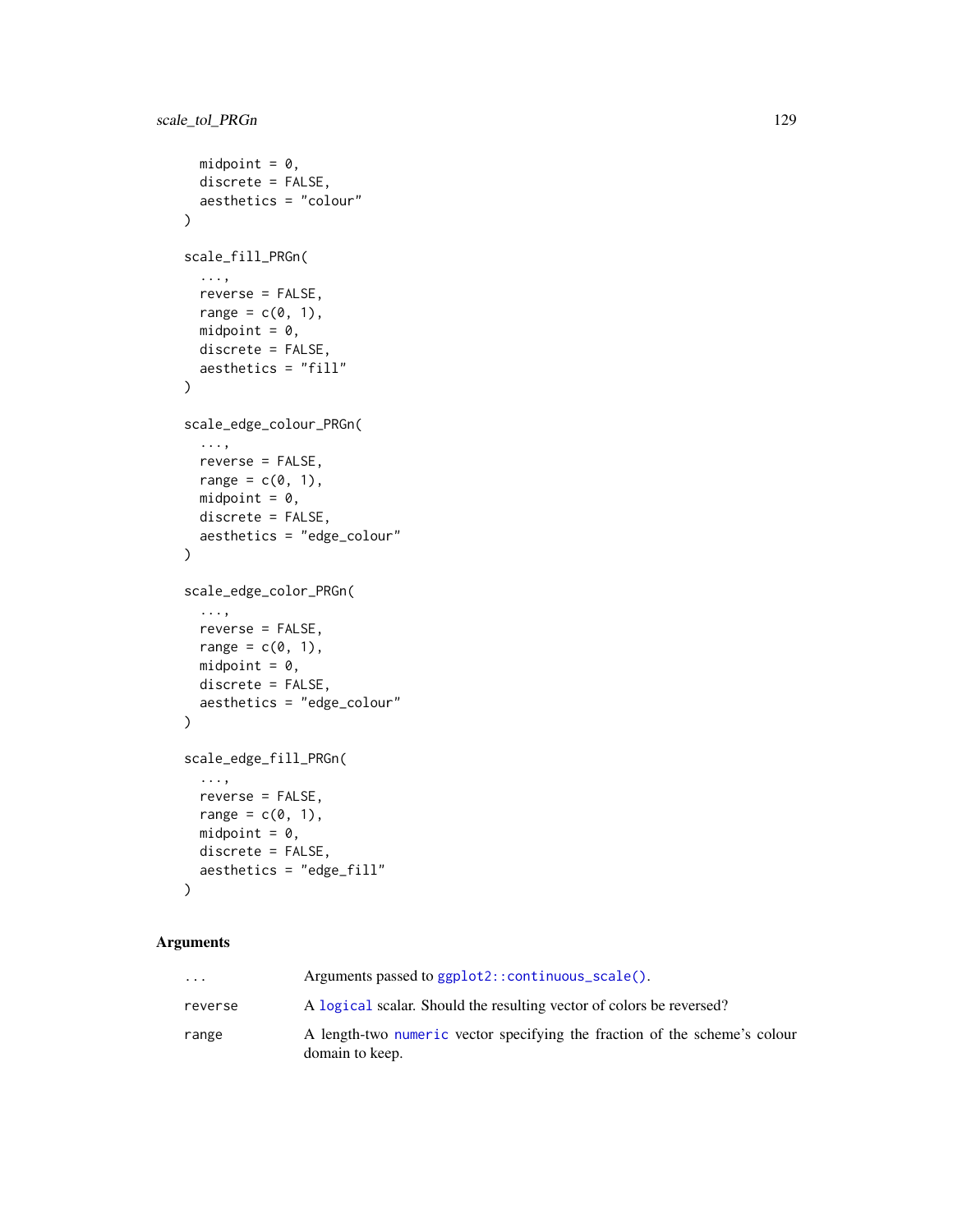<span id="page-129-0"></span>

| midpoint   | A length-one numeric vector giving the midpoint (in data value) of the diverging<br>scale. Defaults to 0.                                                                      |
|------------|--------------------------------------------------------------------------------------------------------------------------------------------------------------------------------|
| discrete   | A logical scalar: should the colour scheme be used as a discrete scale? If<br>TRUE, it is a departure from Paul Tol's recommendations and likely a very poor<br>use of colour. |
| aesthetics | A character string or vector of character strings listing the name(s) of the aes-<br>$thetic(s)$ that this scale works with.                                                   |

# Value

A [continuous](#page-0-0) scale.

# Interpolation

If more colors than defined are needed from a given scheme, the colour coordinates are linearly interpolated to provide a continuous version of the scheme.

Note that the default colour for NA can be overridden by passing a value to [ggplot2::continuous\\_scale\(\)](#page-0-0).

# Author(s)

N. Frerebeau

# References

Tol, P. (2018). *Colour Schemes*. SRON. Technical Note No. SRON/EPS/TN/09-002, issue 3.1. URL: <https://personal.sron.nl/~pault/data/colourschemes.pdf>

#### See Also

Other diverging colour schemes: [scale\\_crameri\\_bam](#page-19-0), [scale\\_crameri\\_berlin](#page-34-0), [scale\\_crameri\\_broc](#page-39-0), [scale\\_crameri\\_cork](#page-48-0), [scale\\_crameri\\_lisbon](#page-74-0), [scale\\_crameri\\_roma](#page-84-0), [scale\\_crameri\\_tofino](#page-88-0), [scale\\_crameri\\_vanimo](#page-96-0), [scale\\_crameri\\_vik](#page-99-0), [scale\\_tol\\_BuRd](#page-109-0), [scale\\_tol\\_sunset](#page-133-0)

Other Paul Tol's colour schemes: [scale\\_tol\\_BuRd](#page-109-0), [scale\\_tol\\_YlOrBr](#page-137-0), [scale\\_tol\\_bright](#page-107-0), [scale\\_tol\\_dark](#page-111-0), [scale\\_tol\\_discreterainbow](#page-113-0), [scale\\_tol\\_highcontrast](#page-115-0), [scale\\_tol\\_iridescent](#page-117-0), [scale\\_tol\\_light](#page-120-0), [scale\\_tol\\_mediumcontrast](#page-122-0), [scale\\_tol\\_muted](#page-124-0), [scale\\_tol\\_pale](#page-125-0), [scale\\_tol\\_smoothrainbow](#page-130-0), [scale\\_tol\\_sunset](#page-133-0), [scale\\_tol\\_vibrant](#page-135-0)

## Examples

```
data(economics, package = "ggplot2")
```

```
ggplot2::ggplot(economics, ggplot2::aes(psavert, pce, colour = unemploy)) +
 ggplot2::geom_point() +
 scale_color_sunset(reverse = TRUE, midpoint = 12000)
ggplot2::ggplot(economics, ggplot2::aes(psavert, pce, colour = unemploy)) +
 ggplot2::geom_point() +
 scale_color_BuRd(midpoint = 9000)
```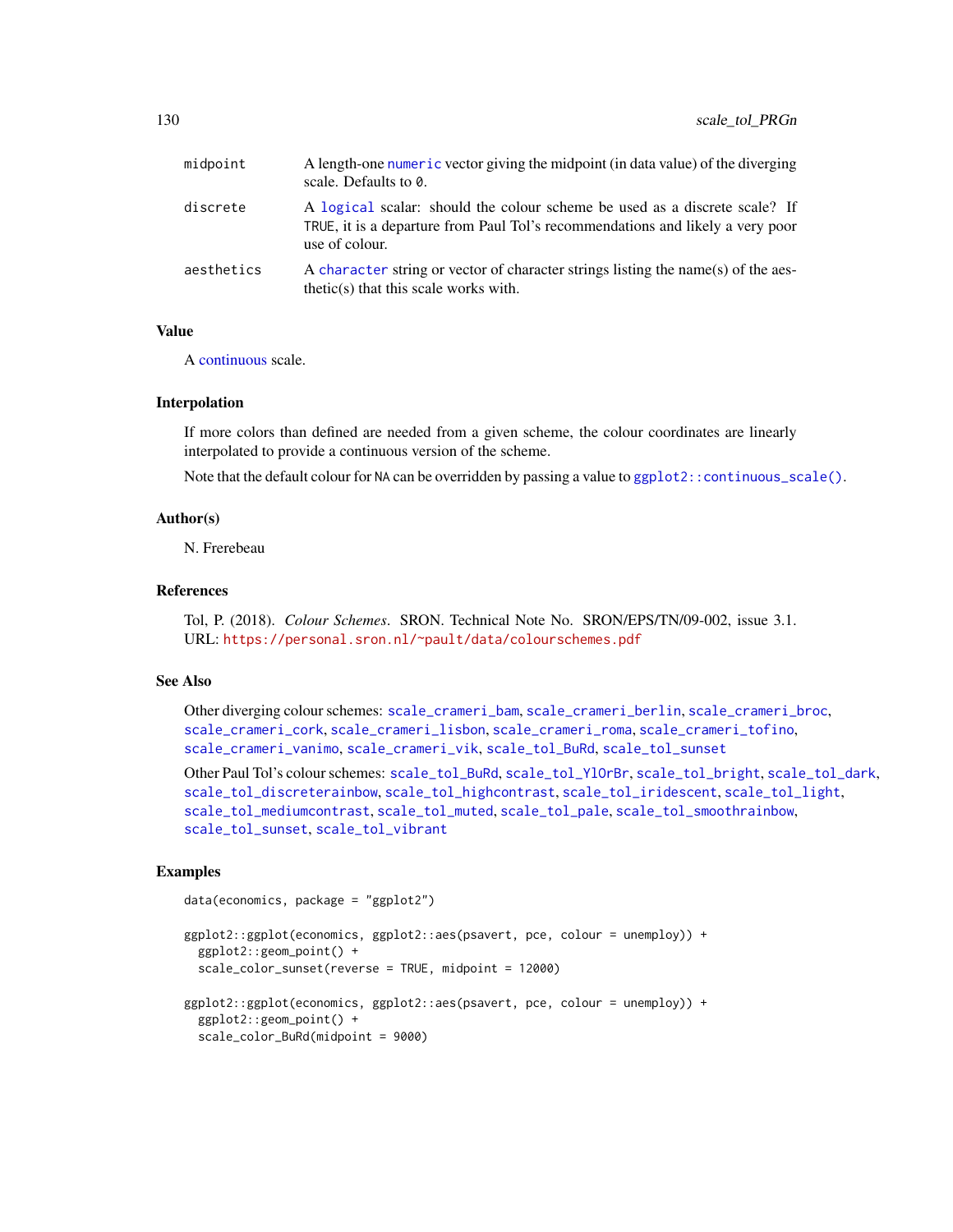```
ggplot2::ggplot(economics, ggplot2::aes(psavert, pce, colour = unemploy)) +
 ggplot2::geom_point() +
 scale\_color_PRGn(midpoint = 9000, range = c(0.25, 1))
```
<span id="page-130-0"></span>scale\_tol\_smoothrainbow

*Paul Tol's* smooth rainbow *Sequential Colour Scheme*

# Description

Paul Tol's *smooth rainbow* Sequential Colour Scheme

```
scale_colour_smoothrainbow(
  ...,
 reverse = FALSE,
 range = c(\theta, 1),
 discrete = FALSE,
  aesthetics = "colour"
)
scale_color_smoothrainbow(
  ...,
  reverse = FALSE,
 range = c(\emptyset, 1),
  discrete = FALSE,
  aesthetics = "colour"
\lambdascale_fill_smoothrainbow(
  ...,
 reverse = FALSE,
  range = c(\theta, 1),
 discrete = FALSE,
  aesthetics = "fill"
\mathcal{L}scale_edge_colour_smoothrainbow(
  ...,
  reverse = FALSE,
  range = c(0, 1),
 discrete = FALSE,
  aesthetics = "edge_colour"
)
```
scale\_edge\_color\_smoothrainbow(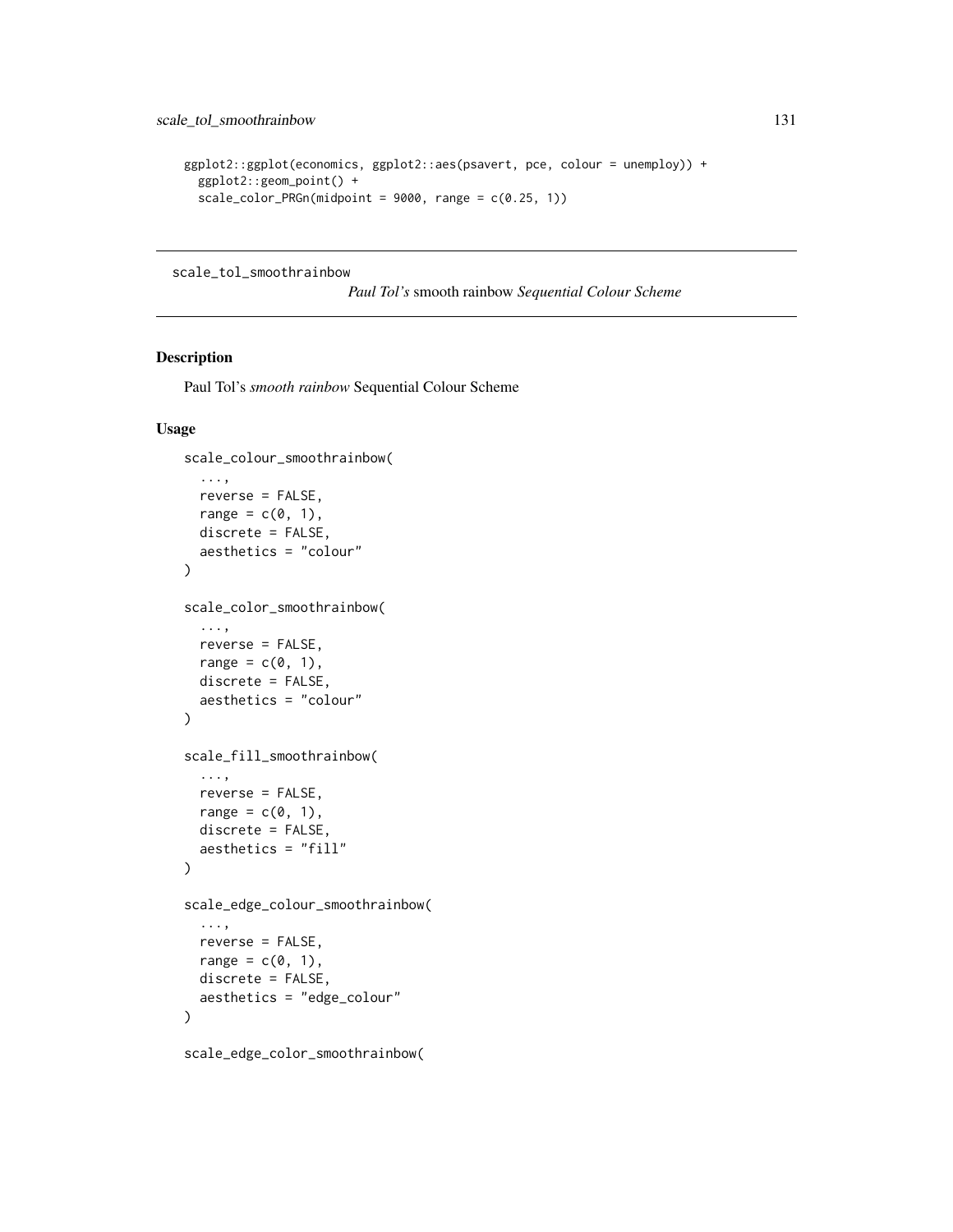```
...,
  reverse = FALSE,
  range = c(0, 1),
 discrete = FALSE,
  aesthetics = "edge_colour"
\lambdascale_edge_fill_smoothrainbow(
  ...,
  reverse = FALSE,
  range = c(\emptyset, 1),
  discrete = FALSE,
  aesthetics = "edge_fill"
)
```

| $\cdots$   | Arguments passed to ggplot2::continuous_scale().                                                                                                                               |
|------------|--------------------------------------------------------------------------------------------------------------------------------------------------------------------------------|
| reverse    | A logical scalar. Should the resulting vector of colors be reversed?                                                                                                           |
| range      | A length-two numeric vector specifying the fraction of the scheme's colour<br>domain to keep.                                                                                  |
| discrete   | A logical scalar: should the colour scheme be used as a discrete scale? If<br>TRUE, it is a departure from Paul Tol's recommendations and likely a very poor<br>use of colour. |
| aesthetics | A character string or vector of character strings listing the name(s) of the aes-<br>thetic(s) that this scale works with.                                                     |

# Value

A [continuous](#page-0-0) scale.

# Interpolation

If more colors than defined are needed from a given scheme, the colour coordinates are linearly interpolated to provide a continuous version of the scheme, with the exception of the discrete rainbow scheme (see below).

Note that the default colour for NA can be overridden by passing a value to [ggplot2::continuous\\_scale\(\)](#page-0-0).

#### Rainbow colour scheme

As a general rule, ordered data should not be represented using a rainbow scheme. There are three main arguments against such use (Tol 2018):

- The spectral order of visible light carries no inherent magnitude message.
- Some bands of almost constant hue with sharp transitions between them, can be perceived as jumps in the data.
- Colour-blind people have difficulty distinguishing some colours of the rainbow.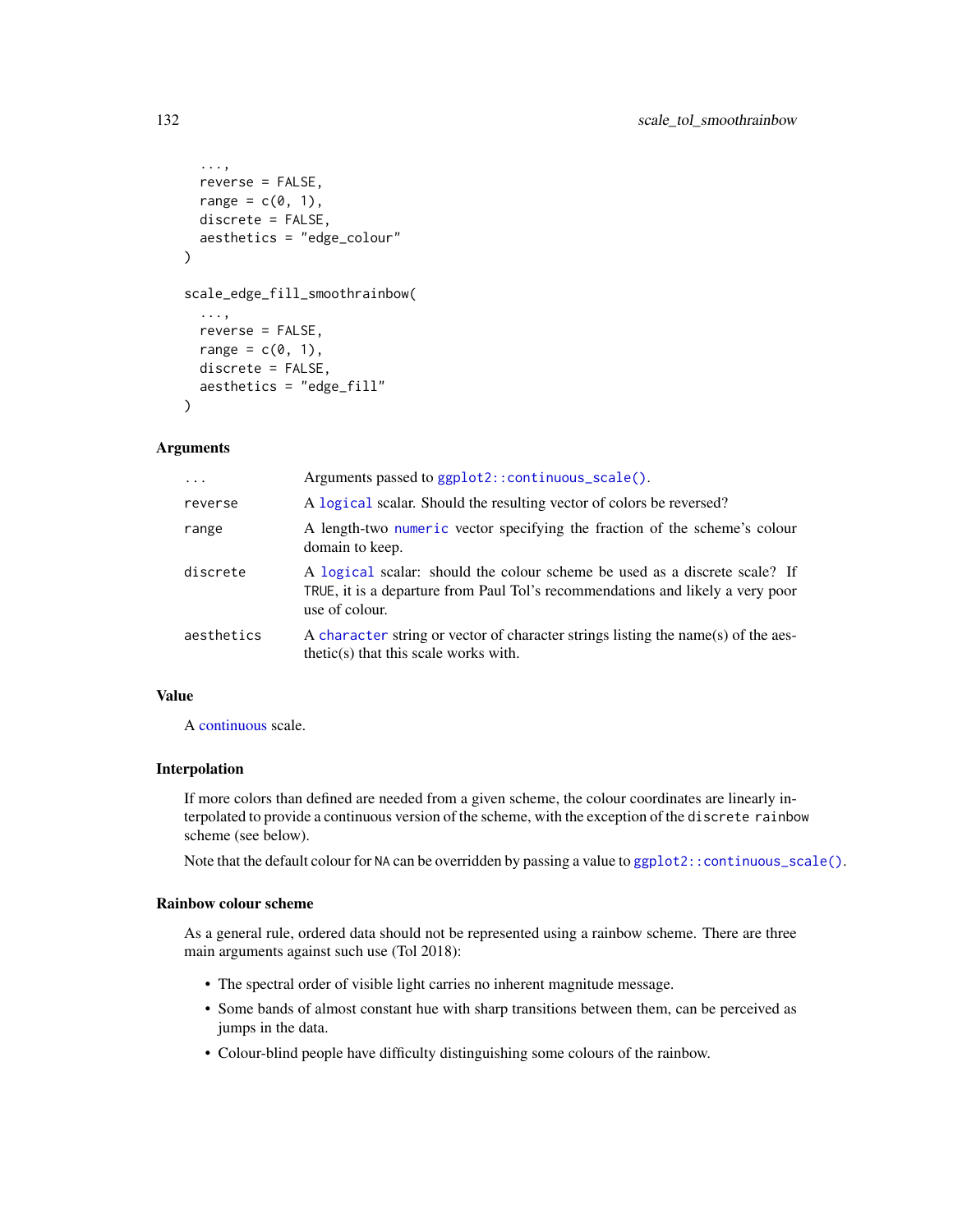If such use cannot be avoided, Paul Tol's technical note provides two colour schemes that are reasonably clear in colour-blind vision. To remain colour-blind safe, these two schemes must comply with the following conditions:

discreterainbow This scheme must not be interpolated.

smoothrainbow This scheme does not have to be used over the full range.

#### Author(s)

N. Frerebeau

# References

Tol, P. (2018). *Colour Schemes*. SRON. Technical Note No. SRON/EPS/TN/09-002, issue 3.1. URL: <https://personal.sron.nl/~pault/data/colourschemes.pdf>

# See Also

Other sequential colour schemes: [scale\\_crameri\\_acton](#page-16-0), [scale\\_crameri\\_bamako](#page-21-0), [scale\\_crameri\\_batlowK](#page-29-0), [scale\\_crameri\\_batlowW](#page-31-0), [scale\\_crameri\\_batlow](#page-26-0), [scale\\_crameri\\_bilbao](#page-37-0), [scale\\_crameri\\_buda](#page-44-0), [scale\\_crameri\\_davos](#page-53-0), [scale\\_crameri\\_devon](#page-56-0), [scale\\_crameri\\_grayC](#page-60-0), [scale\\_crameri\\_hawaii](#page-63-0), [scale\\_crameri\\_imola](#page-66-0), [scale\\_crameri\\_lajolla](#page-68-0), [scale\\_crameri\\_lapaz](#page-71-0), [scale\\_crameri\\_nuuk](#page-76-0), [scale\\_crameri\\_oslo](#page-81-0), [scale\\_crameri\\_tokyo](#page-91-0), [scale\\_crameri\\_turku](#page-94-0), [scale\\_tol\\_YlOrBr](#page-137-0), [scale\\_tol\\_discreterainbow](#page-113-0), [scale\\_tol\\_iridescent](#page-117-0)

Other Paul Tol's colour schemes: [scale\\_tol\\_BuRd](#page-109-0), [scale\\_tol\\_PRGn](#page-127-0), [scale\\_tol\\_YlOrBr](#page-137-0), [scale\\_tol\\_bright](#page-107-0), [scale\\_tol\\_dark](#page-111-0), [scale\\_tol\\_discreterainbow](#page-113-0), [scale\\_tol\\_highcontrast](#page-115-0), [scale\\_tol\\_iridescent](#page-117-0), [scale\\_tol\\_light](#page-120-0), [scale\\_tol\\_mediumcontrast](#page-122-0), [scale\\_tol\\_muted](#page-124-0), [scale\\_tol\\_pale](#page-125-0), [scale\\_tol\\_sunset](#page-133-0), [scale\\_tol\\_vibrant](#page-135-0)

#### Examples

```
data(faithfuld, package = "ggplot2")
ggplot2::ggplot(faithfuld, ggplot2::aes(waiting, eruptions, fill = density)) +
 ggplot2::geom_raster() +
 scale_fill_YlOrBr()
ggplot2::ggplot(faithfuld, ggplot2::aes(waiting, eruptions, fill = density)) +
 ggplot2::geom_raster() +
 scale_fill_iridescent(reverse = TRUE)
ggplot2::ggplot(faithfuld, ggplot2::aes(waiting, eruptions, fill = density)) +
 ggplot2::geom_raster() +
 scale_fill_smoothrainbow(range = c(0.25, 1))
```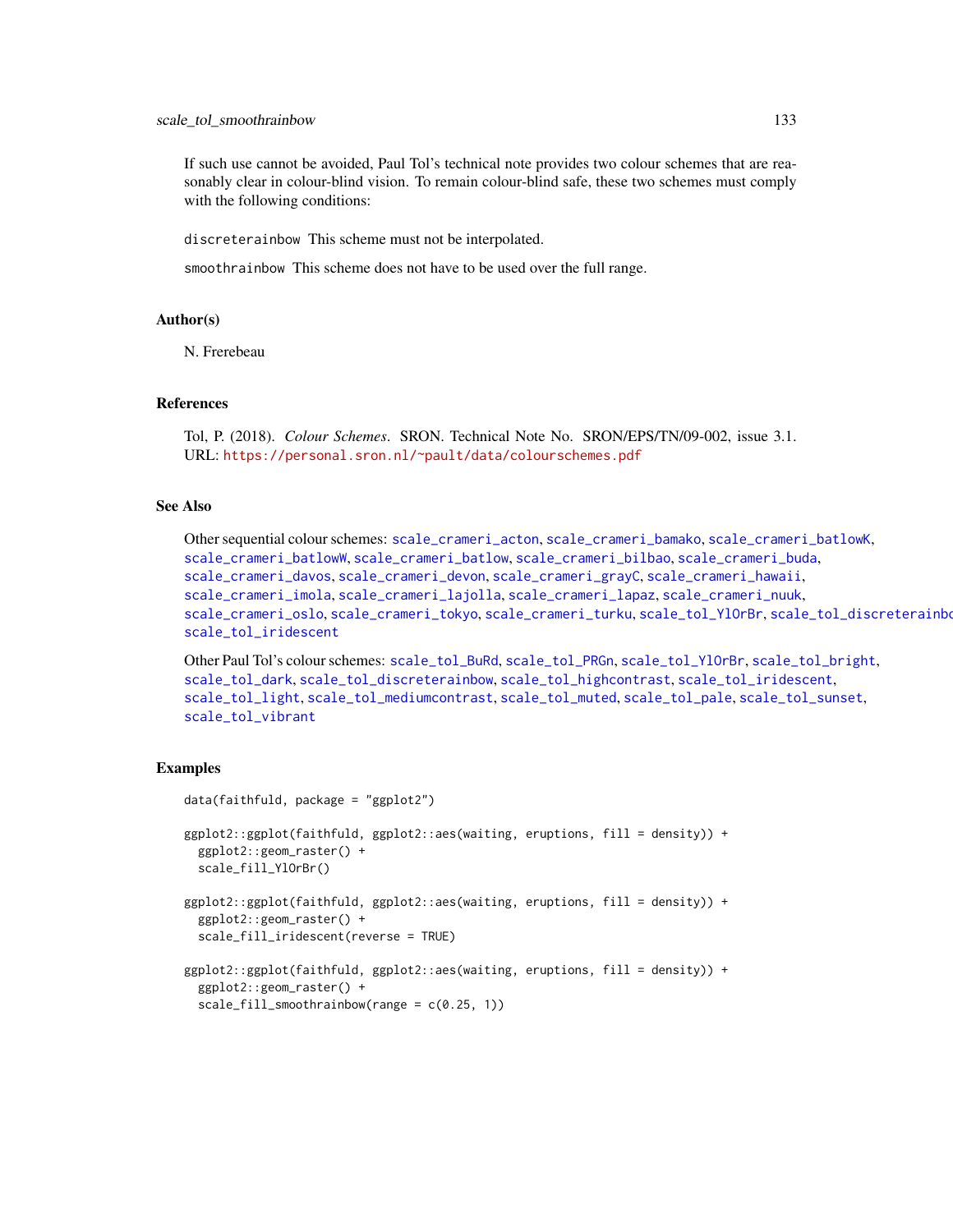<span id="page-133-1"></span><span id="page-133-0"></span>

# Description

Paul Tol's *sunset* Diverging Colour Scheme

```
scale_colour_sunset(
  ...,
  reverse = FALSE,
  range = c(\theta, 1),
  midpoint = 0,
  discrete = FALSE,
  aesthetics = "colour"
)
scale_color_sunset(
  ...,
  reverse = FALSE,
  range = c(\emptyset, 1),
  midpoint = 0,
  discrete = FALSE,
  aesthetics = "colour"
\mathcal{L}scale_fill_sunset(
  ...,
  reverse = FALSE,
  range = c(\emptyset, 1),
  midpoint = 0,
  discrete = FALSE,
  aesthetics = "fill"
\mathcal{L}scale_edge_colour_sunset(
  ...,
  reverse = FALSE,
  range = c(\emptyset, 1),
  midpoint = 0,
  discrete = FALSE,
  aesthetics = "edge_colour"
)
scale_edge_color_sunset(
  ...,
```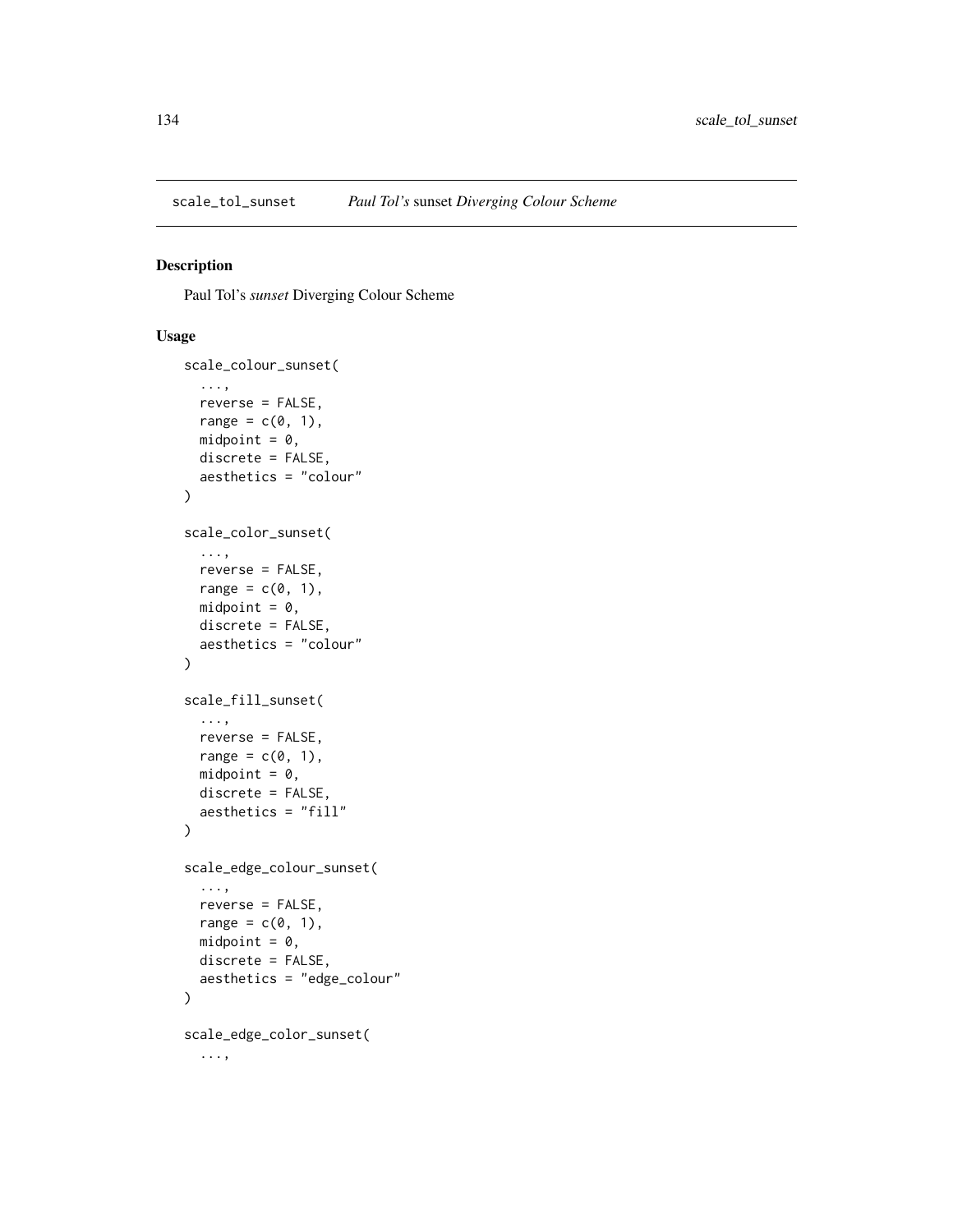# <span id="page-134-0"></span>scale\_tol\_sunset 135

```
reverse = FALSE,
  range = c(\emptyset, 1),
  midpoint = 0,
  discrete = FALSE,
  aesthetics = "edge_colour"
\mathcal{L}scale_edge_fill_sunset(
  ...,
  reverse = FALSE,
  range = c(0, 1),
  midpoint = 0,
  discrete = FALSE,
  aesthetics = "edge_fill"
)
```
# Arguments

| $\ddots$   | Arguments passed to ggplot2::continuous_scale().                                                                                                                               |
|------------|--------------------------------------------------------------------------------------------------------------------------------------------------------------------------------|
| reverse    | A logical scalar. Should the resulting vector of colors be reversed?                                                                                                           |
| range      | A length-two numeric vector specifying the fraction of the scheme's colour<br>domain to keep.                                                                                  |
| midpoint   | A length-one numeric vector giving the midpoint (in data value) of the diverging<br>scale. Defaults to $\theta$ .                                                              |
| discrete   | A logical scalar: should the colour scheme be used as a discrete scale? If<br>TRUE, it is a departure from Paul Tol's recommendations and likely a very poor<br>use of colour. |
| aesthetics | A character string or vector of character strings listing the name(s) of the aes-<br>$thetic(s)$ that this scale works with.                                                   |

# Value

A [continuous](#page-0-0) scale.

# Interpolation

If more colors than defined are needed from a given scheme, the colour coordinates are linearly interpolated to provide a continuous version of the scheme.

Note that the default colour for NA can be overridden by passing a value to [ggplot2::continuous\\_scale\(\)](#page-0-0).

## Author(s)

N. Frerebeau

## References

Tol, P. (2018). *Colour Schemes*. SRON. Technical Note No. SRON/EPS/TN/09-002, issue 3.1. URL: <https://personal.sron.nl/~pault/data/colourschemes.pdf>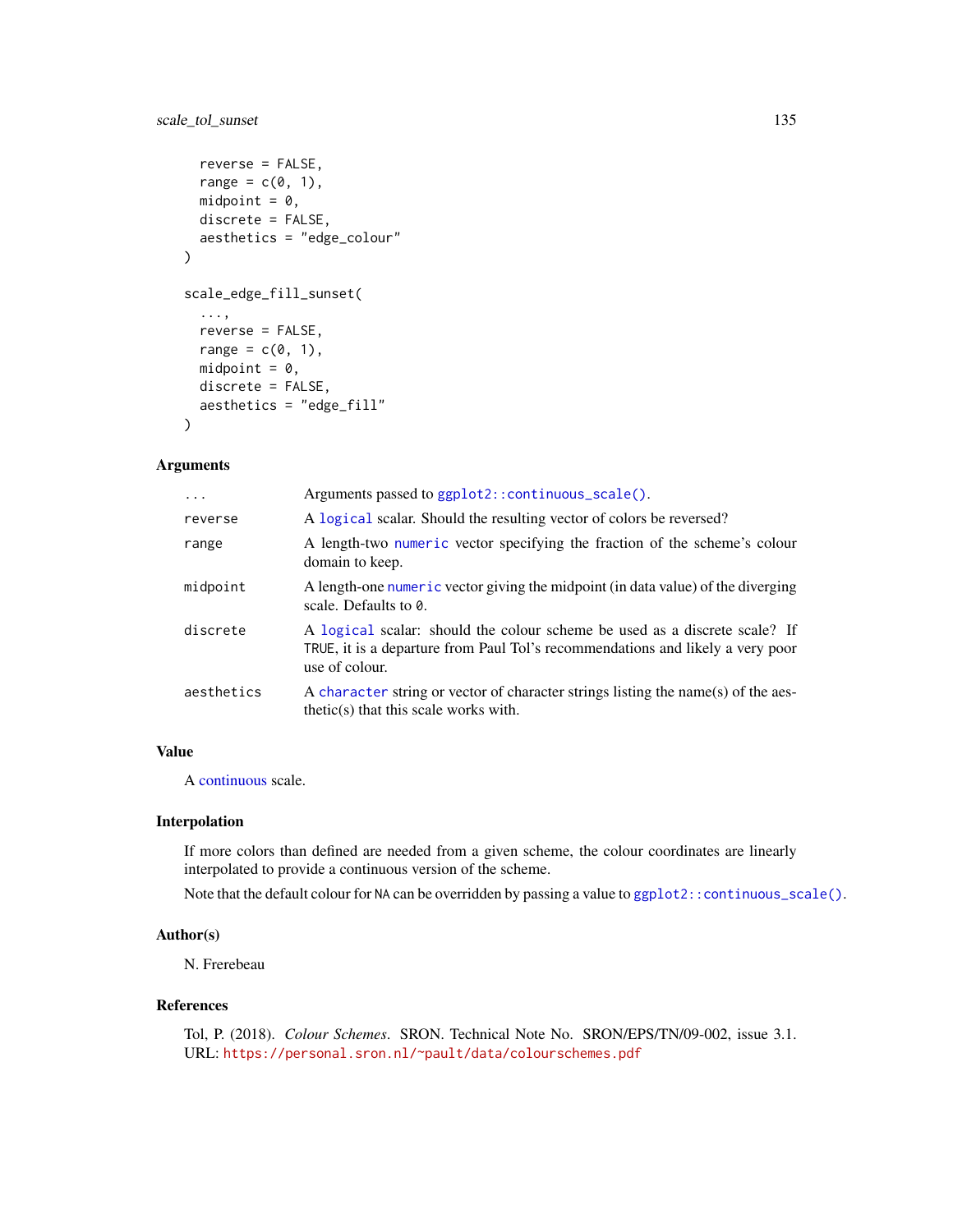# See Also

```
Other diverging colour schemes: scale_crameri_bam, scale_crameri_berlin, scale_crameri_broc,
scale_crameri_cork, scale_crameri_lisbon, scale_crameri_roma, scale_crameri_tofino,
scale_crameri_vanimo, scale_crameri_vik, scale_tol_BuRd, scale_tol_PRGn
```

```
Other Paul Tol's colour schemes: scale_tol_BuRd, scale_tol_PRGn, scale_tol_YlOrBr, scale_tol_bright,
scale_tol_dark, scale_tol_discreterainbow, scale_tol_highcontrast, scale_tol_iridescent,
scale_tol_light, scale_tol_mediumcontrast, scale_tol_muted, scale_tol_pale, scale_tol_smoothrainbow,
scale_tol_vibrant
```
#### Examples

```
data(economics, package = "ggplot2")
ggplot2::ggplot(economics, ggplot2::aes(psavert, pce, colour = unemploy)) +
 ggplot2::geom_point() +
 scale_color_sunset(reverse = TRUE, midpoint = 12000)
ggplot2::ggplot(economics, ggplot2::aes(psavert, pce, colour = unemploy)) +
 ggplot2::geom_point() +
 scale_color_BuRd(midpoint = 9000)
ggplot2::ggplot(economics, ggplot2::aes(psavert, pce, colour = unemploy)) +
 ggplot2::geom_point() +
 scale\_color_PRGn(midpoint = 9000, range = c(0.25, 1))
```
<span id="page-135-0"></span>scale\_tol\_vibrant *Paul Tol's* vibrant *Discrete Colour Scheme*

## Description

Paul Tol's *vibrant* Discrete Colour Scheme

```
scale_colour_vibrant(..., reverse = FALSE, aesthetics = "colour")
scale_color_vibrant(..., reverse = FALSE, aesthetics = "colour")
scale_fill_vibrant(..., reverse = FALSE, aesthetics = "fill")
scale_edge_colour_vibrant(..., reverse = FALSE, aesthetics = "edge_colour")
scale_edge_color_vibrant(..., reverse = FALSE, aesthetics = "edge_colour")
scale_edge_fill_vibrant(..., reverse = FALSE, aesthetics = "edge_fill")
```
<span id="page-135-1"></span>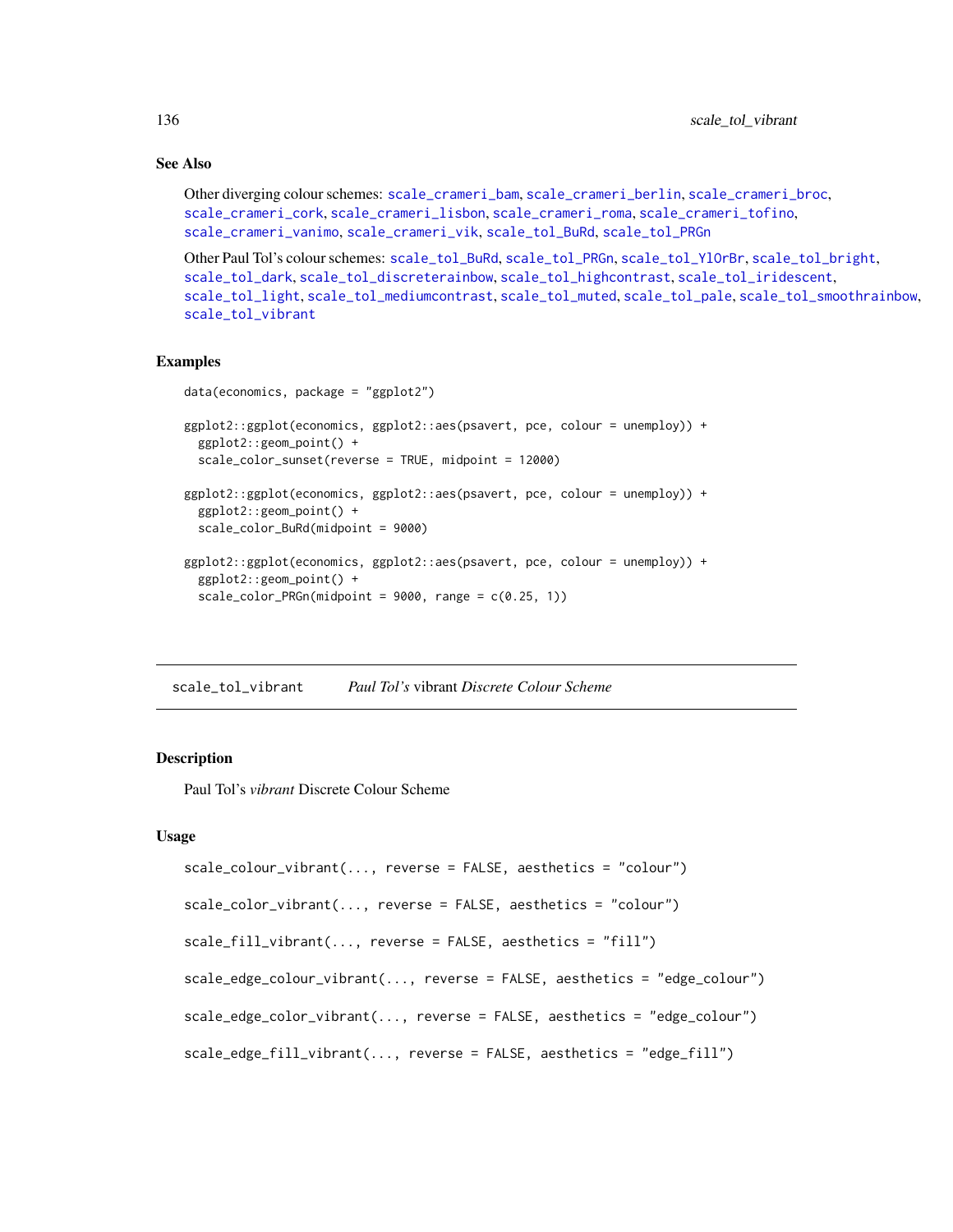<span id="page-136-0"></span>

| $\cdot$ $\cdot$ $\cdot$ | Arguments passed to ggplot2::discrete_scale().                                                                               |
|-------------------------|------------------------------------------------------------------------------------------------------------------------------|
| reverse                 | A logical scalar. Should the resulting vector of colors be reversed?                                                         |
| aesthetics              | A character string or vector of character strings listing the name(s) of the aes-<br>$thetic(s)$ that this scale works with. |

#### Value

A [discrete](#page-0-0) scale.

#### Interpolation

The qualitative colour schemes are used as given (no interpolation): colors are picked up to the maximum number of supported values.

# Qualitative colour schemes

According to Paul Tol's technical note, the bright, highcontrast, vibrant and muted colour schemes are colour-blind safe. The mediumcontrast colour scheme is designed for situations needing colour pairs.

The light colour scheme is reasonably distinct for both normal or colourblind vision and is intended to fill labeled cells.

The pale and dark schemes are not very distinct in either normal or colourblind vision and should be used as a text background or to highlight a cell in a table.

Refer to the original document for details about the recommended uses (see references).

#### Author(s)

N. Frerebeau

# References

Tol, P. (2021). *Colour Schemes*. SRON. Technical Note No. SRON/EPS/TN/09-002, issue 3.2. URL: <https://personal.sron.nl/~pault/data/colourschemes.pdf>

# See Also

Other qualitative colour schemes: [scale\\_colour\\_land\(](#page-11-0)), [scale\\_colour\\_soil\(](#page-13-0)), [scale\\_colour\\_stratigraphy\(](#page-14-0)), [scale\\_okabeito\\_discrete](#page-105-0), [scale\\_tol\\_bright](#page-107-0), [scale\\_tol\\_dark](#page-111-0), [scale\\_tol\\_highcontrast](#page-115-0), [scale\\_tol\\_light](#page-120-0), [scale\\_tol\\_mediumcontrast](#page-122-0), [scale\\_tol\\_muted](#page-124-0), [scale\\_tol\\_pale](#page-125-0)

Other Paul Tol's colour schemes: [scale\\_tol\\_BuRd](#page-109-0), [scale\\_tol\\_PRGn](#page-127-0), [scale\\_tol\\_YlOrBr](#page-137-0), [scale\\_tol\\_bright](#page-107-0), [scale\\_tol\\_dark](#page-111-0), [scale\\_tol\\_discreterainbow](#page-113-0), [scale\\_tol\\_highcontrast](#page-115-0), [scale\\_tol\\_iridescent](#page-117-0), [scale\\_tol\\_light](#page-120-0), [scale\\_tol\\_mediumcontrast](#page-122-0), [scale\\_tol\\_muted](#page-124-0), [scale\\_tol\\_pale](#page-125-0), [scale\\_tol\\_smoothrainbow](#page-130-0), [scale\\_tol\\_sunset](#page-133-0)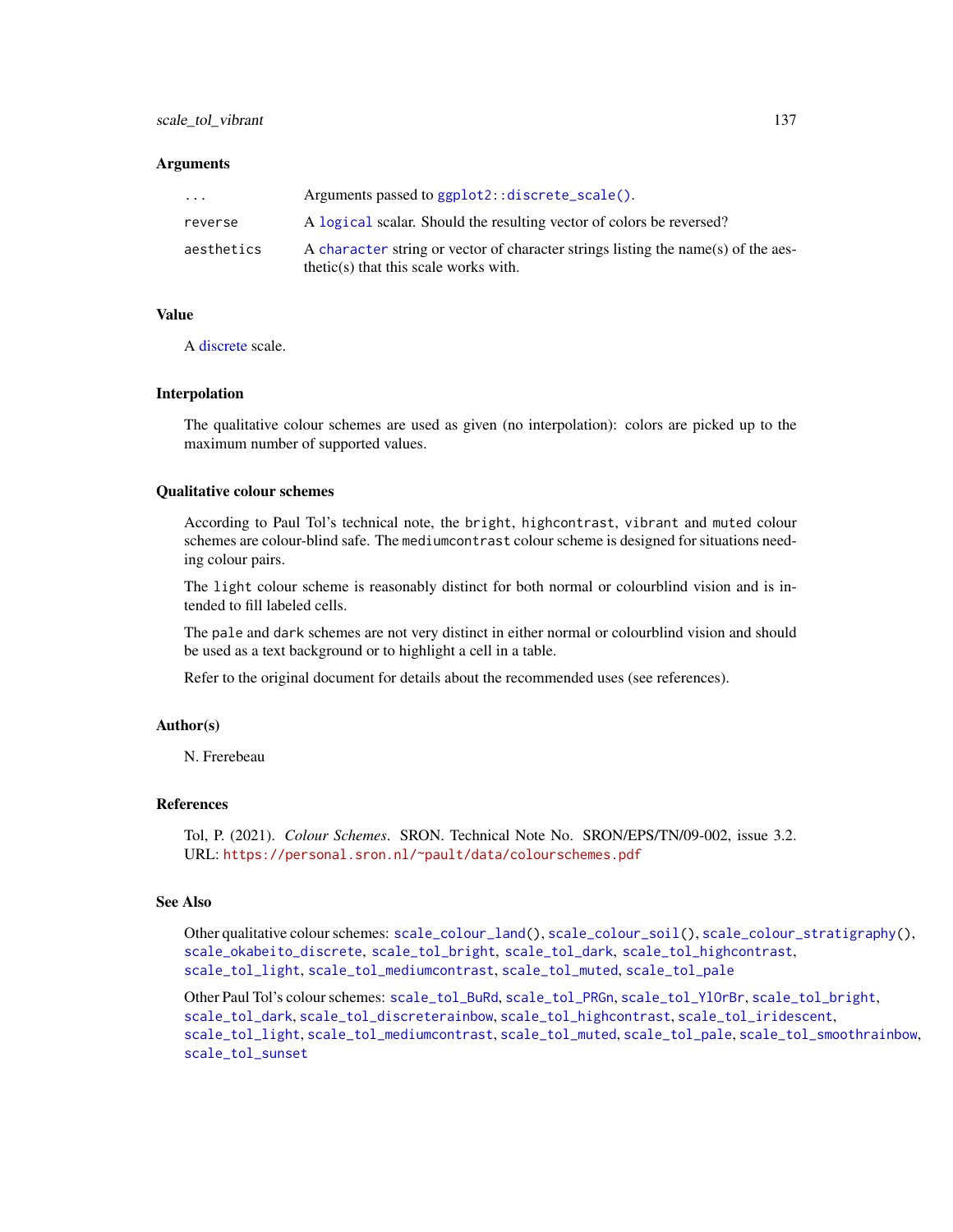# Examples

```
library(ggplot2)
ggplot2::ggplot(mpg, ggplot2::aes(displ, hwy, colour = class)) +
  ggplot2::geom_point() +
  scale_colour_bright()
ggplot2::ggplot(mpg, ggplot2::aes(displ, hwy, colour = class)) +
  ggplot2::geom_point() +
  scale_colour_vibrant()
ggplot2::ggplot(diamonds, ggplot2::aes(clarity, fill = cut)) +
  ggplot2::geom_bar() +
  scale_fill_muted()
```
<span id="page-137-0"></span>scale\_tol\_YlOrBr *Paul Tol's* YlOrBr *Sequential Colour Scheme*

## Description

Paul Tol's *YlOrBr* Sequential Colour Scheme

```
scale_colour_YlOrBr(
  ...,
  reverse = FALSE,
  range = c(\emptyset, 1),
  discrete = FALSE,
  aesthetics = "colour"
\lambdascale_color_YlOrBr(
  ...,
  reverse = FALSE,
  range = c(\emptyset, 1),
  discrete = FALSE,
  aesthetics = "colour"
)
scale_fill_YlOrBr(
  ...,
  reverse = FALSE,
  range = c(\emptyset, 1),
  discrete = FALSE,
  aesthetics = "fill"
)
```
<span id="page-137-1"></span>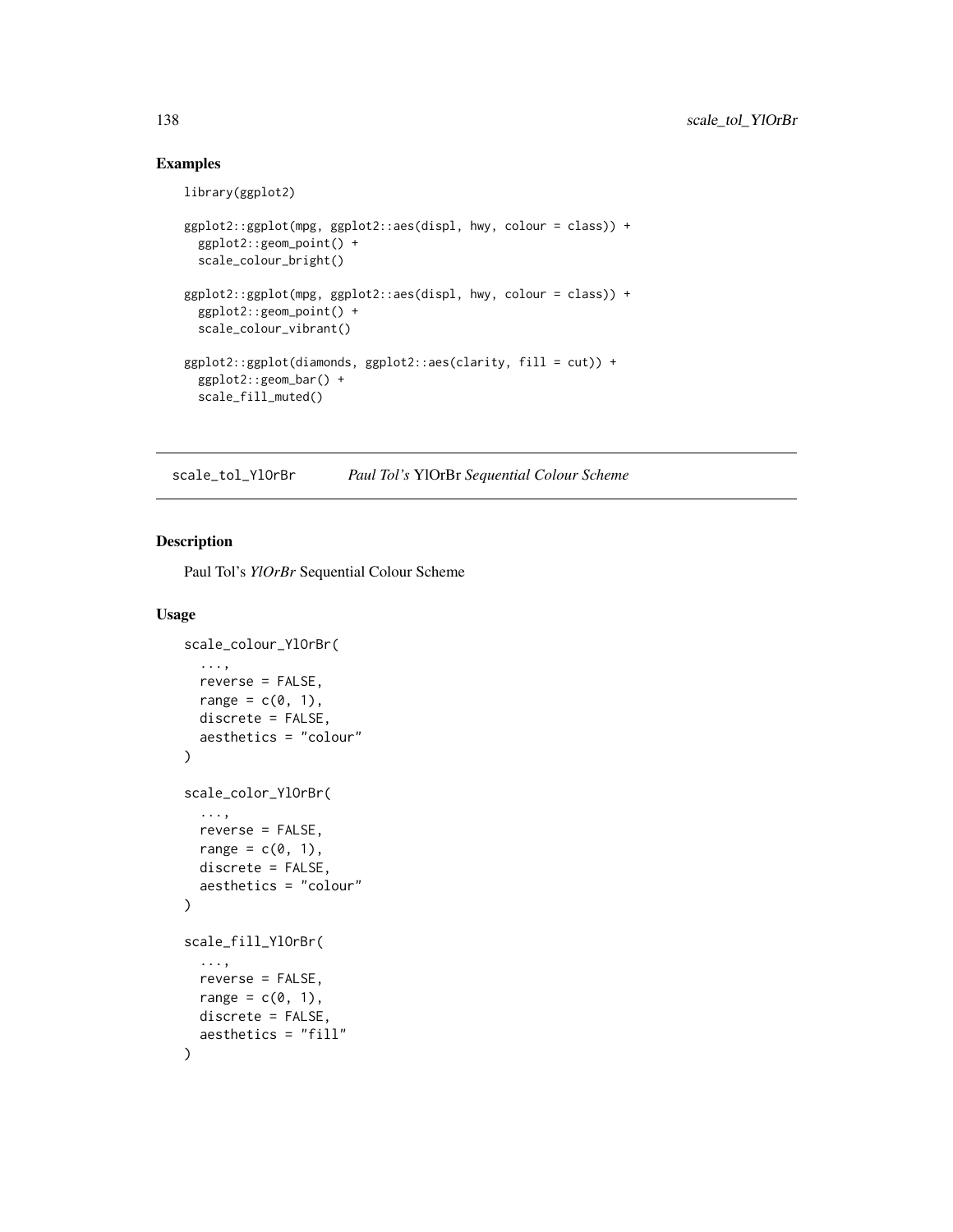```
scale_edge_colour_YlOrBr(
  ...,
  reverse = FALSE,
  range = c(\emptyset, 1),
  discrete = FALSE,
  aesthetics = "edge_colour"
\lambdascale_edge_color_YlOrBr(
  ...,
  reverse = FALSE,
  range = c(\emptyset, 1),
  discrete = FALSE,
  aesthetics = "edge_colour"
)
scale_edge_fill_YlOrBr(
  ...,
  reverse = FALSE,
  range = c(\emptyset, 1),
  discrete = FALSE,
  aesthetics = "edge_fill"
)
```

| $\ddotsc$  | Arguments passed to ggplot2::continuous_scale().                                                                                                                               |
|------------|--------------------------------------------------------------------------------------------------------------------------------------------------------------------------------|
| reverse    | A logical scalar. Should the resulting vector of colors be reversed?                                                                                                           |
| range      | A length-two numeric vector specifying the fraction of the scheme's colour<br>domain to keep.                                                                                  |
| discrete   | A logical scalar: should the colour scheme be used as a discrete scale? If<br>TRUE, it is a departure from Paul Tol's recommendations and likely a very poor<br>use of colour. |
| aesthetics | A character string or vector of character strings listing the name(s) of the aes-<br>$thetic(s)$ that this scale works with.                                                   |

#### Value

A [continuous](#page-0-0) scale.

# Interpolation

If more colors than defined are needed from a given scheme, the colour coordinates are linearly interpolated to provide a continuous version of the scheme, with the exception of the discrete rainbow scheme (see below).

Note that the default colour for NA can be overridden by passing a value to [ggplot2::continuous\\_scale\(\)](#page-0-0).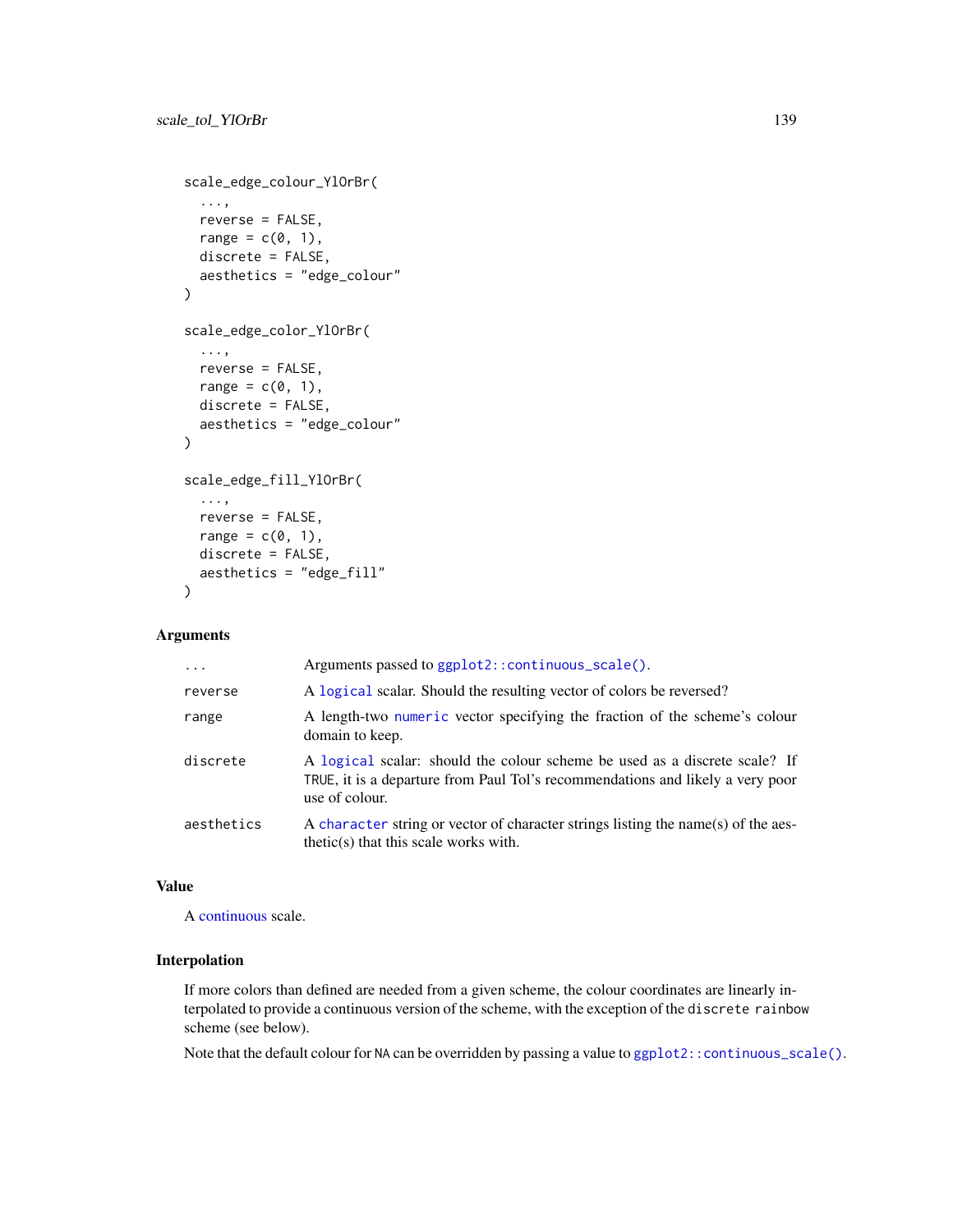#### Rainbow colour scheme

As a general rule, ordered data should not be represented using a rainbow scheme. There are three main arguments against such use (Tol 2018):

- The spectral order of visible light carries no inherent magnitude message.
- Some bands of almost constant hue with sharp transitions between them, can be perceived as jumps in the data.
- Colour-blind people have difficulty distinguishing some colours of the rainbow.

If such use cannot be avoided, Paul Tol's technical note provides two colour schemes that are reasonably clear in colour-blind vision. To remain colour-blind safe, these two schemes must comply with the following conditions:

discreterainbow This scheme must not be interpolated.

smoothrainbow This scheme does not have to be used over the full range.

## Author(s)

N. Frerebeau

# References

Tol, P. (2018). *Colour Schemes*. SRON. Technical Note No. SRON/EPS/TN/09-002, issue 3.1. URL: <https://personal.sron.nl/~pault/data/colourschemes.pdf>

#### See Also

Other sequential colour schemes: [scale\\_crameri\\_acton](#page-16-0), [scale\\_crameri\\_bamako](#page-21-0), [scale\\_crameri\\_batlowK](#page-29-0), [scale\\_crameri\\_batlowW](#page-31-0), [scale\\_crameri\\_batlow](#page-26-0), [scale\\_crameri\\_bilbao](#page-37-0), [scale\\_crameri\\_buda](#page-44-0), [scale\\_crameri\\_davos](#page-53-0), [scale\\_crameri\\_devon](#page-56-0), [scale\\_crameri\\_grayC](#page-60-0), [scale\\_crameri\\_hawaii](#page-63-0), [scale\\_crameri\\_imola](#page-66-0), [scale\\_crameri\\_lajolla](#page-68-0), [scale\\_crameri\\_lapaz](#page-71-0), [scale\\_crameri\\_nuuk](#page-76-0), [scale\\_crameri\\_oslo](#page-81-0), [scale\\_crameri\\_tokyo](#page-91-0), [scale\\_crameri\\_turku](#page-94-0), [scale\\_tol\\_discreterainbow](#page-113-0), [scale\\_tol\\_iridescent](#page-117-0), [scale\\_tol\\_smoothrainbow](#page-130-0)

Other Paul Tol's colour schemes: [scale\\_tol\\_BuRd](#page-109-0), [scale\\_tol\\_PRGn](#page-127-0), [scale\\_tol\\_bright](#page-107-0), [scale\\_tol\\_dark](#page-111-0), [scale\\_tol\\_discreterainbow](#page-113-0), [scale\\_tol\\_highcontrast](#page-115-0), [scale\\_tol\\_iridescent](#page-117-0), [scale\\_tol\\_light](#page-120-0), [scale\\_tol\\_mediumcontrast](#page-122-0), [scale\\_tol\\_muted](#page-124-0), [scale\\_tol\\_pale](#page-125-0), [scale\\_tol\\_smoothrainbow](#page-130-0), [scale\\_tol\\_sunset](#page-133-0), [scale\\_tol\\_vibrant](#page-135-0)

#### Examples

data(faithfuld, package = "ggplot2")

```
ggplot2::ggplot(faithfuld, ggplot2::aes(waiting, eruptions, fill = density)) +
 ggplot2::geom_raster() +
 scale_fill_YlOrBr()
```

```
ggplot2::ggplot(faithfuld, ggplot2::aes(waiting, eruptions, fill = density)) +
 ggplot2::geom_raster() +
 scale_fill_iridescent(reverse = TRUE)
```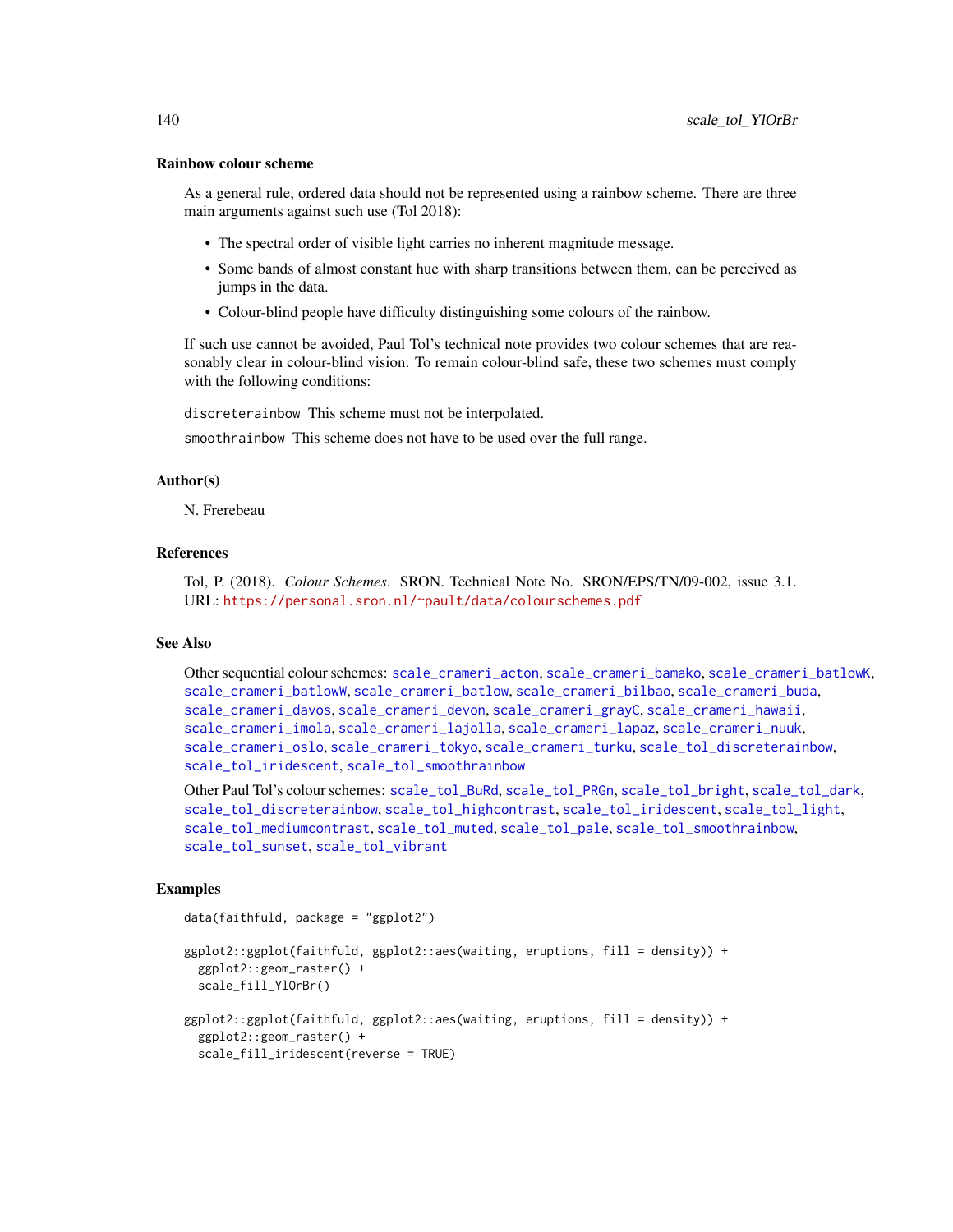```
ggplot2::ggplot(faithfuld, ggplot2::aes(waiting, eruptions, fill = density)) +
  ggplot2::geom_raster() +
  scale_fill_smoothrainbow(range = c(0.25, 1))
```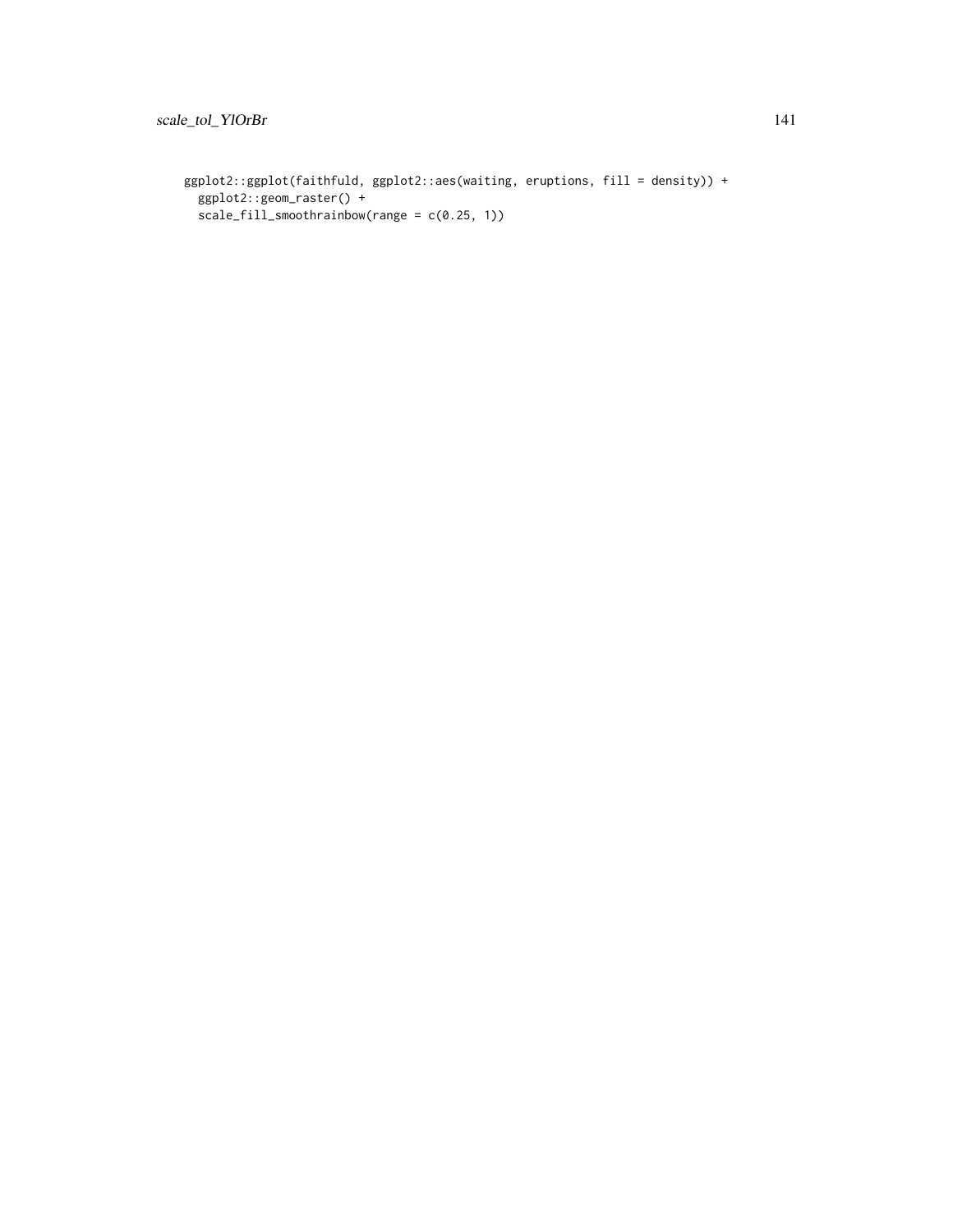# **Index**

∗ Fabio Crameri's colour schemes scale\_crameri\_acton, [17](#page-16-1) scale\_crameri\_bam, [20](#page-19-1) scale\_crameri\_bamako, [22](#page-21-1) scale\_crameri\_bamO, [25](#page-24-0) scale\_crameri\_batlow, [27](#page-26-1) scale\_crameri\_batlowK, [30](#page-29-1) scale\_crameri\_batlowW, [32](#page-31-1) scale\_crameri\_berlin, [35](#page-34-1) scale\_crameri\_bilbao, [38](#page-37-1) scale\_crameri\_broc, [40](#page-39-1) scale\_crameri\_brocO, [43](#page-42-0) scale crameri buda, [45](#page-44-1) scale\_crameri\_bukavu, [47](#page-46-0) scale\_crameri\_cork, [49](#page-48-1) scale\_crameri\_corkO, [52](#page-51-0) scale\_crameri\_davos, [54](#page-53-1) scale\_crameri\_devon, [57](#page-56-1) scale\_crameri\_fes, [59](#page-58-0) scale\_crameri\_grayC, [61](#page-60-1) scale\_crameri\_hawaii, [64](#page-63-1) scale\_crameri\_imola, [67](#page-66-1) scale\_crameri\_lajolla, [69](#page-68-1) scale\_crameri\_lapaz, [72](#page-71-1) scale\_crameri\_lisbon, [75](#page-74-1) scale\_crameri\_nuuk, [77](#page-76-1) scale\_crameri\_oleron, [80](#page-79-0) scale\_crameri\_oslo, [82](#page-81-1) scale\_crameri\_roma, [85](#page-84-1) scale\_crameri\_romaO, [87](#page-86-0) scale\_crameri\_tofino, [89](#page-88-1) scale\_crameri\_tokyo, [92](#page-91-1) scale\_crameri\_turku, [95](#page-94-1) scale\_crameri\_vanimo, [97](#page-96-1) scale\_crameri\_vik, [100](#page-99-1) scale\_crameri\_vikO, [103](#page-102-0) ∗ Okabe and Ito's colour scheme scale\_okabeito\_discrete, [106](#page-105-1) ∗ Paul Tol's colour schemes

scale\_tol\_bright, [108](#page-107-1) scale\_tol\_BuRd, [110](#page-109-1) scale\_tol\_dark, [112](#page-111-1) scale\_tol\_discreterainbow, [114](#page-113-1) scale\_tol\_highcontrast, [116](#page-115-1) scale\_tol\_iridescent, [118](#page-117-1) scale\_tol\_light, [121](#page-120-1) scale\_tol\_mediumcontrast, [123](#page-122-1) scale\_tol\_muted, [125](#page-124-1) scale\_tol\_pale, [126](#page-125-1) scale\_tol\_PRGn, [128](#page-127-1) scale\_tol\_smoothrainbow, [131](#page-130-1) scale\_tol\_sunset, [134](#page-133-1) scale\_tol\_vibrant, [136](#page-135-1) scale\_tol\_YlOrBr, [138](#page-137-1) ∗ color colour, [3](#page-2-0) ramp, [11](#page-10-0) ∗ colour palettes colour, [3](#page-2-0) info, [9](#page-8-0) ramp, [11](#page-10-0) scale\_picker, [107](#page-106-0) ∗ colour-blind safe colour schemes scale\_okabeito\_discrete, [106](#page-105-1) ∗ cyclic colour schemes scale\_crameri\_bamO, [25](#page-24-0) scale\_crameri\_brocO, [43](#page-42-0) scale\_crameri\_corkO, [52](#page-51-0) scale\_crameri\_romaO, [87](#page-86-0) scale\_crameri\_vikO, [103](#page-102-0) ∗ diagnostic tools compare, [6](#page-5-0) convert, [8](#page-7-0) plot, [10](#page-9-0) ∗ discrete colour schemes scale\_logical\_discrete, [105](#page-104-0) ∗ diverging colour schemes scale\_crameri\_bam, [20](#page-19-1)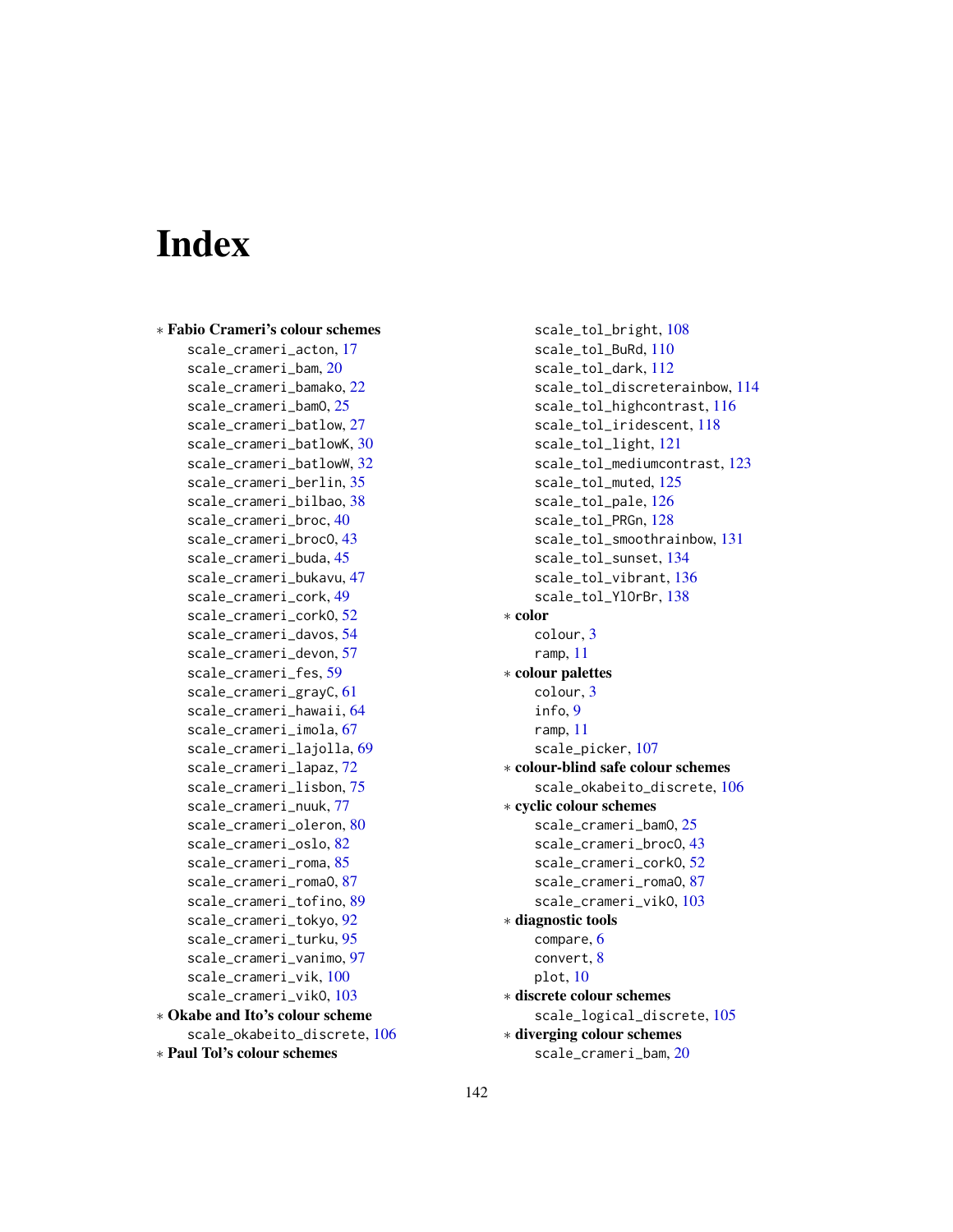# INDEX 143

```
scale_crameri_berlin, 35
    scale_crameri_broc, 40
    scale_crameri_cork, 49
    scale_crameri_lisbon, 75
    scale_crameri_roma, 85
    scale_crameri_tofino, 89
    scale_crameri_vanimo, 97
    scale_crameri_vik, 100
    scale_tol_BuRd, 110
    scale_tol_PRGn, 128
    scale_tol_sunset, 134
∗ multi sequential colour schemes
    scale_crameri_bukavu, 47
    scale_crameri_fes, 59
    scale_crameri_oleron, 80
∗ qualitative colour schemes
    scale_colour_land, 12
    scale_colour_soil, 14
    scale_colour_stratigraphy, 15
    scale_okabeito_discrete, 106
    scale_tol_bright, 108
    scale_tol_dark, 112
    scale_tol_highcontrast, 116
    scale_tol_light, 121
    scale_tol_mediumcontrast, 123
    125
    scale_tol_pale, 126
    scale_tol_vibrant, 136
∗ sequential colour schemes
    scale_crameri_acton, 17
    scale_crameri_bamako, 22
    scale_crameri_batlow, 27
    scale_crameri_batlowK, 30
    scale_crameri_batlowW, 32
    scale_crameri_bilbao, 38
    scale_crameri_buda, 45
    scale_crameri_davos, 54
    scale_crameri_devon, 57
    scale_crameri_grayC, 61
    scale_crameri_hawaii, 64
    scale_crameri_imola, 67
    scale_crameri_lajolla, 69
    scale_crameri_lapaz, 72
    scale_crameri_nuuk, 77
    scale_crameri_oslo, 82
    scale_crameri_tokyo, 92
    scale_crameri_turku, 95
    scale_tol_discreterainbow, 114
```
scale\_tol\_iridescent, [118](#page-117-1) scale\_tol\_smoothrainbow, [131](#page-130-1) scale\_tol\_YlOrBr, [138](#page-137-1) ∗ themed colour schemes scale\_colour\_land, [12](#page-11-1) scale\_colour\_soil, [14](#page-13-1) scale\_colour\_stratigraphy, [15](#page-14-1) character, *[3,](#page-2-0) [4](#page-3-0)*, *[7,](#page-6-0) [8](#page-7-0)*, *[10,](#page-9-0) [11](#page-10-0)*, *[13,](#page-12-0) [14](#page-13-1)*, *[16](#page-15-0)*, *[18](#page-17-0)*, *[21](#page-20-0)*, *[24](#page-23-0)*, *[26](#page-25-0)*, *[28](#page-27-0)*, *[31](#page-30-0)*, *[34](#page-33-0)*, *[36](#page-35-0)*, *[39](#page-38-0)*, *[42](#page-41-0)*, *[44](#page-43-0)*, *[46](#page-45-0)*, *[48](#page-47-0)*, *[51](#page-50-0)*, *[53](#page-52-0)*, *[55](#page-54-0)*, *[58](#page-57-0)*, *[60](#page-59-0)*, *[63](#page-62-0)*, *[65](#page-64-0)*, *[68](#page-67-0)*, *[71](#page-70-0)*, *[73](#page-72-0)*, *[76](#page-75-0)*, *[79](#page-78-0)*, *[81](#page-80-0)*, *[83](#page-82-0)*, *[86](#page-85-0)*, *[88](#page-87-0)*, *[91](#page-90-0)*, *[93](#page-92-0)*, *[96](#page-95-0)*, *[99](#page-98-0)*, *[101](#page-100-0)*, *[103](#page-102-0)*, *[105](#page-104-0)[–108](#page-107-1)*, *[111](#page-110-0)*, *[113](#page-112-0)*, *[115](#page-114-0)*, *[117](#page-116-0)*, *[119](#page-118-0)*, *[121](#page-120-1)*, *[123](#page-122-1)*, *[125](#page-124-1)*, *[127](#page-126-0)*, *[130](#page-129-0)*, *[132](#page-131-0)*, *[135](#page-134-0)*, *[137](#page-136-0)*, *[139](#page-138-0)* color *(*colour*)*, [3](#page-2-0) colorRampPalette, *[4](#page-3-0)* colour, [3,](#page-2-0) *[9](#page-8-0)*, *[12](#page-11-1)*, *[108](#page-107-1)* colour(), *[8](#page-7-0)*, *[10,](#page-9-0) [11](#page-10-0)* compare, [6,](#page-5-0) *[8](#page-7-0)*, *[11](#page-10-0)* continuous, *[19](#page-18-0)*, *[21](#page-20-0)*, *[24](#page-23-0)*, *[26](#page-25-0)*, *[28](#page-27-0)*, *[31](#page-30-0)*, *[34](#page-33-0)*, *[36](#page-35-0)*, *[39](#page-38-0)*, *[42](#page-41-0)*, *[44](#page-43-0)*, *[46](#page-45-0)*, *[48](#page-47-0)*, *[51](#page-50-0)*, *[53](#page-52-0)*, *[55](#page-54-0)*, *[58](#page-57-0)*, *[60](#page-59-0)*, *[63](#page-62-0)*, *[65](#page-64-0)*, *[68](#page-67-0)*, *[71](#page-70-0)*, *[73](#page-72-0)*, *[76](#page-75-0)*, *[79](#page-78-0)*, *[81](#page-80-0)*, *[83](#page-82-0)*, *[86](#page-85-0)*, *[88](#page-87-0)*, *[91](#page-90-0)*, *[93](#page-92-0)*, *[96](#page-95-0)*, *[99](#page-98-0)*, *[101](#page-100-0)*, *[103](#page-102-0)*, *[107](#page-106-0)*, *[111](#page-110-0)*, *[115](#page-114-0)*, *[119](#page-118-0)*, *[130](#page-129-0)*, *[132](#page-131-0)*, *[135](#page-134-0)*, *[139](#page-138-0)* convert, *[7](#page-6-0)*, [8,](#page-7-0) *[11](#page-10-0)* data.frame, *[9](#page-8-0)* discrete, *[13,](#page-12-0) [14](#page-13-1)*, *[16](#page-15-0)*, *[105](#page-104-0)[–108](#page-107-1)*, *[113](#page-112-0)*, *[117](#page-116-0)*, *[121](#page-120-1)*, *[123](#page-122-1)*, *[125](#page-124-1)*, *[127](#page-126-0)*, *[137](#page-136-0)* distance matrix, *[7](#page-6-0)* function, *[8](#page-7-0)* ggplot2::continuous\_scale(), *[18,](#page-17-0) [19](#page-18-0)*, *[21](#page-20-0)*, *[24](#page-23-0)*, *[26](#page-25-0)*, *[28](#page-27-0)*, *[31](#page-30-0)*, *[33,](#page-32-0) [34](#page-33-0)*, *[36,](#page-35-0) [37](#page-36-0)*, *[39](#page-38-0)*, *[42](#page-41-0)*, *[44](#page-43-0)*, *[46](#page-45-0)*, *[48](#page-47-0)*, *[51](#page-50-0)*, *[53](#page-52-0)*, *[55,](#page-54-0) [56](#page-55-0)*, *[58](#page-57-0)*, *[60](#page-59-0)*, *[62,](#page-61-0) [63](#page-62-0)*, *[65](#page-64-0)*, *[68](#page-67-0)*, *[70,](#page-69-0) [71](#page-70-0)*, *[73](#page-72-0)*, *[76](#page-75-0)*, *[78,](#page-77-0) [79](#page-78-0)*, *[81](#page-80-0)*, *[83](#page-82-0)*, *[86](#page-85-0)*, *[88](#page-87-0)*, *[91](#page-90-0)*, *[93](#page-92-0)*, *[96](#page-95-0)*, *[99](#page-98-0)*, *[101](#page-100-0)[–104](#page-103-0)*, *[111](#page-110-0)*, *[115](#page-114-0)*, *[119,](#page-118-0) [120](#page-119-0)*, *[129,](#page-128-0) [130](#page-129-0)*, *[132](#page-131-0)*, *[135](#page-134-0)*, *[139](#page-138-0)* ggplot2::discrete\_scale(), *[13,](#page-12-0) [14](#page-13-1)*, *[16](#page-15-0)*, *[105,](#page-104-0) [106](#page-105-1)*, *[108](#page-107-1)*, *[113](#page-112-0)*, *[117](#page-116-0)*, *[121](#page-120-1)*, *[123](#page-122-1)*, *[125](#page-124-1)*, *[127](#page-126-0)*, *[137](#page-136-0)* graphics::par(), *[10](#page-9-0)* hist(), *[12](#page-11-1)*

info, *[5](#page-4-0)*, [9,](#page-8-0) *[12](#page-11-1)*, *[108](#page-107-1)* info(), *[107](#page-106-0)*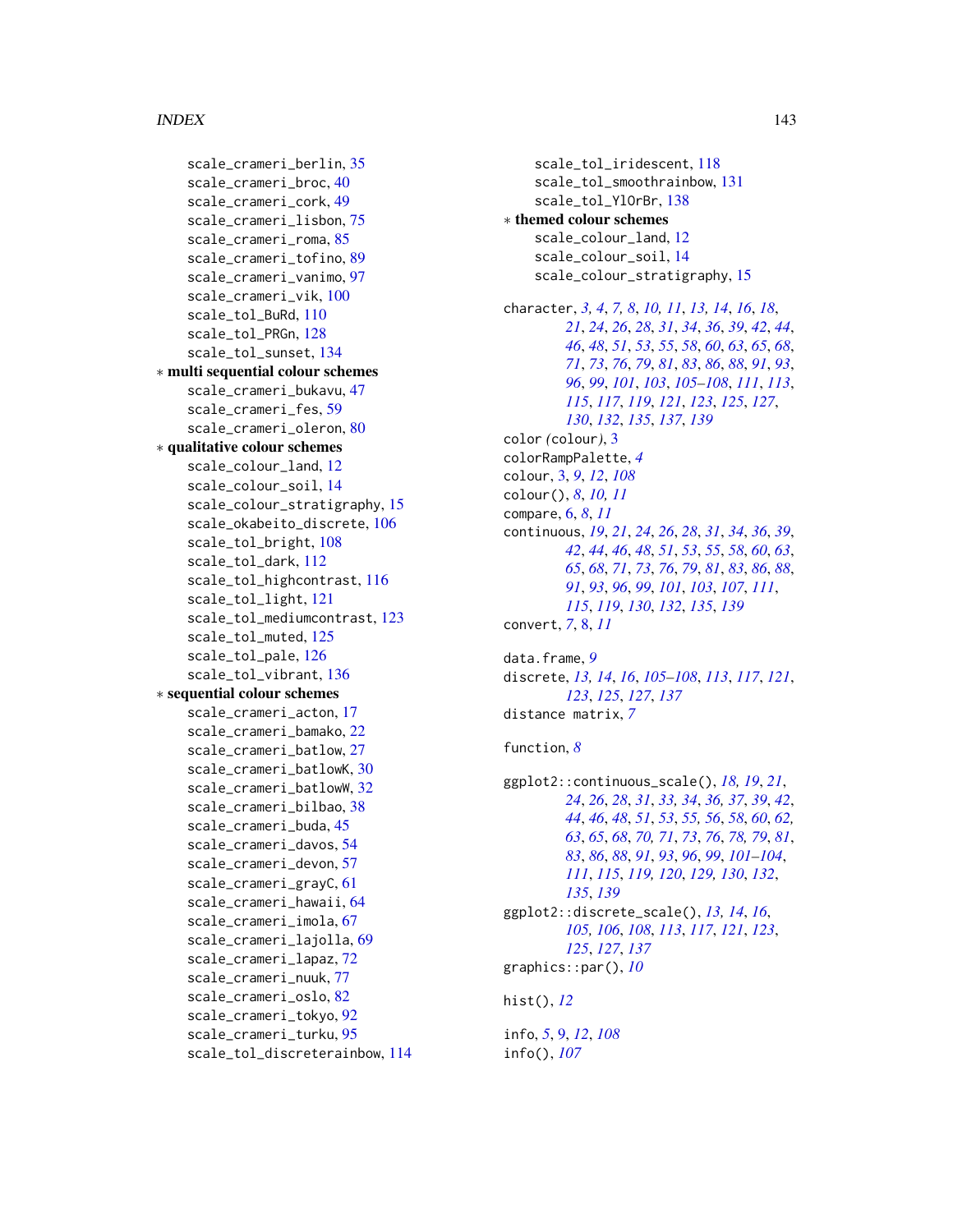#### integer, *[4](#page-3-0)*, *[7](#page-6-0)*, *[10](#page-9-0)*

- logical, *[3,](#page-2-0) [4](#page-3-0)*, *[7](#page-6-0)*, *[10](#page-9-0)*, *[18](#page-17-0)*, *[21](#page-20-0)*, *[24](#page-23-0)*, *[26](#page-25-0)*, *[28](#page-27-0)*, *[31](#page-30-0)*, *[33,](#page-32-0) [34](#page-33-0)*, *[36](#page-35-0)*, *[39](#page-38-0)*, *[42](#page-41-0)*, *[44](#page-43-0)*, *[46](#page-45-0)*, *[48](#page-47-0)*, *[51](#page-50-0)*, *[53](#page-52-0)*, *[55](#page-54-0)*, *[58](#page-57-0)*, *[60](#page-59-0)*, *[62,](#page-61-0) [63](#page-62-0)*, *[65](#page-64-0)*, *[68](#page-67-0)*, *[70,](#page-69-0) [71](#page-70-0)*, *[73](#page-72-0)*, *[76](#page-75-0)*, *[78,](#page-77-0) [79](#page-78-0)*, *[81](#page-80-0)*, *[83](#page-82-0)*, *[86](#page-85-0)*, *[88](#page-87-0)*, *[91](#page-90-0)*, *[93](#page-92-0)*, *[96](#page-95-0)*, *[99](#page-98-0)*, *[101](#page-100-0)*, *[103](#page-102-0)*, *[105,](#page-104-0) [106](#page-105-1)*, *[108](#page-107-1)*, *[111](#page-110-0)*, *[113](#page-112-0)*, *[115](#page-114-0)*, *[117](#page-116-0)*, *[119](#page-118-0)*, *[121](#page-120-1)*, *[123](#page-122-1)*, *[125](#page-124-1)*, *[127](#page-126-0)*, *[129,](#page-128-0) [130](#page-129-0)*, *[132](#page-131-0)*, *[135](#page-134-0)*, *[137](#page-136-0)*, *[139](#page-138-0)*
- numeric, *[10,](#page-9-0) [11](#page-10-0)*, *[18](#page-17-0)*, *[21](#page-20-0)*, *[24](#page-23-0)*, *[26](#page-25-0)*, *[28](#page-27-0)*, *[31](#page-30-0)*, *[33](#page-32-0)*, *[36](#page-35-0)*, *[39](#page-38-0)*, *[42](#page-41-0)*, *[44](#page-43-0)*, *[46](#page-45-0)*, *[48](#page-47-0)*, *[51](#page-50-0)*, *[53](#page-52-0)*, *[55](#page-54-0)*, *[58](#page-57-0)*, *[60](#page-59-0)*, *[62](#page-61-0)*, *[65](#page-64-0)*, *[68](#page-67-0)*, *[70](#page-69-0)*, *[73](#page-72-0)*, *[76](#page-75-0)*, *[78](#page-77-0)*, *[81](#page-80-0)*, *[83](#page-82-0)*, *[86](#page-85-0)*, *[88](#page-87-0)*, *[91](#page-90-0)*, *[93](#page-92-0)*, *[96](#page-95-0)*, *[99](#page-98-0)*, *[101](#page-100-0)*, *[103](#page-102-0)*, *[111](#page-110-0)*, *[119](#page-118-0)*, *[129,](#page-128-0) [130](#page-129-0)*, *[132](#page-131-0)*, *[135](#page-134-0)*, *[139](#page-138-0)*
- plot, *[7,](#page-6-0) [8](#page-7-0)*, [10](#page-9-0) plot\_map *(*plot*)*, [10](#page-9-0) plot\_scheme *(*plot*)*, [10](#page-9-0) plot\_scheme\_colorblind *(*plot*)*, [10](#page-9-0) plot\_scheme\_colourblind *(*plot*)*, [10](#page-9-0) plot\_tiles *(*plot*)*, [10](#page-9-0)

ramp, *[5](#page-4-0)*, *[9](#page-8-0)*, [11,](#page-10-0) *[108](#page-107-1)*

```
scale_color_acton
        (scale_crameri_acton), 17
scale_color_bam (scale_crameri_bam), 20
scale_color_bamako
        (scale_crameri_bamako), 22
scale_color_bamO (scale_crameri_bamO),
        25
scale_color_batlow
        (scale_crameri_batlow), 27
scale_color_batlowK
        (scale_crameri_batlowK), 30
scale_color_batlowW
        (scale_crameri_batlowW), 32
scale_color_berlin
        (scale_crameri_berlin), 35
scale_color_bilbao
        (scale_crameri_bilbao), 38
scale_color_bright (scale_tol_bright),
        108
scale_color_broc (scale_crameri_broc),
        40
scale_color_brocO
        (scale_crameri_brocO), 43
scale_color_buda (scale_crameri_buda),
        45
```
scale\_color\_bukavu *(*scale\_crameri\_bukavu*)*, [47](#page-46-0) scale\_color\_BuRd *(*scale\_tol\_BuRd*)*, [110](#page-109-1) scale\_color\_cork *(*scale\_crameri\_cork*)*, [49](#page-48-1) scale\_color\_corkO *(*scale\_crameri\_corkO*)*, [52](#page-51-0) scale\_color\_dark *(*scale\_tol\_dark*)*, [112](#page-111-1) scale\_color\_davos *(*scale\_crameri\_davos*)*, [54](#page-53-1) scale\_color\_devon *(*scale\_crameri\_devon*)*, [57](#page-56-1) scale\_color\_discreterainbow *(*scale\_tol\_discreterainbow*)*, [114](#page-113-1) scale\_color\_fes *(*scale\_crameri\_fes*)*, [59](#page-58-0) scale\_color\_grayC *(*scale\_crameri\_grayC*)*, [61](#page-60-1) scale\_color\_hawaii *(*scale\_crameri\_hawaii*)*, [64](#page-63-1) scale\_color\_highcontrast *(*scale\_tol\_highcontrast*)*, [116](#page-115-1) scale\_color\_imola *(*scale\_crameri\_imola*)*, [67](#page-66-1) scale\_color\_iridescent *(*scale\_tol\_iridescent*)*, [118](#page-117-1) scale\_color\_lajolla *(*scale\_crameri\_lajolla*)*, [69](#page-68-1) scale\_color\_land *(*scale\_colour\_land*)*, [12](#page-11-1) scale\_color\_lapaz *(*scale\_crameri\_lapaz*)*, [72](#page-71-1) scale\_color\_light *(*scale\_tol\_light*)*, [121](#page-120-1) scale\_color\_lisbon *(*scale\_crameri\_lisbon*)*, [75](#page-74-1) scale\_color\_logical *(*scale\_logical\_discrete*)*, [105](#page-104-0) scale\_color\_mediumcontrast *(*scale\_tol\_mediumcontrast*)*, [123](#page-122-1) scale\_color\_muted *(*scale\_tol\_muted*)*, [125](#page-124-1) scale\_color\_nuuk *(*scale\_crameri\_nuuk*)*, [77](#page-76-1) scale\_color\_okabeito *(*scale\_okabeito\_discrete*)*, [106](#page-105-1) scale\_color\_oleron *(*scale\_crameri\_oleron*)*, [80](#page-79-0) scale\_color\_oslo *(*scale\_crameri\_oslo*)*, [82](#page-81-1) scale\_color\_pale *(*scale\_tol\_pale*)*, [126](#page-125-1)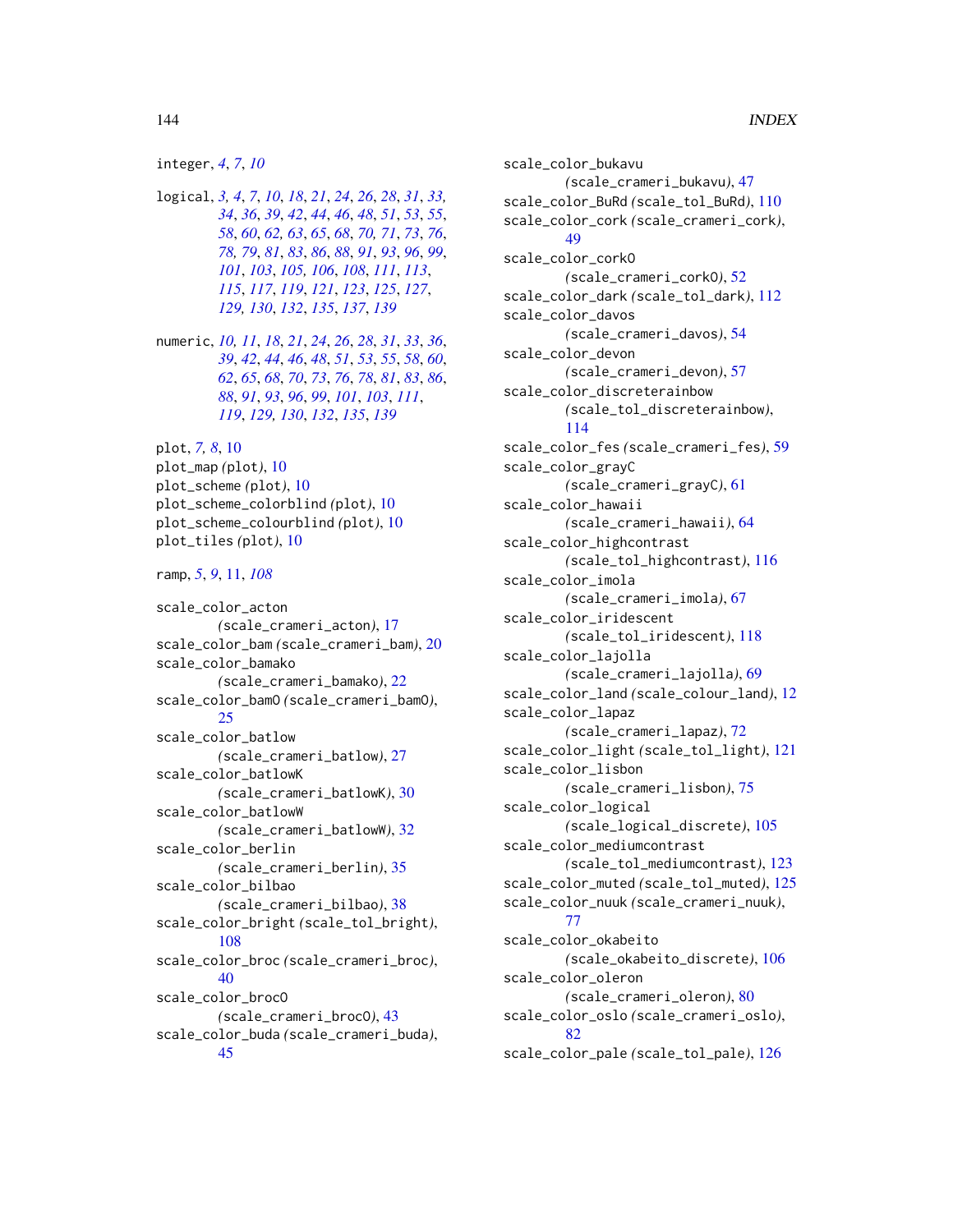scale\_color\_picker *(*scale\_picker*)*, [107](#page-106-0) scale\_color\_PRGn *(*scale\_tol\_PRGn*)*, [128](#page-127-0) scale\_color\_roma *(*scale\_crameri\_roma*)*, [85](#page-84-0) scale\_color\_romaO *(*scale\_crameri\_romaO*)*, [87](#page-86-0) scale\_color\_smoothrainbow *(*scale\_tol\_smoothrainbow*)*, [131](#page-130-0) scale\_color\_soil *(*scale\_colour\_soil*)*, [14](#page-13-0) scale\_color\_stratigraphy *(*scale\_colour\_stratigraphy*)*, [15](#page-14-0) scale\_color\_sunset *(*scale\_tol\_sunset*)*, [134](#page-133-0) scale\_color\_tofino *(*scale\_crameri\_tofino*)*, [89](#page-88-0) scale\_color\_tokyo *(*scale\_crameri\_tokyo*)*, [92](#page-91-0) scale\_color\_turku *(*scale\_crameri\_turku*)*, [95](#page-94-0) scale\_color\_vanimo *(*scale\_crameri\_vanimo*)*, [97](#page-96-0) scale\_color\_vibrant *(*scale\_tol\_vibrant*)*, [136](#page-135-0) scale\_color\_vik *(*scale\_crameri\_vik*)*, [100](#page-99-0) scale\_color\_vikO *(*scale\_crameri\_vikO*)*, [103](#page-102-0) scale\_color\_YlOrBr *(*scale\_tol\_YlOrBr*)*, [138](#page-137-0) scale\_colour\_acton *(*scale\_crameri\_acton*)*, [17](#page-16-0) scale\_colour\_bam *(*scale\_crameri\_bam*)*, [20](#page-19-0) scale\_colour\_bamako *(*scale\_crameri\_bamako*)*, [22](#page-21-0) scale\_colour\_bamO *(*scale\_crameri\_bamO*)*, [25](#page-24-0) scale\_colour\_batlow *(*scale\_crameri\_batlow*)*, [27](#page-26-0) scale\_colour\_batlowK *(*scale\_crameri\_batlowK*)*, [30](#page-29-0) scale\_colour\_batlowW *(*scale\_crameri\_batlowW*)*, [32](#page-31-0) scale\_colour\_berlin *(*scale\_crameri\_berlin*)*, [35](#page-34-0) scale\_colour\_bilbao *(*scale\_crameri\_bilbao*)*, [38](#page-37-0) scale\_colour\_bright *(*scale\_tol\_bright*)*, [108](#page-107-0) scale\_colour\_broc *(*scale\_crameri\_broc*)*,

# [40](#page-39-0)

scale\_colour\_brocO *(*scale\_crameri\_brocO*)*, [43](#page-42-0) scale\_colour\_buda *(*scale\_crameri\_buda*)*, [45](#page-44-0) scale\_colour\_bukavu *(*scale\_crameri\_bukavu*)*, [47](#page-46-0) scale\_colour\_BuRd *(*scale\_tol\_BuRd*)*, [110](#page-109-0) scale\_colour\_cork *(*scale\_crameri\_cork*)*, [49](#page-48-0) scale\_colour\_corkO *(*scale\_crameri\_corkO*)*, [52](#page-51-0) scale\_colour\_dark *(*scale\_tol\_dark*)*, [112](#page-111-0) scale\_colour\_davos *(*scale\_crameri\_davos*)*, [54](#page-53-0) scale\_colour\_devon *(*scale\_crameri\_devon*)*, [57](#page-56-0) scale\_colour\_discreterainbow *(*scale\_tol\_discreterainbow*)*, [114](#page-113-0) scale\_colour\_fes *(*scale\_crameri\_fes*)*, [59](#page-58-0) scale\_colour\_grayC *(*scale\_crameri\_grayC*)*, [61](#page-60-0) scale\_colour\_hawaii *(*scale\_crameri\_hawaii*)*, [64](#page-63-0) scale\_colour\_highcontrast *(*scale\_tol\_highcontrast*)*, [116](#page-115-0) scale\_colour\_imola *(*scale\_crameri\_imola*)*, [67](#page-66-0) scale\_colour\_iridescent *(*scale\_tol\_iridescent*)*, [118](#page-117-0) scale\_colour\_lajolla *(*scale\_crameri\_lajolla*)*, [69](#page-68-0) scale\_colour\_land, [12,](#page-11-0) *[15,](#page-14-0) [16](#page-15-0)*, *[107](#page-106-0)*, *[109](#page-108-0)*, *[113](#page-112-0)*, *[117](#page-116-0)*, *[122](#page-121-0)*, *[124](#page-123-0)*, *[126](#page-125-0)*, *[128](#page-127-0)*, *[137](#page-136-0)* scale\_colour\_lapaz *(*scale\_crameri\_lapaz*)*, [72](#page-71-0) scale\_colour\_light *(*scale\_tol\_light*)*, [121](#page-120-0) scale\_colour\_lisbon *(*scale\_crameri\_lisbon*)*, [75](#page-74-0) scale\_colour\_logical *(*scale\_logical\_discrete*)*, [105](#page-104-0) scale\_colour\_mediumcontrast *(*scale\_tol\_mediumcontrast*)*, [123](#page-122-0) scale\_colour\_muted *(*scale\_tol\_muted*)*, [125](#page-124-0) scale\_colour\_nuuk *(*scale\_crameri\_nuuk*)*,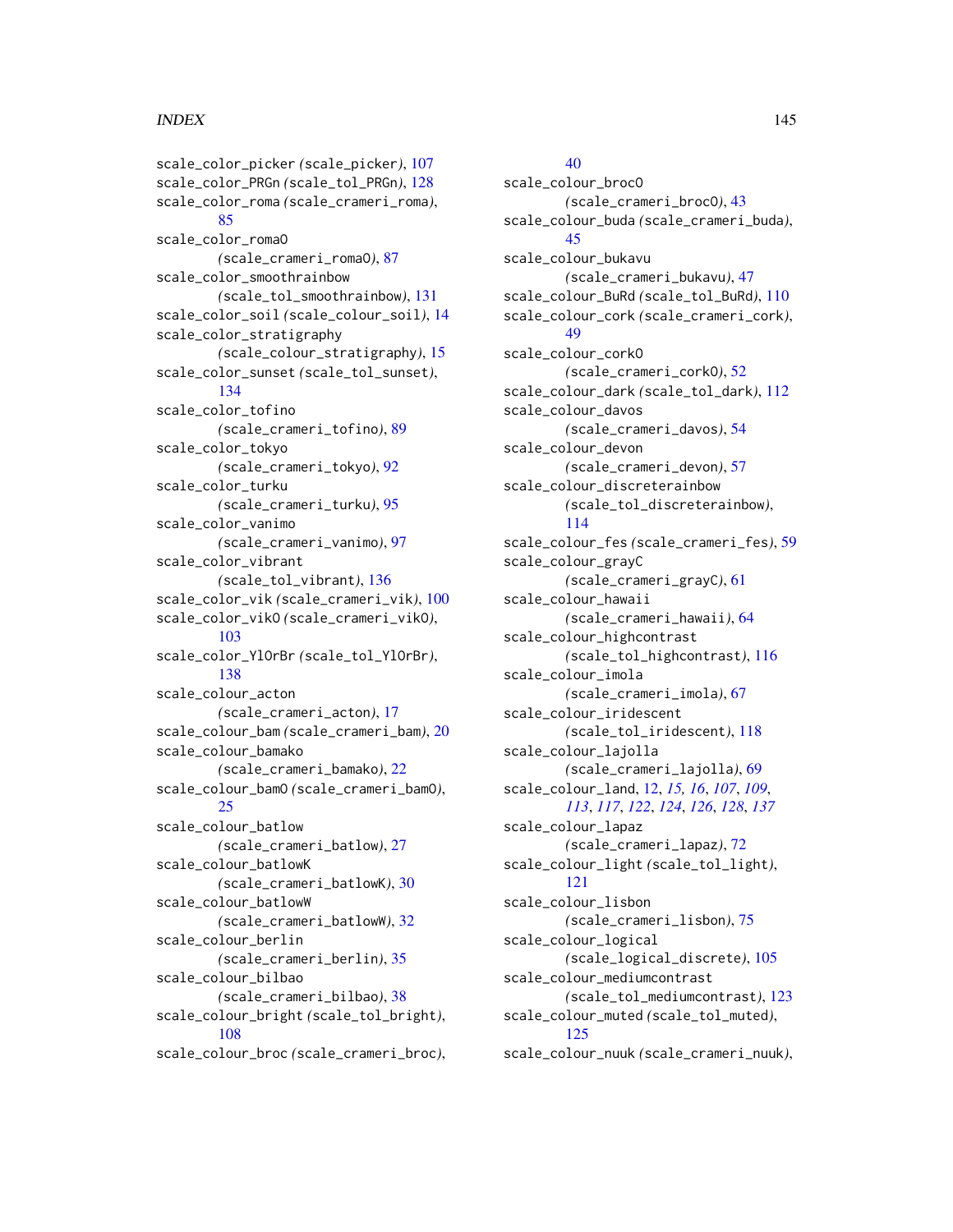# [77](#page-76-0)

scale\_colour\_okabeito *(*scale\_okabeito\_discrete*)*, [106](#page-105-0) scale\_colour\_oleron *(*scale\_crameri\_oleron*)*, [80](#page-79-0) scale\_colour\_oslo *(*scale\_crameri\_oslo*)*, [82](#page-81-0) scale\_colour\_pale *(*scale\_tol\_pale*)*, [126](#page-125-0) scale\_colour\_picker *(*scale\_picker*)*, [107](#page-106-0) scale\_colour\_PRGn *(*scale\_tol\_PRGn*)*, [128](#page-127-0) scale\_colour\_roma *(*scale\_crameri\_roma*)*, [85](#page-84-0) scale\_colour\_romaO *(*scale\_crameri\_romaO*)*, [87](#page-86-0) scale\_colour\_smoothrainbow *(*scale\_tol\_smoothrainbow*)*, [131](#page-130-0) scale\_colour\_soil, *[13](#page-12-0)*, [14,](#page-13-0) *[16](#page-15-0)*, *[107](#page-106-0)*, *[109](#page-108-0)*, *[113](#page-112-0)*, *[117](#page-116-0)*, *[122](#page-121-0)*, *[124](#page-123-0)*, *[126](#page-125-0)*, *[128](#page-127-0)*, *[137](#page-136-0)* scale\_colour\_stratigraphy, *[13](#page-12-0)*, *[15](#page-14-0)*, [15,](#page-14-0) *[107](#page-106-0)*, *[109](#page-108-0)*, *[113](#page-112-0)*, *[117](#page-116-0)*, *[122](#page-121-0)*, *[124](#page-123-0)*, *[126](#page-125-0)*, *[128](#page-127-0)*, *[137](#page-136-0)* scale\_colour\_sunset *(*scale\_tol\_sunset*)*, [134](#page-133-0) scale\_colour\_tofino *(*scale\_crameri\_tofino*)*, [89](#page-88-0) scale\_colour\_tokyo *(*scale\_crameri\_tokyo*)*, [92](#page-91-0) scale\_colour\_turku *(*scale\_crameri\_turku*)*, [95](#page-94-0) scale\_colour\_vanimo *(*scale\_crameri\_vanimo*)*, [97](#page-96-0) scale\_colour\_vibrant *(*scale\_tol\_vibrant*)*, [136](#page-135-0) scale\_colour\_vik *(*scale\_crameri\_vik*)*, [100](#page-99-0) scale\_colour\_vikO *(*scale\_crameri\_vikO*)*, [103](#page-102-0) scale\_colour\_YlOrBr *(*scale\_tol\_YlOrBr*)*, [138](#page-137-0) scale\_crameri\_acton, [17,](#page-16-0) *[22](#page-21-0)*, *[24](#page-23-0)*, *[26](#page-25-0)*, *[29](#page-28-0)*, *[32](#page-31-0)*, *[34](#page-33-0)*, *[37](#page-36-0)*, *[40](#page-39-0)*, *[42](#page-41-0)*, *[44](#page-43-0)*, *[47](#page-46-0)*, *[49](#page-48-0)*, *[52](#page-51-0)*, *[54](#page-53-0)*, *[56](#page-55-0)*, *[59](#page-58-0)*, *[61](#page-60-0)*, *[63](#page-62-0)*, *[66](#page-65-0)*, *[69](#page-68-0)*, *[71](#page-70-0)*, *[74](#page-73-0)*, *[77](#page-76-0)*, *[79](#page-78-0)*, *[81](#page-80-0)*, *[84](#page-83-0)*, *[87](#page-86-0)*, *[89](#page-88-0)*, *[91](#page-90-0)*, *[94](#page-93-0)*, *[97](#page-96-0)*, *[99](#page-98-0)*, *[102](#page-101-0)*, *[104](#page-103-0)*, *[116](#page-115-0)*, *[120](#page-119-0)*, *[133](#page-132-0)*, *[140](#page-139-0)* scale\_crameri\_bam, *[19](#page-18-0)*, [20,](#page-19-0) *[24](#page-23-0)*, *[26](#page-25-0)*, *[29](#page-28-0)*, *[32](#page-31-0)*, *[34](#page-33-0)*, *[37](#page-36-0)*, *[40](#page-39-0)*, *[42](#page-41-0)*, *[44](#page-43-0)*, *[47](#page-46-0)*, *[49](#page-48-0)*, *[52](#page-51-0)*, *[54](#page-53-0)*, *[56](#page-55-0)*, *[59](#page-58-0)*, *[61](#page-60-0)*, *[63](#page-62-0)*, *[66](#page-65-0)*, *[69](#page-68-0)*, *[71](#page-70-0)*, *[74](#page-73-0)*, *[77](#page-76-0)*, *[79](#page-78-0)*, *[81](#page-80-0)*, *[84](#page-83-0)*, *[87](#page-86-0)*, *[89](#page-88-0)*, *[91](#page-90-0)*, *[94](#page-93-0)*, *[97](#page-96-0)*, *[99](#page-98-0)*, *[102](#page-101-0)*, *[104](#page-103-0)*,

, *[130](#page-129-0)*, *[136](#page-135-0)* scale\_crameri\_bamako, *[19](#page-18-0)*, *[22](#page-21-0)*, [22,](#page-21-0) *[26](#page-25-0)*, *[29](#page-28-0)*, , *[34](#page-33-0)*, *[37](#page-36-0)*, *[40](#page-39-0)*, *[42](#page-41-0)*, *[44](#page-43-0)*, *[47](#page-46-0)*, *[49](#page-48-0)*, *[52](#page-51-0)*, *[54](#page-53-0)*, , *[59](#page-58-0)*, *[61](#page-60-0)*, *[63](#page-62-0)*, *[66](#page-65-0)*, *[69](#page-68-0)*, *[71](#page-70-0)*, *[74](#page-73-0)*, *[77](#page-76-0)*, *[79](#page-78-0)*, , *[84](#page-83-0)*, *[87](#page-86-0)*, *[89](#page-88-0)*, *[91](#page-90-0)*, *[94](#page-93-0)*, *[97](#page-96-0)*, *[99](#page-98-0)*, *[102](#page-101-0)*, , *[116](#page-115-0)*, *[120](#page-119-0)*, *[133](#page-132-0)*, *[140](#page-139-0)* scale\_crameri\_bamO, *[19](#page-18-0)*, *[22](#page-21-0)*, *[24](#page-23-0)*, [25,](#page-24-0) *[29](#page-28-0)*, *[32](#page-31-0)*, , *[37](#page-36-0)*, *[40](#page-39-0)*, *[42](#page-41-0)*, *[44](#page-43-0)*, *[47](#page-46-0)*, *[49](#page-48-0)*, *[52](#page-51-0)*, *[54](#page-53-0)*, *[56](#page-55-0)*, , *[61](#page-60-0)*, *[63](#page-62-0)*, *[66](#page-65-0)*, *[69](#page-68-0)*, *[71](#page-70-0)*, *[74](#page-73-0)*, *[77](#page-76-0)*, *[79](#page-78-0)*, *[81](#page-80-0)*, , *[87](#page-86-0)*, *[89](#page-88-0)*, *[91](#page-90-0)*, *[94](#page-93-0)*, *[97](#page-96-0)*, *[99](#page-98-0)*, *[102](#page-101-0)*, *[104](#page-103-0)* scale\_crameri\_batlow, *[19](#page-18-0)*, *[22](#page-21-0)*, *[24](#page-23-0)*, *[26](#page-25-0)*, [27,](#page-26-0) , *[34](#page-33-0)*, *[37](#page-36-0)*, *[40](#page-39-0)*, *[42](#page-41-0)*, *[44](#page-43-0)*, *[47](#page-46-0)*, *[49](#page-48-0)*, *[52](#page-51-0)*, *[54](#page-53-0)*, , *[59](#page-58-0)*, *[61](#page-60-0)*, *[63](#page-62-0)*, *[66](#page-65-0)*, *[69](#page-68-0)*, *[71](#page-70-0)*, *[74](#page-73-0)*, *[77](#page-76-0)*, *[79](#page-78-0)*, , *[84](#page-83-0)*, *[87](#page-86-0)*, *[89](#page-88-0)*, *[91](#page-90-0)*, *[94](#page-93-0)*, *[97](#page-96-0)*, *[99](#page-98-0)*, *[102](#page-101-0)*, , *[116](#page-115-0)*, *[120](#page-119-0)*, *[133](#page-132-0)*, *[140](#page-139-0)* scale\_crameri\_batlowK, *[19](#page-18-0)*, *[22](#page-21-0)*, *[24](#page-23-0)*, *[26](#page-25-0)*, *[29](#page-28-0)*, [30,](#page-29-0) *[34](#page-33-0)*, *[37](#page-36-0)*, *[40](#page-39-0)*, *[42](#page-41-0)*, *[44](#page-43-0)*, *[47](#page-46-0)*, *[49](#page-48-0)*, *[52](#page-51-0)*, *[54](#page-53-0)*, , *[59](#page-58-0)*, *[61](#page-60-0)*, *[63](#page-62-0)*, *[66](#page-65-0)*, *[69](#page-68-0)*, *[71](#page-70-0)*, *[74](#page-73-0)*, *[77](#page-76-0)*, *[79](#page-78-0)*, , *[84](#page-83-0)*, *[87](#page-86-0)*, *[89](#page-88-0)*, *[91](#page-90-0)*, *[94](#page-93-0)*, *[97](#page-96-0)*, *[99](#page-98-0)*, *[102](#page-101-0)*, , *[116](#page-115-0)*, *[120](#page-119-0)*, *[133](#page-132-0)*, *[140](#page-139-0)* scale\_crameri\_batlowW, *[19](#page-18-0)*, *[22](#page-21-0)*, *[24](#page-23-0)*, *[26](#page-25-0)*, *[29](#page-28-0)*, , [32,](#page-31-0) *[37](#page-36-0)*, *[40](#page-39-0)*, *[42](#page-41-0)*, *[44](#page-43-0)*, *[47](#page-46-0)*, *[49](#page-48-0)*, *[52](#page-51-0)*, *[54](#page-53-0)*, , *[59](#page-58-0)*, *[61](#page-60-0)*, *[63](#page-62-0)*, *[66](#page-65-0)*, *[69](#page-68-0)*, *[71](#page-70-0)*, *[74](#page-73-0)*, *[77](#page-76-0)*, *[79](#page-78-0)*, , *[84](#page-83-0)*, *[87](#page-86-0)*, *[89](#page-88-0)*, *[91](#page-90-0)*, *[94](#page-93-0)*, *[97](#page-96-0)*, *[99](#page-98-0)*, *[102](#page-101-0)*, , *[116](#page-115-0)*, *[120](#page-119-0)*, *[133](#page-132-0)*, *[140](#page-139-0)* scale\_crameri\_berlin, *[19](#page-18-0)*, *[22](#page-21-0)*, *[24](#page-23-0)*, *[26](#page-25-0)*, *[29](#page-28-0)*, , *[34](#page-33-0)*, [35,](#page-34-0) *[40](#page-39-0)*, *[42](#page-41-0)*, *[44](#page-43-0)*, *[47](#page-46-0)*, *[49](#page-48-0)*, *[52](#page-51-0)*, *[54](#page-53-0)*, , *[59](#page-58-0)*, *[61](#page-60-0)*, *[63](#page-62-0)*, *[66](#page-65-0)*, *[69](#page-68-0)*, *[71](#page-70-0)*, *[74](#page-73-0)*, *[77](#page-76-0)*, *[79](#page-78-0)*, , *[84](#page-83-0)*, *[87](#page-86-0)*, *[89](#page-88-0)*, *[91](#page-90-0)*, *[94](#page-93-0)*, *[97](#page-96-0)*, *[99](#page-98-0)*, *[102](#page-101-0)*, , *[112](#page-111-0)*, *[130](#page-129-0)*, *[136](#page-135-0)* scale\_crameri\_bilbao, *[19](#page-18-0)*, *[22](#page-21-0)*, *[24](#page-23-0)*, *[26](#page-25-0)*, *[29](#page-28-0)*, , *[34](#page-33-0)*, *[37](#page-36-0)*, [38,](#page-37-0) *[42](#page-41-0)*, *[44](#page-43-0)*, *[47](#page-46-0)*, *[49](#page-48-0)*, *[52](#page-51-0)*, *[54](#page-53-0)*, , *[59](#page-58-0)*, *[61](#page-60-0)*, *[63](#page-62-0)*, *[66](#page-65-0)*, *[69](#page-68-0)*, *[71](#page-70-0)*, *[74](#page-73-0)*, *[77](#page-76-0)*, *[79](#page-78-0)*, , *[84](#page-83-0)*, *[87](#page-86-0)*, *[89](#page-88-0)*, *[91](#page-90-0)*, *[94](#page-93-0)*, *[97](#page-96-0)*, *[99](#page-98-0)*, *[102](#page-101-0)*, , *[116](#page-115-0)*, *[120](#page-119-0)*, *[133](#page-132-0)*, *[140](#page-139-0)* scale\_crameri\_broc, *[19](#page-18-0)*, *[22](#page-21-0)*, *[24](#page-23-0)*, *[26](#page-25-0)*, *[29](#page-28-0)*, *[32](#page-31-0)*, , *[37](#page-36-0)*, *[40](#page-39-0)*, [40,](#page-39-0) *[44](#page-43-0)*, *[47](#page-46-0)*, *[49](#page-48-0)*, *[52](#page-51-0)*, *[54](#page-53-0)*, *[56](#page-55-0)*, , *[61](#page-60-0)*, *[63](#page-62-0)*, *[66](#page-65-0)*, *[69](#page-68-0)*, *[71](#page-70-0)*, *[74](#page-73-0)*, *[77](#page-76-0)*, *[79](#page-78-0)*, *[81](#page-80-0)*, , *[87](#page-86-0)*, *[89](#page-88-0)*, *[91](#page-90-0)*, *[94](#page-93-0)*, *[97](#page-96-0)*, *[99](#page-98-0)*, *[102](#page-101-0)*, *[104](#page-103-0)*, , *[130](#page-129-0)*, *[136](#page-135-0)* scale\_crameri\_brocO, *[19](#page-18-0)*, *[22](#page-21-0)*, *[24](#page-23-0)*, *[26](#page-25-0)*, *[29](#page-28-0)*, *[32](#page-31-0)*, , *[37](#page-36-0)*, *[40](#page-39-0)*, *[42](#page-41-0)*, [43,](#page-42-0) *[47](#page-46-0)*, *[49](#page-48-0)*, *[52](#page-51-0)*, *[54](#page-53-0)*, *[56](#page-55-0)*, , *[61](#page-60-0)*, *[63](#page-62-0)*, *[66](#page-65-0)*, *[69](#page-68-0)*, *[71](#page-70-0)*, *[74](#page-73-0)*, *[77](#page-76-0)*, *[79](#page-78-0)*, *[81](#page-80-0)*, , *[87](#page-86-0)*, *[89](#page-88-0)*, *[91](#page-90-0)*, *[94](#page-93-0)*, *[97](#page-96-0)*, *[99](#page-98-0)*, *[102](#page-101-0)*, *[104](#page-103-0)* scale\_crameri\_buda, *[19](#page-18-0)*, *[22](#page-21-0)*, *[24](#page-23-0)*, *[26](#page-25-0)*, *[29](#page-28-0)*, *[32](#page-31-0)*, , *[37](#page-36-0)*, *[40](#page-39-0)*, *[42](#page-41-0)*, *[44](#page-43-0)*, [45,](#page-44-0) *[49](#page-48-0)*, *[52](#page-51-0)*, *[54](#page-53-0)*, *[56](#page-55-0)*, , *[61](#page-60-0)*, *[63](#page-62-0)*, *[66](#page-65-0)*, *[69](#page-68-0)*, *[71](#page-70-0)*, *[74](#page-73-0)*, *[77](#page-76-0)*, *[79](#page-78-0)*, *[81](#page-80-0)*, , *[87](#page-86-0)*, *[89](#page-88-0)*, *[91](#page-90-0)*, *[94](#page-93-0)*, *[97](#page-96-0)*, *[99](#page-98-0)*, *[102](#page-101-0)*, *[104](#page-103-0)*,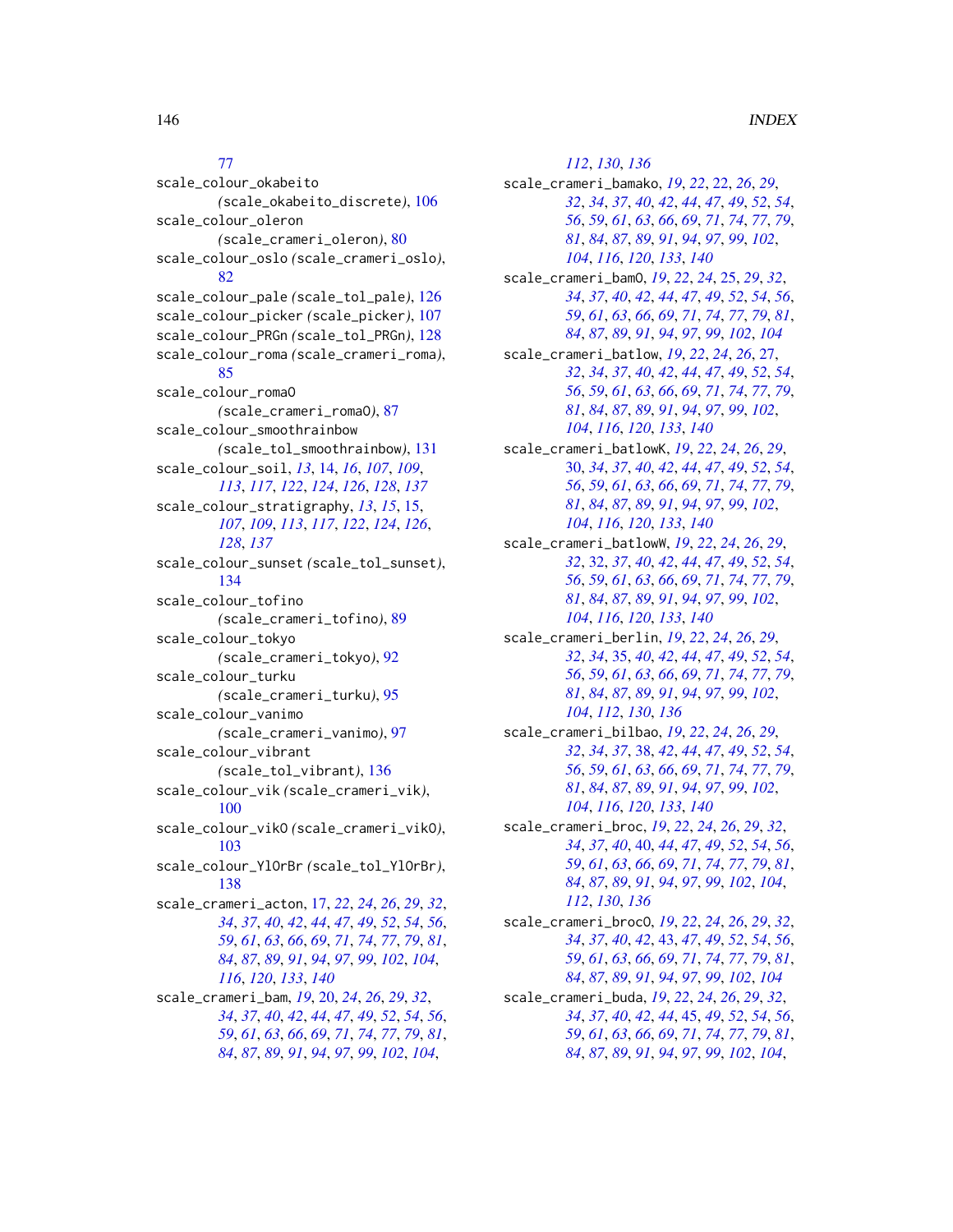, *[120](#page-119-0)*, *[133](#page-132-0)*, *[140](#page-139-0)*

- scale\_crameri\_bukavu, *[19](#page-18-0)*, *[22](#page-21-0)*, *[24](#page-23-0)*, *[27](#page-26-0)*, *[29](#page-28-0)*, , *[34](#page-33-0)*, *[37](#page-36-0)*, *[40](#page-39-0)*, *[42](#page-41-0)*, *[44](#page-43-0)*, *[47](#page-46-0)*, [47,](#page-46-0) *[52](#page-51-0)*, *[54](#page-53-0)*, , *[59](#page-58-0)*, *[61](#page-60-0)*, *[63](#page-62-0)*, *[66](#page-65-0)*, *[69](#page-68-0)*, *[71](#page-70-0)*, *[74](#page-73-0)*, *[77](#page-76-0)*, *[79](#page-78-0)*, , *[84](#page-83-0)*, *[87](#page-86-0)*, *[89](#page-88-0)*, *[91](#page-90-0)*, *[94](#page-93-0)*, *[97](#page-96-0)*, *[99](#page-98-0)*, *[102](#page-101-0)*,
- scale\_crameri\_cork, *[19](#page-18-0)*, *[22](#page-21-0)*, *[24](#page-23-0)*, *[27](#page-26-0)*, *[29](#page-28-0)*, *[32](#page-31-0)*, , *[37](#page-36-0)*, *[40](#page-39-0)*, *[42](#page-41-0)*, *[44](#page-43-0)*, *[47](#page-46-0)*, *[49](#page-48-0)*, [49,](#page-48-0) *[54](#page-53-0)*, *[56](#page-55-0)*, , *[61](#page-60-0)*, *[63](#page-62-0)*, *[66](#page-65-0)*, *[69](#page-68-0)*, *[71](#page-70-0)*, *[74](#page-73-0)*, *[77](#page-76-0)*, *[79](#page-78-0)*, *[81](#page-80-0)*, , *[87](#page-86-0)*, *[89](#page-88-0)*, *[91](#page-90-0)*, *[94](#page-93-0)*, *[97](#page-96-0)*, *[99](#page-98-0)*, *[102](#page-101-0)*, *[104](#page-103-0)*, , *[130](#page-129-0)*, *[136](#page-135-0)*
- scale\_crameri\_corkO, *[19](#page-18-0)*, *[22](#page-21-0)*, *[24](#page-23-0)*, *[26,](#page-25-0) [27](#page-26-0)*, *[29](#page-28-0)*, , *[34](#page-33-0)*, *[37](#page-36-0)*, *[40](#page-39-0)*, *[42](#page-41-0)*, *[44](#page-43-0)*, *[47](#page-46-0)*, *[49](#page-48-0)*, *[52](#page-51-0)*, [52,](#page-51-0) , *[59](#page-58-0)*, *[61](#page-60-0)*, *[63](#page-62-0)*, *[66](#page-65-0)*, *[69](#page-68-0)*, *[71](#page-70-0)*, *[74](#page-73-0)*, *[77](#page-76-0)*, *[79](#page-78-0)*, , *[84](#page-83-0)*, *[87](#page-86-0)*, *[89](#page-88-0)*, *[91](#page-90-0)*, *[94](#page-93-0)*, *[97](#page-96-0)*, *[99](#page-98-0)*, *[102](#page-101-0)*,
- scale\_crameri\_cyclic, *[107](#page-106-0)*
- scale\_crameri\_davos, *[19](#page-18-0)*, *[22](#page-21-0)*, *[24](#page-23-0)*, *[27](#page-26-0)*, *[29](#page-28-0)*, *[32](#page-31-0)*, , *[37](#page-36-0)*, *[40](#page-39-0)*, *[42](#page-41-0)*, *[44](#page-43-0)*, *[47](#page-46-0)*, *[49](#page-48-0)*, *[52](#page-51-0)*, *[54](#page-53-0)*, [54,](#page-53-0) , *[61](#page-60-0)*, *[63](#page-62-0)*, *[66](#page-65-0)*, *[69](#page-68-0)*, *[71](#page-70-0)*, *[74](#page-73-0)*, *[77](#page-76-0)*, *[79](#page-78-0)*, *[81](#page-80-0)*, , *[87](#page-86-0)*, *[89](#page-88-0)*, *[91](#page-90-0)*, *[94](#page-93-0)*, *[97](#page-96-0)*, *[99](#page-98-0)*, *[102](#page-101-0)*, *[104](#page-103-0)*, , *[120](#page-119-0)*, *[133](#page-132-0)*, *[140](#page-139-0)*
- scale\_crameri\_devon, *[19](#page-18-0)*, *[22](#page-21-0)*, *[24](#page-23-0)*, *[27](#page-26-0)*, *[29](#page-28-0)*, *[32](#page-31-0)*, , *[37](#page-36-0)*, *[40](#page-39-0)*, *[42](#page-41-0)*, *[44](#page-43-0)*, *[47](#page-46-0)*, *[49](#page-48-0)*, *[52](#page-51-0)*, *[54](#page-53-0)*, *[56](#page-55-0)*, [57,](#page-56-0) *[61](#page-60-0)*, *[63](#page-62-0)*, *[66](#page-65-0)*, *[69](#page-68-0)*, *[71](#page-70-0)*, *[74](#page-73-0)*, *[77](#page-76-0)*, *[79](#page-78-0)*, *[81](#page-80-0)*, , *[87](#page-86-0)*, *[89](#page-88-0)*, *[91](#page-90-0)*, *[94](#page-93-0)*, *[97](#page-96-0)*, *[99](#page-98-0)*, *[102](#page-101-0)*, *[104](#page-103-0)*, , *[120](#page-119-0)*, *[133](#page-132-0)*, *[140](#page-139-0)*
- scale\_crameri\_diverging, *[107](#page-106-0)*
- scale\_crameri\_fes, *[19](#page-18-0)*, *[22](#page-21-0)*, *[24](#page-23-0)*, *[27](#page-26-0)*, *[29](#page-28-0)*, *[32](#page-31-0)*, , *[37](#page-36-0)*, *[40](#page-39-0)*, *[42](#page-41-0)*, *[44](#page-43-0)*, *[47](#page-46-0)*, *[49](#page-48-0)*, *[52](#page-51-0)*, *[54](#page-53-0)*, *[56](#page-55-0)*, , [59,](#page-58-0) *[63](#page-62-0)*, *[66](#page-65-0)*, *[69](#page-68-0)*, *[71](#page-70-0)*, *[74](#page-73-0)*, *[77](#page-76-0)*, *[79](#page-78-0)*, *[81](#page-80-0)*, , *[87](#page-86-0)*, *[89](#page-88-0)*, *[91](#page-90-0)*, *[94](#page-93-0)*, *[97](#page-96-0)*, *[99](#page-98-0)*, *[102](#page-101-0)*, *[104](#page-103-0)*
- scale\_crameri\_grayC, *[19](#page-18-0)*, *[22](#page-21-0)*, *[24](#page-23-0)*, *[27](#page-26-0)*, *[29](#page-28-0)*, *[32](#page-31-0)*, , *[37](#page-36-0)*, *[40](#page-39-0)*, *[42](#page-41-0)*, *[44](#page-43-0)*, *[47](#page-46-0)*, *[49](#page-48-0)*, *[52](#page-51-0)*, *[54](#page-53-0)*, *[56](#page-55-0)*, , *[61](#page-60-0)*, [61,](#page-60-0) *[66](#page-65-0)*, *[69](#page-68-0)*, *[71](#page-70-0)*, *[74](#page-73-0)*, *[77](#page-76-0)*, *[79](#page-78-0)*, *[81](#page-80-0)*, , *[87](#page-86-0)*, *[89](#page-88-0)*, *[91](#page-90-0)*, *[94](#page-93-0)*, *[97](#page-96-0)*, *[99](#page-98-0)*, *[102](#page-101-0)*, *[104](#page-103-0)*, , *[120](#page-119-0)*, *[133](#page-132-0)*, *[140](#page-139-0)*
- scale\_crameri\_hawaii, *[19](#page-18-0)*, *[22](#page-21-0)*, *[24](#page-23-0)*, *[27](#page-26-0)*, *[29](#page-28-0)*, , *[34](#page-33-0)*, *[37](#page-36-0)*, *[40](#page-39-0)*, *[42](#page-41-0)*, *[44](#page-43-0)*, *[47](#page-46-0)*, *[49](#page-48-0)*, *[52](#page-51-0)*, *[54](#page-53-0)*, , *[59](#page-58-0)*, *[61](#page-60-0)*, *[63](#page-62-0)*, [64,](#page-63-0) *[69](#page-68-0)*, *[71](#page-70-0)*, *[74](#page-73-0)*, *[77](#page-76-0)*, *[79](#page-78-0)*, , *[84](#page-83-0)*, *[87](#page-86-0)*, *[89](#page-88-0)*, *[91](#page-90-0)*, *[94](#page-93-0)*, *[97](#page-96-0)*, *[99](#page-98-0)*, *[102](#page-101-0)*, , *[116](#page-115-0)*, *[120](#page-119-0)*, *[133](#page-132-0)*, *[140](#page-139-0)*
- scale\_crameri\_imola, *[19](#page-18-0)*, *[22](#page-21-0)*, *[24,](#page-23-0) [25](#page-24-0)*, *[27](#page-26-0)*, *[29](#page-28-0)*, , *[34](#page-33-0)*, *[37](#page-36-0)*, *[40](#page-39-0)*, *[42](#page-41-0)*, *[44](#page-43-0)*, *[47](#page-46-0)*, *[49](#page-48-0)*, *[52](#page-51-0)*, *[54](#page-53-0)*, , *[59](#page-58-0)*, *[61](#page-60-0)*, *[63](#page-62-0)*, *[66](#page-65-0)*, [67,](#page-66-0) *[71](#page-70-0)*, *[74](#page-73-0)*, *[77](#page-76-0)*, *[79](#page-78-0)*, , *[84](#page-83-0)*, *[87](#page-86-0)*, *[89](#page-88-0)*, *[91](#page-90-0)*, *[94](#page-93-0)*, *[97](#page-96-0)*, *[99](#page-98-0)*, *[102](#page-101-0)*, , *[116](#page-115-0)*, *[120](#page-119-0)*, *[133](#page-132-0)*, *[140](#page-139-0)*
- scale\_crameri\_lajolla, *[19](#page-18-0)*, *[22](#page-21-0)*, *[24,](#page-23-0) [25](#page-24-0)*, *[27](#page-26-0)*,
- , *[32](#page-31-0)*, *[34](#page-33-0)*, *[37](#page-36-0)*, *[40](#page-39-0)*, *[42](#page-41-0)*, *[44](#page-43-0)*, *[47](#page-46-0)*, *[49](#page-48-0)*, *[52](#page-51-0)*, , *[56](#page-55-0)*, *[59](#page-58-0)*, *[61](#page-60-0)*, *[63](#page-62-0)*, *[66](#page-65-0)*, *[69](#page-68-0)*, [69,](#page-68-0) *[74](#page-73-0)*, *[77](#page-76-0)*, , *[81](#page-80-0)*, *[84](#page-83-0)*, *[87](#page-86-0)*, *[89](#page-88-0)*, *[91](#page-90-0)*, *[94](#page-93-0)*, *[97](#page-96-0)*, *[99](#page-98-0)*, , *[104](#page-103-0)*, *[116](#page-115-0)*, *[120](#page-119-0)*, *[133](#page-132-0)*, *[140](#page-139-0)*
- scale\_crameri\_lapaz, *[19](#page-18-0)*, *[22](#page-21-0)*, *[24,](#page-23-0) [25](#page-24-0)*, *[27](#page-26-0)*, *[29](#page-28-0)*, , *[34](#page-33-0)*, *[37](#page-36-0)*, *[40](#page-39-0)*, *[42](#page-41-0)*, *[44](#page-43-0)*, *[47](#page-46-0)*, *[49](#page-48-0)*, *[52](#page-51-0)*, *[54](#page-53-0)*, , *[59](#page-58-0)*, *[61](#page-60-0)*, *[63](#page-62-0)*, *[66](#page-65-0)*, *[69](#page-68-0)*, *[71](#page-70-0)*, [72,](#page-71-0) *[77](#page-76-0)*, *[79](#page-78-0)*, , *[84](#page-83-0)*, *[87](#page-86-0)*, *[89](#page-88-0)*, *[91](#page-90-0)*, *[94](#page-93-0)*, *[97](#page-96-0)*, *[99](#page-98-0)*, *[102](#page-101-0)*, , *[116](#page-115-0)*, *[120](#page-119-0)*, *[133](#page-132-0)*, *[140](#page-139-0)*
- scale\_crameri\_lisbon, *[19](#page-18-0)*, *[22](#page-21-0)*, *[25](#page-24-0)*, *[27](#page-26-0)*, *[29](#page-28-0)*, , *[34](#page-33-0)*, *[37](#page-36-0)*, *[40](#page-39-0)*, *[42](#page-41-0)*, *[44](#page-43-0)*, *[47](#page-46-0)*, *[49](#page-48-0)*, *[52](#page-51-0)*, *[54](#page-53-0)*, , *[59](#page-58-0)*, *[61](#page-60-0)*, *[63](#page-62-0)*, *[66](#page-65-0)*, *[69](#page-68-0)*, *[71](#page-70-0)*, *[74](#page-73-0)*, [75,](#page-74-0) *[79](#page-78-0)*, , *[84](#page-83-0)*, *[87](#page-86-0)*, *[89](#page-88-0)*, *[91](#page-90-0)*, *[94](#page-93-0)*, *[97](#page-96-0)*, *[99](#page-98-0)*, *[102](#page-101-0)*, , *[112](#page-111-0)*, *[130](#page-129-0)*, *[136](#page-135-0)*
- scale\_crameri\_mutlisequential, *[107](#page-106-0)*
- scale\_crameri\_nuuk, *[19](#page-18-0)*, *[22](#page-21-0)*, *[24,](#page-23-0) [25](#page-24-0)*, *[27](#page-26-0)*, *[29](#page-28-0)*, , *[34](#page-33-0)*, *[37](#page-36-0)*, *[40](#page-39-0)*, *[43,](#page-42-0) [44](#page-43-0)*, *[47](#page-46-0)*, *[49](#page-48-0)*, *[52](#page-51-0)*, *[54](#page-53-0)*, , *[59](#page-58-0)*, *[61](#page-60-0)*, *[63](#page-62-0)*, *[66](#page-65-0)*, *[69](#page-68-0)*, *[71](#page-70-0)*, *[74](#page-73-0)*, *[77](#page-76-0)*, [77,](#page-76-0) , *[84](#page-83-0)*, *[87](#page-86-0)*, *[89](#page-88-0)*, *[92](#page-91-0)*, *[94](#page-93-0)*, *[97](#page-96-0)*, *[100](#page-99-0)*, *[102](#page-101-0)*, , *[116](#page-115-0)*, *[120](#page-119-0)*, *[133](#page-132-0)*, *[140](#page-139-0)*
- scale\_crameri\_oleron, *[19](#page-18-0)*, *[22](#page-21-0)*, *[25](#page-24-0)*, *[27](#page-26-0)*, *[29](#page-28-0)*, , *[34](#page-33-0)*, *[37](#page-36-0)*, *[40](#page-39-0)*, *[43,](#page-42-0) [44](#page-43-0)*, *[47](#page-46-0)*, *[49](#page-48-0)*, *[52](#page-51-0)*, *[54](#page-53-0)*, , *[59](#page-58-0)*, *[61](#page-60-0)*, *[63](#page-62-0)*, *[66](#page-65-0)*, *[69](#page-68-0)*, *[71](#page-70-0)*, *[74](#page-73-0)*, *[77](#page-76-0)*, *[79](#page-78-0)*, [80,](#page-79-0) *[84](#page-83-0)*, *[87](#page-86-0)*, *[89](#page-88-0)*, *[92](#page-91-0)*, *[94](#page-93-0)*, *[97](#page-96-0)*, *[100](#page-99-0)*, *[102](#page-101-0)*,
- scale\_crameri\_oslo, *[19](#page-18-0)*, *[22](#page-21-0)*, *[24,](#page-23-0) [25](#page-24-0)*, *[27](#page-26-0)*, *[29](#page-28-0)*, , *[34](#page-33-0)*, *[37](#page-36-0)*, *[40](#page-39-0)*, *[43,](#page-42-0) [44](#page-43-0)*, *[47](#page-46-0)*, *[49](#page-48-0)*, *[52](#page-51-0)*, *[54](#page-53-0)*, , *[59](#page-58-0)*, *[61](#page-60-0)*, *[63](#page-62-0)*, *[66](#page-65-0)*, *[69](#page-68-0)*, *[71](#page-70-0)*, *[74](#page-73-0)*, *[77](#page-76-0)*, *[79](#page-78-0)*, , [82,](#page-81-0) *[87](#page-86-0)*, *[89](#page-88-0)*, *[92](#page-91-0)*, *[94](#page-93-0)*, *[97](#page-96-0)*, *[100](#page-99-0)*, *[102](#page-101-0)*, , *[116](#page-115-0)*, *[120](#page-119-0)*, *[133](#page-132-0)*, *[140](#page-139-0)*
- scale\_crameri\_roma, *[19](#page-18-0)*, *[22](#page-21-0)*, *[25](#page-24-0)*, *[27](#page-26-0)*, *[29](#page-28-0)*, *[32](#page-31-0)*, , *[37](#page-36-0)*, *[40](#page-39-0)*, *[42](#page-41-0)[–44](#page-43-0)*, *[47](#page-46-0)*, *[49](#page-48-0)*, *[52](#page-51-0)*, *[54](#page-53-0)*, *[56](#page-55-0)*, , *[61](#page-60-0)*, *[63](#page-62-0)*, *[66](#page-65-0)*, *[69](#page-68-0)*, *[71](#page-70-0)*, *[74](#page-73-0)*, *[77](#page-76-0)*, *[79](#page-78-0)*, *[81](#page-80-0)*, , [85,](#page-84-0) *[89](#page-88-0)*, *[91,](#page-90-0) [92](#page-91-0)*, *[94](#page-93-0)*, *[97](#page-96-0)*, *[99,](#page-98-0) [100](#page-99-0)*, , *[104](#page-103-0)*, *[112](#page-111-0)*, *[130](#page-129-0)*, *[136](#page-135-0)*
- scale\_crameri\_romaO, *[19](#page-18-0)*, *[22](#page-21-0)*, *[25](#page-24-0)[–27](#page-26-0)*, *[29](#page-28-0)*, *[32](#page-31-0)*, , *[37](#page-36-0)*, *[40](#page-39-0)*, *[43,](#page-42-0) [44](#page-43-0)*, *[47](#page-46-0)*, *[49](#page-48-0)*, *[52](#page-51-0)*, *[54](#page-53-0)*, *[56](#page-55-0)*, , *[61](#page-60-0)*, *[63](#page-62-0)*, *[66](#page-65-0)*, *[69](#page-68-0)*, *[71](#page-70-0)*, *[74](#page-73-0)*, *[77](#page-76-0)*, *[79](#page-78-0)*, *[81](#page-80-0)*, , *[87](#page-86-0)*, [87,](#page-86-0) *[92](#page-91-0)*, *[94](#page-93-0)*, *[97](#page-96-0)*, *[100](#page-99-0)*, *[102](#page-101-0)*, *[104](#page-103-0)*
- scale\_crameri\_sequential, *[107](#page-106-0)*
- scale\_crameri\_tofino, *[19](#page-18-0)*, *[22](#page-21-0)*, *[25](#page-24-0)*, *[27](#page-26-0)*, *[29](#page-28-0)*, , *[34](#page-33-0)*, *[37](#page-36-0)*, *[40](#page-39-0)*, *[42](#page-41-0)[–44](#page-43-0)*, *[47](#page-46-0)*, *[49](#page-48-0)*, *[52](#page-51-0)*, *[54](#page-53-0)*, , *[59](#page-58-0)*, *[61](#page-60-0)*, *[63](#page-62-0)*, *[66](#page-65-0)*, *[69](#page-68-0)*, *[71](#page-70-0)*, *[74](#page-73-0)*, *[77](#page-76-0)*, *[79](#page-78-0)*, , *[84](#page-83-0)*, *[87](#page-86-0)*, *[89](#page-88-0)*, [89,](#page-88-0) *[94](#page-93-0)*, *[97](#page-96-0)*, *[99,](#page-98-0) [100](#page-99-0)*, , *[104](#page-103-0)*, *[112](#page-111-0)*, *[130](#page-129-0)*, *[136](#page-135-0)*
- scale\_crameri\_tokyo, *[19](#page-18-0)*, *[22](#page-21-0)*, *[24,](#page-23-0) [25](#page-24-0)*, *[27](#page-26-0)*, *[29](#page-28-0)*, , *[34](#page-33-0)*, *[37](#page-36-0)*, *[40](#page-39-0)*, *[43,](#page-42-0) [44](#page-43-0)*, *[47](#page-46-0)*, *[49](#page-48-0)*, *[52](#page-51-0)*, *[54](#page-53-0)*, , *[59](#page-58-0)*, *[61](#page-60-0)*, *[63](#page-62-0)*, *[66](#page-65-0)*, *[69](#page-68-0)*, *[71](#page-70-0)*, *[74](#page-73-0)*, *[77](#page-76-0)*, *[79](#page-78-0)*,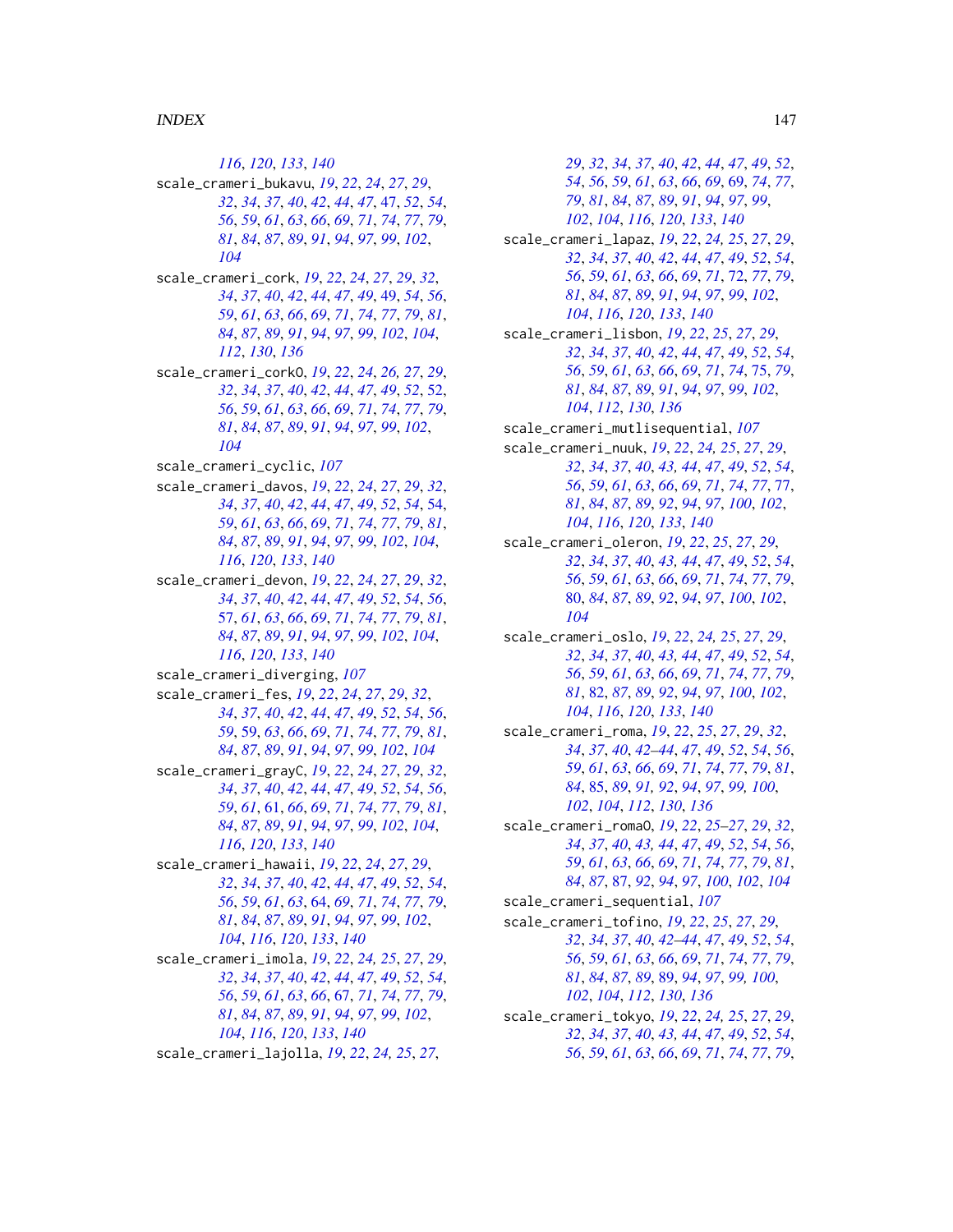*[81](#page-80-0)*, *[84](#page-83-0)*, *[87](#page-86-0)*, *[89](#page-88-0)*, *[92](#page-91-0)*, [92,](#page-91-0) *[97](#page-96-0)*, *[100](#page-99-0)*, *[102](#page-101-0)*, *[104](#page-103-0)*, *[116](#page-115-0)*, *[120](#page-119-0)*, *[133](#page-132-0)*, *[140](#page-139-0)* scale\_crameri\_turku, *[19](#page-18-0)*, *[22](#page-21-0)*, *[24,](#page-23-0) [25](#page-24-0)*, *[27](#page-26-0)*, *[29](#page-28-0)*, *[32](#page-31-0)*, *[34](#page-33-0)*, *[37](#page-36-0)*, *[40](#page-39-0)*, *[43,](#page-42-0) [44](#page-43-0)*, *[47](#page-46-0)*, *[49](#page-48-0)*, *[52](#page-51-0)*, *[54](#page-53-0)*, *[56](#page-55-0)*, *[59](#page-58-0)*, *[61](#page-60-0)*, *[63](#page-62-0)*, *[66](#page-65-0)*, *[69](#page-68-0)*, *[71](#page-70-0)*, *[74](#page-73-0)*, *[77](#page-76-0)*, *[79](#page-78-0)*, *[81](#page-80-0)*, *[84](#page-83-0)*, *[87](#page-86-0)*, *[89](#page-88-0)*, *[92](#page-91-0)*, *[94](#page-93-0)*, [95,](#page-94-0) *[100](#page-99-0)*, *[102](#page-101-0)*, *[104](#page-103-0)*, *[116](#page-115-0)*, *[120](#page-119-0)*, *[133](#page-132-0)*, *[140](#page-139-0)* scale\_crameri\_vanimo, *[19](#page-18-0)*, *[22](#page-21-0)*, *[25](#page-24-0)*, *[27](#page-26-0)*, *[29](#page-28-0)*, *[32](#page-31-0)*, *[34](#page-33-0)*, *[37](#page-36-0)*, *[40](#page-39-0)*, *[42–](#page-41-0)[44](#page-43-0)*, *[47](#page-46-0)*, *[49](#page-48-0)*, *[52](#page-51-0)*, *[54](#page-53-0)*, *[56](#page-55-0)*, *[59](#page-58-0)*, *[61](#page-60-0)*, *[63](#page-62-0)*, *[66](#page-65-0)*, *[69](#page-68-0)*, *[71](#page-70-0)*, *[74](#page-73-0)*, *[77](#page-76-0)*, *[79](#page-78-0)*, *[81](#page-80-0)*, *[84](#page-83-0)*, *[87](#page-86-0)*, *[89](#page-88-0)*, *[91,](#page-90-0) [92](#page-91-0)*, *[94](#page-93-0)*, *[97](#page-96-0)*, [97,](#page-96-0) *[102](#page-101-0)*, *[104](#page-103-0)*, *[112](#page-111-0)*, *[130](#page-129-0)*, *[136](#page-135-0)* scale\_crameri\_vik, *[19](#page-18-0)*, *[22](#page-21-0)*, *[25](#page-24-0)*, *[27](#page-26-0)*, *[29](#page-28-0)*, *[32](#page-31-0)*, *[34](#page-33-0)*, *[37](#page-36-0)*, *[40](#page-39-0)*, *[42–](#page-41-0)[44](#page-43-0)*, *[47](#page-46-0)*, *[49](#page-48-0)*, *[52](#page-51-0)*, *[54](#page-53-0)*, *[56](#page-55-0)*, *[59](#page-58-0)*, *[61](#page-60-0)*, *[63](#page-62-0)*, *[66](#page-65-0)*, *[69](#page-68-0)*, *[71](#page-70-0)*, *[74](#page-73-0)*, *[77](#page-76-0)*, *[79](#page-78-0)*, *[81](#page-80-0)*, *[84](#page-83-0)*, *[87](#page-86-0)*, *[89](#page-88-0)*, *[91,](#page-90-0) [92](#page-91-0)*, *[94](#page-93-0)*, *[97](#page-96-0)*, *[99,](#page-98-0) [100](#page-99-0)*, [100,](#page-99-0) *[104](#page-103-0)*, *[112](#page-111-0)*, *[130](#page-129-0)*, *[136](#page-135-0)* scale\_crameri\_vikO, *[19](#page-18-0)*, *[22](#page-21-0)*, *[25–](#page-24-0)[27](#page-26-0)*, *[29](#page-28-0)*, *[32](#page-31-0)*, *[34](#page-33-0)*, *[37](#page-36-0)*, *[40](#page-39-0)*, *[43,](#page-42-0) [44](#page-43-0)*, *[47](#page-46-0)*, *[49](#page-48-0)*, *[52](#page-51-0)*, *[54](#page-53-0)*, *[56](#page-55-0)*, *[59](#page-58-0)*, *[61](#page-60-0)*, *[63](#page-62-0)*, *[66](#page-65-0)*, *[69](#page-68-0)*, *[71](#page-70-0)*, *[74](#page-73-0)*, *[77](#page-76-0)*, *[79](#page-78-0)*, *[81](#page-80-0)*, *[84](#page-83-0)*, *[87](#page-86-0)*, *[89](#page-88-0)*, *[92](#page-91-0)*, *[94](#page-93-0)*, *[97](#page-96-0)*, *[100](#page-99-0)*, *[102](#page-101-0)*, [103](#page-102-0) scale\_edge\_color\_acton *(*scale\_crameri\_acton*)*, [17](#page-16-0) scale\_edge\_color\_bam *(*scale\_crameri\_bam*)*, [20](#page-19-0) scale\_edge\_color\_bamako *(*scale\_crameri\_bamako*)*, [22](#page-21-0) scale\_edge\_color\_batlow *(*scale\_crameri\_batlow*)*, [27](#page-26-0) scale\_edge\_color\_batlowK *(*scale\_crameri\_batlowK*)*, [30](#page-29-0) scale\_edge\_color\_batlowW *(*scale\_crameri\_batlowW*)*, [32](#page-31-0) scale\_edge\_color\_berlin *(*scale\_crameri\_berlin*)*, [35](#page-34-0) scale\_edge\_color\_bilbao *(*scale\_crameri\_bilbao*)*, [38](#page-37-0) scale\_edge\_color\_bright *(*scale\_tol\_bright*)*, [108](#page-107-0) scale\_edge\_color\_broc *(*scale\_crameri\_broc*)*, [40](#page-39-0) scale\_edge\_color\_buda *(*scale\_crameri\_buda*)*, [45](#page-44-0) scale\_edge\_color\_BuRd *(*scale\_tol\_BuRd*)*, [110](#page-109-0) scale\_edge\_color\_cork *(*scale\_crameri\_cork*)*, [49](#page-48-0) scale\_edge\_color\_dark *(*scale\_tol\_dark*)*,

# [112](#page-111-0)

scale\_edge\_color\_davos *(*scale\_crameri\_davos*)*, [54](#page-53-0) scale\_edge\_color\_devon *(*scale\_crameri\_devon*)*, [57](#page-56-0) scale\_edge\_color\_discreterainbow *(*scale\_tol\_discreterainbow*)*, [114](#page-113-0) scale\_edge\_color\_grayC *(*scale\_crameri\_grayC*)*, [61](#page-60-0) scale\_edge\_color\_hawaii *(*scale\_crameri\_hawaii*)*, [64](#page-63-0) scale\_edge\_color\_highcontrast *(*scale\_tol\_highcontrast*)*, [116](#page-115-0) scale\_edge\_color\_imola *(*scale\_crameri\_imola*)*, [67](#page-66-0) scale\_edge\_color\_iridescent *(*scale\_tol\_iridescent*)*, [118](#page-117-0) scale\_edge\_color\_lajolla *(*scale\_crameri\_lajolla*)*, [69](#page-68-0) scale\_edge\_color\_land *(*scale\_colour\_land*)*, [12](#page-11-0) scale\_edge\_color\_lapaz *(*scale\_crameri\_lapaz*)*, [72](#page-71-0) scale\_edge\_color\_light *(*scale\_tol\_light*)*, [121](#page-120-0) scale\_edge\_color\_lisbon *(*scale\_crameri\_lisbon*)*, [75](#page-74-0) scale\_edge\_color\_mediumcontrast *(*scale\_tol\_mediumcontrast*)*, [123](#page-122-0) scale\_edge\_color\_muted *(*scale\_tol\_muted*)*, [125](#page-124-0) scale\_edge\_color\_nuuk *(*scale\_crameri\_nuuk*)*, [77](#page-76-0) scale\_edge\_color\_okabeito *(*scale\_okabeito\_discrete*)*, [106](#page-105-0) scale\_edge\_color\_oslo *(*scale\_crameri\_oslo*)*, [82](#page-81-0) scale\_edge\_color\_pale *(*scale\_tol\_pale*)*, [126](#page-125-0) scale\_edge\_color\_picker *(*scale\_picker*)*, [107](#page-106-0) scale\_edge\_color\_PRGn *(*scale\_tol\_PRGn*)*, [128](#page-127-0) scale\_edge\_color\_roma *(*scale\_crameri\_roma*)*, [85](#page-84-0) scale\_edge\_color\_smoothrainbow *(*scale\_tol\_smoothrainbow*)*, [131](#page-130-0)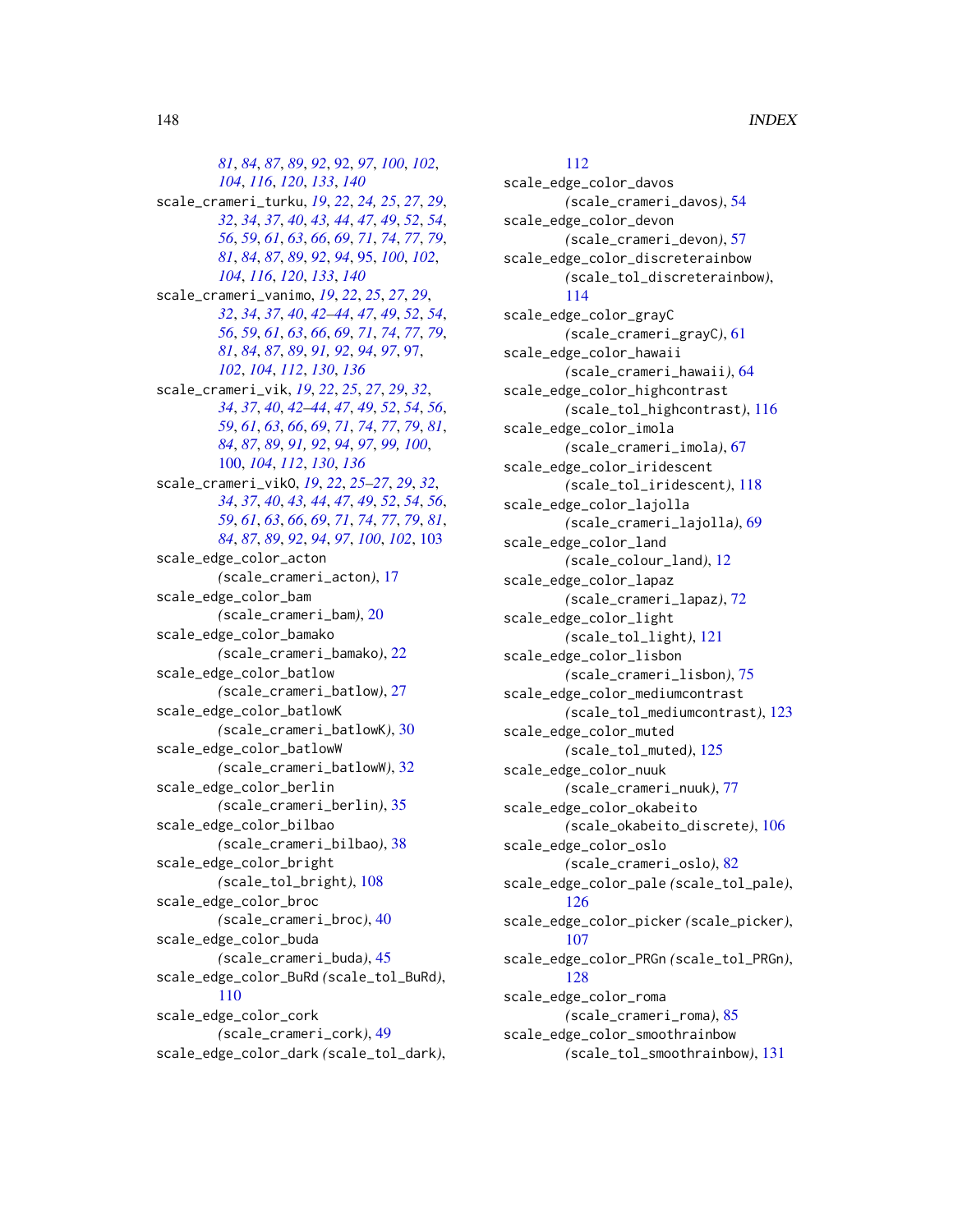#### INDEX 2008 2012 149

scale\_edge\_color\_soil *(*scale\_colour\_soil*)*, [14](#page-13-0) scale\_edge\_color\_stratigraphy *(*scale\_colour\_stratigraphy*)*, [15](#page-14-0) scale\_edge\_color\_sunset *(*scale\_tol\_sunset*)*, [134](#page-133-0) scale\_edge\_color\_tofino *(*scale\_crameri\_tofino*)*, [89](#page-88-0) scale\_edge\_color\_tokyo *(*scale\_crameri\_tokyo*)*, [92](#page-91-0) scale\_edge\_color\_turku *(*scale\_crameri\_turku*)*, [95](#page-94-0) scale\_edge\_color\_vanimo *(*scale\_crameri\_vanimo*)*, [97](#page-96-0) scale\_edge\_color\_vibrant *(*scale\_tol\_vibrant*)*, [136](#page-135-0) scale\_edge\_color\_vik *(*scale\_crameri\_vik*)*, [100](#page-99-0) scale\_edge\_color\_YlOrBr *(*scale\_tol\_YlOrBr*)*, [138](#page-137-0) scale\_edge\_colour\_acton *(*scale\_crameri\_acton*)*, [17](#page-16-0) scale\_edge\_colour\_bam *(*scale\_crameri\_bam*)*, [20](#page-19-0) scale\_edge\_colour\_bamako *(*scale\_crameri\_bamako*)*, [22](#page-21-0) scale\_edge\_colour\_batlow *(*scale\_crameri\_batlow*)*, [27](#page-26-0) scale\_edge\_colour\_batlowK *(*scale\_crameri\_batlowK*)*, [30](#page-29-0) scale\_edge\_colour\_batlowW *(*scale\_crameri\_batlowW*)*, [32](#page-31-0) scale\_edge\_colour\_berlin *(*scale\_crameri\_berlin*)*, [35](#page-34-0) scale\_edge\_colour\_bilbao *(*scale\_crameri\_bilbao*)*, [38](#page-37-0) scale\_edge\_colour\_bright *(*scale\_tol\_bright*)*, [108](#page-107-0) scale\_edge\_colour\_broc *(*scale\_crameri\_broc*)*, [40](#page-39-0) scale\_edge\_colour\_buda *(*scale\_crameri\_buda*)*, [45](#page-44-0) scale\_edge\_colour\_BuRd *(*scale\_tol\_BuRd*)*, [110](#page-109-0) scale\_edge\_colour\_cork *(*scale\_crameri\_cork*)*, [49](#page-48-0) scale\_edge\_colour\_dark *(*scale\_tol\_dark*)*, [112](#page-111-0)

scale\_edge\_colour\_davos *(*scale\_crameri\_davos*)*, [54](#page-53-0) scale\_edge\_colour\_devon *(*scale\_crameri\_devon*)*, [57](#page-56-0) scale\_edge\_colour\_discreterainbow *(*scale\_tol\_discreterainbow*)*, [114](#page-113-0) scale\_edge\_colour\_grayC *(*scale\_crameri\_grayC*)*, [61](#page-60-0) scale\_edge\_colour\_hawaii *(*scale\_crameri\_hawaii*)*, [64](#page-63-0) scale\_edge\_colour\_highcontrast *(*scale\_tol\_highcontrast*)*, [116](#page-115-0) scale\_edge\_colour\_imola *(*scale\_crameri\_imola*)*, [67](#page-66-0) scale\_edge\_colour\_iridescent *(*scale\_tol\_iridescent*)*, [118](#page-117-0) scale\_edge\_colour\_lajolla *(*scale\_crameri\_lajolla*)*, [69](#page-68-0) scale\_edge\_colour\_land *(*scale\_colour\_land*)*, [12](#page-11-0) scale\_edge\_colour\_lapaz *(*scale\_crameri\_lapaz*)*, [72](#page-71-0) scale\_edge\_colour\_light *(*scale\_tol\_light*)*, [121](#page-120-0) scale\_edge\_colour\_lisbon *(*scale\_crameri\_lisbon*)*, [75](#page-74-0) scale\_edge\_colour\_mediumcontrast *(*scale\_tol\_mediumcontrast*)*, [123](#page-122-0) scale\_edge\_colour\_muted *(*scale\_tol\_muted*)*, [125](#page-124-0) scale\_edge\_colour\_nuuk *(*scale\_crameri\_nuuk*)*, [77](#page-76-0) scale\_edge\_colour\_okabeito *(*scale\_okabeito\_discrete*)*, [106](#page-105-0) scale\_edge\_colour\_oslo *(*scale\_crameri\_oslo*)*, [82](#page-81-0) scale\_edge\_colour\_pale *(*scale\_tol\_pale*)*, [126](#page-125-0) scale\_edge\_colour\_picker *(*scale\_picker*)*, [107](#page-106-0) scale\_edge\_colour\_PRGn *(*scale\_tol\_PRGn*)*, [128](#page-127-0) scale\_edge\_colour\_roma *(*scale\_crameri\_roma*)*, [85](#page-84-0) scale\_edge\_colour\_smoothrainbow *(*scale\_tol\_smoothrainbow*)*, [131](#page-130-0) scale\_edge\_colour\_soil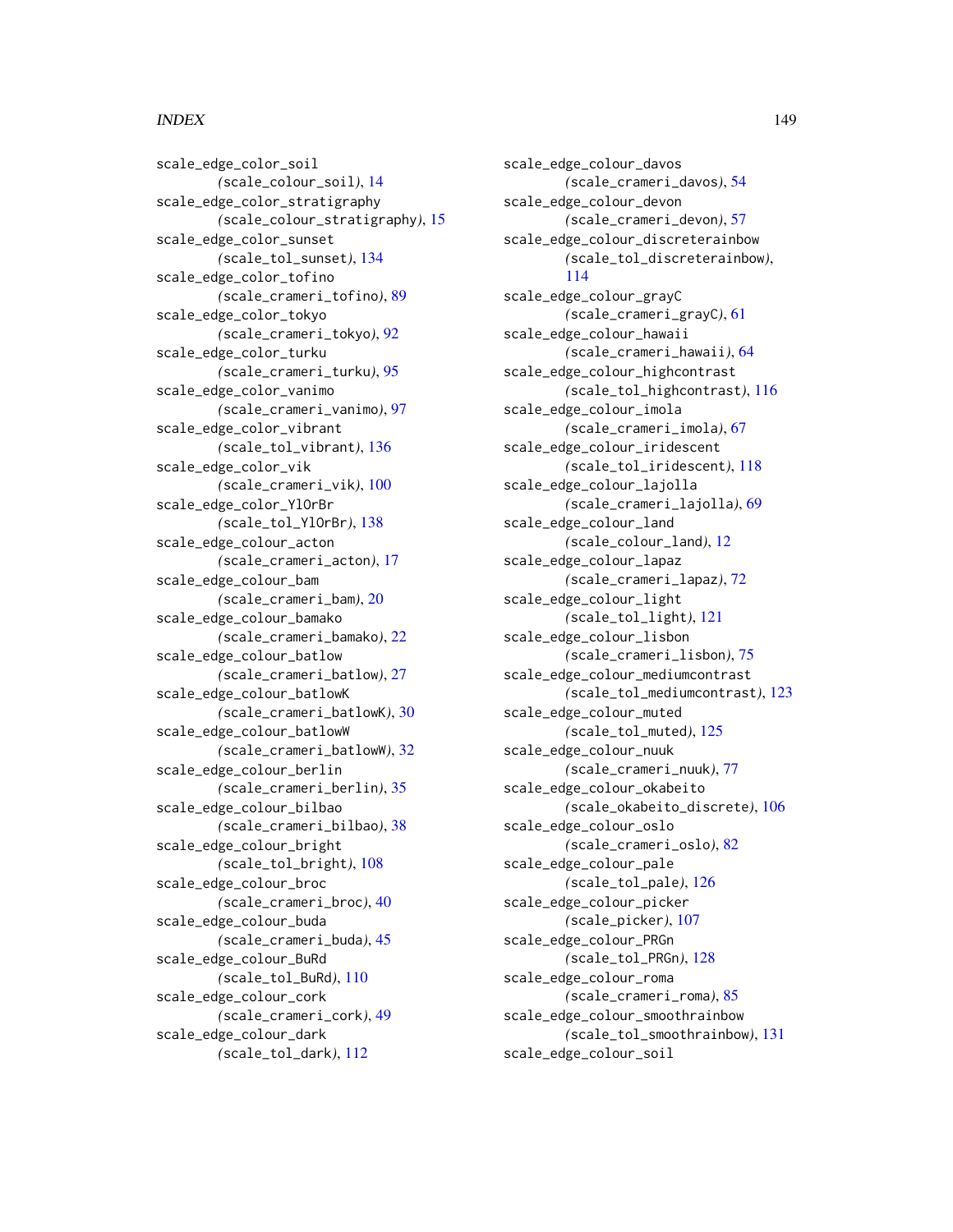*(*scale\_colour\_soil*)*, [14](#page-13-0) scale\_edge\_colour\_stratigraphy *(*scale\_colour\_stratigraphy*)*, [15](#page-14-0) scale\_edge\_colour\_sunset *(*scale\_tol\_sunset*)*, [134](#page-133-0) scale\_edge\_colour\_tofino *(*scale\_crameri\_tofino*)*, [89](#page-88-0) scale\_edge\_colour\_tokyo *(*scale\_crameri\_tokyo*)*, [92](#page-91-0) scale\_edge\_colour\_turku *(*scale\_crameri\_turku*)*, [95](#page-94-0) scale\_edge\_colour\_vanimo *(*scale\_crameri\_vanimo*)*, [97](#page-96-0) scale\_edge\_colour\_vibrant *(*scale\_tol\_vibrant*)*, [136](#page-135-0) scale\_edge\_colour\_vik *(*scale\_crameri\_vik*)*, [100](#page-99-0) scale\_edge\_colour\_YlOrBr *(*scale\_tol\_YlOrBr*)*, [138](#page-137-0) scale\_edge\_fill\_acton *(*scale\_crameri\_acton*)*, [17](#page-16-0) scale\_edge\_fill\_bam *(*scale\_crameri\_bam*)*, [20](#page-19-0) scale\_edge\_fill\_bamako *(*scale\_crameri\_bamako*)*, [22](#page-21-0) scale\_edge\_fill\_batlow *(*scale\_crameri\_batlow*)*, [27](#page-26-0) scale\_edge\_fill\_batlowK *(*scale\_crameri\_batlowK*)*, [30](#page-29-0) scale\_edge\_fill\_batlowW *(*scale\_crameri\_batlowW*)*, [32](#page-31-0) scale\_edge\_fill\_berlin *(*scale\_crameri\_berlin*)*, [35](#page-34-0) scale\_edge\_fill\_bilbao *(*scale\_crameri\_bilbao*)*, [38](#page-37-0) scale\_edge\_fill\_bright *(*scale\_tol\_bright*)*, [108](#page-107-0) scale\_edge\_fill\_broc *(*scale\_crameri\_broc*)*, [40](#page-39-0) scale\_edge\_fill\_buda *(*scale\_crameri\_buda*)*, [45](#page-44-0) scale\_edge\_fill\_BuRd *(*scale\_tol\_BuRd*)*, [110](#page-109-0) scale\_edge\_fill\_cork *(*scale\_crameri\_cork*)*, [49](#page-48-0) scale\_edge\_fill\_dark *(*scale\_tol\_dark*)*, [112](#page-111-0) scale\_edge\_fill\_davos

*(*scale\_crameri\_davos*)*, [54](#page-53-0) scale\_edge\_fill\_devon *(*scale\_crameri\_devon*)*, [57](#page-56-0) scale\_edge\_fill\_discreterainbow *(*scale\_tol\_discreterainbow*)*, [114](#page-113-0) scale\_edge\_fill\_grayC *(*scale\_crameri\_grayC*)*, [61](#page-60-0) scale\_edge\_fill\_hawaii *(*scale\_crameri\_hawaii*)*, [64](#page-63-0) scale\_edge\_fill\_highcontrast *(*scale\_tol\_highcontrast*)*, [116](#page-115-0) scale\_edge\_fill\_imola *(*scale\_crameri\_imola*)*, [67](#page-66-0) scale\_edge\_fill\_iridescent *(*scale\_tol\_iridescent*)*, [118](#page-117-0) scale\_edge\_fill\_lajolla *(*scale\_crameri\_lajolla*)*, [69](#page-68-0) scale\_edge\_fill\_land *(*scale\_colour\_land*)*, [12](#page-11-0) scale\_edge\_fill\_lapaz *(*scale\_crameri\_lapaz*)*, [72](#page-71-0) scale\_edge\_fill\_light *(*scale\_tol\_light*)*, [121](#page-120-0) scale\_edge\_fill\_lisbon *(*scale\_crameri\_lisbon*)*, [75](#page-74-0) scale\_edge\_fill\_mediumcontrast *(*scale\_tol\_mediumcontrast*)*, [123](#page-122-0) scale\_edge\_fill\_muted *(*scale\_tol\_muted*)*, [125](#page-124-0) scale\_edge\_fill\_nuuk *(*scale\_crameri\_nuuk*)*, [77](#page-76-0) scale\_edge\_fill\_okabeito *(*scale\_okabeito\_discrete*)*, [106](#page-105-0) scale\_edge\_fill\_oslo *(*scale\_crameri\_oslo*)*, [82](#page-81-0) scale\_edge\_fill\_pale *(*scale\_tol\_pale*)*, [126](#page-125-0) scale\_edge\_fill\_picker *(*scale\_picker*)*, [107](#page-106-0) scale\_edge\_fill\_PRGn *(*scale\_tol\_PRGn*)*, [128](#page-127-0) scale\_edge\_fill\_roma *(*scale\_crameri\_roma*)*, [85](#page-84-0) scale\_edge\_fill\_smoothrainbow *(*scale\_tol\_smoothrainbow*)*, [131](#page-130-0) scale\_edge\_fill\_soil *(*scale\_colour\_soil*)*, [14](#page-13-0)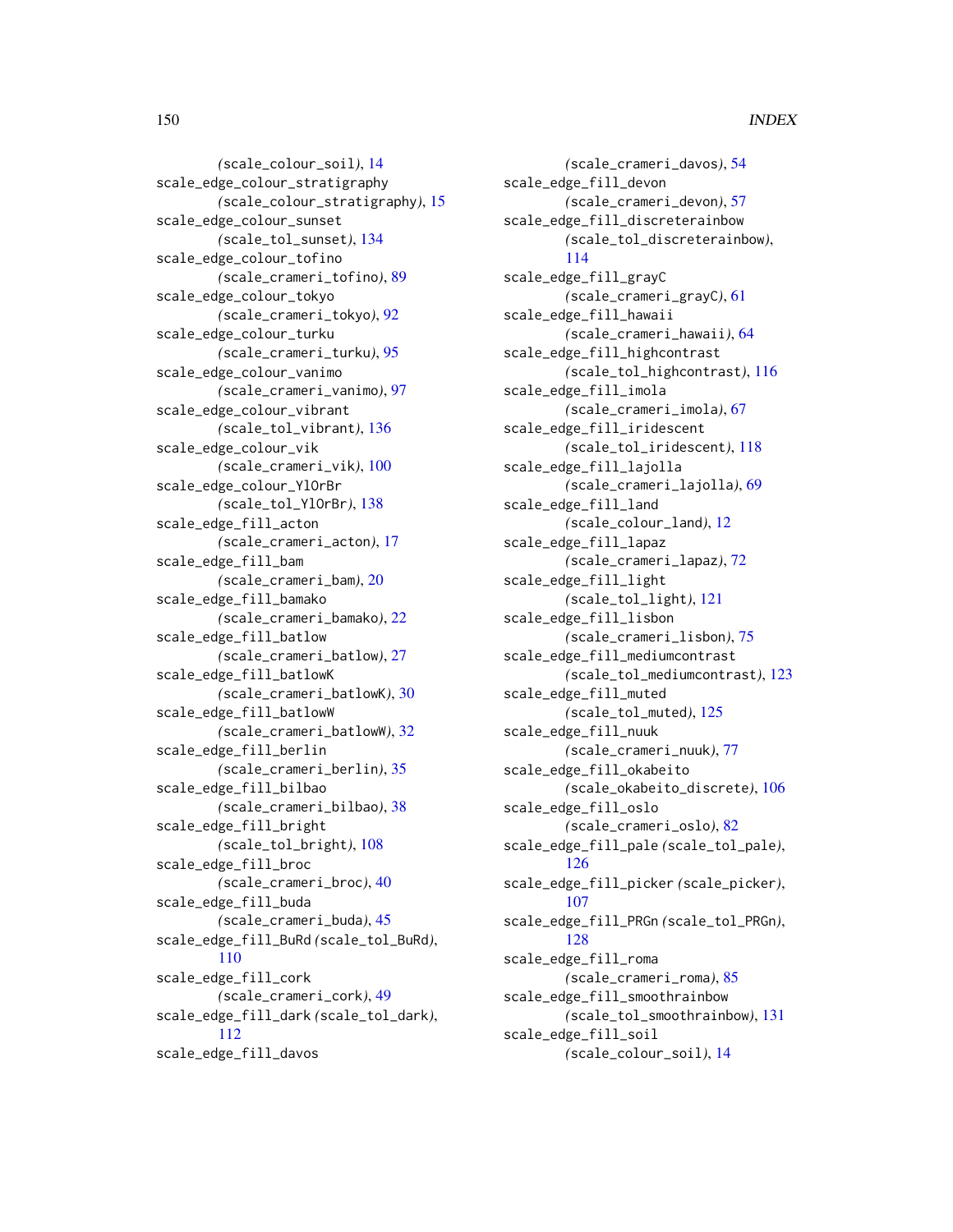scale\_edge\_fill\_stratigraphy *(*scale\_colour\_stratigraphy*)*, [15](#page-14-0) scale\_edge\_fill\_sunset *(*scale\_tol\_sunset*)*, [134](#page-133-0) scale\_edge\_fill\_tofino *(*scale\_crameri\_tofino*)*, [89](#page-88-0) scale\_edge\_fill\_tokyo *(*scale\_crameri\_tokyo*)*, [92](#page-91-0) scale\_edge\_fill\_turku *(*scale\_crameri\_turku*)*, [95](#page-94-0) scale\_edge\_fill\_vanimo *(*scale\_crameri\_vanimo*)*, [97](#page-96-0) scale\_edge\_fill\_vibrant *(*scale\_tol\_vibrant*)*, [136](#page-135-0) scale\_edge\_fill\_vik *(*scale\_crameri\_vik*)*, [100](#page-99-0) scale\_edge\_fill\_YlOrBr *(*scale\_tol\_YlOrBr*)*, [138](#page-137-0) scale\_fill\_acton *(*scale\_crameri\_acton*)*, [17](#page-16-0) scale\_fill\_bam *(*scale\_crameri\_bam*)*, [20](#page-19-0) scale\_fill\_bamako *(*scale\_crameri\_bamako*)*, [22](#page-21-0) scale\_fill\_bamO *(*scale\_crameri\_bamO*)*, [25](#page-24-0) scale\_fill\_batlow *(*scale\_crameri\_batlow*)*, [27](#page-26-0) scale\_fill\_batlowK *(*scale\_crameri\_batlowK*)*, [30](#page-29-0) scale\_fill\_batlowW *(*scale\_crameri\_batlowW*)*, [32](#page-31-0) scale\_fill\_berlin *(*scale\_crameri\_berlin*)*, [35](#page-34-0) scale\_fill\_bilbao *(*scale\_crameri\_bilbao*)*, [38](#page-37-0) scale\_fill\_bright *(*scale\_tol\_bright*)*, [108](#page-107-0) scale\_fill\_broc *(*scale\_crameri\_broc*)*, [40](#page-39-0) scale\_fill\_brocO *(*scale\_crameri\_brocO*)*, [43](#page-42-0) scale\_fill\_buda *(*scale\_crameri\_buda*)*, [45](#page-44-0) scale\_fill\_bukavu *(*scale\_crameri\_bukavu*)*, [47](#page-46-0) scale\_fill\_BuRd *(*scale\_tol\_BuRd*)*, [110](#page-109-0) scale\_fill\_cork *(*scale\_crameri\_cork*)*, [49](#page-48-0) scale\_fill\_corkO *(*scale\_crameri\_corkO*)*, [52](#page-51-0) scale\_fill\_dark *(*scale\_tol\_dark*)*, [112](#page-111-0) scale\_fill\_davos *(*scale\_crameri\_davos*)*,

[54](#page-53-0) scale\_fill\_devon *(*scale\_crameri\_devon*)*, [57](#page-56-0) scale\_fill\_discreterainbow *(*scale\_tol\_discreterainbow*)*, [114](#page-113-0) scale\_fill\_fes *(*scale\_crameri\_fes*)*, [59](#page-58-0) scale\_fill\_grayC *(*scale\_crameri\_grayC*)*, [61](#page-60-0) scale\_fill\_hawaii *(*scale\_crameri\_hawaii*)*, [64](#page-63-0) scale\_fill\_highcontrast *(*scale\_tol\_highcontrast*)*, [116](#page-115-0) scale\_fill\_imola *(*scale\_crameri\_imola*)*, [67](#page-66-0) scale\_fill\_iridescent *(*scale\_tol\_iridescent*)*, [118](#page-117-0) scale\_fill\_lajolla *(*scale\_crameri\_lajolla*)*, [69](#page-68-0) scale\_fill\_land *(*scale\_colour\_land*)*, [12](#page-11-0) scale\_fill\_lapaz *(*scale\_crameri\_lapaz*)*, [72](#page-71-0) scale\_fill\_light *(*scale\_tol\_light*)*, [121](#page-120-0) scale\_fill\_lisbon *(*scale\_crameri\_lisbon*)*, [75](#page-74-0) scale\_fill\_logical *(*scale\_logical\_discrete*)*, [105](#page-104-0) scale\_fill\_mediumcontrast *(*scale\_tol\_mediumcontrast*)*, [123](#page-122-0) scale\_fill\_nuuk *(*scale\_crameri\_nuuk*)*, [77](#page-76-0) scale\_fill\_okabeito *(*scale\_okabeito\_discrete*)*, [106](#page-105-0) scale\_fill\_oleron *(*scale\_crameri\_oleron*)*, [80](#page-79-0) scale\_fill\_oslo *(*scale\_crameri\_oslo*)*, [82](#page-81-0) scale\_fill\_pale *(*scale\_tol\_pale*)*, [126](#page-125-0) scale\_fill\_picker *(*scale\_picker*)*, [107](#page-106-0) scale\_fill\_PRGn *(*scale\_tol\_PRGn*)*, [128](#page-127-0) scale\_fill\_roma *(*scale\_crameri\_roma*)*, [85](#page-84-0) scale\_fill\_romaO *(*scale\_crameri\_romaO*)*, [87](#page-86-0) scale\_fill\_smoothrainbow *(*scale\_tol\_smoothrainbow*)*, [131](#page-130-0) scale\_fill\_soil *(*scale\_colour\_soil*)*, [14](#page-13-0) scale\_fill\_stratigraphy *(*scale\_colour\_stratigraphy*)*, [15](#page-14-0) scale\_fill\_sunset *(*scale\_tol\_sunset*)*, [134](#page-133-0)